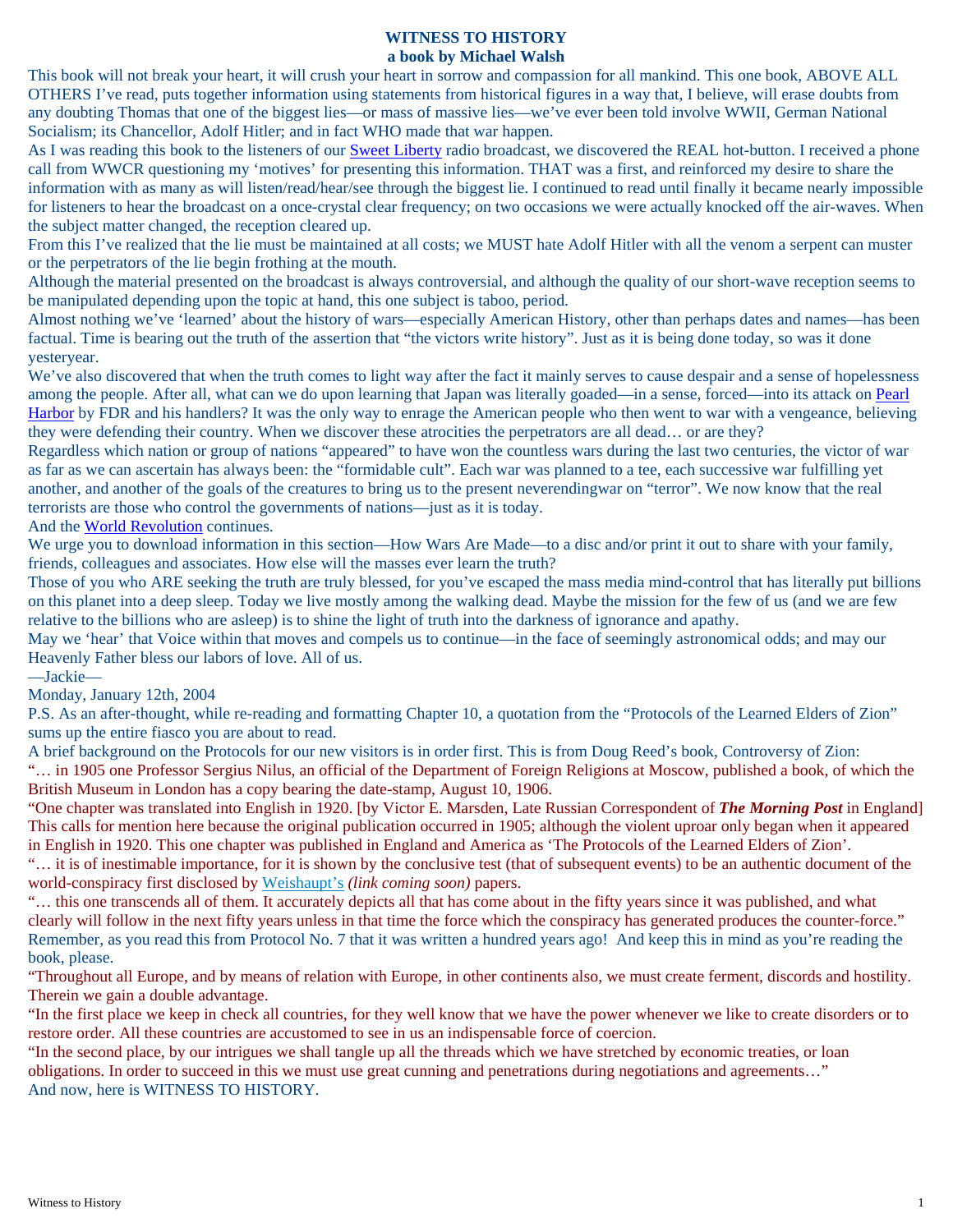# **Witness To History**

by

Michael Walsh

### INTRODUCTION

For whom was Witness to History written? For anyone who has ever offered an opinion on the 2nd World War, its causes and its aftermath. Or for those who are likely to. Why? Because the writing of it was motivated by those who did so and got it wrong. Including myself.

### Witness to History

There can be few historical dramas the embroidery of which comes near to matching that which has been woven about Hitler's Germany. Of this epic tens of thousands of books have been written, television and radio programmes made, and films produced. Yet who can deny that the truth is even more distant today than it has ever been. So much so that very little of what is written today is other than fanciful notion.

Witness to History is not an opinion unless it is that of the main players whose part created, shaped and finally pulled the shroud over the Third Reich. Their contribution then is clearly a relevant one. It is their war, without the embroidery. It is the story of a nation that broke free from the old order, soared to heights undreamed of, but not beyond the range of the gun. It is an epic written by the men who made it so.

I am the spectator. The man who sat on the hill and watched it happen. My only contribution is to string the quotations together. I am if you like painting pictures with quotations. I am putting together a jigsaw that when completed should provide you with a picture that will allow a more balanced view of the period.

How you colour the picture in afterwards is entirely up to yourself; your prejudices, your ethics and your cultural leanings. You are welcome to them, but please, do not let us have a war about it. We have had enough of those already. More than enough. DEDICATION

I have written this book for all the innocent victims of war, of all nations and creeds. Not the least the children for in this, the 2nd World War; they were the true innocents without vote of influence. A lost generation; the children who were betrayed and lost to our world by a generation to whom they were entrusted. They the children reaped the wind they did not sow.

I hope that this book provides some of the answers and makes their brutal and untimely deaths less than a mere statistic and more of a lesson for the future.

—Michael Walsh

# **Table of Contents**

——————————————————————————————————————-

CHAPTER 1—Formidable Transformations CHAPTER 2—The Enemy At The Gate CHAPTER 3—The Jews In Germany CHAPTER 4—Hitler, The Vote Winner CHAPTER 5—Life In Hitler's Germany CHAPTER 6—Former Prime Minister, Lloyd George CHAPTER 7—The Berlin Olympics, 1936 CHAPTER 8—Peace Gets The Nelson's Eye CHAPTER 9—The 'Race Nation' Declares War On Germany CHAPTER 10—With These 26 Soldiers of Lead—I Will Conquer the World CHAPTER 11—But By Jingo when We Do CHAPTER 12—The Peacemakers CHAPTER 13—War! Poland Provides The Excuse CHAPTER 14-Torah! Torah! Torah-Please! CHAPTER 15—A Most Uncivilized Means Of Warfare CHAPTER 16—The Conquerer's Bloodlust CHAPTER 17—Hogan's Heroes CHAPTER 18—A Christian Nation Crusified CHAPTER 19—While God's Back Was Turned CHAPTER 20—Genocide Through Starvation CHAPTER 21—The Vultures Descend CHAPTER 22—To The Victors Go The Slaves CHAPTER 23—The Emperor Has No Clothes! CHAPTER 24—The Nuremberg 'Trials' CHAPTER 25—Last Letter From Herman Goering To Winston Churchill CHAPTER 26—Hitler—The Greatest Spenglerian CHAPTER 27—Vae Victis (Woe To The Vanquished) CHAPTER 28—EPITAPH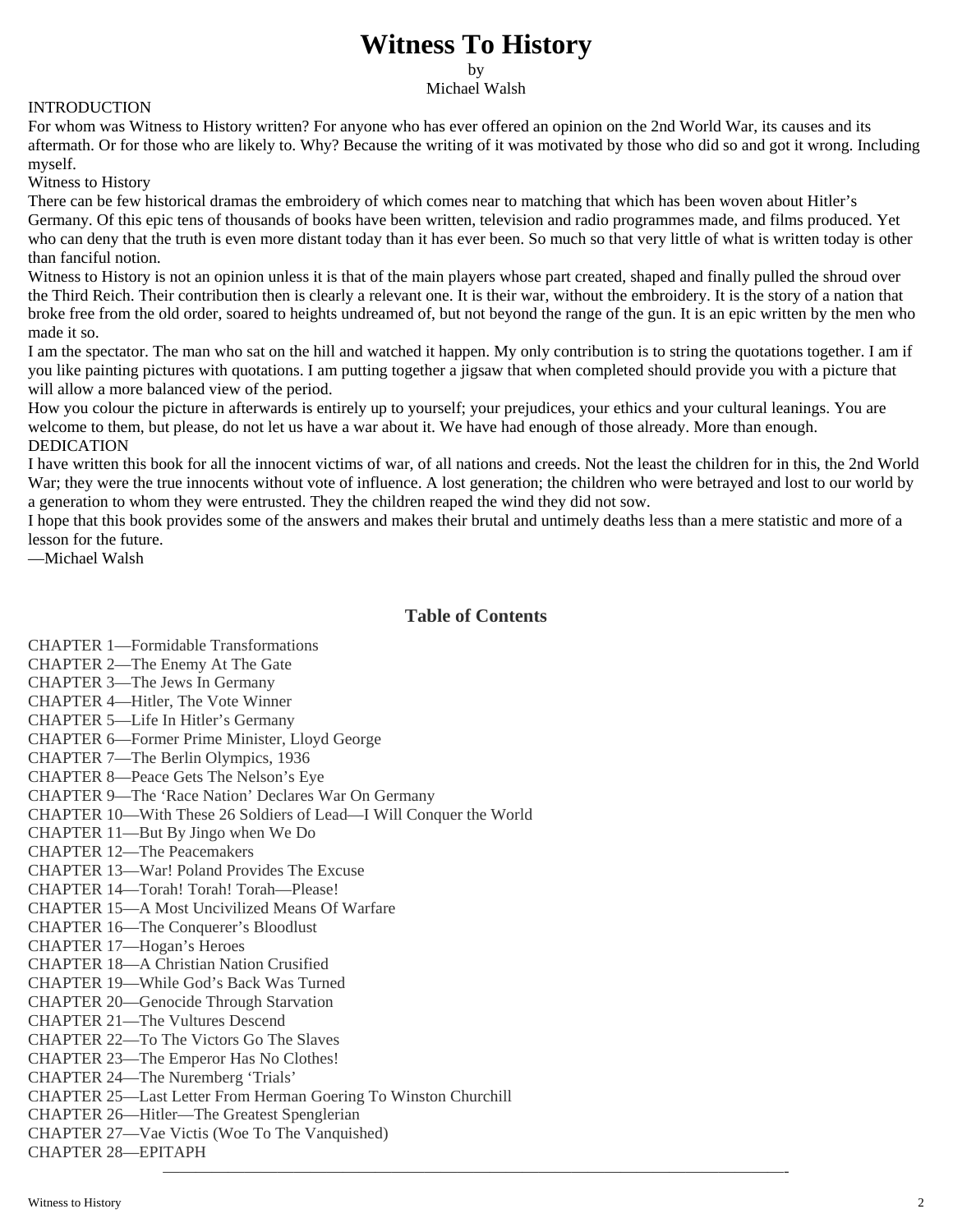# **CHAPTER 1—FORMIDABLE TRANSFORMATIONS**

 Winston Churchill described the tumultuous years between 1918 and 1933 as a period of 'formidable transformations'. Germany, defeated in a war not of its own making, was laid prostrate by defeat, revolution and anarchy. Communist revolutionaries eager to capitalise on their overthrow of the Russian state seized power.

 A British Government White Paper estimated that the Royal Navy's blockade on Germany **"**caused nearly 800,000 deaths, mainly women and children**."** Vast tracts of German territory were seized as booty and claims for reparations were so draconian that they effectively turned every German into a slave of the victors.

 With the Kaiser (king) in exile, the Workers and Soldiers' Soviets and the Social Democrats 'dismissed' the legitimate Ebert government and proclaimed a Soviet Republic. Armed bands of communists (Spartacists) led by Rosa Luxemburg and Karl Liebnecht, patrolled the streets.

 In Bavaria, another Jew, Kurt Eisner had declared the province a Soviet Republic. Soldiers returning from the front were massacred, revolutionaries seized state property and strikes designed to cause maximum damage to the staggering economy were organised. Barracks and naval dockyards were seized and street barricades divided Germany's cities and towns into politico-criminal fiefdoms.

 The French occupied the Rhineland and ruled with an iron fist. An ordinary German passer-by might be randomly picked out and smashed to the ground with a rifle butt or fist. The French attempt to separate Bavaria from Germany sparked Adolf Hitler's brave but futile November Putsch.

 The Saar and the Rhineland were occupied by French troops; inflation soared out of control until there were 136,000,000 Deutsch Marks to the dollar. Decadence erupted in sleaze. Art was debased as were the German people. Child prostitutes of both sexes could be bought openly on the streets. The world's debased were quick to take advantage of the German nation's descent into the economic chaos of defeat and revolutionaries fought like jackals for the territorial remains.

 The peace terms (Versailles Treaty) dictated by the victor nations and notorious for its monstrously unjust nature was heaped upon this volcanic social upheaval.

"The greater part of our troubles is the result of World War I and the bad treaties which ended it." (Alfonso of Bourbon and Orleans. Great Grandson of Queen Victoria)

"Germany suffered most as a consequence of this Peace Treaty and the general insecurity which was bound to arise from it. The unemployment figures rose to a third of the number usually employed in the nation, which means, however, that by counting the families of the unemployed as well there were 26 million people in Germany out of a population of 65 millions faced by an absolutely hopeless future." (Adolf Hitler)

 In Russia, the Bolsheviks had seized power. The geographical giant on Germany's eastern borders was locked into civil war, the brutality of which knew no bounds. The tentacles of the emerging internationalism of Communism were spreading like wildfire throughout Europe.

"Germany, with more than 6 million communists was on the verge of a catastrophe which none but those wanting in common sense can possibly ignore. If red terrorism was to have swept over Germany the western countries of Europe would probably also have realised that it is not a matter of indifference to them whether the outposts of a destructive Asian world power stand guard on the Rhine and on the North Sea, or whether the land is populated by peaceful German peasants and working men whose only wish is to make an honest living and to be on friendly terms with other nations.

"By averting this disaster which was threatening to ruin Germany, the National Socialist movement saved not only the German people, but also rendered the rest of Europe a service of historical merit. The National Socialist revolution has but one aim: To restore order in our own country, to provide work and bread for our starving masses and to lay down the ideas of honour, loyalty and decency as being the basis of our moral code, which, far from doing harm to other nations, can be for the benefit of all." (Adolf Hitler) BRITISH TROOPS IN KÖLN.

 England also occupied defeated Germany and sucked the German economy dry. The blockade resulted in nearly a million German civilians dying through starvation and disease. Children were reduced to begging, even selling their bodies on the streets of Germany. BRITISH WHITE PAPER:

 It was an open secret that the overthrow of the Russian Government and the seizure of power with incalculable consequences for the rest of the world, was largely organised by international Jewish revolutionaries. The world's greatest land mass was being hijacked. Mr. Oudendyke, the Representative of the Netherlands Government in St. Petersburg in charge of British interests after the liquidation of the British Embassy by the Bolsheviks sent in a report to Mr. Balfour.

"I consider that the immediate suppression of Bolshevism is the greatest issue now before the world, not even excluding the war which is still raging, and unless Bolshevism is nipped in the bud immediately it is bound to spread in one form or another over Europe, and the whole world, as it is organised and worked by Jews, who have no nationality, and whose one object is to destroy for their own ends the existing order of things…" (British Government White Paper, April, 1919—Russia No.1)

"It may well be that this same astounding race may at the present time be in the actual process of providing another system of morals and philosophy, as malevolent as Christianity was benevolent, which if not arrested, would shatter irretrievably all that Christianity has rendered possible…

"this movement among the Jews is not new…

"it has been the mainspring of every subversive movement during the nineteenth century; and now at last this band of extraordinary personalities from the underworld of the great cities of Europe and America have gripped the Russian people by the hair of their heads and have become practically the undisputed masters of that enormous empire." (Winston Churchill, *Illustrated Sunday Herald*. Feb. 8th, 1920)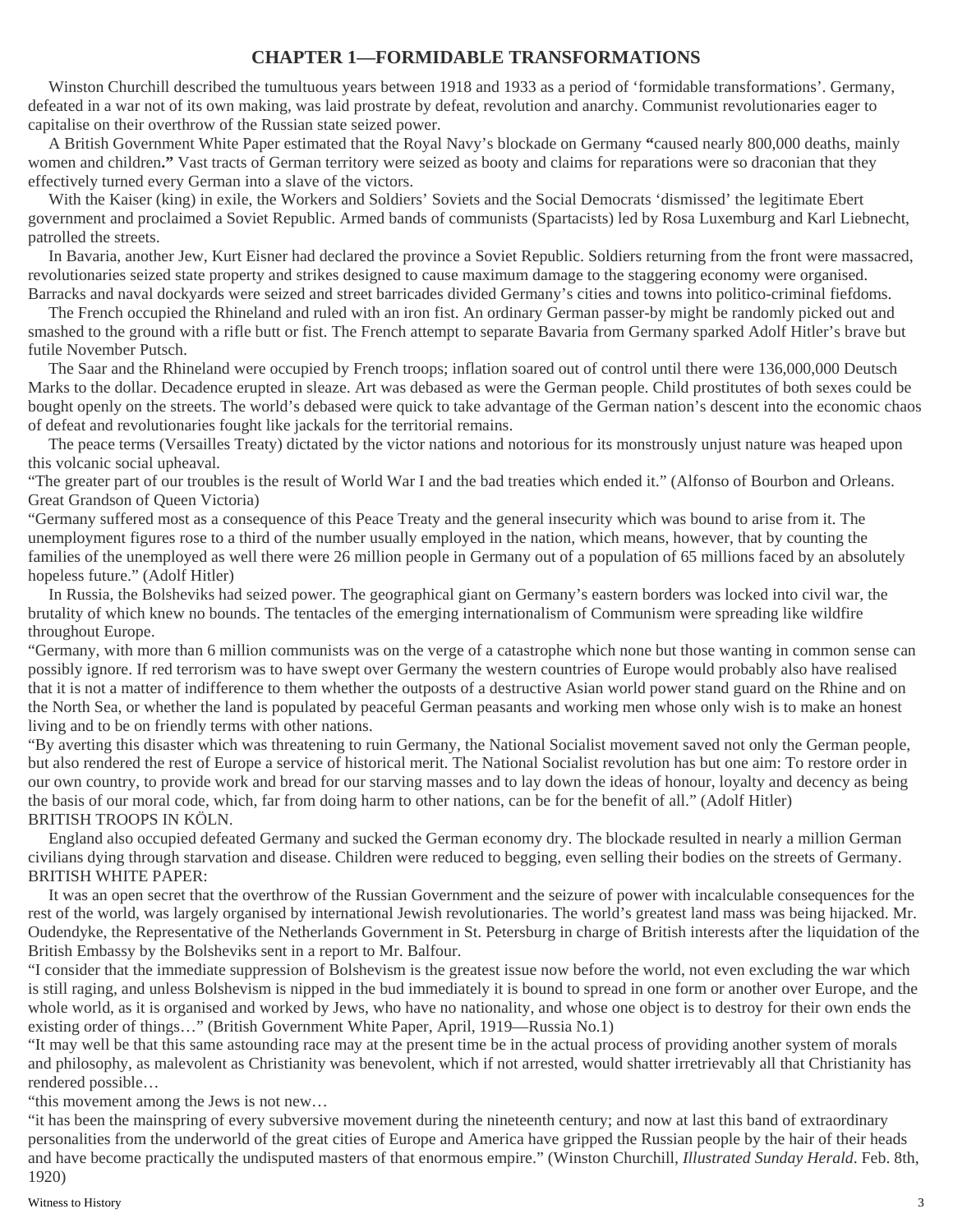"As for anyone who does not know that the present revolutionary movement is Jewish in Russia, I can only say that he must be a man who is taken in by the suppression of our despicable Press." (Hilaire Belloc, *G.K's Weekly*, Feb., 4th, 1937)

"The conceptions of Bolshevism are in harmony in most points with the ideas of Judaism." (*Jewish Chronicle*, April, 4th, 1919) In the front line against the Bolshevik explosion stood defeated Germany, out of which maelstrom emerged Adolf Hitler, a highly decorated soldier of the front lines. Aware of the appalling consequences should the revolutionary communists overthrow Germany, he organised against it and addressed his first public meeting in October, 1919, at Munich's Hofbrauhaus.

Of him, Winston Churchill had this to say:

"While all those formidable transformations were occurring in Europe, Corporal Hitler was fighting his long, wearing battle for the German heart. The story of that struggle cannot be read without admiration for the courage, the perseverance, and the vital force which enabled him to challenge, defy, conciliate, or overcome, all the authorities or resistances which barred his path. He, and the ever increasing legions who worked with him, certainly showed at this time, in their patriotic ardour and love of country, that there was nothing that they would not dare, no sacrifice of life, limb or liberty that they would not make themselves or inflict upon their opponents." (Winston Churchill, Francis Nielson, *Makers of War*, p. 101)

"There must not be lacking in our leadership something of that spirit of the Austrian corporal who, when all had fallen into ruins around him, and when Germany seemed to have fallen into chaos, did not hesitate to march forth against the vast army of victorious nations and has already turned the tables decisively against them.

"The German leader with the highest of praise for his accomplishments as no other foreign statesman ever received from an Englishman." (Winston Churchill, 4th, October, 1938)

Of contemporary Russia Winston Churchill said:

"In Russia, we have a vast, dumb people dwelling under the discipline of a conscripted army in war time; a people suffering in years of peace the rigours and privations of the worst campaigns; a people ruled by terror, fanaticisms and the Secret Police.

"Here we have a state whose subjects are so happy that they have to be forbidden to quit its bounds under the direst of penalties; where diplomatists and agents sent on foreign missions have often to leave their wives and children at home as hostages to ensure their eventual return.

"Here we have a system whose social achievements crowd 5 or 6 people in a single room; whose wages hardly compare in purchasing power with the British dole; whose life is unsafe, where liberty is unknown; where grace and culture are dying, and where armaments and preparations for war were rife.

"Here is a land where God is blasphemed, and man, plunged in this world's misery, is denied the hope of money on both sides of the grave.

"Here we have a power actively and ceaselessly engaged in trying to overturn existing civilisations by stealth and propaganda, and when it dares, by bloody force.

"Here we have a state, three million of whose subjects are languishing in foreign exile, whose intelligentsia have been methodically destroyed; a state nearly half a million of whose citizens reduced in servitude for their political opinions, are rotting and freezing through the Arctic night; toiling to death in the forests, mines and quarries, many for no more than indulging in that freedom of thought which has gradually raised man above the beast.

"Decent good-hearted British men and women ought not to be so airily detached from realities that they have no word of honest indignation for such wantonly, callously inflicted pain." (Winston Churchill, *Great Contemporaries*)

"The Soviet system is barbarism worse than the Stone Age." (Winston Churchill)

"No faith need be, indeed may be kept with non-communists. Every act of goodwill, of tolerance, of conciliation, of mercy, of magnanimity on the part of governments or statesmen is to be utilised for their ruin. Then, when the time is ripe and the moment opportune, every form of lethal violence, from revolution to private assassination, must be used without stint or compunction. The citadel will be stormed under the banners of Liberty and Democracy; and once the apparatus of power is in the hands of the Brotherhood all opposition, all contrary opinion, must be extinguished by death. Democracy is but a tool to be used and afterwards broken." (Winston Churchill, *Great Contemporaries*, 1937, p. 168)

"Many illusions about Soviet Russia have been dispelled in these fierce weeks of fighting in the Arctic Circle. Everyone can see how communism rots the soul of a nation; how it makes abject and hungry in peace and proves it base and abominable in war… if the light of freedom which burns so brightly in the frozen north should finally be quenched, it might well herald a return to the Dark Ages when every visage of human progress during 2,000 years would be engulfed." (Winston Churchill, 20th, January 1940) CHURCHILL IN PRAISE OF ITALIAN FASCISM:

"Of Italian Fascism, Italy has shown that there is a way of fighting the subversive forces which can rally the masses of the people, properly led, to value and wish to defend the honour and stability of civilised society. Hereafter no great nation will be unprovided with an ultimate means of protection against the cancerous growth of Bolshevism." (Winston Churchill, 11th, November 1938) "We wish to state most clearly and emphatically that there exists here today nothing that can be justly termed either tyranny or suppression of personal freedom as guaranteed by constitutional law in any civilised land. We believe that Mussolini enjoys the enthusiastic support and admiration of… and who are contented, orderly and prosperous to a degree hitherto unknown in Italy, and probably without parallel at the present time among other great European nations still suffering from the war." (Committee of British Residents, Florence, *Financial Times*, 1926)

NOTE: In 1933, the Financial Times brought out a special eight-page supplement under the caption: '*The Renaissance of Italy: Fascism's Gift of Order and Progre*ss.' This was published before Mussolini's Italy proceeded against undue Jewish control of its affairs.

LLOYD GEORGE:

Witness to History 4 Upon his return following a visit to Hitler, his daughter greeted Lloyd George, humorously with a "Heil Hitler!"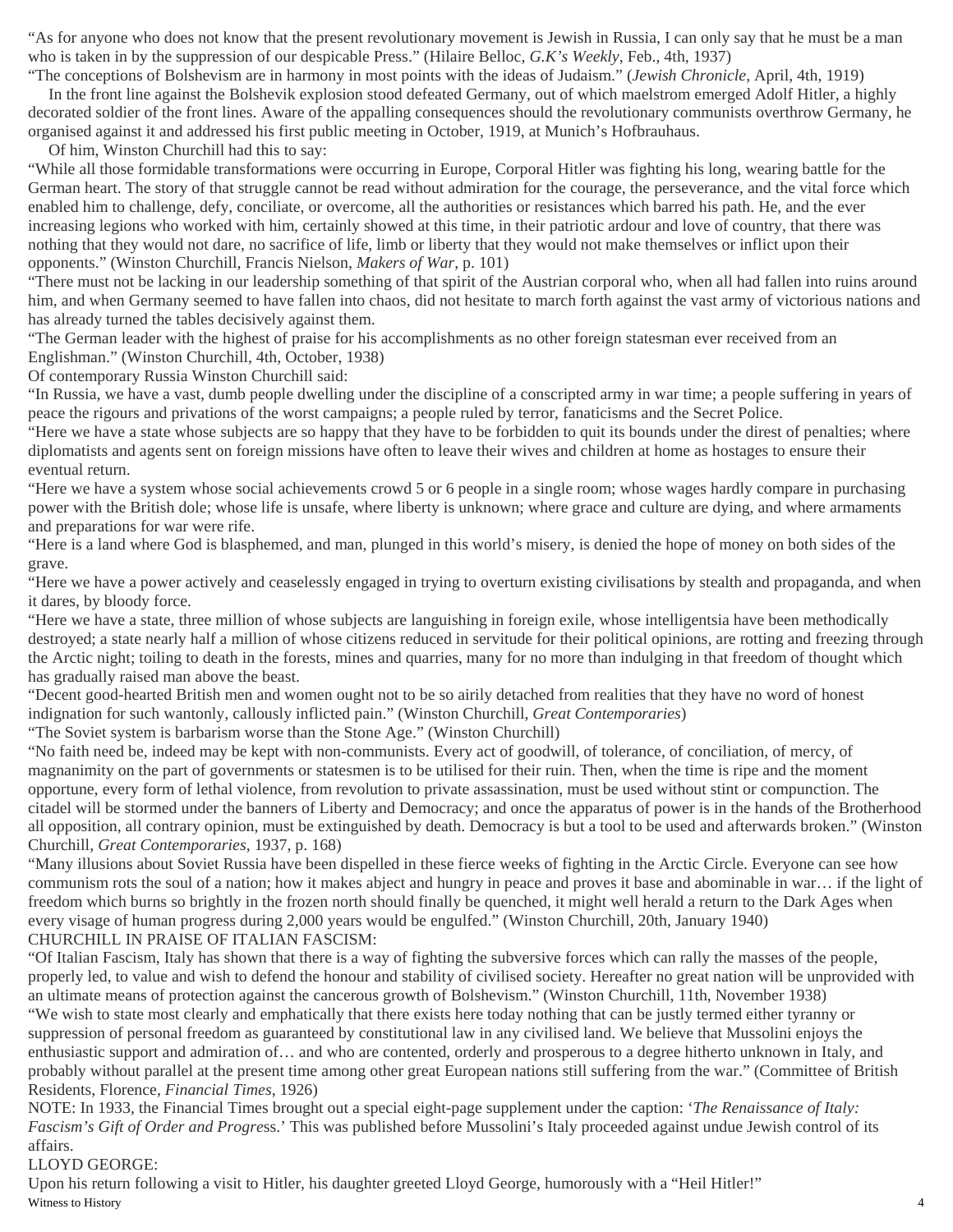"Yes, Heil Hitler. I too, say that because he is truly a great man. I have never met a happier people than the Germans and Hitler is one of the greatest men among the distinctly great men that I have ever encountered." STALIN:

"He (Stalin) did not share the view of the President that Hitler was unbalanced and emphasised that only a very able man could accomplish what Hitler had done in solidifying the German people whatever we thought of the methods." THEODUR HEUSS:

"No one can deny recognising the indefatigability of this man who, after his sentence of confinement, cautiously undertook with understanding and precision, painstakingly and with great tenacity, to form a new vessel out of the fragments. Of course one would not be fully objective towards Hitler's accomplishments if one intended only to see him as the great, untiring organiser. He also moved souls, the will to sacrifice, and great devotion, enthralling and enthusiastically inspiring everyone by his appearance." VISCOUNT ROTHERMERE:

"In England, many people imagine Hitler as a cannibal; but I would like to say how I have found him. He conveys good comradeship. He is unpretentious, naturally and apparently sincere. It is not true that he speaks to individuals as though he were speaking to an assembly.

"He has a supreme intellect. I have known only two other men to whom I could apply such distinction—Lord Northcliffe and Lloyd George.

"If one puts a question to Hitler, he gives an immediate, brilliant clear answer. There is no human being living whose promise on important matters I would trust more readily. He believes that Germany has a divine calling and that the German people are destined to save Europe from the revolutionary attacks of Communism. He values family life very highly, whereas Communism is its worst enemy. He has thoroughly cleansed the moral, ethical life of Germany, forbidden publication of obscene books, and performance of questionable plays and films.

"I spoke with Hitler about one and a half years ago when he said, 'certain English circles speak of me as an adventurer. My reply to that is that adventurers have built the British Empire.

"No words can describe his politeness; he disarms men as well as women and can win both at any time with his conciliatory, pleasant smile. He is a man of rare culture. His knowledge of music, the arts and architecture is profound.

"Many evidently find it difficult to imagine a cultivated man in accord with a man of determined action…

"If a vote of general opinion was taken on who was the greatest politician that British history ever produced, the name of Cromwell would very likely head the list. But Cromwell was a man of the greatest determination, and used methods of reckless inconsideration." (Viscount Rothermere, *Warnings and Predictions*, p. 180-183)

"Hitler's political aim and policy is directed towards attaining his goal without loss of blood. He succeeded in ascending to the highest power-position in Germany with very little spilling of blood or loss of human life in a land of 68 million inhabitants. Austria was annexed without one shot being fired. The unrest in Palestine cost more lives during the past five years than that in Germany and Austria since the inception and the establishment of the Hitler regime." (*Daily Mail*, 20th, May, 1938) RUDOLF HESS:

"Jewish influence was one of the chief causes of the disintegration that took place in Germany. If at the decisive hour National Socialism had not stepped in and brought this process of disintegration to a standstill a condition of strife would have resulted, in which everybody would be against everybody else, and then we would have had that state of affairs which goes by the name of Bolshevism. Germany came much nearer to Bolshevism than the outside world believes or will even admit.

"When Germany was on the path to ruin a counter movement set in to save the country from a complete break up. One man alone proved himself able to bring this counter movement to a successful issue. This man was, as a matter of course, one of the soldiers who had fought in the trenches, and he had political gifts of an unusually high quality."

"He countered atheistic blasphemy with the idea of an Almighty Being.

"National Socialism is the ruling power in Germany. It has reinvigorated and guaranteed the life of the people. Germany would have fallen to pieces if the one man had not come forward and created National Socialism. That man is Adolf Hitler.

"Was it an accident that Hitler came? I do not think so. I believe that a Providence watches over the nations and that when a task is to be fulfilled in the world, this Providence sends the right man at the right time to fulfill and thus save the nation from downfall." ADOLF HITLER:

"In five years we have transformed a people who were humiliated and powerless because of their internal disruption and uncertainty, into a national body, politically united, and imbued with the strongest self-confidence and proud assurance. If Providence had not guided us I would often have never found these dizzy paths. Thus it is that we National Socialists have in the depths of our hearts our faith. No man can fashion world history or the history of peoples unless upon his purpose and his powers there rests the blessing of this Providence."

# HANS GRIMM:

"I witness with awe and admiration, that he, as nearly the first in the world, caused multitudes without force or any personal benefits to follow him of their own free will and volition."

Describing in 1945 the conditions that gave rise to National Socialism:

"An unyielding predilection for an ethnic community towards national integrity, coupled with a passionate eagerness for Anglo-German co-operation. There was a general anxiety for reform in a changing world; this mass movement recognised new values—both spiritual and physical, as was demonstrated by basing the currency upon production instead of upon gold. Furthermore, the claim that quality must be protected against quantity was also upheld and the whole of this great experiment set out to prove that the spirit of Versailles must be abolished for everybody's benefit.

Witness to History 5.5 and the set of the set of the set of the set of the set of the set of the set of the set of the set of the set of the set of the set of the set of the set of the set of the set of the set of the set "Between 1933 and 1939 more was done for public health, for the mother and child, as well as for the promotion of social welfare than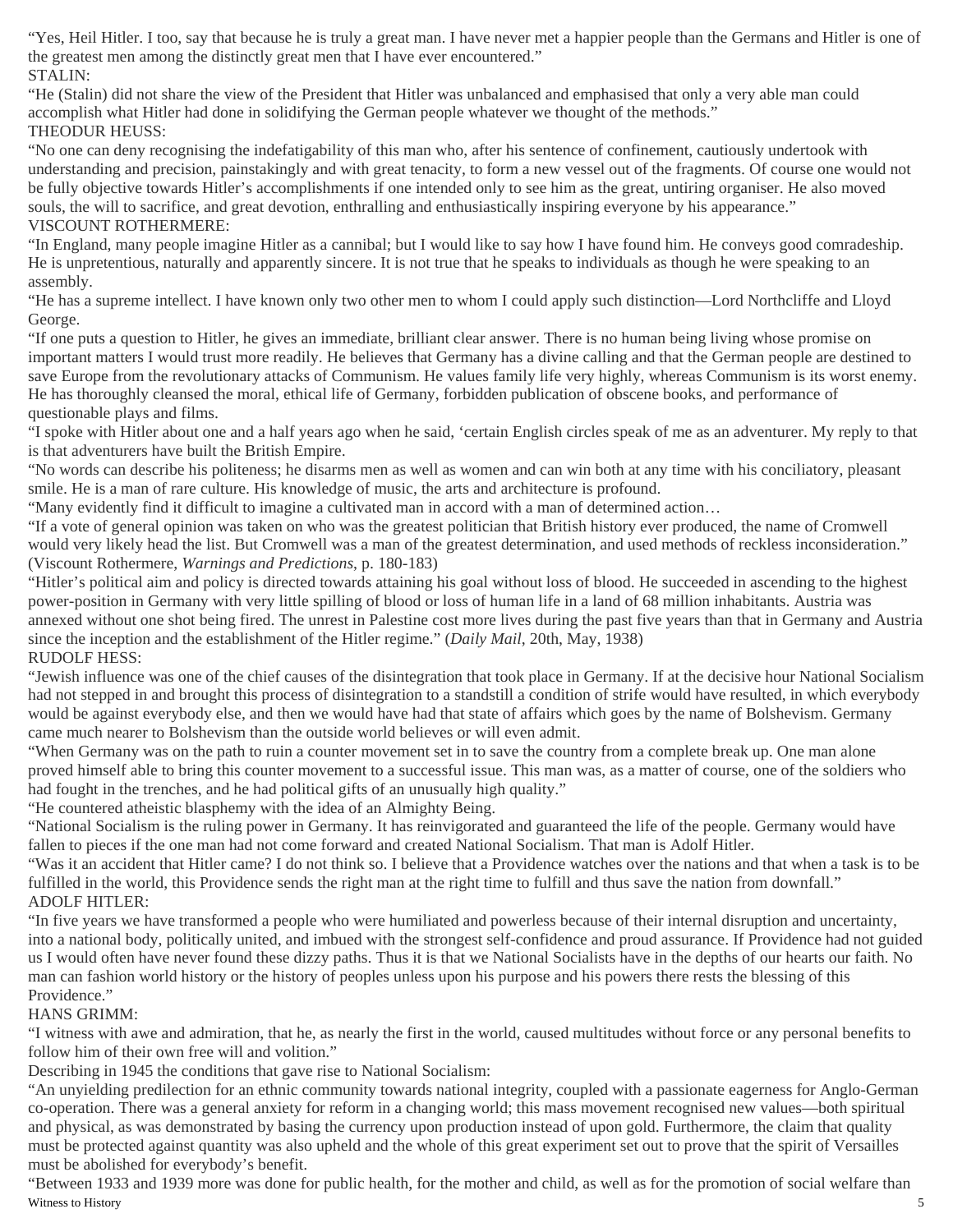before and, perhaps we might admit, than ever before."

HOUSTON STEWART CHAMBERLAIN:

"At one stroke you have transformed the state of my soul. That Germany in the greatest hour of its need can produce a Hitler testifies to its vitality."

JOSEPH GOEBBELS:

"This century will be named and shaped after Adolf Hitler."

ALFRED ROSENBERG:

"We National Socialists accept with our whole hearts the present epoch, for we feel ourselves as vital elements in the renaissance which is now shaping itself."

VON RIBBENTROP:

"I believe that I do not foresee wrongly when I say that a later, objective, historical writing must recognise the National Socialist struggle for power as nothing short of an exemplary model that only a nation of the highest cultural standards could achieve."

# **CHAPTER 2—THE ENEMY AT THE GATE**

 By 1922, the Bolshevik influence on Russia and indeed the world, by what Churchill had describes as, 'this same astounding race' was almost complete. Many saw events as being the first stage of an international plot, mainly by those of Jewish race, to seize world control. By explanation or defence of these phenomena some will suggest that Jews, intellectually inclined towards all forms of social change, peaceful and otherwise, should naturally find themselves disproportionately represented in such an upheaval.

 Be that as it may, the facts are clear and although often hidden from Gentile eyes, are never disputed. On the contrary, many of the world's most highly placed and influential Jews have openly boasted of their responsibility for communism; even its crimes.

"Have we escaped a Pax Germanica only to fall into a Pax Judaeica?" (*The Times*, May 8th, 1920)

"I have glimpsed into hell. The Jews are in control." (Sir Percival Phillips)

"The Communists are Jews, and Russia is being entirely administered by them. They are in every government office. They are driving out the Russians." (Clare Sheriden, close friend of Leon Trotsky, alias Lev Bronstein)

POPE PIUS XI: "For them (the peoples of the Soviet Union) we cherish the warmest paternal affection. We are well aware that not a few of them groan beneath the yoke imposed upon them by men who are in very large part strangers to the real interests of the country. We recognise that many others were deceived by fallacious hopes. We blame only the system with its authors and abettors who considered Russia the best field for experimenting with a plan elaborated years ago, and who from there continue to spread it from one end of the world to the other." (Pope Pius XI, *Encyclical Letter*, Divini Redemptoris)

"The world revolution which we will experience will be exclusively our affair and will rest in our hands. This revolution will tighten the Jewish domination over all other people." (*Peuple Juif*, February, 8th, 1919)

"The achievement (the Russian Revolution) destined to figure in history as the overshadowing result of the world war, was largely the outcome of Jewish thinking, of Jewish discontent—of Jewish effort to construct—the Bolshevik Movement is neither polite nor tolerant; in its initial phase it was totally destructive…" (Svetozar Tonjoroff, *The American Hebrew*, September 10th, 1920)

"The Jewish domination in Russia is supported by certain Russians… they (the Jews) having wrecked and plundered Russia by appealing to the ignorance of the working folk are now using their dupes to set up a new tyranny worse than any the world has ever known." (Robert Wilton, *The Last Days of the Romanovs*)

"In 1936 we proved by means of a whole series of astounding statistics that in Russia today more than 98% of the leading positions are occupied by Jews… Who were the leaders in our Bavarian Workers Republic? Who were the leaders of the Spartacist Movement? Who were the real leaders and financiers of the Communist Party? Jews, every one of them. The position was the same in Hungary and in the Red parts of Spain." (Adolf Hitler, September 1937)

"There are few Russians among the Bolshevist wire-pullers; i.e. few men imbued with the all-Russian culture and interests of the Russian people. None of them have been in any way prominent in any stage of former Russian life…

"Besides obvious foreigners, Bolshevism recruited many adherents from among émigrés who had spent many years abroad. Some of them had never been to Russia before. They especially numbered a great many Jews. They spoke Russian badly.

"The nation over which they had seized power was a stranger to them, and besides, they behaved as invaders in a conquered country. Throughout the revolution generally and Bolshevism in particular, the Jews occupied a very influential position. This phenomenon is both curious and complex. But the fact remains that such was the case in the primarily elected Soviet (the famous trio—Lieber, Dahn, Gotz), and all the more in the second one." (Ariadna Tyrkova-Williams, *From Liberty to Brest-Litovsk*, MacMillan, 1919) "Over one-third of the Jews in Russia have become officials." (*Jewish Chronicle*, January 6th, 1933)

"The great Russian revolution was indeed accomplished by the hands of the Jews. There are no Jews in the ranks of the Red Army as far as privates are concerned, but in the Committees, and in the Soviet organisation as Commissars, the Jews are gallantly leading the masses. The symbol of Jewry has become the symbol of the Russian proletariat, which can be seen in the fact of the adoption of the fivepointed star, which in former times was the symbol of Zionism and Jewry." (M. Cohen, *The Communist*, April 12th, 1919)

"The exclusive Comintern. The pretence of the Soviet Government that the Comintern is a body completely beyond the range of its influence and authority, is a masterpiece either of make believe or audacity." (*London Times*, January 10th, 1936)

"There is much in the fact of Bolshevism itself, in the fact that so many Jews are Bolsheviks, in the fact that the ideals of Bolshevism at many points are consonant with the finest ideals of Judaism." (*Jewish Chronicle*, April, 4th, 1919)

"Will you say for me to those present at tonight's meeting how deeply I regret my inability to celebrate with the Friends of Russian Freedom the actual reward of what we hoped for and striven for these long years! " (Jacob Schiff of the New York bankers, Kuhn, Loeb & Co, *New York Times*, March 24th, 1917)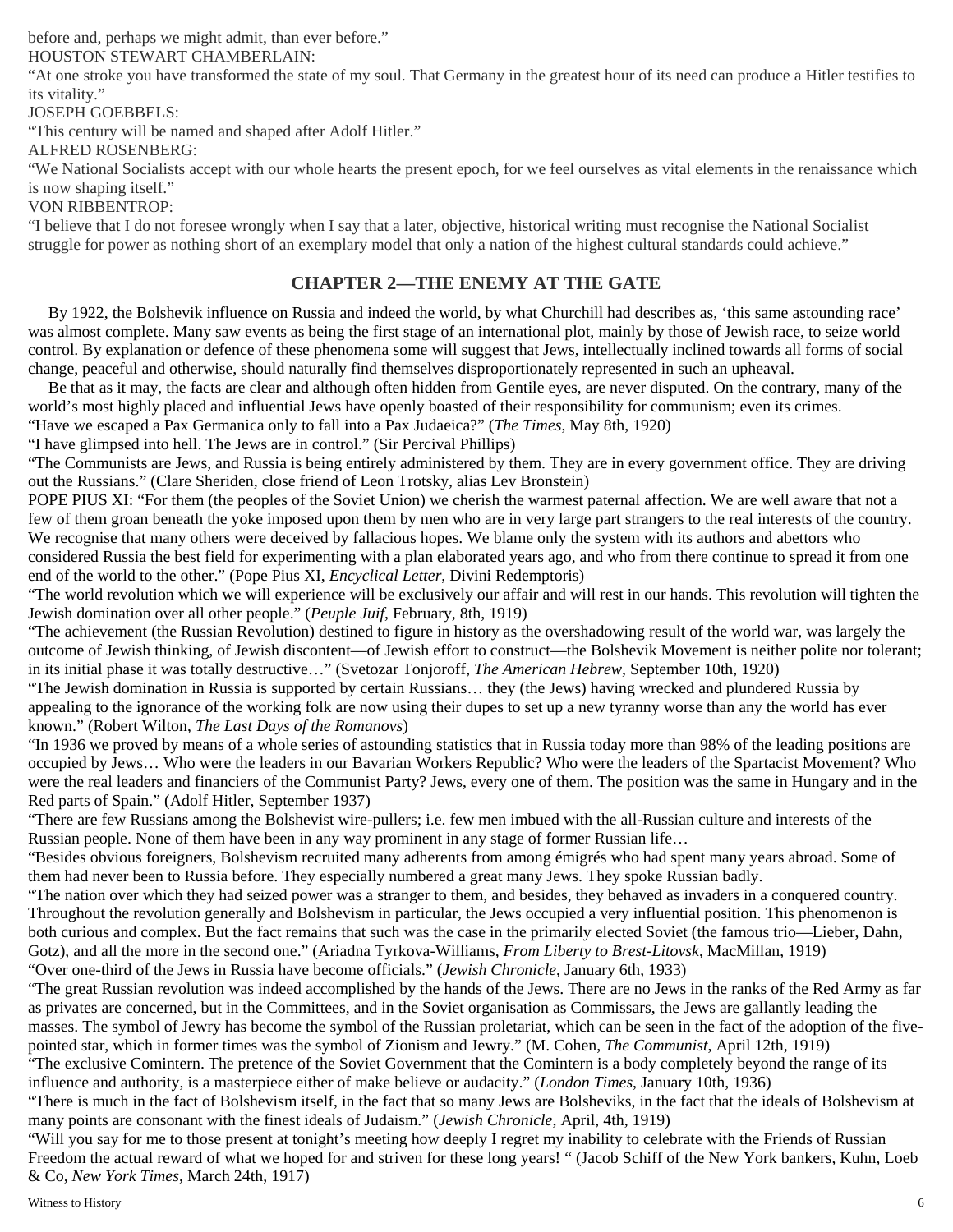"Today it is estimated even by Jacob Schiff's grandson, John Schiff, a prominent member of New York society, that the old man sank about \$20,000,000 for the final triumph of Bolshevism in Russia." (Cholly Knickerbocker, *N.Y American Journal*, February 3rd, 1949)

### THE GOVERNMENTS OF BOLSHEVIK RUSSIA

CENTRAL COMMITTEE

62 Members (42 Jews and 20 Gentiles)

EXTRAORDINARY COMMISSION OF MOSCOW

36 Members (23 Jews and 13 Gentiles)

THE COUNCIL OF THE PEOPLES COMMISSARS

22 Members (17 Jews and 5 Gentiles)

The Soviet Press provided a list of 556 important functionaries of the Soviet State (1918-1919), which included 17 Russians, 2 Ukrainians, 11 Armenians, 35 Letts, 15 Germans, 1 Hungarian, 10 Georgians, 3 Poles, 3 Finns, 1 Czech, 1 Karaim (Jewish sect)—and 457 Jews.

CENTRAL COMMITTEE OF THE BOLSHEVIK PARTY

Bronstein [Trotsky], Apfelbaum [Zinovieff], Lourie (Larine), Ouritski, Volodarski, Rosenfeldt ]Kamenef], Smidovitch, Sverdov [Yankel], Nakhamkes [Steklov], Lenin [Ulyanov]\* (The names in brackets are their real names). Jews 10, Gentiles 2 (Krylenko, Lounatcharski).

\* There is some dispute as to Lenin's racial origins. It is known that he was married to a Jewess; spoke Yiddish as did his children. "Lenin had taken part in Jewish student meetings in Switzerland thirty-five years before. He is generally regarded as a Russian but there is doubt."—(*Jewish Chronicle*, December, 16th, 1932).

"Although Lenin was a political monster, he was no enemy of the Jews. He was aware of his partly Jewish origin, many of his close associates were Jews, he often spoke of Jews in favourable terms and he opposed anti-Jewish attitudes." (The *London Times*, Dec. 8, 1996, Section 7, page 2)

CENTRAL COMMITTEES

MENSHEVIKS: 11 Members, **all Jews**

COMMUNISTS OF THE PEOPLE: 6 Members, **5 Jews**

S.R (RIGHT WING): 15 Members, **13 Jews**

S.R (LEFT WING): 12 Members, **10 Jews**

COMMITTEE OF THE ANARCHISTS: 5 Members, **4 Jews**

POLISH COMMUNIST PARTY: 12 Members, **all Jews**

# THE OTHER RUSSIAN SOCIALIST PARTIES ARE SIMILAR IN COMPOSITION

MINISTRY OF THE COMMISSARIAT

22 Members: **17 Jews**, 5 Gentiles

CENTRAL EXECUTIVE COMMITTEE

61 Members: **41 Jews**, 20 Gentiles

Stalin is neither a Jew nor a Russian but a Caucasian. His Deputy however, is his father-in-law who is Jewish, Lazarus Mosessohn Kaganowitsch, who by Government decree enjoys full rights and privileges and is to all intents and purposes the Supreme Ruler. Kaganowitsch ensured that criteria for key positions in the Police Force, the Red Army, the Department of the Interior, the Ministry of Foreign Trade and in the Foreign Office, is to be of Jewish race.

Ilich Ulin (Vladimir Ilich Ulia-nov or Nikolaus Lenin), President of the Supreme Soviet, Jew on mother's side. His mother was called Blank, a Jewess of German origin.

"Three-quarters of mankind may die if necessary, to ensure the other quarter for Communism." (V.I. Lenin)

"In principle we have never and can never renounce terror." (V.I. Lenin)

"We hate Christianity and Christians. Even the best of them must be regarded as our worst enemies. They preach love of one's neighbour and mercy, which is contrary to our principles. Christian love is an obstacle to the development of the revolution. Down with love of one's neighbour. What we need is hatred; only thus shall we conquer the universe." (A. Lunacharsky)

"By May, 1st, 1937, there should not be one single church left within the borders of Soviet Russia, and the idea of God will have been banished from the Soviet Union as a remnant of the Middle Ages, which has been used for the purpose of oppressing the working classes." (Joseph Stalin)

"We Bolsheviks are going to bring the Social Revolution as much to America as to Europe. It is coming systematically, step by step. The struggle will be long, cruel and sanguinary… what matters the loss of 90% by executions if 10% of Communists remain to carry on the revolution? Bolshevism is not a seminary for young ladies. All children should be present at the executions and rejoice at the death of the enemies of the proletariat." (V.I. Lenin)

Many excellent books contain similar conclusive evidence of the true nature of Communism, but the purposes of this particular book is to simply and adequately describe the background to world events at the time in relation to the rise and fall of the Third Reich. In April, 1937, Mr. R.A. Butler, the Parliamentary Under-Secretary, India Office, reported in the House of Commons that free tuition was available for Indian students returned to India as Bolshevik recruiters and agitators against Britain.

### HITLER'S RESISTANCE TO BOLSHEVISM:

(Condensed from the Fuhrer's closing speech, Nuremberg Congress of Honour).

"We do not deny the grave concern which we feel at the thought of other nations becoming a victim of Bolshevism towards which we are deadly antagonistic.

Witness to History 7 and 2008 and 2008 and 2008 and 2008 and 2008 and 2008 and 2008 and 2008 and 2008 and 2008  $\sigma$ "This deadly enmity of ours is not based on an obstinate refusal to recognise any ideas that may be contrary to ours. But this enmity is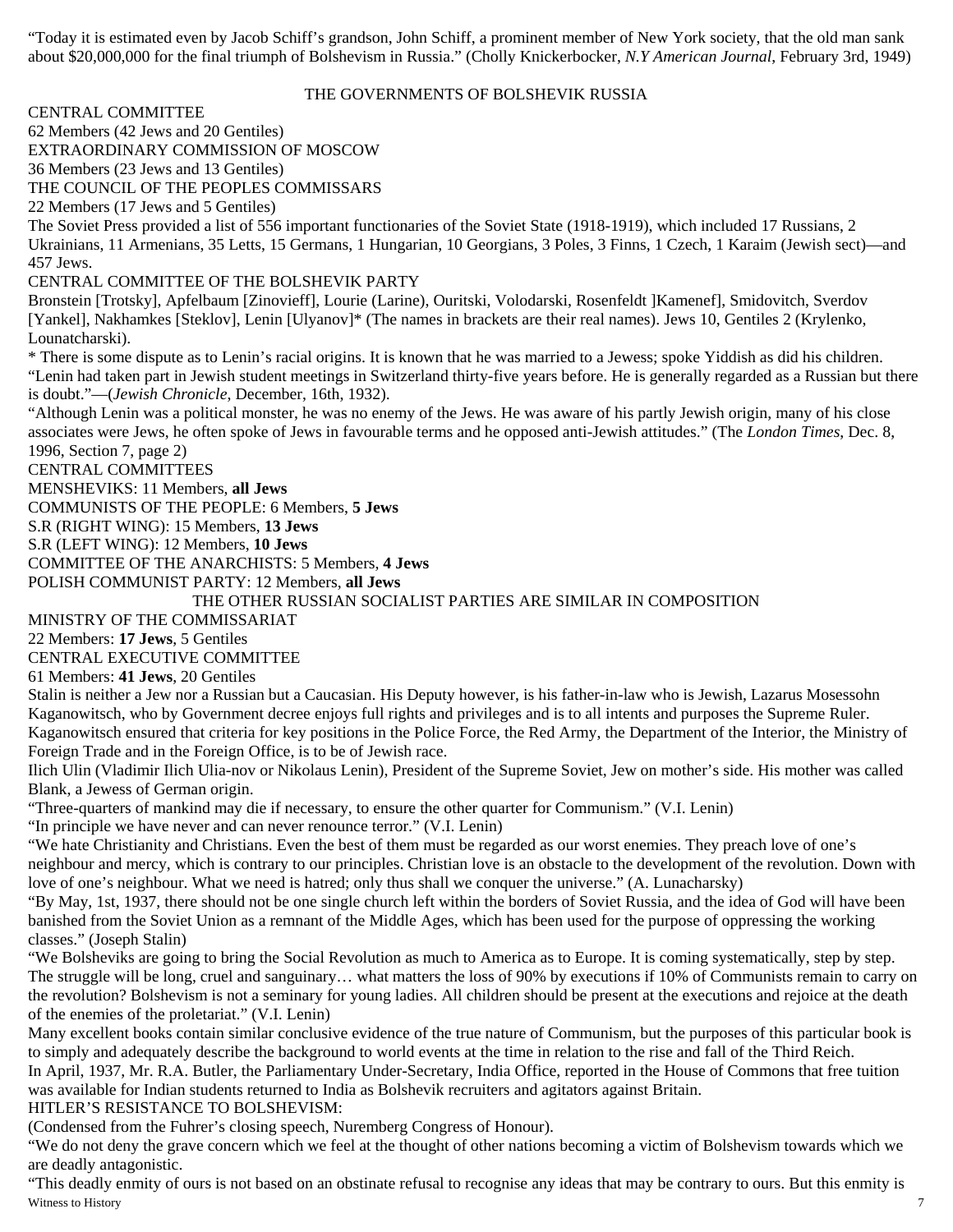based on a natural feeling of revulsion towards a diabolical doctrine that threatens the world at large and us.

"The first phase in the fight of National Socialism against Communism did not take place in Russia. Soviet Communism already tried to poison Germany between the years 1918 and 1920, and its methods of penetration into this country was much the same as its presentday military efforts in moving the Bolshevik military machine closer and closer to our frontiers.

"We have stamped out Bolshevism which Moscow's bloodfiends such as Lewin, Axelroth, Neumann, Bela-Kuhn, etc. tried to introduce into Germany. And it is because we see day by day these efforts of Soviet rulers to meddle in our domestic affairs have not yet ceased, that we are forced to regard Bolshevism beyond our frontiers as our deadly enemy.

"We have fought Bolshevism in Germany as a Weltanschaung, that is, as a form of philosophy that endeavoured to poison and destroy our people. And Bolshevism will continue to be fought if it attempts to introduce its sordid Spanish methods into Germany.

"It is not the aim of Bolshevism to free nations from their ailments. Its object is to exterminate all that is healthy and replace the same by depravity and degenerate elements…

"…we do not want a situation here in Germany, as in Russia, in which 98% of official key positions are held by alien Jews. Under no circumstances do we want our national intelligence debased.

"… Communism however cannot deny that in Russia today 98% of all official positions are held by Jews who not only can never be classed as members of the proletariat, but who have never earned an honest penny in their lives.

"… we have fought Bolshevism because its leaders had planned for us a slaughter house on Russian and Spanish lines. Such is the difference between the Bolshevik and the National Socialist revolutions. The one transforms prosperous and peaceful countries into a waste of ruin and devastation, whilst the other, re-builds a broken-down and poverty stricken Reich into an economically sound and prosperous state."

"We believe that it is a bigger task to put 5 million people back to work than to burn down houses and churches and allow hundreds of thousands of workers and peasants and others to kill each other. We have also fought Bolshevism on general economic grounds. From time to time the world hears of hunger famines in Russia. Since, 1917, that is, since the victory of Bolshevism, there is no end to this form of distress,

"This self-same Russia, starving for close on 20 years, was one of the richest grain countries in the world.

"When compared with Germany, Russia possesses 18 times more land per head of population, and yet what a sorry form of economic policy this country must have to deny its people a decent form of livelihood. If Bolshevism in Russia, however, does not succeed in getting nine farmers to produce sufficient to at least support one non-farmer what then would have happened in Germany, where two and a half farmers produce sufficient to support seven and a half non-farmers? What would have happened to Germany and the whole of its economic structure if Jewish-Bolshevik economic malpractice had ever been allowed to take root here?

"We have fought Bolshevism because a victory for it in Germany would have spelt starvation for perhaps 50% of our population. If Russia is incapable of supporting not even eight people per square kilometre, then in Germany under Bolshevik rule, not even ten millions would have had the necessary minimum standard of living. For here in Germany our 68 million people occupy the same area which in Russia would not support more than 5 million.

"Bolshevism preaches world revolution, and it would use the German workers as cannon fodder for the attainment of its goal. We National Socialists, however, do not want our military forces to be used for forcing upon other nations something that they do not want. Our Army does not swear an oath that it will carry our National Socialist ideology to other nations.

"British politicians in England have so far not had the opportunity of learning what Communism in one's own country stands for. But we have. As I am the one who has fought against this Judeo-Soviet teaching in Germany and stamped it out, I flatter myself that I possess more understanding of the true character of Bolshevism than those arm-chair critics who at most have read up on the subject a little. Today, I follow the spread of Bolshevik poison throughout the world just as assiduously as I followed its poisonous trail years ago in Germany, and never lost an opportunity of warning the country.

"The abhorrent mass-murders of nationalists, the burning alive of wives of nationalist officers after soaking them in petrol—the revolting murder of children on nationalist parents as for example in Spain, should serve as a warning to help to break down resistance on other countries…" (Adolf Hitler)

"If my international opponents reproach me today that I have refused this co-operation with Russia, I make the following declaration: I do not and did not reject co-operation with Russia but with Bolshevism, which lays claim to world rulership.

"The German nation has not only wept but has laughed heartily throughout its life and I will not see it descend into the gloom of international communism and the dictatorship of hate. I tremble for Europe at the very thought of what would happen to our old and over-populated continent if this Asiatic concept of the world, which is destructive of all our ideals, should be successful in bringing upon us the chaos of the Bolshevik revolution."—Adolf Hitler, March, 7th, 1936

# **CHAPTER 3—THE JEWS IN GERMANY**

After the great war (1914-18) had come to an end, the distress prevalent in Eastern Europe, coupled with other causes, induced large numbers of those of Jewish race to cross the German frontiers and to take up residence in Prussia, where a Herr. Badt—himself a Jew managed to obtain an official position authorising him to control all matters relative to immigration and naturalisation. He saw to it that those sharing his race secured easy access to Germany, whilst at the same time the West European and overseas countries imposed farreaching restrictions on immigration. These newcomers began to concentrate themselves in the major cities and organised from them the systematic infiltration and control of the German nation.

A few statistics may be helpful to show the extent to which these non-Germans gradually succeeded in spreading their influence upon important professions and in various allied domains.

In reading these statistics it is important to remember that those of Jewish race formed just 1% of the total population.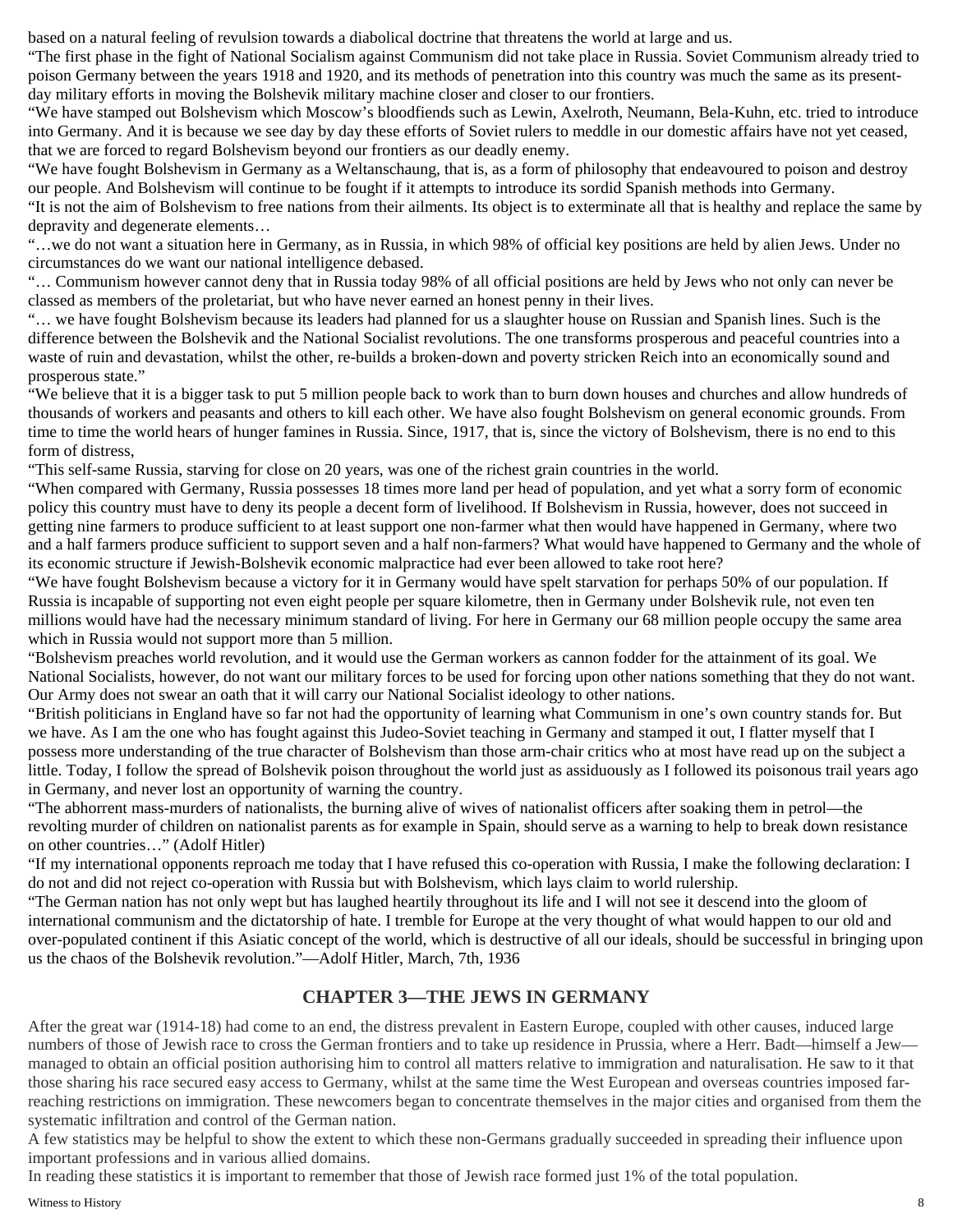# UNIVERSITY TEACHERS

BERLIN and GOTTINGEN:

Medicine 45% Jewish, Mathematics 34% Jewish, Medicine 34% Jewish

BRESLAU:

Arts 40% Jewish, Law 47% Jewish, Arts 25% Jewish, Medicine 45% Jewish.

KONIGSBERG:

Law 48% Jewish, Arts 7% Jewish, Law 14% Jewish, Medicine 25% Jewish.

JEWISH LAWYERS (1928)

DORTMUND 29%, HAMBURG 25%, STUTTGART 26%, DUSSELDORF 33%, ARLSRUHE 36%, BEUTHEN 60%, FRANKFURT 64%, STETTIN 36%

JEWISH LAWYERS (1933)

BERLIN 55%, BERLIN CHAMBER OF ATTORNEYS 66%, BRESLAU 67%

JEWISH MEDICAL PRACTITIONERS (1928)

WIESBADEN 20%, KARLSRUHE 26%, COLOGNE 27%, MAINZ 30%, GOTHA 31%, BEUTHEN 36%, BERLIN 52%

BERLIN HOSPITALS IN JEWISH HANDS

MOABIT 56%, FRIEDRICHSHAIN 63%, NEUKOLLN 67%

### THE THEATRE AND FILM INDUSTRY

"1931, of 234 theatre managers 50.4% were members of the Jewish race. In Berlin the figure rises to 80%. Jews wrote not less than 75% of all plays prior to Hitler's election. In the film industry too, the Jewish influence predominated." (The periodical 'Schönere Zukunft'— A Brighter Future—February, 3rd, 1929)

This was the period when Berlin had an international reputation for theatrical seediness, debasement and pornography. In *Mein Kampf* Hitler stated:

"The share of Jews in the modern film industry is so decisive that a very slight percentage is left available for non-Jewish undertakings." "One needed only to look at the posters announcing the hideous productions of the cinema and theatre, and study the names of the authors who were highly lauded there in order to become permanently adamant on Jewish questions.

"Here was a pestilence, a moral pestilence from which the public was being infected. It was worse than the Black Plague of long ago. "And in what mighty doses this poison was manufactured and distributed. Naturally, the lower the moral and intellectual level of such an author of artistic products the more inexhaustible his fecundity. Sometimes it went so far that one of these fellows, acting like a sewage pump, would shoot his filth directly in the face of other members of the human race…

"It was a terrible thought, and yet it could not be avoided, that the greater number of Jews seemed specially designed by Nature to play this shameful part." (Adolf Hitler, *Mein Kampf*, Ibid. p. 42)

"The fact that nine-tenths of all the smutty literature, artistic tripe and theatrical banalities, had to be charged to the account of people who formed scarcely one per cent of the nation—that fact could not be gainsaid. It was there. It had to be admitted." (Adolf Hitler. *Mein Kampf*, Ibid. p. 42)

### THE STOCK EXCHANGE

COMMITTEES ON THE BERLIN STOCK EXCHANGE

Stocks and Shares 69%, Metal Exchange 83%, Produce Exchange 75%, Futures 83%, Administration 80%, Official List 87% In 1928, it was revealed that just fifteen Jews between them had occupied 718 board positions. Of leading positions in industry there were ten Jews to every five non-Jews.

LEADING POSITIONS IN COMMERCE (EMPLOYED AS WORKERS)

BERLIN: 49.4% (2.4%)

FRANKFURT: 48.9% (1.9%)

COLOGNE: 49.6% (2.9%)

BRESLAU: 57.1% (1.8%)

POLITICAL INFLUENCE:

Of the Social Democratic Party's 39 Representatives, 38 were of Jewish race. The Workers Educational Institutes comprised 81% of Jewish. Karl Marx (real name Karl Modecai Levi) and Friedrich Engels, the godfathers of Communism were Jewish, as was Leon Trotsky (real name Lev Bronstein).

### GOVERNMENT:

In November, 1918, Jews had seized control of the following states; Hirsch (Haase and Herzfeld, Prussia), Eisner (Bavaria), Lipinsky and Gradnauer (Saxony), Heymann (Wurttemberg) and Haas (Baden).

The Government of the Revolution included among others, Haase, Cohn, Herzfeld, Schiffer, Bernstein, Cahen and Preuss. The latter was given the task of drawing up the new German Constitution.

"The German nation, moreover, was rapidly falling under the control of its alien elements. In the last days of the pre-Hitler regime there were twenty times as many Jewish Government officials in Germany as had existed before the war. Israelites of international attachments were insinuating themselves into key positions in the German administrative machine." (*The Daily Mail*, July, 10th, 1933) JEWISH VOICES:

Dr. Manfred Reifer, the well-known leader of the Jews in Bukowina, published an article in September, 1933 (Czernowitzer Allgemeine Zeitung) in which he wrote:

Witness to History 9 "Whilst large sections of the German nation were struggling for the preservation of their faith, we Jews filled the streets of Germany with our vociferations. We supplied its Press with articles on the subject of its Christmas and Easter festivities and administered to its religious beliefs in the manner we considered suitable. We ridiculed the highest ideals of the German nation and profaned the matters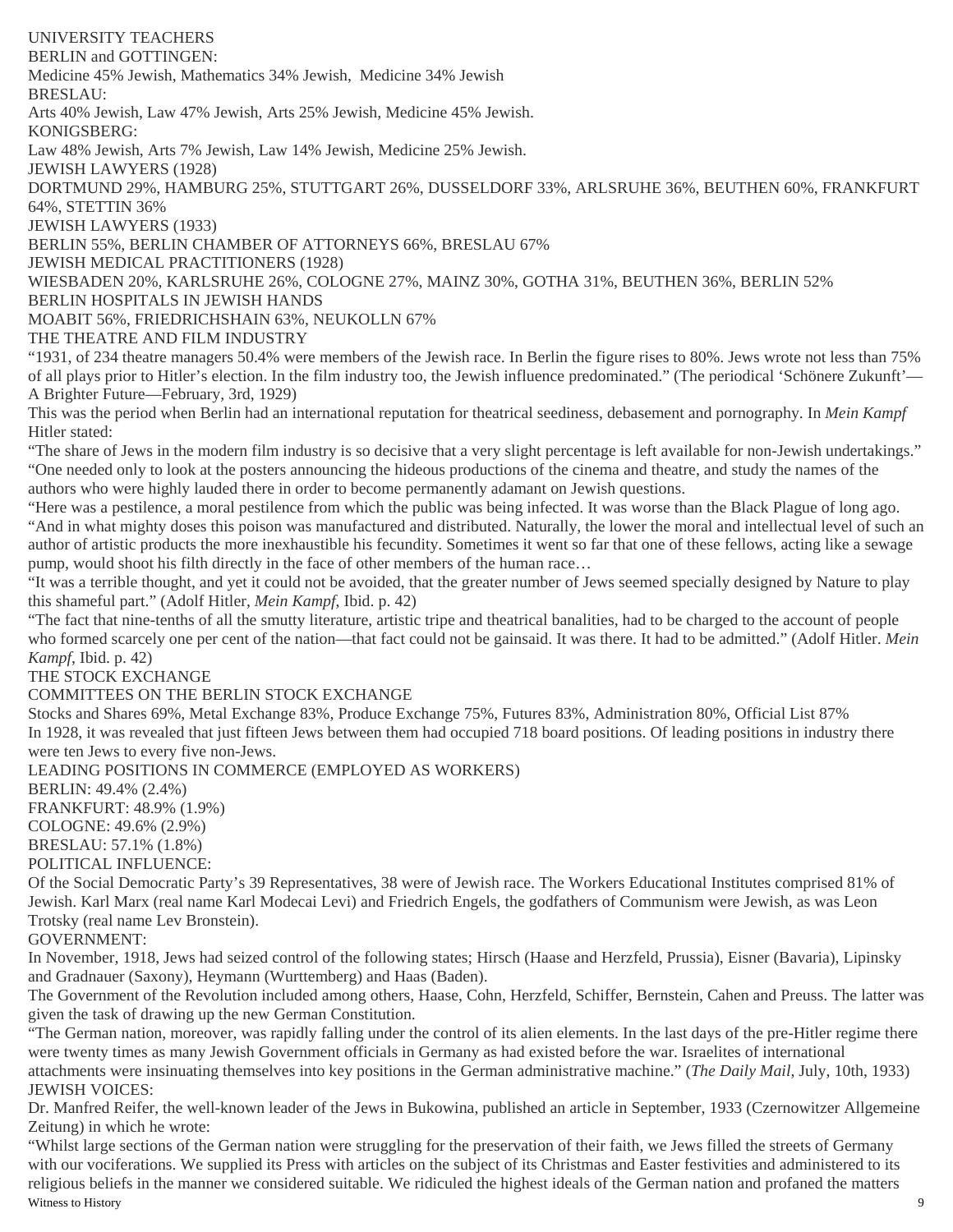which it holds sacred."

Dr. Nahum Goldmann, President, World Zionist Organisation:

"No Jewish minority in any other country, not even that in America could possibly compete with the German Jews. They were involved in large-scale banking, a situation unparalleled elsewhere, and, by way of high finance, they had also penetrated German industry. "A considerable proportion of the wholesale trade was Jewish. They controlled even such branches of industry, which is in general not in Jewish hands. Examples are shipping or the electrical industry, and names such as Ballin and Rathenau do confirm this statement. I hardly know of any other branch of emancipated Jewry in Europe or the American continent as deeply rooted in the economy, as was Germany Jewry.

"American Jews of today are absolutely as well as relatively richer than the German Jews were at the time, it is true, but even in America with its unlimited possibilities, the Jews have not succeeded in penetrating into the centre spheres of industry (steel, iron, heavy industry, high finance, shipping) as was the case in Germany."

From *Mein Leben als Deutscher Jude* (Goldmann) we read:

"Their position in the intellectual life of the country was equally unique. In literature, they were represented by illustrious names. The theatre was largely in their hands. The daily Press, above all its internationally influential sector, was essentially owned by Jews or controlled by them.

"As paradoxical as this may sound today, after the Hitler era, I have no hesitation to say that hardly any section of the Jewish people has made such extensive use of emancipation offered to them in the nineteenth-century as the German Jews. In short, the history of the Jews in Germany from 1870 to 1933 is probably the most glorious rise that has ever been achieved by any branch of the Jewish people." HITLER:

"If the question is still asked why National Socialism combats the Jewish element in Germany so fanatically, the answer can only be, because National Socialism wishes to establish a real community of the people. Since we are National Socialists, we cannot permit an alien race to impose itself upon our working people as their leaders."—Adolf Hitler

"Nearly all Bolshevist agitators in Germany and elsewhere were Jews."—Adolf Hitler

### FRENCH AGREEMENT:

On May, 29th, 1934, a Paris newspaper, *L'ami du Peuple*, carried an article against the anti-social 'machinations' of the Jewish refugees from Germany:

"These people fled from Germany because they attempted to set up a rule of fire and blood and to let loose the horrors of civil war and universal unrest."

AN AMERICAN VOICE:

E.B Pierce, the President of the American Chamber of Commerce in Berlin, stated on the occasion of a meeting held at the end of May, 1934, that "it would be impossible to speak any longer of orderly economic conditions in Europe if Germany had not succeeded in saving Europe from the dangers of Bolshevism."

Clearly the German nation had fallen to an alien racial minority that in the words of *The Daily Mail* had 'insinuated themselves' into a position whereby they effectively controlled Germany as they did Russia.

Adolf Hitler determined on a course that would recover German control of German interests, which many would agree under the circumstances was a perfectly legitimate and noble aim. This however is now dressed up as 'virulent anti-Semitism.' One might reflect on the horrors that would have been spared the peoples of Russia and scores of other Christian nations had they taken a similar course of action.

Adolf Hitler's national recovery program was however extremely lenient, and is best illustrated by his Act for the Restoration of the Professional Status of Civil Servants, (Act 3, published April, 7th, 1933):

"Officials of non-Aryan descent are to be pensioned. Those of them acting in an honorary capacity are to be removed from their office. This provision is not applicable to officials whose appointments date from August 1st, 1914, or from an earlier date; nor to those who fought during the World War in the front line either in Germany or for her allies, nor to those whose fathers or brothers were killed in the World War."

Thus, those Jews who had 'insinuated themselves into key positions' were not summarily dismissed but were placed on the retirement list.

"They now receive the same rates of retired pay as an other German official, in conformity with legal provisions."

"I have nothing against the Jews themselves. But the Jews are all Communists, and these are my enemies… it is these I am fighting… all Jews stick together like burrs… it is up to the Jews themselves to draw a dividing line between these different kinds. But they have not done that, and therefore, I must proceed uniformly against all Jews." (Max Planck quoting from a conversation held with Adolf Hitler) Hitler regularly attended concerts; one of his favourite composers being Gustav Mahler (1860-1911), who is of course Jewish. HITLER NOT ANTI-SEMITIC BUT ANTI-TALMUDIC

"… in that the Third Reich treated Christianised Jews preferentially. The National Socialist Third Reich carefully distinguished between Talmudic and Christianised Jews." (Philip Freedman, *Their Brothers Keepers*, N.Y 1957)

"In early 1938, Jewish doctors and dentists were still participating in the German State compulsory insurance program (Ortskrankenkassen) which guaranteed them a sufficient number of patients."

"In 1938, 10% of the practicing lawyers in Germany were Jews, although the Jews constituted less than 1% of the population." (United States Ambassador Hugh Wilson to Secretary of State Hull)

"The United States took exception to a German law on March, 30th, 1938, which removed the Jewish church from the established German church roll which deprived it of state funds. In fact, this brought German law into line with English Law." (Daniel L. Hoggan, Historical Revisionist)

Witness to History **10** On February, 27th, 1943, when 10,000 Jews were being deported from Berlin: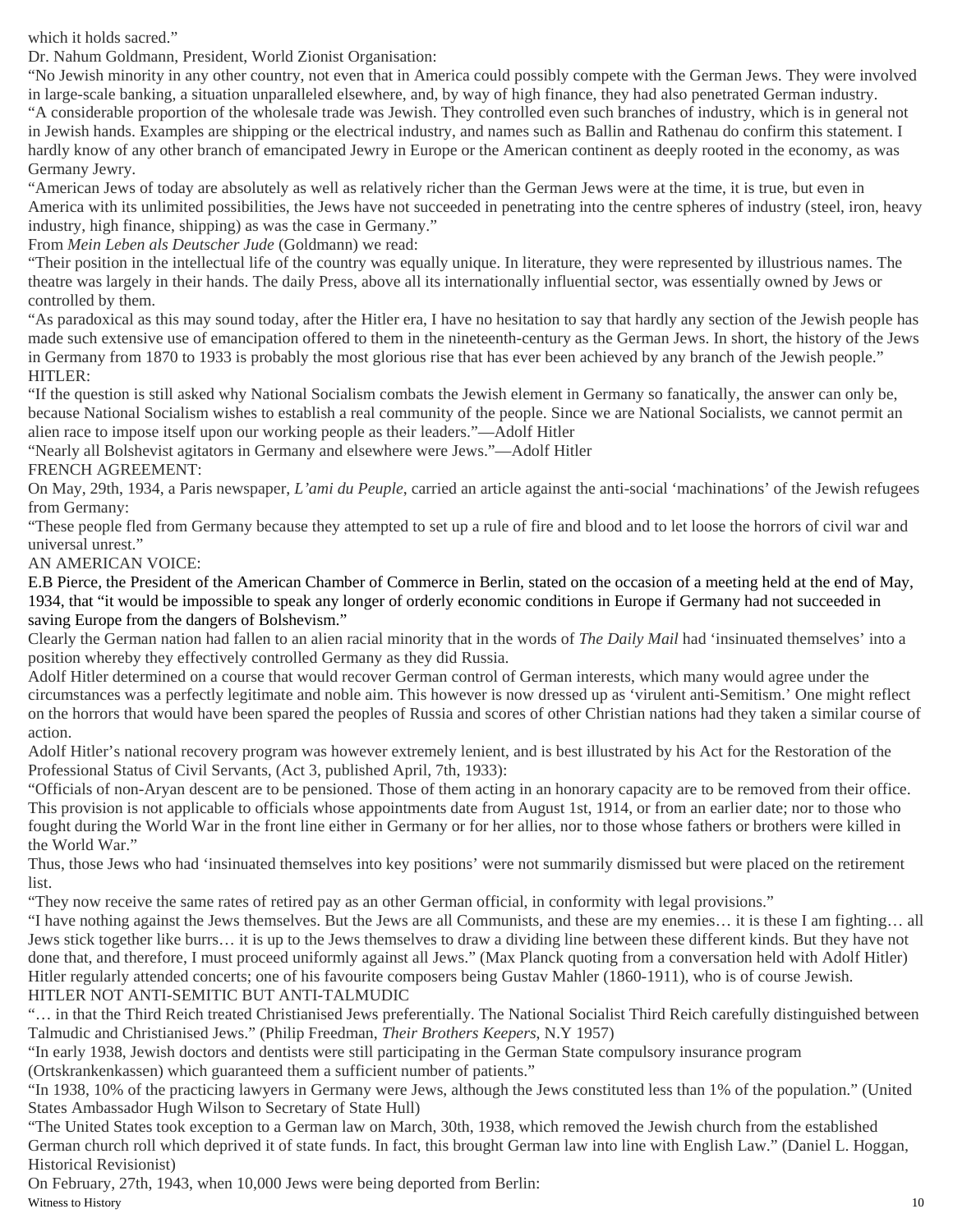"The Christian wives of those arrested were able to wring concessions from the Nazis, who released the men." (Philip Freedman, *Their Brothers Keepers*, NY 1957)

One may also wonder that as late as 1943, three and one half years into the war and eleven years after Hitler was elected, there were still 10,000 Jews living openly and freely in the German capital, and married to German wives.

Such facts disprove allied propaganda and so they are hidden carefully from sight. It is also interesting to note that whilst in Hitler's capital city, such numbers of Jews were allowed to go about their business freely, had they been of Japanese descent and living in the United States, all would have been rounded up; men, women and children; orphans and the offspring of mixed marriages, and confined to concentration camps.

Clearly it was healthier to be a Jew in Berlin, 1943 than it was to be the unfortunate child product of a Japanese-American marriage! "In 1939, six years after Hitler was elected, there were still 120,000 Jews living voluntarily in Germany." (Heinz Roth, *Why Are We Being Lied To?*)

The question increasingly being asked is, if Hitler's intention was to exterminate the Jews, why had he given them every assistance to emigrate throughout his years of government, and how does it explain that years after the alleged program of extermination was begun, 120,000 having had every opportunity and assistance to leave the country had refused to do so?

### JEWS NOT SERIOUSLY HINDERED:

"The German Jews were being treated like a humbled minority, out of favour… the activity of the Jews was in reality not seriously hindered." (Heinz Roth, *Why Are We Being Lied To?*—p. 29, 121)

What is a matter of public record is that by 1939, 400,000 resident Jews had received every assistance, compensation and indeed training to re-settle elsewhere; Madagascar being the chosen destination. This was done in open collaboration with Jewish organisations. Other countries too had a program of assisted emigration not just for Jews but for their own nationals too. The French long before the outbreak of war were planning the emigration of 10,000 Jews.

Emigration was a normal means of population dispersal and settlement practiced by most countries of which it can safely be said that Britain led from the front. It is well to remember that at this time and for a long time afterwards, the great shipping companies of the world were making enormous profits from the government-subsidised emigration of British nationals to the United States and the Dominions.

These included 130,000 British children, many of them without parents, even babes in arms, taken from orphanages and care wards and against their wishes and often without the knowledge of parents, where they had them, forced to leave their homeland and often settled in institutions where they were to suffer every kind of abuse and deprivation.

Many were lied to and told that they had no parents; often split from their brothers and sisters. This expulsion of our country's children, and adults too, is a shameful blot on its history and it is interesting to suppose that the Third Reich's policy of re-settlement was a great deal more enlightened than was Britain's. Incredibly, this enforced re-settlement of children without parents continued until 1967 and is still cloaked in a veil of secrecy.

It is equally interesting to reflect that whilst the British governments of the time by a combination of deception and financial inducements (£10 assisted passages to Australia) were draining orphanages of unwanted British children, they were simultaneously assisting the colonisation of Britain by West Indians and others from far-flung territories.

Hitler's Germany had no policy of forced re-settlement of its own citizens; quite the opposite in fact. A great deal of effort and investment was made to encourage the return of Germans who had previously emigrated to escape the shortcomings of German administrations prior to the Third Reich era.

Despite Germany's enormous and by comparison more liberal policy of resettlement, 680,000 Jews were still living in the Third Reich by 1939.

### VIOLENCE EXAGGERATED:

Hitler's antagonism towards sections of the international Jewish community has been deliberately falsified and exaggerated to create the impression that Jews in Germany were treated badly. The determination of 680,000 of them to stay suggests otherwise. AN ENGLISHMAN'S OBSERVATIONS:

"My private conversations with Jews were illuminating. They did not bear out what the British newspapers suggested. Mountains had been made out of molehills; melodrama out of comic opera. The majority of the 'assaults' were committed by over-zealous youths, and in nearly every instance consisted of 'ratting' unfortunate men who were not particularly respectful of the new regime. Physical harm very little, mental, probably much.

"This is what I learned from my Jewish friends, who are staying in Germany and have no intention of leaving the country, nor have they ever been asked to leave the country. Those who wish to leave and return may do so at their own pleasure. The laws relating to the freedom of Jews are substantially the same as those of other people.

"The trouble that has risen has nothing to do with the domiciled Jew, many of whom are still employed by government in various spheres of usefulness. There are about 80,000 undesirable Jews that Germany wants to get rid of for all time, and willingly would she deport them all to Great Britain or the United States of America if the request was made.

These are Jews who since the Armistice have penetrated the country and created a situation that has wrought considerable social and political harm in Germany. Among these undesirables are murderers, ex-convicts, potential thieves, fraudulent bankrupts, white slave traffickers, beggars of every description that beggars description, and political refugees. Many have come from Baltic states, others from Poland, and not an inconsiderable number from Russia." (G.E.O. Knight, *In Defence of Germany*)

"Before the revolution of last March, the Jews in the Reich overran every government department, and enjoyed the highest privileges in every profession and calling. They were the principle organisers of the Communist Party, and became identified with every one of the seventy-two warring political sects in the country.

Witness to History **11** "In every way they proved themselves eminently capable businessmen and politicians. Many had grown very wealthy. Nearly every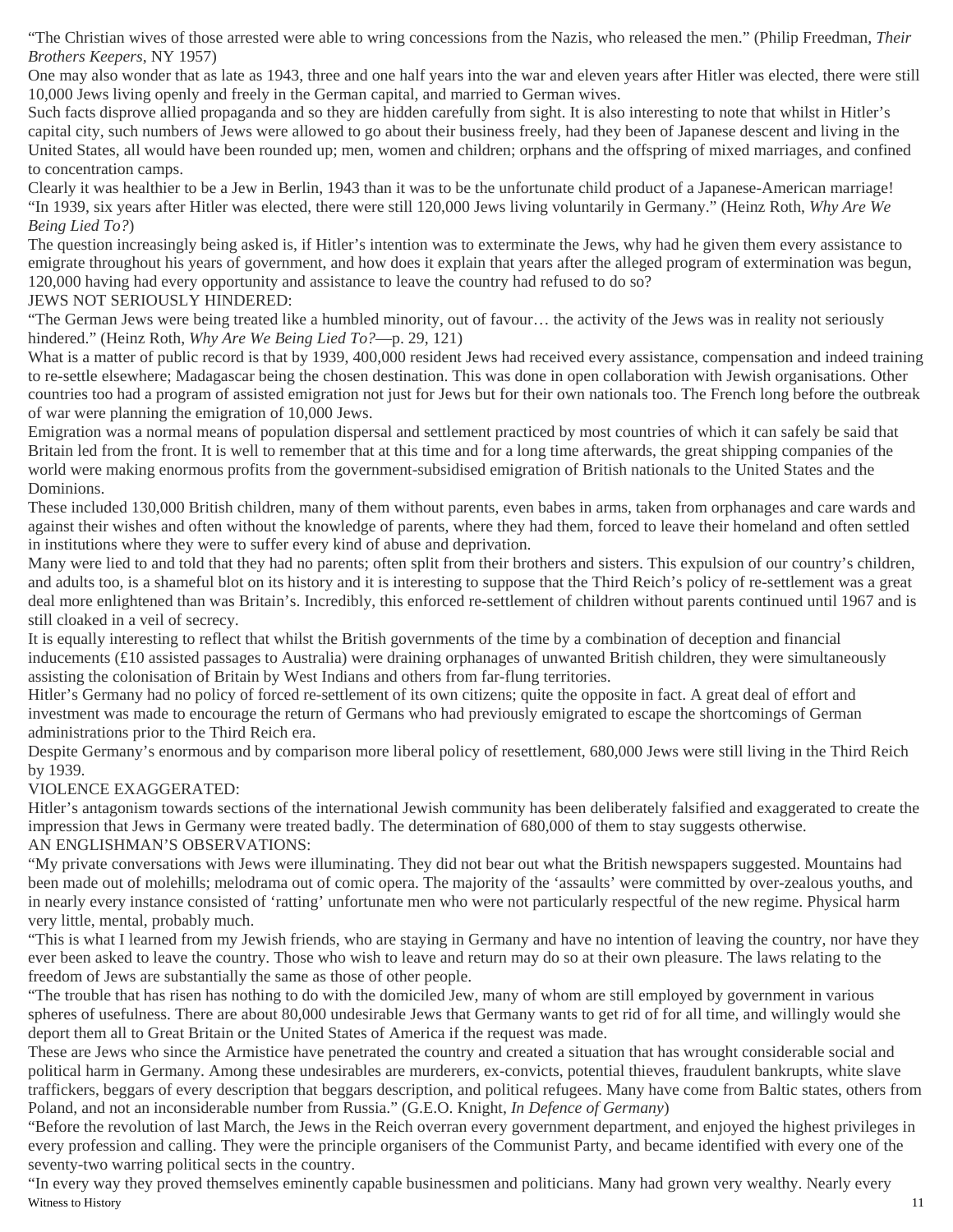German war profiteer was a Jew; the native German seems to have regarded with feelings of shame and horror the idea of making money out of his country during times of great stress…

"That one per cent of the population of Germany should impose their rule and culture—however eminent that culture may be—on more than sixty-million native born Germans is unreasonable, to use no stronger word…

"So when the Nazi worm turned, and the services of many Jews were dispensed with, Jewry throughout the world rose in arms and through the medium of the Press here, and public meetings in London and the provinces, denounced the German Government in violent terms.

"The Germans have assumed control of their country, and for weal or woe they mean to maintain their position. The German people are perfectly entitled to possess what form of government they please; it ill becomes us to dictate to them." (G.E.O. Knight, *In Defence of Germany*)

### ONE OF HITLER'S CLOSEST COMRADES A JEW

In *Mein Kampf*, Hitler describes a fracas, which took place in the Hofbrauhaus on November 4th, 1921, when Communists tried to break up a meeting being held by the National Socialist Party (NSDAP).

"The dance had hardly begun when my Storm troops, as they were named from that day forth, attacked. Like wolves they rushed again and again in parties of eight or ten on the enemy, and began gradually to sweep them literally out of the hall. After five minutes I could see hardly one who was not streaming from blood. I was beginning to know their quality; at their head my splendid Maurice…"

The Maurice referred to was Emil Maurice. A tall, handsome moustached man who appears in numerous often published photographs of Hitler with his political companions. The most common is the much-published photograph of Hitler with Emil Maurice and Lieutenant-Colonel Kriebel in Landsberg Prison.

Emil Maurice was Party member 594 (the numbering sequence began at 501). A member since 1919 and prior to the formation of the NSDAP, Maurice became SS Member No.2. He was Hitler's personal bodyguard and permanent companion for many years.

Emil Maurice was Jewish and Hitler was well ware of the fact. When Heinrich Himmler wanted Maurice expelled from the SS, Hitler would not hear of it and intervened on his behalf.

### WORKING TOGETHER FOR A COMMON INTEREST:

It must be remembered in terms of context that Jewish Zionists believed firmly in the setting up of a separate Jewish homeland. Britain moreso than any other country (except Germany) has made untold sacrifices and has spent enormous amounts of money, and British lives, expelling Palestinians from their historical homeland in order to set up the first Jewish state and facilitate emigration to it. It should also be remembered that racially mixed marriages were (and are) as much anathema to Jews as they ever were to Hitler. Even today, Jewish organisations—quite rightly in my opinion—discourage marriage between Jews and Gentiles. Advertisements regularly appear in newspapers—the *New York Times* comes to mind—openly discouraging such marriages.

That Hitler's NSDAP worked together with Jewish organisations to discourage inter-racial marriage and collaborate in areas of mutual interest, such as resettlement is beyond question. Hitler wanted to be rid of the problem of Jewish predominance in German affairs. At the same time many Jewish organisations wished to set up an independent homeland and had a vested interest in wildly exaggerating claims of anti-Semitism as a means of applying pressure for a Jewish homeland (Madagascar was considered the most likely) and discouraging their co-racials from settling in Germany.

"It is certain… that during the first phases of National Socialist Jewish policy situations developed in which it seemed suitable to the National Socialists to accept or advance a pro-Zionist attitude."—The Jewish writer, Hannah Arendt.

### JEWISH OPINION:

The German emigration plans foundered on the objections of Chaim Weizmann, the Zionist leader, which moved the great Jewish philosopher, J.G. Berg to comment:

"Thereby was wasted one of the great chances for the deliverance of the German Jews."

The Jews themselves scuppered a sensible and civilised policy of emigration, not unlike but kinder than Britain's own emigration programs.

The Jewish author and philosopher J.G.Berg expressed surprise when studying German documents, that the German policy of Jewish emigration (not extermination) was hampered by the reluctance of other states to take them in.

In Nuremberg numerous original documents from the Foreign Office were submitted. Under the entry, Berlin, 25th, January 1939, I read the astonishing official statement; point Two is one of these documents:

'The final goal of the German Jewish policy is the emigration of all Jews living in the Reich…'

In Point Four it is said. 'The emigrated Jews is the best propaganda for the German Jewish policy.'

Further on: 'After 100,000 Jews, in the years 1933-34 had found their way, legally or illegally, out of Germany into foreign parts...

almost all of the states of the world hermetically sealed their borders against the Jewish emigrants.'

"What a fearful, what a bitter and shameful fact! … later I read many more interesting facts in these documents." (J.G. Berg) JEWS STILL HEADING FOR GERMANY:

"That even during the anti-Semitic Hitler period in Germany in the years 1933-37, over 10,000 Jews immigrated to Germany; of about 1,200 in 1937, 97 came directly from Palestine. Considering the Press campaign against National Socialism, that is inexplicable because all immigrants were certainly warned: a special investigation of the reasons for the immigration is certainly necessary." (Dietrich Bronder, *Bevor Hitler Kam*)

It is worth remembering that whilst Jews were immigrating to Hitler's Germany, other countries asked to relieve the German state of this problem, refused to accept them. As late as 1945 the Swedish Government was refusing to accept Jews from Germany. NO THANK YOU:

Witness to History **12** "Very honoured, Herr Himmler! The Jews are just as unwanted in Sweden as in Germany. Therefore I understand you completely on the Jewish question. As medical officer Kersten told me, you have released 5,000 Jews to him for evacuation to Sweden. I am not pleased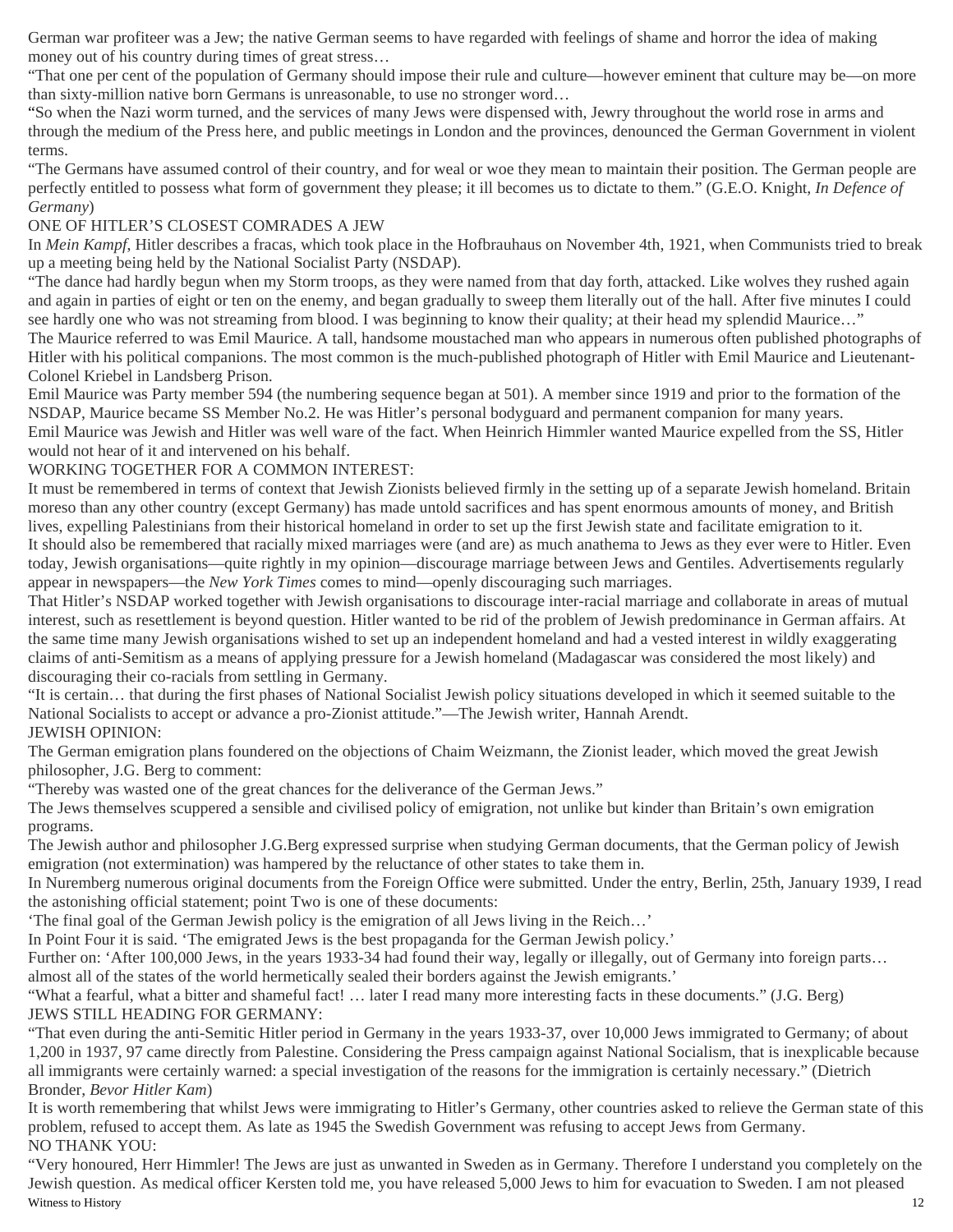with this, because I want to move no Jews. Since I cannot, however, officially refuse, I ask you to, Herr Himmler." (Count Bernadotte of Sweden to Himmler, March 10th, 1945)

Note the date. We are told that 'Nazi' Germany's intention was to exterminate Jewry, even at enormous expense to the war effort, shipping them in from France, Russia and suchlike. One wonders then at the contrary—and proven evidence—that in fact the beleaguered country was sparing no expense to assist the emigration of Jews to any country that would take them in.

"That the German Government at that time, in spite of everything, even when the war of total destruction against Germany was drawing to its tragic close, still did not give way to the correspondingly radical course; indeed, it intervened in individual incidents of persecution (against the Jews), when brought to its attention. Even at the end of 1944, it repeated its previously made suggestions (Madagascar, etc.) to remove the Jews from the whole German area of influence. See the statements of Joel Brand in the Kastner proceedings in Jerusalem." (Scronn)

# **CHAPTER 4—HITLER, THE VOTE WINNER**

75 Million Germans say "YES" to One Nation, One People, One Leader.

"No democratic Government in the world can submit itself to a popular vote in greater trust and with greater confidence than can the National Socialist Government of Germany."—Adolf Hitler, 30th January, 1935.

The election on July, 31st, 1932 was a victory for the National Socialists. They polled 13,574,000 votes and with 38% of the total votes cast legitimately and democratically became the largest Party in the Reichstag with 230 seats. The Social Democrats had 133 seats and the Communists 89. On January 30th, Adolf Hitler was appointed Chancellor of Germany.

At the polls of March, 5th, the NSDAP polled 17,277,180 votes; an increase of 5.5 million bringing their voting percentage up to 44%, which when placed in coalition with the Nationalists led by Franz von Papen and Alfred Hugenberg who had polled 3,136,760 votes, showed an overwhelming majority of Germans had in free and open elections made their preference for German nationalism clear. Immediately after his appointment as Chancellor, Adolf Hitler, in his first appeal to the German nation on February, 1st, 1933, asked to be allowed just four years in order to carry out the task of national reconstruction. He repeated the same request when a few days later, when at a speech in the Berlin Sportpalast, he said:

"During fourteen years the German nation has been at the mercy of decadent elements which have abused its confidence. During fourteen years those elements have done nothing but destroy, disintegrate and dissolve. Hence it is neither temerity nor presumption if, appearing before the nation today, I ask: German nation, give us four years time, after which you can arraign us before your tribunal and you can judge me!

"Allow me four years, and I swear to you, as truly as I have now undertaken my duties, I will depart. It is not for any reward or benefit that I have taken office, but only for your sake. It has been the greatest decision of my whole life.

"I cannot rid myself of my faith in my people, nor lose the conviction that this people will resuscitate again one day. I cannot be severed from the love of a people that I know to be my own. And I nourish the conviction that the hour will come when millions of men who now curse us will take their stand behind us to welcome the new Reich, our common creation born of a painful and laborious struggle and an arduous triumph—a Reich which is the symbol of greatness, honour, strength, honesty and justice."

True to his word, on March 29th, 1936, the German nation was given as promised the opportunity to express their approval or disapproval of the National Socialist state. It was an entirely free election without fear or intimidation with adequate provision made for monitoring by neutral observers.

| THE OUTCOME            |                  |
|------------------------|------------------|
| Total Oualified Votes: | 45.453.691       |
| Total Votes Cast:      | 45,001,489 (99%) |
| Votes 'No' or Invalid: | 540.211          |

Votes for Hitler's NSDAP: 44,461,278 (98.8%)

Small wonder that of all the books written and documentaries produced on the Third Reich, none dare to publish facts such as these. As someone wisely said; 'history is the propaganda of the victors.'

# GOVERNMENT BY THE PEOPLE

The National Socialist electoral system was not based on the parliamentary system but was nonetheless democratic. Of the parliamentary system of government, Hitler was scathing:

" … a turbulent mass of people, all gesticulating and bawling against one another, with a pathetic old man shaking his bell and making frantic efforts to call the House to a sense of dignity by friendly appeals, exhortations and grave warnings. I could not refrain from laughing."—Adolf Hitler, *Mein Kampf*, p. 53

"Several weeks later I paid a second visit. This time the house presented an entirely different picture, so much so that one could hardy recognise it as the same place. The hall was practically empty. They were sleeping in the other rooms below. Only a few deputies were in their places, yawning in each other's faces. One was speechifying. A Deputy Speaker was in the chair. When he looked round it was plain that he felt bored."—Adolf Hitler, *Mein Kampf*, p. 53

"As a contrast to this kind of democracy we have the German democracy, which is a true democracy; for here a leader is freely chosen and is obliged to accept full responsibility for all his actions and omissions. The problems to be dealt with are not put to the vote of the majority; but they are decided upon by the individual, and as a guarantee of responsibility for those decisions he pledges all he has in the world and even his life."—Adolf Hitler, *Mein Kampf*, p. 61

The National Socialist system of government was largely based on referenda in which the really important issues of the day were debated and voted upon by the German people. When, for instance, Adolf Hitler felt it necessary to prove the German nation's sincerity in its peaceful intentions, he called for an election combined with a plebiscite (referendum) that stated: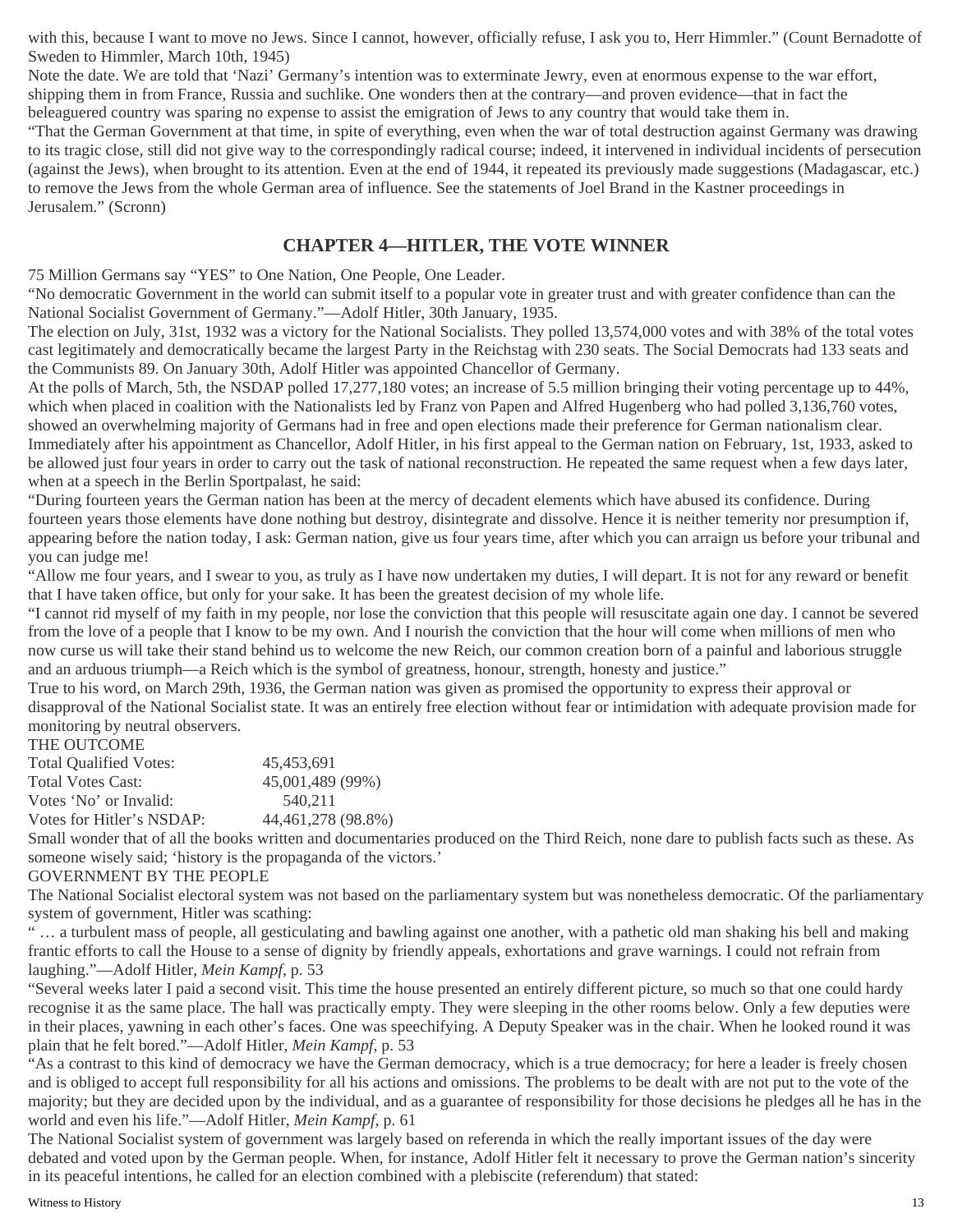"It is not for my own sake that I asked for this national vote, but for the sake of the German people. It is not I who require such a vote of confidence to strengthen and sustain me; it is the German people who require a Chancellor supported by such confidence before the world. For I am nothing my fellow-countrymen, but your mouthpiece, and do not wish to be anything but the representative of your life and the defender of your vital interests."—Adolf Hitler.

"The German Government and the German nation are united in the sincere wish to examine and solve dispassionately, by means of negotiations, all pending questions with all other nations, including Germany's former adversaries. The German Government and the German nation are prepared to conclude long term continental pacts of non-aggression with the object of securing peace, the economic prosperity, and the general reconstruction of Europe." Adolf Hitler

This general election and plebiscite took place on November 12th, 1933. Of a total of 43,491,575 votes recorded, 40,632,628 were cast in favour of the Government, this being a majority of 95%.

HITLER THE VOTE WINNER (THE SAAR REGION)

The Versailles Treaty deprived Germany of the Saar territory, falsely claiming as justification that the region was historically French and with a French population of 150,000. In fact, the French population was just 2,000. For every French citizen in the Saar, there were 250 Germans.

On January, 13th, 1935, two years after the election of Adolf Hitler, free elections observed by international observers were held in which the electorate were asked whether they wished to remain as French citizens or would prefer to become part of the Third Reich. IN FAVOUR OF UNIFICATION WITH GERMANY: 477,119

| 119 1719 OUN OF UNIFICATION WITH OLIMMANT. | <b>TII.LI</b> |
|--------------------------------------------|---------------|
| THOSE FAVOURING NO CHANGE:                 | 46,513        |
| IN FAVOUR OF REMAINING FRENCH:             | 2.124         |

There was a 90.5% majority in favour of reunification with Germany. Yet another election the propagandists choose to ignore for reasons transparent.

### HITLER THE VOTE WINNER (AUSTRIA)

On March 13th, 1938, the Austrian Government enacted a constitutional law concerning a plebiscite for the reunion of Austria with the Third Reich. On 18th, March, 1938, Hitler dissolved the Reichstag and announced conformity with the plebiscite which was announced on April, 10th, 1938. The peoples of both nations were to be given the opportunity to decide for or against unification with Hitler's Germany.

### **AUSTRIA—THE RESULTS:**

| Entitled to vote:               | 4,474,138           |
|---------------------------------|---------------------|
| Actual vote:                    | 4,460,778 (99.07%)  |
| Total valid votes:              | 4,455,015           |
| Votes in favour of unification: | 4,443,208 (99.73%)  |
| Votes against unification       | 11,807              |
| Spoilt papers                   | 5,763               |
| <b>GERMANY-THE RESULTS:</b>     |                     |
| Entitled to vote:               | 45,073,303          |
| Actual vote                     | 44,872,702 (99.55%) |
| Total valid votes               | 44,803,096          |
| Votes in favour of unification  | 44,362,667 (99.02%) |
| Votes against unification       | 440,429             |
| Spoilt papers                   | 69,606              |
| <b>OBSERVATIONS:</b>            |                     |

"Most foreign observers present in Vienna that day accepted that the polling had been free from any open intimidations." (Gordon Brook-Shepherd, British writer)

"The crisis of March, 1938 (which led to the Anschluss) was provoked by Schuschnigg, the Austrian Chancellor, not by Hitler." (A.J.P. Taylor, British Historian)

"He (Chamberlain) had no difficulty in recognising where this injustice lay. There were six million Germans in Austria to whom national reunification was still forbidden by the Peace Treaties of 1919. Three million Germans in Czechoslovakia whose wishes had never been consulted; three hundred and fifty thousand people in Danzig who were notoriously German." (A.J.P. Taylor) "The German Army was invading Austria, or rather was marching in to the general enthusiasm of the people." (A.J.P. Taylor)

"The pull of sentiment, language and history, reinforced by the material advantages offered by becoming part of a big nation, was strong enough to waken a genuine welcome when the frontier barriers went down and the German troops marched in garlanded with flowers ... there was a widespread sense of relief, even amongst those who were far from being Nazis." (Alan Bullock. Historian)

"Chamberlain's conduct towards Germany … had never been dictated by a consciousness of military weakness but exclusively by the religious idea that Germany must have justice, and that the injustice of Versailles must be made good." (Prime Minister Chamberlain's Press Officer)

"It (Munich) was a triumph for all that was best and most enlightened in British life; a triumph for those who had preached equal justice between peoples, a triumph for those who had courageously denounced the harshness and the shortcomings of Versailles." (A.J.P. Taylor, *The Origins of the Second World War*)"

Hitler had a plausible case to argue when he claimed that the Anschluss was only the application of the Wilsonian principle of selfdetermination."—Alan Bullock

### THE SUDETENLAND:

Witness to History **14** "The worst offence (of the Versailles Treaty) was the subjection of over three million Germans to Czech rule." (H.N. Brailsford,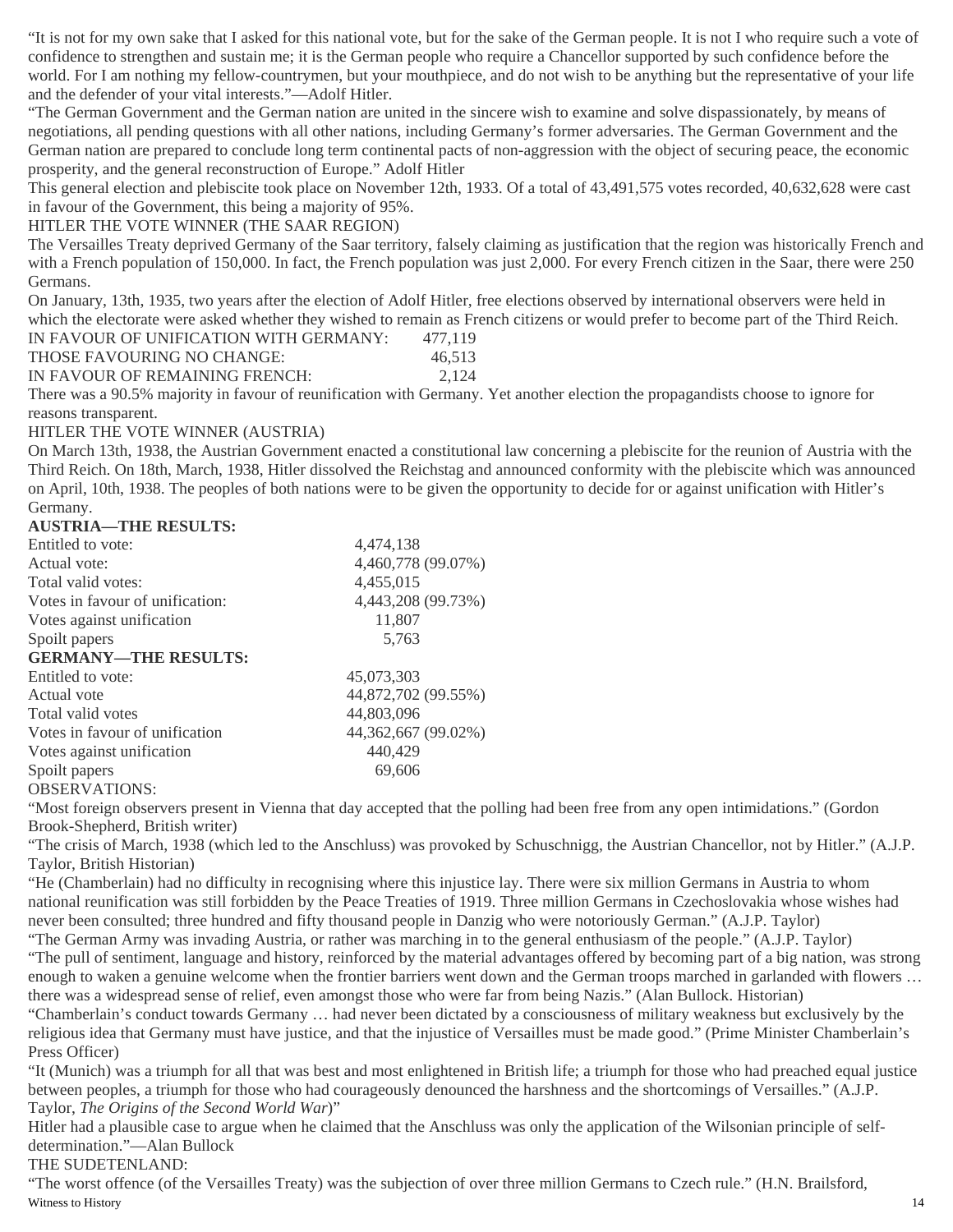Leading Left-Wing Writer, 1920)

"… in early 1939 the problem of Czechoslovakia—the rump, polyglot state created at Versailles, comprising many central European ethnic populations—continues to dominate European affairs. Hitler backs the aspirations for independence from the Czechs of the Slovaks, the biggest minority within the artificial Czech state." (Count Jerzy Potocki, Polish Ambassador)

Coincidentally, on the very day I include this relevant quotation (31st, January, 1993), 54 years on from the Fuhrer's recommendation, the Czech and Slovak people of their own free will took Hitler's advice and separated themselves from each other, amidst much rejoicing. During the same period (1939) Lord Halifax warned that Hitler intended to establish an independent Ukrainian state. Is it not interesting that these paragons of the democratic process and signatories of the Atlantic Charter, who had set themselves up as the guarantors of small nations' independence, should have been so alarmed when that Czechs, Slovaks, Ukrainians and others too, opted for independence. How ironic also that this was Adolf Hitler's advice.

"There has never been a government in Germany which had a better right to claim that it represented the broad masses of the people than has the National Socialist Government. The elections held on November, 12th, 1933, when 95% of the valid votes recorded by the German people were given for Herr Hitler and his policy, proved that the German people unanimously back the German Government." Dr. Joseph Goebbels

### THE ECONOMIC MIRACLE:

The following figures are typical of the increase in German production, progress and living standards between 1932 and 1937, and are taken from a three hour reported addressed by the German Chancellor.

"In 1932, before National Socialism acquired power, the German national income amounted to 45.2 milliard Reichsmarks… and in 1937 reached the round figure of 68 milliard Reichsmarks. In contrast to this increase in income the general cost of living index remained practically unchanged. In other words, while the national income increased by nearly 50% the increase in the general cost of living rose by only 4%."

Five years of National Socialist industrial and economic activity show that:

Paper manufacture has increased by 50%

The manufacture of diesel oil has increased by 66%

- The production of coal has increased by 68%
- The production of oil fuel has increased by 80%

The production of mineral oil has increased by 90%

The production of artificial silk has increased by 100%

The production of Kerosene has increased by 110%

The production of steel has increased by 167%

The production of lubricating oil has increased by 190%

"The production of petrol and other motor fuels increased by 470%. Aluminium production by 570% and the production of Zellwoille by 2,500%."

"We have been successful in increasing our foreign trade in imports from 4.2 to 5.5 milliard Reichsmarks and in exports from 4.9 milliard in 1933 to 5.9 milliard Reichsmarks in 1937."

"After the USA, Germany today is once more the leading steel producing country in the world."—Adolf Hitler THE FOLLOWING NUMBER OF VEHICLES WERE LICENSED:

| THE FULLOWING NUMBER OF VEHICLES WERE LICENSED. |
|-------------------------------------------------|
| 1937                                            |
| 234,000 motorcycles                             |
| $216,000$ motor cars                            |
| 50,600 commercial vehicles                      |
|                                                 |

"Whereas in 1937 roughly five times as many motor vehicles were licensed as in 1932, the export of motor cars has increased eightfold as compared with the same year."

"In 1932 German inland shipping conveyed 73.5 million tons which increased to 130 million tons in 1937."

"German ocean shipping conveyed 36 million tons in 1932 and 61 million tons in 1937. The idle tonnage that was laid up along the rivers Elbe and Weser and along the German coast has completely disappeared."

"German shipbuilding yards had orders for 22,000 tons in 1932. At present they have orders on hand for a total tonnage of 1,120,000 tons for merchant shipping alone."

ROADS: "For the maintenance and development of German roads, including the super highways, the following sums have been spent. 1932: 440 million Reichsmarks

1933: 708 million Reichsmarks

1935: 1325 million Reichsmarks

1937: 1450 million Reichsmarks

"… the displacement of earth by far exceeds the building achievement of the Panama Canal."

"The following large bridges were built. 6 bridges over the Rhine, 4 over the Elbe, 2 over the Oder, 3 over the Danube, 1 over the Weser, and 1 over the Pregel. In addition, 3,400 further bridges were built in connection with the super highways."

"Every year a thousand kilometres of motor-roads will be opened until the greatest work in the history of mankind is completed." (Adolf Hitler)

"340,000 houses were built in 1937—twice the number built in 1932. Altogether 1,400,000 houses have been put on the housing market since the National Socialists acquired power.

"In 1932, only 19 out of every 1,000 people in Germany owned cars as compared with 41 in France and 37 in Great Britain; today,

however, the figure for Germany is 35 in every 1,000 as compared with 51 per 1,000 in France and Great Britain.

Witness to History **15**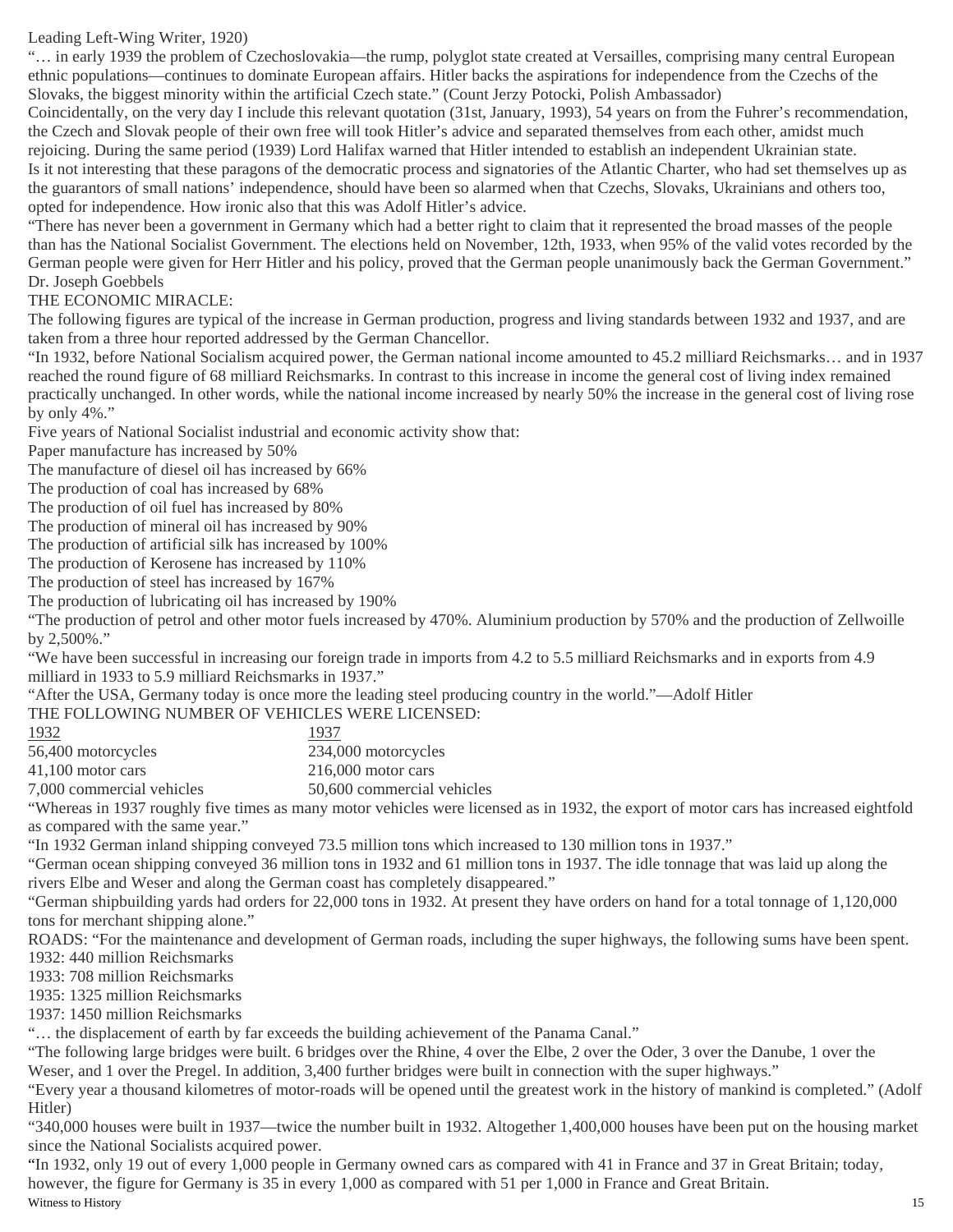"Total industrial production in Germany is today 144% greater than in 1932. Even the peak year of 1929 was exceeded as early as 1936, while today about 30% more industrial goods are produced than in 1929. The production of capital goods has risen much more strongly than has the production of consumption goods, being now four times as great as in 1932 and more than one and a half times as great as 1929.

"Progress in the field of domestic raw material production has been even greater. Iron ore production has risen from an average of 843,000 metric tons for the first three months of 1932 to 1,226,000 metric tons in the first three months of 1938. This means an increase of 45%. Furthermore there has been great progress in domestic oil production. In 1938, staple fibre production has reached 155,000 metric tons as compared with 5,400 metric tons in 1933 and 102,000 metric tons in 1937." (Adolf Hitler)

"In the sphere of economic life all action must be governed by one law; capital serves industry, and industry serves the people."—Adolf **Hitler** 

"German economic salvation has been brought about solely through the efforts of the German people and the experience they have gained. Countries abroad have contributed nothing to this."—Adolf Hitler

"Germany's economic salvation was due solely to the nation's own efforts under its own leadership."—Adolf Hitler

"We have made it possible, without gold and without foreign exchange, to maintain the value of the German mark. Behind the German mark stands the German capacity for work, while some foreign countries, suffocated by gold, have been compelled to devalue their currencies." (Adolf Hitler)

"Today in May, 1938, the world around us suffers from the anxiety which the unemployment of millions brings with it. In Germany we begin to be anxious because we have not enough workmen." (Adolf Hitler)

### CRUSH THE COMPETITION:

Germany's reduced dependency upon imports and its phenomenal increase in productivity and exports provided Germany with an economic and social advantage with which neither Britain, the USA and the USSR could compete. Furthermore, severe social deprivation, the effect of the Great Depression, social unrest and economic uncertainty in these countries were in contrast to Germany which was experiencing an economic and social miracle. Germany had to be destroyed.

Hitler was well aware that Britain and America would seek to resolve their problem by initiating a trade war that would destroy Germany and grab its markets.

"The war was not just a matter of the elimination of Fascism in Germany, but rather of obtaining German sales markets." (Winston Churchill, Fulton, March 1946)

Hitler said that he understood that Germany's economic prosperity caused problems, and put forward a proposal that soon, after steps being taken for mutual disarmament, there would be an exchange of opinions on the economic situation in Europe.

"Britain was taking advantage of the situation to go to war against Germany because the Reich had become too strong and had upset the European balance." (Ralph Franklin Keeling)

ON WAR BEING DECLARED:

"Uneasiness ruled in the House of Commons. A delegate of the Labour Party met with the British Foreign Minister Halifax on September 2nd, (1939) in the lobby of Parliament. 'Do you still have hope?' he asked. 'If you mean hope for war,' answered Halifax, 'then your hope will be fulfilled tomorrow.' 'God be thanked!' replied the representative of the British Labour Party. (Professor Michael Freund)

"In Britain, Lord Halifax was reported as being 'redeemed'… "He ordered beer. We laughed and joked." (H. Roth, *Why Are We Being Lied To?*)

"Germany is too strong. We must destroy her." (Winston Churchill, November 1936 to US General Wood.)

"I believe now that Hitler and the German people did not want war. But we declared war on Germany, intent on destroying it, in accordance with our principle of balance of power, and we were encouraged by the 'Americans' around Roosevelt." (Sir. Hartley Shawcross, British Attorney General)

# INTERNATIONAL TRADE:

"You will be visiting Japan, where goods that are flooding the world's markets are being manufactured under entirely different labour conditions. That will, one day also apply to Russia. The powers-that-be in Moscow will, if necessary, allow part of the populace to starve in order to maintain the export trade." (Adolf Hitler, *Paris Soir*, January 26th, 1936)

In fact, such was the reason and result of the Ukrainian famine; artificially created by 'Uncle Joe Stalin' precisely for that purpose, the effects of which led to an estimated 30 million Russian deaths.

"I want bread and work for my people. And certainly I do not wish to have it through the operation of credit guarantees, but through permanent labour, the products of which I can either exchange for foreign goods or for domestic goods in our internal commercial circulation.

"Germany has an enormous number of men who not only want to work but also to eat. I cannot build the future of the German nation on the assurances of a foreign statesman or on any international help, but only on the real basis of steady production, for which I must find a market at home and abroad." (Adolf Hitler, *Paris Soir*, January 26th, 1936)

The terms of the Versailles Treaty and various other trade restriction impositions had put Germany at a trading disadvantage. Hitler's Germany however turned the tables by adopting a system of trade-barter. In this way he effectively eliminated the international financiers and fixers, corroding their influence and giving Germany the trading advantages. The German system was so obviously superior that this unfortunately made war even more inevitable.

Witness to History **16** "The Nazi phenomenon arose from the German desire to avenge the defeat of 1918 and to find a place in the sun for the most dynamic of European nations." (Hon. Major General Khub Chand, Indian statesman and diplomat, *Doenitz at Nuremberg: A re-Appraisal*) "The reproach that world trade is declining as a result of the German method of barter trade can, if it is correct at all, only be addressed to those who are to blame for this development. They are those countries who by means of their currency manoeuvres arbitrarily destroy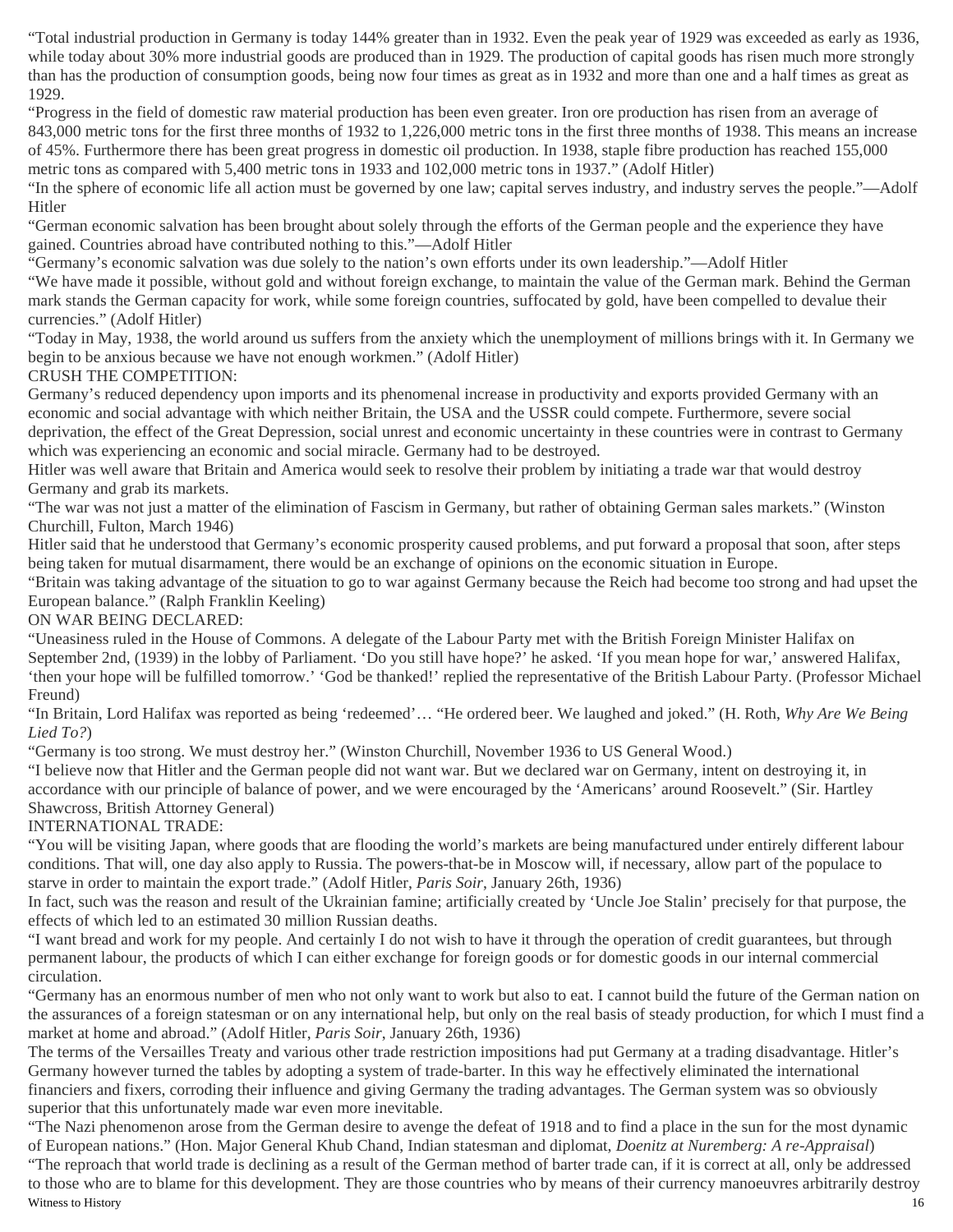every fixed relationship between individual currencies in accordance with their own egotistical requirements.

"In these circumstances however the German system of exchanging something that has been turned out as an honest job of work for something equally honestly produced is a far more straightforward way of doing business than by payment in foreign currency, which a year later is devalued by so much percent." (Adolf Hitler, 6th Anniversary Speech)

"Joining with Samuel Untermeyer in calling for a war against Germany, Bernard Baruch, at the same time, was promoting preparations for war against Germany. 'I emphasised that the defeat of Germany and Japan and their elimination from world trade would give Britain a tremendous opportunity to swell her foreign commerce in both volume and profit."—Samuel Untermeyer, *The Public Years*, p. 347 "It is likely that Germany's successful competition through bilateral agreements and the banking nations' desire to liquidate such interest-free competition was an important factor in the United States and Britain promoting war against Germany." (Conrad Grieb, *American Manifest Destiny and the Holocausts*, Examiner Books, N.Y 1979)

"After the last war, informal attempts were made to stabilise currencies but they failed… competitive currency depreciation led to other forms of economic warfare… new currency tricks restricted and burdened trade. They must certainly be counted as a contributory cause of the great depression. And they were the first phase of the tragic war in which we are now engaged." (Henry Morgenthau, Secretary to the (US) Treasury)

### UNEMPLOYMENT DEFEATED:

By 1938, unemployment was a thing of the past, and even the retired had to be induced back to accommodate the needs of German's economic and productive success:

"When in the course of the last few years unemployment disappeared in Germany and turned into an even greater shortage of labour, it was impossible for the government to view this impassively, since otherwise there was a danger that some industrial branches would be compelled to restrict their production…

"Labour reserves today in Germany can be secured by the employment of additional female labour, later retirement, and employment of superfluous independent workers as wage earners in industry. But these reserves are relatively small so that the question arises how to increase efficiency of labour." (Congressman Hamilton Fish)

"At the end of February, 1933, registered unemployment was 6,014,000. The corresponding figure for 1934 was 3,374,000… . It has been achieved in part by using Government credit to stimulate employment, in part by a general drive under the direction of the Nazi Party, and in part by a genuine business recovery." (H. Powys-Greenwood, *Hitler's First Year*)

"The wage of a people has meaning only when it arises from production. Every increase in production should benefit the whole people and raise the people's standards of living." (Adolf Hitler)

"Life is not a problem of financial speculations, but always only a problem of work. The folk community does not exist on the fictitious value of money, but on the results of productive labour, which is what gives money its value. This production, and not a bank or gold reserve, is the first cover for a currency." (Adolf Hitler)

"In the course of carrying through our program for which we have calculated four years, two and one-quarter million out of 6 million unemployed have already received employment again within a period of eight short months." (Adolf Hitler) THE REICHSTAG FIRE:

"The German people have no reason to envy the rest of the world an acquisition of any kind. But what would the world say about Germany if we had held a farcical trial for the benefit of a criminal who had attempted to set fire to the British Houses of Parliament, a trial which could have had no other object but to place British justice and her legal administration below the level of such a scoundrel." (Adolf Hitler)

### GERMAN EQUALITY WITH OTHER NATIONS:

"I wish and will continue to wish, that the German people should learn that by reason of practical examples afforded by their ability and work, they are not a second-rate or inferior people in comparison with others. On the contrary they are their equals according to all true standards of values and therefore entitled to equal rights in all respects." (Adolf Hitler)

# **CHAPTER 5—LIFE IN HITLER'S GERMANY**

Hitler was never happier and more relaxed than when in the company of young people.

"I have never met a happier people than the Germans and Hitler is one of the greatest men. The old trust him, the young idolise him. It is the worship of a national hero who has served his country."—David Lloyd George, Prime Minister and Statesmen, Great Britain. Economic and social conditions began to improve. Hitler's Government by September 1936 had reduced unemployment from 6,014,000 (January, 1933) to less than 338,000 by 1936. National income had increased from 41 billion marks to 56 billions. German trade was prospering. Deficits of the cities and provinces had almost disappeared. Expenditure for armaments were minor. Unemployment was eliminated mainly by:

1) Increased government spending on public works; infrastructure, railways, roads, public-building projects.

2) Indirect support to private works projects.

3) A sharp reduction in taxation to create incentive.

4) Reduction in taxation and increased state contributions to make employment more attractive.

5) Public good workfare schemes, (non-competitive) with private and government schemes.

The effect was an injection of increased wages into the national economy, increased consumer spending which in itself led to job increases. By 1936 there was a shortage of labour, especially in the building and metallurgical trades. TAXATION:

"The taxation of families, especially of those with numerous children, has been noticeably decreased."

Witness to History **17** 

CIVIL LIBERTIES: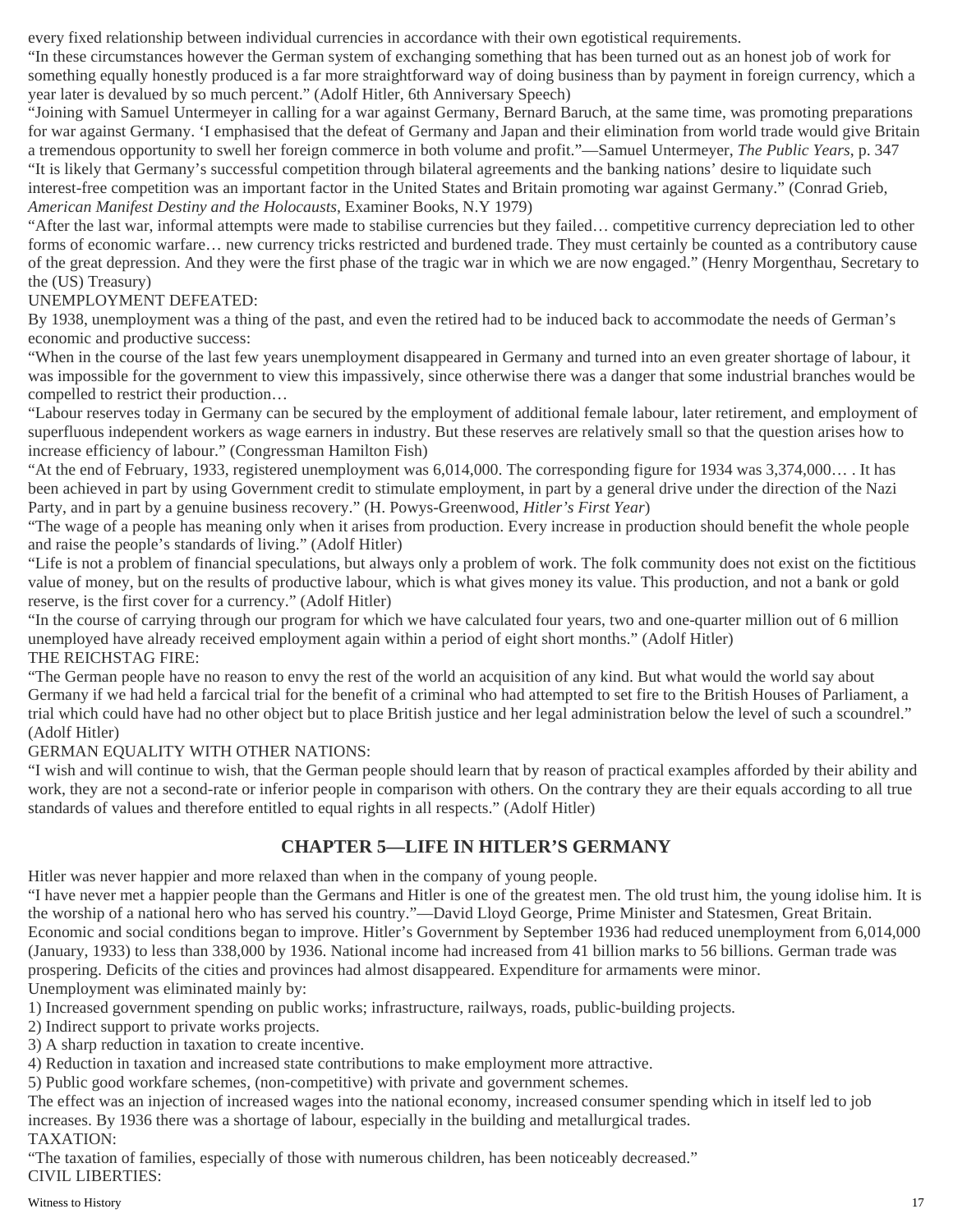All workers (and their employers) were protected by a 'Tribunal of Social Honour,' which laid down conditions of employment that were superior to any comparable legislation in the world. Except for reasons force majeure it was illegal to dismiss an employee, all of which—including employers—had recourse to independent mediation by tribunal.

### THE STATE:

"We have laid firm foundations for the new State: we have sown seeds that have sunk deep. We have won millions upon millions of men for the ideas on which this State is based; we have introduced them to the life of this State, always in the conviction that it is not laws which protect a State; it is the living will, the faith, the confidence, and the courage of a people which are its true protection." (Adolf Hitler)

"The national State divides its inhabitants into three classes: State citizens, State subjects, and foreigners. It must be held in greater honour to be a citizen of this Reich even if only a crossing-sweeper, than to be a king in a foreign State." (Adolf Hitler) CLASS:

"We have not broken down classes in order to set new ones in their place; we have broken down classes to make way for the German people as a whole. Our education also trains men to respect intellectual achievement: we bring one to respect the spade, another to respect the compass or the pen. All now are but German fellow-countrymen, and it is their achievement which determines their value." (Adolf Hitler)

"What is necessary is to teach each class and profession the importance of the others. All together form one mighty body; labourer, peasant, and professional man." (Adolf Hitler)

### LABOUR:

"All work which is necessary ennobles him who performs it. Only one thing is shameful—to contribute nothing to the community." (Adolf Hitler)

"Nothing falls into a man's lap from heaven. It is from labour that life grows." (Adolf Hitler)

"Social honour recognises no distinction between the employer and the employed. All of them work for a common purpose and are entitled to equal honour and respect." (Adolf Hitler)

### SOCIAL WELFARE:

Was based on the concept of 'one for all and all for one.' All German workers received a pension and insurance in the event of sickness or disability. Whilst some of these rights are taken for granted today, it should be remembered that at the time, such social protection was unheard of outside of Germany.

### YOUNG PEOPLE:

Child labour was prohibited, hours of work regulated (especially for expectant and new mothers), safe working conditions provided for, persons between 14 and 18 years of age prohibited from working in excess of 8-hours daily; night work for young persons similarly prohibited, paid holidays of persons below 16 years (15 working days), above 16-years (12 working days); usually increased to 18 days without regard to age.

"I have heard of no instance where workers had lost important rights or amenities." …

"Good work is undoubtedly being done towards eliminating corruption in public and business life, and administration is being reorganised on more efficient and economical lines." (H. Powys-Greenwood, *Hitler's First Year*)

"The whole of education should be designed so as to occupy a boy's free time in cultivation of his body. He has no right to loaf about idly; but after his day's work is done he ought to harden his young body, so that life may not find him soft when he enters it. No one should be allowed to sin at the expense of posterity, that is, of the race." (Adolf Hitler)

### FREEDOM OF MOVEMENT AND SPEECH:

"Last July, feeling that the Press of this country was willfully lying and conducting a political campaign against Germany, I resolved to go to Berlin and make free and independent investigation. I was determined to do pretty much as I pleased when I got there, and no one interfered with my movements.

I found Germany, comparatively speaking, a free country, much freer than some of its neighbours. My own views were not always acceptable to my many friends, among whom I can count Jews and Gentiles, Nazis and Communists, Democrats and Socialists. Soon I found that being a Nazi does not preclude one holding views that few Labour men in my own country would dare to express to their 'comrades' of the national Labour Party." (G.E.O. Knight, *In Defence of Germany*).

### BANNED:

1) The ritual slaughter of animals.

"The Jews enjoy absolute religious freedom, and the resolution passed by the Zionist Congress in Prague in which the German Government was accused of pursuing a policy of religious persecution towards the Jews was entirely unfounded. The resolution was probably motivated by the fact that the 'Law for the Protection of Animals' prohibited the slaughter of animals according to Jewish rites." (Cesare Santoro, *Hitler Germany Seen by a Foreigner*, Vivisection)

2) The use of truncheons or other methods of violent restraint generally used by policemen.

3) Abortion

4) Child Labour

### BENEFITS:

During the first years of National Socialist government, the improvement in the German people's standard of living, social security and their holiday and leisure facilities, placed Germany well ahead of all other nations including the United States.

Such prosperity and social benefits have never reached the same scale anywhere in the world unless perhaps in a few privileged conclaves of society.

### VIOLENCE:

Witness to History **18** "More people died as a result of the tiny abortive Easter Uprising against British rule in Ireland (1916) than died as a result of political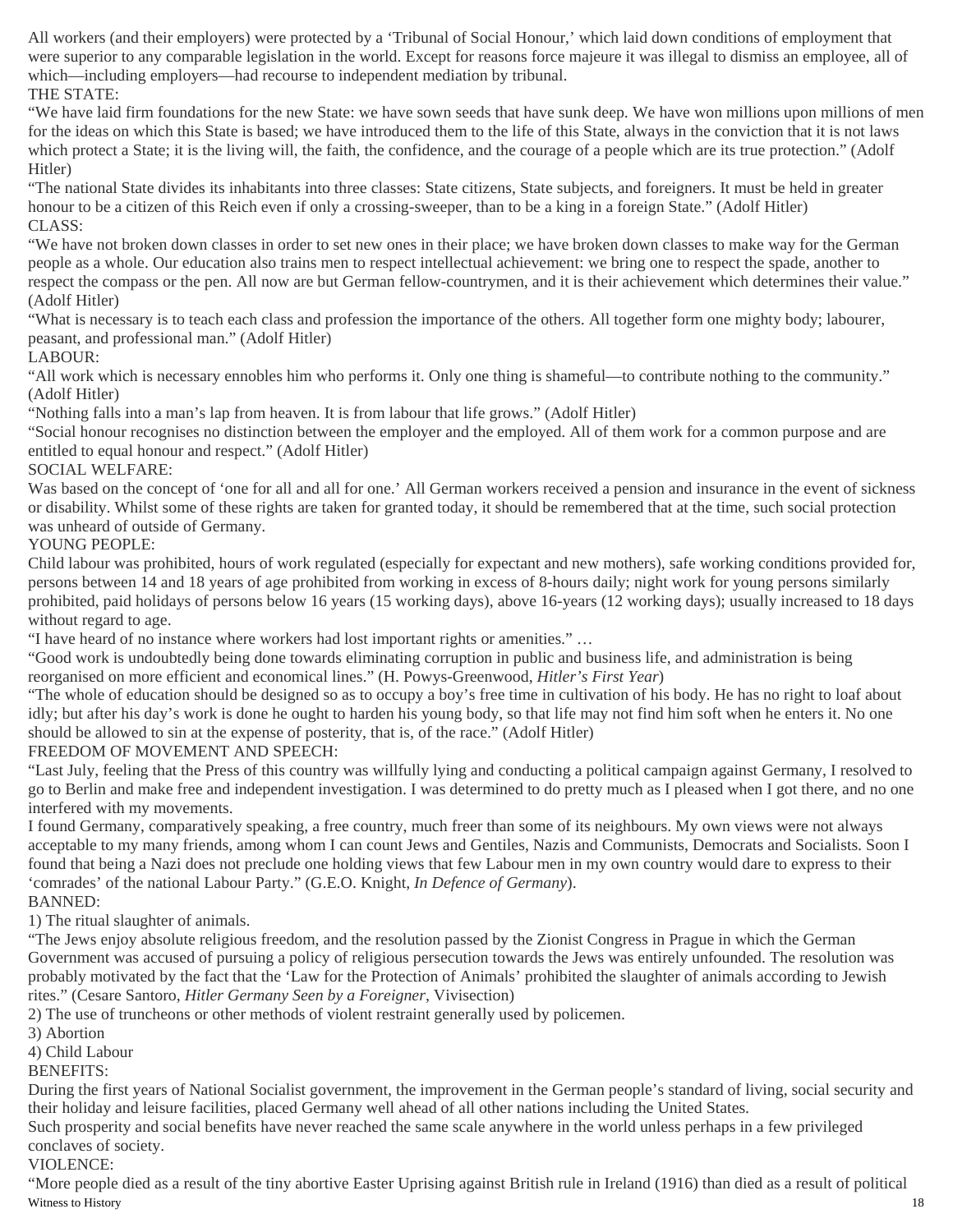violence in Germany during the entire National Socialist revolution."—Adolf Hitler THE NATIONAL SOCIALIST FORM OF DEMOCRACY

The National Socialist form of democracy was based on the principle of 'community of the people,' which had its origins at the time of Pericles.

This conception of democracy as an expression of the popular will was confirmed in the National Socialist regime by conferring on the nation the right of organising plebiscites (referendum) in order to give utterance to the people's desires.

Thus, the National Socialist form of democracy was more pure and more representative than that of a parliamentary regime which takes no account of majority opinion (capital punishment, immigration, Europe, to name a few); political ability or experience, genuine motivation, interest, nationality; and is often based on social background and influenced by interests; commercial for instance, in which the national good comes secondary.

"The result of the revolution in Germany has been to establish a democracy in the best sense of the word. We are steering towards an order of things guaranteeing a process of a natural and reasonable selection in the domain of political leadership, thanks to which that leadership will be entrusted to the most competent, irrespective of their descent, name or fortune. The memorable words of the great Corsican that every soldier carries a Field Marshal's baton in his knapsack, will find its political complement in Germany."—Adolf Hitler

"In England, under democracy, you do not put experts in charge of your affairs, but distribute favours among men of a small class without especial qualification for the posts they receive. This is the misuse of democracy in the interest of class, the betrayal of democracy, and it is the cause of our woes, past, present and to come." (Douglas Reed, Disgrace Abounding).

"What the German nation has ardently desired for centuries is henceforth a reality; one single, fraternally united people, liberated from the mutual prejudices and hindrances of past times." (Adolf Hitler)

"The will of the people is the will of the government, and vice versa. The new political structure raised in Germany is a kind of ennobled democracy; i.e., the government derives its authority from the people, but the possibility of misinterpreting the people's will or of sterilising it by the intervention of parliamentary methods has been eliminated altogether." (Dr. Joseph Goebbels)

"The movement was consolidated together in one Reich a people who were hitherto kept in disunion by various lines of division… religious divisions, class divisions, professional divisions, political divisions and the territorial divisions into the various autonomous federal states. This unification is now an historical fact. Nationalism has founded a genuine folk community.

"Formerly the votes of the people were distributed among several political parties. Eventually the number of these parties came to thirtysix. They had no great common platform to offer to a people who were struggling to live. They carried on their political campaigns against one another in a quarrel over paltry and selfish issues.

"Today the people of Germany vote for one leader and one party in a consolidated unity that has never before been dreamed of. Following the disappearance of the political parties, which fought only for their own ends and kept the nation divided, great and common vital problems were presented to the people so that they might understand which ideals were worth striving for and for which sacrifices would have to be made. The whole of Germany was aroused to struggle for these great questions which are of vital importance to a nation's existence." (Rudolf Hess, Stockholm)

"The parliamentary principle of decision by majorities only appears during quite short periods of history, and those are always periods of decadence in nations and States." (Adolf Hitler)

# THE THIRD REICH LTD:

The NSDAP became (April 8th, 1933) in effect a public corporation, the constitution of which removed all suspicion of a personal dictatorship by Adolf Hitler.

"We have deliberately built up an organisation counting many thousands of adherents, in which there is no dictator. And when our adversaries say; 'It is easy for you to say this, since you are yourself the dictator,' we reply: no gentlemen, you are mistaken. There is no question of a single dictator, but of ten thousand dictators, each of them in his place." (Adolf Hitler)

In a speech to the Reichstag, he stressed that whilst people outside Germany are perpetually talking of democracy and dictatorship:- "They have not understood that the result of the revolution in Germany has been to establish a democracy in the best sense of the word. We are steering towards an order of things guaranteeing a process of natural and reasonable selection in the domain of political leadership, thanks to which that leadership will be entrusted to the most competent, irrespective of their descent, name or fortune." (Adolf Hitler)

# HITLER, THE PEOPLES VOICE:

"… Hitler has repeatedly taken the opportunity of consulting the nation and has each time obtained its wholehearted approval of his policy and methods of government." (Cesare Santoro, *Hitler Germany*, Vivisection)

"I myself was and still am a child of the people. It was not for the capitalists that I undertook this struggle; it was for the German working man that I took my stand." (Adolf Hitler)

# WOMANHOOD:

"I give women the same rights as men; but I do not think they are the same to the one as to the other. The woman is the life-partner of the man. She ought not to be burdened with the tasks for which man alone is made. But in every case where women do not marry—and there are many in Germany owing to the shortage of men—they have the right to earn their living just in the same way as any man."— Adolf Hitler, *Paris Soir*, January, 26th, 1936

"The National Socialist state refuses to admit female labour in factories merely because such labour is cheap. There is, of course, a certain amount of industrial work which can only be performed by women, but an essential condition is that this sort of work should not be injurious to health."—Adolf Hitler

Witness to History **19** "The phrase, 'Emancipation of Women' is only an invention of the Jewish intellect and its content is stamped with the same spirit. In the really good periods of German life the German woman never needed to emancipate herself."—Adolf Hitler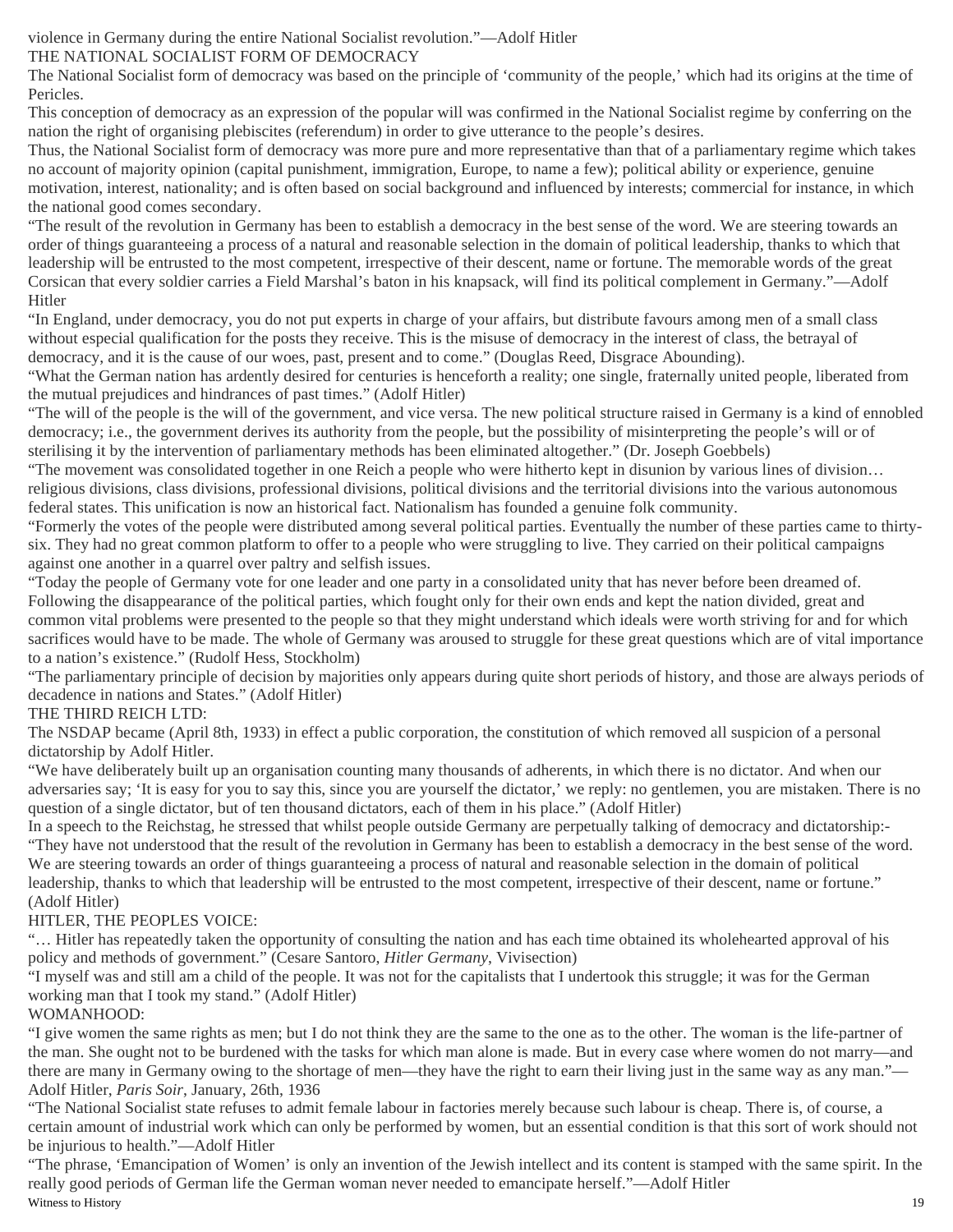### SERVICE TO THE COMMUNITY:

"The readiness to sacrifice one's personal work and, if necessary, even one's life for others shows its most highly developed form in the Aryan race. The greatness of the Aryan is not based on his intellectual powers; but rather on his willingness to devote all his faculties to the service of his community."—Adolf Hitler

### INTEREST FREE LOANS:

Interest free loans of up to 1,000 Deutschmark were paid to newly-married couples provided that the wife having hitherto been a wage earner, relieves the labour market by her marriage. The loan is redeemable at the rate of 1% per month, and for each child born is reduced by 25%.

925,000 newly married couples took advantage of this scheme, and they produced 825,000 children.

CAPITALISM—COMMUNISM:

"Capitalism and Bolshevism are the two sides of the same international Jewish coin."—Adolf Hitler MOTHER AND CHILD:

An organisation known as 'Mother and Child' was formed. Its purpose was to provide for the welfare; health, safety, financial security, and recreation of expectant mothers and their children.

This provided for 26,000 local centres staffed by 227,000 (100,000 voluntary) communal sisters, matrons, governesses, and nurses. Also provided 160 centres, which by 1937 had provided 1,800,000 children with holidays. A further 308 centres were established for mothers of which there were by 1937, 71,000 who had taken advantage of a break. There were 4,319 day nurseries and kindergartens and 2,700,000 mothers had taken advantage of NSV assistance.

### CHILD CARE:

"In Germany today there are nearly two-thirds more kindergartens than before National Socialism assumed power. Thousands and thousands of children have been sent to special holiday and sunshine homes in the country and at the seaside. Their numbers would suffice to flank both sides of the Berlin-Nuremberg road."—Herr Hilgenfeldt. Head of the Welfare Organisation

"We have now been successful in decreasing the percentage of infant mortality from 7.09% in 1932 to 6.6% in 1936. In this way, and notwithstanding the increase in the birth-rate we have presented the nation with 140,000 baby boys and girls—a figure that is the equivalent to the population of Lubeck… tears must be turned into smiles and no effort must be spared in order to create a healthy and strong nationhood."—Herr Hilgenfeldt. Head of Welfare Organisation

### MORALITY:

"The fight against the poisoning of the soul must be waged alongside cultivation of the body. The life of the people must be freed from the asphyxiating perfume of modern eroticism. The aim and method must be governed by the thought of preserving our nation's health in body and soul. The right of personal freedom comes second in importance to the duty of maintaining the race"!—Adolf Hitler HOUSING:

A subsidised housing program was based on providing all German families with a maximum of two-storey accommodation each with its own garden "thereby developing attachment to the soil." The building of maisonettes and flats was discouraged. SOCIAL WORK:

"The purpose of social work should not be to distribute favours, but to restore rights."—Adolf Hitler

FOREIGN VISITORS:

"I wish very much that your tourists would visit us not merely when sporting evens are on but also that they could visit the country, I mean the whole country. There will be no organised propaganda tours to conceal the truth from them. We shall not tell them that Germany is a paradise, for there is no such thing on earth. But your tourists can travel here unhampered, with complete freedom and see for themselves that Germany lives in peace and order and at work. They will observe our revival, the efforts we are making and our good will for peace. That is all I hope."—Adolf Hitler, *Paris Soir*, January 26th, 1936

"Thousands of Americans, Englishmen and Frenchmen have visited Germany during the months after the national revolution and were able to testify as eye-witnesses that there is no country in the world where law and order are better maintained than in present-day Germany. That there is no country in the world where person and property are held in better respect than in our own, but that there is perhaps also no country in the word where a more rigorous fight is put up against those who believe that they are free to let loose their lower instincts to the detriment of their fellow-beings."—Adolf Hitler

### RACE:

"We do not say that one race is superior to another, but we do say that there is a difference between the various Races of the world."— W. Gross, M.D., Racio-Political Department, Berlin

"The German intends henceforth to be the master of his own house to the exclusion of alien elements. Hence, in Hitler's view, the German Government must see to it that only persons of authentic descent are admitted to exert an influence on the destiny of the German people."—Cesaro Santoro. *Hitler Germany*

"Differentiation of treatment is not motivated by the difference of value of the two races, but of the fundamental difference of their respective natures."—Adolf Hitler

"Every public function, of whatever nature it may be—whether in the Reich, in the States, or in the municipalities—should be confided exclusively to German citizens."—Article VI NSDAP Program

The National Socialist view on nationality was the claim the honest legislation of immigration policy already practised by other countries. The United States classified immigrants as desirables or undesirables according to their country of origin, as does Australia and many other countries.

Witness to History 20 "The world is undoubtedly going through great changes. The only question is whether the outcome will be the good of Aryan humanity or profits for the Jew. The task of the national state will, therefore, be to preserve the race and fit it to meet the final and great decisions on this globe by suitable education of its youth."—Adolf Hitler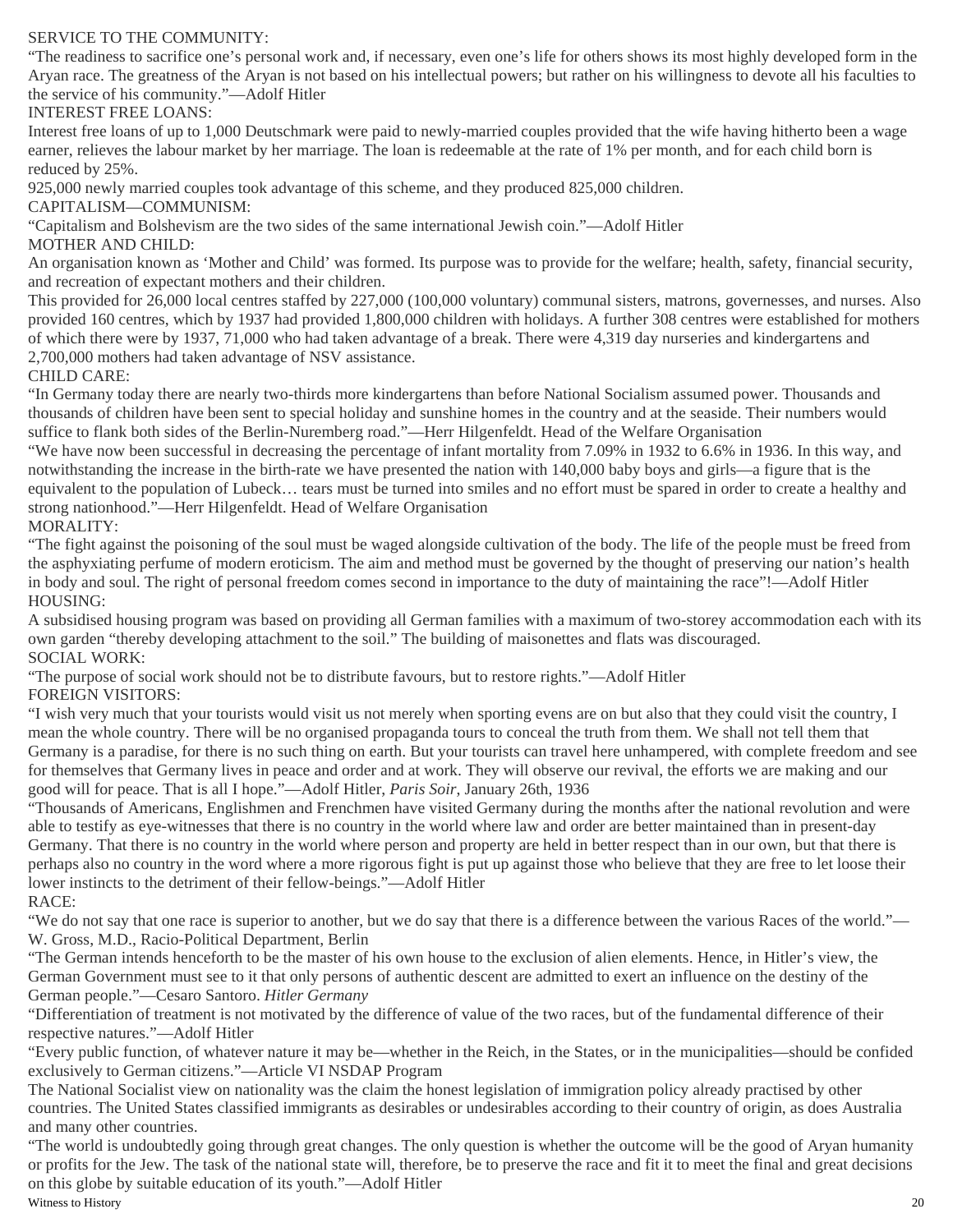"Great nations do not succumb through lost wars, but rather through racial decay and the destruction of their internal order."—Adolf Hitler

"The whole world may begin to burn, but the National Socialist State and Idea will emerge from the conflagration like platinum."— Adolf Hitler

RELIGION:

Germany is a Christian nation of which more than 46 million belong to the German Evangelical (Protestant) Church, and 30 million to the Roman Catholic faith.

ADOLF HITLER:

"First I believe in Almighty God." …

"And, I solemnly declare that Almighty God has chosen me for this task." …

"And so I believe today that my conduct is in accordance with the will of the Almighty Creator. In standing guard against the Jew I am defending the handiwork of the Lord."—Adolf Hitler, *Mein Kampf*.

"We wish to fill our culture once more with the spirit of Christianity—but not only in theory."—Adolf Hitler

"To a political leader the religious teachings and practices of his people should be sacred and inviolable. Otherwise he should not be a statesman but a reformer, if he has the necessary qualifications for such a mission. Any other line of conduct will lead to disaster, especially in Germany."—Adolf Hitler, *Mein Kampf*, p. 75

"In this hour I pray that the Almighty will give His blessing in the years to come to our labours, to our judgement and to our strength of resolution, that he may guard us from all false pride as from all cowardly submission, that He will let us find the right path, which He in his providence has allotted to the German people, and that He gives us always the courage to do right and never to waver or weaken before any force or danger."—Adolf Hitler, 5th Anniversary of the National Socialist Government

"It is a tragedy of the Germanic world that Jesus was Judaised, distorted, falsified; and an alien Asiatic spirit was forced upon us. That is a crime we must repair."—Adolf Hitler

"In this hour I would ask of the Lord God only this: that, as in the past, so in the years to come He would give His blessing to our work and our action, to our judgment and our resolution, that He will safeguard us from all false pride and from all cowardly servility, that he may grant to us to find the straight path which His Providence has ordained for the German people, and that He may ever give us the courage to do the right, never to falter, never to yield before any violence, before any danger."—Adolf Hitler

"When folk have set before them a true purpose and then pursue it unmoved with bravery and courage, when they withstand with a strong heart every trial which Heaven sends upon them, then one day at the last Almighty Providence will yet grant them the fruits of their struggle and of their sacrifices. For God has never abandoned any man upon this earth unless he has first abandoned himself."— Adolf Hitler

"If Providence had not guided us I would often never have found these dizzy paths. Thus it is that, what National Socialists have in the depths of our hearts, our faith. No man can fashion world history or the history of peoples unless upon his purpose and his powers there rests the blessing of this Providence."—Adolf Hitler

"I believe that this was God's Will—to send a boy into the Reich, to let him become its Leader, in order to bring his home country into the Reich. Otherwise one must doubt Providence."—Adolf Hitler

"Our task is to harness the God-given energy of this German nation to stand firm for the Truth."—Adolf Hitler

"Help thyself, then thou wilt also have the help of the Almighty."—Adolf Hitler

"The Aryan stands firm, One with God in his attitude to the world and its people."—Adolf Hitler

"The German Government, which regards Christianity as the unshakeable foundation of the ethical life of the German nation, attaches the greatest importance to the maintenance and development of friendly relations with the Holy See."—The Government's Program "The national government regards the two Christian confessions as the most important factors of the maintenance of our ethical personality."—The Government's Program

"The Party as such advocates a positive Christianity without binding itself to any particular church."—24th Point

"The Government will adopt a just and objective attitude towards all other religions."—The Government's Program "No National Socialist shall be allowed to suffer because he does not subscribe to a certain religion or because he ascribes to no religion at all. Belief is a matter for each one to resolve in the light of his own conscience. Compulsion must not be exercised."—Rudolf Hess "The tolerance shown towards the agnostic and anti-Christian confessions is also extended to Jewish religious activities in Germany. I have already attempted to make it quite clear that the special treatment meted out to Jews in Germany is inspired solely by racial and not by religious motives. The Jews enjoy full liberty in the exercise of the ritual."—Cesare Santoro, *Hitler Germany Seen by a Foreigner* "The Protestant world is still under German leadership. There is no foundation for the fear, voiced abroad, that Germany will forsake the Protestant world."—Hanns Kerrl, German Minister for Church Affairs

"The Protestant may remain Protestant and the Catholic Catholic, and he who is neither and nevertheless owns Christ, may also remain what he is."—Hans Kerrl, German Minister for Church Affairs

"Dr. Muller is undoubtedly more representative. He is a sincere and pious, though somewhat hearty, Army chaplain, honestly convinced that Hitler is a miracle. At last the German Christians feel that the Almighty has done something. If only the immense spiritual forces in the new Germany can be harnessed in the service of Christianity the new mission of which the Germans are profoundly conscious will be a Christian one."—H. Powys-Greenwood, *Hitler's First Year*

"National Socialism would have every German decide for himself on spiritual questions, just as in the days of Frederick the Great. The National Socialist state gives to the church what belongs to the church, and to the state what belongs to the state."—Rudolf Hess "I believe in the Holy German people inside and outside the German frontiers. I believe in Adolf Hitler, who by the grace of God, was sent to give the German people faith in themselves once more."—German Faith Movement

Witness to History 21 "Adolf Hitler gave us back our faith. He showed us the true meaning of religion. He has come to renew for us the faith of our fathers and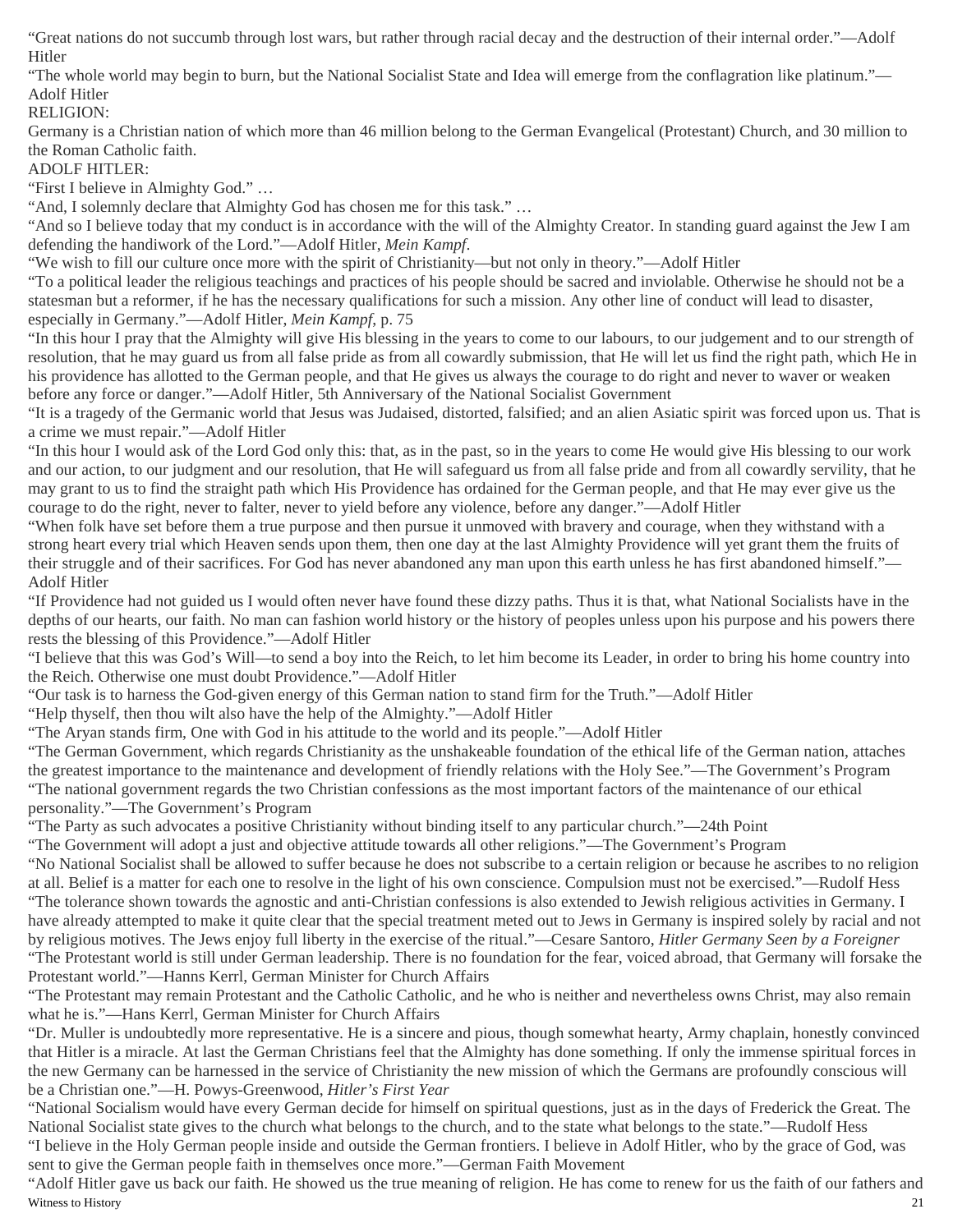to make us new and better beings… just as Jesus Christ made his twelve apostles into a faithful band to the martyr's death whose faith shook the Roman Empire, so now we witness the same spectacle again. Adolf Hitler is the true Holy Ghost."—Hanns Kerrl, German Minister for German Affairs

### HOLIDAYS AND LEISURE:

Before National Socialism, millions of people had never seen the inside of a theatre. A survey found 87.6% (men) and 81.3% (women) had never seen an operatic performance; whilst 63.8% (men) 72.2% (women) had never visited a theatre.

By 1936, 22,100,000 had visited theatres, 18,600,000 visited film performances, 5,600,000 attended concerts, 3,300,000 factory exhibitions, and 50,000,000 to cultural extravaganzas. 230 colleges for popular/hobby education had been established, 62,000 educational conferences had been attended by 10 million.

It was arranged so that all workers traveled during their holidays on the premise that it was no holiday unless there was a change of air. In two years there were 384 sea voyages taking 490,000 workers on foreign cruises, more than 60,000 national holiday excursions (19 million participants), 113,000 hiking tours with 3 million participants. A holiday camp with full holiday facilities was built to accommodate 20,000 people.

Every big commercial or public concern was provided with its own sports and recreation grounds, swimming baths. A fleet of yachts was put at the disposal of water sports enthusiasts, likewise winter and summer sports equipment and facilities.

Likewise, all factories, offices, stores and shops were fitted out for recreation yards, swimming pools, clean and modern canteens, comradeship houses, sports grounds.

"It is hoped for every worker to have an adequate annual holiday. I saw one of the first holiday special trains leave Berlin with 1,000 workers for Bavarian mountains."—H. Powys-Greenwood

#### ADOLF HITLER ON ACHIEVEMENTS:

"Recently the German Labour Front launched its own ships, the Wilhelm Gustloff and the Robert Ley, which were especially built and fitted for such sea trips. It is planned to build about twenty steamers for this purpose. The comfort and living conditions in that ship are but little different from those in the great liners.

"Just as on the great luxurious liners, so on the Wilhelm Gustloff and the Robert Ley, you can have your daily bath in fresh water, enjoy hot and cold water in your cabin; drink ice water, swim in a large pool, play in the sports room, enjoy all the deck games and dance in the evening or attend some entertainment."

The cost of such trips was 158.37DM and was limited to workers who earned less than 300DM a month, with preference going to those who earned less than 200DM a month.

The ordinary German worker and his family enjoyed a standard of living which was at the time exclusive to the very rich in America and in Britain, where ordinary workers at the time rarely went to the theatre or concerts, and the holiday of a lifetime might be a few days in Blackpool or Margate.

Foreign holidays and cruises on ocean going liners could only be dreamed about; and social deprivation, unemployment and harsh working conditions were the lot of most people. One can imagine the impression that German standard of living might make on other Europeans who might look beyond the curtain of distortion and consider National Socialism as an alternative form of government. "Five years of National Socialist constructive work have brought about the right for every worker to claim a holiday on full pay. Minimum and not maximum holidays are fixed."—Adolf Hitler, Fifth Anniversary Speech

"Today our achievements are so vast that the whole world has become interested in them."—Adolf Hitler

"We have done rightly in organising trips to foreign countries. We shall continue along these lines and in the spring of next year we shall have six large steamers carrying workers to Lisbon and Madeira...

"During the National Socialist Party Congress in Nuremberg, I announced a reduction of 30% would be made on future 'Kraft durche Freude' trips. Many experts at that time shook their heads and believed this to be impossible to practice.

"Today, after only a few weeks of preparation, I am able to announce that this reduction will be applicable to 350,000 holiday makers in 1936—without in any way reducing the actual takings on the inn keeping, hotel, restaurant traders, etc.

"In other words this means that the German worker will be able to spend a week's holiday for the sum of between 12 and 16 Marks, inclusive of fare and lodging and admission to special entertainments…

"Here I should like to announce a new and still greater scheme: We intend to bring from overseas those fellow countrymen and their families who otherwise could never have a chance to visit their homeland. Our 'Kraft Durch Freude' fleet will be used for this purpose during the winter months and between the seasons. The cost of such trips will be maintained at a very low rate. These trips will in no way interfere or compete with the existing steamship trade. Those with sufficient means can continue to travel in the ordinary passenger boats to Germany, as formerly."—Adolf Hitler

"Our final aim is, we want to achieve a position wherein we can give each of the 14 million German workers an annual holiday of from 12 to 14 days."…

"We shall proceed with the construction of new ships and new holiday quarters… a new health resort with 20,000 beds will be built on the island of Rugen in the Baltic. Two new 15,000 ton steamers with accommodation for 1,500 will also be built."—Dr. Robert Ley. German Labour Front

### CESARE SANTORO:

"Does the National Socialist doctrine constitute the foundation of a new era in history? My only aim is to make known the success actually achieved by Hitler.

Witness to History 22 "If, however, this success be compared with the failures of other governments; and if the present political, economic, social and cultural situation of Germany be compared with that of other countries, the question inevitably arises as to whether the National Socialist doctrine is not a great step forward in social evolution; and if, on the other hand, antagonistic systems and methods do not incorporate conceptions doomed in the process of time to ultimate disappearance. But it must be left to history to answer these questions."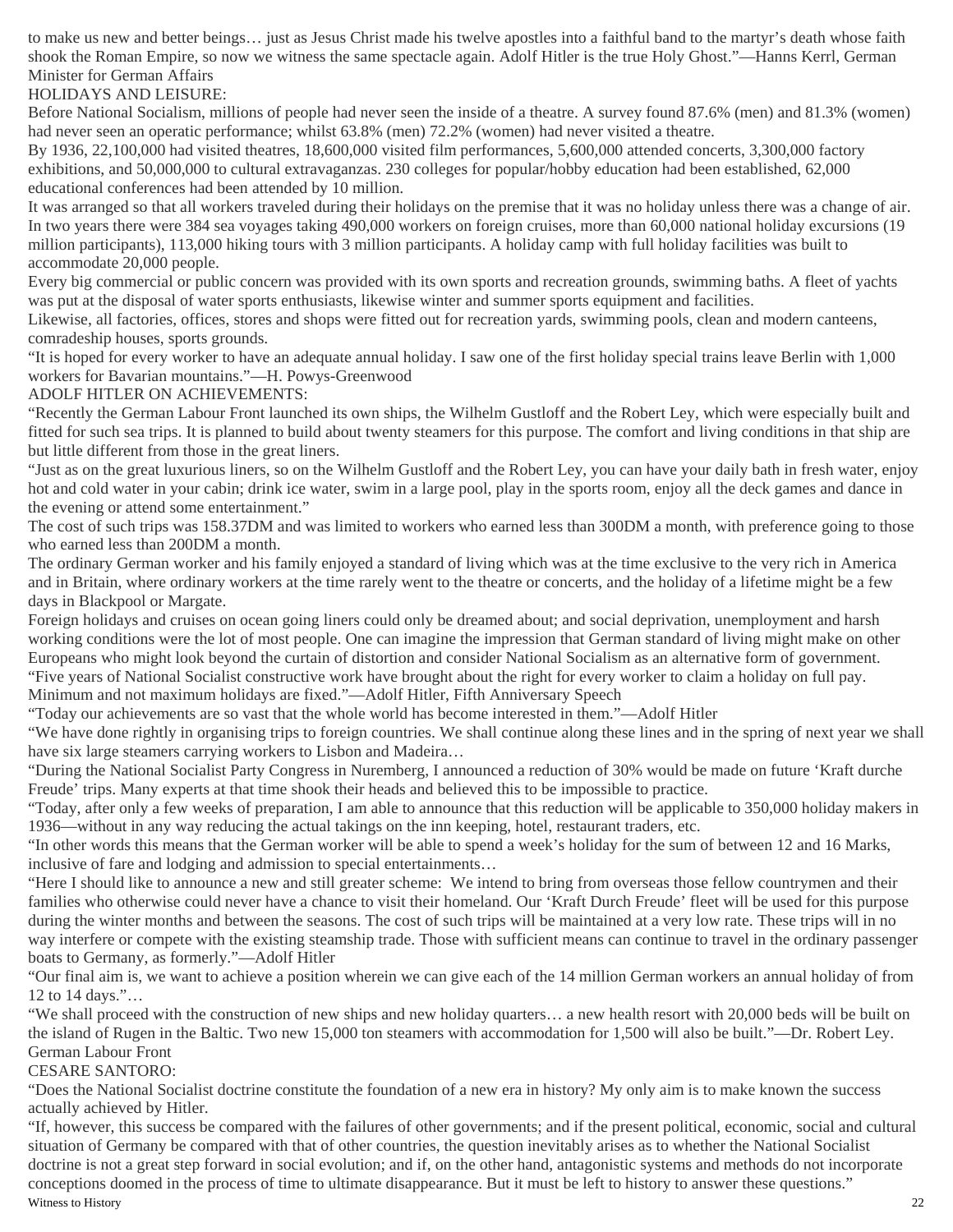# **CHAPTER 6—FAITH AND FULFILMENT: OUR FÜHRER IS COMING!**

### FORMER PRIME MINISTER, LLOYD GEORGE:

"I have now seen the famous German leader and also something of the great change he has effected. Whatever one may think of his methods—and they are certainly not those of a parliamentary country, there can be no doubt that he has achieved a marvelous transformation in the spirit of the people, in their attitude towards each other, and in their social and economic outlook. "He rightly claimed at Nuremberg that in four years his movement had made a new Germany.

"It is not the Germany of the first decade that followed the war—broken, dejected and bowed down with a sense of apprehension and impotence. It is now full of hope and confidence, and of a renewed sense of determination to lead its own life without interference from any influence outside its own frontiers.

"There is for the first time since the war a general sense of security. The people are more cheerful. There is a greater sense of general gaiety of spirit throughout the land. It is a happier Germany. I saw it everywhere, and Englishmen I met during my trip and who knew Germany well were very impressed with the change.

"One man has accomplished this miracle. He is a born leader of men. A magnetic and dynamic personality with a single-minded purpose, a resolute will and a dauntless heart.

"He is not merely in name but in fact the national Leader. He has made them safe against potential enemies by whom they were surrounded. He is also securing them against the constant dread of starvation which is one of the most poignant memories of the last years of the War and the first years of the Peace. Over 700,000 died of sheer hunger in those dark years. You can still see the effect in the physique of those who were born into that bleak world.

"The fact that Hitler has rescued his country from the fear of repetition of that period of despair, penury and humiliation has given him an unchallenged authority in modern Germany.

"As to his popularity, especially among the youth of Germany, there can be no manner of doubt. The old trust him; the young idolise him. It is not the admiration accorded to a popular leader. It is the worship of a national hero who has saved his country from utter despondence and degradation.

"To those who have actually seen and sensed the way Hitler reigns over the heart and mind of Germany, this description may appear extravagant. All the same it is the bare truth. This great people will work better, sacrifice more, and, if necessary, fight with greater resolution because Hitler asks them to do so. Those who do not comprehend this central fact cannot judge the present possibilities of modern Germany.

"That impression more than anything I witnessed during my short visit to the new Germany. There was a revivalist atmosphere. It had an extraordinary effect in unifying the nation.

"Catholic and Protestant, Prussian and Bavarian, employer and workman, rich and poor, have been consolidated into one people. Religious, provincial and class origins no longer divide the nation. There is a passion for unity born of dire necessity.

"The divisions, which followed the collapse of 1918, made Germany impotent to face the problems, internal and external. That is why the clash of rival passions is not only deprecated but temporarily suppressed.

"I found everywhere a fierce and uncompromising hostility to Russian Bolshevism, coupled with a genuine admiration for the British people with a profound desire for a better and friendlier understanding of them. The Germans have definitely made up their minds never to quarrel with us again, nor have they any vindictive feelings towards the French. They have altogether put out of their minds any desire for the restoration of Alsace-Lorraine.

"But there is a real hatred and fear of Russian Bolshevism, and unfortunately it is growing in intensity. It constitutes the driving force of their international and military policy. Their private and public talk is full of it. Wherever you go you need not wait long before you hear the word 'Bolshevismus,' and it recurs again and again with a wearying reiteration.

"Their eyes are concentrated on the East as if they are watching intently for the breaking of the day of wrath. Against it they are preparing with German thoroughness.

This fear is not put on. High and low they are convinced there is every reason for apprehension. They have a dread of the great army, that has been built up in Russia in recent years.

"An exceptionally violent anti-German campaign of abuse printed in the Russian official Press and propelled by the official Moscow radio has revived the suspicion in Germany that the Soviet Government are contemplating mischief."—David Lloyd George, *Daily Express*, 17.9.1936

### WINSTON CHURCHILL:

"In fifteen years that have followed this resolve, he has succeeded in restoring Germany to the most powerful position in Europe, and not only has he restored the position of his country, but he has even, to a very great extent, reversed the results of the Great War… the vanquished are in the process of becoming the victors and the victors the vanquished… whatever else might be thought about these exploits they are certainly among the most remarkable in the whole history of the world."—Winston Churchill, 1935

"… and the achievement by which the tables have been turned upon the complacent, feckless and purblind victors deserves to be reckoned a prodigy in the history of the world and a prodigy which is inseparable from the personal exertions of life thrust of a single man…

"Those who have met Hitler face to face in public, business, or on social terms, have found a highly competent, cool, well-informed functionary with an agreeable manner, a discerning smile and few have been unaffected by a subtle personal magnetism. "Nor is this impression merely the dazzle of power. He exerted it on his companions at every stage in his struggle, even when his fortunes were in the lowest depths…

"One may dislike Hitler's system and yet admire his patriotic achievement. If our country were defeated I should hope we should find a champion as indomitable to restore our courage and lead us back to our place among the nations."—Winston Churchill, 'Step by Step,'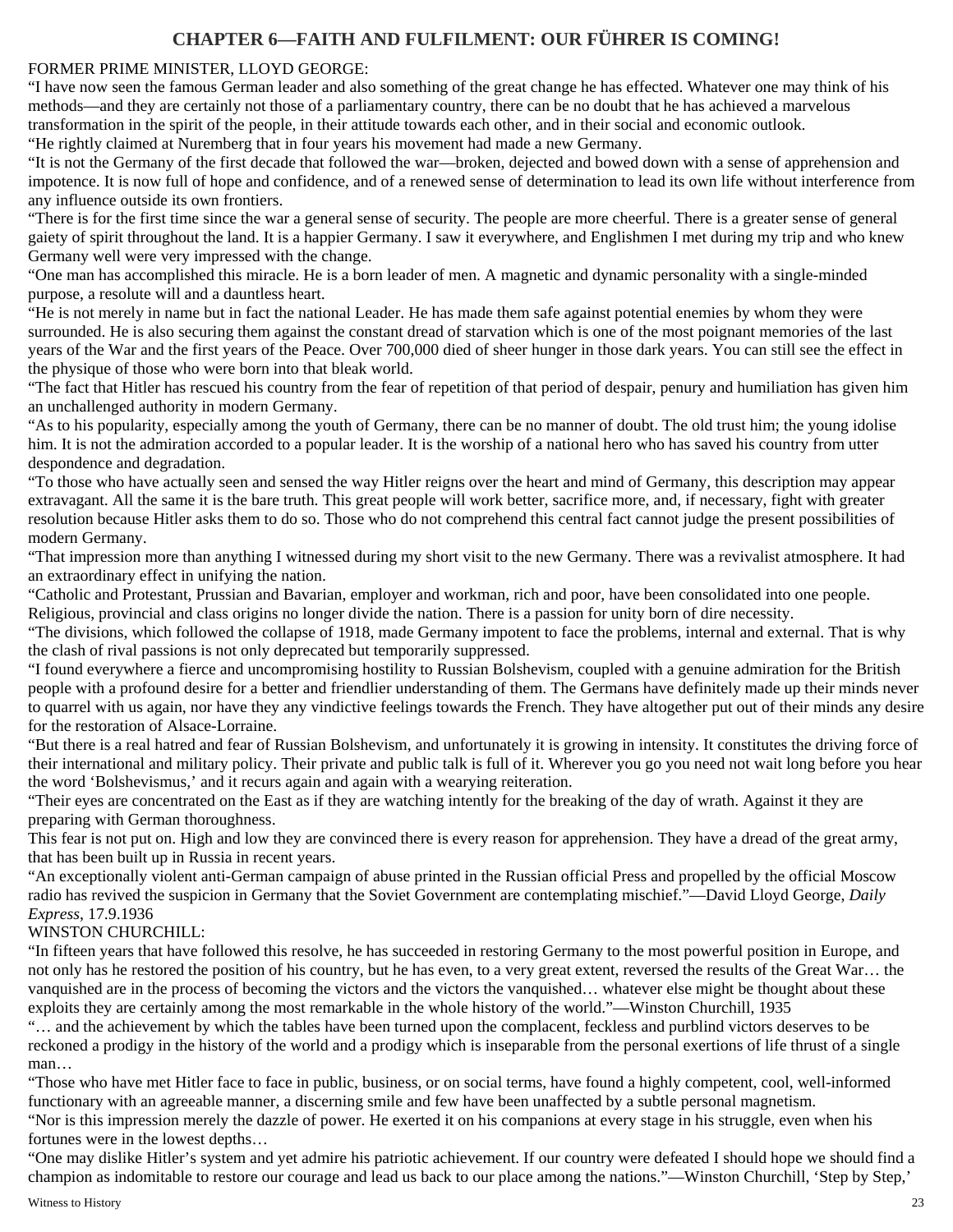#### p. 143 GEORGE BERNARD SHAW:

"It was evident that Germany needed only a resolute and clear-headed leader to denounce the Treaty; declare her determination to assert her full equality with the Powers, and refuse to be disarmed, plundered and chastised under the pretext of reparations and 'war guilt,' to rally to him every living soul whose native language was German, and at the same time take a great step towards peace in Europe by proving that neither France nor England nor the United States dare outrage humanity by attempting military occupation of her territory on the model of the old partitions of Poland; in short, that instead of Europe being plunged into war she would be dragged back from the brink of it by Germany.

"Herr Hitler seized the hour and said the word, and France and England immediately climbed down, preserving their dignity by lecturing the Chancellor solemnly on his naughty behaviour as they descended.

"Mr. Vernon Bartlett was soundly berated by the Foreign Office for imploring all lovers of peace to believe in the perfect sincerity of Herr Hitler's assurance that a free Germany would be a peaceful Germany, but 95% of the listeners who wrote to him wanted to have him appointed Foreign Secretary. When I said that Herr Hitler's action was right and inevitable, the storm of abuse that was about to bust on me was suddenly checked by Mr. Lloyd George saying exactly the same thing.

"Europe breathed again. The beginnings of a British popularity set in for Herr Hitler as they had set in years before for Signor Mussolini, in spite of all the liberal protests, and it only remains to watch the results of the forthcoming general election in Germany, in which it is inconceivable that a single vote should be cast against him, even by the angriest German Jew or German Communist."—George Bernard Shaw, Playwright, *The Observer*, November, 5th, 1933

# SIR ARNOLD WILSON, M.P.:

"Health statistics in Germany are satisfactory. Infant mortality has been greatly reduced and is considerably inferior to that in Great Britain. Tuberculosis and other diseases have noticeably diminished. The criminal courts have never had so little to do and the prisons have never had so few occupants. It is a pleasure to observe the physical aptitude of the German youth. Even the poorest persons are better clothed than was formerly the case, and their cheerful faces testify to their psychological improvement that has been wrought within them. Economic conditions in Germany, abstraction made of the influence exerted by rearmament, are steadily progressing. Unemployment has greatly decreased."

# G.E.O. KNIGHT:

"Altogether, Herr Hitler has worked miracles for the new Germany. I anticipate that in a very short time, the Chancellor will have shown the world more than it ever bargained for in its wildest efforts to crush the new regime."—G.E.O. Knight, *In Defence of Germany* JACQUES BAINVILLE, *L'ACTION FRANCAIS*:

"Is Hitler policy the result of his own unaided efforts? Or is it influenced by his counsellors? At bottom, this is more or less indifferent; then he who is capable of following sound advice is just as clever as he who gives such advice.

"Hitler is undoubtedly lucky. Hitherto he has succeeded in everything, since even in his most impulsive moments he is a prudent calculator, and he shapes his foreign policy with the same bold imagination as he shaped the policy which was foreordained to make him the master of Germany's destinies.

"Thus he is always ahead of other governments, who are invariably a day or an idea—let us hope not an army—behindhand. When our ministers were asked if they were prepared to negotiate with the Head of the German Government they replied evasively that they were certainly ready to do so, but only in full agreement with our allies. At that very time Hitler had already concluded his non-aggression pact with Poland.

"Poland's leading newspaper writes; 'Hitler is the first German statesman who has found the right language at the right time. Hitler has always stressed that any treaty signed by him is worth far more than the Treaty of Locarno. For Stressseman represented political parties which no longer existed, whereas Hitler enjoys the confidence of the whole of Germany expressed by the votes of over forty million electors.' "

# AMERICAN MANIFEST DESTINY:

"These financial and industrial wonders had been performed without foreign loans. Of these miracles, Churchill gave this tribute: "Whatever else may be thought about these exploits they are certainly among the most remarkable in the whole history of the world."— *American Manifest Destiny*, Conrad Grieb, Examiner Books. N.Y.

# DOUGLAS REED:

"Germans in their country are not less well cared for than the English people in theirs, but better. You are faced with a country immensely strong in arms and immensely strong in real wealth—not in gold bars in a vault of the national bank, but industry, agriculture, the thrift and energy of the work people, and the conditions of life they enjoy.

"In Germany now they have a mighty organisation, equipped with full powers, for improving the lot of the work people in factories and workshops. Their engineers and social workers and artists go into the factories and see what needs to be done. They say that a shower room, recreation room, a restaurant, a medical clinic, a dental clinic is needed and these are provided. They have a civic sense, a social conscience, a feeling of the community of German mankind—in spite of the bestial concentration camps—which you lack." AND OF THOSE 'CONCENTRATION CAMPS' ANOTHER ENGLISHMAN REVEALS ALL:

"In August, 1933 there were seven thousand 'political prisoners' (Britain's prison population is in excess of 50,000) in Germany of which about 700 are Communists. Most were convicted not of political crimes as we define them, but rather of anti-social behaviour and crime.

Witness to History 24 "The discipline in the camp was of the robust kind. Every man had some kind of work to do, but this was not always enforced. The camp rose at 6.00am and all lights were out at 9.00pm. The meals consisted of breakfast, dinner, supper with meat served daily except on Fridays. There was a dispensary attached to the camp and a German doctor was in charge. Severe cases of illness were sent to the local hospital.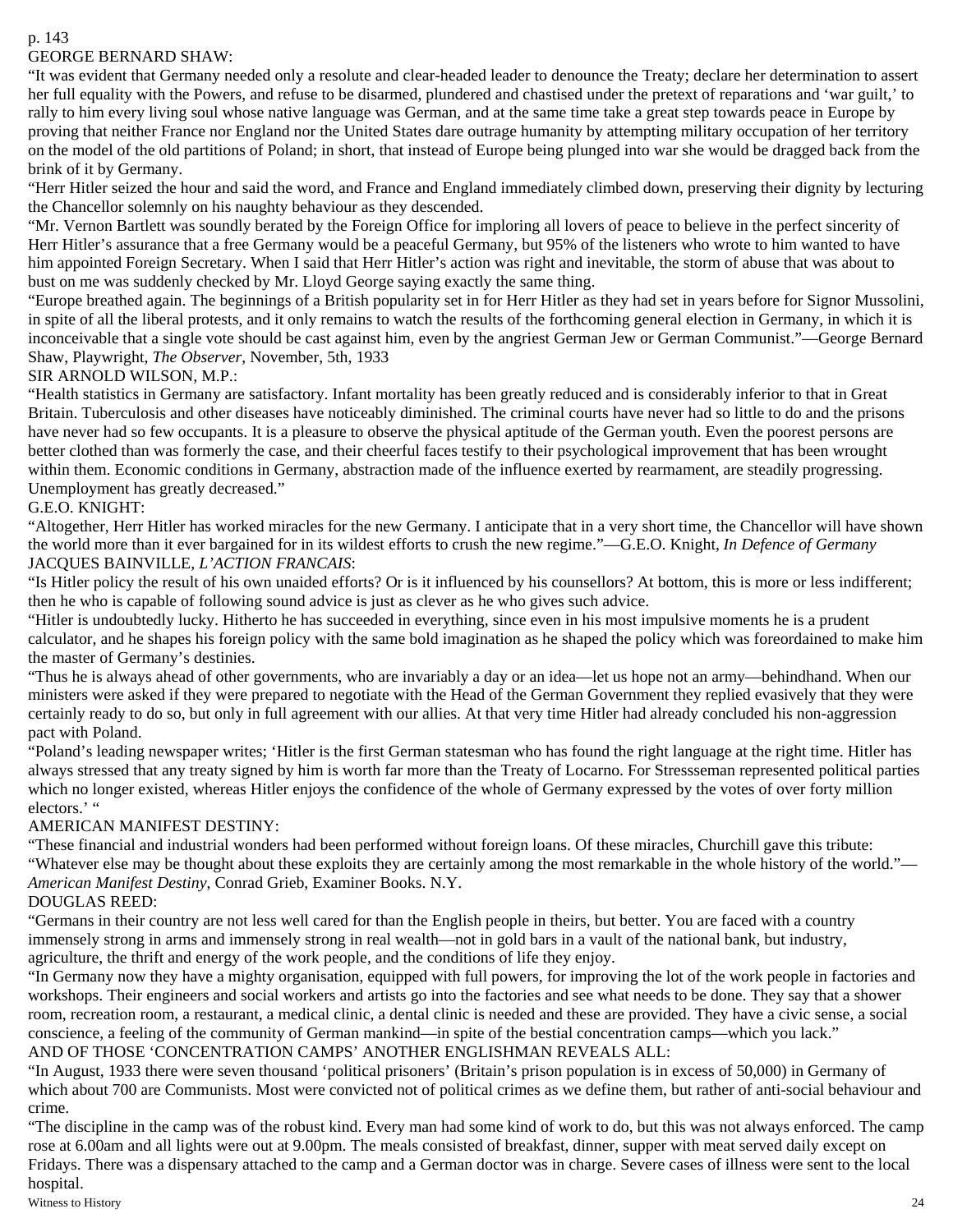"Various trades were carried on inside the camp such as carpentry, tailoring and shoemaking. Part of the camp was set off for bathing. Shower baths and facilities for sunbathing were shown to me. There was also a splendid sports ground.

"The sleeping compartments consisted of wooden beds and straw mattresses, with three blankets for each prisoner. The working hours were from 7.00am to 11.30am and from 1.00pm to 6.00pm. A library was in the course of being introduced.

"Visitors were allowed once a week, and were received in the dining room which accommodated some 300 people. There were apartments set apart for music and dramatic performances. In addition to receiving free board and lodging, each prisoner was drawing 10DM to 12DM per week, which represented his unemployment allowance pay.

"Instruction in ethics, religion, the new form of government in Germany, history, languages, was given daily to those who desired to attend. There was little or no crime among the men in the camp. Good order prevailed among all classes. The guards ate the same food as the prisoners, and were subject to the same disciplines as the internees, although they were government officials. One of the guards was a prince of the House of Hesse.

"Letters and parcels were subject to censorship. In not one case out of many thousands received had it been found necessary to destroy any parcel or letter forwarded. Newspapers were permitted and smoking allowed. When a prisoner desired to light his pipe or cigarette, he had to go to a guard detailed off to supply lights for the prisoners, as no matches were permitted prisoners.

"Services were held every Sunday and the majority took advantage of the opportunity. No objection was raised by the authorities to my taking photographs of both camps and internees.

"The men looked in splendid physical condition. Having heard so may dreadful stories of brutal treatment being meted out to Communists in this particular camp, I asked some of the men to confide in me and tell me the truth of those allegations.

"Not a few laughed at 'the bloody capitalist liars in your country.' I took fifteen men at random and asked them to strip in my presence. I wanted to see if they bore any marks of violence on their persons. I saw nothing indicative of bad treatment."—G.E.O. Knight, *In Defence of Germany* (who was allowed complete freedom of movement in all camps)

### THE MORAL MAJORITY:

"I think that it must be admitted that National Socialism has done a great deal for Germany. It has undoubtedly cleaned up Germany in the ordinary moral sense of the word. The defeatism, the corruption so manifest a characteristic in the days after the war has disappeared, at any rate from public view.

"It has given discipline and order and a sense of purpose to the great majority of young people who in earlier days did not know where to go or what they were living for."—His Lordship, the Marquess of Lothian, British Ambassador to Washington, June 29th, 1937 "The spectacle of Germany today is a tremendous experience. Fifteen years after the war in which the allied powers thought they had destroyed her, Germany is on her feet again. As compared with 1922 and 1931, when I last saw Germany, the change is miraculous. The people are confident, enthusiastic and courageous.

"They have recovered their morale. In 1931 the German people were going to pieces. But now they are themselves again, no doubt about that! The masses of the people are increasingly with Hitler. I have been fooling myself all along that this was not so, but now I know it is so."—John H. Holmes, Pastor, Community Church, *N.Y Times*, July 12th, 1935

"Last May, I returned, bringing my family for another sojourn, after two years spent in other European countries. I found a Germany which has advanced miraculously from the point of 1933. I found political solidarity, a wholesome tone in the life of city dweller and country dweller alike.

"I found living costs materially reduced and an unmistakable optimism on every hand. In every quarter I found the same answer to my questioning: Profound belief in the genius of the Leader, love and admiration for him as an individual. My observations have covered a wide range of social classification.

"I have talked with the humblest type of labourers, with merchants, professional men. I have yet to discover a dissenting voice to the question of loyalty to the Fuehrer. My two young daughters are attending German public schools and are receiving an education which in thoroughness could be equalled in few countries."—John L. Garvin, *The Observer*

# **CHAPTER 7—THE BERLIN OLYMPICS, 1936—SEPARATING FACT FROM FICTION**

Despite his unprecedented Olympic performance and the widely published—but false—story that Hitler had snubbed Owens after he won his medals, he returned home to face a racial struggle in his own country. JESSE OWENS

"When I came back, after all the stories about Hitler and his snub, I came back to my native country and I couldn't ride in the front of the bus, I had to go to the back door. I couldn't live where I wanted … I wasn't invited up to shake hands with Hitler … but I wasn't invited to the White House to shake hands with the President, either.

"Joe Louis and I were the first modern national sports figures who were black, But neither of us could do national advertising because the South wouldn't buy it. That was the social stigma we lived under."

The Hitler snub story is explained this way: After the opening day of the 1936 Olympics, the winners were escorted to the dictator's box to be congratulated.

But International Olympic Committee President Count Henri de Baillet-Latour of Belgium told Hitler he had no business congratulating any of the athletes. After that, Hitler left the stadium each day without congratulating anyone.—*The Tampa Tribune*, Tuesday, April 1, 1980

Sixty-years of fanciful embellishment, ignorance and mischievous comment has created an image of National Socialist Germany that owes little to reality. A typical example of such distortion is woven around the 1936 Berlin Olympics.

This international event is often mentioned in the context of it being the Olympics at which the American Negro, Jesse Owens, 'humiliated Nazi Germany and destroyed the myth of Aryan superiority.' What are the true facts?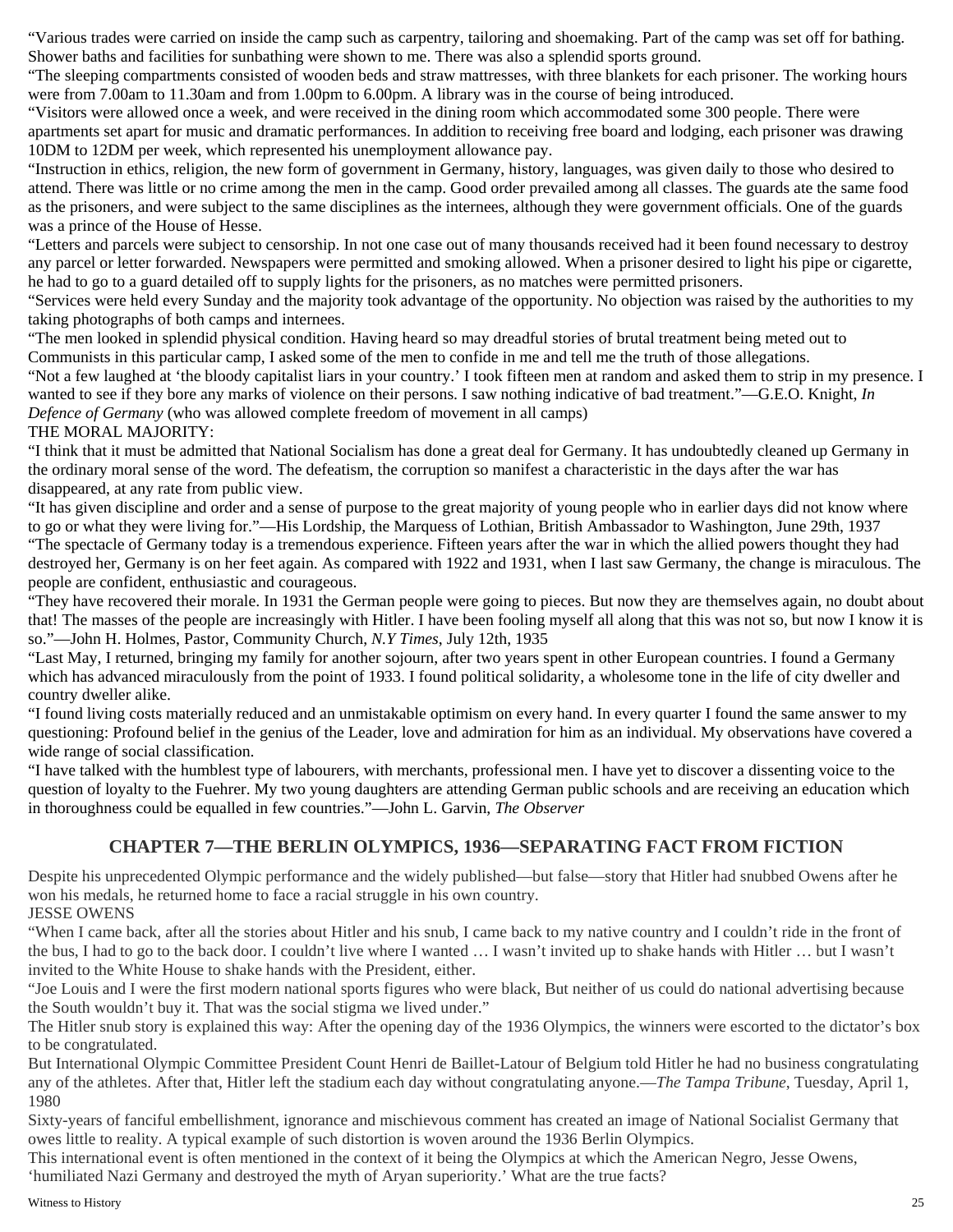Jesse Owens, a fine athlete was the citizen of a country whose racism would have made Hitler blush. The contrast between the two countries would have been quite remarkable for this humble and likeable ex-cotton picker.

In Hitler's Germany, Jesse Owens could share a bus or tram ride with white people. Treated equally in all respects before the law, he could sit in a cinema next to whites, use public toilets, and dine in restaurants, stay in hotels without any discrimination being shown towards him. There was much that he could do in Hitler's Germany that was forbidden at home in the United States.

In the United States Negro athletes were required to eat apart from their white fellow athletes. If they were allowed to share the same hotel at all, which was unlikely, it would be necessary for them to use the tradesmen's back entrance.

There were no Negroes on any major league baseball team and there were no Negro swimmers. This was of course in the so-called enlightened north. In the southern states there was no possibility of a Negro being allowed to participate in any sport unless he competed solely with other Negroes.

For Jesse Owens, his days in Hitler's Germany must have been happy indeed. There he received a great deal of pre-Olympic media hype and the German people idolised him.

"Once at the stadium, the mere appearance of Jesse Owens neatly moulded head from some pit below the stands would cause sections of the crowd to break out in chants of, 'Yes-sa Ov-enss! Yes-sa Ov-enss!'—Richard D. Mandell, *The Nazi Olympics*

"Some mornings at the Olympic village the athletic hero of the hour was awakened by amateur photographers who flocked outside his bedroom window to click at the athlete before he could gather poise for one of his many appearances before the mobs in Berlin."— Richard D. Mandell, *The Nazi Olympics*

"Jesse Owens was cheered as loudly as any Aryan."—Lawrence N. Snyder; Jesse's coach, *Saturday Evening Post*, Nov. 7th, 1936 THE HITLER SNUB MYTH

One of the common tales that is perpetuated in the media is that at the 'Nazi Olympics,' Adolf Hitler snubbed Jesse Owens by refusing to shake his hand.

The reality is far different. Hitler on the first day of the Berlin Olympics did indeed shake the hands of several successful competitors from Germany and Finland. It was a mistake made in good faith. That evening the Fuhrer received a message from Count Baillet-Latour, President of the International Olympic Committee. It was respectfully pointed out to the German Leader that as he was merely a guest of honour at the Games, he should congratulate all or none—in public at least.

Hitler, in common with all other national leaders before and since chose the latter as being the most sensible course. With 156 gold medals being awarded at various locations and times, it was not physically possible to personally congratulate every winner. Jesse Owens was not personally congratulated by the Fuhrer; nor were any of the other successful competitors, white or otherwise … at the request of the President of the I.O.C.

It is interesting to note that Jesse Owens' own President Roosevelt, failed to honour this great athlete and did in fact refuse to meet him, despite there being no such protocol restriction imposed upon him.

But afterwards, Jesse Owens said:

"When I passed the Chancellor he arose, waved his hand at me, and I waved back at him. I think the writers showed bad taste in criticising the man of the hour in Germany."

Afterwards, Owens and his coach, Larry Snyder on arrival in London complained that they felt like 'trained seals'. They were subjected to a barrage of 'fraudulent publicity offers,' so much so that they refused further engagements. Time proved Larry Snyder and Jesse Owens right. None of the offers came to anything but big name promoters like Eddy Cantor had received a great deal of favourable publicity.

Back home in the United States, Jesse Owens was treated like a freak and an animal.

"Before curious crowds he raced horses (and won). He ran against cars, trucks, dogs, and baseball players with a head start."—Norman Katkov, 'Jesse Owens Revisited*,*' *The World of Sport*, p. 289

His was a thirties America that had seen 26 lynchings—all Negroes; an America where Negroes had to use separate public toilets and public transport; went to all-black schools, and couldn't mix with white people in restaurants, cinemas, hotels, stadiums, etc. Hitler's Germany and the German people must have seemed very welcoming by contrast.

FOR THE RECORD:

Hitler's Germany won a total of 101 medals (41 gold) and 223 points. Their only credible rival was the United States which though three times bigger in population won 40% fewer medals and points. (25 gold medals—4 to Jesse Owens—and just 132 points). The U.S.A's size and its reliance on coloured athletes did little to reduce its humiliation, which in fact justified Hitler's claim to the potential of Aryan superiority.

Hitler's Germany (population 80 millions) won more gold medals than the United States, Great Britain, India, Canada, Argentina, France, and Norway together; a combined population of 1,160 millions: 14 times bigger than Germany's. If this is humiliation, perhaps we could do with a dash of it ourselves.

SUMMER OLYMPICS:

|                                                                      | GOLD | <b>SILVER</b> | <b>BRONZE</b> | <b>POINTS</b> |  |  |
|----------------------------------------------------------------------|------|---------------|---------------|---------------|--|--|
| Hitler's Germany:                                                    | 33   | 26            | 30            | (181)         |  |  |
| <b>United States:</b>                                                | 24   | 20            | 12            | (124)         |  |  |
| <b>Fascist Italy:</b>                                                | 8    | Q             |               | (47)          |  |  |
| Great Britain:                                                       |      |               | 23            | (29)          |  |  |
| OLYMPIC ART POINTS: Germany (27), Italy (11), Britain (0), U.S.A (2) |      |               |               |               |  |  |
| THE WINTER OLYMPICS: Germany (15), Britain (6), U.S.A. (6)           |      |               |               |               |  |  |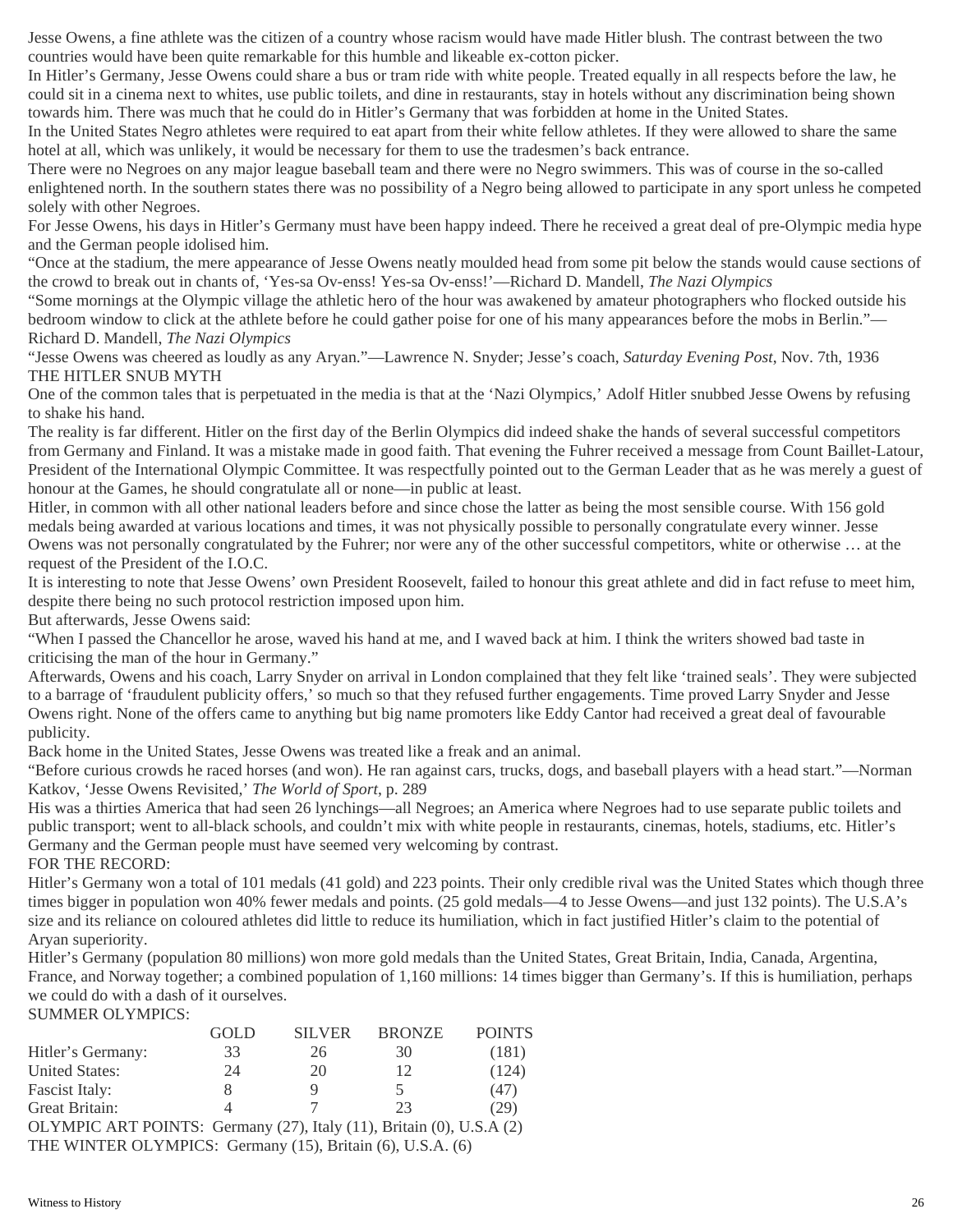# **CHAPTER 8—PEACE GETS THE NELSON'S EYE**

### SIR HARTLEY SHAWCROSS:

"Step by step I have arrived at the conviction that the aims of Communism in Europe are sinister and fatal.

"At the Nuremberg Trials, I, together with my Russian colleague, condemned Nazi aggression and terror.

"I believe now that Hitler and the German people did not want war. But we declared war on Germany, intent on destroying it, in accordance with our principle of balance of power, and we were encouraged by the 'Americans' around Roosevelt.

"We ignored Hitler's pleadings not to enter into war. Now we are forced to realise that Hitler was right. He offered us the co-operation of Germany; instead, since 1945, we have been facing the immense power of the Soviet Union. I feel ashamed and humiliated to see that the aims we accused Hitler of, are being relentlessly pursued now, only under a different label."—British Attorney General, Sir Hartley Shawcross, Stourbridge, March 16th, 1984 (AP)

COMPLETE DISARMAMENT OFFERED BY HITLER:

On May 17th, 1933, in a speech to the Reichstag, Hitler offered complete German disarmament, if others would do likewise. There was no response.

After October 14th, 1933, Hitler again put forward proposals which included arms limitation, particularly the elimination of weapons designed for use against civilian populations, and the preparation of a mutual non-aggression pact. France said 'non!' Others did not respond at all, and France, Britain and Russia increased their arms build-up.

On May 21st, 1935, Hitler sought to limit the dropping of gas, incendiary and explosive bombs outside of battle zones. He was also ready to agree to the abolition of the heaviest artillery and tanks, and to accept any limitation on the size of naval vessels. Again, there was no response save for France making an aggressive anti-German alliance with the Soviet Union.

On March 31st, 1936, Hitler formulated a nineteen-point peace plan that included the reduction of arms, and to bring aerial warfare under the protection of the Geneva Convention. His proposals were ignored.

The repeated rejection of Hitler's proposals to assure equitable peace in Europe would indicate that the Western powers were preparing for armed conflict against Germany, a conflict from which only the allies could benefit. Lord Lothian had predicted such a war in a speech on June 5th, 1934.

### HITLER PREFERRED CONCILIATION:

"It must be possible for our two great people (Germany and France) to join together and collaborate in opposing the difficulties which threaten to overwhelm Europe."—Adolf Hitler, March, 1935

# IT WAS THE ALLIES, NOT HITLER WHO BROKE THE TERMS OF THE VERSAILLES TREATY

ADOLF HITLER:

"It was not Germany that unilaterally broke the Versailles Treaty—it was unilaterally broken by those powers who could not decide to carry out in their turn the disarmament which was imposed on Germany and which, in accordance with the Treaty, should have been followed by them. The Versailles Dictate was thus rendered invalid in regard to the points at issue…

"The German Government, consequent on the failure of the other states to fulfill their disarmament obligations, have on their part renounced those articles of the Versailles Treaty which constituted a discrimination against Germany for an unlimited period of time owing to the one sided burden this laid upon Germany contrary to the provisions of the Treaty."—Adolf Hitler

"This Treaty brought in the first division of Europe, namely a division of the nations into the victors on the one side and vanquished on the other, the latter nations being outlawed."—Adolf Hitler, Reichstag speech, Fourth Anniversary

"When the German people trusting to the promises made by President Wilson in his Fourteen Points, laid down their arms in November, 1918, a fateful struggle thereby came to an end for which perhaps individual statesmen, but certainly not the peoples themselves could be held responsible.

"The German nation put up such an heroic fight because it was sincere in its conviction that it had been wrongfully attacked and was therefore justified in fighting… the Peace Treaty of Versailles did not seem to be for the purpose of restoring peace to mankind, but rather to perpetuate hatred."—Adolf Hitler

"Germany suffered most as a consequence of this Peace Treaty and the general insecurity which was bound to arise from it. The unemployment figure rose to a third of the number usually employed in the nation, which means, however, that by counting the families of the unemployed as well there were 26 million people in Germany out of a population of 65 millions faced by an absolutely hopeless future." Adolf Hitler

"The fantastic political and economic burdens imposed by that treaty have entirely disillusioned the German people and annihilated its belief in justice."—Adolf Hitler

"Historians will one day record that never were the peaceful proposals of one man met with more hatred than mine. When Germany became the example to the world of the peaceful solution of social problems and economic difficulties, the hatred of the Bolsheviks and capitalists, the exploiters of nations, was turned against her. Only then did I turn to create the new German Wehrmacht." Adolf Hitler, 1936

# HESS ON THE VERSAILLES TREATY

"The masses of the German people could not believe that a pledge so solemnly given by the supreme head of the United States of America could afterwards be openly ignored."—Rudolf Hess, Stockholm

### THE LEAGUE OF NATIONS

"… then I would point out that the League has never been a real league of peoples. A number of great nations do not belong to it or have left it. And nobody on this account asserted that they were following a policy of isolation. I should also like to call attention to the fact that up to now the outstanding feature of the League of Nations has been talk rather than action."—Adolf Hitler, Reichstag speech, Fourth Anniversary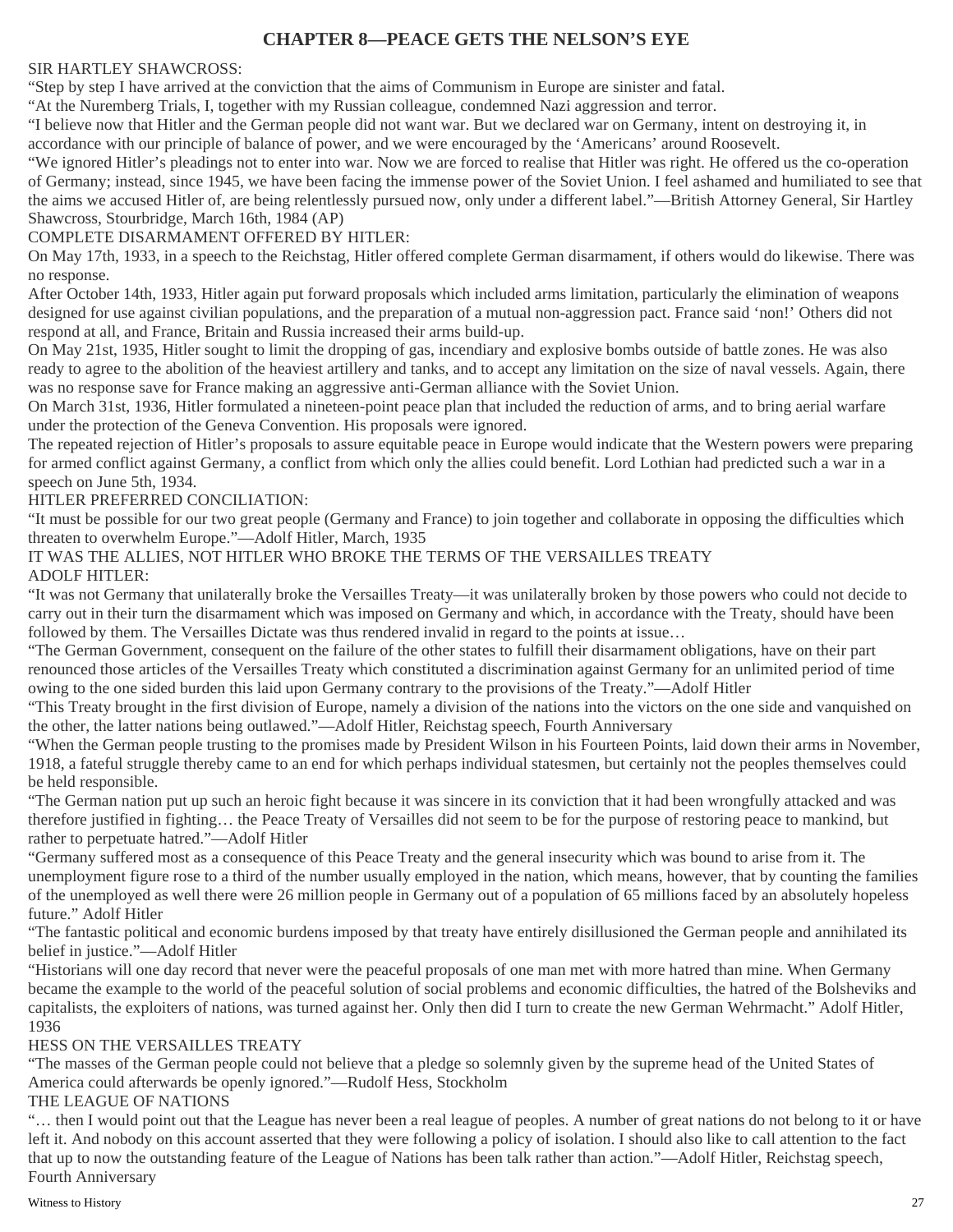### GERMAN COLONIES

"The German people once built up a colonial empire without robbing anyone and without violating any treaty. And they did so without any war. That colonial empire was taken away from us. And the grounds on which it was sought to excuse this act are not tenable. "Moreover, Germany has never demanded colonies for military purposes, but exclusively for economic purposes. Therefore, as a matter of course our demand for colonies for our densely populated country will be put forward again and again."—Adolf Hitler, Reichstag speech, Fourth Anniversary

THE ARMS BUILD-UP AGAINST GERMANY CONTINUED APACE

"Czechoslovakia provided Soviet Russia with landing fields for aircraft, thereby increasing the threat against Germany."—Adolf Hitler, 1936

Hitler sent notes to the British Government advocating outlawing bomber type aeroplanes and bombing as a means of warfare. Anthony Eden defended the bomber as an 'effective and humane police weapon,' in maintaining law and order among the unruly tribes in some of the British colonies.

On April 1st, 1936, Hitler's proposals for a European pacification plan for Europe were delivered to the Geneva League of Nations. His proposals included the prohibition of the dropping of gas, poisonous or incendiary bombs; the prohibition of dropping any bombs outside fighting fronts, the prohibition of artillery weapons over 12 miles from battle zones.

"The German Government hereby declare themselves prepared to accede to every such arrangement insofar as it is internationally valid."

He went on to say that he understood that Germany's economic prosperity caused problems, and put forward a proposal that soon, after steps being taken for mutual disarmament:

"There would be an exchange of opinions on the economic situation in Europe."

As with all Germany's proposals for arms limitation, non-aggression pacts, the confinement of weapons to battle zones, etc. these proposals were also ignored.

"As one who fought in the front line trenches to other front line soldiers throughout the world, as a Leader of the German nation to the leaders of other nations, I ask: Must this thing be? With goodwill and co-operation cannot we save humanity from this?"—Rudolf Hess SPANISH COMMENT

"If the powers in Western Europe were not blind they would not hesitate to sign the Pact of Non-Aggression suggested by Germany; a Pact which guarantees the peace of Europe for a period of twenty-five years."—The influential Spanish newspaper, A.B.C., three months before the outbreak of war

"The ex-soldiers who are now in the German Government honourably desire peace and understanding. I appeal to the ex-servicemen and to men of goodwill in the governments of all nations to give us their combined support in striving towards this goal. In peace we desire to build in common what is destroyed in common through war." Rudolf Hess. Speech to ex-soldiers, Konigsberg HITLER ON PEACE

"There is not a single German who wants war. The last war cost us 2 million lives and seven and a half million wounded. At such a price, this could not have been a victory even if we had won.

"What European statesman today could effect a territorial conquest by means of war? Is it necessary to kill 2 millions in order to conquer a territory with 2 million inhabitants? For us that would mean sacrificing 2 million Germans—the flower of the nation's manhood—in exchange for a mixed population that is neither wholly German nor has much in common with Germany. Sound commonsense is opposed to such a war."—Adolf Hitler, *Paris Soir*, January 26th, 1936

"If the Germany of today takes her stand on the side of peace she does so not because of weakness or cowardice. She takes her stand on the side of peace because of the National Socialist conception of People and State.

"In each and every war for the subjugation of an alien people, National Socialism recognises a process which sooner or later will alter the inner nature of the victor—will weaken him and therewith render him vanquished in turn. Setting aside a mere transitory weakening of the enemy, the European states have nothing whatsoever to gain from war of any kind, except a trifling alteration of frontiers which could be entirely out of proportion to the sacrifices entailed.

"The blood that was shed on European battlefields during the past 300 years bears no proportion to the national result of the events. In the end France has remained France, Germany Germany, Poland Poland and Italy Italy."—Adolf Hitler, 'The Thirteen Points,' Reichstag Speech

"The German Government are ready in principle to conclude pacts of non-aggression with their neighbour states, and to supplement these pacts with all provisions aiming at the isolation of the war-maker and the localisation of the areas of the war."—Adolf Hitler, 'The Thirteen Points,' Reichstag Speech

Referring to the original aims of the Geneva Red Cross Convention to work towards reducing armaments, Hitler stated his intention to extend this.

"… In this instance the German Government have in mind to ban all arms which bring death and destruction not so much to the fighting soldiers but to non-combatant women and children… they believe that it will be possible to proscribe the use of certain arms as contrary to international law and to excommunicate from the community of mankind—its rights and its laws—those nations who continue to use them."—Adolf Hitler, 'The Thirteen Points,' Reichstag Speech

"Three times I have made concrete offers for armament restriction. These offers were rejected. The greatest offer which I then made was that Germany and France together should reduce their standing armies to 300,000 men; that Germany, Great Britain and France, should bring down their air forces to parity and that Germany and Great Britain should conclude a naval agreement. Only the last offer was accepted as real limitation of armaments.

Witness to History 28 "The other German proposals were either flatly refused or where answered by the conclusion of those alliances which gave Central Europe to Soviet Russia as the field of play for its gigantic forces."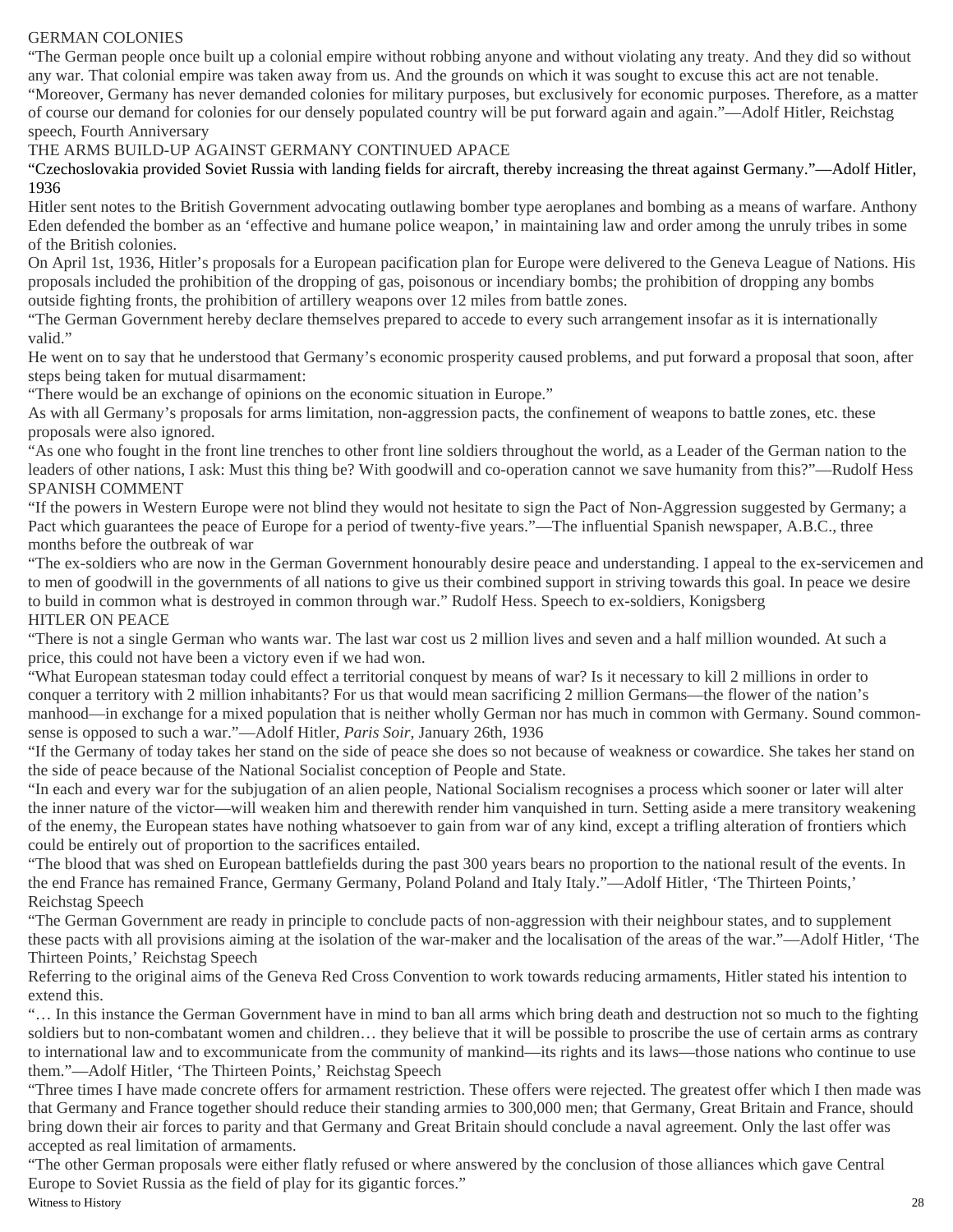"If the rest of the world entrenches itself in indestructible fortresses, builds enormous flying squadrons, gigantic tanks and casts huge guns, it cannot consider it a menace if German National Socialists march in columns wholly unarmed, thereby giving visible expression of the German feeling of national community and providing it with effective protection… the German nation and the German Government have not asked for arms at all, but only for equality of rights.

"But if every other nation is allowed to have certain arms, we are on principle not prepared to allow ourselves to be excluded from this rule as a nation with lesser rights!

"The German nation has more than fulfilled its disarmament obligations. It is now the turn of those states that have been increasing their armaments to fulfil their own obligations in the same way. Germany has as much right to security as other nations."—Adolf Hitler "May the time not be far off when all other European nations will come to the realisation that the primary necessity is putting an end to the quarrels and strife of centuries and of building up of a finer community of all peoples is: The recognition of a higher common duty arising out of common rights."—Adolf Hitler

### "MY FIRST PROPOSAL:

"Germany demands at all costs equality with other nations, but it is prepared to renounce all further armaments if other nations will do the same. In other words, general disarmament down to the last machine-gun. This proposal was not even deemed worthy of the rest of the world as fit for a single discussion."

### "I MADE A SECOND PROPOSAL:

"Germany was willing to restrict her army to 200,000 men on the condition that other nations would do the same. This also was rejected."

### "I MADE A FURTHER PROPOSAL:

"Germany was prepared, provided other nations wanted this, to renounce all heavy artillery, tanks, bombing planes and if necessary all types of aeroplanes. But this was also rejected."

"I WENT FURTHER and proposed to limit by international agreement all European armies to 300,000 men. This was also rejected." "I SUBMITTED STILL FURTHER PROPOSALS:

"Limitation of all aircraft, abolition of air bombing and gas warfare, security for those in non-warfare areas, abolition of at least all heavy artillery and tanks. All these proposals were also declined. All had been in vain." —Adolf Hitler THE RHINELAND

The German re-occupation of the de-militarised Rhineland in 1936 is often held up as proof of Hitler's willingness to break his word. In fact, France was the first to break the Rhine Pact, and the Locarno and League of Nations Agreements too, by signing a Pact with the Soviet Union and Czechoslovakia, thereby collaborating in an aggressive military build-up encircling Germany.

Hitler reminded the French that as early as winter, 1935/36, the Soviet Union, with which France was collaborating, was mobilising the world's largest army, tank and air forces along eastern Europe's borders.

"Then a completely new state of affairs had been brought about and the political system of the Rhine Pact had been destroyed both in the letter and in the spirit… with a military pact with the Soviet Union exclusively directed against Germany and in violation of the Rhine Pact."—Adolf Hitler

In the same speech, Hitler offered:

"to negotiate with France and Belgium for the establishment of a bilateral demilitarised zone, proposed the conclusion of a nonaggression pact between Germany, France and Belgium for a period of twenty-five years, invited England and Italy as guarantors with the same inclusion of the Netherlands should they so wish. He at the same time offered agreements with countries to the east of Germany." —Adolf Hitler, March, 1936

These proposals were rejected.

### GERMANY PLEADS FOR PEACE

ADOLF HITLER:

"I speak in the name of the entire German nation when I say that all of us most sincerely desire to root out an enmity whose sacrifices are out of all proportion to any possible gain.

"The German people are convinced that their honour has remained pure and unstained upon a thousand battlefields, just as they see in the French soldier only their ancient but glorious opponent.

"We, and the whole German nation, should all be happy at the thought that we could spare our children and our children's' children what we ourselves as honourable men have had to watch in the long and bitter years and have, ourselves had to suffer.

"The history of the last one hundred and fifty years, with all its varied changes and chances, should have taught both at least one lesson; that important and permanent changes can no longer be purchased by a sacrifice of blood.

"I, as a National Socialist, and all my followers, absolutely refuse, however, by reasons of our national principles, to acquire, at the cost of the life-blood of those who love and are dear to us, men and women of a foreign nation who, in any case, will never love us.

"It would be a day of untold blessing for the whole of humanity if the two nations once and for all would banish the idea of force from their mutual relationships; the German nation is prepared to do this.

"While boldly asserting the rights which the treaties themselves give us, I will, however, declare equally boldly that in future there will be for Germany no more territory conflicts between the two countries.

"After the return of the Saar Basin to the Reich it would be insanity to think of a war between the two states. For such a war there could no longer be, from our point of view, any reasonable or moral excuse.

"For nobody could demand that millions of young lives be destroyed in order to correct the present frontiers. Such a correction would be of a problematical extent and even more problematical worth.

Witness to History 29 "The German nation has more than fulfilled its obligations with regard to disarmament. It is now the turn of the highly armed states to fulfil similar obligations to no less extent." —Adolf Hitler, October, 14th, 1933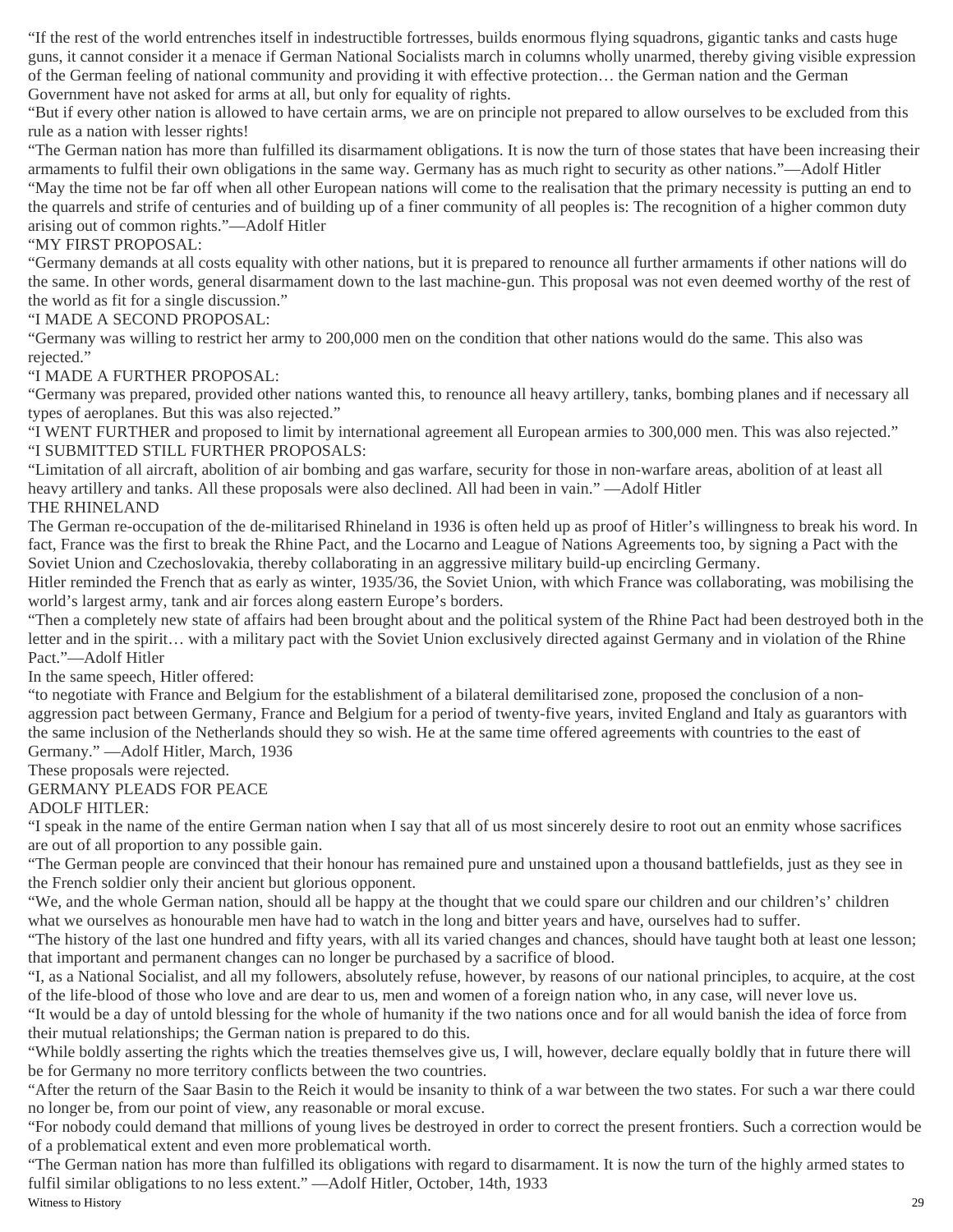### A LAST CHANCE APPEAL FOR PEACE

On August, 25th, days before the outbreak of war, Hitler made a generous and comprehensive offer of a final understanding with England. On August, 27th, 1939, an emissary, Dahlerus, took these proposals to 10 Downing Street for presentation to Prime Minister Chamberlain and Foreign Minister Lord Halifax. These proposals in essence were:

1. Germany would sign a Pact of Alliance with Britain

2. Britain would act as mediator with Poland for the return of Danzig and the corridor to Germany with Poland being allowed the use of the port of Danzig.

3. Germany would guarantee the sovereignty of Poland.

4. Agreement on Germany's confiscated colonies.

5. Adequate guarantees for the well-being of German minorities in Poland.

6. Germany would provide aid in the defence of the British Empire when called upon to do so.

Britain ignored these proposals choosing instead to guarantee Poland's unjust occupation and retention of territory given to her as 'victors booty' following the first world war under the terms of the Versailles Treaty.

[See the [German White Book](http://www.sweetliberty.org/issues/wars/whitebook/1.shtml) for details of the efforts made by Adolf Hitler to avoid war. Germans living in the free city of Danzig were being oppressed, tortured and killed by Polish government forces.]

"I hope that the outside world will realise that Hitler's government has no idea of steering towards war, even though this has often been asserted abroad. As Adolf Hitler himself has said, Germany has no need of another war to avenge the loss of her military honour,

because she never lost that honour. Germany does not want war of any kind. Germany wants real and abiding peace."—Rudolf Hess "I owe it to my position not to admit any doubt as to the possibility of maintaining peace. The peoples want peace. It must be possible for governments to maintain it. We believe that if the nations of the world could agree to destroy all their gas and inflammatory and explosive bombs it would be a much more useful achievement than using them to destroy each other."—Adolf Hitler

"National Socialist Germany wishes for peace because it recognises the simple fact that no war would be likely to substantially ameliorate the state of distress in Europe. The distress would probably be made the greater thereby… If only the leaders and rulers had wanted peace, the people would never have wished for war."—Adolf Hitler

"The Fuhrer is one of the soldiers who fought in the trenches. I am one also. Nearly all the Fuhrer's collaborators are men who fought in the most terrible war of all time. We know what war is, and for that reason we are lovers of peace." —Rudolf Hess

"The world which we are not harming in any way, and from which we only ask that it will allow us to go about our business in peace, has been submerging us for months under a flood of untruths and calumnies."—Adolf Hitler, 14th October, 1933

"The German Government has the honest intention to do everything in its power to discover and permanently set up such relations with the British people and State as will forever guard against a renewal of the only conflict that has ever been between two peoples."—Adolf Hitler, May 21st, 1935

"As far as concerns our two countries, there is no longer any point whatsoever in dispute between Great Britain and Germany. This, I believe, became clear to everybody after the conclusion of the German-English Naval Pact, on June 18th, 1935, which marks the first step on the road to a practical peace policy." —Adolf Hitler, June 18th, 1935

Agreeing to limit German naval strength to just 35% of Royal Navy tonnage—in respect of her Empire commitment—and 15% below that of France, he said:

"There has only been one struggle between these two nations, and the German Government has the straight-forward intention to try and form, and maintain, a relationship with the British people and State which will for all time prevent a repetition of this."

"The British Heir Apparent, his Royal Highness the Prince of Wales, recently uttered a word which has called forth a warm re-echo in our country. He said: 'No one is more fitted to stretch out the hand of friendship to Germany than we, the English ex-servicemen who fought them—and have forgotten all that.'

"I believe that I cannot better supplement this thought of our English comrades than by saying: We gladly grasp your hand in friendship."

#### BRITISH/GERMAN EX-SERVICEMEN FOR PEACE REICH LEADER:

"Through your visit you have found a road which ought to lead to an understanding between our two nations. That our people feel as we do has been proved to you by the welcome which the population of Berlin accorded you on your arrival.

"When we who had fought against one another have now come together this may be the beginning of relations which shall develop from country to country, from ex-soldier to ex-soldier. And just as we, who are now comrades, have forgotten the quarrel that once led us to fight one another as brave soldiers, so it is our wish that with the passing of the years our people will see those wounds healed which the war inflicted.

"You, my English comrades, used to call us Fritz when we were fighting against you, and we used to call you by your old soldier name, Tommy. May both our peoples so understand one another in the future as we, Tommy and Fritz, understand one another now."—Reich Leader, National Socialist War Victims Relief to a British Legion deputation visiting Germany

### MAJOR F.W.C. FETHERSTONE-GODLEY

"There is a tremendous desire on the part of all German ex-servicemen for world peace. Their main desire appeared to be the closest possible co-operation between Great Britain and Germany. An Anglo-German organisation would perhaps be scarcely practicable, but this strong feeling for co-operation ought to be turned to good purpose.

"It is hoped in the not too distant future to have ex-servicemen throughout the world linked together in some way as to pursue the common objective of world peace. In Germany it is difficult to divorce ex-service matters from national affairs, because the present government is so largely composed of ex-servicemen.

Witness to History 30 "The youth of Germany is obviously being trained to regard peace as the greatest ideal, realising that the future of civilisation depends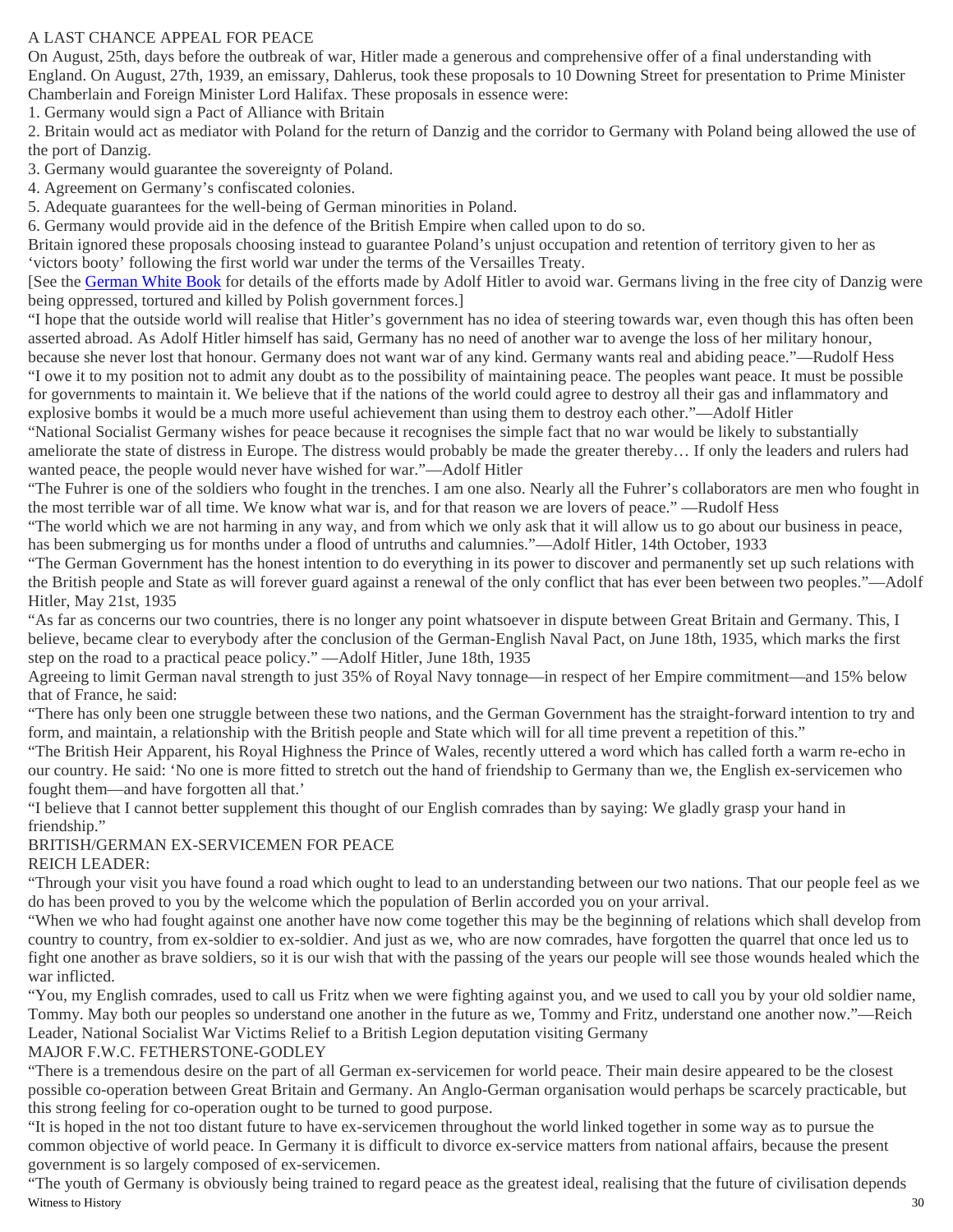on its maintainance."—Major F.W.C. Fetherstone-Godley, British Legion Delegate, *Daily Mail*

"Our aim is to make our people happy once more by guaranteeing to them their daily bread. The work involved is great, and the world should leave us to carry it out in peace." Adolf Hitler, 22nd October, 1933

"We Germans don't like this war. We think it is needless and silly."—Joseph Goebbels, *Daily Mail*, January, 13th, 1940

"In this hour I feel it to be my duty before my own conscience to appeal once more to reason and common sense in Britain. I consider myself in a position to make this appeal since I am not the vanquished begging favours, but the victor speaking in the name of reason. I see no reason why this war must go on. I am grieved to think of the sacrifices which it will claim. I would like to avert them."—Adolf Hitler, July 19th, 1940 to the Reichstag

"After the victories against Poland and in the West, I again decided—and for the last time—to hold out my hand to England and to point out that a continuation of the war could only be senseless for England, and that there was nothing to prevent the conclusion of a reasonable peace. Indeed there were no differences between England and Germany except those artificially created."—Adolf Hitler, November, 1941

At this time the German government was still working for a negotiated peace and issued the following statement:

"It is quite certain that the peace which will follow the German victories will not be of the Versailles type but will be a peace for the benefit of all nations. The people of those countries occupied today will regain their freedom but in the common interests of all nations they will have to compromise with certain legalities and conditions."—Adolf Hitler

This was Hitler's last great peace initiative which was declined. Britain went on to suffer 350,000 dead, £25,000,000,000 (in 1945 values), the loss of her Empire, Britain impoverished and beholden to American finance, middle Europe destroyed, and eastern Europe subjugated and enslaved by the Soviet Union; their erstwhile allies.

"I realised that the fight was not against enemy nations, but against international capital."—Adolf Hitler

"There you are! Unrestricted warfare in the whole Pacific Ocean, where America really doesn't belong! And when we make a Protectorate of Bohemia and Moravia which belonged to Germany for a thousand years, it is considered aggression."—Joachim von Ribbentrop, Germany's Foreign Minister from his Nuremberg cell

"Just imagine going to war over Danzig—such a world catastrophe, just to prevent Germany from getting a piece of territory that belonged to her, because Britain was afraid Germany was getting too strong."—Joachim von Ribbentrop, Germany's Foreign Minister "Do you think gentlemen, that I am an idiot and will let myself be forced into war because of the question of the Danzig Corridor?"— Adolf Hitler

FRANCE ATTACKS GERMANY—GERMANY RESPONDS

On September 3rd, 1939, Britain and France declared war against Germany; the French piercing the German border and occupying German territory between the Rhine and the Moselle. Rather than retaliating, Hitler again offered peace on October 6th, which was again rebuffed.

Fearing that a prolonged defensive war in the West along similar lines to those fought at such appalling loss of life in the First World War, would leave Germany weakened and vulnerable to the Red Army waiting at Germany's eastern borders, Hitler was forced to counter attack in the hope that the defeat of France would bring Britain to the negotiating table.

On May 10th, with forces far inferior to those of France and Britain, Hitler finally decided to close Germany's front door. The French and British (BEF) armed forces were routed and a fortnight later retreated across the English Channel on anything that would float. "A colossal military disaster."—Winston Churchill

"This is the end of the British Empire."—Anthony Eden

"Whilst as in all battles there were genuine tales of derring do which were reported with understandably a little embroidery, it was not until twenty-years after the event that Richard Collier recounted stories never rebutted, of anarchic servicemen abandoned by officers, drunken revelry between French, British and Senegalese troops, mutiny; of a Kentish Police Officer who recalled 'only too well the sight of dispirited men hurling their rifles from the trains carrying them from Dover."—Richard Collier, *The Sands of Dunkirk*, London, Collins, 1961

The Sunday Dispatch put the success of the evacuation down to divine intervention following a nation-wide service of prayer following which the notoriously rough channel "became as smooth as a pond" and

"a fog descended to shield our troops from devastating attack by the enemy's air strength."—*The First Casualty*, Phillip Knightley, Andre Deutsch, London, 1975

"In 1962, General Sir Harold E. Franklyn, who had been a divisional commander at Dunkirk, complained that the evacuation had been 'over-glamourised'. He said reports of 'merciless bombing' and 'the hell of Dunkirk' were quite ridiculous. 'I walked along the beach on several occasions and never saw a corpse… there was very little shelling."—*The First Casualty*, Phillip Knightley, Andre Deutsch. London, 1975

"Never was a great disaster more easily preventable," said Captain Sir Basil Liddell Hart. Military historian who pointed out that the German breakthrough reported as being due to overwhelming superiority, was actually achieved with armies inferior in numbers to those opposing them.

In fact, the 'miracle of Dunkirk' owes more to Hitler's conciliatory stance than to the Almighty calming the waters and placing a fog between the retreating British Expeditionary Force and its German pursuers.

### FRIENDSHIP WITH BRITAIN—338,000 BRITISH AND FRENCH TROOPS—SAVED BY HITLER

In explaining why Hitler intervened in the military operations to allow the escape of 188,000 British and 150,200 French troops at Dunkirk, General Blumentritt said:

"He then astonished us by speaking with admiration of the British Empire, of the necessity for its existence and of the civilisation that Britain had brought to the world.

Witness to History 31 "He compared the British Empire with the Catholic Church—saying they were both essential elements of stability in the world. He said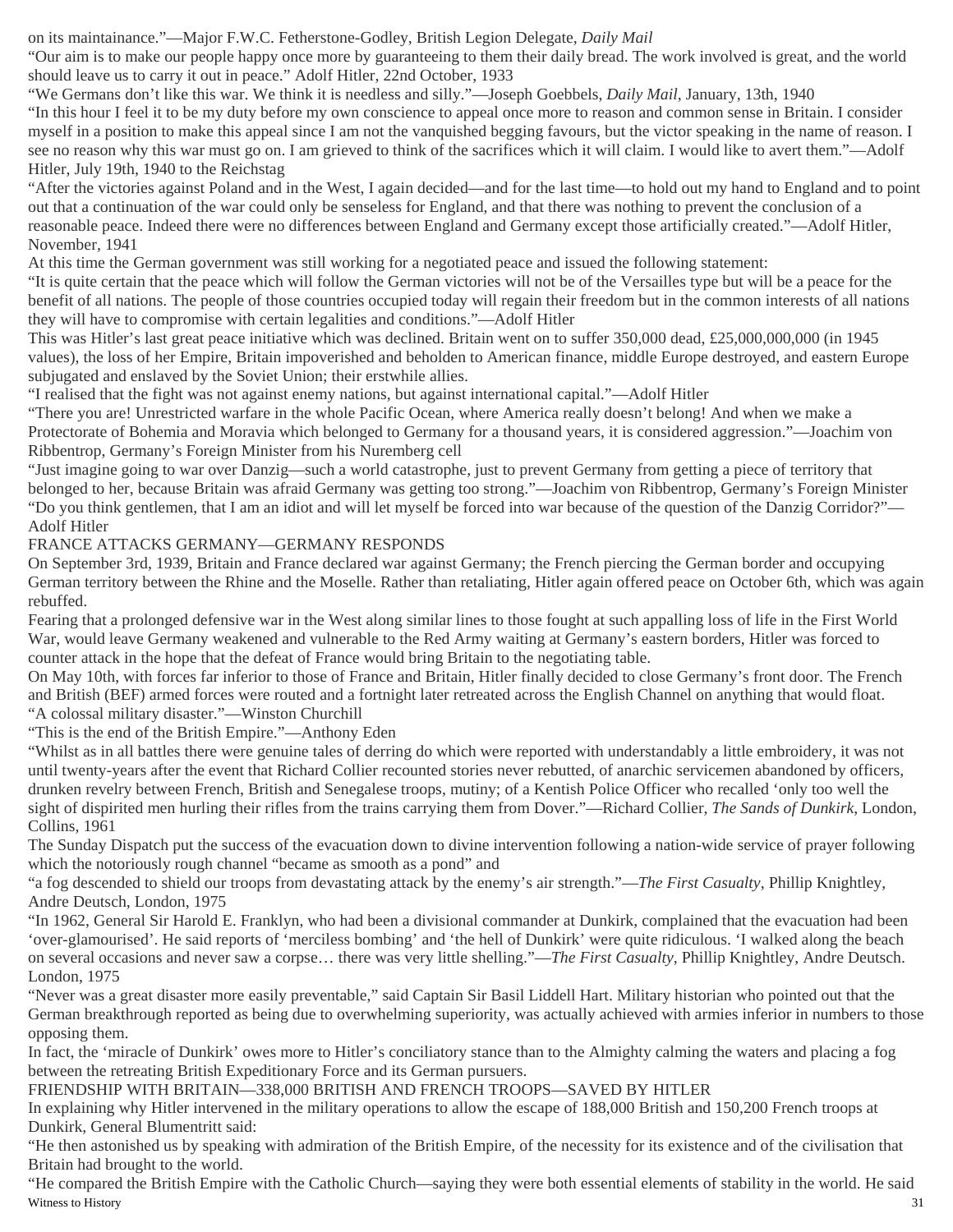that all he wanted from Britain was that she should acknowledge Germany's position on the continent.

"The return of Germany's lost colonies would be desirable but not essential, and he would even offer to support British troops, if she should be involved in any difficulties anywhere. He concluded by saying that his aim was to make peace with Britain, on a basis that she would regard as compatible with her honour to accept."

### Blumentritt said:

"The German generals in charge were dumbfounded and outraged at Hitler's attitude in thus preventing them from pressing an advantage which they believed would result in the capture of the entire British Expeditionary Force. But Hitler was adamant in his refusal and issued the most peremptory orders for the German armoured forces to stay at a distance while the British embarkation went on."

Thus, the success of the British retreat at Dunkirk being described as 'the miracle of Dunkirk' owes its miraculous nature more to the French Army fighting a rearguard retreat and Hitler again behaving in a conciliatory way.

As William Joyce cynically put it: "England is fighting to the last Frenchman."

Very often, the Wehrmacht (and Waffen SS) found their military advantage removed by the more conciliatory Hitler, and it was not unknown for the armed forces to disregard such orders:

"During the pursuit of the British forces towards Dunkirk the Leibstandarte (regiment) was ordered to cross the heavily defended Aa Canal and seize the town of Watten. On the afternoon of 24th May, 1940, however the Fuehrer's Headquarters countermanded the crossing. Dietrich (Sepp) simply disregarded Hitler's order and a few hours later his troops were over the canal."—Heinz Hoehne, *The Order of the Death's Head*, p. 481/482

It is interesting but hardly surprising to note that even fifty years on, Hitler's Germany is held to be the aggressor in attacking a weaker France, when the undeniable fact is that the far more militarily powerful France—without in any way being threatened by Germany, invaded her neighbour and throughout the autumn and spring 1939-1940 shelled German communities; in the face of which Germany showed remarkable tolerance before retaliating. In doing so and as the foremost British historian A.J.P. Taylor pointed out, Hitler was motivated to do so 'only on preventive grounds.'

### THE BATTLE OF BRITAIN

Likewise the myths that surround the 'Battle of Britain' have been repeated so often that they are now accepted as gospel. It was Phillip Knightley, the special correspondent (*Sunday Times*) and author who in his book, *The First Casualty—The War Correspondent as Hero, Propagandist, and Myth Maker from the Crimea to Vietnam*, revealed that Britain in 'its finest hour' was far from being the underdog of legend.

British air defence consisted of 1,416 aircraft against 963 German aircraft. Britain had the further advantage of retrieving downed pilots and salvaging downed aeroplanes whereas German aircraft and pilots were irretrievably lost.

"… yet throughout the battle the RAF regularly lost more fighters than the Luftwaffe—it was the German bombers that swelled the score and to break even the British had to shoot down a great many of them."

Which in fact he goes on to point out owed more to the radar advantage.

Fighter pilots often found Churchill's rhetoric embarrassing, not the least such descriptions as 'crusaders' who 'grin when they fight'. It was in many respects an ignoble and bloody confrontation in which German pilots, knowing that the parachuting enemy could be airborne again within hours had no compunction about firing on them. Similarly, the RAF had no qualms about shooting down a Heinkel 59 clearly marked with a Red Cross and civilian markings, as it engaged itself in rescuing downed German pilots.

In fact, the only RAF pilot to win a Victoria Cross, Flight-Lieutenant J.B. Nicholson, was wounded by the Home Guard who mistaking him for a German pilot, blazed away at him as he parachuted to earth.

### FIGHTING ON THE BEACHES—OF NEW ENGLAND (U.S.A)

The Duke of Windsor was appointed Governor of the Bahamas, the gold reserves of the Bank of England were shipped off to Ottawa, the Minister of Information, Alfred Duff Cooper sent his son Julius to Canada—but failed to inform everyone. Parents who could afford to shipped their families out to America or the Commonwealth. Royal Navy ships were placed on standby to evacuate members of the Royal Family and key members of the government to the United States.

"In June, July and August of 1940, over 6,000 children took part in the exodus of the rich."—The Fears that Flawed the Finest Hour, p. Addison, *Sunday Times Magazine*, May 21st, 1972

"The working class began to feel, with some justification, that the rich had plans to get out whilst the going was good."—*The First C*asualty, Phillip Knightley, Andre Deutsch. London. 1975

### RUDOLF HESS AND HIS FLIGHT FOR PEACE

"The Fuhrer does not want to defeat England and wants to stop fighting."—

Rudolf Hess on his peace mission to England

"The decision to go was the hardest I have ever made in my life. It was rendered easier, however, when I visualised the endless rows of coffins, both in Germany and in England, with mothers in dire distress following behind. I am convinced that the mothers on both sides of the channel will have understood my action."—Rudolf Hess

Hess was imprisoned and never released. He died under suspicious circumstances which have never adequately been explained, nearly fifty years on. In terms of the rank he held, the length of imprisonment and the denial of a properly constituted trial, the imprisonment of Rudolf Hess must rank as the first and worst example of peace emissary detention.

### HITLER'S REPLY TO ROOSEVELT —APRIL 15TH, 1939

Witness to History 32 "During the whole of my political activity I have always propounded the idea of a close friendship and collaboration between Germany and England. In the NSDAP, I found innumerable others of like mind. This desire for Anglo-German friendship and co-operation conforms not merely to sentiments based on the racial origins of our two peoples but also to my realisation of the importance of the existence of the British Empire for the whole of mankind."—Hitler's Reply to Roosevelt, April 15th, 1939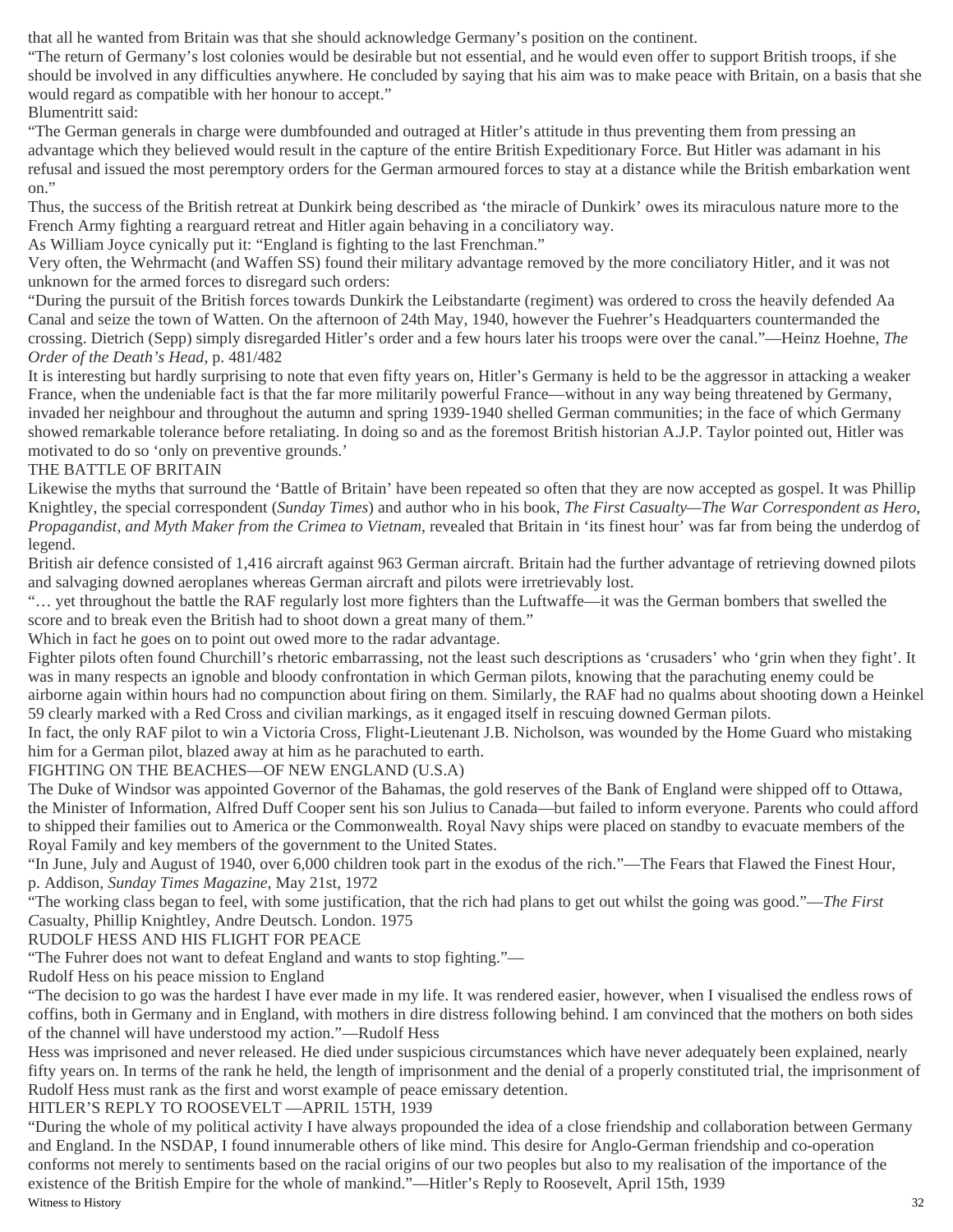"Now there is no doubt that the Anglo-Saxon people of Britain have accomplished immense colonising work in the world. For this, I have sincere admiration."—Hitler's Reply to Roosevelt, April 15th, 1939

When asked by Joachim von Ribbentrop, his Foreign Minister, what he should do if it came to the point of surrender, Hitler replied that he should try to remain on good terms with Britain. "He always wanted that you know," Ribbentrop sadly concluded.

"It is not true that I wished for war in 1939, neither I nor anyone else in Germany. War was provoked exclusively by those international statesmen who were of Jewish race or who worked in the interests of international Jewry…"—Adolf Hitler, Last Will and Testament. April 29, 1945

# **CHAPTER 9—THE 'RACE NATION' DECLARES WAR ON GERMANY**

"There is only one power which really counts. The power of political pressure. We Jews are the most powerful people on earth, because we have this power, and we know how to apply it."—*Jewish Daily Bulletin*, July 27th, 1935

Adolf Hitler's election to chancellorship marked the beginning of the end of presumptuous and unregulated Jewish influence in German affairs. A nation without a homeland, a nation whose frontiers are decided by its racial genes and which maintains its nationhood whilst existing among host nations, cannot countenance the existence of a state that excludes them.

To the 'race nation' all other countries are a legitimate homeland, the denial of which threatens their existence. To the Jewish Diaspora, the world's most powerful trading and political bloc, Hitler's election meant interruption and interference with the world's commercial and political cohesion in which they are heavily involved.

Furthermore, he stood alone and defiant against the tidal wave of Jewish organised Communism then sweeping all before it. The Communists had seized Russia and were at the bottom of civil unrest and revolution throughout eastern Europe, Britain, France—the Spanish Civil War—the British dominions and the United States. Germany alone repelled and held in check this tidal wave of subversion and insurrection.

The 'race nation' was quick to organise economic warfare against Hitler's Germany as a means of bringing the National Socialist state to its knees.

### WHILST HITLER WAS BEING CONCILIATORY

1933, the year in which Hitler took power was notable in the number of boycotts organised throughout the world, most if not all provoked by Jewish interest groups.

The first Jewish declaration of war was pronounced on March 24, 1933, one day after Adolf Hitler was democratically elected by the German people through a parliamentary vote.

"By using the new atheist exile politics they [the Zionists] provoked and increased anti-Semitism in Europe which led to the Second World War  $\ldots$  The worldwide boycott against Germany in 1933 and the later all-out declaration of war against Germany initiated by the Zionist leaders and the World Jewish Congress enraged Hitler so that he threatened to destroy the Jews …" —Rabbi Schwartz, *New York Times*, Sep. 30, 1997.

"JUDEA DECLARES WAR ON GERMANY."

"Judea Declares War on Germany! Jews of all the World Unite! Boycott of German Goods! Mass Demonstrations!"—These were all headlines in the *Daily Express* on March 24th, 1933.

"March 24th, (1933) Reich leaders realised that boycott agitation was accelerating, especially in Great Britain. Placards proclaiming 'Boycott German Goods' spread infectiously throughout London, and were now in the windows of the most exclusive West End shops. Automobiles bannering boycott placards slowly cruised through the retail districts alerting shoppers. Everywhere, store signs warned German salesmen not to enter. British Catholics had been urged by the Archbishop of Liverpool to join the protest.

"London's *Daily Herald* carried an interview with a prominent Jewish leader who admitted, 'The leaders are hanging back,' but the Jewish people are 'forcing its leaders on.' Already the boycott has damaged 'hundreds of thousands of pounds of German trade'."— Edwin Black, Jewish author, *The Transfer Agreement*, (p.34)

"Fifty-thousand were gathered (March 27th, 1933) in and around Madison Square Garden, supportive rallies were at that moment waiting in Chicago, Washington, San Francisco, Houston, and about seven other American cities. At each supportive rally, thousands huddled around loudspeakers waiting for the Garden event, which would be broadcast live via radio to 200 additional cities across the country. At least 1 million Jews were participating nationwide. Perhaps another million Americans of non-Jewish descent heritage stood with them."—Edwin Black, Jewish writer and author, *The Transfer Agreement*, (p.42)

"Mass meetings throughout Poland—co-ordinated to the Congress rally—had voted to extend the Vilna boycott to all of Poland. The three most important Warsaw Jewish commercial organisations—passed binding resolutions to 'use the most radical means of defence by boycotting German imports.'

"In London, almost all Jewish shops in the Whitechapel district were displaying placards denying entry to German salesmen and affirming their anti-Nazi boycott. Teenagers patrolled the streets distributing handbills asking shoppers to boycott German goods…"— Edwin Black, Jewish Writer and Author, *The Transfer Agreement*, (p.46/47)

"Judea Declares War on Germany!"—*Daily Express* headline, March 24th, 1933

"War in Europe in 1934 was inevitable."—H. Morgenthau, Hearst Press, U.S. September, 1933

"The Israeli people around the world declare economic and financial war against Germany. Fourteen million Jews stand together as one man, to declare war against Germany. The Jewish wholesaler will forsake his firm, the banker his stock exchange, the merchant his commerce and the pauper his pitiful shed in order to join together in a holy war against Hitler's people."—*Daily Express*, March 24th, 1933

"Germany is our public enemy No.1. It is our object to declare war without mercy against her." —Bernart Lecache, President, Jewish World League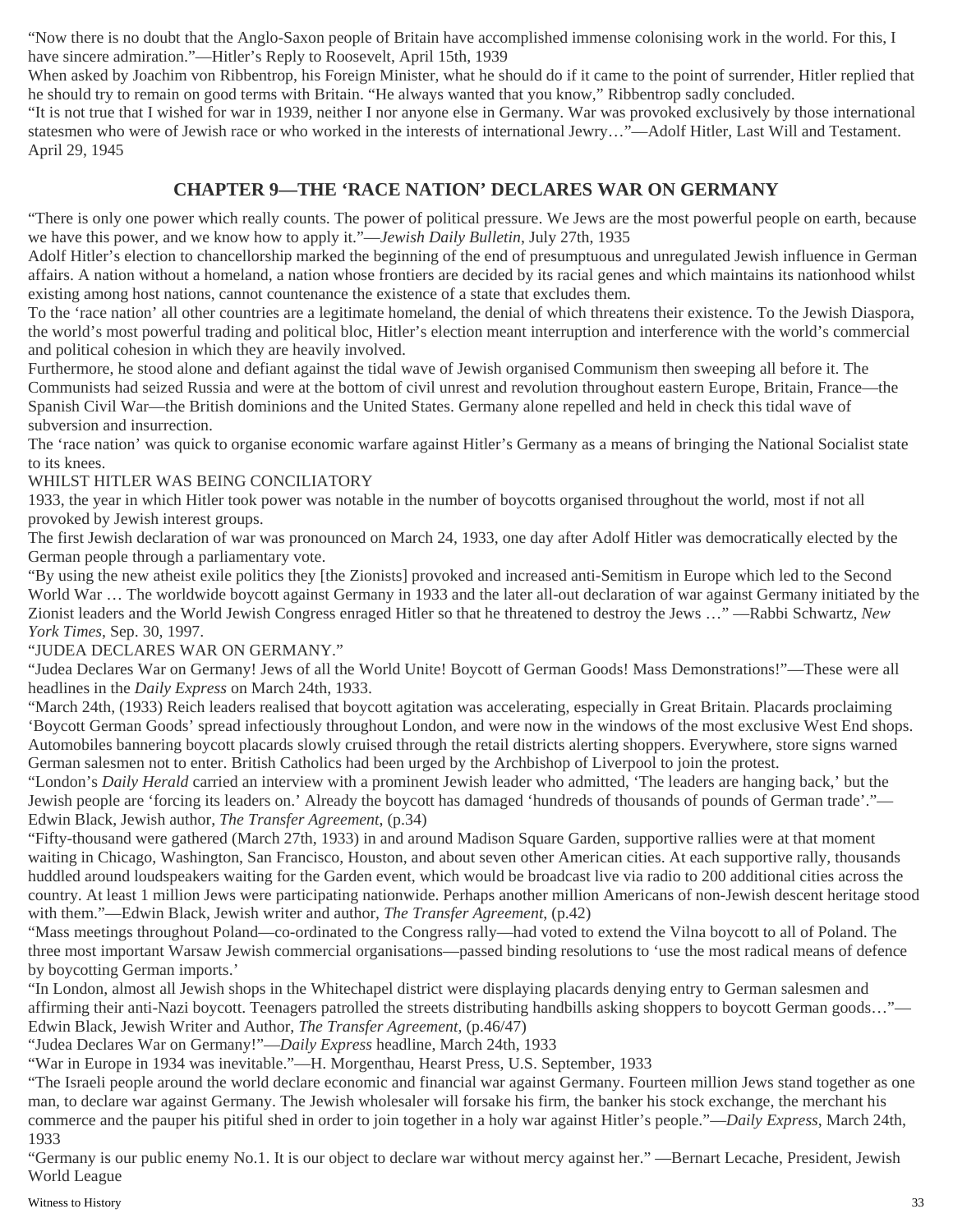Hans Grimm quoted a leading Jew who in Australia on January 31st, said to a well known German admiral:

"Herr Admiral, you have heard that President Hindenburg has assigned the office of Reich Chancellor to the National Socialist Hitler on the basis of the results of the last Reichstag election?"

He continued:

"Herr Admiral, I here give you my word, think on it later. We Jews will do everything to erase this event from the world."

The next official declaration of war was issued in August, 1933, by Samuel Untermeyer. In July, 1933 in Amsterdam, Untermeyer had been elected to the Presidency of the 'International Jewish Federation to Combat the Hitlerite Oppression of the Jews.' The declaration of (Jewish) war was disseminated throughout the world by the [New York Times, on August 7th, 1933](http://www.sweetliberty.org/issues/israel/untermeyer.htm).

"This declaration called the war against Germany, which was now determined on, a 'holy war'. This war was to be carried out against Germany to its conclusion, to her destruction."—Dr. Scheidl, *Geschicte der Verfemung Deutschlands*

The International Jewish Boycott Conference assembled in Holland to discuss ways by which Jewish interests in Germany might be protected. Referring to the Jews as 'the aristocrats of the world' (the master race!), Samuel Untermeyer, the President of the World Jewish Economic Federation, said:

"Each of you, Jew and Gentile alike, who has not already enlisted in this sacred war should do so now and here. It is not sufficient that you should buy no goods made in Germany. You must refuse to deal with any merchant or shopkeeper who sells any German-made goods or who patronises German ships or shipping… we will undermine the Hitler regime and bring the German people to their senses by destroying their export trade on which their very existence depends."—C.B.S., August 7th, 1933

"Joining with Samuel Untermeyer in calling for a war against Germany, Bernard Baruch, at the same time, was promoting preparations for war against Germany. 'I emphasised that the defeat of Germany and Japan and their elimination from world trade would give Britain a tremendous opportunity to swell her foreign commerce in both volume and profit."—Samuel Untermeyer, *The Public Years*, p. 347 "Hitler will have no war, but he will be forced to it, not this year, but later on."—*Les Aniles*, 1934

By June, 1938, the American Hebrew was boasting that they had Jews in the foremost positions of influence in Britain, America and France, and that these "three sons of Israel will be sending the Nazi dictator to hell."

"The fight against Germany has been carried out for months by every Jewish conference, trade organisation, by every Jew in the world... we shall let loose a spiritual and a material war of the whole world against Germany."—M. Jabotinsky, founder of Revisionist Zionism, *Natcha Retch*, January, 1934

"We Jews are going to bring a war on Germany."—David A. Brown, National Chairman, United Jewish Campaign The 'Anti-Nazi League' was organised into a 'World Economic Trade Boycott of Germany.'

"The world should cut off all relations with Germany; trade, social and diplomatic."—*Sunday Express*

"He (J.E. Marcovitch, Egyptian newspaper magnate) had 'converted the whole Egyptian Press into a real battlefield against Hitlerianism'." *Jewish Chronicle*, 22nd February, 1935

"It (National Socialism) was condemned to war because it was a system which inevitably made enemies of Bolshevism and world capitalism."—Louis Marschalko, Hungarian writer, journalist and playwright

"Before the end of the year, an economic bloc of England, Russia, France and the U.S.A. will be formed to bring the German and Italian economic systems to their knees."—Paul Dreyfus of Mulhausen, 'La Vio de Tanger,' May 15th, 1938

"£500,000,000 FIGHTING FUND FOR THE JEWS … The battle will be fought on the world's stock exchanges. Since the majority of the anti-Semitic states are burdened with international debt, they may find their very existence threatened.

"A boycott throughout Europe of their export products by way of the retailer may undermine the present uncertain economic stability of several of the anti-Semitic countries."—*Sunday Chronicle*, January 2nd, 1938

Note: Similar sanctions and boycotts were later applied to Rhodesia (Zimbabwe) and South Africa, to enforce the transfer of power from white to coloured rule.

### THE EFFECT ON THE GERMAN ECONOMY

Between January and April 1933, Germany's exports dropped by 10%. As the boycott organised by world Jewry spread, German trade was hit particularly hard and during the first quarter of 1933, Germany's vital exports were less than half its 1932 trade.

"When the Reich could no longer pay its obligations, Germany would go bankrupt."—Edwin Black, Jewish writer/author, *The Transfer Agreement*, (p.185)

"… if exports fell too low, Germany as a nation would again be faced with starvation."—Edwin Black, Jewish writer/author, The Transfer Agreement

"How many months could Germany survive once the boycott became global, once commerce was re-routed around Germany? The boycotters adopted a slogan, 'Germany will crack this winter'."—Edwin Black, Jewish writer/author, *The Transfer Agreement*, p. 188 These declarations of war against what was undeniably a friendly state and a democratically elected government, caused the German people to react by calling for a one day boycott (April 1st, 1933) of Jewish businesses and goods.

The power of the media to distort events is there for all to see, in every bookshop throughout the land, sixty-years on. We are all familiar with the repetitive stories and pictures of this German boycott of Jewish goods; but the reasons for it are never mentioned, nor is the fact that it was a mere one day event.

"The Jews, taken collectively, view this war as a holy war."—*The Daily Herald*, No. 7450, 1939

"Even if we Jews are not physically at your side in the trenches, we are morally with you. This war is our war and you fight it with us."—Schalom Asch, *Les Nouvelles Litterairres*, February 10th, 1940

The joke doing the rounds of the British Union of Fascists at this time was that the Jewish national anthem was, 'Onward Christian Soldiers.'

"This war is our business."—Rabbi Dr. Stephen Wise, *Defence in America*, June 1940

Witness to History 34 "A few days after the British Declaration of War, Weizmann offered the British Government 2,000 men for use in the near East,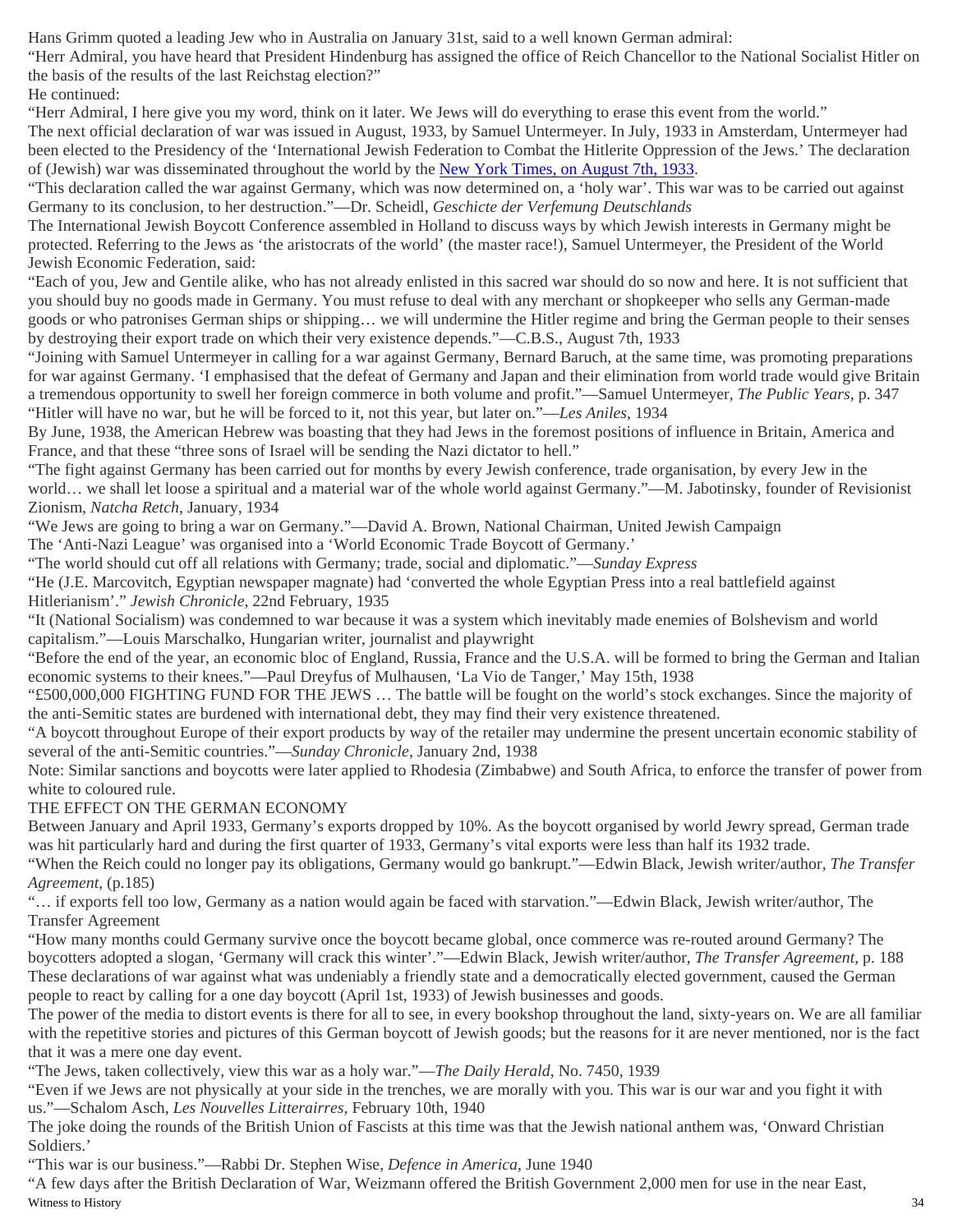altogether, an army of 100,000 Jewish fighters against Germany."—Dr. Scheidl, *Geschicte der Verfemung Deutschlands*

"Jewish brothers of the whole world: Let the holy flame of vengeance burn more and more brightly in your hearts with every hour! Be ready to act at any minute! You must do everything in your power to destroy the economic resources of the fascists, no matter in what part of the world you live.

"Go among the most vital sections of the death-bringing industries of the Hitlerian hangmen and cripple them with every means at your disposal. Boycott their products everywhere! Struggle together with the noble, self-sacrificing partisans!

"Develop everywhere a fully effective propaganda for solidarity with, and an active support for the Soviet Union. Mankind wants to be freed of the brown plague. Do your duty in this holy war."—International Conference of the Jews, Moscow, 1941

"When one considers that a guest-people agitates throughout the world against the host nation, and further uses every means at its disposal for the destruction of its host nation, then one cannot escape the idea that it must probably be the most insane and monstrous spectacle which was ever seen in God's free nature.

"On the other hand, any severe reaction produced in Germany in the face of this Jewish conduct and political procedure can thus be explained." —Dr. Scheidl, *Geschicte der Verfemung Deutschlands*

"I wish to confirm in the most vigorous manner the declaration that we Jews stand on the side of Great Britain and will fight for democracy. For this reason we place ourselves, in great things and small, under the comprehensive leadership of the British Government. The Jewish representation is ready to enter into prompt agreement, in order to employ every human-Jewish energy, technology, resources and abilities against Germany."

"War would undoubtedly serve the purpose of all Jews, Communists and doctrinaires in the world for whom Nazism is anathema, but it would be a terrible risk today for Germany herself… that this is not apparent to Hitler I cannot believe." —Lord Halifax, British Foreign **Secretary** 

"In losing Germany, Jewry lost a territory from which it exerted power. Therefore it was determined to re-conquer it."—Louis Marschalko, Hungarian journalist and writer

"He (Henderson) said further that the hostile attitude in Britain was the work of Jews and enemies of the Nazis."—A.J.P. Taylor, British historian

### IN THE INTERESTS OF BALANCE

In the interests of fairness and balance it should be stated with equal emphasis that Jewish opposition to Hitler's Germany was far from being as universal as Zionist organisations will openly admit to. In Germany itself, Jewish organisations who through their close proximity to events, knew that acts of anti-Semitism were blown up out of all proportion by Jews abroad in an effort to justify the boycotts, and issued many protests:

### "To the Embassy of the United States:

"We became aware of the propaganda in your country about alleged cruelties against the Jews in Germany. We therefore consider it our duty, not only in our own interests as German patriots, but also for the sake of truth, to comment on these incidents.

"Mistreatments and excesses have indeed occurred, and we are far from glossing these over. But this is hardly avoidable in any kind of revolution. We attach great significance to the fact that these authorities, where it was at all possible to interfere, have done so against outrages that have come to our knowledge. In all cases, these deeds were committed by irresponsible elements who kept in hiding. We know that the government and all leading authorities most strongly disapprove of the violations that occurred.

### [Consider the possible 'source' of the deeds mentioned, and that their perpetrators 'kept in hiding'. Probably deeds carried out by the creatures who intended to cause unrest so they could claim "anti-Semitism".—JP]

"But we also feel that now is the time to move away from the irresponsible agitation on the part of so-called Jewish intellectuals living abroad. These men, most of whom never considered themselves German nationals, but pretended to be champions for those of their own faith, abandoned them at a critical time and fled the country. They lost, therefore, the right to speak out on German-Jewish affairs. The accusations which they are hurling from their safe hiding places, are injurious to Germany and German-Jews; their reports are vastly exaggerated.

"We ask the US Embassy to forward this letter to the US without delay, and we are accepting full responsibility for its content. Since we know that a large-scale propaganda campaign is to be launched next Monday, we would appreciate it if the American public be informed of this letter by this day."—Reichsbund Judischer Frontsoldaten, e.V (Jewish Association of German ex-Servicemen) These Jewish front-line veterans issued a further declaration:

"The atrocity propaganda is lying. The originators are politically and economically motivated. The same Jewish writers who allow themselves to be misused for this purpose, used to scoff at us veterans in earlier years. By raising your voice as honourable soldiers against the unchivalrous and degrading treatment meted out to Germany for the last fourteen years, you will most effectively contribute to reassure this country."—Ingrid Weckert, *Feuerzeichen*, Tubingen, 1981, p. 52/54

### THE ZIONIST ASSOCIATION OF GERMANY

"In a declaration transmitted by the Jewish Telegraphers Union to the entire Jewish world press on March 17th, we have already emphatically protested against anti-German propaganda. We have objected to mendacious atrocity reports and reckless sensationalist news, and we are repeating it today in public.

"We oppose any attempts to misuse Jewish affairs for the political interests of other states and groups. The defence of the national rights of the Jews and the safeguarding of their economic position cannot and must not be linked with any political actions directed against Germany and the reputation of the Reich."—March 26th, 1933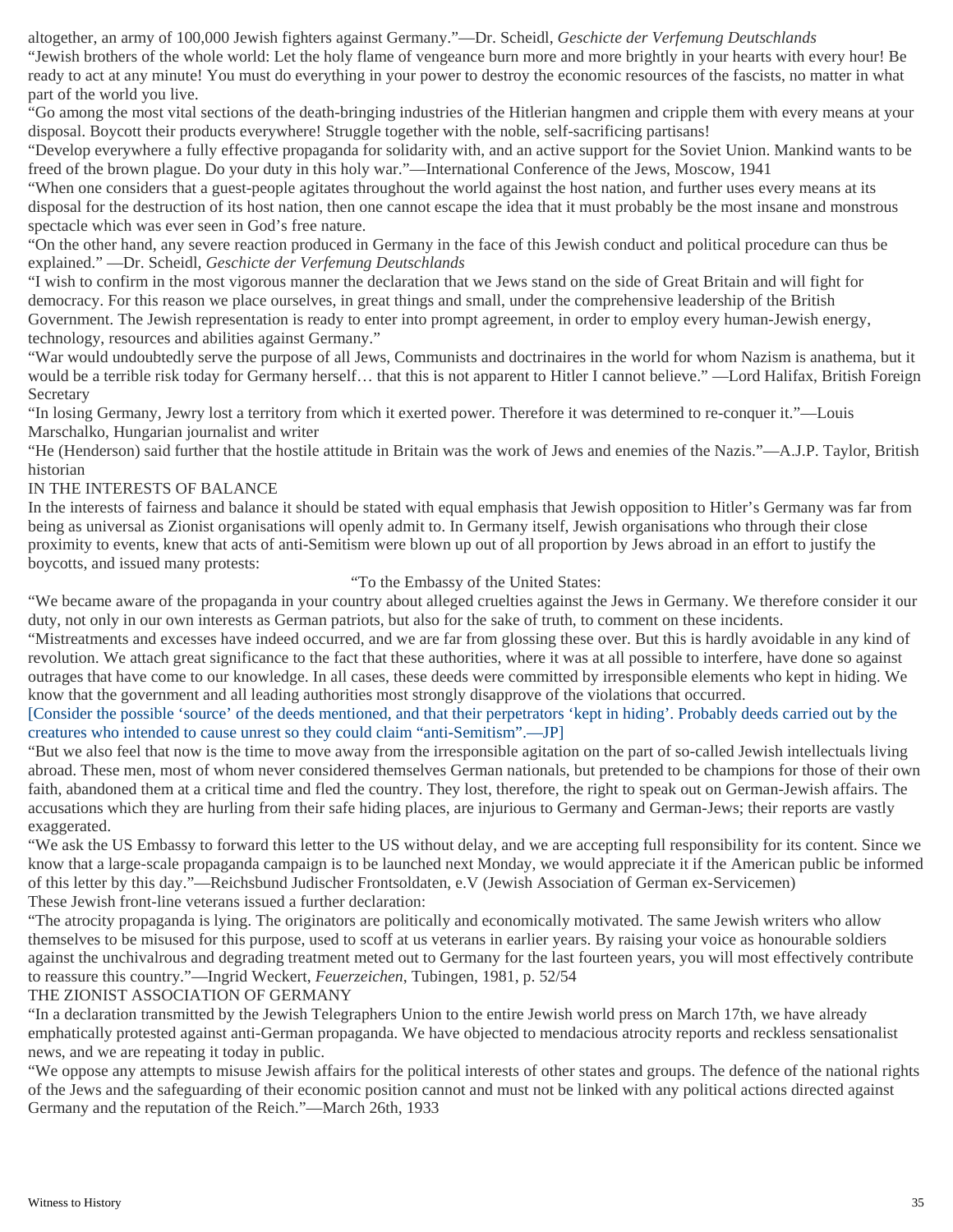# **CHAPTER 10—WITH THESE 26 SOLDIERS OF LEAD—I WILL CONQUER THE WORLD**

### THE PRESS: LEADING TOMMY INTO WAR

 "History will judge the Press generally to have been the principle cause of war… of all Germans, believe it or not, Hitler is the most moderate as far as Danzig and the Corridor are concerned."—Prime Minister, Neville Chamberlain, 16th August, 1939 "I would feel confident if it were not for the British Press, or at any rate that section of it which is inspired by an intelligentsia which hates Hitler and the Nazis so much that they see red whatsoever the facts are, or by alarmists by profession and Jews."—Neville Henderson, British Ambassador to Berlin

"Scarcely a day passes without the Press slinging mud at Germany. The British Press is almost unanimous in agreeing that our erstwhile enemies are out for revenge, that the members of the Nazi government are thugs, thieves, liars, and even murderers; that nothing good can come out of the German government; that it would be better to march into that country now and crush the Nazis rather than wait until they have re-armed. Every item of news is falsified and exaggerated to meet the exigencies of a lying campaign."—G.E.O. Knight, *In Defence of Germany*

### THE GURU OF BRITISH PROPAGANDA IS CANDID

"Whilst by their over emphasis the Press may be blunting the edge of anti-German feeling at home, they are inflaming anti-British feeling in Germany and elsewhere. The most scurrilous and insulting references are made to leaders, who, though no doubt accurately described as dictators, are equally heads of foreign states; references which can only exacerbate an already strained situation. This sort of thing passes as a gesture of 'democracy' or 'peace,' I am not clear which."—Sidney Rogerson, The Next War

"Not a few of the foreign correspondents I met in Berlin were feeling rather sore at the ruthless manner their editors had misinterpreted—that was the word used—their telegraphed messages. The campaign of 'assaults' on foreigners in Germany had the effect of keeping thousands of tourists out of the country…"—G.E.O. Knight, *In Defence of Germany*

"The British public, ever slow to understand the truth, is now asking nasty questions. Was it all true? Who was behind the 'atrocity' stories? Is the British Press controlled by Jews? In whose hands lies the power of Fleet Street? … should the public be permitted to know that Germany is the only country that has honoured the Treaty of Versailles, whilst the ex-allies and associated powers have no intention, whatever, now nor in the immediate future, of carrying out the most vital clauses of that instrument—their own disarmament."—G.E.O. Knight, *In Defence of Germany*

"Nine-tenths of all the difficulties under which we are suffering can be traced to malicious news reports."—Dr. Dietrich, German Secretary of State

### DIRECTING GOVERNMENT POLICY

"I would feel disposed to make it a legal offence for any foreign correspondent in the country to which he is accredited, to send false or exaggerated accounts of happenings when his sole objective is to do harm to that country because his own government is pursuing a policy calculated to bring discredit on it for political purposes… "—G.E.O. Knight, *In Defence of Germany*

### THE PRESS—A NEST OF SECRET AGENTS

Journalists with their professional accreditation, freedom to go anywhere, see anyone, ask questions, are ideally placed and suited for the purpose of espionage abroad and that of the role of agent provocateur wherever.

The British establishment and not the least the British Press are notorious for harbouring political moles not only acting on behalf of the KGB but a wide diversity of 'foreign interest' paymasters.

"The Foreign Office is well aware that quite a number of men attached to newspapers in foreign countries are employed for the purpose of espionage… in the course of my wanderings around the foreign capitals I have met newspaper men who have openly boasted of having been employed in this and that country's secret service, who have accepted the hospitality of people whom they have wantonly betrayed.

"That, you will argue, is all part of the business. But it seems to me a pity that foreign correspondents should not be above suspicion and devote themselves to specific jobs and their specific jobs alone."—G.E.O. Knight, *In Defence of Germany* ERNEST BEVIN

"A newspaper has three things to do. One is to amuse, another is to entertain, and the rest is to mislead."—British Foreign Minister, Ernest Bevin, London Conference of Foreign Ministers, February 10th, 1946

### THE BRITISH PRIME MINISTER

"Unhappily, bad feeling between nations is fomented daily by poisonous propaganda in the Press and by other means. I cannot help feeling that if only we halt this war of words and some action is taken which would tend to restore confidence of the people in the peaceful intentions of all the statesmen of Europe—if only that could be done, then I still feel that I know of no question that could not and should not be solved by peaceful discussions.

"The gain would be enormous. On the other hand, if war should come, whichever side may claim ultimate victory, nothing is more certain than the victor and vanquished would glean a gruesome harvest of human misery and suffering."—Prime Minister, Neville Chamberlain, July 1939

### THE GERMAN CHANCELLOR

"Many a time public opinion has been poisoned by untruthful statements in the Press, and by that irresponsible sensationalism which endangers the peace of nations."

In his Reichstag speech after five years of National Socialism, Chancellor Hitler spoke of this open wound in the life of the nations. He gave a clear answer to those who incite the public, and appealed to the governments not only to make international arrangements to prevent the dropping of explosive, poison-gas and inflammable bombs, but also to stop the publication of all newspapers which have an even deadlier effect on international relations…

"I have received many letters from journalists who agreed with me. These are proof that many press men are working under the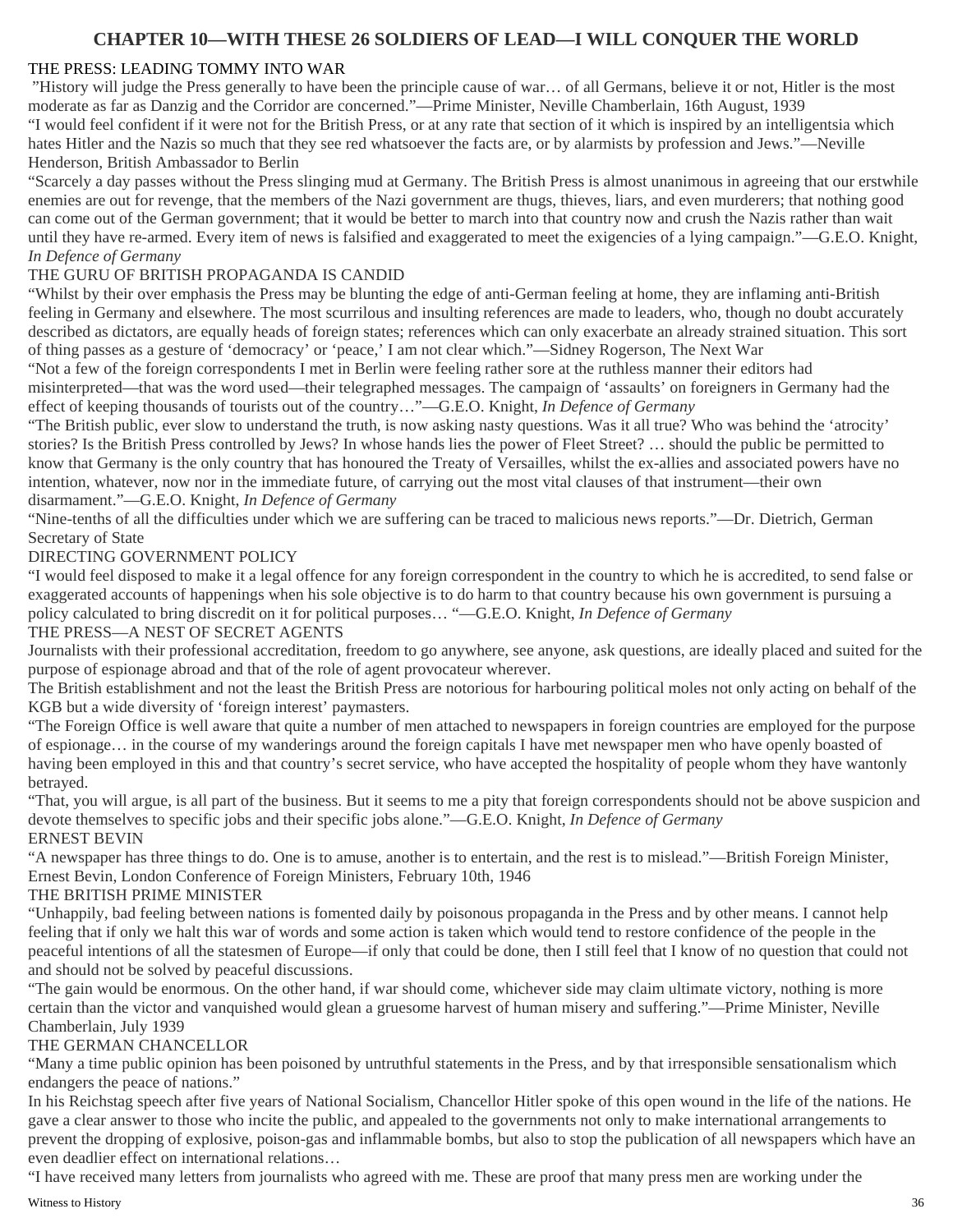compulsion of circumstances. It is the same with many democratic statesmen as with many journalists. They have long recognised the depressing Press problem, but dare not deal with it."—Adolf Hitler

"Day after day the bourgeois world are witnesses to the phenomenon of spreading poison among the people through the instrumentality of the theatre and the cinema, gutter journalism and obscene books; and yet they are astonished at the deplorable 'moral standards' and 'national indifference' of the masses. As if the cinema bilge and gutter Press and suchlike could inculcate knowledge of the greatness of one's country, apart entirely from the earlier education of the individual."—Adolf Hitler, *Mein Kampf*, p. 29

# THE FRENCH PRESIDENT

"Thus, M. Lebrun, the French President seriously warned the editors of his country not to abuse the so-called Press freedom at their annual meeting of the French Journalists Organisation, on February 8th, 1937."

"One should never forget the regrettable effects of false reports, which might threaten that international harmony among the nations, for which one should work more than ever, and jeopardise the peace desired by all."

#### THE FRENCH FOREIGN MINISTER

"At a lunch of the Foreign Press Association in Paris, the French Foreign Minister, M. Delbos, recently spoke against the custom of issuing false or unfair reports, stating that the common duty of the Press in all lands was to allay the fever which had arisen. The Press would have, he continued, to do more for the reconciliation of their nations than their separation."

#### THE CZECH PRESIDENT

"According to the Prague Press of April, 21st, 1935, the Czech President Benesch asked whether it was possible to overlook the fact that the moral state of our generation was being ruined by the revolutionary, demagogic, immoral, corruptible, sensational, etc. points of view and aims which guided the Press."

#### THE IRISH PRESIDENT

"In an address before the Irish branch of the Institute of Journalists, President deValera asked whether the freedom of the Press should or should not be restricted. He said that the expression 'freedom of the Press' must have a reasonable explanation, and might not be regarded as meaning power without responsibility… the nation would have to be protected against the abuse of the influence of the Press."

#### ADOLF HITLER

"I should be happy if all belonged to the kind who serve their people by preparing the way for truth. One saying may also be quoted, which also applies to the correspondent abroad: 'Respect everyone's country, but love your own.'"

#### THE PRESS SAYS

"In 1913, the American journalist, John Swinton, stated at the Annual Meeting of the American Press Association that there was no independent Press in America, apart from the papers in small provincial towns. He went on to say that the fact was known to everyone, but that no one dared to express an opinion about it, while it would never appear in print if he did.

"The man who was mad enough to write his own personal opinion would soon be out on the street. A New York journalist had to lie and to sit at the feet of Mammon. He had to sell himself and his nation for the sake of his daily bread. The speaker concluded by referring to journalists as the tools and vassals of the rich who sat behind the scenes and pulled the strings. The time and talents of journalists belonged to them, and Press men were mental prostitutes."—Dr. Otto Dietrich, *The Press and World Politics*

"A New York firm of publishers recently brought out a book entitled, *The Washington Correspondent*, in which some extremely interesting statements appeared. The author records the answers to a questionnaire placed before several hundred journalists.

The question of how far the freedom of a journalist extended was often laconically answered to the effect that everyone knew they had to write what their editors wanted, or that they would be thrown out of the editorial departments if they did not write what was wanted. The writer of the book, Leo C. Roston, remarks that in a society where freedom is a nice slogan, limited by economic reality, a clear conscience is a luxury restricted to those who have enough money to refuse a compromise at the expense of their personal ideals." "This book was not written by National Socialists, but published in the United States, would be excellent reading for those who believe they can reproach us with lack of Press freedom."—Dr. Otto Dietrich, *The Press and World Politics*

"The freedom of the Press is a phantom, a mere label. There is not, and never has been, freedom of the Press in any part of the world."— Ferdinand Lunberg, *America's 60 Families*

"Half a dozen men controlling the film industry (Hollywood) were bent on inflaming the American people to clamour for war."— Senator Clark, 10th September, 1941

"It is not only the dictators who are sensitive to criticism. Already the pitch has been reached in Great Britain where it is considered bigoted or reactionary to do other than praise the Jews for their industry and ability. Few papers will risk any attack on the Jews, however well-founded, for fearing of appearing even distantly anti-Semitic."—Sidney Rogerson, *The Next War*

"Appearing before a Senate Committee investigating propaganda in films, he (Senator B.C. Clark) said the industry was turning out dozens of pictures to infect the minds of their audiences with hatred and to arouse their emotions. America's 17,000 cinemas virtually constitute daily and nightly mass meetings for war."—*Daily Express*, September 11th, 1941

"There is scarcely a newspaper or reputable review in this country that will open its columns to the realities of the German situation; indeed, anything that is favourable to the Hitler regime is turned down by the British Press with scorn."—G.E.O. Knight, *In Defence of Germany*

"Money is easier made by lying than by telling the truth. The Press has been responsible for numerous wars."—Dr. Otto Dietrich, German Secretary of State

#### JEWS AND THE RED CROSS PROTEST AT ANTI-GERMAN PRESS DISTORTION

"Not a few Jews found these statements (Samuel Untermeyer's) and many others far too strong to swallow. They were so startling that some American associations made direct enquiries. Judge John Payn, Chairman of the American Red Cross and the League of Red Cross Societies, had received a report from the German Red Cross, which said:

#### Witness to History 37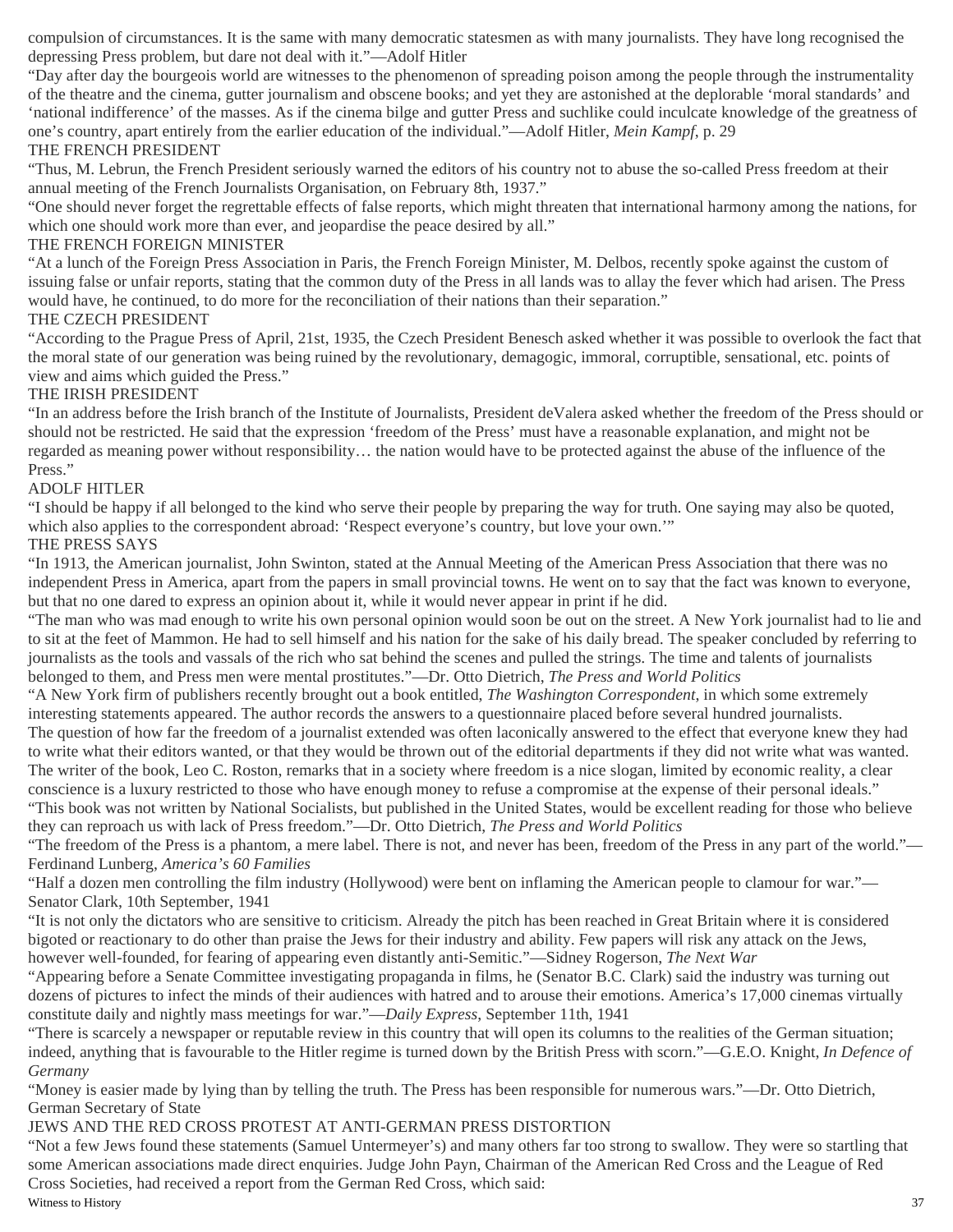"The reports of atrocities which have been spread abroad for reasons of political propaganda are in no way in accordance with the facts. Arbitrary and unauthorised acts, a few of which occurred in the first days of the national revolution, have been effectively stopped by energetic measures on the part of the government."—German Red Cross PURE INVENTIONS

"All such reports are pure inventions. The Central Union states emphatically that German Jewry cannot be held responsible for these inexcusable distortions which deserve the severest condemnation."—Central Union of German Citizens of Jewish Faith, March 25th, 1933

"Lurid as were the details of bodily mistreatment, it must be emphatically stated that this form of National Socialist attack on Jewry was exaggerated by the foreign Press far out of proportion to its importance in the German/anti-German movement and was a far removed from the general tone of German life as Negro lynchings in our south is from normal American life."—John B. Holt, American observer in Germany

"The alleged anti-Jewish activities in Germany, which people are taking pains to make known to the world, are in substance such that the most stupid reader of the most mendacious boulevard paper can not be taken in. There is an excess of lies and slander which simply negates itself. One can almost do nothing better in the interests of a real enlightenment concerning the developments in Germany than to disseminate these lies in the world and also in Germany itself."—Karl Rauch, (anti-National Socialist), *Die Literarische Welt*, February 23rd, 1933

## INFORMATION BLACKOUT:

"In no country has the historical blackout been more intense and effective than in Great Britain. Here, it has been ingenuously christened, 'The Iron Curtain of Discreet Silence,' by the able English lawyer and historian of warfare, Frederick J.P Veale. Virtually nothing has been written to reveal the truth about British responsibility for the Second World War and its disastrous results."—Harry Elmer Barnes

## THE 'DANCING FUHRER' LIE

"For twenty-years a Birmingham M.P., Boyle has a deep interest in the Chamberlain family… he also disclosed that the British version of the famous film in which Hitler skips with joy at the defeat of France was doctored by us for propaganda purposes. Hitler's tread that day was in fact remarkably sober."—*Sunday Telegraph*, 26th March, 1972

"The Press is our greatest evil."—Thomas Moore, M.P., House of Commons, May 25th, 1938

## ADOLF HITLER

"The rest of the world, however, whom we have done no wrong and whom we ask nothing but to be left to go our way in peace, has for months past been engaged in spreading lying reports and slander about us.

"During the time that a national revolution was taking place in Germany, which, unlike the French and Russian revolutions, did not indulge in human carnage or murder hostages, did not, as in the times of the rising in Paris and of the red revolutionaries in Bavaria and Hungary, destroy buildings and works of art by fire, but which, on the contrary, did not smash a single shop window, and neither plundered shops nor damaged houses."—Adolf Hitler

"Unscrupulous agitators have been at work spreading atrocity stories which can only be compared with those lies that were fabricated by the same instigators at the beginning of the Great War."—Adolf Hitler

"Nine-tenths of the difficulties under which we are suffering can be traced in malicious news reports."—M. Vladimir d'Ormesson, Confidence in Germany, 1928

"Calumny reigns supreme in the country. Daily exaggerations weaken public opinion and overthrow it. In certain spheres, money plays an unholy role. Certain financial and economic groups are able to destroy mankind at will."—M. Henry Cheron, French Keeper of the Seal, November 13th, 1934

"Realising the position the Fuhrer clearly stated in May, 1936, at a meeting of the Reichstag that all attempts to relax this international tension would be in vain as long as successful measures were not taken to avoid the pollution of international public opinion by irresponsible poisoners."—Dr. Otto Dietrich, German Secretary of State.

[Note—JP: It would be appropriate at the end of this chapter to quote from the "Protocols of the Learned Elders of Zion" regarding their power over the Press. You'll see what an important part it plays in their deadly 'game'. From Protocol No. 2:

"In the hands of the States of today there is a great force that creates the movement of thought in the people, and that is **the Press**. The part played by the Press is to keep pointing out requirements supposed to be indispensable, to give voice to the complaints of the people, to express and create discontent.

"It is in **the Press** that the triumph of freedom of speech finds its incarnation.

"But the goyim States have not known how to make use of this force; and it has fallen into our hands. Through **the Press** we have gained the power to influence while remaining ourselves in the shade." From Protocol No. 7:

"… We must compel the governments of the goyim to take action in the direction favoured by our widely-conceived plan already approaching the desired consummation, [written 100 years ago] by what we shall represent as public opinion, secretly prompted by us through the means of that so-called "Great Power"—**the Press**, which, with a few exceptions that may be disregarded, is already entirely in our hands.

"In a word, to sum up our system of keeping the governments of the goyim in Europe in check, we shall show our strength to one of them by terrorist attempts and to all, if we allow the possibility of a general rising against us we shall respond with the guns of America or China or Japan."

Witness to History 38 And from Protocol No. 12, this is a bit protracted; however it does demonstrate the immense power they wield by using the "26 soldiers of lead". And this should bring home to our reader the gift received when their plan is made clear, as well as the gift of a book such as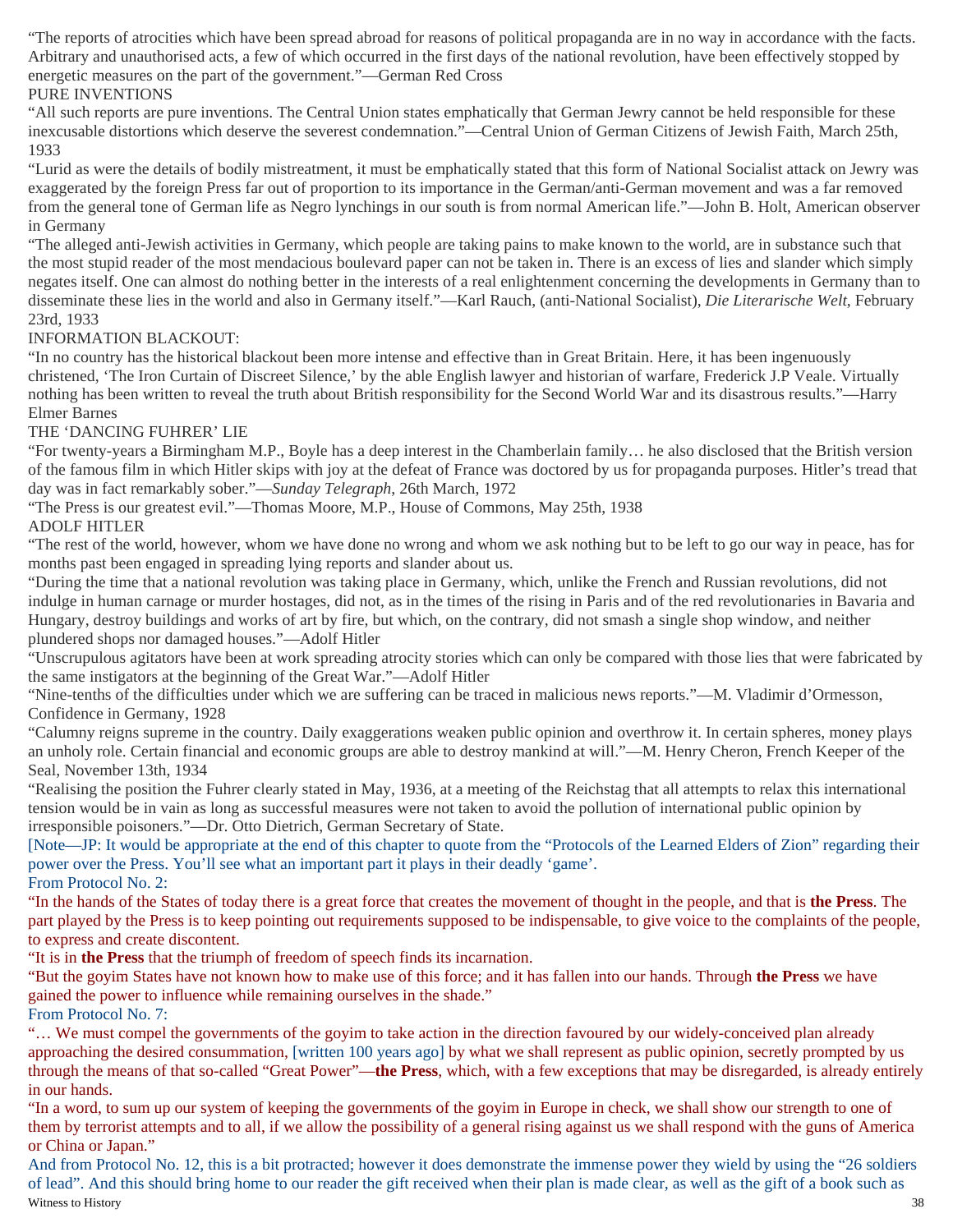this Witness To History, by Michael Walsh:

"We shall deal with the press in the following way. What is the part played by the press today? It serves to excite and inflame those passions which are needed for our purpose or else it serves selfish ends of parties. It is often vapid, unjust, mendacious, and the majority of the public have not the slightest idea what ends the press really serves.

"We shall saddle and bridle it with a tight curb: we shall do the same also with all productions of the printing press [i.e. books, magazines, pamphlets, etc.], for where would be the sense of getting rid of the attacks of the press if we remain targets for pamphlets and books?

"The produce of publicity, which nowadays is a source of heavy expense owing to the necessity of censoring it, will be turned by us into a very lucrative source of income to our State…

"No one shall with impunity lay a finger on the aureole of our government infallibility. The pretext for stopping any publication will be the alleged plea that it is agitating the public mind without occasion or justification. **I beg you to note that among those making attacks upon us will also be organs established by us, but they will attack exclusively points that we have pre-determined to alter.**

"Not a single announcement will reach the public without our control. Even now this is already attained by us inasmuch as all news items are received by a few agencies in whose offices they are focused from all parts of the world. These agencies will then be already entirely ours and will give publicity only to what we dictate to them…

"All of our newspapers will be of all possible complexions—aristocratic, republican, revolutionary, even anarchical—for so long, of course, as the constitution exists…

"They will have a finger on any one of the public opinions required. When a pulse quickens these hands will lead opinion in the direction of our aims, for an excited patient loses all power of judgment and easily yields to suggestions. Those fools who will think they are repeating the opinion of a newspaper of their own camp will be repeating our opinion or any opinion that seems desirable for us." This tirade continues on stating how they will use the press to attack themselves and give the 'impression' that there is, in fact, free speech, while all the time it will be them, manipulating the minds of the stupid goyim who believe they are following the lines of their party. With that control over a hundred years ago, be clear that there is nothing today, no form of media nor entertainment that emanates from the mainstream, that will not carry their message into the minds of the unsuspecting.]

# **CHAPTER 11—BUT BY JINGO WHEN WE DO**

"We have grown accustomed to hear it insinuated that all the adventures and anxieties and austerities of the past half century carried our country on until, in 1940, it came to 'its finest hour'; and that may be, provided it is stressed that what is meant is, not the finest hour of the politicians who, if the truth be told, have shown grievous ineptitude, bringing Britain to the very edge of catastrophe by their imbecility's, but the finest hour of the fighting men."—Algernon Cecil, *Queen Victoria and her Prime Ministers*, p. 338 THE AGGRESSORS—GERMANY NOT WARLIKE

Even today, Germany is described in terms of her being a European pit bull terrier; never happy unless spoiling for war with her neighbours, bent on world domination. Hence the justification to curb its power. This is all pretty rich coming from Britain, which whatever the merits or otherwise, created by force of arms a world empire 'upon which the sun never set.'

#### WHAT ARE THE TRUE FACTS?

A Study of War by Prof. Quincy Wright, shows that in the period from 1480 to 1940 there were 278 wars involving European countries, whose percentage participation was as follows:

England: 28 %, France: 26 %, Spain: 23 %, Russia: 22 %, Austria: 19 %, Turkey: 15 %, Poland: 11 %, Sweden: 9 %, Italy: 9 %, Netherlands: 8 %, Germany (Including Prussia) 8 %, Denmark: 7 %

Likewise, Pitirim Sorokin, Vol. III, Part. II, *Social and Cultural Dynamics*, shows that from the 12th Century to 1925 the percentage of years in which leading European powers have been at war is as follows. (p.352).

#### COUNTRY PERCENTAGE OF YEARS AT WAR

Spain: 67 %, Poland: 58 %, England: 56 %, France: 50 %, Russia: 46 %, Holland: 44 %, Italy: 36 %, Germany: 28 % Sorokin concludes therefore,

"that Germany has had the smallest and Spain the largest percent of years at war."

Of leading modern European states, England, France and Russia show clearly twice the aggressive tendencies of Germany.

From the years 1815 to 1907 the record stands as follows:

Britain: 10 wars, Russia: 7 wars, France: 5 wars, Austria: 3 wars ,Prussia-Germany: 3 wars

As so often, the lie is the direct opposite to the truth. On the other hand, Britain has a reputation for seeking world domination and the elimination of trade competition.

## WINSTON CHURCHILL

"The war was not just a matter of the elimination of Fascism in Germany, but rather of obtaining German sales markets."—Winston Churchill, Fulton, March, 1946

"You must understand clearly that this is not against Hitler or National Socialism, but rather against the power of the German nation, which it is desired to destroy forever, whether it lies in the hands of Hitler or a Jesuit priest."—English explanation to a German political opponent of Hitler

## THE STRATEGY OF PROPAGANDA

"The European war which Britain unleashed on 3rd September, 1939 is, considered in its proper relation to world history during the last hundred years, a tremendous undertaking the object of which is to save in the eyes of the world British glory, British prestige and the British creed.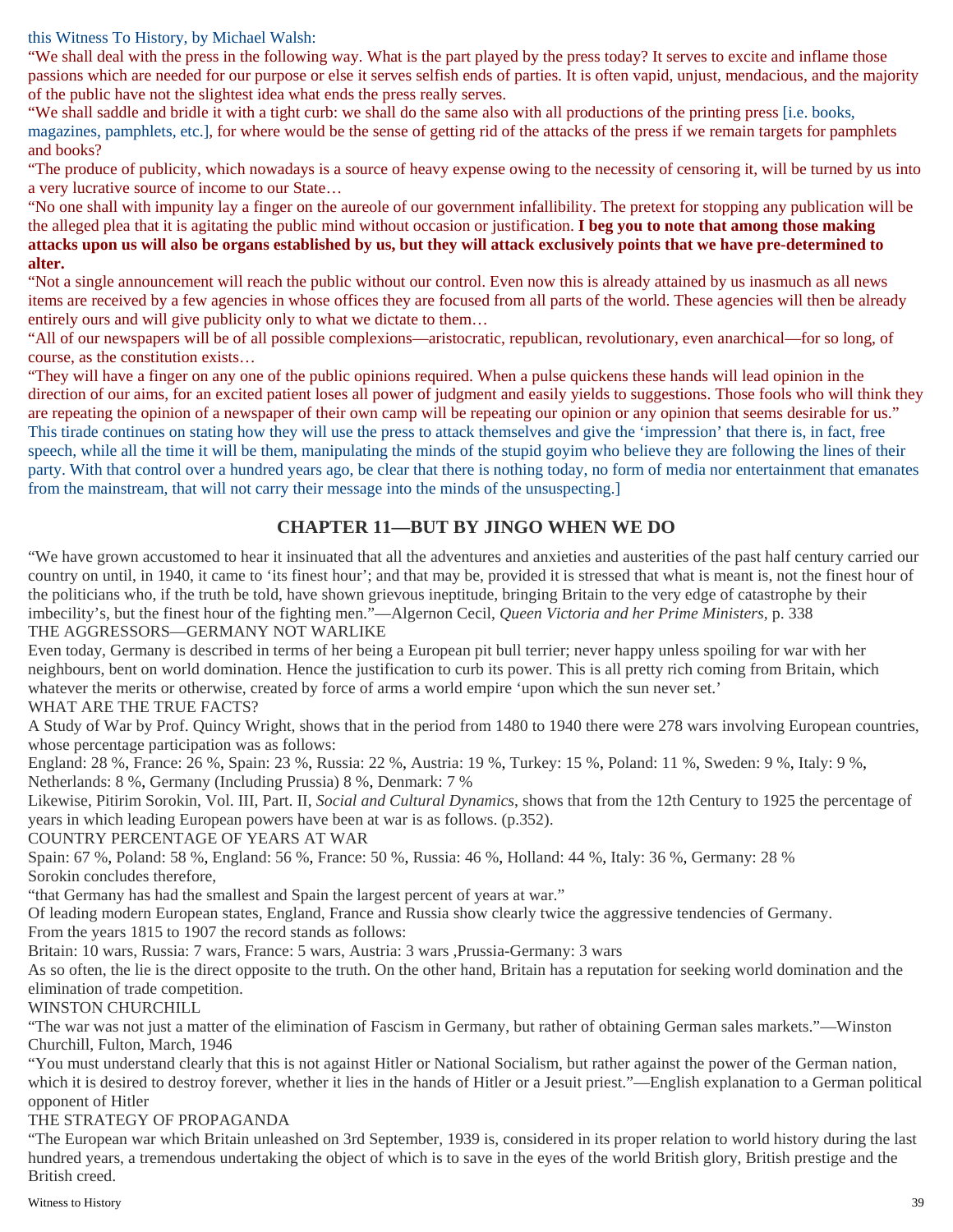"The British Empire represents a political structure which, like no other hitherto known, has been built up on propaganda; propaganda which conceals the troublesome and often painful voice of history and facts. No country in the world has achieved such perfection in this way as Britain.

"There, even truth has become the servant of propaganda."—*The Legacy and Strategy of the British War Propaganda*, Wilhelm von Axies, Berlin, 1941

## CHURCHILL THE CHARACTER

"From his youth up Mr. Churchill has loved with all his heart, with all his mind, with all his soul, and with all his strength, three things; war, politics and himself. He loved war for its dangers, he loves politics for the same reason, and himself he has always loved for the knowledge that his mind is dangerous—dangerous to his enemies, dangerous to his friends, dangerous to himself.

"I can think of no man I ever met who would so quickly and so bitterly eat his heart out in Paradise."—F.S. Oliver, English Publicist "Despite all the beautiful words, we have infinitely less justification for this war than the previous one. This time we and France set out to stiffen the back of Poland in its resistance to Germany's demands, certainly not out of any love for Poland, but rather in an attempt to check the increasing power of Germany. In this way, we, together with France, wanted to maintain ascendancy on the continent."—*The Spectator*, January 22nd, 1940

"The German people, together with the so-called dictatorships and totalitarian countries, of course, form the great obstacle to Britain in her victorious career towards world domination. As the methods of peaceful propaganda which the British Government previously employed did not prove sufficient for the refutation of the thesis of German intellectual equality of rights, Britain resorted to war. As the Great War had failed to realise Britain's ambition, the German nation was now to be utterly destroyed."—Sidney Rogerson, *The Next War*

"Britain was taking advantage of the situation to go to war against Germany because the Reich had become too strong and had upset the European balance. To correct the fundamental trouble, from Britain's point of view, Germany, after her defeat, must be weakened as a protective measure. No morality enters into the matter, only consideration of power politics and British survival."—Ralph Franklin Keeling

"The English would never have contrived World War Two if they had not been sure of Roosevelt's help… what is the net result? First, the Asiatic barbarians, held at bay since 1683, have been let loose in Western Europe…"—H.L. Mencken, *Life Magazine*, August 5th, 1946, p. 46

"This (the American declaration of war) is what I dreamed of, aimed at and worked for and now it has come to pass."—Winston Churchill, 15th February, 1942

"England is fighting to preserve the balance of power for this reason and no other… in the general assumption, that Germany began this war in order to rule the world is, in our opinion false. Germany wanted to be a world power, but world power is not the same as world domination."—*The Nineteenth Century*, London, September, 1939

"We never thought of making a separate peace even in the years when we were all alone and could easily have made one without serious loss to the British Empire and largely at your expense."—Churchill letter to Joseph Stalin, 24th January, 1944

"Germany has become a dangerous competitor for the principle imperialistic powers of Europe, Great Britain and France. They therefore declared war on Germany and under the pretext of fulfilling their obligations to Poland.

"It is now clearer than ever how far the real aims of the governments of these powers are from the purpose of defending disintegrated Poland or Czechoslovakia. This is shown only by the fact that the governments of Great Britain and France have proclaimed that their aim in this war is to smash and dismember Germany, although this is still being concealed from the mass of the people under cover of slogans of defending 'democratic' countries and the rights of small nations."—Soviet Foreign Commissar, Vyacheslav Molotov, 6th Session Supreme Soviet, 29th March, 1940

"We will of course be told tomorrow morning, that Hitler has attacked Poland. Certain people have been waiting and longing for this moment. They were expecting this attack, having been hankering and praying for it. These men are called Mandel, Churchill, Hore-Belisha and Paul Reynard.

"The great league of Jewish reaction was determined to have its own war. This was its holy war. They knew very well that only such an attack would give them a chance to capture public opinion.

"It will not be very difficult to find the necessary proofs in the German archives that certain gentlemen in cold blood prepared the conditions which made this attack inevitable. Woe betide them should the true history of the war ever be written."—Prof. Maurice Bardeche, France

"One of the most priceless incidents in the course of the discussion took place when a black exchange student asked Prof. Jacobsen, in good German, how it was that Germany and not England could be chiefly responsible for the war, considering the fact that the German leaders were severely disappointed when Great Britain and France declared war, while the English leaders were delighted and in a good mood when they were able to carry out the British and French declarations of war against Germany.

"This is a classic example of the question which no one can answer who adheres to the thesis of the primary guilt of Germany."—Prof. David L. Hoggan, *The Artificial War*

"During war, I realised the truth is so precious, it ought never to appear without a bodyguard of lies…

"Stalin and his collaborators took great pleasure in the quip after it was translated. The official meeting thus ended in a cheerful mode."—Winston Churchill, The 2nd World War, V, Vol.2

"At that time I did not have any idea yet, what a great and undoubtedly helpful role the swindle plays in the existence of those great nations, which enjoy the status of democratic freedom."—Winston Churchill, *Weltabenteuer im Dienst*, Leipzig, 1946, p. 61 "The Primary and direct responsibility for the European war, which grew into the Second World War, was almost solely that of Great Britain and the British war group, made up of both Conservatives and Labourites.

Witness to History **40** "If Britain had not gratuitously given Poland a blank cheque, which was not needed in the slightest to assure British security, Poland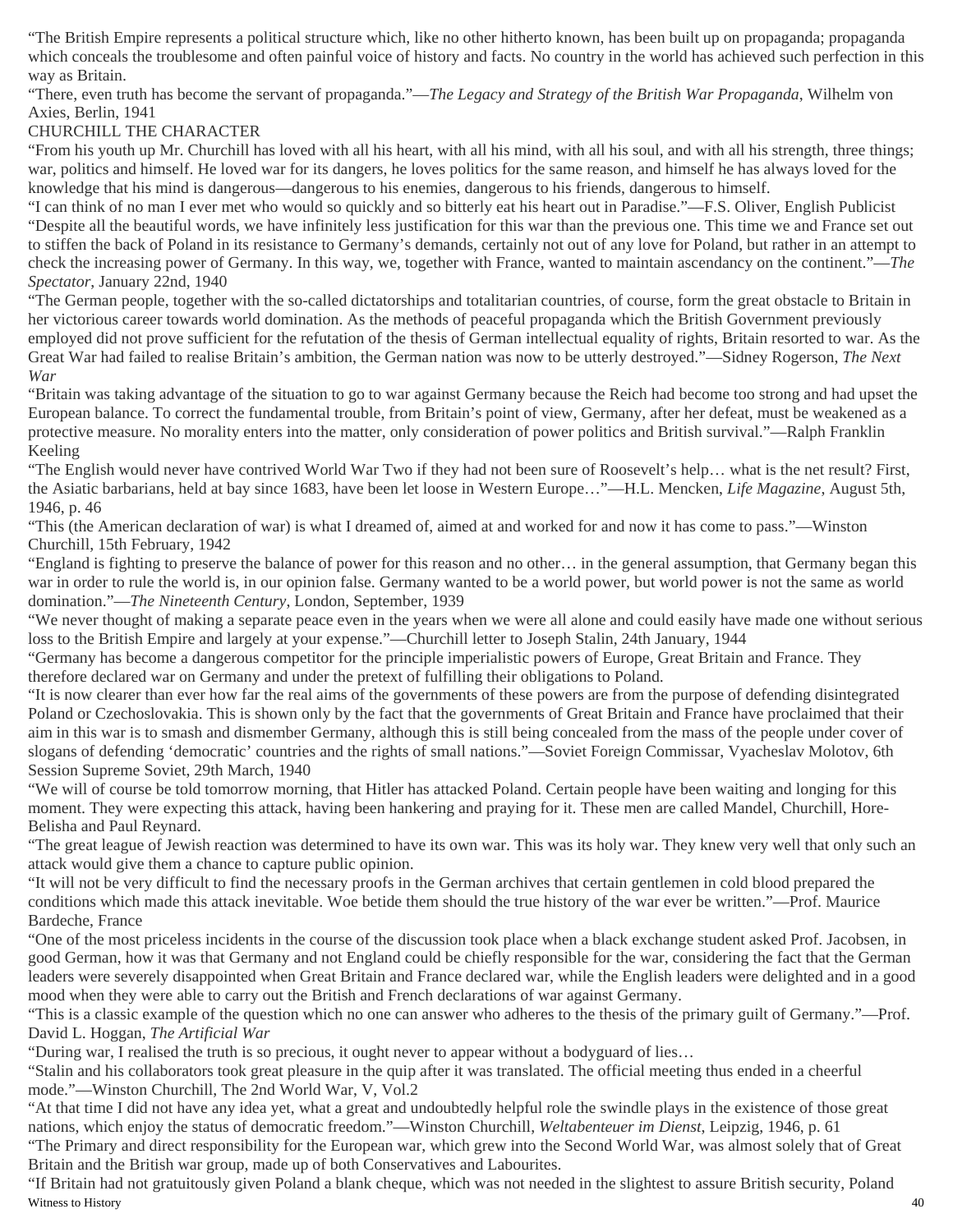surely might not have risked a war with Germany. Nevertheless, there would still have been no justification for British intervention in such a war or for the provocation of a European war."—Harry Elmer Barnes, U.S. War Historian

"… virtually no truth has been told in England on the Second World war since 1939. No public, even the British public, can stand too large a dose of truth all in one batch. A complete account of *The Origins of the Second World War* could not have been accepted or digested all at one time. Even Professor Taylor's (A.J.P. Taylor) personal safety might have been placed in jeopardy."—Harry Elmer Barnes, U.S. War Historian

Note: Harry Elmer Barnes is perhaps the most respected revisionist historian in the United States of America, of whom the noted and foremost British authority, George Peabody Gooch said:

"No other American scholar has done so much to familiarise his countrymen with the new evidence and to compel them to revise their wartime judgements in the light of this new material."

"If another war comes and the history of it is ever written, the dispassionate historian a hundred years hence, will not say that Germany alone was responsible for it, even if she strikes first, but that those who mismanaged the world between 1918 and 1937 had a large share of responsibility in it."—Lord Lothian, British Ambassador to the U.S., March, 1938

\* WORLD JEWRY'S DECLARATION OF WAR AGAINST GERMANY, SEE CHAPTER 9

\* POLISH DECLARATION OF WAR AGAINST GERMANY, SEE CHAPTER 13

\* U.S DECLARATION OF WAR AGAINST GERMANY, SEE CHAPTER 14

\* PRESS/MEDIA DECLARATION OF WAR AGAINST GERMANY, SEE CHAPTER 10

THE SOVIET UNION

"The First World War gave us Russia, while the Second World War will hand Europe to us." Vladimir I. Lenin

"The revival of revolutionary action on any scale sufficiently vast, will not be possible unless we succeed in utilising the existing disagreements between the capitalistic countries, so as to precipitate them against each other into armed conflict.

"The doctrine of Marx-Engels-Lenin teaches us that all war truly generalised should terminate automatically by revolution. "The essential work of our Party comrades in foreign countries, consists, then, in facilitating the provocation of such a conflict. Those who do not comprehend this know nothing of revolutionary Marxism. I hope that you will remind the comrades, those of you who direct the work. The decisive hour will arrive."—Joseph Stalin, Third International Comintern, Moscow, May, 1938

"We must prevent a criminal understanding between the Fascist aggressors and the British and French imperialist clique."—*Pravda*, November 7th, 1938

"… the former Soviet general, Alexi Markoff, who had a troop command on the Soviet western frontier in the spring of 1941, made public a statement in the American magazine, *Saturday Evening Post*, May 13th, 1950, according to which Stalin ordered 'war preparations against Germany' after the defeat of France in the summer of 1940, 'because Hitler won too quickly'.

"It is to be assumed that the final decision (for an eastern campaign) was first made after the quick success of the Balkan war, in connection with which Russia's hostile attitude towards Hitler was clearly evident.

"The decision for the assault on Russia was a very difficult one for Hitler. The warnings of his military advisers preoccupied him, the shadow of Napoleon, with whom he liked to hear himself compared lay over the mysterious depths of the country. On the other hand there was his strong and unfounded conviction that Russia was preparing for an attack on Germany. We know today on good grounds that he was right on this (blocked out by General Halder)."—Former Chief of General Staff, Generaloberst Halder, 1949

"It was undoubtedly a genuine preventive war. That which we subsequently ascertained was, in any case, the proof of a colossal Russian military preparation against our borders. I will forego particulars; however I can say that the tactical surprise, with regard to the day and the hour, was successful, the strategical surprise was not. Russia was completely prepared for war."—From the deposition of Colonel General Jodl

"There can be no doubt that he (Hitler) broadened the war in 1941 only on preventive grounds."—A.J.P. Taylor, British War Historian "On the 1st April, (1941) and no earlier, his decision was made to carry out the attack, and on April 1st he ordered it to be prepared for about the 22nd June. The order of attack itself, therefore the real release of the campaign, was dictated for the first time on the 17th June, which rests firmly on documentation."—From the deposition of Colonel General Jodl

"The captive Soviet General Vlassow declared, during his interrogation, that the Russian attack (on Germany) was prepared for August/September, 1941."—From: H.G. Seraphim, 'Die Deutsch-Russischen Beziehungen 1939/1941,' Hamburg, 1949, p. 83 "—and now the official Soviet history confirms that the Non-Aggression Pact was only concluded to gain time; that the decision for an attack had already been made in the Spring of 1940."—*Kommunist*, Moscow, Nr.5, April, 1958. p73/86

"If war does not occur of its own accord, so it has to be plotted… no power in the world can stop the course from the Communist world revolution to the Soviet world republic." —V.I. Lenin, *Ausgewahlte Werke*, Vol.2

## THE RUSSIAN—GERMAN DECLARATION OF WAR

"The common view is stated with the usual abandon in W.L Shirer's *The Rise and Fall of the Third Reich*, of which, incidentally, the A.J.P. Taylor book, *Origins of the Second World War*, is a devastating refutation.

"Shirer declares that the German note to Russia on June 22nd, 1941, 'topped all the previous ones for sheer effrontery and deceit' because it charged that Russia had practised sabotage, terrorism and espionage against Germany, had resisted German attempts to establish a stable order in Europe, had conspired with Great Britain in the Balkans, and had menaced the Third Reich with troop concentrations.

"As a matter of fact every word in these charges was true."—Harry Elmer Barnes, U.S War Historian

Witness to History **41** Note: The Jewish author, William L. Shirer's, Rise and Fall of the Third Reich, is probably the most hyped book on the Third Reich in existence; there can be few who do not have a copy and who use it to base their opinions on the period. In fact, it is no more authoritative and reliable than are for instance notorious tabloids such as *The News of the World* and *The Sun*. It had been at one time my intention to conclusively expose each of its falsehoods, deliberate distortions, half-truths and omissions, using only the most reliably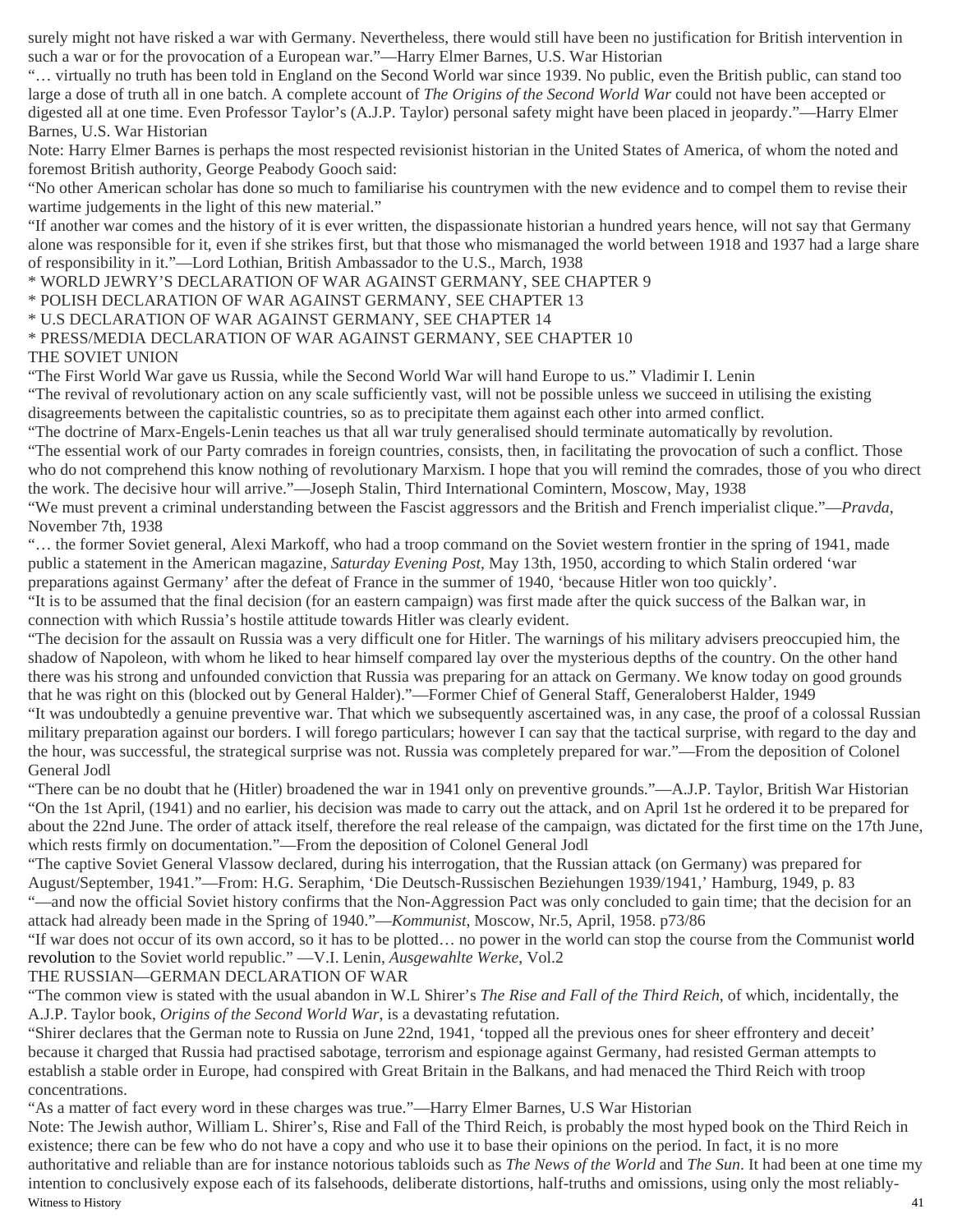sourced documented evidence. It quickly became apparent that the task would take too long for the time available, as the book is from first page to last a calculated distortion.

I trust that Witness to History will help to set the record straight, and recommend also A.J.P. Taylor's *The Origins of the Second World War* and Liddell Hart's *History of the Second World War*.

"It is doubtful if a more extensive anthology of errors (Shirer's Rise and Fall of the Third Reich) concerning the personality and policies of Hitler and the causes and responsibility for the Second World War has ever been assembled, even in war time."—Harry Elmer Barnes "Although Hitler offered very generous terms to Poland in 1938-1939, they were nothing compared with those he offered Molotov in Berlin in November, 1940.

"Izvolski would quite literally have swooned with ecstasy over such a prospect—not only the freedom of the Straits but access to the Persian Gulf and the great riches of the Middle East. The fact that Russia rejected these brusquely is the best proof that Stalin wished war rather than a peaceful adjustment with Hitler."—Harry Elmer Barnes, U.S. War Historian

"Terror is a means of persuasion." V.I. Lenin, *Werke*, 3, Ed. Vol. 27, Moscow, 1937, p. 296

#### COMMUNISTS PAID BY MOSCOW

"We should avoid… even appearing to encourage a small, noisy and corrupt war group here." which he later identified as, "The Communists who are paid by Moscow."—Eric Phipps, British Ambassador to France

#### ALEXANDER SOLSZENIZYN

"I would like to remind you about the kind of system the foreign relations have been taken up with. Here it is:

"It was a system that got into power by armed revolt, that dispersed the constituent assembly.

"It was a system that liquidated political opponents without any judicial proceedings, that suppressed the strikes of the working men, that pillaged the villages so insufferably thus driving the peasants to rebellion, which were crushed bloodily.

"It was a system that destroyed the Church, that drove twenty governments of the country into starvation.

"It was a system that was first to introduce concentration camps in the twentieth century, as well as the method of taking hostages. i.e. not by catching the persecuted ones, but rather their families or indiscriminately any one to shoot them down.

"It was a system that deceived the working people with all its decrees; the decree concerning the land reform, the decree concerning peace, the decree concerning the manufacturing plants, the decree concerning the freedom of the Press.

"It was a system that liquidated all the other parties. I ask you to get me right; it did not alone destroy the parties as such, it did not only dissolve the parties, but it liquidated their members.

"It was a system that introduced the genocide of the peasants: fifteen million peasants have been deported for liquidation. "It was the system that introduced serfdom anew.

"It was the system that provoked an artificial famine in the Ukraine during peace time. Six million people died of hunger in the Ukraine at the border of Europe during the years 1932 and 1933.

"During the years 1918 and 1919 the Tcheka shot more than 1,000 people a month without legal procedure. At the climax of Stalinterror, during the years 1937-1938, the number of people shot to death averages more than 40,000 a month.

"—and with this country, with this Soviet Union, the whole allied democratic world entered a war alliance in 1941."—Alexander Solszenizyn, June, 30th, 1975. U.S.—American Union Organisation

# **CHAPTER 12—THE PEACEMAKERS**

## TO THE EDITOR OF THE TIMES

"The undersigned who believe that real friendship and co-operation between Great Britain and Germany are essential to the establishment of enduring peace not only in Western Europe but throughout the world, strongly deprecate the attempt which is being made to sabotage an Anglo-German rapprochement by distorting the facts of the Czecho-Slovak settlement.

"We believe that the Munich Agreement was nothing more than the rectification of one of the most flagrant injustices of the Peace Treaty. It took nothing from Czecho-Slovakia to which that country could rightly lay claim, and gave nothing to Germany which could have been rightfully withheld.

"We see in the policy so courageously pursued by the Prime Minister (Neville Chamberlain) the end of a long period of lost opportunities and the promise of a new era to which the tragic years that have gone since the War will seem like a bad dream."—It bore the signatures of the following:

"Lord Arnold, Captain Bernard Ackworth, Prof. Sir Raymond Beazley, Mr. C.E Carroll, Sir. John Smedley Crooke, M.P., Mr. W.H. Dawson, Admiral Sir. Barry Domville, Mr. A.E.R Dyer, Lord Fairfax of Cameron, Viscount Hardinge of Penshurst, Mr. F.C. Jarvis, Mr. Douglas Jerrold, Sir. John Latta, Prof. A.P Laurie, The Marquess of Londonderry, Vice-Admiral V.B Molteno, Captain A.H.

MauleRamsey, M.P., Mr. Wilmot Nicholson, Lord Redesdale, Captain Lane-Fox Pitt-Rivers, Capt. Arthur Rogers, OBE, Maj-Gen, Arthur Solly-Flood, Mrs. Nesta Webster, Mr. Bernard Wilson." *The Times*, October 6th, 1938

This letter was held up for five days before *The Times* reluctantly agreed to publish it.

## BACKGROUND TO THE MUNICH AGREEMENT

The dismemberment of Germany following the Great War meant that the Sudetenland (Bohemia and Moravia), part of Germany for 700 years and with a population of over 3 million Germans, being moved—against their wishes—out of their homeland to become part of a newly-created country, populated mainly by Czechs and Slovaks, which was to be called Czecho-Slovakia.

The Sudeten Germans suffered greatly under Czech rule. On March 4th, 1919, public meetings calling for self determination were brutally broken up and 52 German civilians were murdered. Lord Rothermere described Czechoslovakia as a 'swindle.'

Conditions imposed upon the Sudeten-Germans were so harsh that during 1919, 600,000 were forced to leave their settlements of centuries. Throughout the ensuing years, the Czech President, M. Benes, saw to it that conditions became so intolerable that even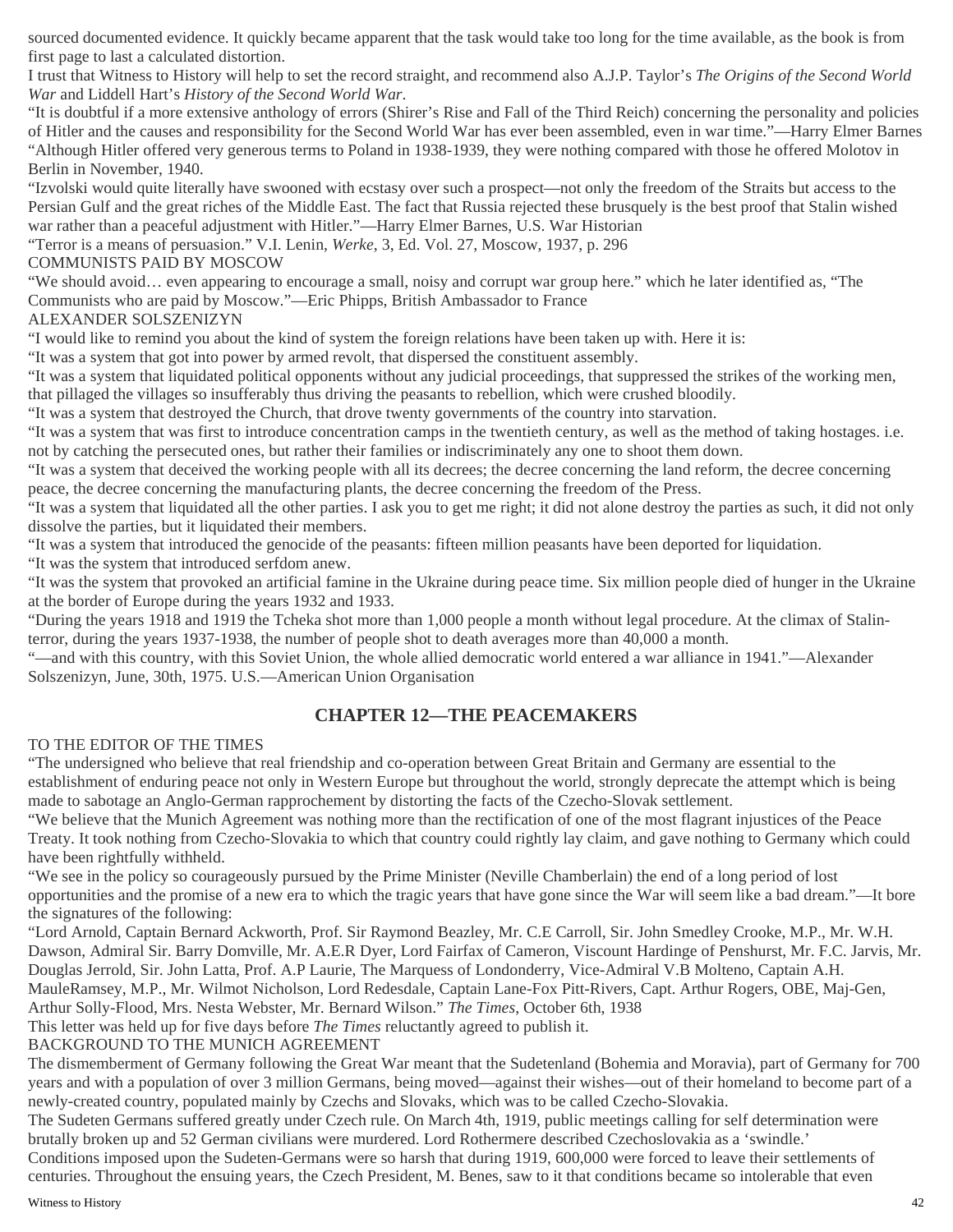England and France felt it necessary to concede this injustice of Versailles and agreed to its return to Germany.

"The worst offence was the subjection of over three million Germans to Czech rule."—H.N Brailsford, Leading left wing commentator The Czech administration which wanted the German territory but not its population, agreed, but refused to do so and instead began a reign of terror aimed at driving the German population over the borders into Hitler's Germany in a program that has since been termed ethnic cleansing.

## THE GRUESOME RESULTS

"Let us examine the gruesome tale of figures. On one single day 10,000 refugees, the next day 20,000, then 37,000. Two days later 41,000, then 62,000 and 78,000. Soon it was 90,000, 107,000, 137,000 and today the figure is 214,000. Whole districts are being depopulated. Villages are being burnt down and shrapnel and gas used to exterminate the German population."—Adolf Hitler, September 26th, 1938

Similarly, when under the terms of the Versailles Treaty, a large part of Germany and its German population was awarded to Poland, so began an anti-German racist pogrom resulting in widespread murder and mayhem resulting in over a million Germans being 'ethnically cleansed' from their homelands of centuries.

"Let there be no mistake; the 30th January was not the beginning of the agitation against Germany; in 1923 over half a million Germans had to leave their historical homelands, Posnia-West Prussia, and this number increased—according to Polish statements—to a million by 1931."—Heinz Roth, publisher

Hitler's Germany could no longer act as bystanders to the grim unfolding tragedy. When German troops re-entered their former territory, the Sudetenland, there was rejoicing in the streets.

## THE TIMES RECOGNISED REAL POLITIK

"It was one of the mistakes of the Peace Treaty that though the principle of self-determination was much in evidence in Paris, the wishes of the Germans in Bohemia as of their fellows in Austria were never consulted; or, insofar as by their self-organised efforts those wishes found some expression, they were harshly brushed aside. What remains to be done is rectify the error of 1919."—*The Times*, June 14th, 1938

## THE MUNICH PACT

The Munich Pact is the name given to the agreement which recognised the injustice of that section of the Versailles Treaty, which had delivered over 3 million Germans and their homelands to a newly formed state, and subjected them to the antagonisms of a hostile government.

"The Munich Pact … was a triumph for all that was best and most enlightened in British life."—Prof. A.J.P. Taylor, Historian Neville Chamberlain on his return from Munich was denounced for having negotiated a peaceful settlement and his effigy was burnt—in Moscow. On the strength of a report, later found to be false, Mr. Chamberlain guaranteed Poland's borders. The irony was that Hitler himself was prepared to guarantee those very same borders but had his proposals rejected.

## LORD LOTHIAN

Lord Lothian, in his last speech to Chatham House, remarked:

"If the principle of self-determination had been applied in Germany's favour, as it was applied against her, it would have meant the return of the Sudetenland, Czechoslovakia, parts of Poland, the Polish Corridor and Danzig to the Reich."

"Personally I am sorry to say I am convinced that we cannot permanently prevent these Sudeten Germans from coming into the Reich if they wish it and undoubtedly, the majority today do so."—Neville Henderson to Lord Halifax

"I am gratified beyond measure to observe that since the 7th March there has come in foreign countries a growing realization that Germany—speaking through the mouthpiece of her Leader—has a sincere pragmatic desire for peace for the worried, suspicious European countries."—Douglas Chandler, American journalist

"I cannot see what else Europe could expect. No mobilisation except commonsense. We should take Hitler at his word."—George Lounsbury, Ex-Chairman of the Labour Party

"The Locarno Pact is dead. It goes unhonoured and unsung into the tomb of political errors."—Lord Rothermere's newspapers "Hitler has given new hope to humanity. His points are inspired by a most generous spirit which, if accepted, will surely blow away the dark fears."—Sir. Philip Gibbs

"There is no more reason why German territory should be demilitarised than French, Belgian or British."

"As one of Hitler's greatest friends put it to me recently; 'You can start a preventive war; you can bomb our cities and occupy our territory. But this time you will not break our spirit. There will be no November, 1918 in the next war."—H. Powys Greenwood. *Hitler's First Year*

NATIONAL SOCIALIST PHILOSOPHY CONTRARY TO WAR AND CONQUEST

"The repeated declaration, for example, that it is against Nazi convictions to want to turn Poles, Frenchmen or Czechs into Germans is based on the idea that the process must lead 'to the destruction of the German elements, and that the 'victors would thus in reality become the vanquished'.

"When Nazis assure me that they regard the conquest of non-German elements as likely to weaken them, I am inclined to believe it, as racial purity is a fundamental article of their faith. It is this faith itself which is leading them to adopt a more conciliatory attitude towards the adjoining races." H. Powys-Greenwood, *Hitler's First Year*

"However, she does not want to fight at all if it can be helped; and the racial idea itself leads her to be thoroughly alive to the terrible threat of modern warfare to women and children, the bearers of the race, and to the dangers that would threaten the white races in the event of another internecine struggle." H. Powys-Greenwood, *Hitler's First Year*

Witness to History **Administer 2018 CONSERVING 2018 Administer 2019 Administer 2019 Administer 2019** "If their legitimate aspirations are thwarted and their tentative moves towards reconciliation with former enemies rejected; if their attempts to get in touch with other people—the British people above all—and evoke sympathetic understanding at least of some of their aims, are met by a persistent barrage of uncomprehending criticism; the chance of influencing the still young plant of National Socialism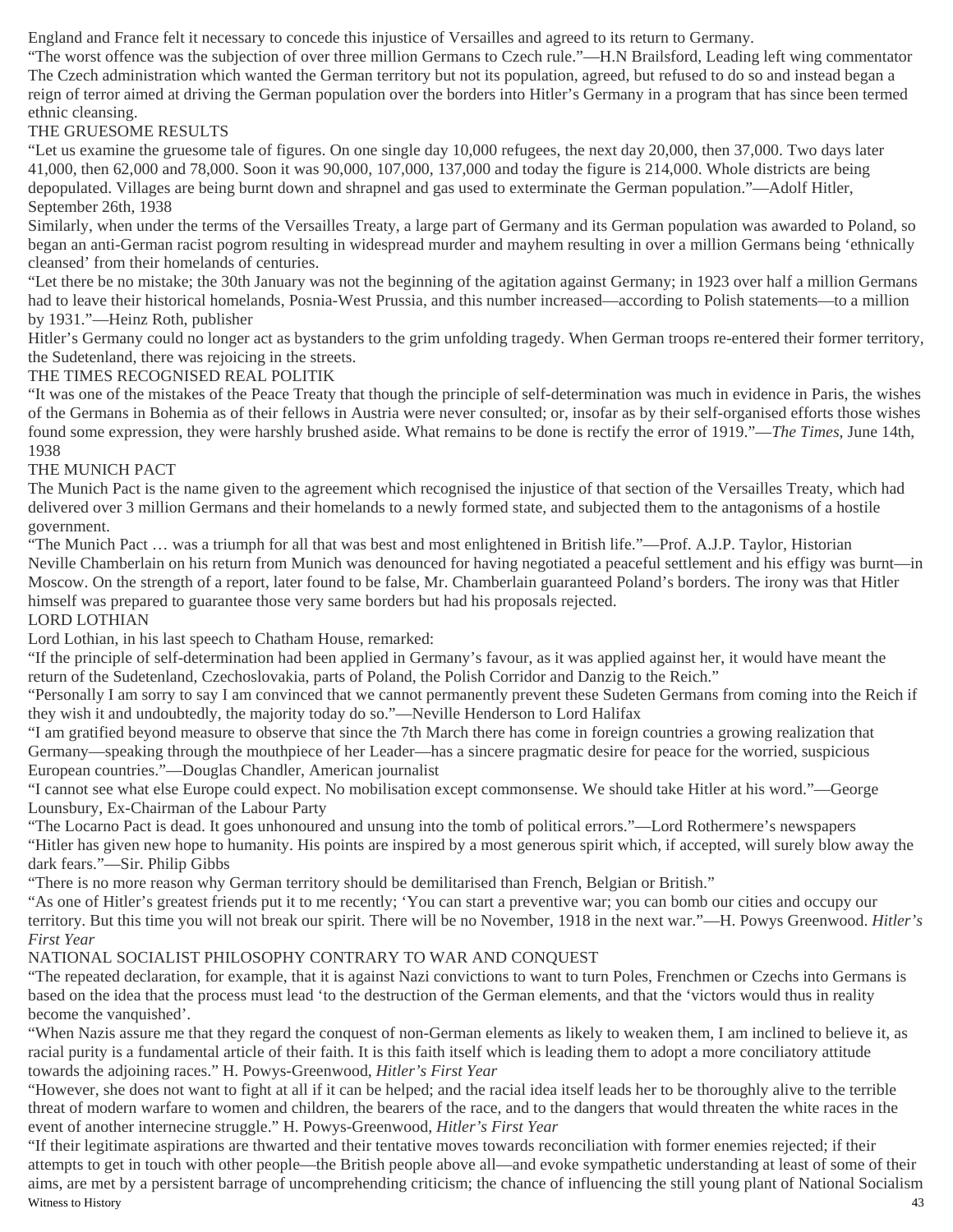will be thrown away and the New Germany, leaders and led alike, may in despair turn to the blatant gospel of force.

"A preventive war, which always seems to me to be the acme of defeatism, the action of men or nations who have no confidence in their future, would at any rate be more logical." H. Powys-Greeenwood, *Hitler's First Year*

"One young S.S. Man from the Rhineland, who had been telling me harrowing tales of the Negro occupation, added that as a German nationalist nothing would please him better than a war of revenge against France, but as a National Socialist, with the good of the people at heart, he earnestly wished to end a thousand years of futile conflict with the hereditary enemy."—H. Powys-Greenwood, *Hitler's First Year*

## PRIME MINISTER CHAMBERLAIN

"In three days last week I had 2,450 letters, and 1,860 (76%) of these were 'stop the war,' in one form or another."—Prime Minister Neville Chamberlain, October, 1939

## LEAGUE OF NATIONS

"He (Hitler) is totally convinced that England wants to strike Germany down again, and that everything which he himself undertakes, therefore, has a defensive character. Nevertheless, not very long ago, in an intimate circle on the Ober-Salzburg, Hitler expressed this opinion:

'A European war could be the end of all our efforts even if we should win, because the disappearance of the British Empire would be a misfortune which could not be made up again. If they, the British Government, force me into belligerency however, then I will seize the initiative and will use every means at my disposal'."—Carl. J. Burckhardt, High Commission of the League of Nations, 1938 WHEN WAR WAS DECLARED (GERMANY)

When Britain declared war on Germany, (3rd September, 1939) and the contents of the British Declaration of War were read out to Hitler, it was, 'as if he had been turned to stone. For a while dead silence prevailed in the room. Finally, Hitler turned to Ribbentrop, his Foreign Minister, and said, "What now?"

## WHEN WAR WAS DECLARED (BRITAIN)

"In Britain, Lord Halifax was reported as being 'redeemed'. He ordered beer. We laughed and joked."—H. Roth, Why Are We Being Lied To?

## AND AFTERWARDS:

"I considered the Nuremberg Trials unjust for condemning the conquered Admirals as war criminals when, in reality, they did nothing other than defend their country with acknowledged patriotism."—Vice Admiral Carlos Torres Hevia, Republic of Chile BRITONS WHO OPPOSED WAR WITH GERMANY

During the war, thousands of British people were gaoled [imprisoned] under a hastily contrived piece of legislation entitled 'Regulation 18B,' as being potentially sympathetic towards National Socialism or, simply but actively being opposed to war with Germany. They were rounded up and without trial imprisoned. It was said 'that every decoration from the Victoria Cross downwards, could be seen on the prison yard at Brixton'.

"Let us be fair to these people who were imprisoned under 18B, and let us remember that they have never been accused of any crime; not only have they not been convicted of any crime, but they have never been accused of any crime. This should be remembered in all fairness to them."—Lord Jowett, The Lord Chancellor to the House of Lords, December 11th, 1946 BRITISH PEOPLE FOR PEACE

"The largest indoor meeting ever held in Britain occurred when over 20,000 people packed Earls Court in London, to support a peace meeting organised by the British Union."—Michael McLaughlin, *For Those Who Cannot Speak*

# DAILY MAIL EDITORIAL:

## "A VISION WHICH EXCEEDED CHURCHILL'S

"I had the privilege of enjoying the close friendship of Mr. Lloyd George for nearly twenty years, and it is clear from Lord Gladwyn's letter (July, 28th) that he never knew him. He had all the courage of Churchill and even greater vision. Churchill once described him to me as 'our most illustrious citizen, who was always in the next field but one,' and Lord Birkenhead, when Lord Chancellor; 'I have not yet discerned his equal, and doubt if I ever shall.'

"Contrary to what Lord Gladwyn says, in the words of Harold Nicolson (who was there); 'He fought like a tiger' in Paris for a better peace treaty at Versailles. He failed, not because of Clemenceau—a 'rude but reasonable man'—but because of the obstinacy of President Woodrow Wilson. Afterwards he said to me: 'The world is too torn and miserable and hurt just now for a just and lasting peace. But this is not the end, it is the beginning.'

"I asked him what he planned to do, and he said; 'Revise the Polish frontier in Silesia; abolish the Polish Corridor between East and West Germany, which is a running sore; abolish reparations, and with them all inter-allied debts; and get a good international monetary system. After that, we shall get, I hope, steady and agreed disarmament and closer European co-operation.'

"He started well at the Genoa Conference of 1922 which he dominated. Then everything crashed. Rathenau was assassinated. He himself fell from power, Stresemann died, Briand was consigned to the political wilderness. The era of the political pygmies had arrived. "Lord Gladwyn goes on to say that he was an appeaser of the Nazis before the 1939-1945 war, 'when the Foreign Office was increasingly firm and resolute'. This is flatly untrue. Lloyd George was never at any time an appeaser, nor did he ever advocate unilateral disarmament.

"On the contrary, he frequently condemned Neville Chamberlain's disarmament, 'which I never would have allowed,' and even Franklin Roosevelt's hinting at the possibility of Pearl Harbour. He was persuaded by Tom Jones, his Welsh Secretary, and later Baldwin's, because Jones, who accompanied him, thought he was the only man alive who could now prevent a second world war.

"But George gave nothing away, and afterwards Hitler said, 'what a pity for them that they have no one else like that now.' He reckoned without one.

Witness to History 44 "At the Foreign Office, Sir. Horace Wilson replaced Lord Vansittart. If this is Lord Gladwyn's idea of 'increased firmness and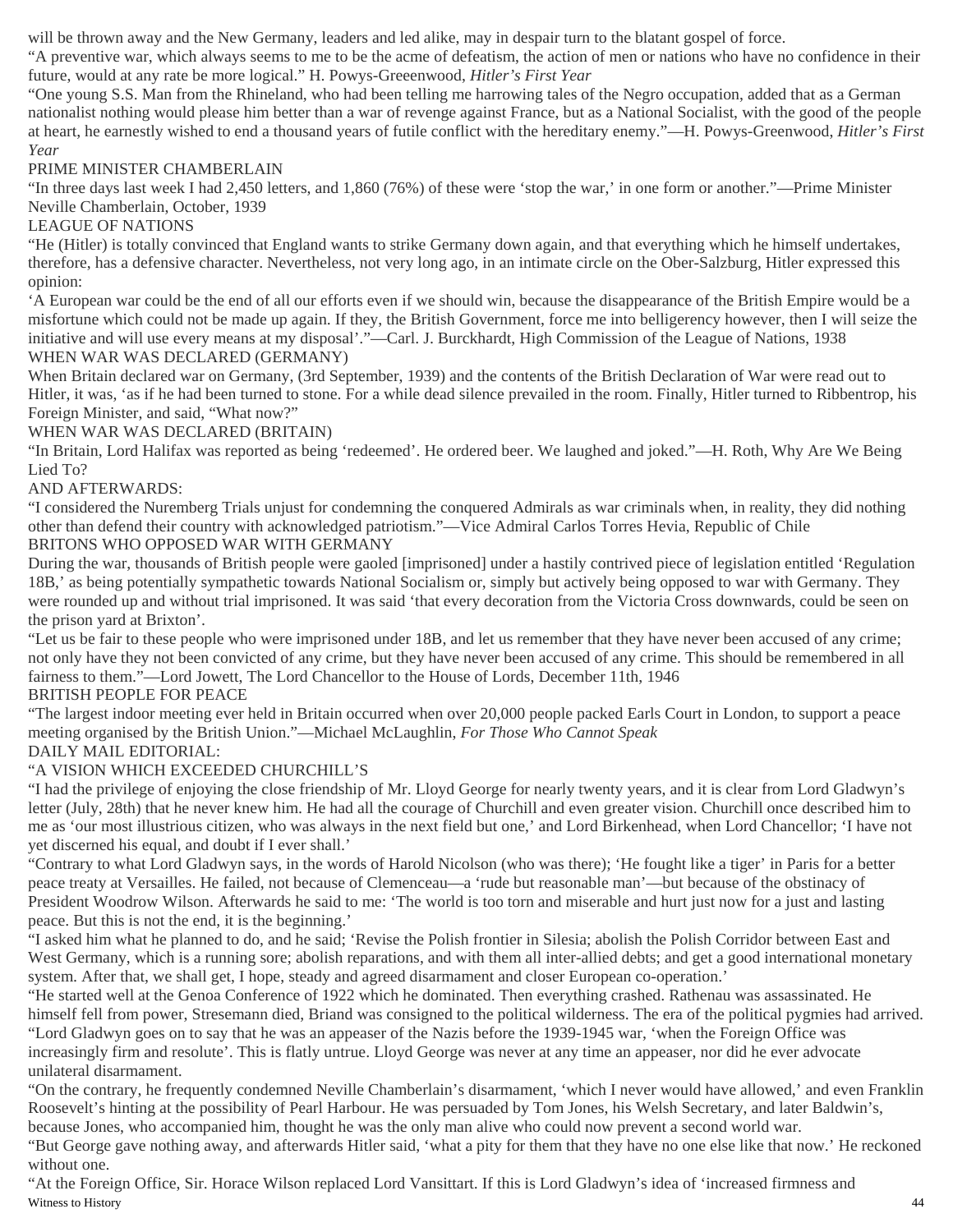resolution' it isn't mine. I went to lunch later with Lloyd George and Vansittart in the South of France. On the way back Vansittart remarked grimly: 'We have no one of that calibre now'.

"I find myself in agreement with Lord Gladwyn on only one point. While the Treasury has been almost consistently wrong over the past 50 years, the Foreign Office has had occasional flashes of sanity, especially under Bevin, Home and Carrington. But the real miracle is that the British people have been great enough to survive them both for so long."—Boothby, House of Lords, *Daily Telegraph* "Indeed he went even further (Con O'Neill 'brilliant Whitehall mandarin'). He told his boss, the then Foreign Secretary, Rab Butler, that Britain had always gone to war against cross-border organisations like the Community. Our traditional foreign policy, after all, had been

to keep the continental powers divided."—*Daily Mail* editorial, 2nd January, 1995

AMERICANS AGAINST THE WAR

Seldom in American history were the American people as united in their views as they were in 1939 about staying out of the war in Europe.

"When hostilities began in September 1939, the Gallup Poll showed 94% of the American people against involvement in war. The figure rose to 96.5% in December 1939. On June 3rd, 1941, 83% of the American population was against entering the war."—Gallup Poll "The entry of America into the war would lead to chaos lasting several generations."—Charles Lindburgh FRANCE

"All that is best in France is against war, almost at any price."—Eric Phipps, Britain's Ambassador to France

HITLER ON GERMAN-BRITISH RELATIONS

"I feel it to be a great misfortune that on August 4, 1914, these two great Germanic nations (Germany and Britain) which, through all the fluctuations of German history, have lived in peace for hundreds of years, were plunged into war. I would be very happy if this unnatural state of things came to an abrupt end and our two kindred peoples found their way back to the old relations of friendship."—Adolf Hitler speaking to a British journalist, October 18, 1933 [1939?]

## THE BRITISH LEGION

"The English have fought against the Germans only once. We, the representatives of the British Legion, are of the opinion that it was a mistake. This mistake must never occur again. I can well speak in the name of the soldiers of the British Empire when I say that during the war we had an extraordinary high esteem for the German soldiers. For me this esteem was confirmed when I came with the army of occupation in Cologne and saw how the Germans know how to bear great misfortune and hard times."—Major F.W.C. Featherstone-Godley, British Legion

"He (Hitler) disclosed on 20th January, 1943, that the Germans in 1940 offered to retire Hitler if by doing so they could make peace with Britain."—Joseph E. Davis, U.S. Ambassador to the Soviet Union, 1936/38

"Most Germans think the war is stupidly unnecessary and that the British were sticking their noses into what is none of their business. 'Just think of it!' they exclaim. Here we are so busy making over our country, and now we have to lay aside our fine construction plans to go and fight it out with those damned Englishmen'."—Lothrop Stoddard, American philosopher, *Daily Mail*, January 1st, 1940 GERMAN/POLISH FRIENDSHIP

"On the contrary, he (Hitler) wanted to remove Danzig as an obstacle, so that he could strengthen their friendship (between Germany and Poland)."—Lipski, Polish Ambassador to Berlin

# **CHAPTER 13—WAR! POLAND PROVIDES THE EXCUSE**

# SIR BASIL LIDDELL HART, Military Historian.

"The western allies entered that war with a two-fold object. The immediate purpose was to fulfil their promise to preserve the independence of Poland. The ultimate purpose was to remove a potential menace to themselves, and thus ensure their own security. In the outcome they failed in both purposes. Not only did they fail to prevent Poland from being overcome in the first place, and partitioned between Germany and Russia, but after six years of war which ended in apparent victory they were forced to acquiesce in Russia's domination of Poland—abandoning their pledges to the Poles who had fought on their side.

"At the same time all the effort that was put into the destruction of Hitlerite Germany resulted in a Europe so devastated and weakened in the process that its power of resistance was much reduced in the face of a fresh and greater menace—and Britain, in common with her European neighbours, had become a poor dependent of the United States."—Sir. Basil Liddell Hart, *The History of the Second World War*

It is important to remember that the 'menace' that Germany presented was solely that of a trade competitor. At no time did Hitler's Germany offer a military or territorial threat to Britain, but on the contrary offered to provide whatever assistance that might be required to maintain the British Empire.

On the other hand, the 'fresh and greater menace' that the British Government had conspired and allied itself with to 'devastate Europe,' undeniably had as its aim the overthrow and occupation by whatever means of Great Britain and the destruction of its Empire. THE POLISH PATSY

On February 1st, 1945, Poland's General Anders reproached Winston Churchill for not adhering to the English guarantees:

"What shall we say to our soldiers? Soviet Russia is now confiscating half of our territory and wants the remaining part of Poland to be managed according to her own fashion. We know from experience where that leads."—General Anders

CHURCHILL REPLIED

"You yourself are to blame for that… we did not guarantee your eastern frontiers. Today we have enough soldiers and do not need your aid. You can remove your divisions. We are not using them anymore!"—Winston Churchill

"You did not say that during the last few years."—General Anders

Such duplicity! By his words, Churchill openly admits that Poland was cynically used to provide the excuse and justification for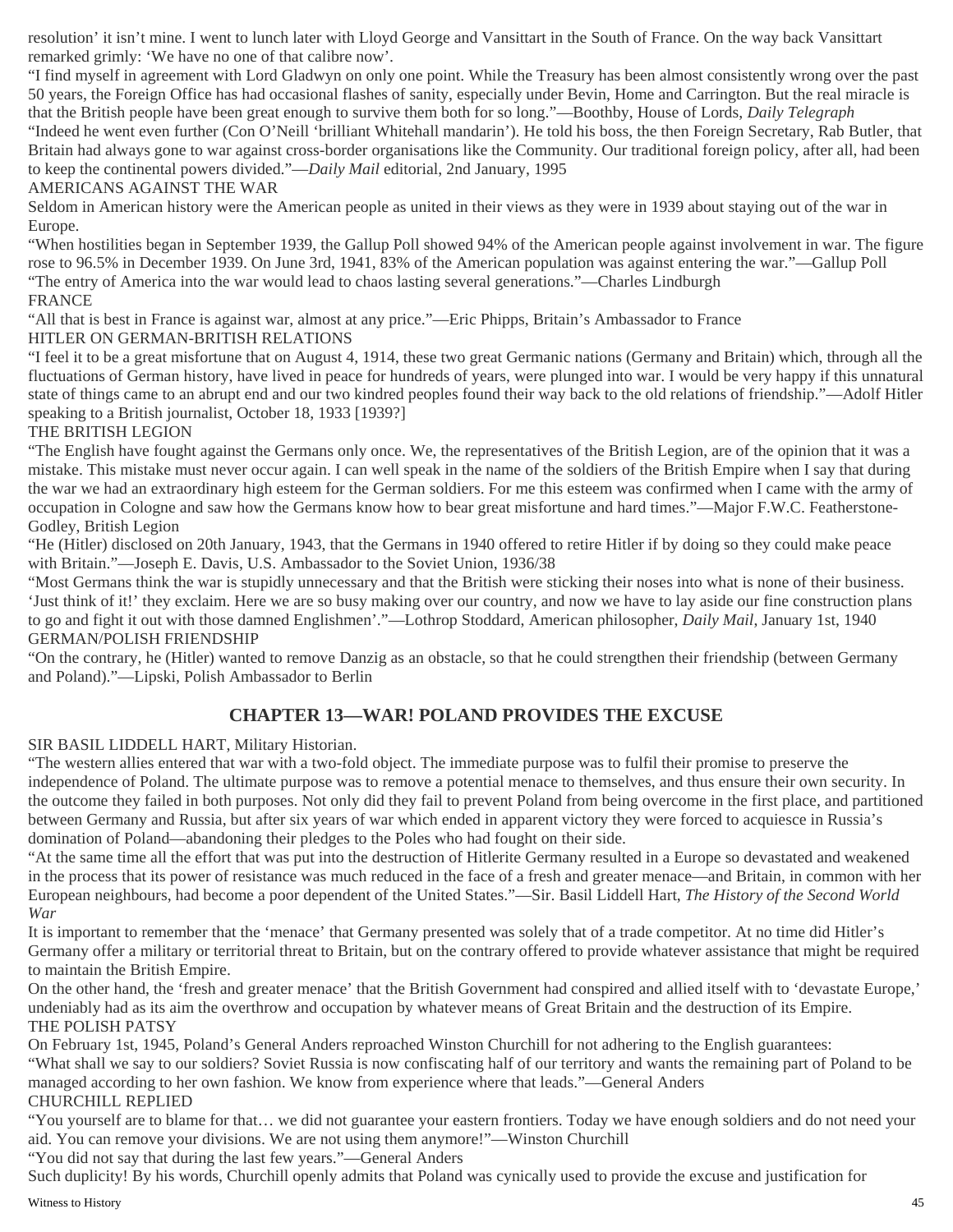declaring war on Germany, with the catastrophic results we are now familiar with. Little wonder that so much regarding the Second World War all these years on has to be wrapped in a tissue of lies and omissions.

# THE EUROPEAN AND ENGLISH JOURNAL

"In terms of personal success, there has been no career more fortunate than that of Winston Churchill.

"In terms of human suffering to millions of people and the destruction of the noble edifice of mankind there has been no career more disastrous."—*The European and English Journal*

Thus, the war to defend Poland's illegally acquired territories ended with eleven Christian European nations and dozens of Christian cultures subjugated by the eastern anti-Christ. The heirs to Ghengis Khan had at last reached deep into Europe, and the great tragedy was that it could not have been achieved without the connivance and collaboration of the West. Today, the mosques proliferate. THE FIRST ACTS OF AGGRESSION

#### The first acts of aggression of the Second World War were carried out by the Polish armed forces in a series of serious border attacks which took place over a considerable period of time. Repeated complaints by Germany were answered by further military border violations.

## THE FIRST INVASION OF THE SECOND WORLD WAR

"… was again carried out by Poland which in March, 1939,—six months before the outbreak of war "exploited the chance to seize a slice of Czech territory."—Sir. Basil Liddell Hart, *The History of the Second World War*

## POLISH AGGRESSION

Poland's borders, thanks to the Versailles Treaty were well inside what was historically German territory. The artificial and illegal new border was constantly subjected to border violations and skirmishes by the Poles. As early as October 3rd, 1930, three years before Adolf Hitler was elected, the influential Polish newspaper, *Die Liga der Grossmacht* carried the following declaration.

"A struggle between Poland and Germany is inevitable. We must prepare ourselves for it systematically. Our goal is a new Grunewald (The Battle of Tannenberg in July 15th, 1410 when the Teutonic Knights were defeated). However, this time a Grunewald in the suburbs of Berlin.

"That is to say, the defeat of Germany must be produced by Polish troops in the centre of the territory in order to strike Germany to the heart. Our ideal is a Poland with the Oder and the Neisse as a border in the West. Prussia must be reconquered for Poland, and indeed, Prussia as far as the Spree.

"In a war with Germany there will be no prisoners and there will be room neither for human feelings nor cultural sentiments. The world will tremble before the German-Polish War. We must evoke in our soldiers a superhuman mood of sacrifice and a spirit of merciless revenge and cruelty."

"Poland wants war with Germany and Germany will not be able to avoid it even if she wants to."—Marshall Rydz-Smigly, Poland When the Polish dictator, Marshall Pilsudski (1867-1935) received the proposals of the German representative concerning the peaceful settlement of the German-Polish territorial problems, the Polish Marshall replied:

"I believe strongly in the honourable intentions of your Fuhrer, however, tell him he should not overlook the fact that the ancient hatred of my people against everything German is abysmal."—*Deutscher Anzeiger*, December, 1969

"Let us be quite clear about the fact that Poland can hear of no peace before she has reached the Oder."—M. Mikolajczyk, President, Agricultural Assoc. of Greater Poland, June 21st, 1939

"This is our vital space which we must demand. Our real 'Festival of the Sea' will not begin before Polish divisions are sweeping forward, irresistibly towards the Baltic."—*Merkurjusz Polski*, July 2nd, 1939

"In 1410 we defeated the Germans at Tannenberg, now we are going to lick them at Berlin. The Polish-German frontier is now about 1,000 miles long. After the victory of Berlin, the crowning feature of the unavoidable war with Germany, it will amount to about 270 miles only."—University of Posen, May 4th, 1939

"The precise effect of the Mutual Assistance Pact was to give Poland a clear signal that aggression and belligerency was tolerable and a warning to Germany that any retaliation would be met by force."—Sir. Basil Liddell Hart, *The History of the Second World War* THE PACT

"There is widespread belief that Great Britain was committed by treaty to the defence of Poland. That is not the fact. It is true that on August 25th, 1939, Lord Halifax as Foreign Secretary (with the Polish Foreign Secretary) signed an agreement pledging mutual support should either nation be attacked by a European power, but this did not constitute a treaty, which, according to constitutional practice has to be ratified by Parliament and can only be made by heads of state.

"The Halifax document was published in 1943 as a White Paper, and again in 1945, but the first White Paper omitted a curious protocol which expressly stated that by a European power was meant Germany. It is difficult to understand the purpose of such a clause if the intention was not to indicate that the British Government declined to intervene if Poland should be attacked by the Soviet Union alone… "The British Government therefore acted in default and declared war…"—A.K. Chesterton

"Great Britain advances, leading France by the hand, to guarantee the integrity of Poland—of that very Poland which with hyena appetite only six months before, joined in the pillage and destruction of the Czechoslovak state."—Winston Churchill, *The Second World War*, Vol. 1, pp 311/312

## THE WARMONGERS

"Uneasiness ruled in the House of Commons. A delegate of the Labour Party met with the British Foreign Minister Halifax on September 2nd, (1939) in the lobby of Parliament. 'Do you still have hope?' he asked. 'If you mean hope for war,' answered Halifax, 'then your hope will be fulfilled tomorrow.'

'God be thanked!' replied the representative of the British Labour Party."—Professor Michael Freund

Witness to History **America** and the set of the set of the set of the set of the set of the set of the set of the set of the set of the set of the set of the set of the set of the set of the set of the set of the set of th "For Churchill himself had, in the heat of the moment, supported Chamberlain's pressing offer of Britain's guarantee to Poland. It is only too evident that in 1939 he, like most of Britain's leaders, acted on hot-headed impulse—instead of with cool-headed judgment,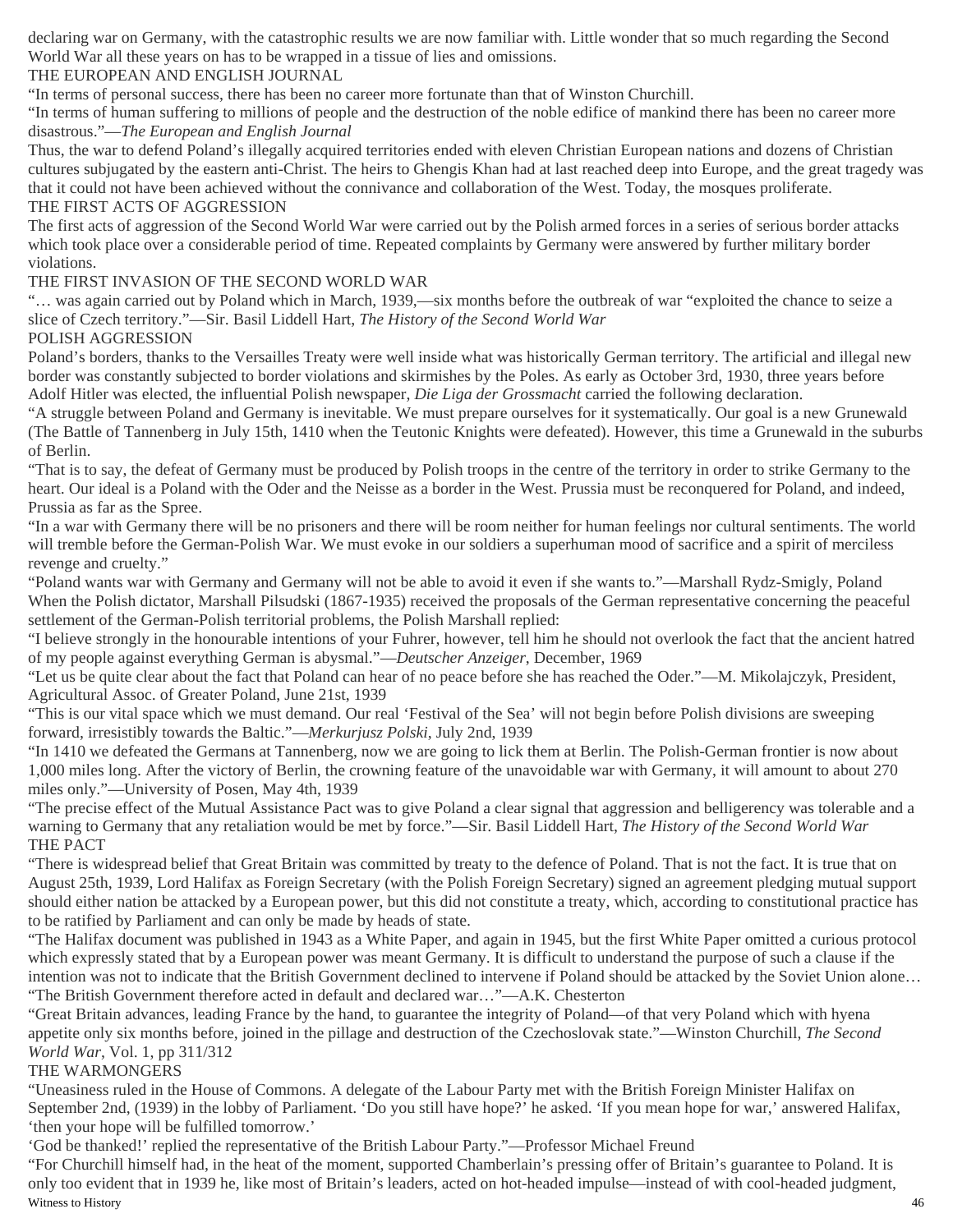that was once characteristic of British statesmanship."—Sir. Basil Liddell Hart, History of the Second World War

"We entered the war of our own free will, without ourselves being directly assaulted." —Winston Churchill, Guild Hall Speech, July, 1943

"One of the most unwise decisions ever made by a British government."—Lord Arnold WHO WERE THE REAL AGGRESSORS?

"Germany is too strong. We must destroy her."—Winston Churchill, Nov. 1936.

\* Poland occupying German territory stolen in 1914 invades Czechoslovakia (March, 1939). Numerous violations of German borders. Germany retaliates, Sept, 1939

\* Britain and France declare war on Germany, 3rd Sept, 1939. Germany retaliates, 10th May, 1940. British and French Troops routed. \* Russia invades Finland, Nov 30th, 1939.

\* Britain and France invade Norway's neutrality, 8th April, 1940. Germany retaliates, 9th April. 2,000. German troops rout 13,000 British troops.

\* Canada declares war on Germany, 10th Sept, 1939.

\* Russia invades Latvia, Estonia, Lithuania and Rumania, June, 1940.

\* Britain declares war on Finland, Rumania and Hungary, 7th Dec, 1941. British backed coup overthrows Yugoslav government, 27th March, 1941, British troops enter Greece, 6th April, 1941. Germany retaliates—Britain retreats.

\* Britain prepares to invade neutral Portugal, June, 1940. Germany retaliates. 'Neutral' America attacks German shipping, Aug, 1941. Germany retaliates.

**"**There can be no doubt that he (Hitler) broadened the war in 1941 only on preventive grounds**."**—A.J.P. Taylor, British Historian. BRITAIN'S UNPREPAREDNESS

Little or no thought was given to Britain's inability to provide a military guarantee of Poland's independence.

"Unless we know the duration of the war and its intensity, we can form no estimate of what will be the state of Europe when victory is won."—The British Foreign Secretary, 2nd November, 1939

"It was surely a chastening thought that we were now alive as a British Commonwealth and Empire more by the mistakes which the enemy made in 1940 than by any foresight or preparation which we had made before that date."—Mr. Oliver Lyttleton, Minister of Production, May 6th, 1944

"Those of us who had access to all the information available, who knew the full extent of our unpreparedness, were fully aware that it would take at least two years from the outbreak of war before we could organise, train and equip an army proportionate to our needs, and we all knew that during these two years we were bound to be involved in a series of disasters."—Lt. Gen. A.E. Nye, Vice-Chief of Imperial General Staff, May 6th,1944

## FOREBODING

"A war of such unprecedented devastating and crippling a character must mean that not only this country but the whole world would be much poorer and disabled. We should live in a fool's paradise if wishful thinking led us to believe that cruel war would bring in its train happier times and better days."—Sir. Kingsley Wood, February 2nd, 1943

"Britain gave a foolish guarantee to Poland and then that nation by its intransigence plunged us into war. Poland was not saved. Our guarantee meant nothing, but Britain was brought into bondage to United States bankers and brokers after spending £227,000,000,000 in fighting that foolish war, to say nothing of the terrible casualty lists."—*Daily Express*, 16th August, 1961

"The fact is that the only real offer of security which Poland received in 1938 and 1939 emanated from Hitler. He offered to guarantee the boundaries laid down in the Versailles Treaty against every other country. Even the Weimar Republic had not for a moment taken this into consideration.

"Whatever one may think of Hitler's government or foreign policy, no doubt exists on this point; his proposals to Poland in 1938/39 were reasonable and just and the most moderate of all which he made during the six years of his efforts to revise the Versailles Treaty by peaceful means."—Professor Harry Elmer Barnes, American Historian

"The last thing Hitler wanted was to produce another great war. His people, and particularly his generals, were profoundly fearful of any such risk—the experiences of World War One had scarred their minds."—Sir. Basil Liddell Hart, *The History of the Second World War* "Of all the Germans, Believe it or not, Hitler is the most moderate as far as Danzig and the Corridor are concerned."—Sir, Neville Henderson, British Ambassador to Berlin, 16th August, 1939

"… no factor in the life of Europe today offers so grave and certain a menace to peace than the Corridor, which cuts Germany into two parts, and severs Danzig, one of the most German of cities, from the fatherland. Can Europe afford to ignore this menace and allow matters to drift? To do so would be tantamount to inviting and hastening catastrophe, for instead of improving, the conditions in the Corridor after and because of 12 years of Polish occupation, are steadily growing worse.

Because it is now abundantly clear that all the needs of Polish trade, present and future, can be satisfied without the corridor, and because good relations between Germany and Poland, which are so essential to the settlement of peace in Europe, will be impossible so long as that political monstrosity continues. The greater part of the territory should go back to the country to which it owes its civilisation."—William Harbutt Dawson, English Authority on Germany, *Germany Under the Treaty*, 1933, p. 169-70 For the sake of the Polish Corridor,

"No British government ever will or ever can risk the bones of a British grenadier."—Austen Chamberlain WHY DIE FOR STALIN?

Text of leaflet dropped behind British lines by the 3rd Reich's British collaborators:

Witness to History **47** "In dying for Stalin your soldiers are not dying for democracy or the preservation of the democratic form of government—they are dying for the establishment of Communism and a form of Stalinist tyranny throughout the world. Furthermore, they are not dying for the preservation of the integrity of small nations (England's old war-cry) but are dying so that Poland shall be a Soviet state; so that the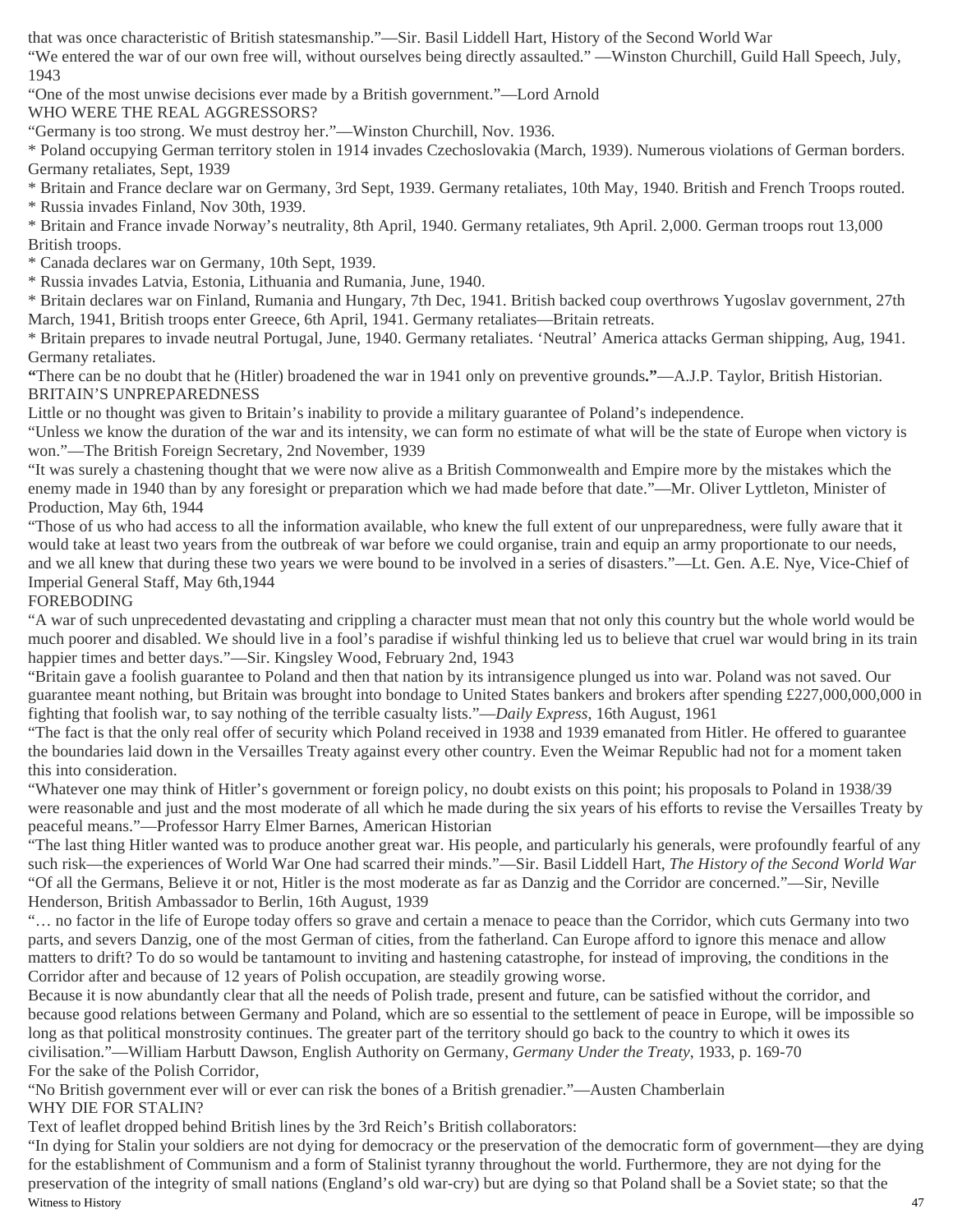Baltic states shall be incorporated in the Soviet Union and so that Soviet influence shall extend from the Baltic to the Balkans. "Every British soldier who lays down his life in this war is not only a loss to his own country; he is a loss to the common cause of European civilisation. Germany and England's quarrel is a form of traditional rivalry. It is more in the nature of a private quarrel which Germany did not seek. The Soviet Union's quarrel, however, is a quarrel with the WORLD. It is a quarrel with our common heritage and with all those values—moral, spiritual, cultural and material which we have, all of us—Englishmen and German alike—recognised, cherished and striven to maintain. TO DIE FOR THE DESTRUCTION OF THESE VALUES IS TO DIE IN VAIN.

"Stalin, with all the diabolical power of Communism behind him, is seeking to profit from Britain's and Germany's preoccupation. The amount of influence which Britain can exercise on Stalin can be measured by the latter's undisputed claims to the sovereign territories of other nations. The only controlling influence left on Stalin is the strength and tenacity of the German Wehrmacht and of the European volunteers who support Germany in her fight for the survival of Europe, and its opposition as the cradle of our common civilisation. "Every British soldier who dies for Stalin is another nail in the coffin of Britain's hopes of maintaining a 'balance of power' in Europe. Should the 'equilibrium' pass to Stalin then the equilibrium of the world is at an end. THOSE WHO ARE ABOUT TO DIE—THINK IT OVER!" —Text of leaflet dropped behind British lines by the 3rd Reich's British collaborators

"I, M. Daladier, struggle, together with my people, for the reparation of an injustice inflicted upon us, and the others strive to maintain that injustice."—Hitler's letter to French President Dalaldier, 27th August, 1939

"He (Neville Chamberlain) had no difficulty in recognising where this injustice lay. There were six million Germans in Austria to whom national re-unification was forbidden by the peace treaties of 1919. Three million Germans in Czechoslovakia whose wishes had never been consulted, three hundred and fifty thousand people in Danzig who were notoriously German."—A.J.P. Taylor, British Historian "Now we have forced Hitler into war, so that he can no longer neutralise one part of the Versailles Treaty after another by peaceful means."—Lord Halifax

"Germany is becoming too strong. We must neutralise her."—Winston Churchill, November, 1936, to U.S. General Wood "If Germany becomes too strong, she will be broken up once again."—Winston Churchill, 1937, to German Foreign Minster von Ribbentrop

Note: It is interesting to note that it was Ribbentrop, who, along with other leaders of the German nation, were hanged for waging aggressive war!

"Just imagine going to war over Danzig—such a world catastrophe, just to prevent Germany from getting a piece of territory that belonged to her; because Britain was afraid of Germany getting too strong."—Joachim von Ribbentrop

## THE FIRST SHOTS OF THE SECOND WORLD WAR

"Late at night on Thursday, August 31st, 1939, the editor was listening to Gleiwitz, a radio station on the German-Polish frontier but just inside Germany. Suddenly, after midnight, the musical programme stopped and excited German voices announced that the town of Gleiwitz had been invaded by Polish irregular formations marching towards the emitting station. Then the station 'went dead'. When received again about 2.00am (Friday) Polish was being spoken.

"Cologne Radio gave out that German Police were repelling the attackers at Gleiwitz. At 6.00am (Friday) 1st, September, the German Army invaded Poland."—Louis Marschalko, *The World Conquerors*

## THE FIRST SOLDIER OF THE REICH

"… just as there have occurred, recently, twenty-one border incidents in a single night, there were fourteen this night, among which three were very serious…

"Since dawn today we are shooting back. I desire nothing other than to be the first soldier of the German Reich. I have again put on that old coat which was the most sacred and dear to me of all. I will not take it off until victory is ours or—I shall not live to see the end. There is one word that I have never learned: capitulation."—Adolf Hitler, Reichstag speech, 1st September, 1939

# ADOLF HITLER, 10th MAY, 1940

"Soldiers of the Western Front:

"The hour of the decisive battle for the future of the German nation has arrived.

"For three hundred years it has been the aim of the British and French rulers to obstruct every real consolidation of Europe and, above all, to hold Germany in weakness and impotence.

"For this purpose France alone has declared war on Germany thirty-one times in the course of two centuries.

"But for decades past it has also been the aim of British world rulers at all costs to keep Germany from unity, to deny the Reich those vital possessions necessary for the preservation of a nation of 80 million people.

"Britain and France have carried out this policy of theirs without worrying about the regime that happened to rule Germany at the time. "Their object was always to strike at the German people.

"Their responsible men admit this quite frankly.

"The object is to smash Germany and to resolve it into a number of small states. With that the Reich would lose its political power and with it the possibility of securing for the German people their vital rights on this earth.

"For this reason all my attempts at peace were rejected and war declared on us on September 3rd last year.

"The German people had no hatred and no enmity for either the British or French peoples.

"But today we are confronted by the question whether we are to exist or perish.

"In the space of a few weeks our brave troops crushed the Polish enemy who was in the service of Britain and France, and thus eliminated danger from the east. Thereupon Britain and France decided to attack Germany from the north.

"Since April 9th, the German armed forces have also nipped this attempt in the bud.

"Now something has happened that for months past we have regarded as a threatening menace. Britain and France are attempting, by their employment of a gigantic manoeuvre of distraction in south-eastern Europe, to thrust their way forward into the Ruhr district by way of Holland and Belgium.

Witness to History 48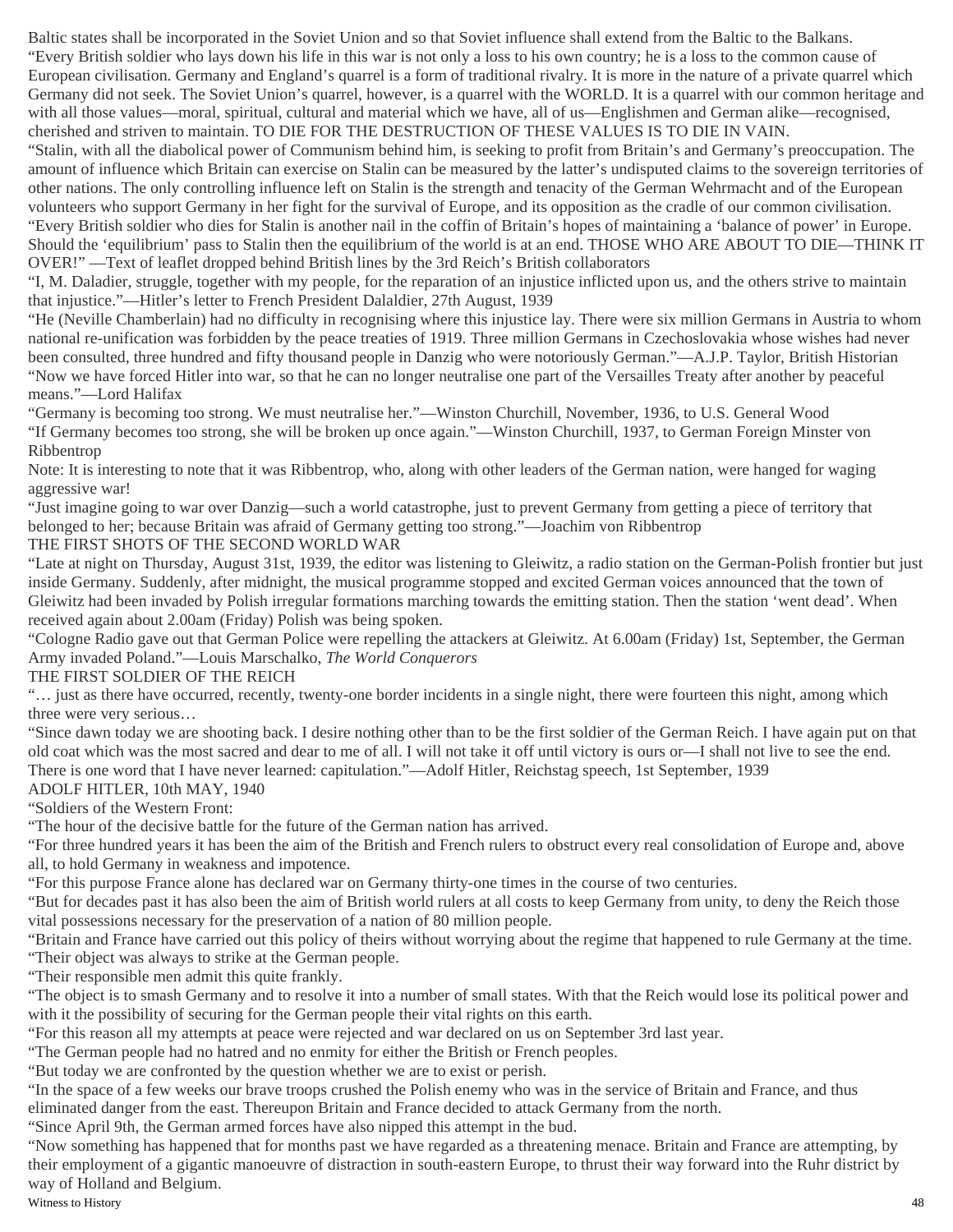"Soldiers of the Western Front!

"The hour for you has now arrived.

"The struggle which commences today will decide the fate of the German nation for the next thousand years.

"Do your duty.

"The German people, with its fervent wishes, is with you."—Adolf Hitler, 10th May, 1940 A.J.P. TAYLOR

"There can be no doubt that he (Hitler) broadened the war in 1941 only on preventive grounds." —A.J.P. Taylor, War Historian "… neither the French nor the British would have made Poland a ground for war, if Washington had not continually pressed for it. "Bullitt, (Ambassador William C.Bullitt) he said, had declared time and time again that the Germans would not fight, he (Kennedy) that they would fight and overrun Europe. Chamberlain, he said, had declared that America and world Jewry had pushed Britain into war. In his telephone conversations with Roosevelt in the summer of 1939, the President had said to him (Kennedy) repeatedly that he should press a hot iron to Chamberlain's backside. Kennedy claims to have answered each time that it would lead to nothing to press a hot iron to his backside, so long as the British had no iron with which to fight…"—*American Ambassador Kennedy*, December, 1945 THREATS AGAINST NEUTRALS

Many countries throughout the world maintained neutrality, and remained on friendly relations with Hitler's Germany. All were threatened with trade embargoes and similar measures designed to ensure their compliance with the American-Jewish-Communist alliance.

"We must not ask questions as to what these small powers want, nor listen to explanations of what they are prepared to do. We must tell them frankly that we demand, what part each of them has to play in the alliance to destroy the German menace. If one or other of them show signs of hesitation, we must act so as to ensure that such hesitation will be immediately overcome. It is time similar measures were taken with regard to Holland and Belgium."—Duff Cooper, Privy Counsellor.

In 1944, a fuel blockade was imposed upon neutral Spain to enforce compliance in taking action hostile to German interests. Similar measures were taken against neutral Portugal and threats were made against Argentina.

# **CHAPTER 14—TORAH! TORAH! TORAH—PLEASE!**

#### THE BIG LIE

"And while I am talking to you, mothers and fathers, I give you one more assurance. I have said this before but I shall say it again and again and again; your boys are not going to be sent into any foreign wars!"—Franklin D. Roosevelt, Campaign Speech in Boston, eve of 1940 election

## BRITISH WAR PAPERS INDICATE ROOSEVELT SOUGHT WAR WITH HITLER

LONDON, Jan.1st:- President Franklin D. Roosevelt was so eager to get America into World War Two in 1941 that he went out of his way to provoke 'incidents' which could be represented as German aggression against America, according to British documents now declassified.

They show at least that this was what Roosevelt was telling Prime Minister Winston Churchill in the summer and autumn of that year. This is revealed in secret British wartime cabinet documents for 1941-45—35 volumes of them—will be open to historians for the first time Monday at the public record office in London.

Churchill, it emerges, dreaded that the Russians—invaded by Hitler in June, 1941—would either collapse or accept a compromise peace within months. If that happened before the United States entered the war, he felt Britain's situation would be desperate.

During a meeting at sea off Newfoundland that produced the Atlantic Charter in August, 1941, the two leaders discussed this. Churchill reported back to the British cabinet, and the record of what he said was marked 'most secret' and withheld from even the narrow group entitled to read war cabinet minutes.

Roosevelt was 'obviously determined' to come into the war, Churchill said.

"If he were to put the issue of peace or war to Congress, they would debate it for three months. The President had said that he would wage war but not declare it, and that he would become more and more provocative. If the Germans did not like it they could attack the American forces."

Under new arrangements the Americans were to convoy supplies for Britain as far as Iceland, thus releasing 52 British warships for other duties. The American escorts were ordered to be aggressive and to range up to 300 miles from the convoys in search of German submarines.

'Everything was to be done to 'force' an incident to 'justify hostilities,' the papers said.

A week later Lord Halifax, British Ambassador to Washington, was reinforcing this with a report to the British Cabinet that virtually the whole Roosevelt administration was anxious to come into the war 'and would be relieved if some incident, such as the torpedoing of an American ship, precipitated this event.'

In the following months such incidents did occur. German submarines were depth charged by American ships and an American destroyer engaged in this act was torpedoed and sunk. But the Japanese attack on Pearl Harbour, December 7th, removed any need to convince American public opinion.

According to the records the British cabinet discussed in advance what its attitude would be if Germany attacked Russia, and decided that Germany should be represented as an insatiable tyrant that had attacked Russia in order to obtain material for carrying on the war. Churchill, preoccupied as he was with war and diplomacy, also kept a close eye on civilian morale. The document contains a story of him asking to see the meat ration and thinking it was for a single meal, commenting that it was not too bad:

"He was shocked to realise that it was a week's ration."—Colin Cross, *London Observer*

"Regretfully, President Roosevelt found it necessary to get the country into World War Two to save his social policies."—Dr. Milton

Witness to History 49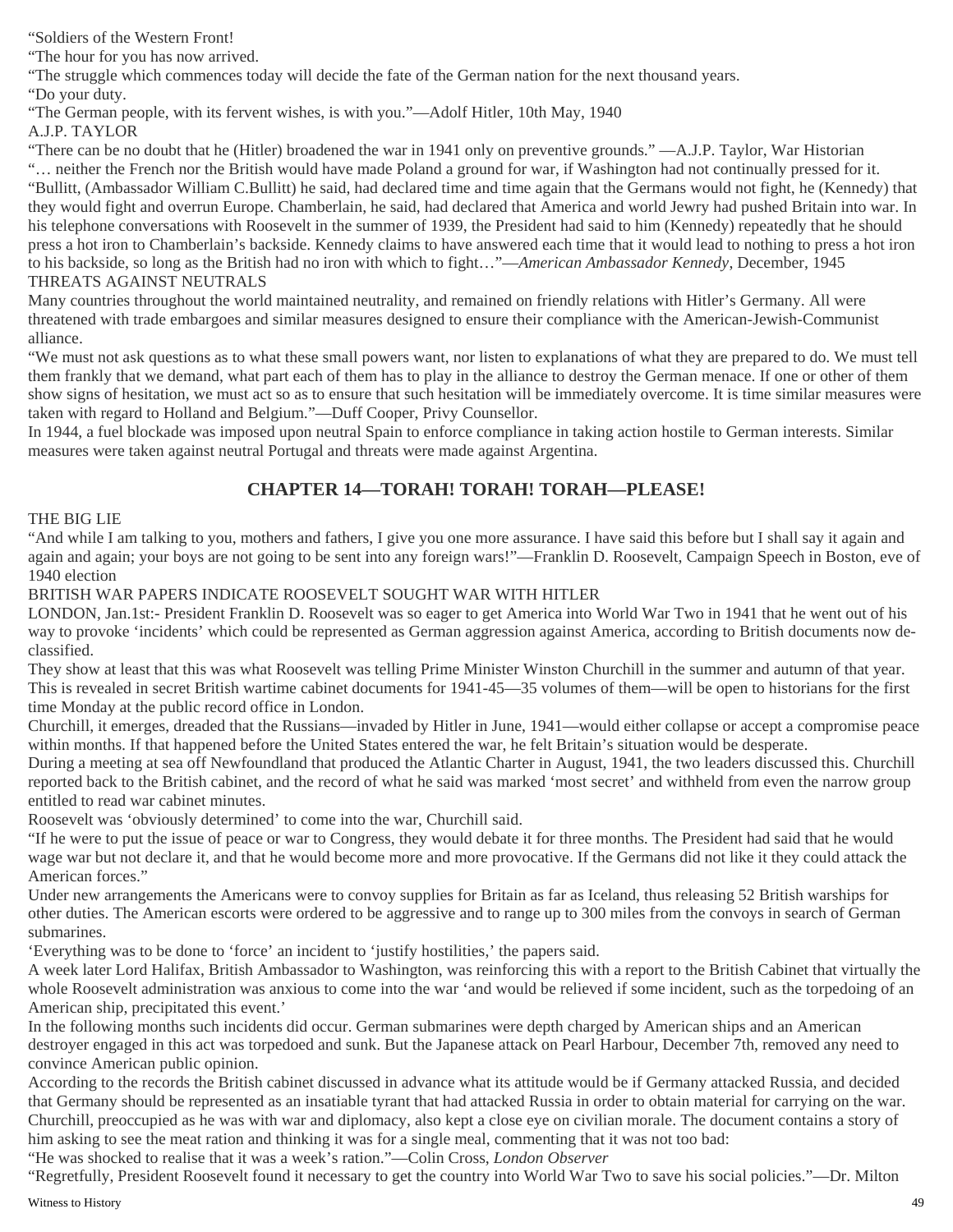Eisenhower, President, John Hopkins University and brother of President Eisenhower WINSTON CHURCHILL AND ROOSEVELT

"I am half American and the natural person to work with you. It is evident we see eye to eye. Were I to become Prime Minister of Britain we could control the world."—Churchill when First Lord of the Admiralty

ROOSEVELT AND CHURCHILL

"As for Mr. Churchill and myself I need not tell you that we make a perfectly matched team in harness and out—and incidentally we had lots of fun together as we always do."—President Roosevelt

AMERICAN AGGRESSION

"Hitler had been condemned as a violator of international pacts and agreements; yet when we sent destroyers to Britain long before Pearl Harbour and later on permitted many of our vessels to be commandeered by British officers, we violated Section. 3 of Article. V of the Act on June 15, 1917.

"We also violated the Hague Convention which forbids a neutral nation to supply any war materials whatever to any belligerent country."—Ralph Franklin Keeling, *Gruesome Harvest*, Institute of American Economics

## U.S. VIOLATION OF INTERNATIONAL LAW

"In clear violation of international law our vessels in the Atlantic were ordered two months before Pearl Harbour to shell all Axis craft encountered. At the time, Admiral Stark had sent a message to Admiral Kimmel that, 'we are at war' in the Atlantic."—Ralph Franklin Keeling, *Gruesome Harvest*, Institute of American Economics

[Note—JP—See U.S. [Senator Book's Speech](http://www.sweetliberty.org/issues/wars/book.htm) for confirmation and further details.]

"The President's orders to these (United States Navy) escorts were to attack any (German) U-boat which showed itself, even if it were 200 or 300 miles away from the convoy. Everything was to be done to force an incident."—War Cabinet Meetings, Churchill, August 19th, 1941

"Mr. Ambassador… everyone in this room is convinced that President Roosevelt is just as dangerous a dictator as Hitler or Mussolini and that he will transport this country into hell as quickly as he can."—A Republican Member of Congress to British Ambassador Halifax, 1941, Washington

"… Franklin D. Roosevelt, the professed exponent of democracy, was as successful as any dictator in keeping the Congress and the public in the dark about his secret commitments in relation to Great Britain, commitments which scoffed at the wish and will of the voters, who had re-elected Roosevelt only because he had assured them that he would keep us out of the war.

"In fact, there are few more shameless examples of cynical disregard of the people's will than those which came to light in Roosevelt's personal correspondence with Churchill, revealed in Churchill's books. This correspondence and Churchill's own description of his conversations with Harry Hopkins, whom he described as 'mainstay and goader' of the American President, prove beyond doubt that Roosevelt, already in January 1941, had concluded a secret alliance with Great Britain, which pledged America to war."—U.S. General Wedermeyer

"Clare Booth-Luce shocked many people by saying at the Republican Party Congress in 1944 that Roosevelt 'had lied us (the USA) into the war'.

"However, after this statement proved to be correct, the Roosevelt followers ceased to deny it, but praised it by claiming he was 'forced to lie' to save his country and then England and 'the world'."—p. H. Nicoll, England's War Against Germany, p. 4

"In April, 1939, four months before Hitler invaded Poland, Ambassador William C. Bullitt, whom I had known for twenty years, called me to the American embassy in Paris. Both of us standing before the fireplace in his office, the windows of which faced the beautiful Place de la Accord, the American Ambassador told me that war had been decided upon. He did not say, nor did I ask, by whom. He let me infer it. When I said that in the end Germany would be driven into the arms of Soviet Russia and Bolshevism, the Ambassador replied:

'What of it? There will not be enough Germans left when the war is over to be worth bolshevising'."—Karl von Wiegand, April 23rd, 1944, Chicago Herald American, November 12th, p. 18

"From the outbreak of war the President had been under fire for permitting, if not encouraging, William C. Bullitt, American Ambassador to France and other diplomats to encourage France and Poland to get into war with promises of American support."— Washington Times Herald, November 12th, 1941

ROOSEVELT DETERMINES ON WAR AS EARLY AS 1939

"President Roosevelt and General George C. Marshall visited Brazil in 1939 after England without being threatened or assaulted declared war on Germany. Manual deGoes Monteiro, former War Minister of Brazil, stated that General Marshall told him that the United States was planning to enter the war beside England. Monteiro said Marshall conferred with high Brazilian officials and asked for and got a pledge of Brazilian co-operation."—Prescott Robinson, Radio Station WDR, January 9th, 1947

"The shocking and amazing revelations former Secretary of War Henry L. Stimson prove conclusively the charges made by me and other leading non-interventionists in Congress that President Roosevelt and his specially selected cabinet of ardent and militant interventionists manoeuvred us into war against the will of 80% of the American people.

"Mr. Stimson openly states that the note sent by Secretary of State Hull on November 26th, 1941, ten days before Pearl Harbour, was a [war ultimatum](http://www.sweetliberty.org/issues/wars/hull.htm) to Japan." Hamilton Fish, former Congressman

"Japan was provoked into attacking the United States at Pearl Harbour. It is a travesty of history ever to say that America was forced into war."—Oliver Lyttleton, British Minister of Production to the American Chamber of Commerce, London, June 20th, 1944 [Note: See [Pearl Harbor](http://www.sweetliberty.org/issues/wars/pearlharbor.htm), The Mother of All Lies- JP

Witness to History 50 and the set of the set of the set of the set of the set of the set of the set of the set of the set of the set of the set of the set of the set of the set of the set of the set of the set of the set o "FDR asked: the question was how we should maneuver them [Japanese] into the position of firing the first shot without too much danger to ourselves… We realized that in order to have the full support of the American people it was desirable to make sure that the Japanese be the ones to do this so there should remain no doubt in anyone's mind as to who were the aggressors."—War Secretary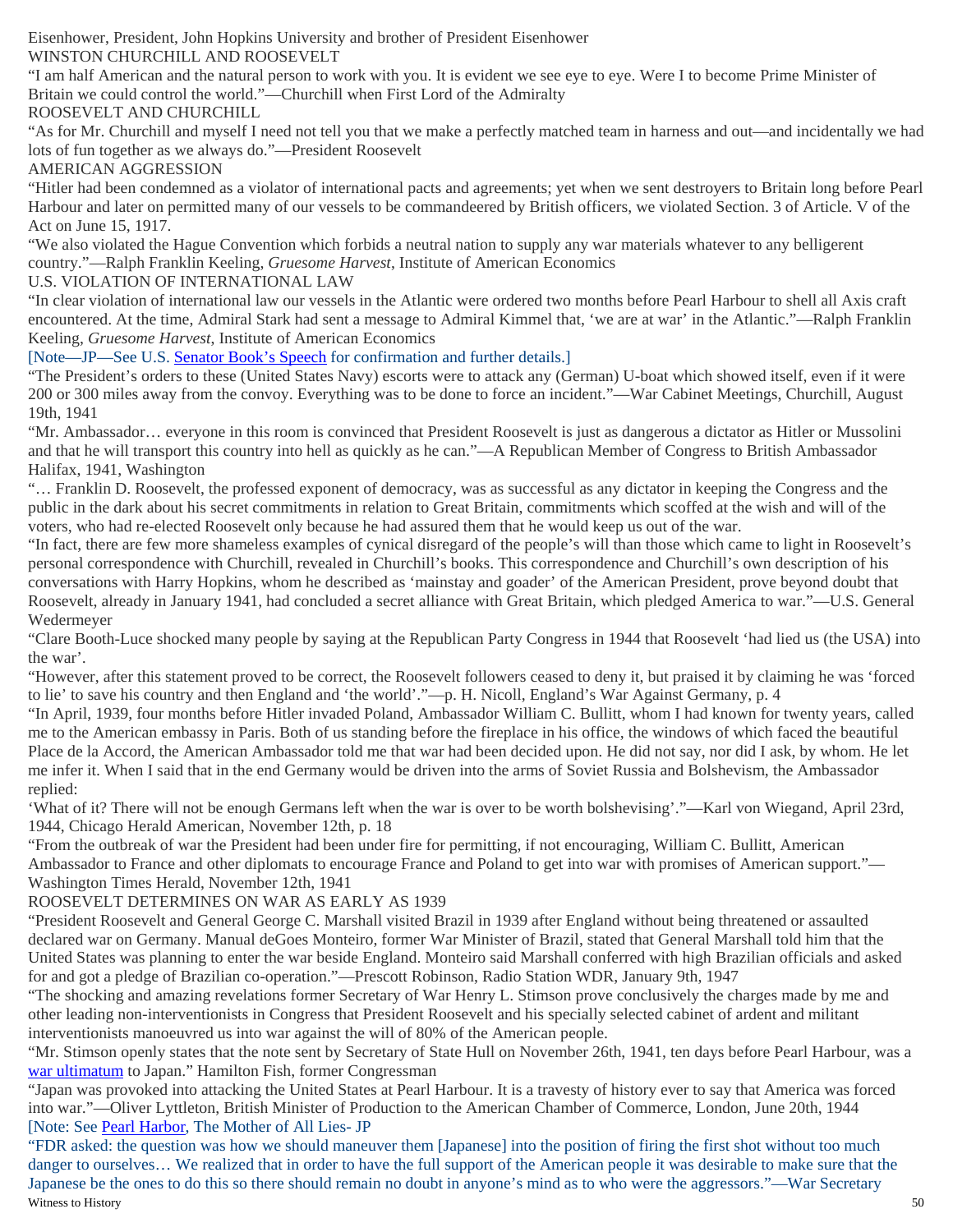#### Stimson's diary]

"Active intervention of the U.S. in the war was only possible for F.D.R. (Roosevelt) if the USA were attacked. This was the only way to win the American people for a war and to silence the isolationists. The way out of this dilemma could only be Japan. The problem was, therefore, to so provoke the Japanese that they would fire the first shot."—Münchner Merkur, December 7th, 1966

#### LETTER TO *THE DAILY MAIL* (December 20, 2001)

"Andrew Alexander loves telling us that it was Herman that declared war against America and not the other way around. He obviously wanted the British people to believe the Americans were forced to join the war and so we should not feel too grateful to them for coming to our help.

"As he is so good at history I am sure he is aware of the gradual development of events that led Germany to declare war against America:

"September 16, 1940—U.S. conscription bill passes.

"June 14, 1941—U.S. freezes German and Italian assets in America

"July 26, 1941—Roosevelt freezes Japanese assets and suspends relations.

"August 1, 1941 -U.S. sets up an oil embargo against 'aggressor states'.

"August 14, 1941—Roosevelt and Churchill announce the Atlantic Charter.

"December 7, 1941—Japanese bomb Pearl Harbor.

"December 8, 1941 U.S. and Britain declare war on Japan.

"December 11, 1941 Germany declares war on U.S.

"It was not just Churchill who knew that Britain had a special relationship with America. Hitler knew it too. By declaring war on America first, Hitler might have had some satisfaction by beating Roosevelt by a few hours, but he did not change the course of history."—Saroj K. Chakravarty, Beckenham, Kent.

#### BUCKING THE BANKING SYSTEM

"It is likely that Germany's successful competition through bilateral agreements and the banking nations' desire to liquidate such interest-free competition was an important factor in the United States and Britain promoting war against Germany."—Conrad Grieb. *American Manifest Destiny and the Holocausts*, Examiner Books, N.Y 1979

"After the last war, informal attempts were made to stabilise currencies but they failed…

"competitive currency depreciation led to other forms of economic warfare …

"new currency tricks restricted and burdened trade. They must certainly be counted as a contributory cause of the great depression. And they were the first phase of the tragic war in which we are now engaged."—Henry Morgenthau, Secretary to the (US) Treasury Note: Barter trade as introduced by Hitler's Germany, cuts out bank credit and reliance on international money lending. PRESSURE MOUNTS

"The pressure for war is high and mounting. The people are opposed to it but the administration seems to have the bit in its teeth and be hell bent on its way to war. Most of the Jewish interests in the country are behind the war and they control a huge part of our Press and Radio and most of our motion pictures. There are also the 'intellectuals' and the Anglophiles, and the British agents who are allowed free rein, the international interests and many other interests."—Charles Lindburgh, *The Wartime Journals* STEPS TO ROOSEVELT'S WAR

On January 12th, 1939, nine months before war was declared against Germany, Count Jerzy Potocki, Polish Ambassador to the United States, sent a dispatch to his Excellency, the Polish Minister for Foreign Affairs in Warsaw about conditions in the United States: "1. How an artificial war panic was being created.

[See the [German White Book](http://www.sweetliberty.org/issues/wars/whitebook/1.htm) for weekly, daily and finally hourly details in Adolf Hitler's attempts to come to peaceful terms with Poland in order to avert war.]

"2. Roosevelt's expression of hatred for Fascism was for the purpose to divert American opinion from domestic problems. By creating a war panic and rumours of European crisis Roosevelt sought endorsement of an armament program in excess of normal requirements as conditions in the American labour market are growing worse with 12 millions unemployed.

"3. A particular group of people; Baruch, Gov. Lehman, Felix Franfurter, Morgenthau, and others all in highly placed American official positions, desirous of being representatives of 'true Americanism,' are linked with international Jewry by ties incapable of being torn asunder… Jewry was not only able to establish a dangerous centre in the New World for the dissemination of hatred and enmity but also succeeded in dividing the world into two alien camps.

"4. Roosevelt had been given the power to enable him to enliven American foreign policy and at the same time to create huge reserves of armaments for a future war which the Jews are deliberately heading for."

America actually began planning hostilities against Germany in 1934 with planning for the "Industrial Mobilization Bill" after the Jews declared war on Germany in March, 1933.

# **CHAPTER 15—A MOST UNCIVILIZED MEANS OF WARFARE**

During the war, more bombs by weight were dropped on the city of Berlin than were released on the whole of Great Britain during the entire war.

All German towns and cities above 50,000 population were from 50% to 80% destroyed. Dresden with a population larger than that of Liverpool was incinerated with an estimated 135,000 civilian inhabitants burned and buried in the ruins.

Hamburg was totally destroyed and 70,000 civilians died in the most appalling circumstances whilst Cologne with a population greater than Glasgow's was turned into a moonscape. As Hamburg burned the winds feeding the three-mile high flames reached twice hurricane speed to exceed 150 miles per hour. Trees three feet in diameter on the outskirts of the city, were sucked from the ground by the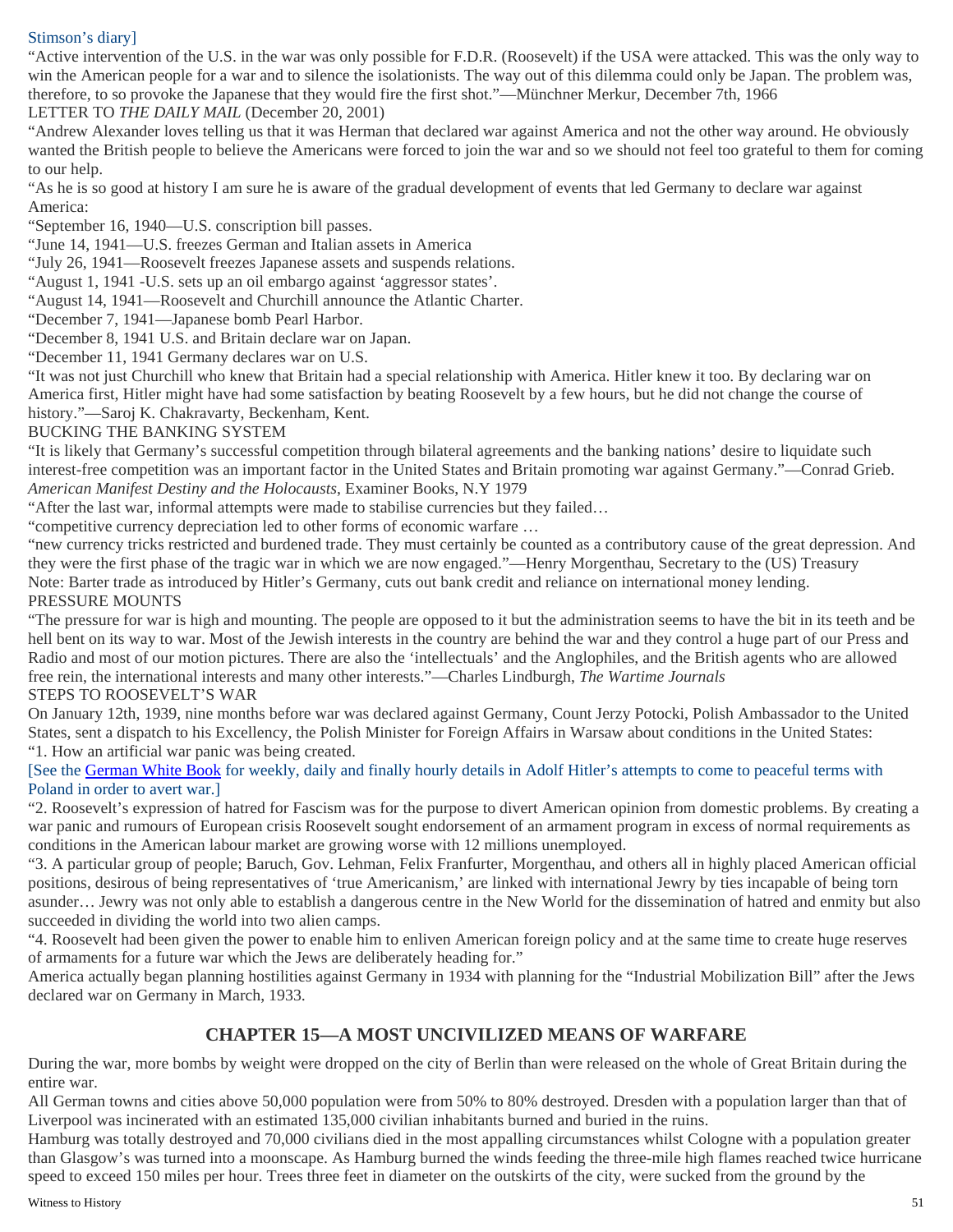supernatural forces of these winds and hurled miles into the city-inferno, as were vehicles, men, women... and children.

The volcanic flames thrown twice the height of Snowdon with gases as high again caused meteorological reaction as high as the stratosphere. Likewise Frankfurt and other cities like them; cities the size of Northampton, Leicester.

Between 1940 and 1945, sixty-one German cities with a total population of 25 million souls were destroyed or devastated in a bombing campaign that was initiated by the British government. Destruction on this scale had no other purpose than the indiscriminate mass murder of as many German people as possible quite regardless of their civilian status. It led to bombing retaliation resulting in 60,000 British dead and 86,000 injured.

THE MOST UNCIVILIZED FORM OF WARFARE

The eminent British war historian and strategist, Captain Sir. Basil Liddell Hart declared that using this strategy victory had been achieved

"through practicing the most uncivilized means of warfare that the world had known since the Mongol invasions." —*The Evolution of Warfare*, Baber & Faber, 1946, p. 75

"Was absolutely contrary to international law." —Prime Minister Neville Chamberlain

"The British Government would never resort to the deliberate attack on women and children for the purposes of mere terrorism." — Prime Minister Neville Chamberlain before he was ousted as Prime Minister

## CHURCHILL'S ENTHUSIASM

Winston Churchill's enthusiasm for behind-the-lines destruction of civilian populations could be traced back to his comment:

"The air opened paths along which death and terror could be carried far behind the lines of the actual enemy; to women, children, the aged, the sick, who in earlier struggles would perforce have been left untouched." —*The Great War*, Vol.3 P1602 HITLER'S REVULSION

"The construction of bombing airplanes would soon be abandoned as superfluous and ineffective if bombing as such were branded as an illegal barbarity. If, through the Red Cross Convention, it definitely turned out possible to prevent the killing of a defenceless wounded man or prisoner, then it ought to be equally possible, by analogous convention, and finally to stop the bombing of equally defenseless civil populations."

"I owe it to my position not to admit any doubt as to the possibility of maintaining peace. The people want peace. It must be possible for governments to maintain it. We believe that if the nations of the world could agree to destroy all their gas and inflammatory and explosive bombs it would be a much more useful achievement than using them to destroy each other." —Adolf Hitler WHO WAS THE FIRST TO BOMB CIVILIANS?

"Hitler only undertook the bombing of British civilian targets reluctantly three months after the RAF had commenced bombing German civilian targets. Hitler would have been willing at any time to stop the slaughter. Hitler was genuinely anxious to reach with Britain an agreement confining the action of aircraft to battle zones." —J.M Spaight., CB., CBE., *Bombing Vindicated*, p. 47., Principal Secretary to the Air Ministry

"Churchill was obsessed with getting America into the war. He tried to frighten Roosevelt with the prospect of an early German victory. He searched for an outrage, such as the sinking of the Lusitania in the First World War, that would arouse American public opinion. German bombing of British civilians might well achieve this. But for weeks it looked as if the Germans had no intention of being so obliging."—*The First Casualty*, Phillip Knightley, Andre Deutsch. London 1975

# THE FIRST BREACH OF INTERNATIONAL LAW

"This raid on the night of May 11th, 1940, although in itself trivial, was an epoch-marking event since it was the first deliberate breach of the fundamental rule of civilized warfare that hostilities must only be waged against the enemy combatant forces, Their flight marked the end of an epoch which had lasted for two and one-half centuries." —F.J.P Veale, *Advance to Barbarism*, p. 172

"The first 'area' air attack of the war, was carried out by 134 British bombers on the German city of Mannheim, on the 16th, December, 1940. The object of this attack, as Air Chief Marshall Peirse later explained, was, 'to concentrate the maximum amount of damage in the center of the town'." —*The Strategic Air Offensive Against Germany*. (H.M Stationery Office, London, 1961)

As early as 1953 H.M. Stationery Office published the first volume of a work, *The Royal Air Force, 1939-1945, The Fight at Odds*, p. 122 Described as 'officially commissioned and based throughout on official documents which had been read and approved by the Air Ministry Historical Branch, its author, Dennis Richards, reveals that:

"If the Royal Air Force raided the Ruhr, destroying oil plants with its most accurately placed bombs and urban property with those that went astray, the outcry for retaliation against Britain might prove too strong for the German generals to resist. Indeed, Hitler himself would probably lead the clamor. The attack on the Ruhr was therefore an informal invitation to the Luftwaffe to bomb London." "We began to bomb objectives on the German mainland before the Germans began to bomb objectives on the British mainland." —J.M. Spaight, CB., CBE., Principal Secretary to the Air Ministry

"Because we were doubtful about the psychological effect of propagandist distortion of the truth that it was we who started the strategic bombing offensive, we have shrunk from giving our great decision of May 11th, 1940, the publicity it deserves." —*Bombing Vindicated*, J.M. Spaight, CB. CBE., Principal Secretary to the Air Ministry

"Air Marshall Tedder made every effort to be a worthy pupil of his superior, Prime Minister Winston Churchill. The Marshall told high British officers that Germany had lost the war... because she had not followed the principle of total warfare." —*New York Times*, January 10th, 1946

"Retaliation was certain if we carried the war into Germany... there was a reasonable possibility that our capital and industrial centers would not have been attacked if we had continued to refrain from attacking those of Germany." —J.M. Spaight, CB, CBE. Principal Secretary to the Air Ministry

Witness to History 52 "The primary purpose of these raids was to goad the Germans into undertaking reprisal raids of a similar character on Britain. Such raids would arouse intense indignation in Britain against Germany and so create a war psychosis without which it would be impossible to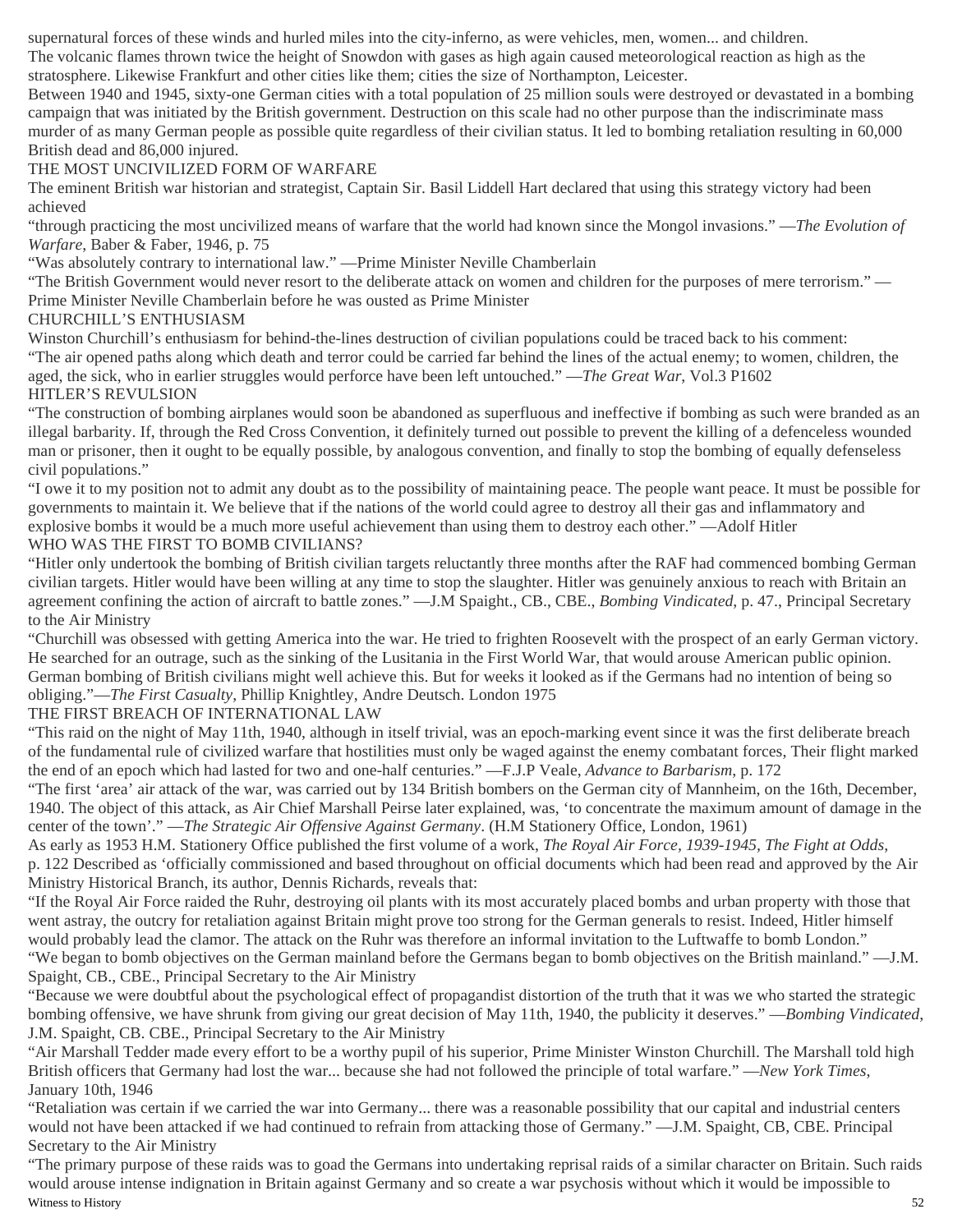carry on a modern war." Dennis Richards, The Royal Air Force, 1939-1945; The Fight at Odds. H.M Stationery Office "It gave Coventry and Birmingham, Sheffield and Southampton, the right to look Kiev and Kharkov, Stalingrad and Sebastopol, in the face. Our Soviet allies would be less critical of our inactivity if they had understood what we had done." —J.M. Spaight, CB, CBE, Principal Secretary to the Air Ministry

## THE TRUTH HIDDEN FROM THE BRITISH PUBLIC

"It is one of the greatest triumphs of modern emotional engineering that, in spite of the plain facts of the case which could never be disguised or even materially distorted, the British public, throughout the Blitz Period (1940-1941), remained convinced that the entire responsibility for their sufferings it was undergoing rested on the German leaders.

"Too high praise cannot, therefore, be lavished on the British emotional engineers for the infinite skill with which the public mind was conditioned prior to and during a period of unparalleled strain." Advance to Barbarism, p. 168, Mitre Press, London. —F.J.P Veale, British Jurist

"... the inhabitants of Coventry, for example, continued to imagine that their sufferings were due to the innate villainy of Adolf Hitler without a suspicion that a decision, splendid or otherwise, of the British War Cabinet, was the decisive factor in the case."—F.J.P Veale, *Advance to Barbarism*, p. 169

"One of the most unhealthy features of the bombing offensive was that the War Cabinet—and in particular the Secretary for Air, Archibald Sinclair (now Lord Thurso), felt it necessary to repudiate publicly the orders which they themselves had given to Bomber Command." —R.H.S Crosman, Labour Minister of Housing, *Sunday Telegraph*, Oct. 1st , 1961

"Is terror bombing now part of our policy? Why is it that the people of this country who are supposed to be responsible for what is going on, are the only people who may not know what is being done in their name? On the other hand, if terror bombing be part of our policy, why was this statement put out at all? I think we shall live to rue the day we did this, and that it, (The bombing of Dresden) will stand for all time as a blot on our escutcheon." —Richard Stokes, M.P.

This Member of Parliament was referring to the Associated Press Correspondent of Supreme Allied Headquarters in Paris, which had gloatingly described:

"this unprecedented assault in daylight on the refugee-crowded capital, fleeing from the Russian tide in the East. The report had been widely broadcast in America, and by Paris Radio. It was suppressed in Britain for fear of public revulsion.

"Thus, in a minute dated 28th February, 1943, Sir Archibald Sinclair explained to Sir Charles Portal, Chief of the Air Staff, that it was necessary to stifle all public discussion on the subject because if the truth had been disclosed in response to the enquiries being made by influential political and religious leaders, their inevitable condemnation would impair the morale of the bomber crews and consequently their bombing efficiency." —F.J.P Veale, *Advance to Barbarism*, p. 29

## WORKING CLASS TARGETED FOR HIGH KILL RATIOS

"The third and last phase of the British air offensive against Germany began in March, 1942, with the adoption of the Lindemann Plan by the British War Cabinet, and continued with undiminished ferocity until the end of the war in May, 1945.

"The bombing during this period was not, as the Germans complained, indiscriminate. On the contrary. It was concentrated on working class houses because, as Professor Lindemann maintained, a higher percentage of bloodshed per ton of explosives dropped could be expected from bombing houses built close together, rather than by bombing higher class houses surrounded by gardens." —*Advance to Barbarism*, F.J.P Veale, British Author and Jurist

## SLAYING IN THE NAME OF THE LORD

"I am in full agreement (of terror bombing). I am all for the bombing of working class areas in German cities. I am a Cromwellian—I believe in 'slaying in the name of the Lord!"—Sir. Archibald Sinclair, Secretary for Air

## WOMEN AND CHILDREN TO BE SLAUGHTERED FIRST

"They (the British Air Chiefs) argued that the desired result, of reducing German industrial production, would be more readily achieved if the homes of the workers in the factories were destroyed; if the workers were kept busy arranging for the burial of their wives and children, output might reasonably be expected to fall." Advance to Barbarism, F.J.P Veale; Distinguished British Jurist "It seems to me that the moment has come when the question of bombing German cities simply for the sake of increasing terror, though under other pretexts, should be reviewed." —Winston Churchill to Chief of Air Staff, Sir. Charles Portal, March 28th, 1945 EVEN CHURCHILL WAS REPELLED

"In the course of the film showing the bombing of German towns from the air, very well and dramatically done, W.C (Winston Churchill) suddenly sat bolt upright and said to me: 'Are we beasts? Are we taking this too far'"—Personal Experiences, Lord Casey. Constable. London 1962

# DEATH OF A CITY

"The long suppressed story of the worst massacre in the history of the world." —R. H.S. Crosman, Labour Minister "The devastation of Dresden in February, 1945, was one of those crimes against humanity whose authors would have been arraigned at Nuremberg if that court had not been perverted." —Richard.H.S Crosman, Labour Government Minister

"I have read the reviews of the biographies of Sir Arthur Harris with extremely mixed feelings and also Robert Kee's letter. (8th July). "On 13th, February, 1945, I was a navigator on one of the Lancaster bombers which devastated Dresden. I well remember the briefing by our Group Captain. We were told that the Red Army was thrusting towards Dresden and that the town would be crowded with refugees and that the center of the town would be full of women and children. Our aiming point would be the market place.

"I recall that we were somewhat uneasy, but we did as we were told. We accordingly bombed the target and on our way back our wireless operator picked up a German broadcast accusing the RAF of terror tactics, and that 65,000 civilians had died. We dismissed this as German propaganda.

witness to History 53 "The penny didn't drop until a few weeks later when my squadron received a visit from the Crown Film Unit who were making the wartime propaganda films. There was a mock briefing, with one notable difference. The same Group Captain now said,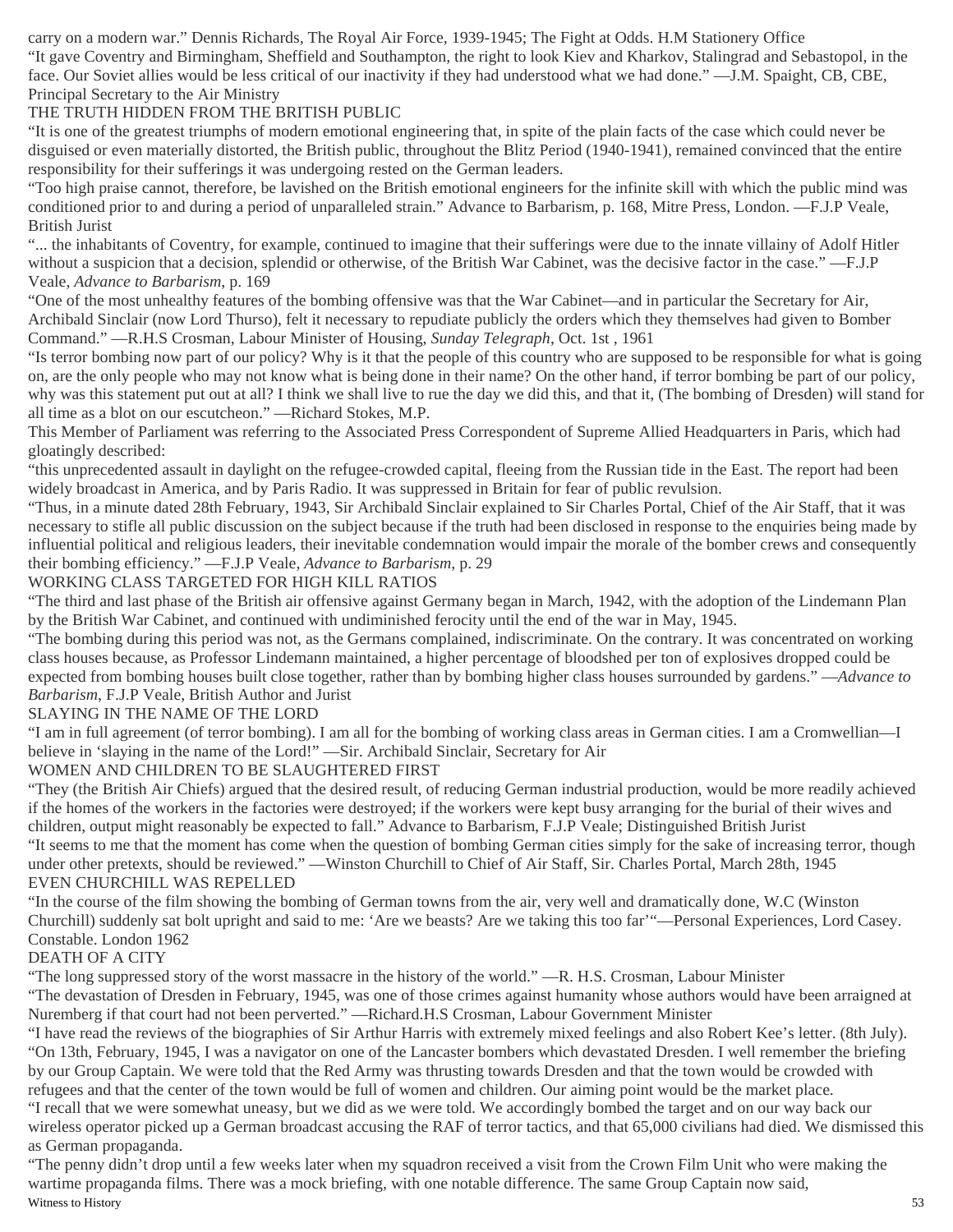'as the market place would be filled with women and children on no account would we bomb the center of the town. Instead, our aiming point would be a vital railway junction to the east.'

"I can categorically confirm that the Dresden raid was a black mark on Britain's war record. The aircrews on my squadron were convinced that this wicked act was not instigated by our much-respected guvnor 'Butch' Harris but by Churchill. I have waited 29 years to say this, and it still worries me." —A. Williams, Nottingham; *The Observer*, August 8th, 1984

Welcome and revealing though Mr. Williams letter is, subsequent revelations as to 'Butch' Harris's murderous inclinations expose a similar naiveté on Mr.Williams part:

"What we want to do in addition to the horrors of fire is to bring the masonry crashing down on the Boche, to kill Boche and to terrify Boche." —Bomber 'Butch' Harris, 1942, *Sunday Times*, January 10th, 1993

Nobody knows for sure just how many people innocent civilians were bombed and burned to death in Dresden. What is beyond dispute was that its destruction was of no military significance whatsoever. It did not shorten the war by as much as a minute, nor was it intended to.

The war to all intents and purposes was won and the city itself had no military, political or industrial significance. The British Government were well aware that it was defenseless, which for those whose morality differs from mine, might have been an advantage. Its 600,000 population (larger than Liverpool's) was swollen by an estimated further 500,000 refugees fleeing from the Red Army. The RAF were as usual dropping propaganda leaflets on the city, and on the night before the raids, 13th, February, with a leaflet headed, 'Partei Flieft aus Dresden,' read by the defeated population, it revealed that:

'All the schools in the city had been closed to provide shelter for an army of refugees arriving from the east.'

When the scale of Bomber Command's 'success' in what was described as 'the worst massacre in the history of the world' became known, it ill became the RAF to afterwards cowardly claim to have known nothing of the refugees.

## CHILDREN MACHINE-GUNNED

The strafing of columns of refugees by both American and British fighter planes was par for the course:

".... it is said that these (zoo) animals and terrified groups of refugees were machine-gunned as they tried to escape across the Grosser Garten by low-flying planes and that many bodies riddled by bullets were found later in this park." —*Der Tod von Dresden*, Axel Rodenberger, February 25th, 1951

In Dresden, "Even the huddled remnants of a children's' choir were machine-gunned in a street bordering a park." —David Irving, *The Destruction of Dresden*

## THE FIRESTORM OF HAMBURG

"Its horror is revealed in the howling and raging of the firestorms, the hellish noise of exploding bombs and the death cries of martyred human beings as well as the big silence after the raids. Speech is impotent to portray the measure of the horror, which shook the people for ten days and nights and the traces of which were written indelibly on the face of the city and its inhabitants.

"No flight of imagination will ever succeed in measuring and describing the gruesome scenes of horror in the many buried air shelters. Posterity can only bow its head in honour of the fate of these innocents, sacrificed by the murderous lust of a sadistic enemy...." —The Police President of Hamburg

"Not even Hiroshima and Nagasaki, suffering the smashing blows of nuclear explosions, could match the utter hell of Hamburg." — Martin Caidin, The Night Hamburg Died, Ballantyne Books, New York, 1960

Coventry often comes to mind when justification for the bombing campaign is sought. Notwithstanding the fact that it has since been proved that the bombing of Coventry, like the sinking of the Lusitania was deliberately set up as 'a means to an end,' it might be remembered in terms of proportion that Coventry lost 100 acres through bombing.

"In those terrible ten days of mid-1943, the British bombers gutted more than six thousand acres of Hamburg." —Martin Caidin This was the equivalent of sixty Coventrys in just ten days. Three hundred times as many people died in Hamburg during the ten-day blitz as died in Coventry during the entire course of the war.

## WORSE THAN HIROSHIMA, NAGASAKI AND TOKYO FIRESTORMS

"The fire and horror lasted ten full days. This is what makes Hamburg—and the loss of some seventy thousand men, women and children—stand out as the worst of the disasters visited upon civilization during the insanity of World War 2." —Martin Caidin THE CHILDREN

"Of the children these dreadful nights, what can be said? Their fright became horror and then panics when their tiny minds became capable of grasping the fact that their parents could no longer help them in their distress. They lost their reason and an overwhelming terror took over. Their world had become the shrieking center of an erupting volcano from which there could be no physical escape. Nothing that hell offered could be feared more.

"By the hand of man they became creatures, human in form but not in mind. Strangled noises hissed from them as they staggered pitifully through the streets in which tar and asphalt ran as streams.

"Some of these tiny creatures ran several hundred feet. Others managed only twenty, maybe ten feet. Their shoes caught fire and then their feet. The lower parts of their legs became flickering sticks of flame. Here were Joans of Arcs... thousands of them. All who had perished unjustly on the fires of the Middle Ages were as nothing when compared with what was happening that night.

"The sounds of many were unintelligible and undoubtedly many more called for their parents from whom they were parted by death or by accident. They grasped their tortured limbs, their tiny burning legs until they were no longer able to stand or run. And then they would crash to the ground where they would writhe in the bubbling tar until death released them from their physical misery." Martin Caidin

# RAF PILOT

Witness to History 54 "It was murder in the city. I knew that the firestorms that came later were terrible, and unlike anything that ever happened. But the fires in the city were as bad as anything I'd ever seen in the war so far—and I had been on a goodly portion of the major attacks.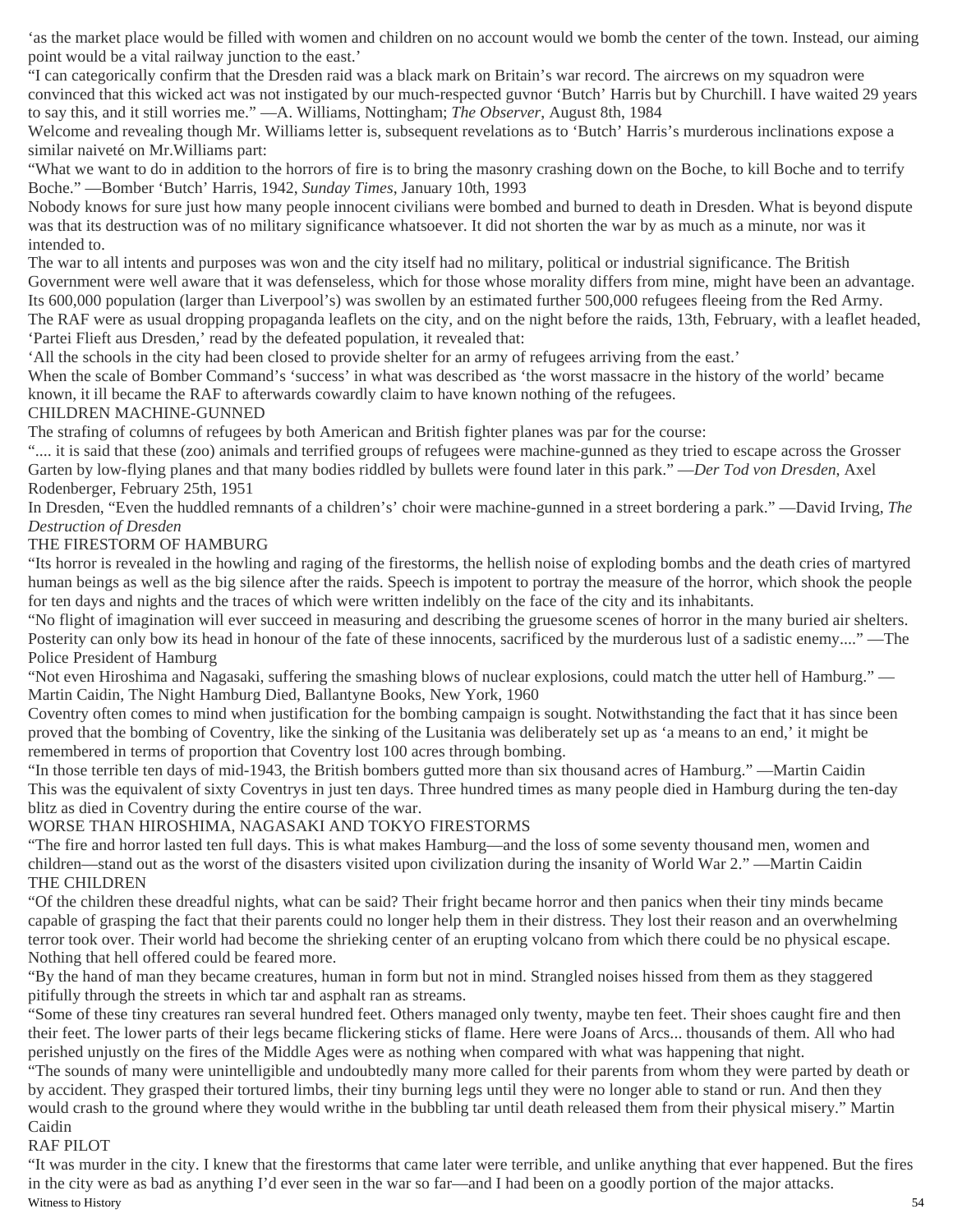"A few of the Lancs got caught in the flue of superheated air as they passed over the city at 16,000 feet, and it was as if they were nothing more than wood chips in a storm at sea… they were thrown about by the heat and even flipped over on their backs. Everything sort of went to hell until the Lancs managed to get free of the severe turbulence.

"… we howled with glee as we listened in on the Jerry wireless and heard them going crazy." —A RAF pilot. Bomber Command "The brutal, allied air offensive against Germany proved to be costly, ineffective and of doubtful morality." —An Analyst PHOSPHOROUS—THE OUTLAWED TERROR WEAPON

The use of phosphorous bombs, by the British government on raids against Germany, were outlawed under international law because its use has no other purpose than to strike terror in its means of causing death and injury. It is a napalm-like chemical which when alight cannot be extinguished. Of its use in a purely military sense:

"The shower of molten burning particles that sprays up from a phosphorous shell burst sears its victims with agonized burns. Used against pill boxes, the flame not only burns occupants, but also suffocates them." —*Life Magazine*, 19th June 1944 MARTIN CAIDIN

"The exploding phosphorous bombs sprayed their contents indiscriminately and clothing caught fire and had to be torn free from the body quickly otherwise the wearer would suffer terrible nightmarish burns. When the liquid splattered on to peoples hair, the victim was doomed. There was no chance to cut off the hair. The chemical globules, like a burning jelly, burned fiercely setting aflame the entire head and indeed, the head itself burned.

"These terrified and pain-wracked people were seen to leap about in frenzy, dashing their heads against the ground in blind panic anything to douse the flames.

"One can extinguish an ordinary fire by smothering it with clothes but such methods are useless against phosphorous. It continued to burn and set afire any material that was thrown over it. Such people in these circumstances could only be left to their sad fate amidst the terrifying background glow of the streets in flames.

"They writhed in the rubble-strewn roads with their bodies partially ablaze. Others were nearer to the River Alster and dozens of these shrieking demented souls, trailing tongues of flaming smoke and fire, dashed madly to the water to fling themselves into the lifesaving liquid.

"Men, women and children too, ran hysterically, falling and stumbling, getting up, tripping and falling again, rolling over and over. Most of them managed to regain their feet and made it to the water. But many of them never made it and were left behind, their feet drumming in blinding pain on the overheated pavements amidst the rubble, until there came one last convulsing shudder from the smoking 'thing' on the ground, and then no further movement.

"Those who made it to the water found the safety they had sought so desperately—but incredibly, some faced a choice that stuns the mind with horror. Water prevents phosphorous jelly from burning because it denies the chemical the one thing it needs to burn; oxygen. "Those with the blazing chemical on their arms, legs and their bodies were able to douse the flames by submerging the burning areas. But many had the blazing phosphorous jelly on their faces and heads. Certainly the spluttering chemicals went out as the victims ducked their heads beneath the water, but the moment they brought their heads up again to break the surface and take a breath of air, the phosphorous burst into flames again immediately.

"And so the victims were faced with the choice. Death by drowning or death by burning; men, women and children. While others watched sick and despairingly, the victims of phosphorous on faces and heads thrashed wildly in the brackish waters, screaming with pain and frustration. Spluttering and choking, they alternatively burned or drowned." —Martin Caidin

Martin Caidin spent years trying to get details on the use of phosphorous by both the allies, and in his own words he has 'met with less than the success required by the historian to include the episode in a documentary book.' He noted:

"Perhaps the solution to the total absence of any reference in official (post war) German documents is explained in the story told to me by a U.S Army officer, who learned that portions of the documents on the after effects of the Hamburg attacks were ordered to be destroyed and all reference to the surviving victims of phosphorous bombs stricken forever from the records."—Martin Caidin "Phosphorous burns were not infrequent." —U.S. Strategic Bombing Survey

Phosphorous was used, "because of its demonstrated ability to depress the morale of the Germans." —Official British source INVASION

"A cataclysmic blast of exploding, splintering steel rent the earth before us and it seemed like the world was coming to an end. The Americans were blasting out a path for a forward drive.

"Man and beast shuddered in their tracks. Whole towns were disintegrating. Life seemed to disappear from the scene. It was the most terrifying destructive force of warfare Germany has ever seen.

"… and for an hour and a half more than 2,000 bombers and hundreds of guns pounded the German countryside, making the earth dance before this mighty man-made force… minefields went up as though touched by an electric switch.

"Near the end we were using 11-tonners (bombs) which crews said caused their bombers to bounce up over 500 feet when the huge 25 foot missiles were released." —Henry T. Gorrell (UP) *Chicago Daily News*, November 17th, 1944

"I can tell you that Germany has been destroyed utterly and completely." U.S. General Bradley, Associated Press, London, June 11th, 1945

"I just wouldn't know where to begin to rebuild Berlin." —U.S. General Eisenhower, Associated Press. London, June 11th, 1945 "The capital of the Third Reich is a heap of gaunt, burned-out, flame-seared buildings. It is a desert of a hundred thousand dunes made up of brick and powdered masonry. Over this hangs the pungent stench of death… it is impossible to exaggerate in describing the destruction… down town Berlin looked as like nothing man could have contrived. Driving down the famous Frankfurt Alee, I did not see a single building where you could have set up as business of even selling apples." —Eddie Gilmore, Associated Press, Berlin, June 9th, 1945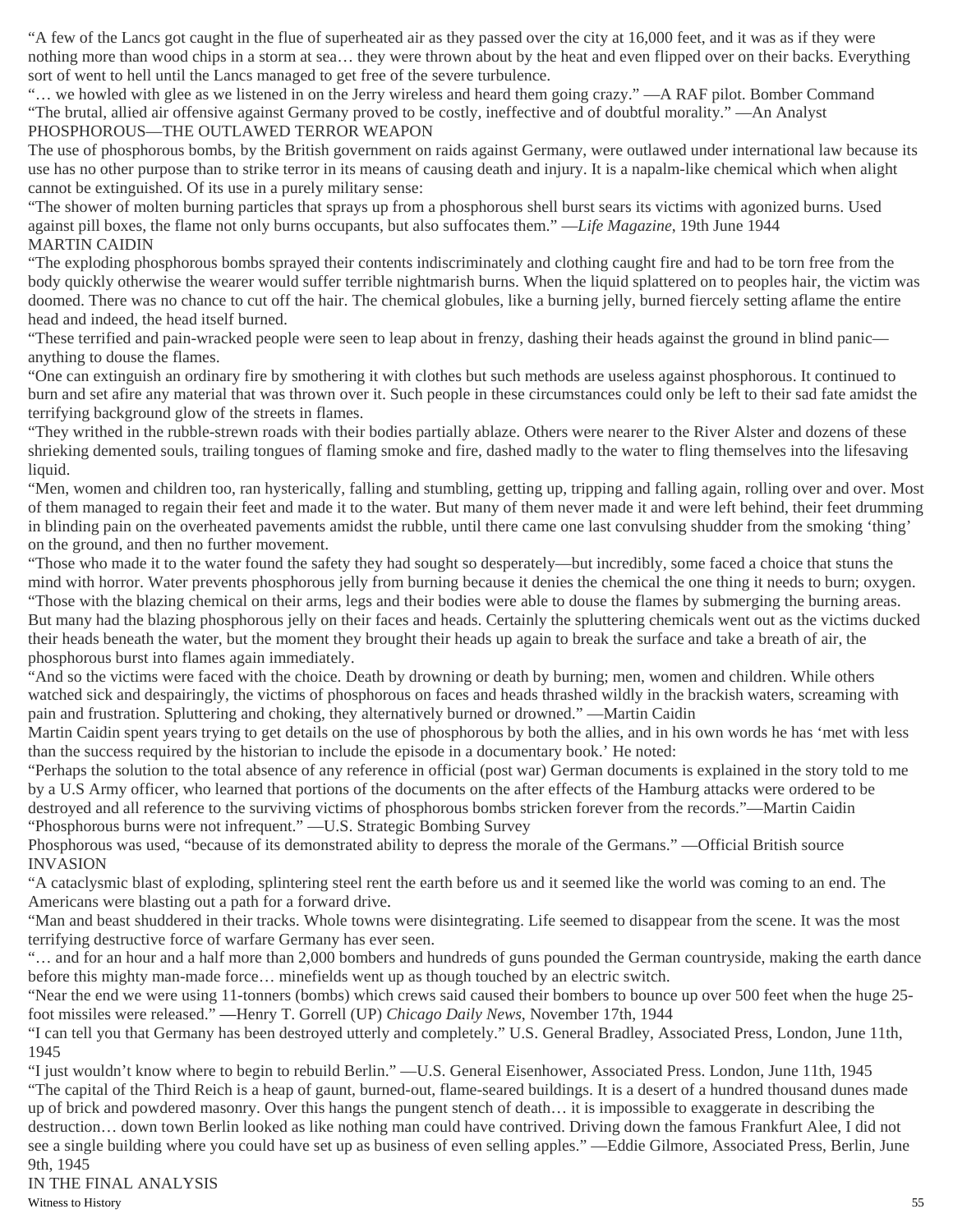"Towards the end of his life the 'Prof.' (Lindemann) made a remark on more than one occasion with such an air of seriousness that he seemed to regard it as his testament of wisdom, and I accordingly feel it incumbent upon me to record it here, although not in perfect sympathy with it. He asked:

'Do you know what the future historians will regard as the most important event of this age?'

"Well, what is it?

'It will not be Hitler and the Second World War, it will not be the release of nuclear energy, it will not be the menace of Communism.' "These negatives seemed very comprehensive. He put on an expression of extreme severity and turned down the corners of his lips. 'It will be the abdication of the White man.'

"Then he nodded his head up and down several times to drive home his proposition."—The Prof., R.F Harrod, McMillan, 1959, p. 261 The terror bombing offensive cost not only the lives of over a million German civilians and brought about the total destruction of many of Europe's finest and most historical cities, but also cost the lives of 58,888 RAF air crew… nearly the same number of British junior officers during the First World War. The great irony of this historical blunder is that it had the opposite effect. German morale rose, as did production.

"This lesson was lost on the British Air Force which continued to hold that 'strategic bombing' was the all and end all of air power. This fallacy not only prolonged the war, but went far to render the 'peace' which followed it unprofitable to Britain and disastrous to the world in general." —General J.F.C. Fuller, *The Second World War*, Eyre and Spottiswoode, 1948

"In effect, there is no doubt that in ordering the destruction of large enemy cities, which represented an important part of the very basis of European culture and civilization, the Allied political leaders have incurred a dire responsibility before the bar of history." —Major General J.F.C. Fuller

"Even the senseless and highly culture-destroying terror acts, against for example, Lubeck and Dresden, carried out by the Allied pilots, should have been investigated and brought before a proper court of justice." —Major General H. Bratt, Royal Swedish Army

"A nation which spreads over another a sheet of inevitably deadly gases or eradicates entire cities from the earth by the explosion of atomic bombs, does not have the right to judge anyone for war crimes; it has already committed the greatest atrocity, equal to no other atrocity; it has killed—amidst unspeakable torments—hundreds of thousands of innocent people." —Hon. Lydio Machado Bandeira de Mello, Dr. Juris. Brazilian Professor of Criminal Law; author of more than 40 works on law/philosophy

"As for crimes against humanity, those governments which ordered the destruction of German cities, thereby destroying irreplaceable cultural values and making burning torches out of women and children, should also have stood before the bar of justice." —Hon Jaan Lattik. Estonian statesman, diplomat and historian

"It was the indiscriminate bombing of civilians by the so-called strategic air forces during the Second World War which culminated in the destruction of Dresden (a wholly non-military objective) in February, 1945, that completely pulverized the code of civilized warfare and returned the treatment of military opponents and civilians to the level of the primary warfare that had prevailed among the savages, the Assyrians, and the medieval Mongols.

"On the basis of the most authoritative British sources, Mr. Veale demonstrates clearly that it was the British and not the Nazis who introduced indiscriminate strategic bombing, despite the efforts of Hitler to avert this reversion to barbaric practices." —Professor Harry Elmer Barnes, Ph.D, American historian

"In terms of personal success, there has been no career more fortunate than that of Winston Churchill. In terms of human suffering to millions of people and destruction of the noble edifice of mankind there has been no career more disastrous." —*The European and English Journal*

"One closes these volumes feeling, uneasily, that the true heroes of the story they tell are neither the contending air marshals, nor even the 58,888 officers and men of Bomber Command who were killed in action. They were the inhabitants of the German cities under attack; the men, women and children who stoically endured and worked on among the flaming ruins of their homes and factories, up till the moment when the allied armies overran them." *London Times* reviewer on the British Official History of the Strategic Air Offensive. "There are no final figures on the number of civilians killed as a result of the mass-bombing, but 2,000,000 would be a very restrained figure (estimate)." —Professor Harry Elmer Barnes, Ph.D. American historian

The impression created by apologists and propagandists suggest that London (and other British cities) fared equally badly. It is however a fact that more Londoners died in the 1952 smog (combination of fog and pollution) than died during the blitz. (*Daily Mail*, March 13, 2002.

KASSEL

"Kassel suffered over 300 air raids, some carrying waves of 1,000 bombers; British by night, American by day. When on April, 4th, 1945, Kassel surrendered, of a population of 250,000, just 15,000 were left alive." Jack Bell, Chicago Daily News Foreign Service, Kassel, May 15th, 1946

"Countless smaller towns and villages had been razed to the ground or turned into ghost towns, like Wiener Neustadt in Austria which emerged from the air raids and the street fighting with only eighteen houses intact and its population reduced from 45,000 to 860." *In the Ruins of the Reich*, Douglas Botting, George, Allen & Unwin, London. 1985 AND THE OTHER CITIES:

Witness to History 56 Berlin, Hamburg, Dortmund, Essen, Dresden, Frankfurt, Nuremberg, Dusseldorf, Hanover, Bremen, Wuppertal, Vienna, Duisburg. Munich, Magdeburg, Leipzig, Mannheim, Stuttgart, Kiel, Gelsdenkirchen, Bochum, Aachen, Wurzburg, Darmstadt, Krefeld, Munster, Munchen, Gladbach, Braunschweig, Ludwishafen, Remscheid, Pforzheim, Osnabruck, Mainz, Bielefeld, Gieben, Duren, Solingen, Wilhelmshafen, Karlsruhe, Oberhausen, Heilbronn, Augsburg, Hamm, Knittelfeld, Luneburg, Cuxhaven, Kulmback, Hagen, Saarbrucken, Freiburg, Graz, Koblenz, Ulm, Bonn, Bremmenhaven, Wanne-Eickel, Woms, Lubeck, Schweinfurt, Kleve, Wiener Neustadt, Wiesbaden, Paderborn, Bocholt, Hanau, Hildesheim, Emden, Siegen, Pirmasons, Hale, Bayreuth, Kreuznach, Witten, Aschaffenburg, Kaiserlautern, Gladbeck, Dorsten, Innsbruck, Neumunster, Linz, Klagenfurt, Reutlingen, Recklinghausen, Reuel,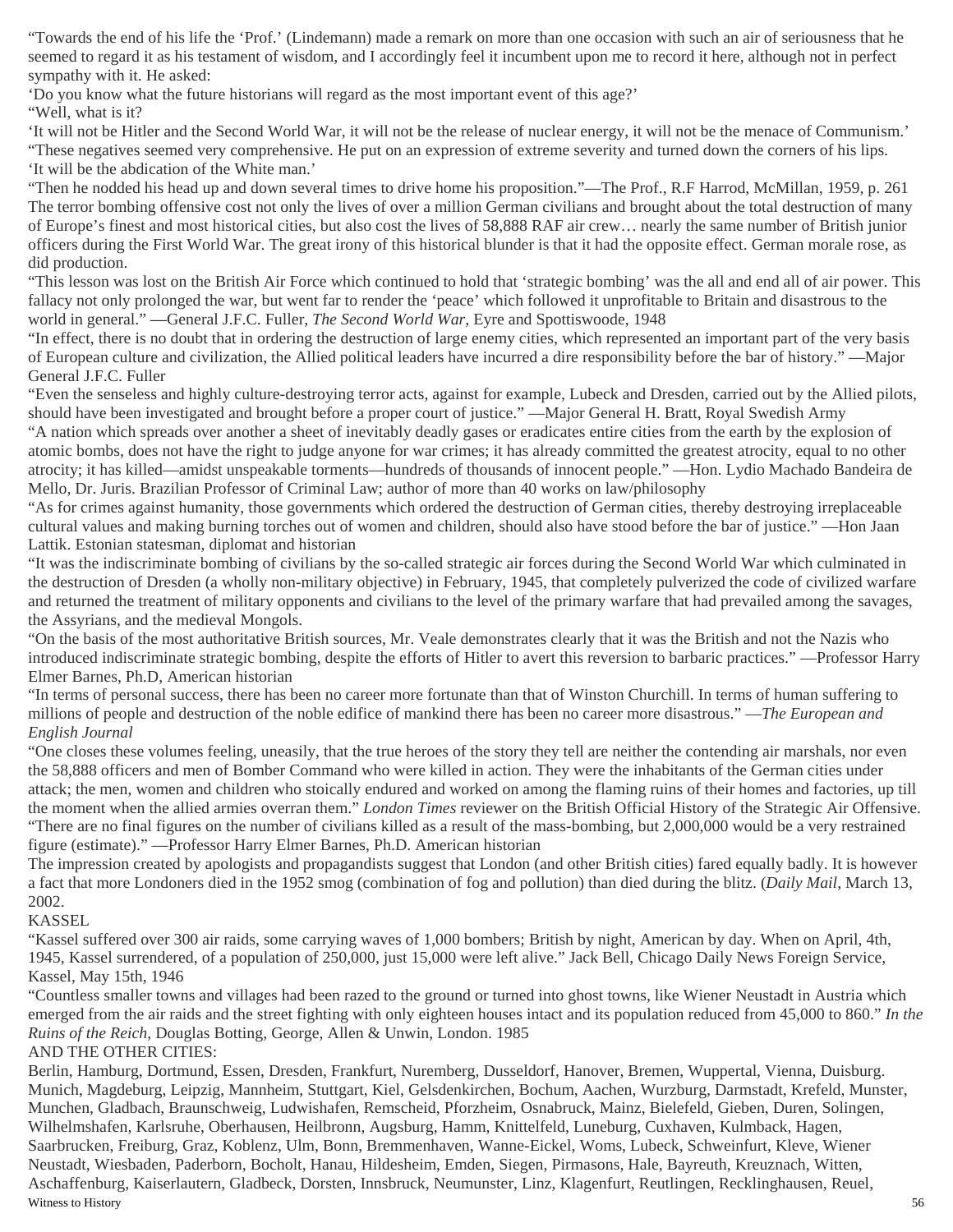Regensburg, Homberg, Elmshorn, Wetzler, Vilach, Hamelin, Konigsburg, Moers, Passau, Solbad Hall I.T, Coburg, Attnang-Puchheim, Friedsrichhafen, Frankfurt-Oder, Danzig, Bozen, Chemnitz, Rostock, Schwerte, Plauen, Rome, Bad Kreuznach, Neapel, Genoa, Mailand, Turin.

Note: Martin Caidin, heavily quoted in 'A Most Uncivilised Means of Warfare' is one of the world's leading authorities on militaryscience subjects, with a world-wide reputation as an expert in fields that cover military and civilian aviation, rockets and missiles, astronautics, and the effects of conventional and nuclear weapons.

He is a foremost authority on atomic warfare and his research findings are referred to throughout the world. Positions held include Atomic Warfare Specialist, N.Y. State Civil Defence Commission, Intelligence and Public Information, U.S. 5th Air Force, Consultant to the Commander of the U.S. Air Force Missile Test Center. He is the author of over 20 books, has worked at Cape Canaveral and Patrick Air Force Base, and is the winner of the James J. Strebig Memorial Trophy, awarded by the Aviation Writers Association.

# **CHAPTER 16—THE CONQUERORS BLOODLUST**

'Enjoy the war—the peace is going to be terrible.' —Graffiti on a Berlin wall, March 1945

As the German nation fought for its survival in a war which, to quote Churchill, was necessary to 'obtain German sales markets,' a bloodlust seized the conquerors:

## THE BRITISH GOVERNMENT:

"Since the end of the war about 3,000,000 people, mostly women and children and over-aged men, have been killed in Eastern Germany and south-eastern Europe; about 15,000,000 people have been deported or had to flee their homesteads and are on the road. About 25% of these people, over 3,000,000 have perished.

"About 4,000,000 men and women have been deported to Eastern Europe as slaves.

"It seems that the elimination of the German population of Eastern Europe—at least 15,000,000 people—was planned in accordance with decisions made at Yalta.

"Churchill had said to Mikolakczyk when the latter protested during the negotiations to Moscow against forcing Poland to incorporate eastern Germany;

'Don't mind the five or more million Germans. Stalin will see to them. You will have no trouble with them; they will cease to exist'." Senator Homer Capehart; U.S Senate February 5th, 1946

#### THE AMERICANS

"When I said that in the end Germany would be driven into the arms of Soviet Russia and Bolshevism, the Ambassador replied: 'What of it? There will not be enough Germans left when the war is over to be worth bolshevising'." —Karl von Wiegand, April 23rd, 1944, *Chicago Herald American*, November 12th, p. 18

THE SOVIETS

"The Germans are not human beings. From now on the word German means to us the most terrible oath… We shall kill. "If you have not killed at least one German a day, you have wasted that day. If you cannot kill your German with a bullet, kill him with a bayonet. If there is calm on your part of the front, or if you are waiting for the fighting, kill a German in the meantime. If you kill one German, kill another. There is nothing more amusing than a heap of German corpses." Ilya Ehrenburg, The Soviet Minister of Propaganda

"In war… it is a mitzvah (good deed) to kill every gentile from the nation that is fighting the Jew, even women and children." —Rabbi Ido Elba, *Baruch: The Man. The Times*, 16th March 1995

ALEXANDER SOLZHENITSYN

"For three weeks the war had been going on inside Germany, and all of us knew very well that if the girls were German they could be raped and then shot. This was almost a combat distinction."

AN EYEWITNESS ACCOUNT

The following is an excerpt from an eyewitness's account given by Leonora Geier (born, October 22nd, 1925, Sao Paulo, Brazil) to Dr. Trutz Foelsche, Ph.D, the original account of which appeared in *Deutsche Nationalzeitung*, No.17-65, p. 7.

"On the morning of February, 16th, (1945) a Russian detachment occupied the RAD (Reichsarbeitsdienst) camp Vilmsee near Neustettin. The Commissar told me in good German language that the camp was dissolved and that we, as a unit with uniforms (RAD— German Labour Service, not military uniforms), would be transported to a collection camp.

"Since I, as a Brazilian citizen, belong to an allied nation, he asked me to take over as a leader of the transport that went to Neustettin, into the yard of a former iron foundry. We were about 500 girls (Maidens of the Reichsarbeitsdienst—German Labour Service). "He said I could come into the orderly room, which I accepted. Immediately he directed me to make no further contact with the other women, because they were members of an illegal army. On my response that this was not true, he cut me off with the remark that I would be shot immediately, if I would repeat in any form a similar statement.

"Suddenly I heard loud screams, and promptly, five girls were brought in by two Red Armists. The Commissar ordered them to undress. When they, in a sense of shame, refused to do so, he ordered me to undress them and to follow him with the girls. We walked through the yard to the former factory kitchen, which was completely cleared out except for some tables along the window wall. It was dreadfully cold and the unfortunate girls trembled. In the huge tiled room several Russians waited for us who were obviously making obscene remarks, because every word was followed by loud laughter.

"The Commissar then directed me to watch how one makes sissies out of 'The Master Race'.

"Now two Poles, clad in trousers only, entered the room. At their sight the girls cried out. Briskly, they seized the first of the two girls and bent her over with her back over the edge of the table until her joints cracked.

"I almost fainted when one of the men pulled his knife and cut off her right breast in the presence of the other girls. I have never heard a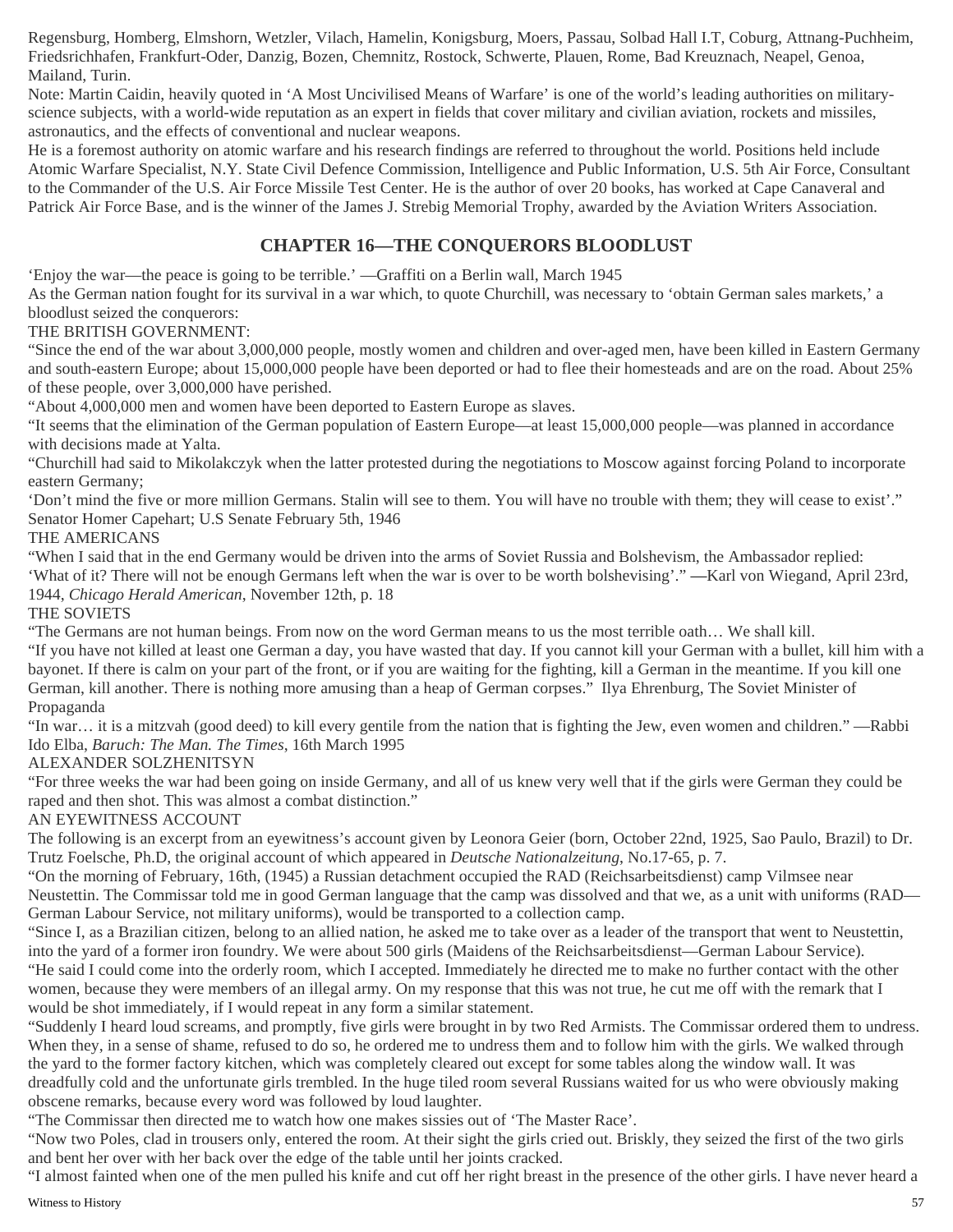human being scream as desperately as this young woman. After this 'operation' both men stabbed her several times in the abdomen, accompanied again by the howling of the Russians.

"The next girl cried for mercy, in vain; since she was exceptionally pretty. I had the impression that the 'work' was carried out very slowly. The other three girls were completely broken down, cried for their mothers and begged for a speedy death, but also fate them overtook.

"The last of the girls was still half a child, with barely developed breasts; one tore the flesh literally from her ribs until the white bone appeared.

"Again, five girls were brought in. This time, they had selected carefully. All were developed and pretty. When they saw the bodies of their predecessors, they began to cry and scream. Weak as they were, they tried to defend themselves but to no avail; the Poles became more cruel every time.

"One of the girls, they cut open her womb and trunk over the full length; poured a can of machine oil into the mutilated body and tried to set fire to it. Another was shot in the genitals by a Russian, before they cut off her breasts.

"A great howling began when someone brought a saw from a tool box. Now, using the saw, they set to work to tear the breasts of the girls to pieces, which in a short period of time led to the floor being flooded with blood. A blood rage seized the Russians. "Continuously one of them brought more and more girls.

"Like in a red fog, I saw the gruesome happenings again and again and I perceived the inhuman screaming at the torture of their breasts and the loud groaning at the mutilation of their private parts.

"When my legs failed me, I was forced into a chair. The Commissar persistently watched me to make sure I was looking toward the torture scenes. In fact, when I had to vomit, they even paused with their tortures.

"One girl had not undressed completely, she may have been somewhat older than the rest of the girls who were about 17-years old. One of the torturers soaked her bra with oil and ignited it and, while she cried out, another drove a thin iron rod into her vagina until it emerged at her navel.

"In the yard they liquidated entire groups of girls, after they had selected the prettiest ones for the torture room. The air was filled with the death cries of many hundreds of girls. But in view of what happened here, the slaughter outside could be considered more humane. It was a dreadful fact that not one of the girls brought into the torture room lost her consciousness.

"In their horror all were equal in their expressions. It was always the same; the begging for mercy, the high-pitched scream when their breasts were cut and their genitals mutilated.

"Several times the slaughter was interrupted to sweep out the blood and to clear away the corpses.

"That evening I sank into a severe nerve fever. From then on I lack any recollection until the moment I awoke in a military hospital. German troops had recaptured Neustettin temporarily, and had thus liberated us. As I learned later, approximately 2,000 girls were murdered during the first three days of the first round of Russian occupation." —Mrs. Leonora Geier, nee Cavoa

This documented and authoritative account was not an isolated act of barbarism carried out by Russians and Poles. It was one small incident of many thousands recorded, being part of a predetermined allied policy that had as its aim the destruction of Germany as a competitive nation; territorial dismemberment, deportation and genocide to reduce its population. POPE XII

#### "....the plight of millions who must answer to the hideous appellation of 'expellees'." Pope Pius XII, October 3rd, 1949 to American Congressional Committee

"The Potsdam Conference sanctions the principle of transferment. That is, the elimination of minorities. It is contrary to the law of nature to remove millions and millions of people from their homes." —Pope XII, *Observatore Romano*, August 1945

# ADMIRAL DANIEL LEAHY, AMBASSADOR TO THE VICHY GOVERNMENT

"I felt sorry for the German people. We were planning—and we had the force to carry out our plans—to obliterate a once mighty nation. I had an uneasy feeling that those eighty million Germans some how or other would live to fight again." EISENHOWER

"Our primary purpose is destruction of as many Germans as possible. I expect to destroy every German west of the Rhine and within that area in which we are attacking." —General Eisenhower, J. Kingsley Smith (INS) Paris, February 24th, 1945 INSTITUTE OF AMERICAN ECONOMICS

"The sacking of Germany after her unconditional surrender will go down in history as one of the most monstrous acts of modern times. Its excess beggars description and its magnitude defies condemnation." Ralph F. Keeling, *Gruesome Harvest*, 1947, Institute of American Economics

# THE BACKGROUND TO THESE TERRIBLE DEEDS

In the final two years of the Second World War, Communist Russia, the United States and Britain were drawing up plans for the dismemberment of Europe, the amputation of 25% of German territory, and the handing over of half of Europe to the Soviet Union. This policy would mean the forced expulsion of 15,000,000 Germans from their traditional homelands in East Prussia, Pomerania, Silesia, Eastern Brandenburg, the Sudetenland, pre-war Poland, Hungary, Rumania and Yugoslavia.

Its purpose was to remove the 'problem of German minorities,' the desire to reward the USSR with territory, the destruction of Germany as a major European commercial rival to Britain and France, compensation for Poland, and the desire to punish the conquered Germans. These expulsions continued until 1949—four years after the war formally ending.

## A BLUNDER WITHOUT EQUAL

Posterity will probably regard the Second World War as a blunder without equal resulting in a tragedy that defies parallel, the results of which will scar the face of humanity for all time.

On the face of it, war had been declared for the purpose of defending, what many agreed at the time was indefensible; Poland's continued acquisition of territorial booty;

#### Witness to History 58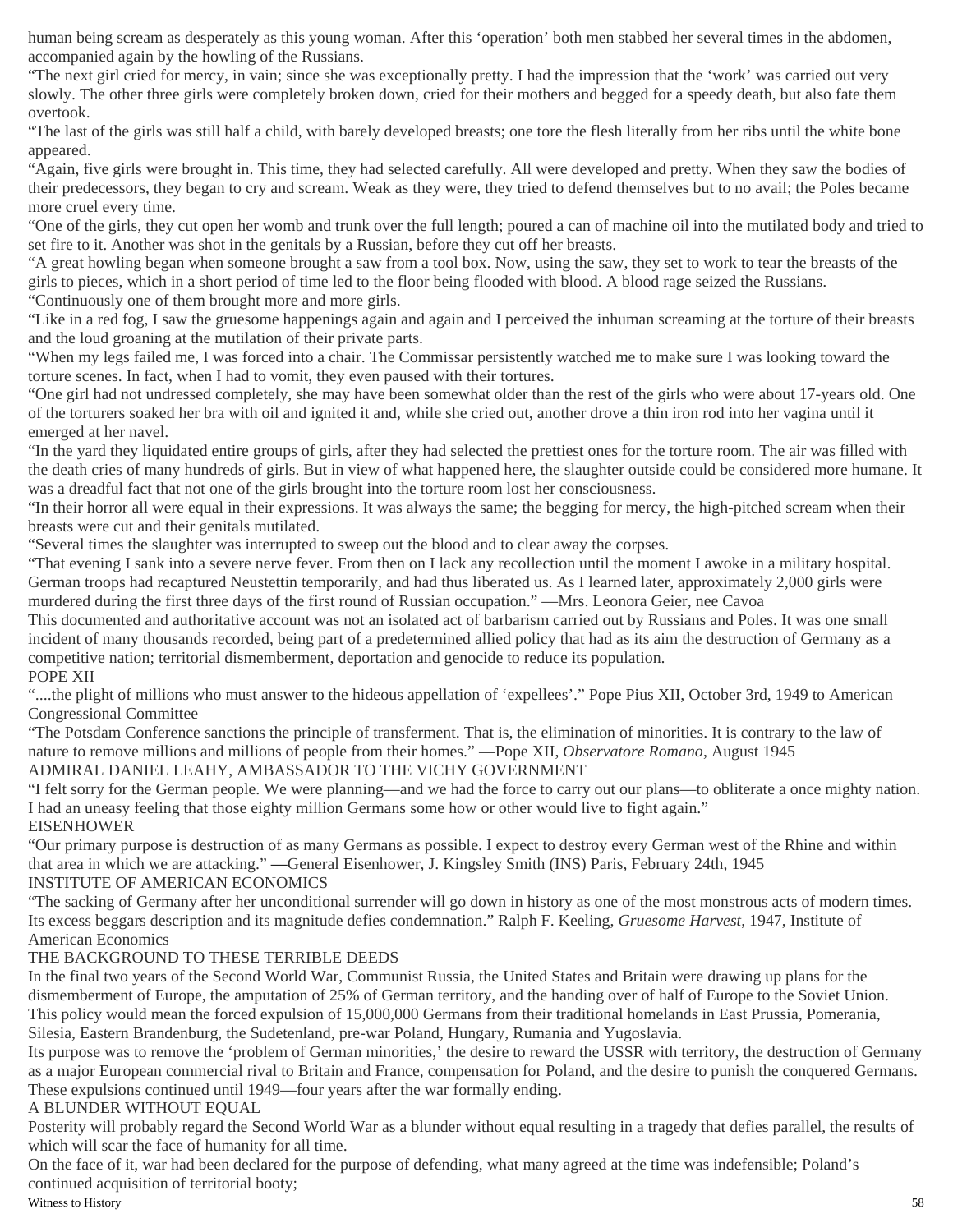"... that very Poland which with hyena appetite only six months before, joined in the pillage and destruction of the Czechoslovak state."—Winston Churchill, *The Second World War*, Vol. 1, pp. 311/312

It was a war that left Europe in ruins, millions dead, the British Empire in meltdown and Britain burdened with a war debt that would keep prosperity at bay for decades. Poland far from being freed on having served its purpose was handed over to the despotic Soviet Union, as were eleven other European nations. None of the stated aims of the war had been achieved.

On the other hand, the real (and largely unstated) aims of the war were in their final stages. The elimination of Germany as a competitive trading nation, which by position and population threatened the interests of Britain and France. Germany was to be dismembered and her population reduced through deportation, mass starvation, genocide and dispersal among neighboring states.

No right thinking person could possibly collude in such an appalling tragedy. Thus it was necessary to disguise the real aims of the war by pretence of defending the national integrity of a nation. To conceal the deportations, starvation, slavery and mass murder, and finally to cast Germany in such an evil light that few would be prepared to defend it. This process goes on today and every day. ALFRED DeZAYAS

"It is in a sense astonishing that 34 years after the war so little is known outside Germany about this unhappy sequel. Even less has been discussed about the role that the United States and Great Britain played in authorizing the expulsions."—Alfred M. DeZayas, *Nemesis at Potsdam*

"The disaster that befell this area (eastern Germany) with the entry of the Soviet forces has no parallel in modern European experience. There were considerable sections of it where, to judge by all existing evidence, scarcely a man, woman or child of the indigenous population was left alive after the initial passage of the Soviet forces."—George F. Kennan, *Memoirs*, 1967, Vol.1, p. 265 WORKING TOGETHER IN GENOCIDE; STALIN AND CHURCHILL

"We were unable to go into eastern Germany because of the policies of the Russian Government, but from authentic reports received, both in person and through the Press, conditions there, due to the policies of the Soviet Government and the conduct of the Soviet armies, are horrible beyond human comprehension.

"In fact, by eyewitness accounts, loot, pillage, pestilence and rape, wholesale murder and human suffering form one of the most terrible chapters in human history.

"Words are incapable of adequately picturing conditions there. The virtue of womanhood and the value of human life are civilized man's most sacred possessions, yet they are the very cheapest things in Russian-occupied Germany today…

"Thousands of people have been murdered, thousands of women violated, and conditions horrible, beyond civilized human comprehension prevail." —Senator Eastland, December, 4th, *Congressional Record*

## FIELD MARSHALL MONTGOMERY

"From their behavior it soon became clear that the Russians, though a fine fighting race, were in fact barbarous Asiatics who had never enjoyed a civilization comparable to that of the rest of Europe.

"Their approach to every problem was utterly different from ours and their behavior, especially in their treatment of women, was abhorrent to us. In certain sectors of the Russian zone there were practically no Germans left…"

## INVASION FROM THE EAST

In October, 1944, the Red Army first entered German territory—the village of Nemmersdorf in East Prussia. What was to happen there was to be repeated in thousands of villages, towns and communities throughout eastern Germany. This 'ethnic cleansing' policy carried out by Stalin with the full approval of both Winston Churchill and President Roosevelt, would result in the murder of an estimated 3,000,000 German civilians.

"When in October, 1944, Russian units… broke through German defenses and advanced as far as Nemmersdorf, they tortured civilians in many villages south of Gumbinnen, nailed some on barn doors and shot many others. A large number of women were raped. The Russian soldiers also shot some fifty French prisoners-of-war. The effected villages were reoccupied by German forces within fortyeight hours." —Major-General Erich Dethleffsen, Chief of Staff, German Fourth Army testimony to American Tribunal DR. HEINRICH AMBERGER

"On the road through Nemmersdorf, I saw a whole trek of refugees had been rolled over by Russian tanks; not only the wagons and teams, but also a goodly number of civilians, mostly women and children, had been squashed flat by the tanks. At the edge of the road and in the farm yards lay quantities of corpses of civilians who evidently had not all been killed in the course of military operations but rather had been murdered systematically.

"On the edge of the street an old woman sat hunched up, killed by a bullet in the back of the neck.

"Not far away lay a baby of only four months, killed by a shot at close range through the forehead… a number of men, with no other marks of fatal wounds, had been killed by blows with shovels or gun butts; their faces were completely smashed. "At least one man was nailed to a barn door.

"Yet, not only in Nemmersdorf itself, but also in the nearby villages between Angerapp and Rominten similar cases were noted after these villages were cleared of Russian troops.

"Neither in Nemmersdorf nor in the other places did I find a single living German civilian despite the fact that the Russian invasion had come as such a surprise that no appreciable number of civilians could have fled…" —Dr. Heinrich Amberger KARL POTREK

"At the edge of town, on the left side of the road, stand the large inn, Weisser Krug… in the farm yard further down the road stood a cart, to which four naked women were nailed through their hands in a cruciform position.

"Behind the Weisser Krug towards Gumbinnen is a square with a monument to the Unknown Soldier. Beyond it is another large inn, Roter Krug. Near it, parallel to the road, stood a barn and to each of its doors a naked woman was nailed through the hands, in a crucified posture.

Witness to History 59 "In the dwellings we found a total of seventy-two women, including children and one old man, 74, all dead… all murdered in a bestial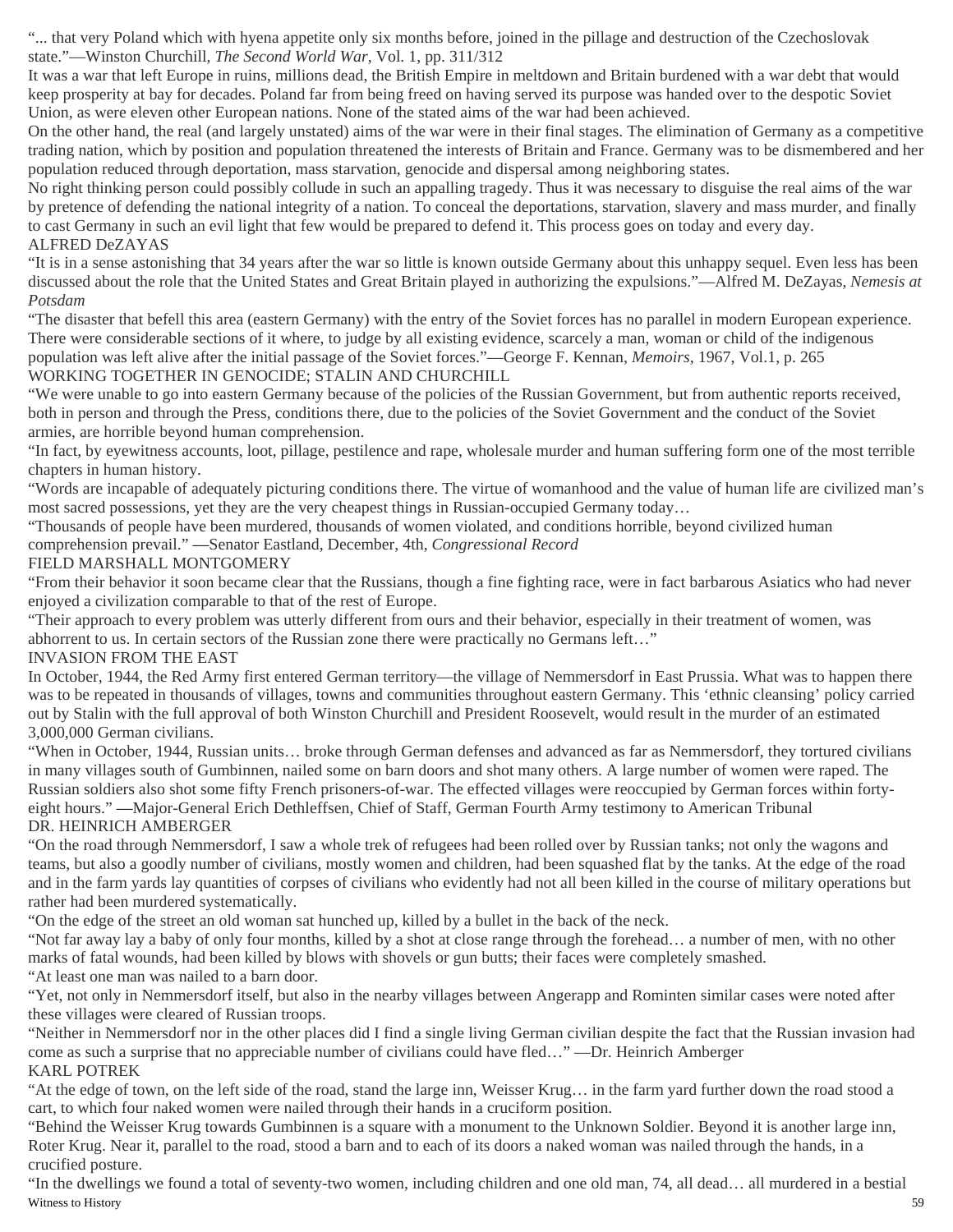manner, except only for a few who had bullet holes in their necks.

"Some babies had their heads bashed in.

"In one room we found a woman, 84 years old, sitting on a sofa… half of whose head had been sheared off with an axe or a spade. "We carried the corpses to the village cemetery where they lay to await a foreign medical commission. In the meantime, a nurse from Insterburg came, a native of Nemmersdorf, who looked for her parents.

"Among the corpses were her mother, 72, and her father, 74, the only man among the dead. She also established that all the dead were Nemmersdorfers. On the fourth day the bodies were buried in two graves.

"Only the following day did the medical commission arrive, and the tombs had to be reopened. This foreign commission unanimously established that all of the women, even the woman of 84 years had been raped." Karl Potrek

"The women who had been surprised in the village, including several nuns, had been herded together by the Russians, raped and gravely abused. The women had been bestially stabbed or shot.

"The Army (Wehrmacht) immediately invited the neutral Press. Reporters from Switzerland and Sweden as well as some Spaniards and Frenchmen from the occupied parts of France came to witness the frightful scene."—Captain Emil Herminghaus

"The Russians… swept the native population clean in a manner that has no parallel since the days of the Asiatic hordes."—George F. Kennan

"Expulsion is the method which, so far as we have been able to see, will be the most satisfactory and lasting."—Winston Churchill, December 15th, 1944, House of Commons

"The transference of several millions of people would have to be effected from the East to the West or the North, as well as the expulsion of Germans—because of what is proposed; the total expulsion of the Germans—from the area to be acquired by Poland in the West and the North." —Winston Churchill, House of Commons, December 15th, 1944

## ALEXANDER SOLZHENITSYN

"In Allenstein, which had been taken almost without a fight, the sacking and raping lasted for weeks."

## Dr. ALBERT SCHWEITZER

"The most grievous violation of the right based on historical evolution and of any human right in general is to deprive populations of the right to occupy the country where they live by compelling them to settle elsewhere.

"The fact that the victorious powers decided at the end of the Second World War to impose this fate on hundreds of thousands of human beings, and what is more, in a most cruel manner, shows how little they were aware of the challenge facing them, to re-establish prosperity and, as far as possible, the rule of law." —Dr. Albert Schweitzer on receiving the Nobel Peace Prize, Oslo, November 4th, 1954

## REAR ADMIRAL HENRY C. FLANAGAN, U.S.N. COMMANDER

"Had the originators of the War Crimes Trials doctrine been in any degree motivated by justice and the desire to punish the perpetrators of extreme atrocities in time of war they would have at least made some attempt to bring to trial the hundreds of Russian officials for perpetrating the most heinous atrocities ever afflicted upon civilized peoples, against the Poles and Germans and no doubt against all other people who have at any time been under Russian control."

## LORD CURZON

"A thoroughly bad and vicious solution, for which the world will pay a heavy penalty for a hundred years to come."—Lord Curzon, British Foreign Minister, 1919-1924

# VICTOR GOLLANCZ

"If the conscience of men ever again becomes sensitive, these expulsions will be remembered to the undying shame of all who committed or connived at them... the Germans were expelled, not just with an absence of over-nice consideration but with the very maximum of brutality." —*Our Threatened Values*, 1946, p. 96

## ROBERT MURPHY

"Knowledge that they are the victim of a harsh political decision carried out with the utmost ruthlessness and disregard for the humanities does not cushion the effect ... it would be most unfortunate were the record to indicate that we are the particeps to methods we have often condemned in other instances."—Robert Murphy, U.S. Political Adviser to Germany BERTRAND RUSSELL

"In Eastern Europe now mass deportations are being carried out by our allies on an unprecedented scale, and an apparently deliberate attempt is being made to exterminate many millions of Germans, not by gas, but by depriving them of their homes and of food, leaving them to die by slow and agonizing starvation.

"This is not an act of war, but as part of a deliberate policy of 'peace'...." —Bertrand Russell, *The Times*, October 19th, 1945 FLEEING THE RED ARMY

"Sometimes six or eight hours were necessary to cross the ice, sometimes even longer. Exhaustion and exposure took its toll of lives, especially among the very young and the very old. Babies froze and were left by their mothers on the ice, old women fell from their wagons—dead.

"But a touch of the macabre would still be added by low-flying Russian planes, which mercilessly machine-gunned the refugees and bombed the ice so many a wagon train sank through the broken ice and disappeared in the waters of the Haff. Horses drowned, people drowned. It was an unimaginable trial against despair."—Alfred deZayas, *Nemesis at Potsdam*

Note: The Federal Ministry for Expellees, Refugees and War Victims of the German Government holds eight volumes of 600-1,000 pages each, of detailed documentation; eye-witness accounts, many of them backed by neutral observers, which is still 'classified' and held in archives with their publication forbidden.

# ALFRED M DeZAYAS, AUTHORITY ON THE EXPULSIONS

Witness to History 60 "Although not officially taboo in America or Great Britain, the facts of the German expulsion were never given adequate coverage in the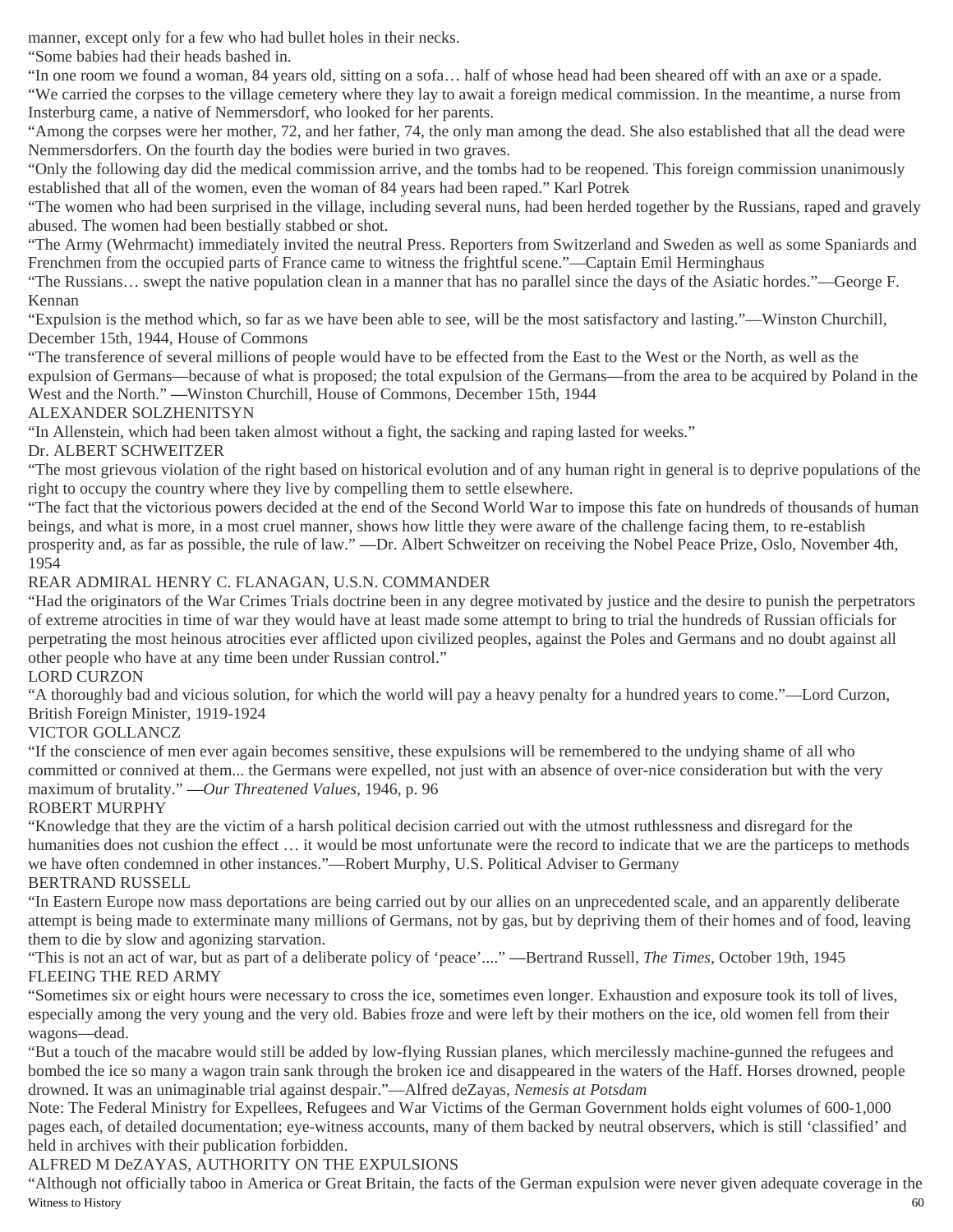Press. As a consequence, most Americans and Britons do not know that there was an expulsion at all, much less that western authorization of the principle of compulsory population transfers made the American and British Governments accomplices in one of the most inhuman enterprises in the history of Western civilization."

# **CHAPTER 17—HOGAN'S HEROES**

#### THE WORDS

"We allies are not monsters." said Winston Churchill to the Germans in 1945.

"This at least, I can say on behalf of the United Nations, to Germany… peace, though based on unconditional surrender, will bring to Germany and Japan immense and immediate alleviation of suffering and agony."—*Time Magazine*, January, 29th, 1945 THE REALITY

"What followed was quite the opposite. More Christian women were raped than has ever before been recorded in world history. "The German population was put on a 1300-calorie starvation diet, 15,000,000 German civilians were forcibly deprived of their homes and property; the allies have kept or taken one-fourth of their farmland and their farm implements, and told them to live by farming. "And finally they raped and debauched hundreds of thousands of German, Austrian and Hungarian girls and women from eight to eighty. In one year of 'peace,' they brought to their death five times as many German civilians as died during five years of war."—Dr. A.J. App, American authority on the Second World War

There can be no apportioning of blame based on nationalism for these 'peace crimes' occurred with the approval, acquiescence and indeed the collaboration of all the victor powers. All had a vested interest in dismembering Germany, de-populating large sections of German territory by expulsion, and reducing the German population through a combination of expulsion, starvation and murder. Indeed, in parts of Central Europe as in Austria, the British occupiers worked closely together with the NKVD—forerunners to the

K.G.B.—openly collaborating in the deportation and mass murder of thousands of non-combatants; men, women and children too. This collaboration extended back to Britain where Stalin's Police worked openly with the British authorities, rounding up and transporting to their deaths, tens of thousands of displaced persons.

THE AMERICANS:

#### LUTHERAN PASTOR

WHAT KIND OF WAR DO YOU CIVILIANS SUPPOSE WE FOUGHT?

"What kind of war do civilians suppose we fought anyway?

"We shot prisoners in cold blood, wiped out hospitals, lifeboats, killed or mistreated enemy civilians, finished off enemy wounded, tossed the dying into a hole with the dead, and in the Pacific boiled the flesh of enemy skulls to make table ornaments for sweethearts, or carved their bones into letter openers.

"We topped off our saturation bombing and burning of enemy civilians by dropping atomic bombs on two nearly defenseless cities, thereby setting an all time record for instantaneous mass slaughter.

"As victors we are privileged to try our defeated opponents for their crimes against humanity; but we should be realistic enough to appreciate that if we were on trial for breaking international laws, we should be found guilty on a dozen counts. We fought a dishonorable war, because morality has a low priority in battle…

"… I have asked fighting men for instance, why they—or actual we—regulated flame-throwers in such a way that enemy soldiers were set afire, to die slowly and painfully, rather than be killed outright by a full blast of burning oil. Was it because they hated the enemy so thoroughly? The answer was invariably,

'No, we don't hate those poor bastards particularly; we just hate the whole goddam mess and have to take it out on somebody.' "Possibly for the same reason we mutilated the bodies of the enemy dead, cutting off their ears and kicking out their gold teeth for souvenirs, and buried them with their testicles in their mouths, but such flagrant violations of all moral codes reach into still unexplored realms of battle psychology." —Edgar L. Jones, U.S. Second World War veteran, *Atlantic Monthly*, February 1946

"Bands of irresponsible bandits in Russian or American uniforms pillage and rob the trains. Women and girls are violated in sight of everyone. They are stripped of their clothes."—Sylvester C. Michelfelder, Lutheran Pastor, The Christian Century

## CHARLES A. LINDBERGH

"A long line of such incidents parades before my mind:

"the story of our Marines firing on unarmed Japanese survivors who swam ashore on the beach at Midway;

"the accounts of our machine-gunning prisoners on a Hollandia airstrip;

"of the Australians pushing captured Japanese soldiers out of transport planes which were taking them south over the New Guinea mountains (the Aussies reported them as committing hara-kiri or 'resisting');

"of the shinbones cut, for letter-openers and pen trays, from newly killed Japanese bodies on Noemfoor;

"of the young pilot who was "going to cream that Jap hospital one of these days";

"of American soldiers poking through the mouths of Japanese corpses for gold-filled teeth ("the infantry's favorite occupation"); "of Jap heads buried in anthills "to get them clean for souvenirs");

"of bodies bulldozed to the roadside and dumped by the hundreds into shallow, unmarked graves;

"of pictures of Mussolini and his mistress hung by their feet in an Italian city, to the approval of thousands of Americans who claim to stand for high, civilized ideals." —*The Wartime Journals of Charles A. Lindbergh*, p. 997. Harcourt Brace Jovanovich, N.Y. 1970 "You have said it all when you say that Europe is now a place where woman has lost her perennial fight for decency because the indecent alone live."—*Catholic Digest*, December 1945, p. 82

John dos Passos (*Life Magazine*, January 7th, 1946, p. 23) quotes a 'red-faced major' as saying:

"Lust, liquor and loot are the soldiers' pay."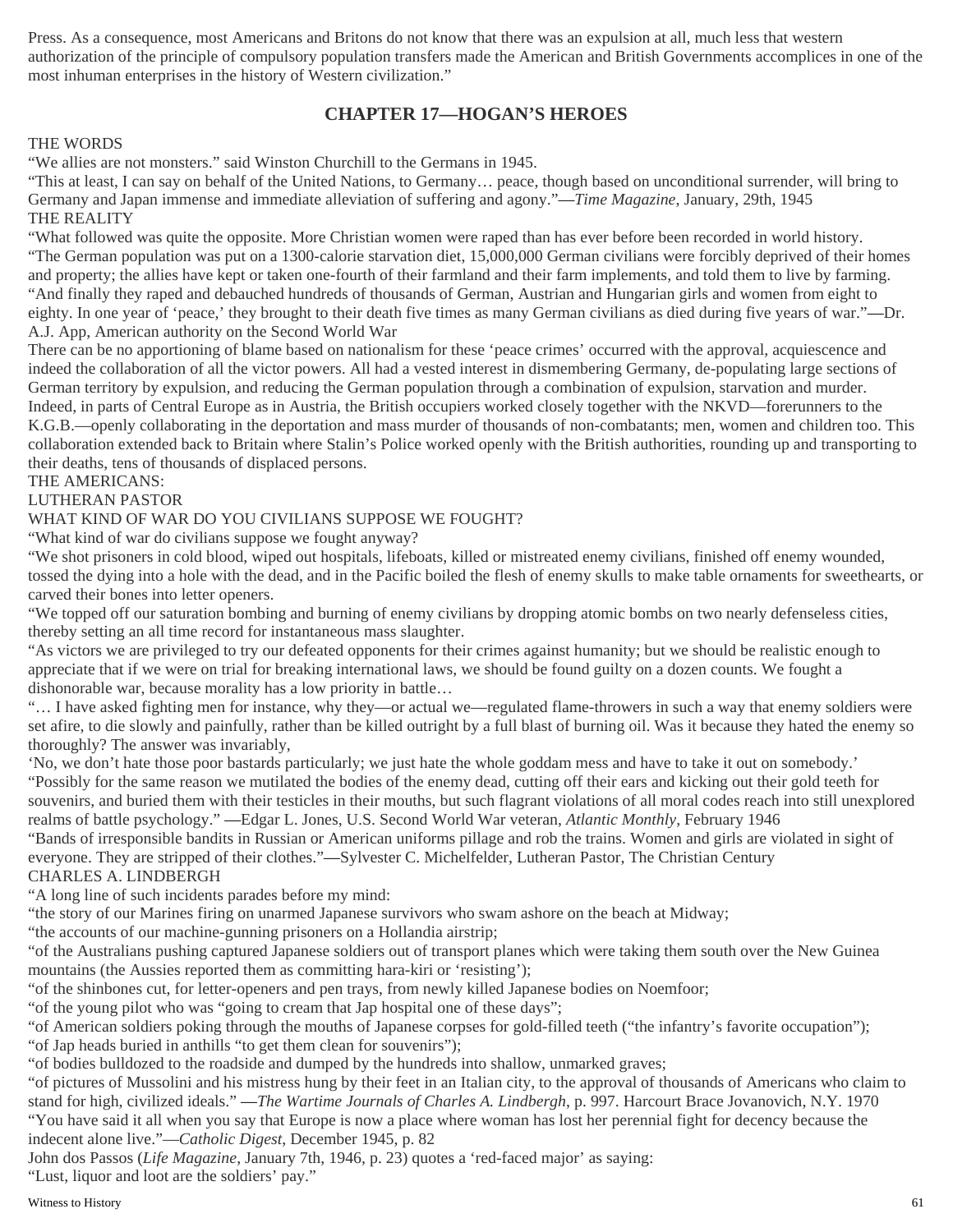A serviceman writes:

"Many a sane American family would recoil in horror if they knew how our boys conduct themselves, with such complete callousness in human relations over here."—*Time Magazine*, October 2nd, 1945

## CHARLES A. LINDBERGH

"That young girl riding by on her bicycle—she must know that on the day the Russians come she will probably be raped by a dozen soldiers. When do they come? In days? In weeks?

"That, we have not told the Germans. She has a good face—nicely dressed in old but clean and brightly colored garments—like the daughter of a middle-class American family.

"I realize that we Americans are holding her at Dessau. She cannot flee to safety. We will not let her pass our sentries on the roads. We are turning her and thousands of others like her over to Soviet soldiers for their sport.

"I feel ashamed. What responsibility has this child for Hitler and the Nazis? What right have we to call Germans and Japs barbarians when we treat women thus?"—*The Diaries of Charles A. Lindbergh*, p. 986.—Harcourt Brace Javanovich, N.Y. 1970 In France,

"Some Frenchmen began carrying truncheons at night to protect their wives and sisters from G.I. insults. Such was the reign of terror, the casual street selection for gratuitous sex by a wide diversity of races serving in the allied armies that visiting U.S. Army wives would have to wear uniform. The G.I.s did not want their wives mistaken for frauleins by other occupation troops."—INS, January 31st, 1946 "It is a tale of horror, old men starving on the roads, young girls raped in boxcars."—*Time Magazine*, October 2nd, 1945

"American occupation troops are being issued with 50,000,000 prophylactics a month."—*Time Magazine*, September 3rd, 1945 "At home our papers carry articles about how we 'liberate' oppressed countries and peoples. Here, our soldiers use the term 'liberate' to describe the method of obtaining loot. Anything taken from an enemy home or person is 'liberated' in the language of the G.I. Leica cameras are 'liberated' (probably the most desired item); guns, food, art. Anything taken without being paid for is 'liberated'. A soldier who rapes a German woman has 'liberated' her."—*The Diaries of Charles A. Lindbergh*, p. 953.—Harcourt Brace Javanovich, N.Y. 1970

From this one concludes that the U.S. Army of Occupation in Germany, a nation of less than 20 million females of mature age, was provided with 50 million condoms a month to 'teach the Germans Christianity.'

It is interesting to note that whilst the bulk of the mature male population were being deported as slaves to Russia, and held as slave labor in the rest of Europe including Britain, the U.S. Government was literally a conniving partner to the wholesale rape of a nation's womanhood.

"Frankly, the worst problem comes from our colored troops going with German girls. This stirs bitter hatred among German men. Many of our own soldiers feel almost as strongly about it."— Lee Hills, Frankfurt; Chicago Daily News Foreign Service, August 8th, 1946 CIVILIZING HITLER'S GERMANY

These terrible, tragic events, that for sheer horror find their equal only in the worst excesses of Ghenghis Khan, explains the necessity to supply 50 million condoms to G.I.s in a vain attempt to check rampant venereal disease in a defeated nation in which such afflictions were previously virtually unknown. No less than 20% of G.I.s were carrying venereal disease.

"In the case of Negro G.I.s the venereal disease rate was 70% infected."—Hal Foust, Berlin, July 22nd, 1946

According to testimony given to the U.S. Senate on July, 17th, 1945, when the French colonial (Negro) troops under his (General Eisenhower) command entered the German city of Stuttgart, "they herded German women into the subways and raped some 2,000 of them." Even a PM reporter, 'reluctantly confirmed the story in its major details.' —*Peace Action*, July 1945

It is interesting to note that a Japanese General was hanged because in the last days of the war, though the Americans had severed all communications with troops in the field, his troops raped twenty-five Manila 'beauties'.

"Rights! You have no rights. You're conquered, ya hear?"—Allied Military Government Head, *New Republic*, July 16th, 1945 One American serviceman writes that he shivers

"at the apparent absence of basic human decency displayed by many G.I.s."—*Time Magazine*, November 12th, 1945

"That's the way it is," said the captain. "Americans look on German women as loot, just like cameras and Lugers."—*N.Y World Telegram*, January 21st, 1945

"The only German mothers who can keep their children alive are those who themselves or whose sisters become mistresses of the occupying troops. By our official admission we have brought Germany down to a daily food level of 700 to 1500 calories, which is less than an American breakfast, and which leads to gradual death."—*Catholic Digest*, December 1945, p. 82

"If there be such a thing as civilized warfare, the Allies were, in my opinion, guilty in some instances of betraying civilization."—Major General Frederick Gilbreath, U.S.A.

HIS HOLINESS, POPE PIUS XII

"His Holiness, Pope Pius XII in a letter to Cardinal Michael Von Faulhaber.... 'lamented the base injuries and misadventures which German women and girls have to suffer'." —N.C Vatican City, See *Dubeque Witness*

"The American Provost Marshall, Lieutenant Colonel Gerald F. Beane, said that rape presents no problem to the Military Police because, 'a bit of food, a bar of chocolate, or a bar of soap makes rape unnecessary.' Think that over if you want to understand the situation in Germany 'Except for those who can establish contact with members of the Armed Forces, Germany can get nothing, from soap to shoes."—(op. cit. p. 83) *The Christian Century*, December 5th, 1945

"Young girls, unattached, wander about and freely offer themselves for food or bed... very simply they have one thing left to sell, and they sell it.... as a way of dying it may be worse than starvation, but it will put off dying for months, maybe years."—L. J. Filewood, Weekly Review, London, October 25th, 1945

"Nowhere in recorded history has such a grim chapter of brutality ever been written."—Senator William Langer, April 5th, 1949 UNCLE JOE'S G.I.s

Witness to History 62 and the state of the state of the state of the state of the state of the state of the state of the state of the state of the state of the state of the state of the state of the state of the state of t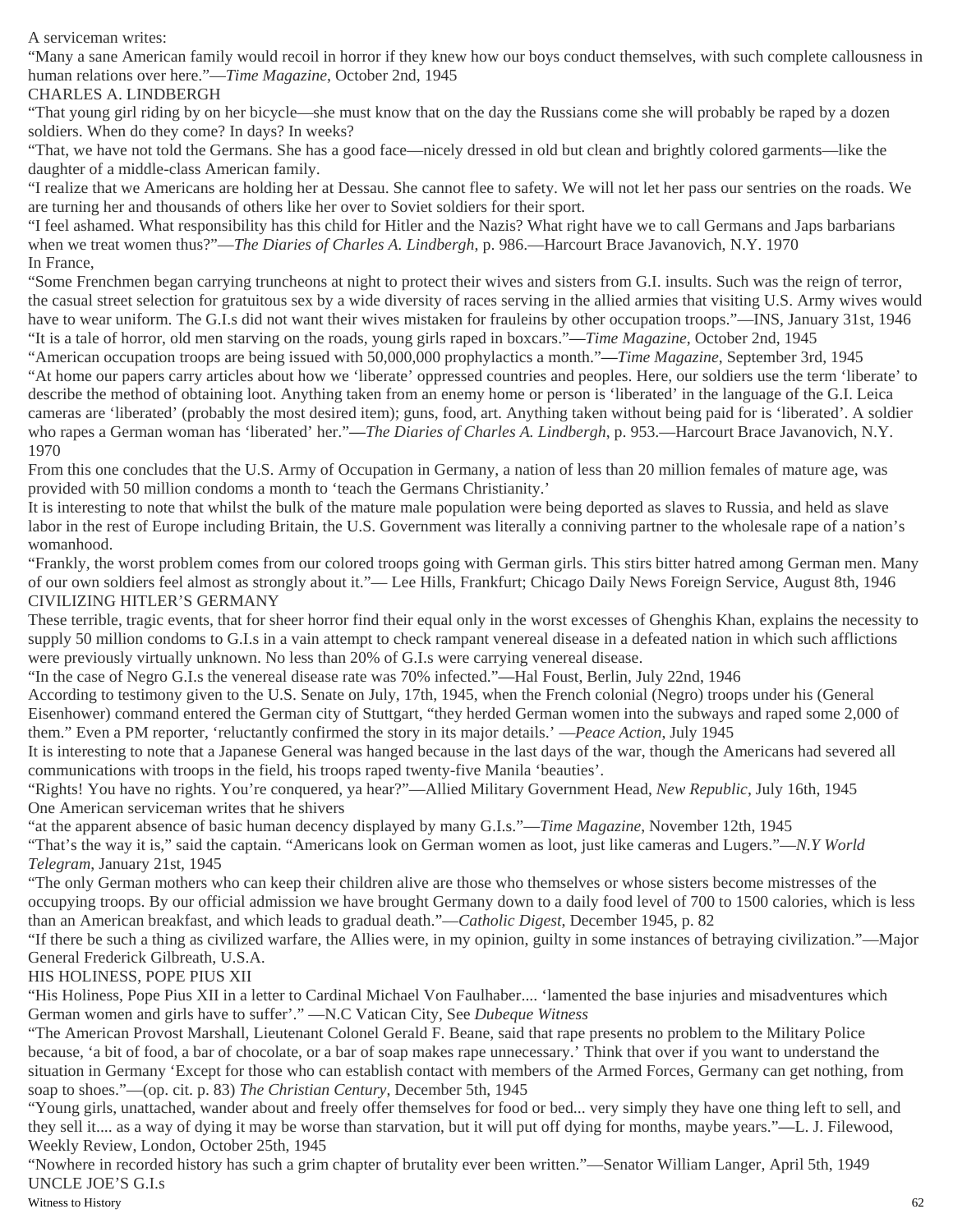"Berlin, as the Reds approached in 1945, had become virtually a city without men. Out of the civilian population of about 2,700,000, roughly 2,000,000 were women. Small wonder that the fear of sexual attack raced through the city like a plague. Doctors were besieged by patients seeking information about the quickest way to commit suicide, and poison was in great demand." —Cornelius Ryan, *The Last Battle*

"The later waves of Soviet soldiers went wild. Rape, plunder and suicide became commonplace. Soldiers entered the Haus Dahlem, an orphanage, maternity hospital and foundling home, and repeatedly raped pregnant women, and those who had recently given birth. All told, the number of rape victims in Berlin—ranging from women of 70 years to little girls of 10—will never be known, although Ryan reports estimates from doctors that run from 20,000 to 100,000."—*Time Magazine*

"Our fellow re-educators of Germany, our Russian allies, entered Danzig, March 24 1945. A 50-year old Danzig teacher reports that the following day her niece, 15, was raped seven times. Her other niece, 22, fifteen times.

"A Russian officer told the women to seek safety in the Cathedral. After they were securely in, our brothers-in-arms entered and, playing the organ and ringing the bells, kept up a foul orgy through the night, raping all the women, some more than thirty times. Surely, that's a wonderful time—for the fellows helping us try the Germans at Nuremberg."—Dr. A.J. App, Professor, LaSalle College "Dr 'O,' a Catholic pastor at Danzig, declares;

"They violated even eight-year old girls and shot boys who tried to shield their mothers."

"In unending succession were girls, woman and nuns violated... not merely in secret, in hidden corners, but in the sight of everybody, even in churches, and in the streets and in public places were nuns, women and even eight-year old girls attacked again and again. Mothers were violated before the eyes of their children; girls in the presence of their brothers; nuns in the sight of their pupils, were outraged again and again to their very death and even as corpses."—Breslau, Germany, September 3rd, 1945

A Lutheran pastor, in a letter of August 7th, 1945 to the Bishop of Chichester, England, describes how a fellow pastor's, 'two daughters and grandchild (ten years of age) suffer from gonorrhea, result of rape.' And how, 'his mother, eighty-three years of age, died of the consequences of rape,' and how 'Mrs. No was killed when she resisted an attempt to rape her while her daughter was raped, and deported allegedly to Omsk, Siberia for indoctrination."—See *Tablet*, October 27th, 1945

In Neisee, Silesia, 182 Catholic nuns were raped: 'In the diocese of Kattowitz sixty-two pregnant nuns were counted.' In one convent when the Mother Superior and her assistant tried to protect the younger nuns with outstretched arms, they were shot down. The priest who reported this said that he knows 'several villages where all the women, even the aged and girls as young as twelve were violated daily for weeks by the Russians."—*Nord-Amerika*, November 1st, 1945

".... charged that 'in the Russian occupied zone of Eastern Germany cries for help were going up from girls and women who were being brutally raped and whose bodily and spiritual health is completely shaken'."—*Time Magazine*, November 5th, 1945

"In Silesia, 'Many girls and women were violated.... and a greater number of them lost their lives in the struggle to defend themselves against attacks. Among those killed were nuns and a number of priests who sought to shield women and their religion. The names of 42 priests who were massacred are known."—*M.C Paris*, December 10th, 1945

"The fact that one of the Nuremberg (Trial) judges was a Russian, i.e. an official representing a government guilty of an infinite number of crimes far worse than any of those attributed to the accused Germans, deprived the court of any vestige of legality or equity."—Hon. Luigi Villari, Grand Officer of the Crown of Italy

## AUSTRIA

"In Vienna alone they raped 10,000 women, not once but many times, including girls not yet in their teens, and aged women."— Archbishop and Most Reverend Bernard Griffin

"The Viennese tell you of the savagery of the Russian Armies. They came like the ancient Mongol hordes out of the Steppes, with the flimsiest supply. The people in the working class districts had felt that when the Russians came they at least would be spared. But not at all. In the working class districts the troops were allowed to rape and murder and loot at will. When the victims complained, the Russians answered. 'You are too well off to be workers. You are bourgeoisie'."—op.cit. p. 24

Recently in Rome, Cardinal Mindszenty explained that, 'Bishop William Apor of Gyoer, and 53 priests were killed by Russians. The Bishop was killed when he tried to protect a group of women and children who had taken refuge in his palace."—*Tablet*, March 2nd, 1946

## **HUNGARY**

"Besides looting, it is especially the raping of women which has caused the most suffering to the Hungarian population. These violations were so general (from the age of ten up to seventy years) that there are practically few women who could escape this fate. Acts of incredible brutality have been registered and many women prefer to commit suicide in order to escape monstrosities. Even now, when order is more or less established, Russian soldiers will watch houses where women live and they will return there at night to take them away."—The Swiss Legation, KAP News Services, *Tablet*, July 28th, 1945

## SUDETENLAND

"The Czech and Jewish doctors refused all medical aid to German women raped by the Russians. Hundreds of thousands died by these means or sought salvation in suicide, as for instance in Brno (Brun) where on a single day 275 women committed suicide." RACIAL BASTARDISATION AS A POLICY

As with the Serbs today, racial-bastardisation as a deliberate policy was commonplace and encouraged.

Is it not the most appalling tragedy when it is remembered that when the Mohammedans at the gates of Vienna, threatened such a fate upon the women of Europe, Christian Europe arose united to prevent such a mass atrocity. Yet, nearly three hundred years later, the 'Christian' west not only contrived with the Asiatic hordes to bring about such a disaster but joined in the pillage and the rape. Little wonder that the noted British jurist described it as, an advance to barbarism.

"Hundreds of nuns have been violated by the Russian barbarians."—*Listening In*, March 15th, 1946

#### TOMMY ATKINS

Witness to History 63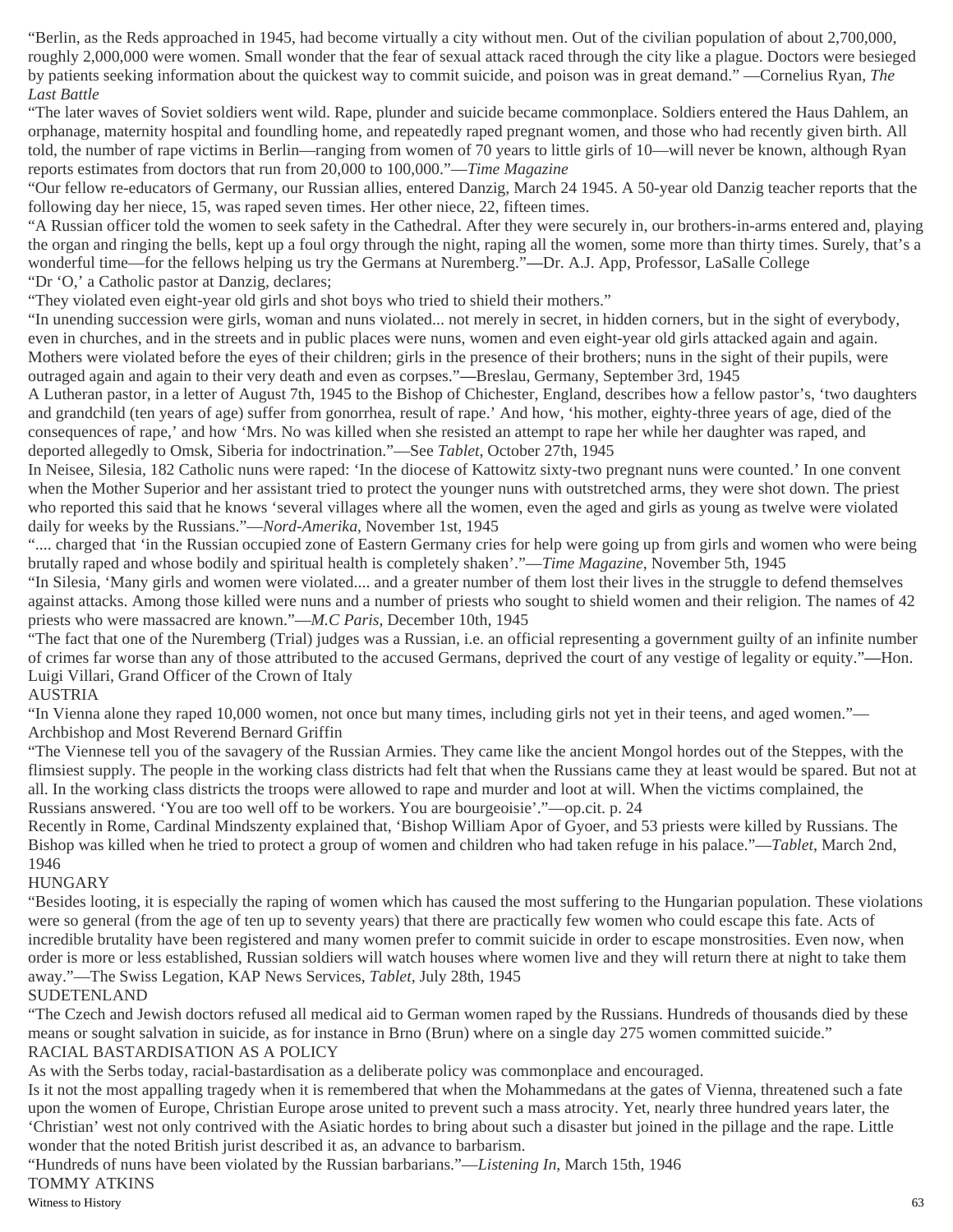"Our own Army and the British Army along with ours have done their share of looting and raping... this offensive attitude among our troops is not at all general, but the percentage is large enough to have given our Army a pretty black name, and we too are considered an army of rapists."—*Time Magazine*, September 17th, 1945

# ANTHONY M. LUDOVICI

"World War II led to even greater humiliation of the Allies than the had suffered in World War I. It is only necessary to mention the titanic rout of the British and French Armies which culminated in the flight of the former from Dunkirk, in order to make this clear. "Consequently, as a matter of chivalry, justice and fair-play, the English record is even blacker than it was after World War I and the savagery and inhumanity that was displayed was far less restrained…

"From the looting and sadistic ill-treatment of the defenseless population by the Allied troops and control of officials—Englishmen, Frenchmen, Russians and Americans—to the despicable display of troglodyte beastliness in the Nuremberg Trials, where Englishmen, Frenchmen and Americans sank to the level of Russian prosecutors in a 'Great Purge' trial, and committed the extra infamy of pretending that the proceedings were 'legal' and 'just' …

"In the behavior of the allied occupation troops and the fulfillment of the Armistice terms by the Allied officials in Germany, every sign of the spirit of revenge and bitter resentment reached its fullest expression—so much so that the American, Herbert Hoover, who was a prominent and exceptionally humane witness of all that happened, was compelled to declare,

'The Allies are sowing hatred for the future, they are piling up agony, not for the Germans but for themselves... In after years, the mine the allies have planted will blow up in the faces of these world peace-makers'."—Anthony M. Ludovici

# ATROCITIES IN THE FIELD

# EDINBURGH DAILY MAIL

"In January 1950, the German magazine *Das Neue Weltbild* published a list of alleged war crimes committed by the British, part of a file prepared by the Germans during the war for trials to be held when they won. The magazine's 150,000 print-run sold out in Germany within minutes. The chief allegations were;

1. That on May 29th, British troops at Dixmude, Belgium, killed 150 Belgian troops who wanted to surrender to the Germans after hearing about the capitulation of King Leopold.

2. On June 16th, 1940, British troops in the French village of Veurne massacred civilians who refused to leave their homes.

3. In June, 1940, British troops at Ardres plundered and manacled captured Germans."—William Patterson, *Edinburgh Daily Mail*, 14th April 1945

See also: Chapter 19

AND THE FRENCH....

"Police records at Stuttgart show that during the French occupation, 1,198 women were raped and eight men violated by French troops, mostly Moroccans.

"D. Karl Hartenstein, Prelate of the Evangelical Church in the city estimated the number at 5,000. Frau Schumacher, Secretary of the Police Women's' Section in submitting a documented report on numerous rapings, said that on the night the French evacuated the city, a child of nine was raped and killed, her mother was also raped and shot, and her father killed by Moroccans.

"In the town of Vailhingen, with a population of 12,000, for example, 500 cases of rape were reported.

"So it went on in areas occupied by the French."—David Darrah, Stuttgart, Chicago Tribune Press Service, July 24th, 1945 CHARLES A. LINDBERGH

"We passed some of the French Senegalese (West African) troops on the way into Stuttgart. They were paid little or nothing by the French, but they were permitted to loot and rape at will; that is part of the agreement.

"The days before, I had been told that in French-occupied territory it was required that a list of the occupants of every building, together with their ages, be posted outside, on the door, and that both the Senegalese and the French soldiers, drunk at night, would go from door to door until they found girls' names listed of any age they wished to rape.

"As we drove through Stuttgart we saw that each main door of the habitable buildings contained such a list—white sheets of paper tacked onto the panel—a column of names, a column of birth dates. And most of the women of Stuttgart show in their faces that they have gone through hell."—*The Diaries of Charles A. Lindbergh*, p. 967. Harcourt Brace Javanovich, N.Y. 1970

"But the French with the Senegalese: There were over 3,000 cases of rape in the hospital. Not in the hospital for abortion, but because of injury. And minor injuries aren't accepted in hospitals in Germany these days."—*The Diaries of Charles A. Lindbergh*, p. 960. WAR BY MORAL DESTRUCTION

"The method of imposing the will of one man on another may in turn be replaced by pure psychological warfare wherein weapons are not even used or battlefields sought or loss of life aimed at. But in its place the corruption of human reason, the dimming of the human intellect and disintegration of the moral and spiritual life of one nation by the will of another is accomplished."—Major-General J.F.C Fuller, *Tanks in the Great War*, 1920

## GERMANS CORRECT IN THEIR BEHAVIOR:

RAPE, PUNISHABLE BY DEATH: It is a well known fact that rape was virtually unheard of in the German Armed Forces and was in fact punishable by death.

THE MOST CORRECT IN HISTORY OF WARFARE:

"In their behavior toward the women of conquered territories, the German troops seem actually to have been the most correct and decent in the whole history of warfare."—Dr. A.J. App, Ph.D.

## WILLIAM SHIRER:

Witness to History 64 William Shirer (hardly a Nazi sympathizer) in his *Berlin Diary*, reported how on June, 17th, 1940, in the first flush of German occupation women had fled Paris in fear of the Germans. He wrote: "It seems the Parisians actually believed the Germans would rape the women and do worse to the men… the ones who stayed are all the more amazed at the very correct behavior of the troops—so far."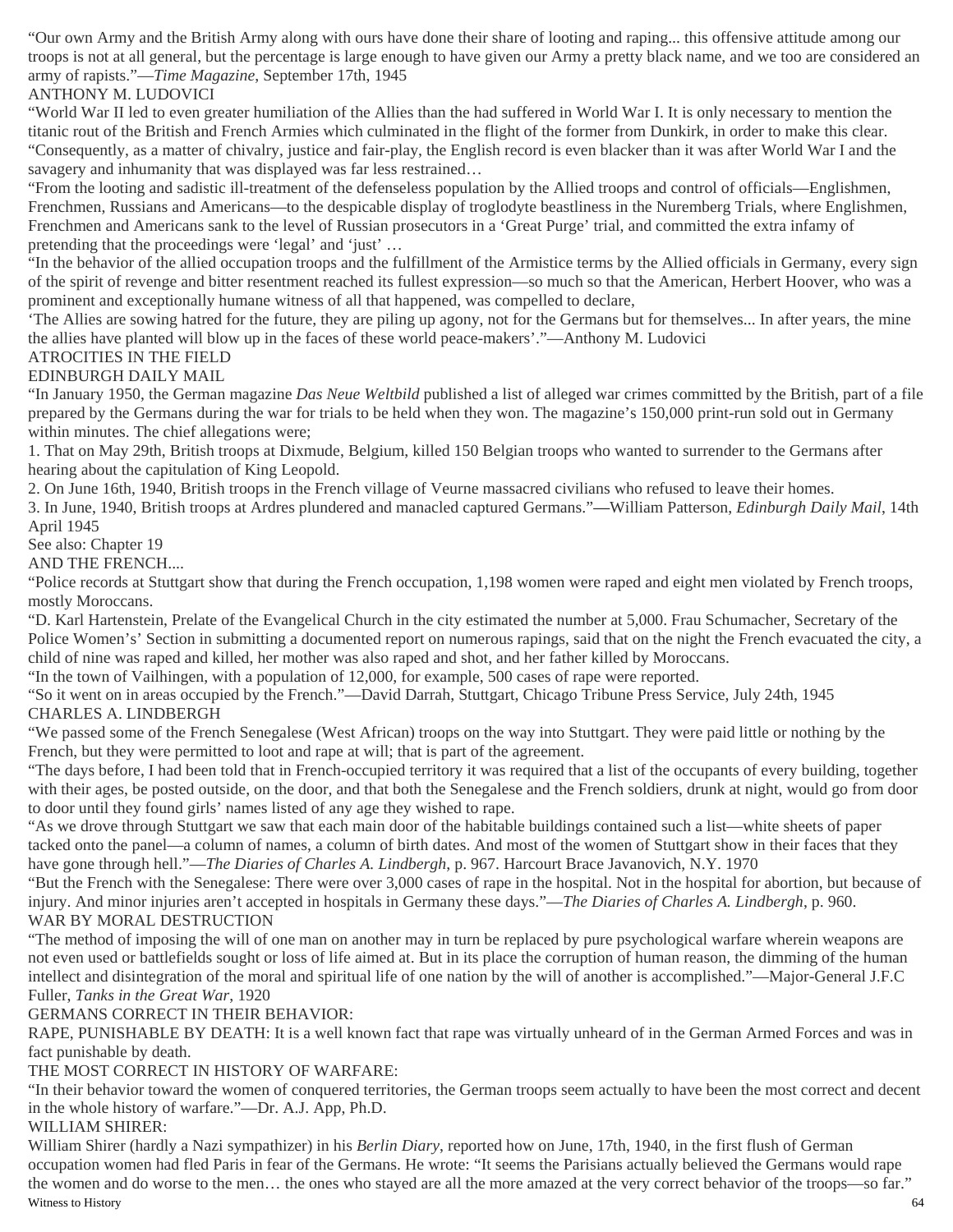#### UNCOMMONLY CHRISTIAN:

Frederick C. Crawford, President of Thompson Products, on January, 4th, 1945, in 'A Report From the War Front' resulting from an inspection tour taken along with others and organized by the War Department, said:

"After four years of German occupation… The Germans tried to be careful in their dealings with the people. We were told that if a citizen attended strictly to business and took no political or underground action against the occupying army, he was treated with correctness. (p.5)

"In short, wherever Americans have been able to investigate for themselves, they have found that however ruthless the Germans were with resisters and saboteurs, they were uncommonly Christian and decent towards the women of the conquered."

"The German behavior was correct; that they were quite amiably received by most people; there was no real sabotage and no real resistance movement. That as long as there was food, the civilians had their fair share and the conditions for the islanders were a good deal better than it was for the Wehrmacht in May, 1945."—Charles Cruickshank, Oxford University Press

"As far as I am aware, there is not a single incident in which the so-called anti-Christian Nazis, murdered a priest."—Dr. A.J App, Ph.D BORN OF PROPAGANDA:

"It must be brought home to the American people that much of what they have been led to believe was born of propaganda. "That the Germany Army, for example, actually behaved itself very correctly toward the people of occupied territories whose governments were signatories to the Hague and Geneva Conventions.

"The facts are now well known, and are beyond dispute, despite the opposite picture painted in the Press as part of the horrendous business of war."—Ralph Franklin Keeling, Institute of American Economics, Chicago, 1970

#### ANGELS COMPARED WITH BRITAIN'S ALLIES:

"The Germans were angels compared to the Communists. Persecuted Christians came out of hiding. My father who had been arrested was released by the Germans. He came home with his hands raw. The Communists had tortured him by plunging his hands into boiling water until his skin came off like gloves."—Zite Kaulius, *The Advocate*, Newark, April 1964

"Very few German officers committed actions by their own free will during World War II of such a nature that they, because of such actions, could be regarded as war criminals." —Major General H. Bratt, Royal Swedish Army

"The American admirals were courageous. They defended their German counterparts and saved their lives. Why didn't the generals of the ground armies do as much? They behaved contemptibly, because I don't think that the German ground armies committed any crimes."—General of the Army, Lionel-Max Chassin. Assistant Chief of Staff, French Army

"During my period of Command in the Middle East and Mediterranean Theatres, there were no breaches of International Maritime Law by the Axis Powers reported to me. My own feelings on that matter were that those who had committed War Crimes should have been dealt with by Military Courts after the Armistice and that the Nuremberg Trials were staged as a political stunt."—Field Marshall Lord Henry Maitland Wilson of Libya. Commander-in-Chief, Middle East, 1943, Supreme Allied Commander, Mediterranean Theatre, 1944 ".... for I have never heard of any illegal or barbarous act committed under his (Admiral Karl Doenitz) orders. I feel strongly that sailors, soldiers and airmen whose only 'crime' is the effective professional direction of the forces under their command, should not be liable to such trials."—Major General Sir William L.O Twiss, K.C.I.E., C.B., C.B.E., M.C., F.R.G.S. General Officer Commanding, British Army in Burma

#### U.S. GENERAL SPEAKS OUT:

"My service during World War II was in command of an armored division throughout the European campaign, from Normandy to Saxony…

"My division lost quite a number of officers and men captured between July 1944 and April 1945. In no instance did I hear of personnel from our division receiving treatment other than proper under the 'Rules of Land Warfare'.

"As far as the 6th Armored Division was concerned in its 280 days of front line contact, there was no 'atrocity problem'… "Frankly, I was aghast, as were many of my contemporaries, when we learned of the proposed 'war crimes' trials and the fact that military commanders were among the accused… I know of no general officer who approved of them."—Major General Robert W. Grow, U.S.A. Commander 6th Armored Division in Europe, World War II PRISONERS-OF-WAR:

"All of the ex-prisoners-of-war seemed to me to be surprisingly well fed—both those going into and coming out of the Russian area. Faces showed the signs of years of captivity; there was no doubt about that. But I did not see the signs of starvation that I expected after reading the accounts of the way these people have been treated."—*The Wartime Journals of Charles A. Lindbergh*. p. 989, Harcourt Brace Javalovich, N.Y. 1970

#### SUBMARINE WARFARE:

"The Germans have been claimed to be cruel in their submarine warfare. Beyond what was deemed necessary for the country's good, the Germans were not as cruel as has been claimed. I recognize in Grand Admiral Doenitz the master technician that he was. I also recommend his system to the use of Americans in any sea warfare that might develop… "—Admiral William V. Pratt, U.S.N. Commander-in-Chief, U.S Fleet

"The code of German officers does not differ from our own in any important way as far as I can see."—Major General Churchill Mann, C.B.E., D.S.O., C.D., Royal Canadian Army

"I can vouch that during the five years of fighting of our Fleet, mostly attached to the British Fleet, I never heard any complaint of atrocities in submarine warfare."—Vice Admiral Epaminondas p. Cawadias, Royal Hellenic Navy RESPECTED THE RED CROSS:

Witness to History 65 "The most amazing thing about the atrocities in this war is that there have been so few of them. I have come up against few instances where the Germans have not treated prisoners according to the rules, and respected the Red Cross."—Cf. The Progressive, February, 4th, 1945, *London Express*, Allan Wood, War Correspondent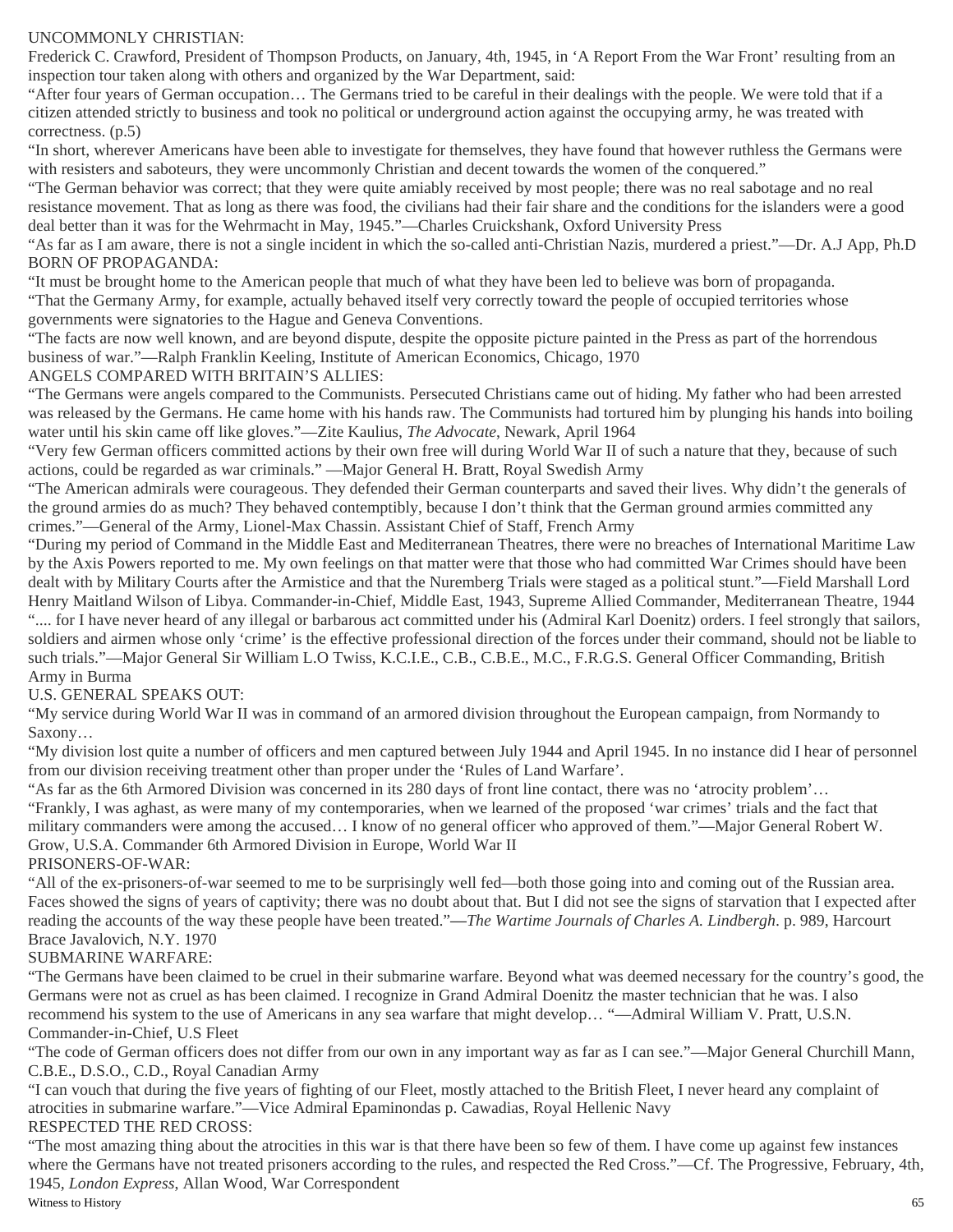"The Germans even in their greatest moments of despair obeyed the Convention in most respects. True it is that there were front line atrocities—passions run high up there—but they were incidents, not practices, and maladministration of their American prison camps was very uncommon."—Lieutenant Newton L. Marguiles, U.S. Assistant Judge Advocate, Jefferson Barracks, April 27th, 1945 FOREIGN WORKERS. TREATMENT OF:

"It is true that the Reich exacted forced labour from foreign workers, but it is also true that they were for the most part paid and fed well."—Ralph F. Keeling, *Gruesome Harvest*, American Institute of Economics

"I think some of the persons found themselves better off than at any time in their lives before."—Dr. James K.Pollack, AMG FED THEIR HELP AND FED THEM WELL:

"What did the Germans do to get efficient production from forced labor that we were not able to do with Germans working down the mines? They fed their help and fed them well."—Max H. Forester, Chief of AMG's Coal and Mining Division, July 1945 AND EDUCATED THEM TOO

"When the Second World War broke out in 1939, he joined the Army, attaining the rank of lance-sergeant before being captured at Dunkirk in 1940. He spent the next five years in prisoner-of-war camps in Poland, East Prussia and Bavaria, using the time to pass examinations in a number of subjects, including economics and banking."—*The Times*, March 16th, 1995 obituary on Lord Mulley, former Cabinet Minister

# **CHAPTER 18—A CHRISTIAN NATION CRUCIFIED**

The Sudetenland is a territory about 180 miles long; the size of Belgium with a population similar to that of Norway or Ireland. German for 700 years and lying on the rich borderlands between Germany, Austria and what is now Czechoslovakia.

Under the harsh terms of the Versailles Treaty, the Sudeten Germans and their lands were forced to become part of the newly-created Czechoslovakian state. At Munich, Prime Minister Neville Chamberlain corrected this injustice, which has since been described as 'The Munich sell-out' by those who had wanted to make the 'Sudeten problem' a cause for war.

"The worst offence (of the Versailles Treaty) was the subjection of over three million Germans to Czech rule."—H.N. Brailsford, Leading left-wing Writer

"The Munich Pact was a triumph for all that was best and most enlightened in British life."—Professor A.J.P Taylor Throughout the Second World War,

"The Czechs proved themselves the most loyal collaborators of Hitler's Germany. The Germans did not even consider it necessary to undertake a sifting of Czech officials. The whole Czech economy worked for the war without friction."—*Verbrechen am Deutsch Volk Dokumente Allierter Grasamkeiten* 1939-1949, Verlag K.W Scheutz, Goettingen, 1964, p. 245

The Protectorate was so benign and prosperous during the war years that its economy actually improved, and the greatest problem faced by the Germans was Czech immigration—to Germany. This left harvesting and local industry short of the manpower needed. There was only one notable terrorist incident, when in flagrant disregard for international law (which Britain was signatory to), the British Government parachuted Communist terrorists in to assassinate Reinhard Heydrich.

This act resulted in a reprisal which whilst technically legal was inexcusable and which in the event provided Britain with an 'atrocity bonus,' when the village of Lidice, which had harbored the terrorists, was evacuated of women and children and the men being executed by firing squad.

To keep things in perspective it is well to remind oneself that Lidice would never have happened had the British Government kept faith with international law. The village was deliberately set up and those involved in the affair were well aware of the likely consequences of their actions before undertaking them. It was common British policy at the time to parachute members of the Special Forces into occupied territory to assassinate members of the German Armed Forces. Evidence would be placed suggesting local guilt for the purpose of inviting reprisals that would lead to local armed resistance.

In context it might also be remembered that without any such provocation, the Czechs razed over 500 German villages from existence. "The official Czech register of names of villages reveals that nearly 500 (German) villages no longer appear on the register because they have literally disappeared from the landscape."—*Verfall und Zerstoerung der Sudetendeutschen*, Munich, 1965

This alludes to the period following the war when ethnic cleansing—accompanied by unimaginable brutality, all too commonplace as the victorious allies swept over Europe, resulted in the forced expulsion of 3,000,000 Sudeten-Germans of whom 241,000 were murdered in the most appalling circumstances.

The war's end on May, 5th, 1945, signalled the liquidation of the Monrovian-Bohemian nation of Sudetenland. Urged on by expatriate leaders, to a man (and woman) Communist or sympathetic to that creed, the bloodbath began.

# WHILE THE ALLIES LOOKED THE OTHER WAY

"Kill the Germans, wherever you find them! Every German is our mortal enemy. Have no mercy on women, children, or the aged. Kill every German—wipe them out!"—Prague Radio, Communist 'Czech National Front'

"When Edward Benes, supported by the allies, entered Prague on Sunday, May, 13th, 1945, German citizens were burned alive in his honour at St. Wenceslas Square."—Document No.15

"Many Germans were hung up by their feet from the big advertising posters in St. Wenceslas Square, then when the great humanitarian approached their petrol-soaked bodies were set on fire to form living torches."—Louis Marschalko, Hungarian Playwright and Novelist THE SIGNAL FOR THE BLOODBATH

"Some of the tactics and methods during these expulsions were; ordering whole villages on a notice of minutes to gather in the market place, be abused physically, driven on foot to a German border, or collected in camps—in all, 51 concentration camps; starved on 750 calories a day, at night the women were put at the disposal of the Red Army for raping.

"Other specialties of abuse were kicking on the shins and in the genitals; clubbing over the head with iron bars lead pipes; having the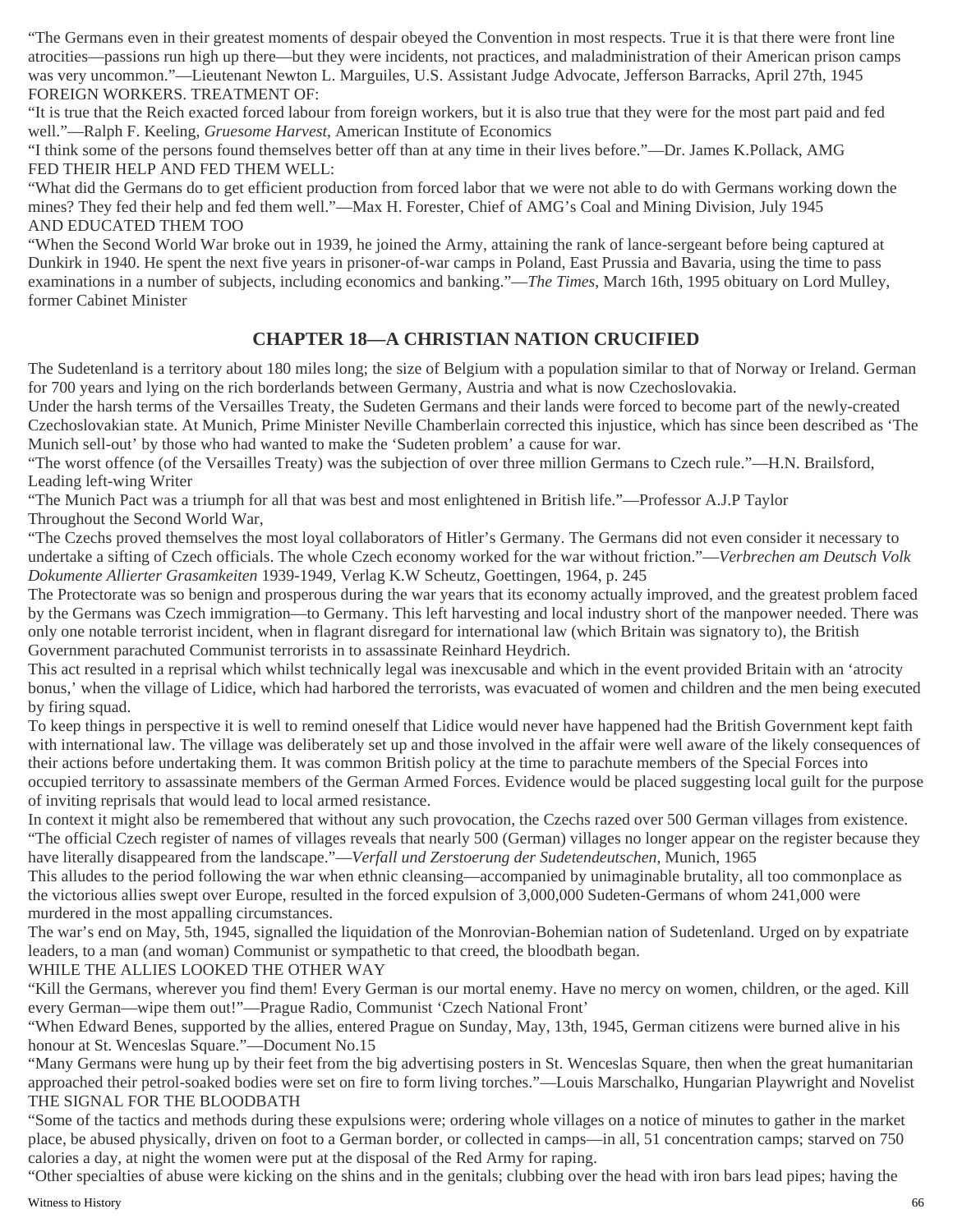arrested face each other and forced to hit each other in the face—and all these abuses were given no reason except that the victims were Sudeten Germans.

"A favorite method of killing was throwing people into a lake or river. For example, tying a mother and child with ropes and so drowning them; as many as forty children at a time in a lake or river and keeping then under water with poles until they drowned."— Austin J. App, Ph.D, *The Sudeten-German Tragedy*, 1979

"Men, women and children were required on virtually no food to trek on foot to the German or Austrian border; those who stumbled and could not get up anymore were shot. Sometimes when a woman fell exhausted, lit matches were put to her soles.

"The expelled were in any case allowed to take only a few personal belongings and food. But even of this they were often plundered on the way."—Austin J. App, Ph.D, *The Sudeten-German Tragedy*, 1979

"The orgies of murder in Bohemia and Moravia defy one's imagination. In Czechoslovakia Soviet troops raped in long lines German women and girls in accord with their lusts and Stalin's recommendations… the Communistic revolutionaries, who called themselves partisans, organized a reign of terror, robbery and murder… and the Czech populace became a supporting mob."—Professor Hellmut Diwald, *Geschicte der Deutschen*, Propylaen, 1978

The accounts of the barbarism that accompanied the expulsions of Sudeten Germans is well documented, and are contained and supported by 40,000 documents held at Koblenz Archives. These include names, dates and figures. As Dr. A.J. App points out, these expulsions (and 241,000 murders) unlike the six million 'gassed' Jews allegations, are all backed by judicially acceptable documentation.

THE EVIDENCE OF DR. JUR. BRUNO S. STADLER, CHRISTLICH SOCIALE UNION, NOVEMBER, 1948

"One Professor Zelenk of the University of Prague delivered twenty women to a Czech mob saying; 'Here I bring the German sows.' The mob beat them with laths and rubber hoses and screamed, 'Kneel down, you German harlots.' They fell to their knees, and had their hair shorn off with bayonets.

"Some of the women who had not done nor were accused of any wrongdoing, their crime was being German, were clubbed to death. One of the women, Helene Burger, a mother, became unconscious when a kick broke two of her ribs. When she came too, her foot bled; someone had cut a four centimeter piece of flesh from her calf."

"Of the twenty women Helene Burger was tortured with, two committed suicide, two went insane. She survived and was moved to Camp Habigot where in four barracks 1,200 women were imprisoned.

"A Czech Red Cross nurse sorted out the pretty and young women, to whom at night the Russian militia were admitted. Some were raped as often as forty-eight times at night. Their cries of despair could be heard in the other barracks. In the morning these women lay about apathetic on the dirty floors with 'bitten off noses, and scratched up faces.'"

"Hot pitch was brushed on the bare backs of inmates before they were beat up. In Iglau, 1,200 Germans committed suicide; the rest, the old and the sick included, were whipped on to Tangen. 350 of them died on the way...."

From June to August 16 1946, Alfred Kritschner was in the camp at Maehrisch-Ostrau.

"In this camp he received daily, as every other inmate, 120 blows. Before his eyes six inmates were clubbed to death. And all the inmates ran about totally naked because all their clothes had been taken from them upon admission.

"One of the inmates told his friend, Ernest Schorz, while tears rolled down his cheeks, how he had to watch while his eight-month pregnant wife was abused. She had to stand naked against a wall, was beaten with clubs until the foetus was aborted, and she no longer breathed. Even then the sadists tied his wife's hands and feet, pulled her up on the wall; then they cut off both her breasts.

"Tortures, clubbing to death, burning alive were the order of the day. Daily, men had to die… Mittelbach died without a cry. Dr. Schobert was clubbed to death before the eyes of his son, Dymastschek. Fotograf Schuster, the old shopkeeper Herr Braun, 75, Professor Ketner, 83, the policeman Hillert, Weber, Phillip D. Korner, headteacher Herr Kuehn, etc. 386 men I saw die in the most terrible way." "Professor Groessk became insane with pain and was burned to death alive. Girschik, with only one leg, died before the open grave, totally naked, riddled with machine-gun fire."

"He saw how six Germans he knew, and others, were tortured to death. His nephew, Roland, was clubbed to death before his eyes. On June 9, he himself was to be hanged at the Turnplatz. After he had been beaten up, so he could not stand properly; 'After his testicles were swollen the size of a football,' he was thrown in a truck and driven back to Komotau. On the truck Czechs pressed glowing cigarettes on his face and neck."

" ... that night, June 8, from three to four o'clock, 67 men were shot, including the husband of Frau Morthe along with her thirteen-year old son."

This evidence is proven, the victims identifiable and often the perpetrators brought to book. One, an Antonin Homolka, shot to death a German policeman, helped plunder a column of Silesian refugees, abusing and murdering Sudetens who tried to shield the victims. On that same day, May 9, 1945, he pulled a two-month old baby from its pram being pushed by its mother. Grabbing the infant by its feet and holding its head between his knees, he pulled it apart to its neck.

Homolka fled Czechoslovakia when the Communists took over in 1948, and was later arrested in Germany. He showed no remorse but said: 'we as yet clubbed to death a few Germans. Even now we should kill all the Germans.'"

The arrest taking place in the U.S. Zone of Occupation, the Americans reminded the German 'authorities' that they alone were war criminals and that the allies were not to be touched by the Germans. Homolka was released and taken away to safety."—*Der Socialdemokrat*, London, December 31st, 1949

This case caused considerable bitterness in Germany, as did:

"On June 4, 1945 he (Frantisek Kroupa, Mayor of Joachimsthal) ordered everybody on pain of death to be at the city hall at 4.00pm. There, two Germans were to put a rope around the neck of Max Steinfelsner, owner of a sawmill. The same day, Kroupa ordered Otto Patek into Camp Schlackenwerth.

Witness to History 67 and the set of the set of the set of the set of the set of the set of the set of the set of the set of the set of the set of the set of the set of the set of the set of the set of the set of the set o "He and inmates already bloodied were locked in the dance hall, the inmates had to bare themselves to the hips, and then were clubbed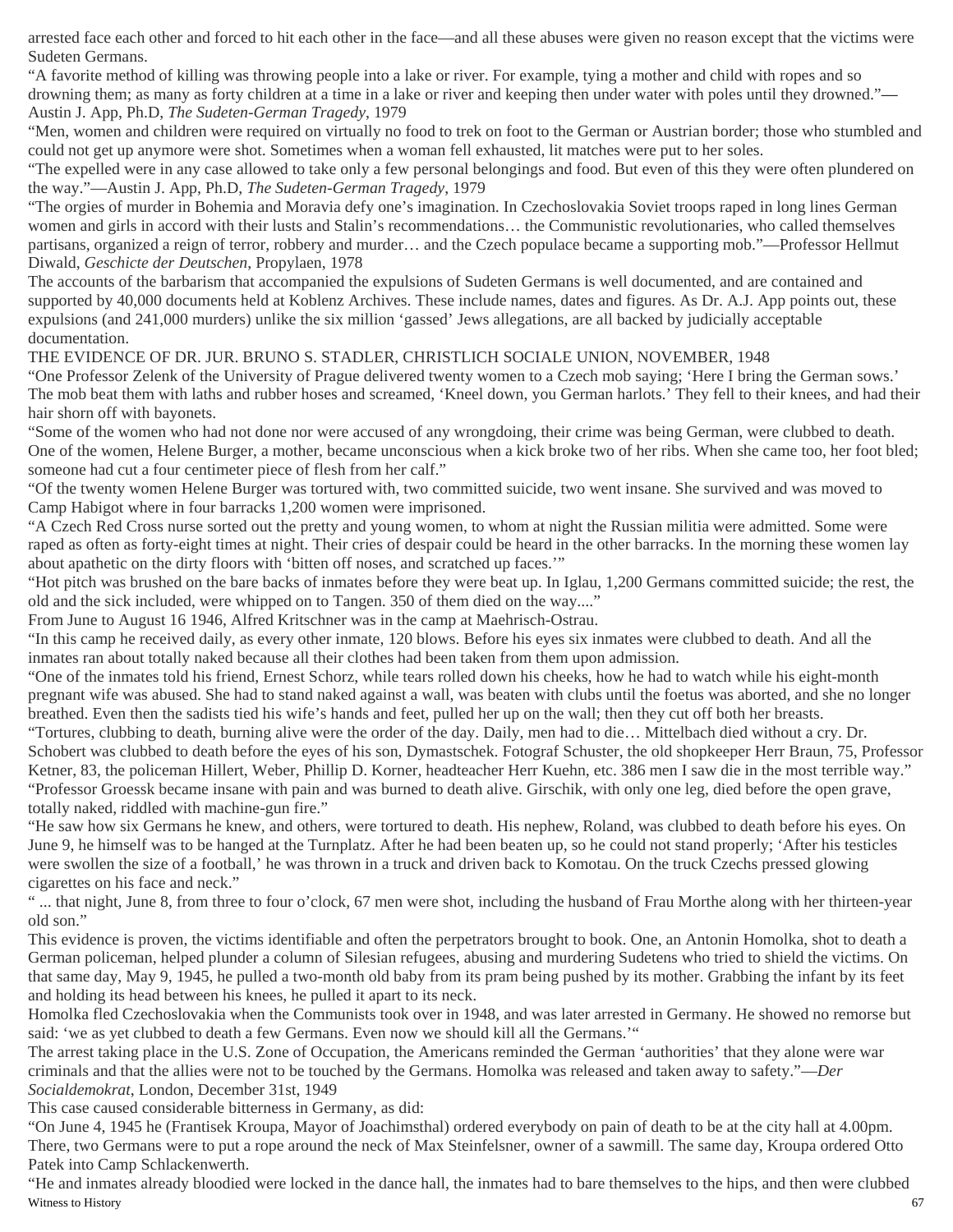with hoses, leather and steel whips until the flesh hung on their bodies and they fainted. This was done to them three times a day and three times at night. In other words, this again was pointless sadism, serving no purpose except torment and torture."—Erich Kern, Verbrechen am Deutscher Volk, p. 270-2

"On the night of June 5-6, a dozen Czechs entered the dance hall, covered the windows with blankets, grabbed the watchmaker Mueller of Joachimsthal. They laid him on a bench with a blanket, with knife cut off his ears, stabbed his eyes out of his socket, drilled a bayonet into his throat, knocked out his teeth, crossing his arms and legs over the bench, broke his bones. Because he still lived, they tied barbed wire around his throat, and dragged him around the hall until the corpse was only a mass of flesh."—Erich Kern, *Verbrechen am Deutscher Volk*, 1964, 323p

THE EVIDENCE OF *VERBRECHEN AM DEUTSCHER VOLK: EINE DOKUMENTATION ALLIERTER GRAUSAMKEITEN VERLAG* K.W SCHUETZ, GOETTINGEN, 1964, 332 pp

ATTACKS ON LINES OF REFUGEES

"... stripped of their valuables, forced to stand outside all night, women and children included, then ordered to march towards the Austrian border. Those who after ten miles were too tired to continue were assembled by female partisans, stripped naked... countless persons were beaten to death...."

... a soldier was chasing a woman. He jumped over the exhausted woman on the ground and landed with both feet on the head of an eight-year old girl, killing her immediately."

"Night after night all the women, including the sick and even the very old ones of seventy years or more, were raped."

"Mass graves had to be established around Pohrlitz. Here, 4,000 ethnic murdered Germans found their final resting-place. In nearby Nikolsburg 400 were buried."

"I saw an S.S man hung with one foot on a lamp post, burning from the head up."

"Marianne Kraus, saw her husband, 66, beaten to death in the Police Station."

"... how he and thirty other boys between eleven and eighteen were sent to a camp at Olmutz, doing heavy unloading work at rail sidings, given only a small slice of bread, thin soup and coffee, so that several boys died."

"The Czechs woke (the boys) at four every morning... totally irrational whipping seems to have been standard treatment."

"Martha Woelfel reports that her Camp Klaidovka was full of lice and bed bugs; the diet consisted of only bread and water, so that a hundred children died of hunger, including her own child."

"On July 30th, 1945 in Aussig (Usti), a town of 44,000 people, Germans leaving the fire of Schict were ambushed on the Elbe Bridge, mowed down with machine guns and were either shot or drowned in the Elbe River."

"A massacre followed. Women and children were thrown from the bridge into the river. Germans were shot down in the streets. It is estimated that 2,000 or 3,000 people were killed."—F.A Voigt, Berlin correspondent, *Manchester Guardian*, Nineteenth Century EXCERPTS RECOUNTED IN 'LAST DAYS OF THE REICH'

"Groups of partisans started to shepherd our people towards the cross-roads and eventually we were all gathered in a jostling mass. Everybody had to go to the cross-roads, even the children and the sick. The German soldiers were marched away—eastwards, towards the Soviet Union and Siberia and that left only us civilians, defenseless and frightened.

"From somewhere close at hand there was a burst of firing and this seemed to be the signal for the Czechs to plunder our unguarded carts. Some of men started to run towards the carts intending to stop the looting, but the partisans shot them down as they ran. This caused our women to scream and cry. And that caused one particular partisan, a bald man of about forty years of age, to lose control. He had a dog lead in his hand and he rushed into the screaming women lashing at them and flogging them with the steel end of the lead. His action started the real terror as other partisans followed his example.

"What happened then is so terrible that I do not like to even think about it. Men who tried to protect their womenfolk were shot as they knelt or crouched over the bodies of the women. Then came the robbing of the women. Those with gold chains around their necks had them stolen. Wedding rings were taken. In fact, anything of value was torn off."

"We all had to stand in ranks (men separated from the women and children) and we had been standing there for some time when the partisans walked through our ranks and selected men at random and led them away behind some carts. There were shots heard and the Czechs came back and laughed at our fear.

"Then they picked out fresh victims. There were about twenty in number. This group was ordered to kneel down in front of the rest of us—about 50 yards in front of us.

"There was a clicking of bolts and then one of the partisans swung the barrel of his rifle along the line of kneeling men. He fired. One of the men fell forward. Another partisan stepped forward and traversed his rifle along the line on men now shaking with fear. There was another shot but this time nobody fell. The partisan had deliberately fired wide of his target. A third Czech pointed his rifle and pulled the trigger. There was no explosion. He roared with laughter. He had not loaded the gun. It was a huge joke. Then a fourth partisan fired and killed a man from my own village.

"So it went on. How long we stood there while they slowly selected their victims in that line and tormented them before murdering them I do not know. Eventually, all twenty or so were dead.

"If we moved while standing in line we were beaten with sticks or gun butts. Sometimes we were beaten for no reason at all. It was well past midday when a group of partisans rushed into the crowd of women and there was a lot of screaming. We could all guess what was happening. The Czechs were dragging out the young women to rape them.

"The older ones tried to form a circle so as to protect the girls, but against an enemy who is willing to kill you all the passive resistance in the world is no use. The girls were taken and then stripped. Then the rapes began. Not just by one man of one girl but the multiple rape of one girl by a whole group of men.

Witness to History **68** 68 "There were also some of the rapists who had abnormal desires. When the attacks began we rushed forward to show the partisans that we were determined to protect our women. Bursts of machine-gun fire over our heads caused only a slight hesitation and as we ran on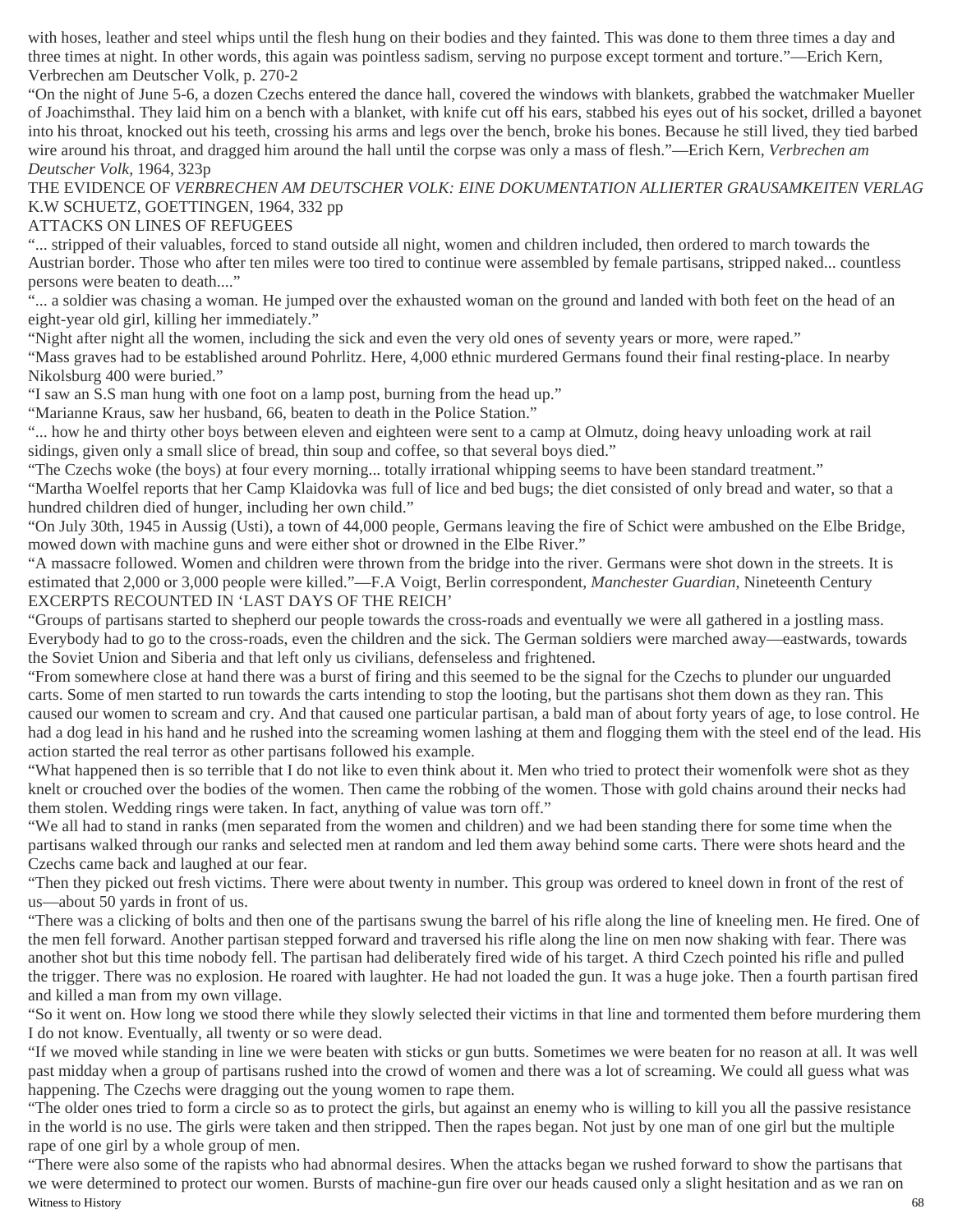the Czechs opened fire with machine pistols and killed or wounded about forty of our group. We were flogged back with whips and clubs and some of the wounded were bayoneted."—*Last Days of the Reich*, James Lucas, Arms & Armour Press EVIDENCE: DOKUMENTE ZUR VERTREIBUNG DER SUDETEN-DEUTSCHEN

Consists of 590 pages of mostly eyewitness-sworn affidavits of brutalities. The index lists two pages of references to hanging, three to burning alive, four to blinding, forty-two to murder, and forty three to rape. For 'clubbing to death' there are twenty-five pages of evidence.

Richard Knorre, in Prague when the atrocities began described how German Prisoners-of-War, supposedly under the protection of the Hague and Geneva Conventions, were hung by their feet to candelabra, had fire made under their heads, so to burn to death under unspeakable pain.

"... saw two brothers, Hauke, sixteen and eighteen years, were shot by Commander Katiorek. On the day before one of the boys had a swastika cut into his buttocks."

With other prisoners (Sebastian Herr) had to dig up buried S.S men, and re-bury them in mass graves. He reports:

"In the night the inmates were called into the courtyard, where each night ten men, women and children were counted off and shot. This happened to two of my brothers... once I got nothing to eat for ten days. The children were handed their meal in a spittoon. Children who rejected this, were beaten to death."—Hildegard Hurtinger, May, 15th, 1945

#### FRAU HURTINGER CONTINUED:

"Pregnant women were dragged from their cells by armed Czechs, taken to the courtyard, undressed and whipped, and then pushed into toilets and be-laboured with clubs and fists until the fetus aborted. On most days ten women in this way were done to death." "Some days some six or eight of us were taken to St. Botthard's Church. Here we were forced to kiss the corpses which were already putrefying, pile them in a heap, and then lick the blood up from the floor of the church. A Czech mob watched us all the while and then whipped us."

On May, 20th, 1945, they saw with their own eyes,

"German boys and girls, and also German POWs, hung up by the feet to candelabra and trees, had petroleum poured on them, and set on fire."—Kern, op.cit. p. 259

"Elsie Rotter describes how in Landeskron, June, 1945, fifty men were hung up and burned alive, and a hundred older men were thrown into a pool, and 'Hitler boys' were forced with poles to hold them under water until they drowned. Ernst Schorz helped to bury those who died in Camp Palatzky. In three weeks it was about 200. Most of them were mutilated, arms and legs hacked off, including many corpses of women."—Kern, op.cit. p. 265

Such then was the 'liberation' of Czechoslovakia; here accounted a microcosm of the murder and expulsion of 3 million men, women and children, from lands that they had toiled since the Middle Ages, lands that had stood as the bulwarks of Europe.

The tragedy did not end with the expulsions and murders, for the Czechs were to suffer themselves under Communist rule when in between 1948 and 1952, their new Bolshevik bosses sentenced 233 persons to death, and imprisoned a further 147,770 for 'political offences'.

The Communist Party prohibited 365 authors and writers the right to publish. 27,500,000 books were burned and 1.5 million informers let loose on Czech society.

A further 186,921 Czechs were held in forced labor camps, and 118,683 in military forced labor camps. The number of persons who in prisons, trials or during arrest lost their lives totaled 15,726.

The great irony is that Hitler had sacrificed so many troops to hold the front lines of Czechoslovakia against the Asiatic Communist hordes from which they were so soon to suffer grievously, and that when the Czechs themselves rebelled against their Communist dictators in 1968, the lucky ones escaped—to Germany!

# **CHAPTER 19—WHILE GOD'S BACK WAS TURNED**

## "THE WOMEN AND CHILDREN WERE EASIER TO CAPTURE… "

As with all wars, soldiers and civilians alike were sucked into the maelstrom with little or no control over which area of political ideology fate had placed them. Thus it was that men under arms found themselves fighting for causes, wearing the uniform and owing allegiance to nations and causes they little understood.

More tragically millions of civilians in Europe found that overnight they had become Soviet citizens and their land given as booty to the Kremlin's dictators under deals made by the allies.

Millions thus caught up were marked down for deportation to the Soviet gulags or liquidation. Such being their fate these unfortunates were never consulted as the war 'to guarantee the rights of nations' drew to a close, nor was any regard placed on the legality or morality of this trade in human slavery and misery.

As a matter of government expediency the British Army and Merchant Navy were conscripted to become essentially a part of the Soviet killing machine.

Up until June 1945, 50,000 displaced persons, mainly Cossacks surrendered themselves to the British Armed Forces in southern Austria. In outright defiance of international law, conventions and civilized standards of morality, the British Government exceeded their authority, even that of the deplorable Yalta Agreements, by rounding tens of thousands of civilians up and forcibly transporting them to the Soviet Union and Communist Yugoslavia of which most were not citizens.

Delivered to the Soviets at the frontier, and with the collaboration of their British Army guards to whom they had surrendered, these tragic families, often split up to make their capture easier, were machine-gunned in large groups. Those few, small bands of desperate people who managed to escape usually committed suicide or were hunted down, shot and captured by British soldiers accompanied and assisted by armed units of the NKVD—forerunners to the K.G.B.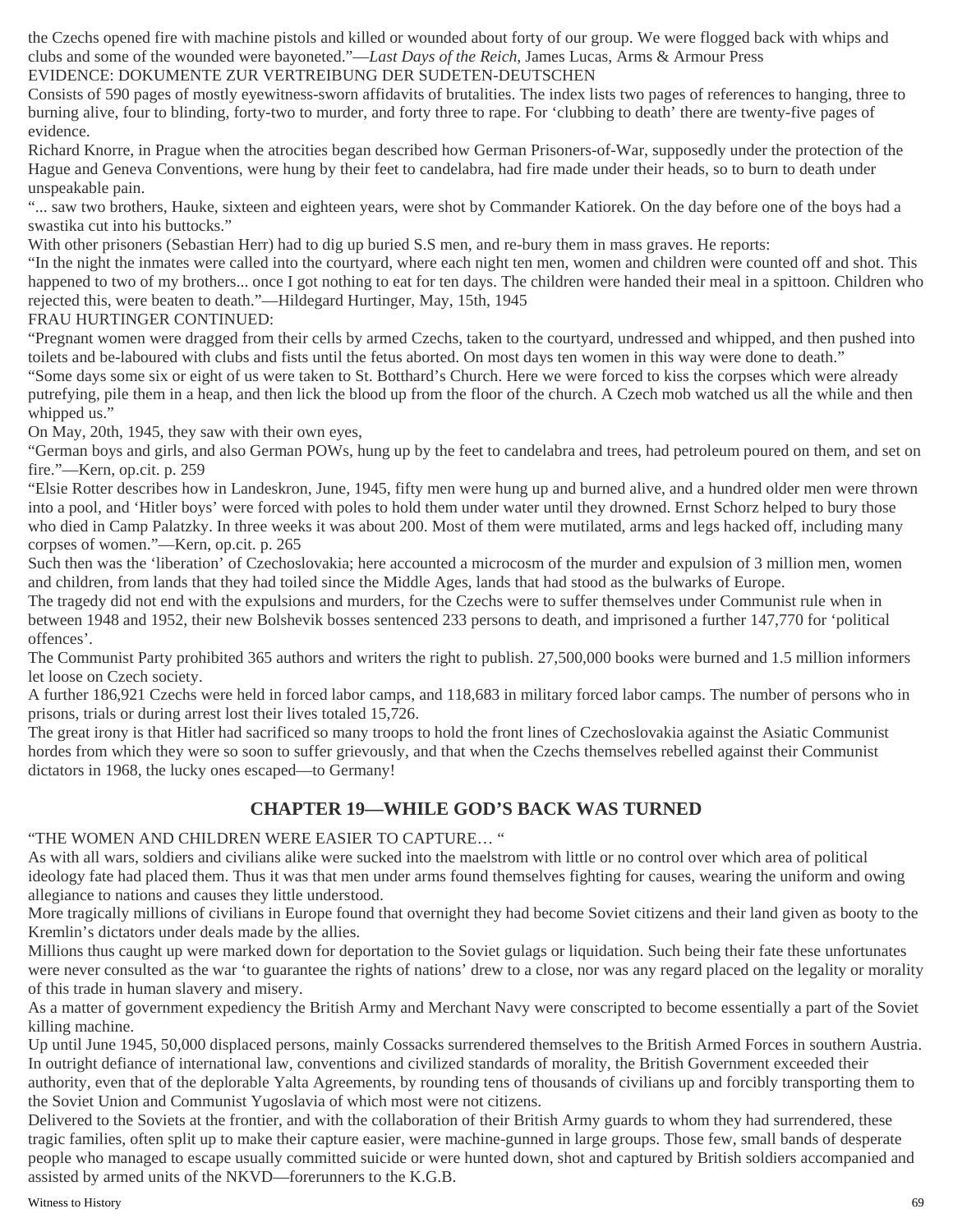This story in terms of terror, callousness and sheer brutality finds little to equal it in the history of mankind. Here is a glimpse of that tragedy; a small part of the whole that stuns the mind in its horror. THE EXPULSIONS

"At 0730 hours on June 1st, I went with Major Davies to Peggetz Camp … at the camp I saw a very large crowd of people, numbering several thousand, collected in a solid square with women and children in the middle and men around the outside. There appeared to be an evenly spaced cordon of uniformed men round the whole crowd. A body of fifteen to twenty priests was assembled in one part of the crowd, wearing vestments and carrying religious pictures and banners. At 0730 the priest began to conduct a service and the whole crown began to chant.

"Cossacks and soldiers alike have vivid memories of that scene. Towering over the crowd was a wooden platform with a makeshift altar and a large cross. Around the platform were the priests, all in brightly colored vestments …

"Davies addressed the crowd through an interpreter and told them that it was time they began loading (to be transferred to the Red Army). He writes that, 'The only result was a tightening of the crowd.' He told them that they had half an hour in which to finish the service, and when this time was up he gave them another half-hour. But there was no sign that the prayers were about to end. Davies then realised 'that appeal to this crowd for voluntary movement was useless and that they would have to be forcibly evacuated.' "He formed his men up along the unfenced side of the square. Some were armed with pick-helves, others with rifles loaded with live ammunition. The riflemen had bayonets tied to their belts. He gave them the order to fix bayonets."

Major 'Rusty' Davies described how his men executed a perfect drill movement 'like guardsmen at Buckingham Palace,' after which he didn't think the Cossacks; men, women and children would resist. They did.

"Even when the soldiers advanced into the crowd with their clubs and bayonets, the Cossacks carried on praying and refused to move. Like a herd of animals facing an attack by predators, they had hidden their women and children in the middle of the crowd, while along the edge was a line of young men resolved to defend the tribe.

"In Davies's words, 'the people formed themselves into a solid mass, kneeling and crouching with their arms locked around each others bodies.' The soldiers tried taking hold of individual Cossacks and pulling them away from the mob. Ivan Martynenko remembers how 'the whole crowd trembled and rocked as the soldiers tugged at it, but they were not able to prise anyone away'."—The Last Secret. Lord Bethell

Major 'Rusty' Davies went on to describe how an isolated pocket of 200 people were loaded onto trucks:

"As individuals on the outskirts of the group were pulled away, the remainder compressed themselves into a still tighter body, and as panic gripped them, started clambering over each other in frantic efforts to get away from the soldiers. The result was a pyramid of screaming, hysterical human beings under which a number of people were trapped. The soldiers made frantic efforts to split this mass in order to save the lives of those people pinned underneath, and pick-helves and rifle butts were used on arms and legs to force individuals to loosen their holds."—Major 'Rusty' Davies

"They were like a lot of sheep in a fog, all piled one on top of the other. I think there were six suffocated to death."—Archie Read, now a farmer in Scotland

# THE WOMEN AND CHILDREN WERE EASIEST TO CAPTURE

"The young Cossacks once again linked arms around the outskirts of the group and did their best to protect them from the soldiers' raids. The women and children were obviously easier to capture and could be loaded with less violence. Often the father of the family would see this happening … he would be momentarily blinded by the thought of his wife or child being taken to the Soviet Union without him. Many Cossack men flung themselves from the mob to save a relative, and once they were out it was easier to seize them."—*The Last Secret*. Lord Bethell

"The soldiers beat the Cossacks about the heads with clubs. Blood was drawn, and as the men lost consciousness the soldiers picked them up and threw them into the trucks … Some of them regained consciousness and jumped out of the trucks, whereupon they were grabbed, beaten again and thrown back in. Once a truck was full, the machine-gunners got on board and they were driven down to the railway line to be thrown into the waiting goods wagons."—General Naumenko, *The Great Betrayal*

"People were rushing past my legs, scared out of their wits. Everything was mixed up; the singing, the prayers, the groans and the screams, the cries of the wretched people the soldiers managed to grab, the weeping children and the foul language of the soldiers. Everyone was beaten, even the priests, who raised their crosses over their heads and continued to pray.

"I prayed to God to help me to get to my feet. I managed to get up and ran with the crowd through the broken fence into another field outside the camp. There, many people, led by priests, fell to their knees and continued to pray."—Zoe Polaneska

Not surprisingly, the nightmare turned many Cossacks to thoughts of suicide. Dmitri Frolov says;

"I got into the woods and saw several people there hanging from the trees.' This was confirmed by several British soldiers, including Davies, and there can be no doubt that a number of Cossacks died in this way."

## DESPERATE MOTHERS KILL THEIR CHILDREN

"More terrible still were the suicides that took place on the bridge which spanned the River Drau. After the fence broke, many Cossacks found themselves briefly in an unguarded area. 'The river seemed our only salvation. One jump into the raging stream and all would be ended.' Many people made for the bridge, most of them aiming to escape into the hills, but a few resolved to end their lives.

"The soldiers too ran towards the bridge to stop people from crossing it, but many Cossacks had crossed before an effective barrier could be formed. Zoe Polaneska was one of these. She remembers tearing a piece of her skirt to try to bandage her legs, which were streaming with blood, and soldiers firing machine-guns over the heads of the fleeing Cossacks to try to bring them to a halt. But they poured across the bridge like ants and were quickly in among the trees. It was then that she saw with her own eyes women and children jumping off the bridge into the water.

"What shocked the soldiers most of all was that the Cossacks were not only drowning themselves, but also their children."—A typical case is described by the émigré writer, Fyodor Kubanski:

Witness to History 70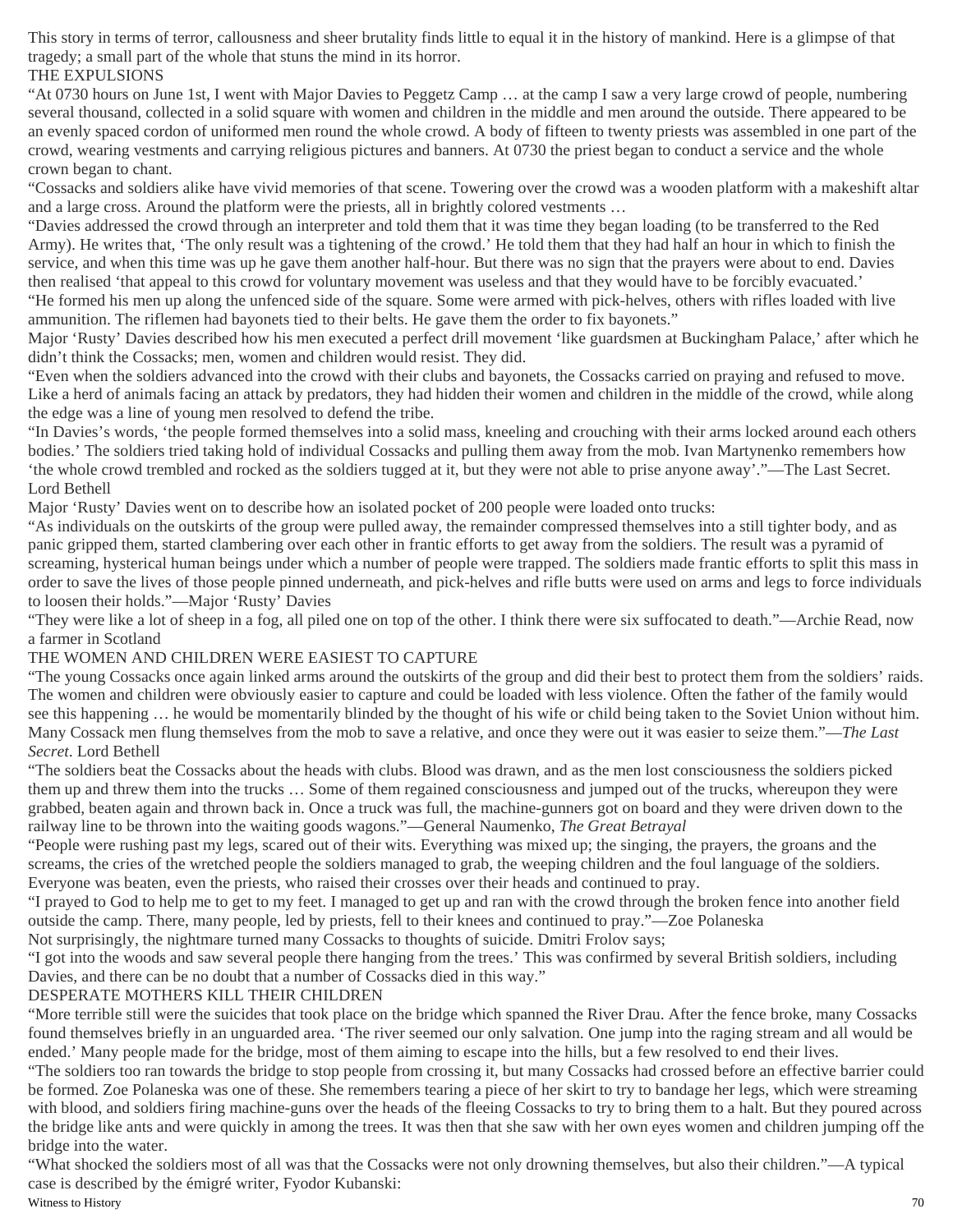"A young woman with her two small children ran to the edge. She embraced the first child for a moment, then suddenly flung him into the abyss. The other child was clinging to the bottom of her skirt and shouting, 'Mama, don't! Mama! I'm frightened!"

"Don't be afraid, I'll be with you,' the frantic woman answered. One jerk of her arms and the second child was flying into the waters of the River Drau. Then, she raised her arms to make the sign of the cross. 'Lord, receive my sinful soul,' she cried, and before her hand reached her left shoulder she had leaped in after her children. In a moment she was swallowed by the raging whirlpool." "General Naumenko estimates that twenty or thirty people were drowned in this way."

#### FAMILY SUICIDE PACTS

"Davies's most terrible memory, and one confirmed by many other witnesses, is of a Cossack who first shot his wife and three children, then shot himself. He (Davies) found them himself by a sharp dip in the ground, the wife and children lying side by side on a grassy bank and the man lying opposite them, a revolver in his hand.

"Davies says: 'I think it was this that brought the horror of it all home to me, that a man could do such a thing. He remembers as he looked at the bodies, how could the man have killed these four people? Could he have got them all together and then shot them quickly, one after the other? Davies thought this unlikely. If he had done it this way there would have been confusion and disarray. The bodies would not have been so carefully lined up.

"What the man must have done, Davies concluded, was to take one child to the bank, kill him, then go and collect another child, kill him, and so on until all four were dead and he could be sure that none of his family would fall into Soviet hands.' Naumenko writes that the man's name was Pyotr Mordovkin and that his wife's name was Irina."

"Davies wrote in his report: 'Terrified and hysterical people threw themselves on their knees before the soldiers begging to be bayoneted or shot to death as an alternative to loading'."

"He went on to describe how soldiers broke down completely, 'There were soldiers pushing people along with rifle-butts—with tears streaming down their faces'."—*The Last Secret*, Lord Bethell

#### CHILDREN, TOO SHOCKED TO CRY OR PRAY

"The camp was only a few hundred yards away and Smith (Corporal Donald Smith 'B Company') could hear the commotion. 'These poor devils are going back to be shot.' an officer told him. Then the first trucks began to arrive.

"Smith remembers, 'frightened, desperate old people and children crying,' as well as 'two or three aged men with white hair and beards, their heads bleeding from being beaten with rifle-butts.'

"Smith writes: 'We helped the aged, who were praying all the time. Some of the children had been separated from their parents. Some were, I think, too shocked even to cry or to pray, but climbed into the vans quietly to squat in a corner. I was at this point sickened'." "Davies came down to the train and saw it standing there, full of screaming people, waiting for the signal to depart. In all, 6,500 Cossacks were sent East that day. Zoe Polaneska describes the scene: 'The flags and the platform where the priests had been had all collapsed. I had a good look round and saw some patches of blood where people had been killed. Everyone was wondering from one barracks to another as if in a daze, looking for his or her families. Some of the people had lost their husbands, some their children and some their wives'."—*The Last Secret*, Lord Bethell

On June 2nd, the soldiers were able to dispatch 1,858 Cossack civilians and on June, 3rd a further 1,487. Captain J.V Baker was the British officer at the actual hand over.

"As each train arrived the Soviet soldiers would march down the length of it and station themselves, two men opposite each truck, about 30 or 40 trucks per train, about thirty people per truck. At the word of command they undid the padlocks and let the people out. Baker's only job was to count the people, to check the numbers against his list and hand over the equivalent number of ration packages.

"He was disgusted by the state of the trucks. The trains had left in the morning and they had arrived at seven or eight o'clock each evening. They just had little gratings, barred gratings for ventilation. There were men, women and children in the trucks, but the only sanitation they had was a galvanised dustbin.

"It was not an uncommon sight to find dead bodies in the trucks. I can't give numbers, because I didn't go along inspecting the whole train, but I would say at an estimate that there were seven or eight bodies in each train on arrival. One of them had managed to cut his throat somehow or other with a piece of barbed wire. In other cases they managed to strangle themselves with scarves or pieces of material twisted and fashioned into a rope. The others in the trucks could possibly have stopped this happening, but they probably thought, 'if there's someone wants to kill himself, maybe that's the best way out.'"

## REFUGEES MACHINE-GUNNED

"The prisoners were treated coarsely but not brutally, at least not in Baker's presence. 'They were pushed and shoved, but there was no resistance, no fighting or trying to get back or away. They were all completely docile, resigned to their fate.' The soldiers collected them all quickly into groups and marched them away. Baker says, 'some of them didn't get very far, I'm afraid. At the back of the station there was a wood, a copse, and they seemed to be marched behind this copse.

"Shortly afterwards there were quite a number of sustained bursts of machine-gun fire. I can't say for certain what happened, because I couldn't see the shooting, but I am pretty sure that a lot of them were shot there and then, not on the siding itself but just around at the back of the wood'."

The Reverend Kenneth Tyson, the battalion's padre described how,

"many soldiers had been to see him in the previous forty-eight hours, gravely disturbed at the thought that they had used such violence against women and children, and that they had sent thousands of harmless people to their deaths."

"An Austrian railway official ran up to me and asked me to come and take a look at the train. I went into one of the carriages and found the place a total shambles. The whole train was bespattered with blood. They were open plan carriages and I remember the bloodstains where bodies had been dragged right down the corridor between the seats and down three or four steps. The lavatories were absolutely covered with blood and it looked as if people had locked themselves in, presumably to commit suicide."

Witness to History 71 "Owen Frampton, a British officer spoke to some of the soldiers who had been guarding the train. Their story was that the train was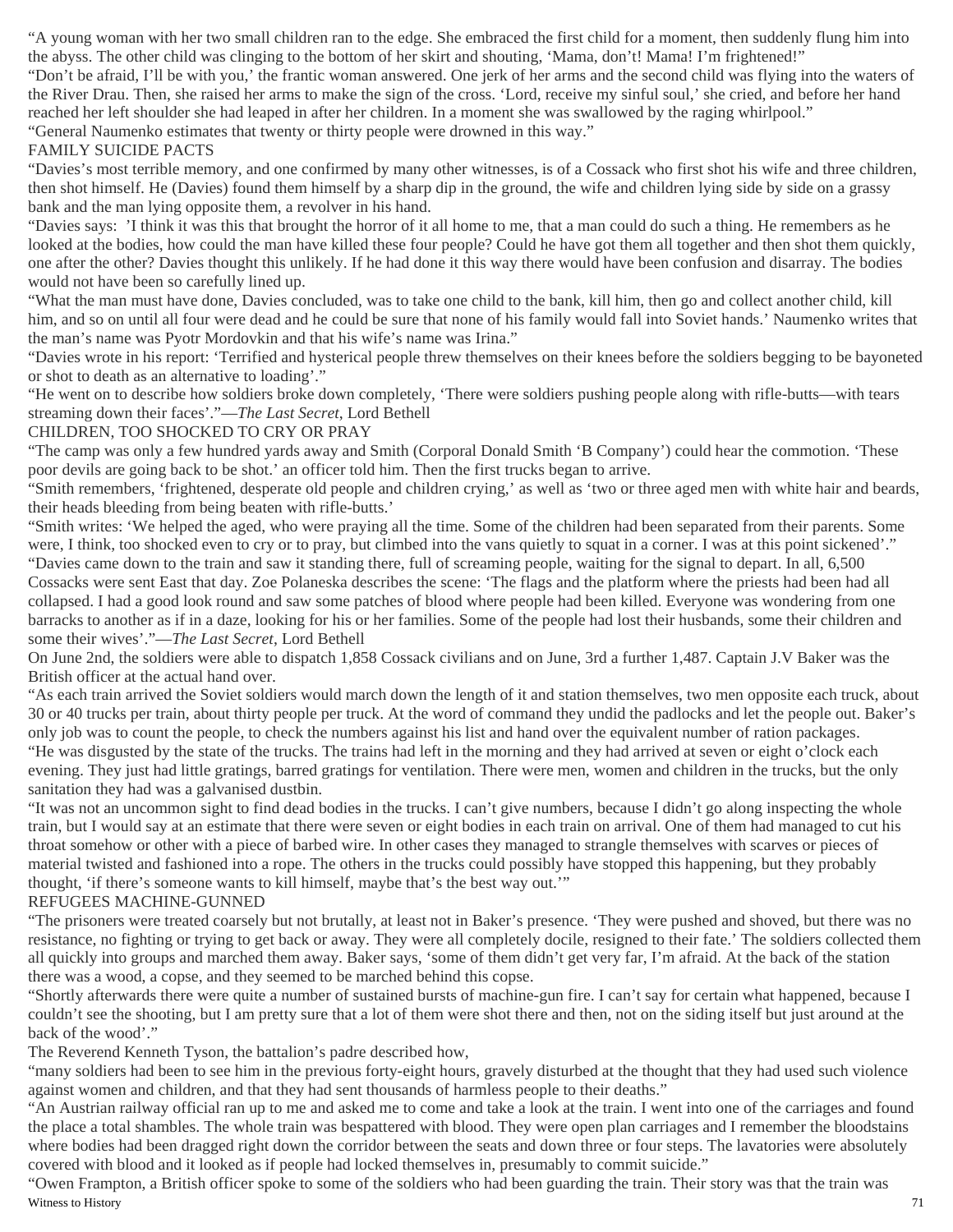taken only a few hundred yards across the frontier before it was halted. A number of Cossacks, mainly officers, were then taken from the train and shot. We too heard that Cossacks had been breaking windowpanes and disemboweling themselves with splinters of broken glass. He says, 'After that I just walked off the job. I went to the Colonel and told him that I just couldn't carry on with it. He hauled me over the coals, but in the end he didn't take it any further'."

## FUGITIVE HUNTING

In describing the hunt for fugitive Cossack groups of civilians through the hills, Lieutenant C.J. Heather describes coming upon a group of about a hundred.

"They ran down a gully and into some undergrowth. We fired some shots into the undergrowth and shouted, 'Kommen sie hier.' This failed to bring a response. Heather then gave the harsh order to spray the whole area with bullets. This was done and the desired results were obtained because the fugitives (presumably the survivors) emerged with their hands raised. They were taken down the valley and put in a prison cage to await deportation eastwards.

Hunting civilian fugitives was too demanding:

"But the Cossacks had very little spirit left with which to make the best of their predicament. There were only five roads out of the valley and British units quickly blocked these. There was little chance of escape into the chaos of post-surrender Central Europe. They all knew that their friends and members of their families were already in Communist hands, so their morale was low, too low for them to endure a long period of survival in the open. Their wives and small children encumbered many of the men. They would never be able to dodge the patrols, and anyway their children needed proper food."—*The Last Secret*, Lord Bethell

".... they fell quite easily into the hands of the search parties.

Kenneth Tyson accompanied one such party and described what happened.

"They climbed several thousand feet up the Spitzkoffel mountain near Lienz and came upon a party of fifty, mostly old men and women, with a few younger women and children."

Tyson was amazed at the variety of equipment they had with them.

"Trunks, suitcases, bundles of bedding and crude camp equipment—to this day I wonder how they carried such weights, and where they got the strength to lift and climb no mean mountain. And it was chiefly the women who did so! I don't know how they did it, these old men and women, carrying quite enormous cases on their backs, old-fashioned black leather trunks.

"I helped one old woman coming down, and in a way I regret having offered to do so because I didn't think I was going to get down myself. It was the sheer weight of this thing. But she had been carrying two, and not downhill, but up a very steep climb. I suppose they were driven by sheer desperation."—*The Last Secret*, Lord Bethell

## THE BRITISH ARMY AND K.G.B KILLING IN HARMONY

Another such patrol, consisting of two Red Army officers and four British soldiers, set off into the hills on horseback. Sergeant A. Kennedy who was in command described how they donned civilian clothes as a disguise, and found a group of Cossacks.

"The Cossacks ran off, leaving just a few, mainly women and children, who were too weak to move. One soldier spotted a Cossack in the distance, aimed his rifle at him, fired and saw him drop. Kennedy reported that, 'As the Cossack was not seen to rise again it was assumed that he had been killed.'—*The Last Secret*, Lord Bethell

On June 16th, Captain Duncan Miller commanded a convoy of three British and sixteen German trucks carrying 934 Cossacks. 'Strict precautions were taken to prevent any escapes. There were soldiers ahead with Sten guns in each truck and scout cars at the end of the convoy with machine-guns mounted. But no one tried to run away. Their will was broken and they were resigned to their fate. They reached the border at Judenburg that evening and McMillan was asked by Soviet officers to take the prisoners to Graz, deep inside the Soviet zone, where large numbers of Cossacks had already been taken.

They drove through the night and arrived at Graz about dawn. Macmillan remembers being guided to a small railway station where there was a barbed wire enclosure. We saw the Cossacks being unloaded from the trucks. First they were searched. All personal valuables, especially money and watches were taken from them, even the packets of food they had been given for the journey. Then they were marched away. No British soldier saw them again, and, as McMillan says, 'It didn't take much imagination to know what was going to happen to these people.'

Many British soldiers who were there have testified that they heard the rattle of machine-guns nearby just a few moments after the prisoners were removed. "We thought that machine-gunning must be the finish of them. We thought they were just taken back there and slaughtered. That was our general view."

## AND AFTERWARDS, THE TOASTS

The soldiers described how the Russian soldiers then provided them with breakfast.

"The meal was a jolly occasion, with much talk of allied unity and many toasts were drunk in neat Vodka."

A few were killed by the guards during the journey and many others died through disease and general weakness brought about by terrible conditions. When anything like this happened it was the British whom the prisoners blamed as 'those responsible for our misery'. One survivor had written;

"I never once heard anyone cursing the Americans or any other the other allies. All our fury, hatred and threats were directed against the English."

In all, 50,000 Cossacks were handed over to the Soviets, another small tragedy in a series of far greater tragedies sweeping across postwar defeated Europe. The bitterness lives on in Yugoslavia today.

FOOTNOTE: Many of the Cossacks handed over were not part of any agreement, some were foreign nationals including at least one who had earned British decorations, were unwanted even by Stalin, and their deportation was strictly illegal. These 50,000 civilians who had surrendered to the British Army, were simply a problem to be disposed of. No less than eleven countries were similarly disposed of: HITLER'S PLAN TO LIBERATE EUROPE REJECTED

Witness to History 22 and 2008 12:00 the Second Library 2008 12:00 the Second Library 2008 12:00 the Second Library 2008 12:00 the Second Library 2008 12:00 the Second Library 2008 12:00 the Second Library 2008 12:00 the S ".... as the armies of the Third Reich pulled back, they desperately formed a line of resistance to hold all points in the east to keep Asiatic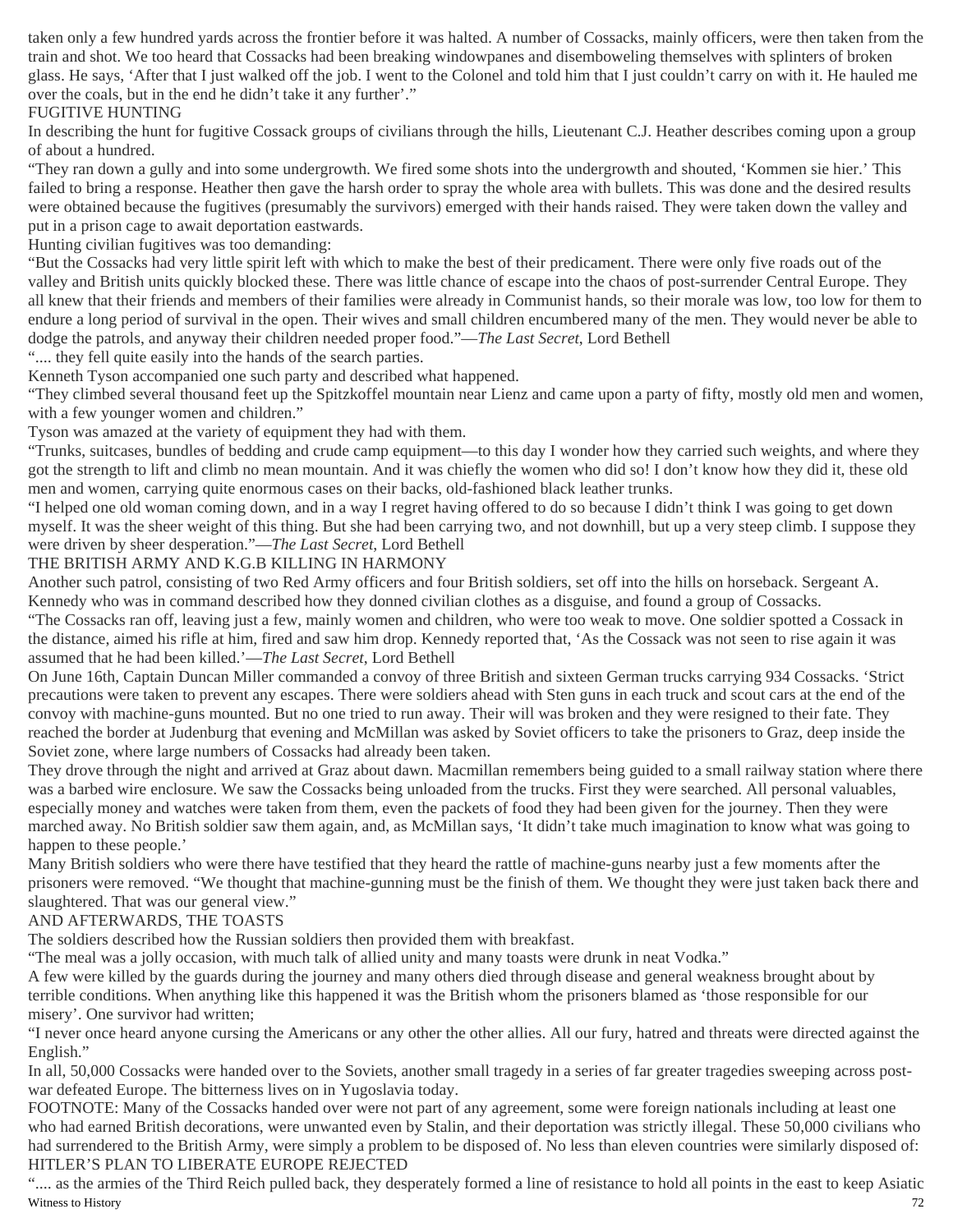Russia out of Europe proper.

"It was Hitler's belief that Britain and the United States would recognize the threat posed to Europe by Communism, and he was keen to sign a separate peace treaty with the West and return eastern Europe to self governing states. The Third Reich armies who fought and died to hold this 'Defend Europe' line died in vain. It had already been agreed that the West would abandon to Communism eleven European countries.

"As late as February 1945 Hitler sent a message to his emissary, Mihailovich, the Chetnik leader, to convey to the British his preparedness to hold on to all eastern territories, whatever the German losses. His only condition, that the United States and Britain would fill the vacuum with the full co-operation of the German armed forces. Britain and America refused, telling Mihailovich to make the offer to Russia instead."—Prince Michel Sturdza, Former Foreign Minister, Rumania, *The Suicide of Europe* THE ELEVEN DOOMED NATIONS

Estonia, Lithuania, Latvia, Yugoslavia, Poland, Czechoslovakia, Hungary, Rumania, Bulgaria, Albania and Eastern Germany.

# **CHAPTER 20—GENOCIDE THROUGH STARVATION**

"I felt sorry for the German people. We were planning—and we had the force to carry out our plans—to obliterate a once mighty nation. I had an uneasy feeling that those eighty million Germans some how or other would survive to fight again."—U.S. Admiral Daniel Leahy

"Our primary purpose is the destruction of as many Germans as possible. I expect to destroy every German west of the Rhine and within that area in which we are attacking."—General Dwight Eisenhower, J. Kingsley Smith (INS) Paris, February 24th, 1945

"Instead of merely starving fortified towns, whole nations were to be methodically subjected … to the process of reduction by famine … "—Winston Churchill, The Great War, Vol.3, p. 1602

GERMANY—SAVED BY A SOVIET CONSPIRACY

Germany—and the German people as we know them today, might have ceased to exist if the Soviets had not seen in the western program of 'genocide through starvation' an opportunity to bring West Germany into the Soviet Bloc.

In the months and years following Germany's defeat, the western allied treatment of the Germans reached such levels of depravity that the very nation's survival was threatened. The intention to reduce Germany to a state similar in size and population to say, Belgium, through a policy of territorial amputation, deportation, mass murder and starvation, came to a halt when:

"Russia, who had been egging us on, was quietly preparing to come forward as their champion and to offer an avenue of escape from us through the establishment of a unified, revived and Communist Reich to be joined to the Soviet Union. This had been made clear by Molotov in July at Paris."—Ralph Franklin Keeling, *Gruesome Harvest*, Institute of American Economics

## HISTORY'S MOST TERRIFYING PEACE

The virtual elimination of tens of millions of Germans in the western zones was planned with meticulous detail at Potsdam. That West Germany and a proportion of her population did survive owes itself ironically to the Soviet Union. It was only through fear that the USSR, posturing as liberators from allied excesses, would occupy the ravaged West Germany that the genocidal intentions of the western allies were thwarted.

What then were these 'depths of depravity' so savage that Stalin's monstrous and genocidal regime might be looked upon by the German people as a potential savior?

At Potsdam, the allied warlords planned to remove from Germany the three essential elements of national survival. Land (natural resources), Labor (both physical and intellectual) and Capital (plant and equipment).

What was intended to follow Germany's defeat was aptly named 'History's Most Terrifying Peace' by *Time Magazine*

Germany was to be broken up, her lands divided between the conquerors. The agricultural process was to be stopped with a ban on all fertilizer production leading to famine-liquidation based on Stalin's Ukrainian model. Deprivation and conditions in which disease would prevail were to be introduced to further reduce the population. Germany's industrial capacity was to be looted, transferred to the conquering nations and where this was not possible, destroyed. Germany's mature males were to be deported, deprived of the means to work, working permits to be withheld, and its armed forces (prisoners-of-war) held as slaves indefinitely. TERRITORY LOSS

The draconian terms of the Versailles Treaty, which many believe was directly responsible for the Second World war, had reduced German territory from 208,830 square to 181,699 square miles. This led to immense suffering in Germany as the reduced territory put strains on its ability to feed its population, a problem that was aggravated by restrictions placed on emigration.

The immediate effect of defeat in the Second World War was the loss of 75,850 square miles of territory, further reducing Germany in size to 133,000 square miles. This is equal to the size of The Netherlands—twice over. That which remained was to be divided between the victor nations without limit on time. Germany was to be obliterated and its population reduced and expelled in much the same way as Palestine and the Palestinians were dealt with. On this occasion the ban on emigration was absolute.

These measures had the effect of cramming half of America's population into the states of Michigan, Indiana and Ohio; with their cities, factories, railways and other means of production demolished. This was to be accompanied by a ban on growing foodstuffs.

16,000,000 MURDERED THROUGH DEPRIVATION

The intention was as obvious as the results. As the allies squabbled over which areas of Germany territory they were to control, German civilians died of brutality, deprivation and starvation; the figure has been put at 16,000,000.

## THE DEATH THROES OF A NATION

"Apart from the moral aspects of the matter, the dumping of all these millions of expropriated helpless people into what remained of a wrecked Germany piles chaos upon chaos and helps to covert the entire German nation into one vast Belsen or Buchenwald."—Ralph Franklin Keeling, *Gruesome Harvest*, Institute of American Economics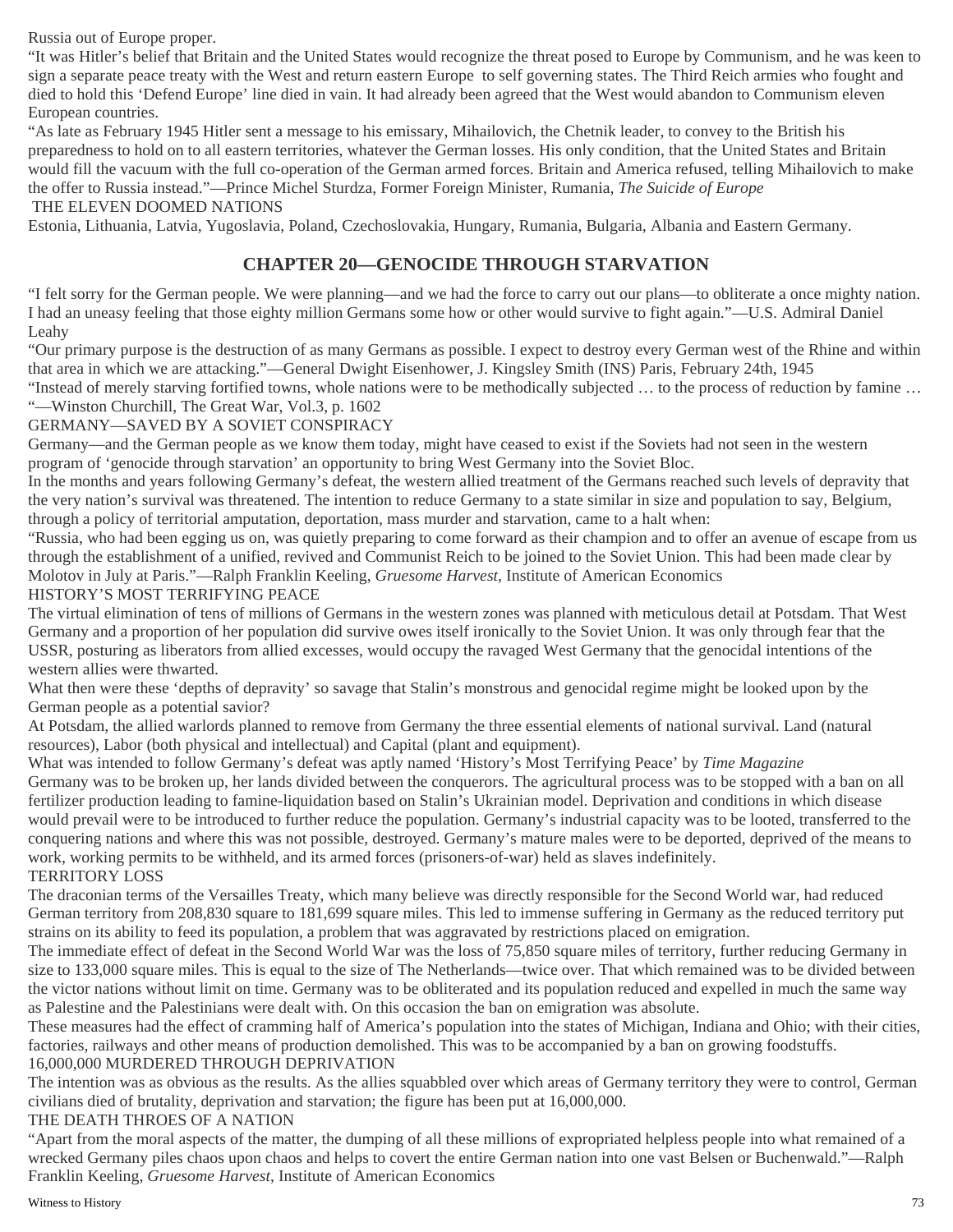"These uprooted masses wandered along the main roads; famished, sick and weary, often covered with vermin, seeking out some country in which to settle....."

"Take also the case of the children. On 27th July 1945 a boat arrived at the west port of Berlin which contained a tragic cargo of nearly 300 children, half dead from hunger, who had come from a 'home' at Finkenwalde in Pomerania. Children from two to fourteen-years old lay in the bottom of the boat motionless, their faces drawn with hunger, suffering from the itch and eaten up with vermin. Their bodies, feet and knees were swollen—a well-known symptom of starvation."—Joint Relief Commission of the International Red Cross "Thousands of bodies are hanging in the trees around Berlin and nobody bothers to cut them down. Thousands of corpses are carried into the sea by the Oder and Elbe Rivers—one doesn't even notice it any longer. Thousands and thousands are starving in the highways … children roam the highways alone; their parents shot, dead, lost."—*Congressional Records*, December 20th, 1945. p. A-6130 "Germany's youth is on the road … they are wandering aimlessly; disillusioned, dissolute, diseased, and without guidance."—Wireless to *New York Times*/Chicago Tribune, Frankfurt April 13th, 1946

Note the date: a year after the war's end.

"In what was once east Germany, an anguished tide of humanity, one of the greatest mass movements of Germans in history, flowed towards the border of the shrunken Reich. At least, 10,000,000 hungry Germans were being uprooted from the old homes in East Prussia, Pomerania, Silesia, Sudetenland by the new Polish, Czech and Russian owners.

"The wanderers choked the roads in Russian-occupied Germany. Ragged, barefoot, with children in their arms, and the shabby remains of homes stacked on perambulators, carts and wheelbarrows, they trudged westwards."—*Time Magazine*, August 13th, 1945 "New in the annals of recorded history, the victors forced millions of Germans from their homes."—The Catholic Bishops in America, November, 1946

".... never has anything so tragic happened on so colossal a scale as in these forced migrations."—Archbishop Alois J. Muench, Lent. 1946

"Nowhere in recorded history has such a grim chapter of brutality been written."—Senator William Langer, April 5th, 1949 "Without precedent in history... a crime against humanity for which history will exact a terrible retribution."—Anne O'Hare McCormick, *New York Times*, October 23rd, 1946

"The expulsion of the entire native population of eastern Germany by the puppet government of Poland is a crime against humanity for which retribution must be made."—*The Houston Chronicle*, March 28th, 1947

"The most inhuman decision ever made by governments."—Anne O'Hare McCormick, *The New York Times*, November 13th, 1946 THE BRITISH FOREIGN SECRETARY

The British Foreign Secretary, Ernest Bevin, who witnessed the sight of the expellees, reacted with horror and reported to the House of Commons.

"It was a pathetic sight—the stream of perambulators and small vehicles of one kind or another, and the people were nearly all women and children, with very few men at all. Once could not help saying, 'My God! This is the price of stupidity and war. It was the most awful sight one could see."

#### RICHARD STRAUSS! CLEAR OUT BY MORNING

Richard Strauss, the last of the great classical composers, eighty-one years of age, had retired to his beloved home in Garmisch,

awakened to find nailed to his door a notice posted by an American soldier: 'Clear out by morning!'

# ANTON WEBERN, SHOT DOWN IN COLD BLOOD

Anton Webern, the Austrian classical composer, contemporary and pupil of Arnold Schoenberg, then aged sixty-two years of age, was shot dead by an American G.I whilst visiting his daughters near Salzburg on 15th, September, 1945—over five months after the war had ended.

He had, before his death, buried most of his valued possessions, compositions and manuscripts in the garden of his Viennese home. "These remained unharmed when the invading soldiers took over the abandoned house, but they inflicted senseless damage on what remained in sight. Scores, books, and correspondence were strewn about the yard; Webern's cello was kicked in; his personal papers were used for kindling."—Jonathan D. Kramer, *Listening to Music*

#### BRITISH PRESS REPORTS OF THE PERIOD FOLLOWING THE WAR'S END

"Each day between fifty and one-hundred children, a total of over 5,000 already over a short period—who have lost both their parents, or have been abandoned, are collected from Berlin's stations and taken to orphanages or found foster mothers in Berlin.

"Of eighty-three persons (women and children) crammed into two of the trucks twenty were dead."—Berlin Correspondent, *The Times*, September, 10th, 1945

"Three orphans I saw aged between eight and twelve are still almost skeletons after ten days treatment … none of them weighed more than three stone. Another small boy turned out of Danzig had a scrawled postcard attached to him stating that his soldier father was long since missing and that his mother and two sisters had died of hunger."—Berlin Correspondent, *The Times*, September 10th, 1945 "One train, which arrived in Berlin on August, 31st, started from Danzig on the 24th with 325 patients and orphans from the Marien Hospital and the orphanage in the Weidlergasse. They were packed into five cattle trucks, with nothing to cover the floors, not even straw.

"… the only food provided when the journey began (a week earlier) was twenty potatoes and two slices of bread for each orphan. The patients had nothing, but the train stopped from time to time so that the passengers strong enough could forage. Between six and ten of the patients in each truck died during their journey. The bodies were simply thrown out of the train.

"About the same time, a transport of Sudetenlanders, men, women and children, arrived from Troppau. They had been travelling in open cattle trucks for eighteen days. They numbered 2,400 when they set out and 1,350 when they arrived, so that 1,050 had perished on the way."—F.A Voigt, *Nineteenth Century and After*

Witness to History 74 "On the train to Berlin she (a Stettin nurse) was pillaged once by Russian troops and twice by Poles who, she said, were far more savage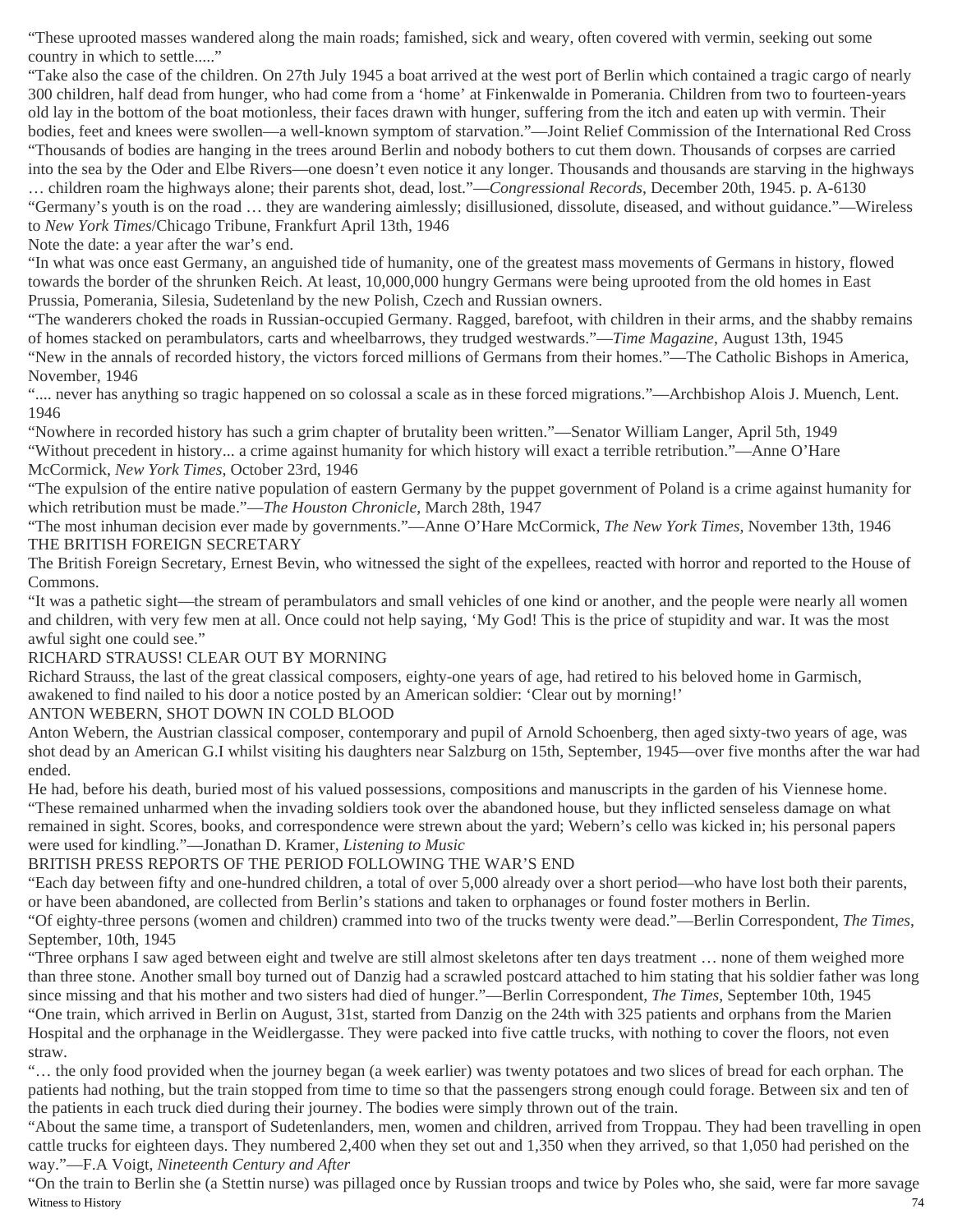than the Russians. Women who resisted were shot dead, she said, and on one occasion she saw a Polish guard take an infant by the legs and crush its skull against a post because the child cried while the guard was raping the mother."—Donald MacKenzie, Berlin Correspondent, New York Daily News, October 7th, 1945

"Under the bomb-wrecked roof of the Stettiner Railway Station, I looked this afternoon inside a cattle truck … on one side four forms lay dead under blankets on cane and raffia stretches; in another corner, four more, all women, were dying. One in a voice we could hardly hear, was crying for water."

"Sitting on a stretcher, so weakened by starvation that he could not move his head or his mouth, his eyes opened in a deranged, uncomprehending stare, was the wasted frame of a man. He was dying, too."

"Two women sanitary helpers did what they could in ministering to the small wants of the dying."

"Those people in the cattle truck, and hundreds who lay on bundles of belongings on the platform and in the booking hall, were the dead and dying and starving flotsam left by the tide of human misery that daily reaches Berlin …

"There are 8 million homeless nomads milling about the areas of the provinces around Berlin."

"Other things I saw when the Danzig train came in I am bound to record. Apart from the women rocking in tears and anguish, and the famished children asleep in their arms or crying for food, there was a group of young men—all Poles—who sat apart, waiting for the next train to go out. Then they would board it, and going through the train, would force these unprotected mothers and women to give up any possession of value … the guards at the stopping places are shot if they attempt to intervene."—Norman Clark, Berlin, *News Chronicle*, August 24th, 1945

#### FAMINE AS A DELIBERATE POLICY OF GENOCIDE

"That there was a deliberate policy to reduce Germany's population through a program of starvation, is not a matter of dispute, but first the statistics of the effects of starvation on human beings.

"The average daily diet for a healthy working man is 7,600 calories; an active woman at least 2,200. Herbert Hoover, famed for his work in famine relief, says that 2,200 calories 'is a minimum in a nation of healthy human beings.'

"University tests showed that a daily diet of less that 1,600 calories resulted in 25% weight loss, and led to fainting, dizziness, and being always cold so that even in summer they needed two blankets. Their hearts shrank and three-quarters lost their ability to work. They became obsessed with the need for food."—Ralph F. Keeling, *Gruesome Harvest*

#### THE NATIONAL RESEARCH COUNCIL STATES:

"European adult males reduced to an intake of 1,400 to 1,700 calories for a period of six months will suffer an ability to do only the lightest work, loss of mental concentration; apathy, depression, high irritability. An increase in susceptibility to infection and contagious diseases. A population subjected to such a low level of food supply might be expected to develop epidemics which might spread to other nations."

The famine inflicted on the defeated German population by the victorious allies has ranged between 1,550 to a low of 1,180 calories per person per day. Herbert Hoover called it,

"A grim and dangerous base … the children's health will become susceptible to disease. Many of the children and aged will fall by the wayside."

## FOOD LOCKED UP WHILE MILLIONS STARVED

"The greatest famine catastrophe of recent centuries is upon us in Central Europe. Our Government is letting down the military government in the food deliveries it promised, although all that was asked for was the barest minimum for survival of the people. We will be forced to reduce the rations from 1,550 calories to 1,000 or less. The few buds of democracy will be burned out in the agony of death of the aged, the women and the children.

"The British and we (the Americans) are going on record as the ones who let the Germans starve. The Russians will release at the height of the famine substantial food stores they have locked up (300,000 to 400,000 tons of sugar, large quantities of potatoes).

"Aside from the inhumanity involved, it is so criminally stupid to give such a performance of incredible fumbling before the eyes of the world. It makes all the hard-working officers of the Office of Military Government, Food and Agricultural Branch, ashamed."—Karl Brandt, Berlin, March 18th, 1946

Note: Note the date, a full year after the war's end, and the incredible revelation that even the evil Communist regime, was prepared to release held food stocks before the allies were.

## A NATION DRIVEN TO MASS HYSTERIA

#### CONGRESSIONAL RECORD:

"The people hunger … they are without the energy to trace the link of causes … there is growing as though by psychological compulsion, a mass hysteria, with a thousand different symptoms … the situation is reaching a generally psycho-pathological state, through chronic hunger. We are seeing aberrations such as caravans in desert sands … they, the people, have only animal urges. "The explanation of this mass phenomenon, this mental and spiritual paralysis, is physical. They are emaciated to the bone. Their clothes hang loose on their bodies, their lower extremities are like the bones of a skeleton, their hands shake as though with palsy, the muscles of the arms are withered, the skin lies in folds and is without elasticity, the joints spring out as though broken.

"Often women of childbearing age weigh no more than 65 pounds. The number of stillborn children is approaching the number of those born alive, and an increasing proportion of those die these days. Very often the mothers cannot stand the loss of blood in childbirth and perish. Infant mortality has reached the horrifying height of 90%."—*Congressional Record*, March 29th, 1946, p. 2865

## STARVING CHILDREN SO THAT OTHERS MAY LIVE—WHILE FOOD IS WITHHELD

"In Frankfurt at a children's' hospital there have been set aside 25 out of 100 children. These will be fed and kept alive. It is better to feed 25 enough to keep them alive and let 75 starve than to feed the 100 for a short while and let them all starve."—Dr. Lawrence Meyer, Executive Secretary of the Lutheran Church, Missouri Synod, January 13th, 1946

Witness to History 75 "In Berlin, in August, 1945, out of 2,866 children born, 1,148 died, and it was summer, and the food was more plentiful now. From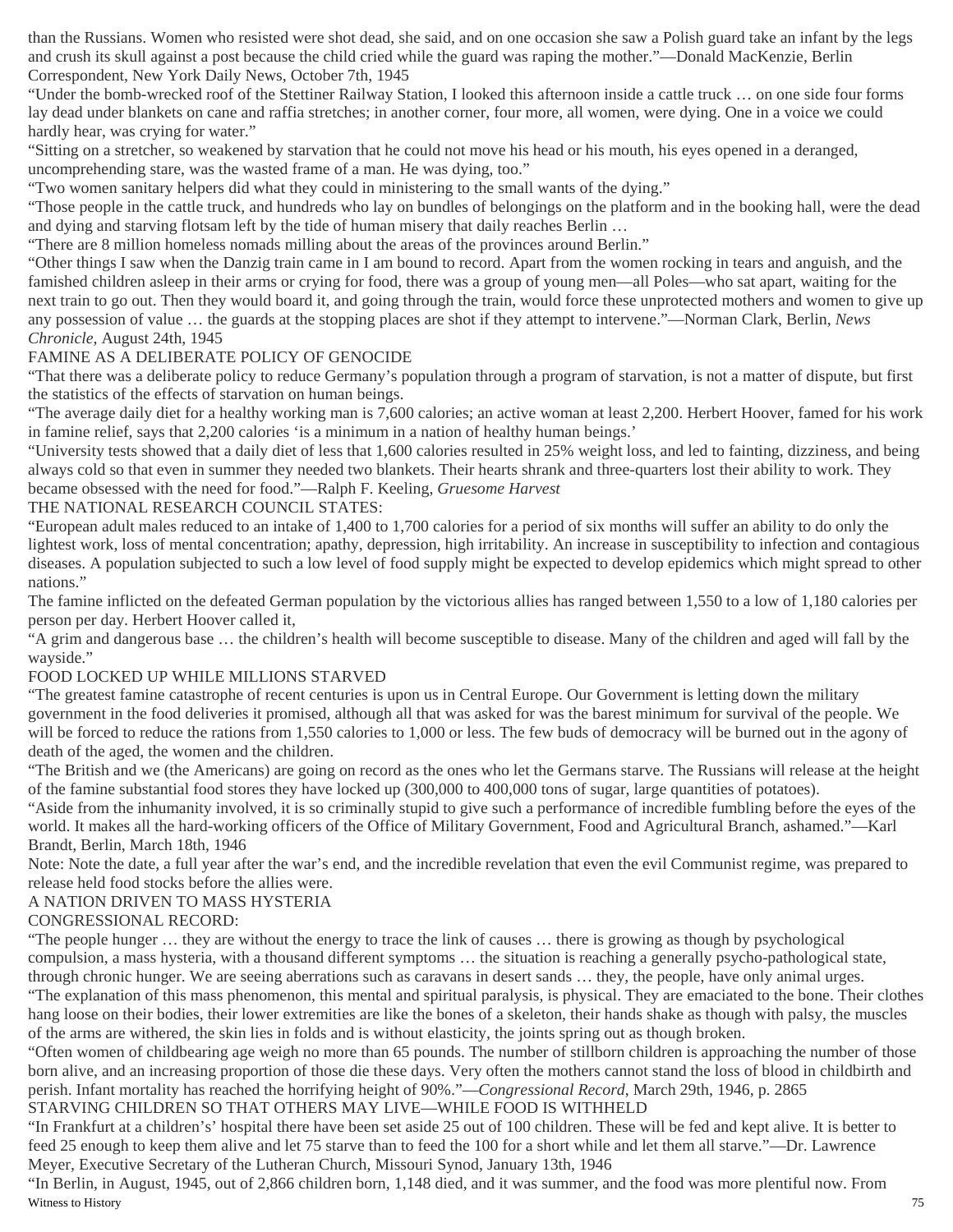Vienna a reliable source reports that … infant mortality is approaching 100%.

"The infant mortality rate is 16 times as high today as in 1943. There is going to be a definite age group elimination, Most children under 10 and people over 60 cannot survive the coming winter."—*Congressional Record*, December 4th, 1945, p. 11553

"German children look in through the window. We have more food than we need, but regulations prevent giving it to them. It is difficult to look at them. I feel ashamed of myself, of my people, as I eat and watch those children. They are not to blame for the war. They are hungry children. What right have we to stuff ourselves while they look on—well-fed men eating, leaving unwanted food on plates, while hungry children look on. What right have we to damn the Nazi and the Jap while we carry on with such callousness and hatred in our hearts."—*The Diaries of Charles A. Lindbergh*, p. 961. Harcourt Brace Javanovich, N.Y. 1970

## STARVED TO CANNIBALISM

"Official announcement that two German women had been murdered and the flesh sold on a food black market aroused fear today that organized gangs of human butchers were at work here. Spokesmen for the Criminal Investigation Department of the German Police said only two cases of 'murder for flesh' have been established but it was possible the butchers were operating on a much larger scale, killing their victims and peddling their flesh in local black markets."—United Press, February 18th, 1946

"Thirty-three workmen collapsed from hunger today… with hostility rising among the Hamburg working classes, and food riots continued in Hamburg for the fourth straight day."—United Press, Hamburg, March 22nd, 1946

## DELIBERATE OR INEVITABLE CHAOS?

"The fact can no longer be suppressed, namely, the fact that it has been and continues to be the deliberate policy of a confidential and conspirational clique within the policy making circles of this government to draw and quarter a nation now reduced to abject misery. "In this process, this clique, like a pair of hyenas struggling over the bloody entrails of a corpse, and inspired by a sadistic and fanatical hatred, are determined to destroy the German nation and the German people, no matter what the consequences.

"At Potsdam the representatives of the United States, the United Kingdom, and the Union of Soviet Socialist Republics solemnly signed the following declaration of principles and purpose:

'It is not the intention of the allies to destroy or enslave the German people. Mr. President, the cynical and savage repudiation of these solemn declarations that has resulted in a major catastrophe, cannot be explained in terms of ignorance or incompetence. This repudiation, not only of the Potsdam Declaration, but also of every law of God and men, has been deliberately engineered with such a malevolent cunning, and with such diabolical skill, that the American people themselves have been caught in an international death trap. 'For nine months now this administration has been carrying on a deliberate policy of mass starvation without any distinction between the innocent and the helpless and the guilty alike.

'The first issue has been and continues to be purely humanitarian. This vicious clique within this administration that has been responsible for the policies and practices which have made a madhouse of Central Europe has not only betrayed our American principles, but they have betrayed the GIs who have suffered and died, and they continue to betray the American GIs who have to continue to do their dirty work for them.

'The second issue that is involved is the effect this tragedy in Germany has already had on the other European countries. Those who have been responsible for this deliberate destruction of the German state and this criminal mass starvation of the German people have been so zealous in their hatred that all other interests and concerns have been subordinated to this one obsession of revenge. 'In order to accomplish this it mattered not if the liberated countries in Europe suffered or starved. To this point the clique of conspirators have addressed themselves: 'Germany is to be destroyed. What happens to other countries in Europe in the process is of secondary importance'."—Senator Homer E. Capehart, Indiana. Address to the United States Senate, February 5th, 1946 THESE REMARKS OF THE SENATOR'S WERE INTERSPERSED WITH A MASS OF SUPPORTING EVIDENCE

"There can be no question that there was a deliberate policy among the allies to keep the matter of genocide through famine out of the public arena. Senator Eastland, Mississippi, for example, in a stirring address to the United States Senate (December 3rd, 1945) told of the great difficulty he had in gaining access to the Calvin Hooper official report on conditions in the occupied Reich.

"The State Department at first refused to supply it, but through the intercession of a high official conceded the report, 'with the understanding that the promise received from me first that the information therein would not be made available to the people in this country.'

"There appears to be a conspiracy of silence to conceal from our people the true picture of conditions in Europe, to secrete from us the facts regarding conditions on the continent and information as to our policies toward the German people... Are the real facts withheld because our policies are so cruel that the American people would not endorse them?

"What have we to hide, Mr. President? Why should these facts be withheld from the people of the United States? There cannot possibly be any valid reason for secrecy. Are we following a policy of vindictive hatred, a policy which would not be endorsed by the American people as a whole if they knew of the true conditions?

"Mr. President, I should be less than honest if I did not state frankly that the picture is much worse, so much more confused, than the American people suspect, that I do not know of any source that is capable of producing the complete factual account of the true situation into which our policies have taken the American people. The truth is that nations of central, southern and eastern Europe are adrift on a flood of anarchy and chaos."—*Congressional Record*, December 4th, 1945, p. 11552

"The plain fact is that when Spring is in the English air we are starving the German people, and we are starving them not deliberately in the sense we prefer their death to our own inconvenience.

Others, including ourselves, are to keep and be given comforts while the Germans lack the bare necessities of existence."—Victor Gollancz, Publisher, *Leaving Them to Their Fate—The Ethics of Starvation*

Witness to History 2008 and the set of the set of the set of the set of the set of the set of the set of the set of the set of the set of the set of the set of the set of the set of the set of the set of the set of the set "On the contrary it (the famine) is the product of foresight. It was deliberately planned at Yalta by Roosevelt, Stalin, and Churchill, and the program in all its brutality was later confirmed by Truman, Atlee, and Stalin. The intent to starve the German people to death is being carried out with a remorselessness unknown in the western world since the Mongol conquest."—*Chicago Daily Tribune*, May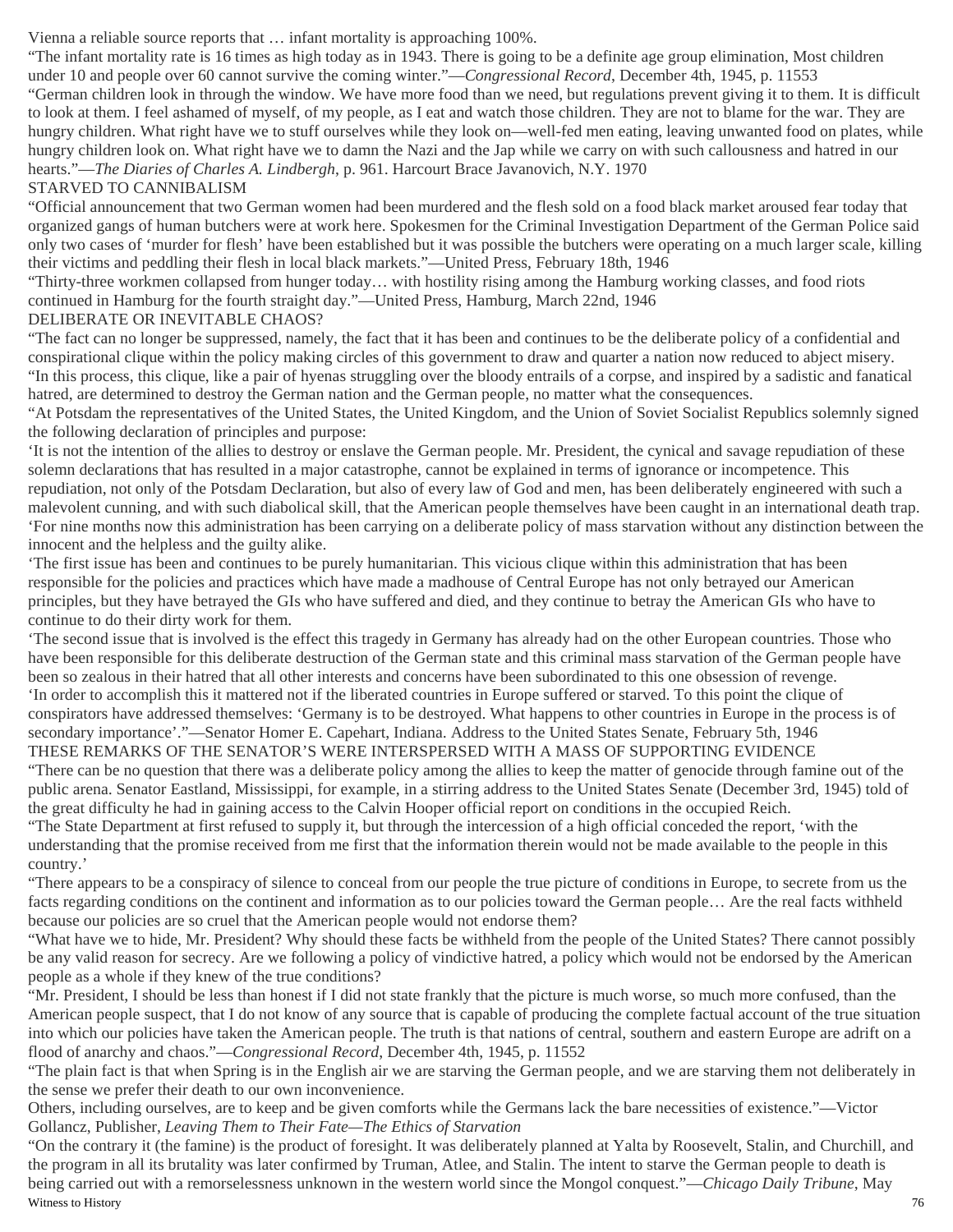#### 1945

## SURPLUS FOOD WITHHELD

"Stocks of food and feeding stuffs in this country owned and controlled by the Minister of Food, exclusive of stocks on farms or held by secondary wholesalers and manufacturers, were estimated to total on the last day of Match no less that 4,000,000 tons."—Victor Gollancz, British Publisher, *Leaving them to their Fate—The Ethics of Starvation*

At this time, Denmark, formerly occupied by the Germans as the means of denying the allies a North Sea bridgehead and access to the Baltic, was bursting at the seams with surplus food and was pleading with the allies to put it to good use. It was refused. "While the rest of Europe hungers for meat, Denmark has 3,000 to 4,000 tons of surplus beef weekly..."—Associated Press Dispatch.

Copenhagen, summer 1945

Robert Conway of the *New York News*, March 22nd, 1946, dismissed as an exaggeration reports that all of Europe was afflicted by shortages. He went on to report how, 'in France, Italy and England, where it was possible to eat well and live cheaply in London, Canterbury and other English towns."

"The UNRRA (Official Relief Agency) is the biggest racket in Europe."—Cyril Osborn, M.P, August 1946

"No Central Red Cross has been permitted to function in the stricken Reich. And it is now a matter of history that the Washington administration for nearly a year hotly resisted all efforts to bring private relief to the Germans."—Ralph Franklin Keeling, Institute of American Economics, 1947

A ban was put on all fertiliser use, without which crops could not be grown.

"For six months our military government refused to supply any food from the outside to supplement the vanishing German stocks."— Ralph Franklin Keeling, American Institute of Economics, Chicago 1947

"For the first time in the history of Christian nations powerful governments are making the exercise of Christian charity impossible through official regulations."—Bishop Aloisius Muench, Fargo, North Dakota

"The American people should know once and for all that as a result of this government's official policy they are being made the unwilling accomplices in the crime of mass starvation."—*Chicago Daily Tribune*, January 8th, 1946

## RELIEF PLUNDERED BY ROOSEVELT AND HENCHMEN

Throughout the spring of 1946, Eleanor Roosevelt, wife of President Roosevelt, attracted a great deal of favorable publicity for her highly trumpeted appeals for donations to feed the starving German people:

"Washington, D.C., June 6th (1946)—The Emergency Food Collection Committee headed by Henry A. Wallace, Mrs. Eleanor Roosevelt, and Herbert Leham, has collected \$323,000 in cash … it is retaining \$300,000 for administrative expenses."

It seemed that there were no depths of inhuman depravity that certain western leaders were not prepared to plumb.

Michael Foote, M.P., in discussing the question reminded the House of Commons that there was an older law than any promulgated for the protection of victims of our policy.

"But those who shall offend one of these little ones which believe in me, it would be better for him that a millstone were hanged about his neck and that he were drowned in the depth of the sea." —*Congressional Record*, December 4th, 1945

# **CHAPTER 21—THE VULTURES DESCEND**

"The sacking of Germany after her unconditional surrender will go down in history as one of the most monstrous acts of modern times. Its excess beggars description and its magnitude defies condemnation."—Ralph F. Keeling, *Gruesome Harvest*; 1947, Institute of American Economics

THE REMOVAL OF POLITICAL CHOICE

As with all totalitarian states including those elected by popular demand, as in Germany's case, a high proportion of the intelligentsia and professional classes, belonged through desire or necessity to the party apparatus. In Germany's case the figure was 7,500,000. Promotion, even the holding of a responsible position was often dependent upon being a Party member. Not too dissimilar to the situation in Britain where some positions of influence, the upper echelons of the civil service and certain privileged occupations are almost exclusive to masons, those from a 'higher social class' or certain public school background.

At Potsdam the victors, including the Soviet Union believe it or not, were declaring that all 'discrimination on the grounds of political opinion shall be abolished'. They then proceeded to deny the civil rights of the German nation by permanently dissolving the German Workers National Socialist Party (NSDAP) which had attracted more popular support than any other political party in history. Furthermore, the victors intention was to 'ban all of its affiliated organizations, many of which were not overtly political, ban the dissemination of its ideals, and call for the severe punishment of its supporters for no other reason than their support for the philosophy of National Socialism.'

The Bolsheviks call it a purge; the elimination of political opposition. The allies called it de-nazification. A rose by any other name, but the de-nazification program was put into place and organised by the notorious and corpulent Communist stooge, Heinrich Schmitt. Accordingly, 3 million Germans in the U.S. Zone were effected, likewise 80,000 returned prisoners and 10,000 public servants. As in Cambodia, Vietnam and elsewhere, doctors, lawyers, business people, the driving force of the nation, were put to work in pick and shovel gangs. The intention was to further humiliate the vanquished and again, to ape Stalin by getting rid of the 'officer class'. "IN THE EYES OF THE WORLD WE HAVE ADOPTED THE COMMUNIST VIEW OF JUSTICE."—*BARONS*, OCTOBER 1946 "Penalties for being Nazis ranged from death, life imprisonment, imprisonment with hard labor up to ten years, 'sanctions,' loss of citizenship, the right to vote, debarment from public office, loss of personal rights such as car or home ownership, demotion, sackings, confiscation of property, and employment only for ordinary (menial) labor."—Edward p. Morgan, Berlin, March 5th, 1946, *Chicago Daily News*

Interestingly enough, the de-nazification procedures were so harsh that Ralph Keeling of the American Institute of Economics pointed

Witness to History 27 and 2008 and 2008 and 2008 and 2008 and 2008 and 2008 and 2008 and 2008 and 2008 and 200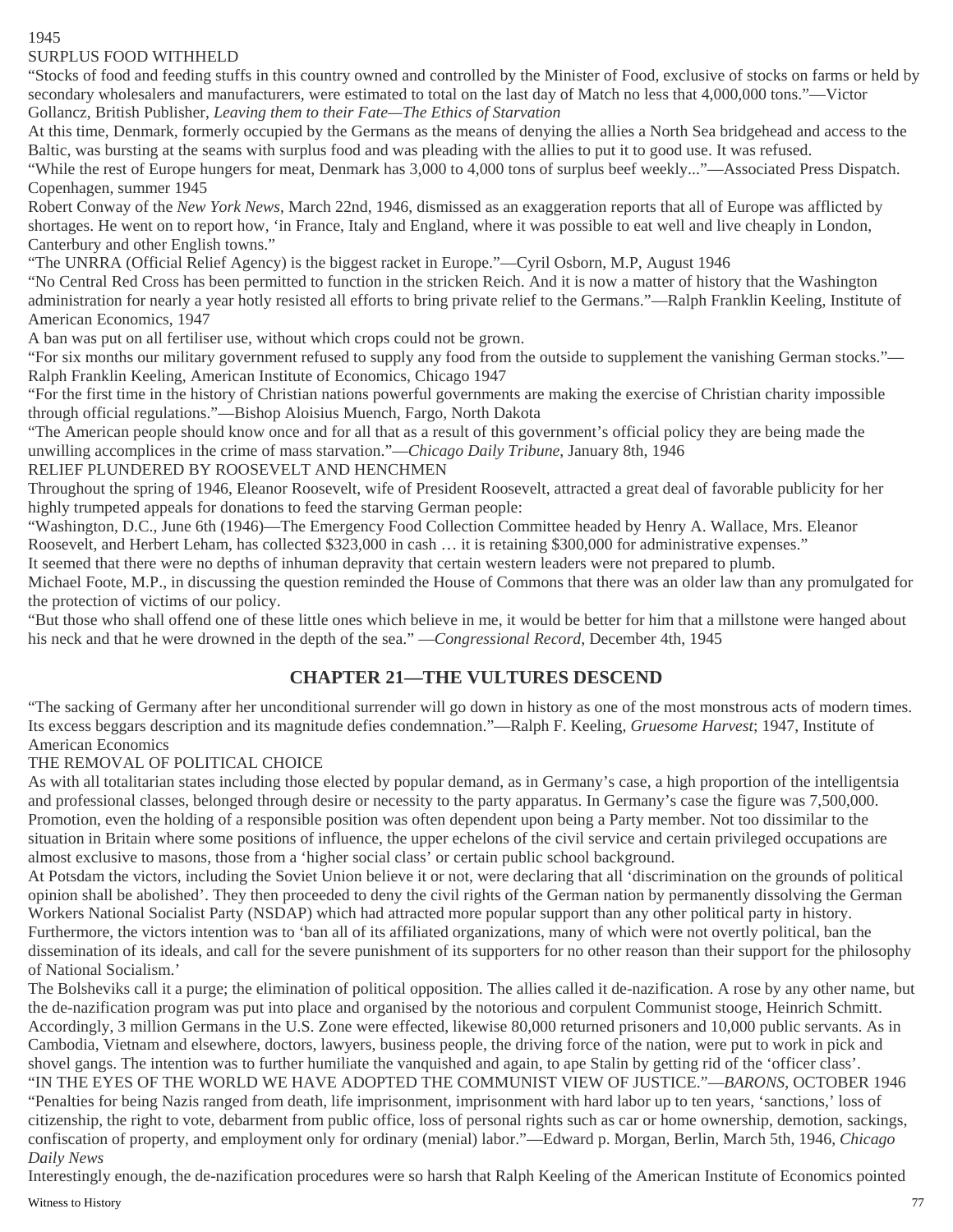out that,

"When we first arrived the Germans were strongly anti-Communist; they have since started fleeing our zone and entering the Russian where they are welcomed into the Communist Party and even into the Red Army, in whose ranks they may someday be able to get their revenge on us."—Ralph Franklin Keeling, *Gruesome Harvest*, Institute of American Economics

Whilst the Western allies did everything possible to alienate the German population, the Russians were taking all the steps necessary to "wed the Red Army with the defeated Wehrmacht and Waffen S.S."

"When the officers cross the zone's frontiers they are nominally 'arrested,' placed in quarantine camps, and invited to enlist. Upon acceptance, they are given preferential treatment. In other words, the union of the Red and Nazi armies has begun."—Hal Foust, Berlin, March 29th, 1946. Chicago Sun Foreign Service

"One refrain echoed from Stalin. 'We need the whole of Germany'."—Daniel Melnikov; "Stalin's Inner Circle," *Sunday Times*, 28th February 1995

## LOOTING AND PILLAGE

The looting of everything German proceeded. Every house and every apartment was entered, searched, and stripped of everything at once valuable and moveable—jewelry, silverware, works of art, clothing, household appliances, money. Stores, shops and warehouses were ransacked. Farms were deprived of their farm animals, machinery, seed stocks, fodder, wine, food stocks. Telephones were removed, telegraph equipment dismantled. Cars, trucks, even fire engines were seized.

The Russians and the British, and the Americans too found themselves knee-deep in booty, loot, and the remnants of a standard of living that most could only dream about. William HG. Stoneman, Chicago Daily News Foreign Correspondent, stationed with the U.S. Army, wrote in May, 1945 of:

".... great stocks of food have been left to the reckless inroads of looters. Millions of dollars worth of rare things varying from intricate Zeiss lenses to butter and cheese and costly automobiles are being destroyed because the Army has not organized a system of recovery of valuable enemy material. (The term 'recovery' is a euphemism for looting).

"They (front line troops) are rough and ready about enemy property. They naturally take what they want if it looks interesting … but what front line troops take is nothing compared to the damage caused by wanton vandalism.

"Today we have two more examples of this business, that would bring tears to the eyes of anybody who has appreciation of material values."

He went on to describe, scattered everywhere, millions of dollars worth of plundered goods. The troops simply couldn't carry everything that they could steal so they vandalized it and left it to rot.

It is estimated that the value of looted properties by the allied armies ran into hundreds of millions of dollars and 'deprived the German civilian population the comforts and necessities so sorely needed'.

## THE MUGGERS FALL OUT WHEN THE U.S. SELLS THEIR STOLEN PROPERTY

Such was the whirlwind of looting by all the invading armies that the Russians complained that,

"American officials have stolen equipment from plants in a zone earmarked for shipment to Russia on reparations account and sold it to foreign countries at a profit."

It was decided to organize the destruction of the German economy to the levels of 1932, when before Hitler's election a third of the population was out of work.

## LOOTED

'Bought' … again, a euphemism for seizure. Between two and four billion dollars worth of German property exchanged for worthless military currency … by order.

"As to crimes against property, the explanation is obvious. No effective steps were taken to discourage looting by the invading armies during the war. Officers and men alike committed this crime and for much the most part went unpunished. It was tolerated under such euphemism as 'souvenir collecting'… the fault of course, lies with the high command which permitted the abuse."—*Chicago Sunday Tribune*, November 18th, 1945

Over 200 art masterpieces were looted and are still held by the Americans.

LOOTING BMW's FACTORY:

"The British seem to be everywhere when there is any scientific or industrial information to be gleaned. Commander Seiller selected several items to take back to Paris in the C-47. Slight argument with the British about taking anything anywhere except to England. Settled by rolling up an American Army truck and loading in the items required."—*The Diaries of Charles A. Lindbergh*, p. 953. Harcourt Brace Javanovich, N.Y. 1970

## MANUFACTURE PROHIBITED

The production of shipbuilding, manufacture and operation of aircraft, ball and taper roller bearings, all heavy machine tools, heavy materials, aluminum, magnesium, beryllium, vanadium, radio active materials, hydrogen peroxide, synthetic oils, gasoline, ammonia. MANUFACTURE CONTROLLED (RIGIDLY)

## All exports and imports

"Foreign trade in the ordinary sense has been impossible."—Ralph F. Keeling, *Gruesome Harvest*, Institute of American Economics RESTRICTED

Domestic industries, mechanical engineering (by two thirds), synthetic textiles, chemical production (reduced to 45% of old levels), steel production limited to 5,800,000 tons a year whereas previously it was 54,000,000 tons a year.

## PROHIBITED OR RIGIDLY CONTROLLED

German science (by direct prohibition and sackings of scientists), public and private scientific bodies, research and experimental institutions, laboratories, etc., connected with economic activities, chemical research.

Witness to History 78 "In other words, German science has been destroyed, and with it German ability to compete commercially with the war victors."—Ralph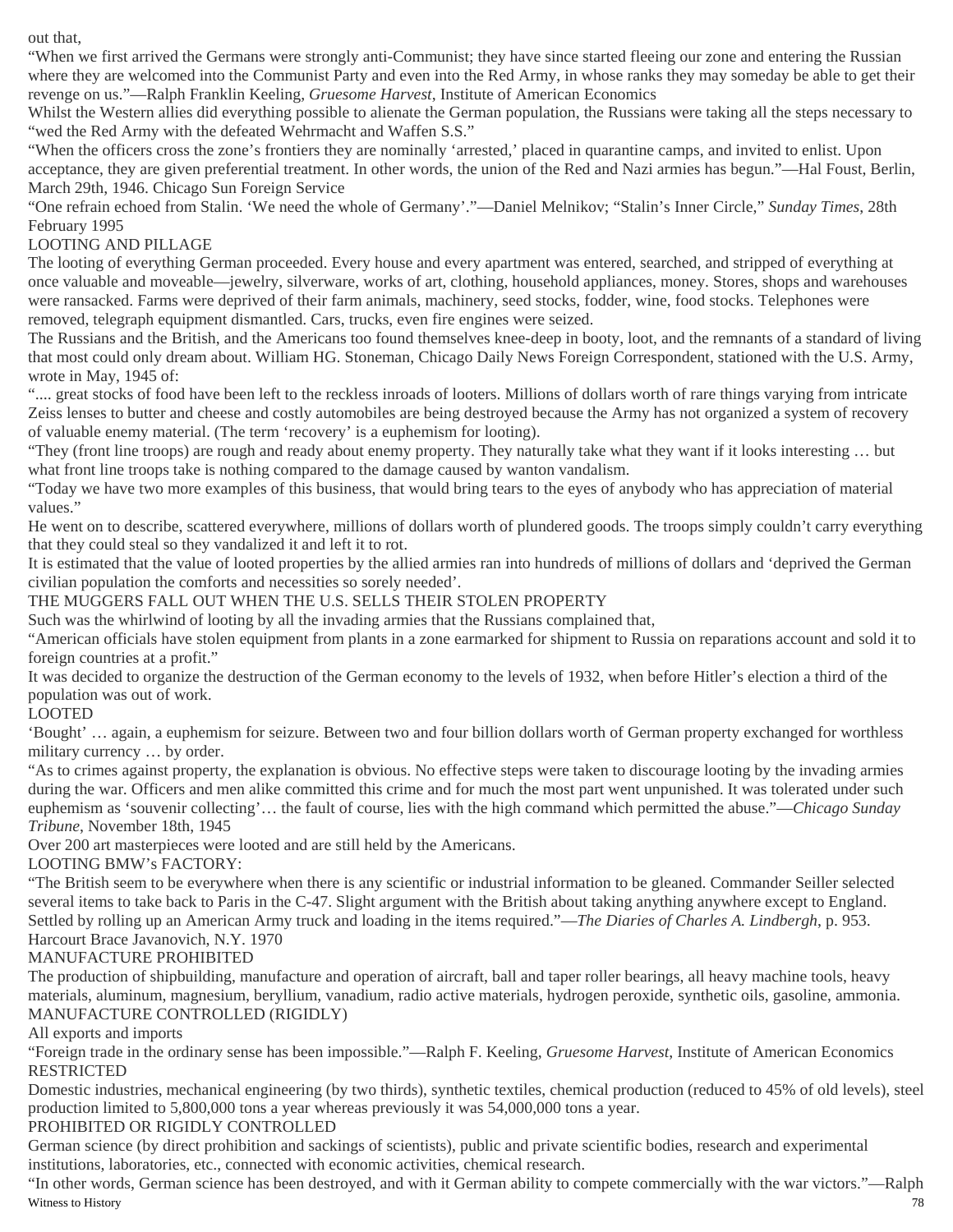## F. Keeling, *Gruesome Harvest*, Institute of American Economics SCIENTISTS KIDNAPPED

"We even managed to kidnap a large number from the western Russian zone when we retired to let the Russians take over... in consequence we now have at our disposal hundreds of ex-German scientists who no doubt constitute one of our most profitable acquisitions taken from the fallen Reich."—Ralph Franklin Keeling, *Gruesome Harvest*, Institute of American Economics "We intend to secure the full disclosure of all existing German technology and invention for the benefit of the United Nations. This

government and other governments with which Germany has been at war have reduced to their control inventions and designs both patented and un-patented which were owned and controlled by German nationals at the outbreak of war."—Assistant Secretary of State, William L. Clayton, June 1945

## SEIZURE OF ALL GERMAN PROPERTY

"Reparations shall be effected by the transfer of existing resources and territories, e.g. … by transfer of German territory and Germany private rights in industrial property situated in such territory to invading countries …

"by the removal and distribution among devastated countries of industrial plants and equipment … by forced German labor outside Germany, \* and by confiscation of all German assets of any character whatsoever outside of Germany."—Henry Morgenthau \* Forced labor outside Germany is, of course, the export of slaves.

Germany, one of the world's richest countries, had been mugged and then made to compensate the nations that had carried out the attack.

THE HAGUE CONVENTION: "Private property cannot be confiscated."

It is always interesting to note that whereas Hitler's Germany often stands accused of breaking pacts and agreements, which in fact it did not; the Treaty of Versailles, the Hague Convention, the Geneva Conventions, the Locarno Agreements, the Rhine Pact, were all repeatedly flouted by the allied and Soviet signatories.

"Flagrant Big Four violations not only create the injustices the laws were established to prevent but incriminate the victors of World War Two, for the very actions for which they so strongly and justly blamed Hitler."—Ralph Franklin Keeling, *Gruesome Harvest*, The Institute of American Economics

## WAR COMPENSATION

"At Potsdam Russia was apportioned the lion's share of reparations. She was to receive her own zone (East Germany/East Berlin) plus 25% from other zones."

The value of Germany's bombed and battered plant was put at between 5 and 10 billion dollars; half of it was in the Russian zone and was hers 'by right of conquest'. It was agreed that 40% of it could be removed to the USSR. Three-hundred and ten plants were dismantled and accordingly removed.

## LOOTING TO THE WEST

"Six shiploads carrying the physical assets of the Deschmag Shipyard, Germany's largest shipbuilding company and valued at \$4,800,000. Twenty car loads of machinery and tools valued at \$5,000,000, representing half of Germany's largest ball-bearing plant, the Gendorf Amorgana Chemical works valued at \$10,000,000, and the vast Daimler-Benz underground aircraft engine plant." LOOTING: TO THE EAST

"By May, according to Reparations Commissioner, Edwin W. Pauley, the United States had earmarked 144 plants for removal to Russia. "Many of Germany's greatest producers of civilian goods were dismantled and shipped eastwards. Among them were the two largest factories, the largest sugar refineries, the largest grain processing mills in Europe, the great Bemberg silk mills famous for their hosiery and lingerie, and the Zeiss Optical works at Jena.

"All secondary rail lines were torn up and all electric locomotives removed."

"Two hundred key plants were placed under direct Russian control, with the German work force of 1,300,000 on subsistence wages, the profits going to the USSR."

Looted: I.G Farben Industries, Leuna Chemical Plants, the Reich's only copper works, the machine works of Krupp Gruson, Brabag Brown Coaland Gasoline Co, the Polysius Machine Works at Dessau; machine tool factories, coal and mine companies, potash mines, electrical plants.

Such was the looting rapacity that the Russians stole from under their noses two American-owned concerns, The United Shoe Machine Company and the Corn Products Refining Company. The Americans never did retrieve them. DYNAMITING

"... America went about the business of dismantling and dynamiting German plants with more fervour than was at first exhibited in any other zone....

"Russia is as keen to get as much loot as possible to help make her Five Year Plan successful, and ultimately to absorb the Reich into the Soviet Union.

"France is ravenous for loot, has been anxious to destroy Germany forever, wants to get rid of Germany as a trade competitor, while retaining her as a market for British goods,"—Ralph Franklin Keeling, *Gruesome Harvest*, Institute of American Economics THE 'SAFE HAVEN PROGRAM'

"To seize all German properties and capital accumulations abroad. All German assets abroad, financial and capital, including those in the United States and South America, to be confiscated. German nationals in South America to be picked up and sent to Europe as slaves."—Ralph Franklin Keeling, *Gruesome Harvest*

A billion dollars worth of German property in the United States was seized, although much of it was held in the names of neutral nations. Switzerland, Sweden, Spain, and other countries, forced to hand over to the United States, all German assets, investments and properties. (\$104,000,000 involved with a further \$200,000,000 from German assets held in Sweden.

Witness to History 79 "Taking their foreign trade away from them, and making it impossible for them to export manufactured goods was tantamount,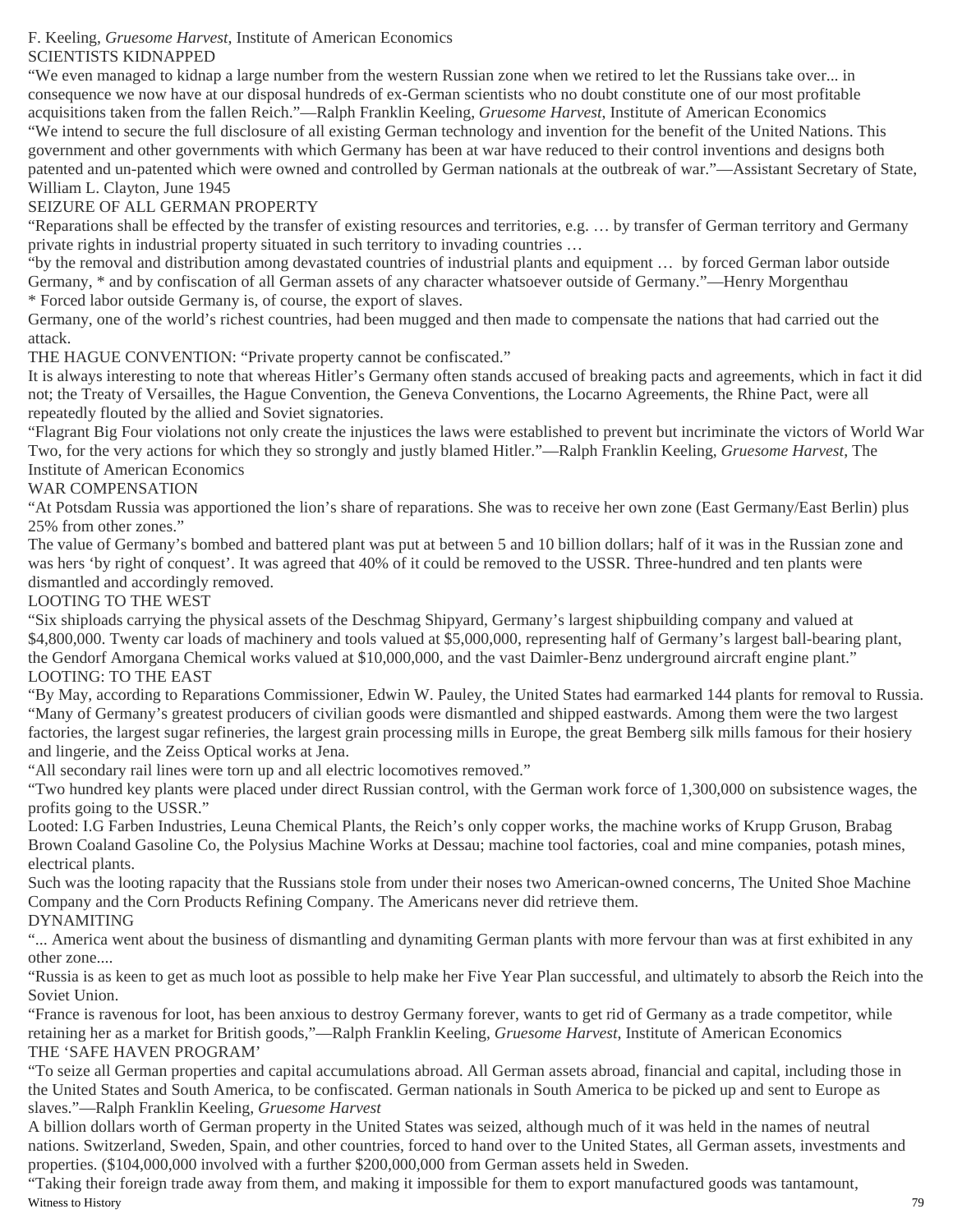therefore, to pronouncing the death sentence on the German people."—Ralph F. Keeling, *Gruesome Harvest* [Note—JP: See our [Resources](http://www.sweetliberty.org/resources/) section for information on how to order Keeling's book: **Gruesome Harvest;** and Doug Reed's book**: Controversy of Zion**]

# **CHAPTER 22—TO THE VICTORS GO THE SLAVES**

## Enslavement of Prisoners of War is a violation of the Geneva Convention, Article 75.

Whilst this chapter deals with illegal enslavement, an offence that does not discriminate in respect of a slave's status be he (or she) a Prisoner-of-War, a civilian, a non-national or a child, it should be remembered that with the exception of the Japanese-American citizens and civilians, the enslavement of the vanquished occurred after victory had been won and hostilities ended. Therefore, these slaves were by status in law free men and women, and not prisoners-of-war.

## CONCENTRATION CAMPS IN THE SOVIET UNION

Long after the war had ended, Russia which already had a slave population estimated to be at least 20,000,000 souls, was rounding up Germans in the seized territories; mostly men, but women and children too, and marching them eastwards into its gulag slave labor camps.

"German prisoners in Russian hands are estimated to number from four to five millions. When Berlin and Breslau surrendered, the long grey-green columns of prisoners were marched east, downcast and fearful …

"toward huge depots near Leningrad, Moscow, Minsk, Stalingrad, Kiev, Kharkov, and Sevastopol. All fit men had to march twenty-two miles a day. Those physically handicapped went in handcarts or carts pulled by spare beasts …" —Congressional Report, March, 29th, 1946. p. 2864

Although the western allies protested at the illegal, forced and brutal conscription of civilian slaves, and their deportation to foreign lands, the Soviets 'produced a proclamation signed by General Dwight Eisenhower a year earlier which conceded agreement on this point.' The protests stopped. Very few of those millions of enslaved Germans, press-ganged to Stalin's gulags, ever returned. FORMER PRESIDENT HERBERT HOOVER

"The souls of one quarter of mankind have been seared by the violation of that American promise. The ghosts of the Four Freedoms and the Atlantic Charter now wander amid the clanking chains of a thousand slave camps."—*U.S. News*, July 18th, 1952

"The German Red Cross is still searching for more than half a million human beings who were reported as being missing. According to a Munich published listing of the DKR-Suchdienst (German Red Cross Search Service), there were still open files on 436,641 Wehrmacht servicemen reported missing, and for 147,578 non-military German prisoners. Up to March of this year, 1.74 million missing German soldiers of the German Wehrmacht, and 357,490 non-military German prisoners were registered."—The Voice of German Americans

## THE FEW WHO DID RETURN

"German Red Cross girls went at 9.00am on the morning of September, 10th, 1946, to meet a 20-car trainload of returned forced laborers. As the sealed cars were opened by the armed guards who had been riding on top, the girls were greeted with thin, scabby faced men in rags begging for water or hysterically calling for help in removing the dead."—Ralph Franklin Keeling, *Gruesome Harvest* A professional nurse reported:

"They had been in the train almost a week travelling about 60 miles from Frankfurt-am-Oder. There had been deaths from starvation; not from starvation just during the ride, but from the hardships of the trip after months of malnutrition in Russian labor camps.

"Almost all of the 800 or 900 in the train were sick or cripples. You might say they were all invalids. With 40 or fifty packed in each of these little boxcars, the sick had to sleep beside the dead on their homeward journey. I did not count them but I am sure we removed more than 25 corpses. Others had to be taken to hospitals. I asked several of the men whether the Russian guards or doctors had done anything on the trip to care for the sick. They said, 'No'."—A professional nurse to Hal Foust, Berlin, August 11th, 1946, Chicago Tribune Press Service

"The daily diet in Russian slave camps is soup and lectures on the glories of Communism and the evils of western democracy. The slightest disobedience is penalized by such heavy work that a third of the culprits die within three weeks from exhaustion. A tenth of the slaves died during the first year, according to those who have returned."—Hal Foust, Berlin. August, 11th, 1946, Chicago Tribune Press Service

"German prisoners who were to be turned over to the Russians often committed suicide or tried to incapacitate themselves by slashing their bodies with knives, razors, or bits of glass."—Associated Press, Stockholm, November 30th, 1945

# CONCENTRATION CAMPS IN EASTERN EUROPE

"Armed Czech women and Jewesses continued hitting the womb of expectant mothers with truncheons until a miscarriage followed, and in one single camp ten German women died daily in this way."—Document. M.6

"In another camp, the inmates were forced to lick the bespattered brains of their fellow prisoners who had been beaten to death. German prisoners were forced to lick up infectious feces from the underwear of their fellow prisoners suffering from dysentery."—Document. No.17

"Shortly before 9.00am they (the Czech National Guard) marched through the streets calling on all Germans to be standing outside their front doors at 9.00 o'clock with one piece of hand luggage each, ready to leave town, forever. Women had ten minutes in which to wake and dress their children, bundle a few possessions into their suitcases and come out on to the pavement.

"Here they were ordered to hand over all their jewelry, watches, furs, and money to their guards, retaining only their wedding rings; then they were marched out of town at gun-point … they were pushed into a field for the night … which had been turned into a concentration camp. They had only the food which the guards gave them from time to time. They had received no rations ... "

"A typhus epidemic now rages amongst them, and they are said to be dying at the rate of 100 a day.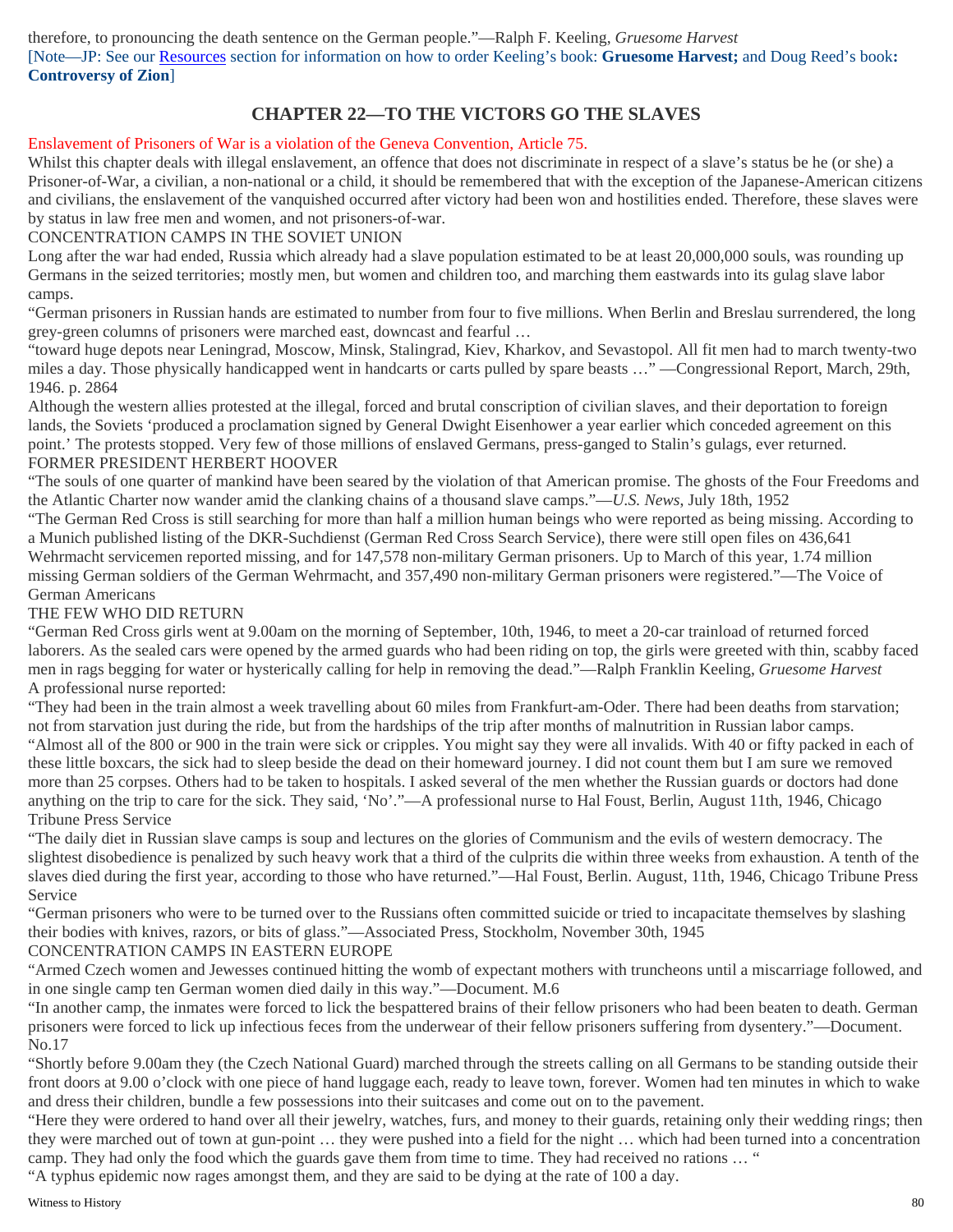"Twenty-five thousand men, women and children made this forced march from Brno …" —*London Daily Mail*, August, 6th, 1945 "There are four concentration camps in the neighborhood and the screaming of maltreated people can be heard by those who reside near by."

"Frightful excesses occurred in Camp Lamsdorf in Upper Silesia, where a camp population of 8,064 Germans were literally decimated through starvation, hard labor and physical maltreatment. One of the surviving German doctors recorded the deaths of 6,488 inmates of Lamsdorf including 628 children."—Alfred deZayas, Nemesis at Potsdam, Routledge & Kegan Paul, London

## CONCENTRATION CAMPS IN RUMANIA

30,000 Hungarians, mostly of the professional classes were summarily executed by the invading Soviets and Rumanian Communists. In addition it is estimated that 200,000 Germans and Croats died in Rumanian death camps.

#### CONCENTRATION CAMPS IN FRANCE

"France, according to the International Red Cross, had 680,000 German soldiers slaving for her in August, 1946. 475,000 of their number had been captured by the United States and later turned over to the French for forced labour."—John Thompson, Chicago Tribune Press, August 24th, 1946

## LIVING SKELETONS … CONDEMNED TO DIE

"In certain (French concentration camps) for German prisoners-of-war, living skeletons may be seen almost like those in German concentration camps, and deaths from undernourishment are numerous. We learn that prisoners have been savagely and systematically beaten and that some of them have been employed in removing mines without protective equipment so that they are condemned to die sooner or later."—*Figaro, The Progressive*, January 14th, 1946

"In a camp for the Sarthe District for 20,000 prisoners, inmates received 900 calories a day; thus twelve die every day in the hospital. Four to five thousand are unable to work at all any more. Recently trains with new prisoners arrived at the camp; several prisoners had died during the trip, several others had tried to stay alive by eating coal that had been lying in the freight train by which they came. "In an Orleans camp, the commander received 16 francs a day per head or prisoner to buy food, but he spent only 9 francs, so that prisoners were starving. In the Charante district, 2,500 of the 12,000 camp inmates are sick."—Ralph F. Keeling, *Gruesome Harvest*, Institute of American Economics

"A witness reports on the camp a Langres. 'I have seen them beaten with rifle butts and kicked with feet in the streets because they broke down of overwork. Two or three of them die with exhaustion every week.

In another camp near Langres, 700 prisoners slowly die of hunger; they have hardly any blankets and not enough straw to sleep on; there is a typhoid epidemic in the camp which has already spread to the neighboring village. In another camp prisoners receive only one meal a day but are expected to continue working. Elsewhere so many have died recently that the cemetery space was exhausted and another cemetery had to be built.

"In a camp where the prisoners work on the removal of mines, regular food supplies arrive only every second day so that, 'prisoners make themselves a soup of grass and some stolen vegetables'. All prisoners of this camp have contracted tuberculosis … many cases have been reported were men have been so horribly beaten that their limbs were broken. In one camp, men were awakened during the night, called out of their barracks and then shot, 'because of attempted escape.... these are the facts'."—Louis Clair, *The Progressive*, January 14th, 1946

"After we (The United States) had delivered the first 320,000 prisoners, the French returned 2,474 of them to us, claiming that we had given them weaklings. Correspondents described them as, 'a beggar army of pale thin men clad in vermin-infested tatters.' All were pronounced unfit for work—and 19% had to be hospitalized."—*Congressional Records*, December 11th, 1945. A-5816

Asked to investigate, the International Red Cross agreed that German prisoners-of-war were receiving inhumane treatment from the French. The United States threatened to stop the supply of German prisoners-of-war at which the French protested that the supply must be maintained or they would suffer heavy financial loss.

"It then came out that the French Government was hiring the men out to French employers at an average of 150 francs per day per man. Out of this the government paid each prisoner-of-war 10 francs, and stood the extra daily cost of upkeep estimated at 40 francs. It was making a profit of 100 francs per slave per day, and this over 50 billion francs a year from German prisoner-of-war slaves."—Henry Wales, Paris, March 12th, 1946, Chicago Tribune Press Service

## "GEE! I HOPE WE DON'T EVER LOSE A WAR!"

"When we (The United States) resumed delivery of slaves, we took pains to make sure that the prisoners-of-war were in satisfactory physical condition. The men would be lined up and examined, their mouths opened and inspected, their chests thumped, their joints tried, their ears, eyes and teeth looked over, as if they were horses being offered for sale. G.Is witnessing the spectacle were heard to remark: 'Gee! I hope we don't ever lose a war."—Ralph F. Keeling, *Gruesome Harvest*

On December 6th, 1946, almost two years after the war had ended, the United States Government demanded the repatriation of German prisoners-of-war that they had given to France, Belgium, the Netherlands and Luxembourg.

France pledged to return the 620,000 prisoners-of-war she had been given, but protested vehemently and disclosed that the United States of America on December, 21st, 1945, had 'expressly stipulated that the Germans captured by the U.S. Army and handed over to France were chattels to be used indefinitely for slave labor as part of France's war reparations from Germany.'—Ralph Franklin Keeling, *Gruesome Harvest*

Pretty rich when it is remembered that France had declared war … and carried out acts of war, against a German nation which had never indicated any aggressive tendencies towards France; a Germany that had resolutely turned the other cheek while for six months in 1939- 1940, France had carried out war against the German nation.

## BRITISH CONCENTRATION CAMPS (EUROPE AND GREAT BRITAIN)

Witness to History 81 "Together with a group of journalists, Moorehead visited the concentration camp of Bergen-Belsen in 1945, shortly after discontinuation of action. By reason of heavy bombing, road communications had been destroyed and no supplies had reached the camp; typhoid fever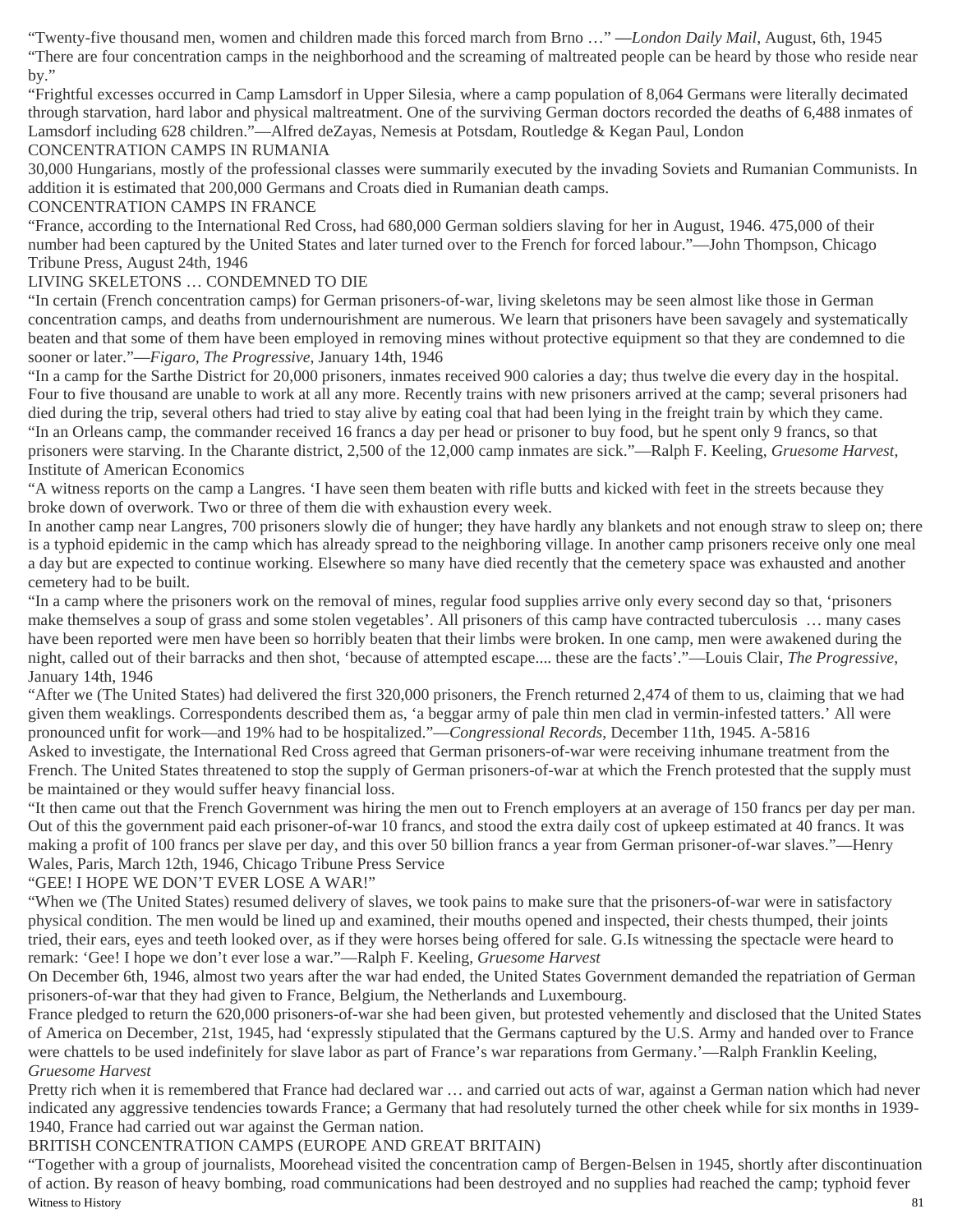ensued and hundreds of prisoners had died as a consequence.

"The allies arrived on the scene and found a terrible situation. They delivered provisions and medicine, cremated the dead and burned down the contaminated barracks. They imprisoned the guards and tortured them and they were so possessed by propaganda about German 'Huns,' that they obviously greatly enjoyed to demonstrate their atrocities to the visiting journalists.

"Moorehead reports, 'A young British medical officer and a captain of engineers managed the camp. The captain was in the best of moods. When we approached the cells of gaoled guards, the sergeant lost his temper. The captain said: 'This morning we had an interrogation. I'm afraid the prisoners don't look exactly nice.'

"The cells were opened for the journalists. The prisoners lay there, crumpled, covered with gore. The man next to me made vain attempts to get to his feet and finally managed to stand up. He stood there, trembling, and tried to stretch out his arms as if fending off blows.

'Up!' yelled the sergeant. 'Come off the wall.'

"They pushed themselves off from the wall and stood there, swaying. In another cell the medical officer had just finished an interrogation. 'Up!' yelled the officer. 'Get up.'

"The man lay in his blood on the floor. He propped two arms on a chair and tried to pull himself up. A second demand and he succeeded in getting to his feet. He stretched his arms towards us: 'Why don't you kill me off?' he moaned.

'The dirty bastard is jabbering this all morning.' the sergeant stated."—Cyril Connolly, *The Golden Horizon*, Weidenfeld and Nicholson, London

Note: I have not personally read this book and the account above is a translation from English to German and back again which accounts for grammatical flaw only.

"During the latter half of 1945 (many months after the war's end), I was with British troops guarding suspect Nazi civilians living on starvation rations in a camp called Sennelager. They were frequently beaten and grew as thin as concentration camp victims, scooping handfuls of swill from our waste bins.

"They could be shot on sight if they ventured close to the perimeter fence. It was a common trick to throw a cigarette just inside the fence and shoot any prisoner who tried to reach it.—A.W Perkins, Holland-on-Sea, *Daily Mail*, 22nd April 1995

"Great Britain in August, 1946, 15-months after the war's end, according to the International Red Cross, had 460,000 German prisonersof-war slaving for her."—John Thompson, Geneva, August 24th, 1946, Chicago Tribune Press Service

" … and in the case of France bringing in a handsome profit for the War Office. 'Upon embarking from our ports the prisoners were given to understand that they were being sent home; when they learned upon arrival at British and French ports that they were to be worked indefinitely as slaves, they became sullen. As one British officer said: 'It takes us several weeks to bring them around to where they will work hard.'—Arthur Veysey, London, May 28th, 1956, Chicago Tribune Press Service

In Britain, among other projects, the prisoners-of-war were forced to build in Kensington Gardens a British victory celebration camp to house 24,000 Empire troops who marched in the Empire's Victory Day Parade. One foreman remarked: 'I guess the Jerries are preparing to celebrate their own downfall. It does seem as though it is laying it on a bit thick.'

Needless to say, all of these abuses were grossly illegal under international law to which Britain was a signatory, and of course contrary to all human standards of civilized behavior.

One wonders at the double standards displayed when whilst at the one time the victors were putting Germans on trial—and executing them, for the use of forced labor, albeit with prisoners not protected by convention, the victors were themselves enslaving prisoners under much harsher conditions … prisoners who were protected under mutually agreed conventions … and, long after the war had ended.

## £250 MILLION A YEAR FROM SLAVERY

"The British Government nets over \$250,000,000 each year from its German slaves, hiring them out at up to \$20 a week, and paying the slaves up to 20 cents a day. The prisoners are never given cash but are provided with credits instead.

In March, 1946, 140,000 prisoners-of-war were working on farms which earned the government \$14 a week per prisoner, 24,000 on housing and bomb damage projects, 22,000 on the railways; others in odd jobs or waiting on G.I brides awaiting shipment to America." According to Members of Parliament at the time, 130,000 German prisoners-of-war are held in Belgian camps.

"The prisoners lived through the winter in tents and slept on bare ground under one blanket each. They say they are underfed and beaten and kicked by the guards. Many have no underclothes or boots."- Chicago Tribune Service, London, May 19th, 1946

"Such were the desperate straits of the German prisoners-of-war that an increasing number of them were escaping from British slave camps... with British civilian aid. Accounts of the chases by Military Police are reminiscent of pre-Civil War pursuits by fleeing Negro fugitives."—Chicago Tribune Press Service, London, August 27th, 1946

"By mid-September, public indignation had reached such a pitch that the British War Office announced that plans were underway to release 15,000 prisoners per month, on a selective basis, and promises were made to improve conditions in the camps."—John Wilhelm, London, September 12th, 1946

"When Press representatives ask to examine the prison camps, the British loudly refuse, with the excuse that the Geneva Convention bars such visits to prisoner-of-war camps."—Arthur Veysey, London, May 28th, 1946 THE UNITED STATES

At Dachau, "Three hundred SS camp guards were quickly neutralized."—U.S. General Dwight D. Eisenhower

The term neutralized of course is a sanitized way of saying that the prisoners-of-war were rounded up and machine-gunned in groups. An account of the mass murder of German prisoners-of-war at Dachau has been described in at least two books; 'The Day of the Americans by Nerin Gun, Fleet Publishing Company, New York, and *Deliverance Day—The Last Hours at Dachau* by Michael Selzer; Lippincot, Philadelphia.

Witness to History 82 These books describe how German prisoners were collected, placed against a wall and methodically machine-gunned by American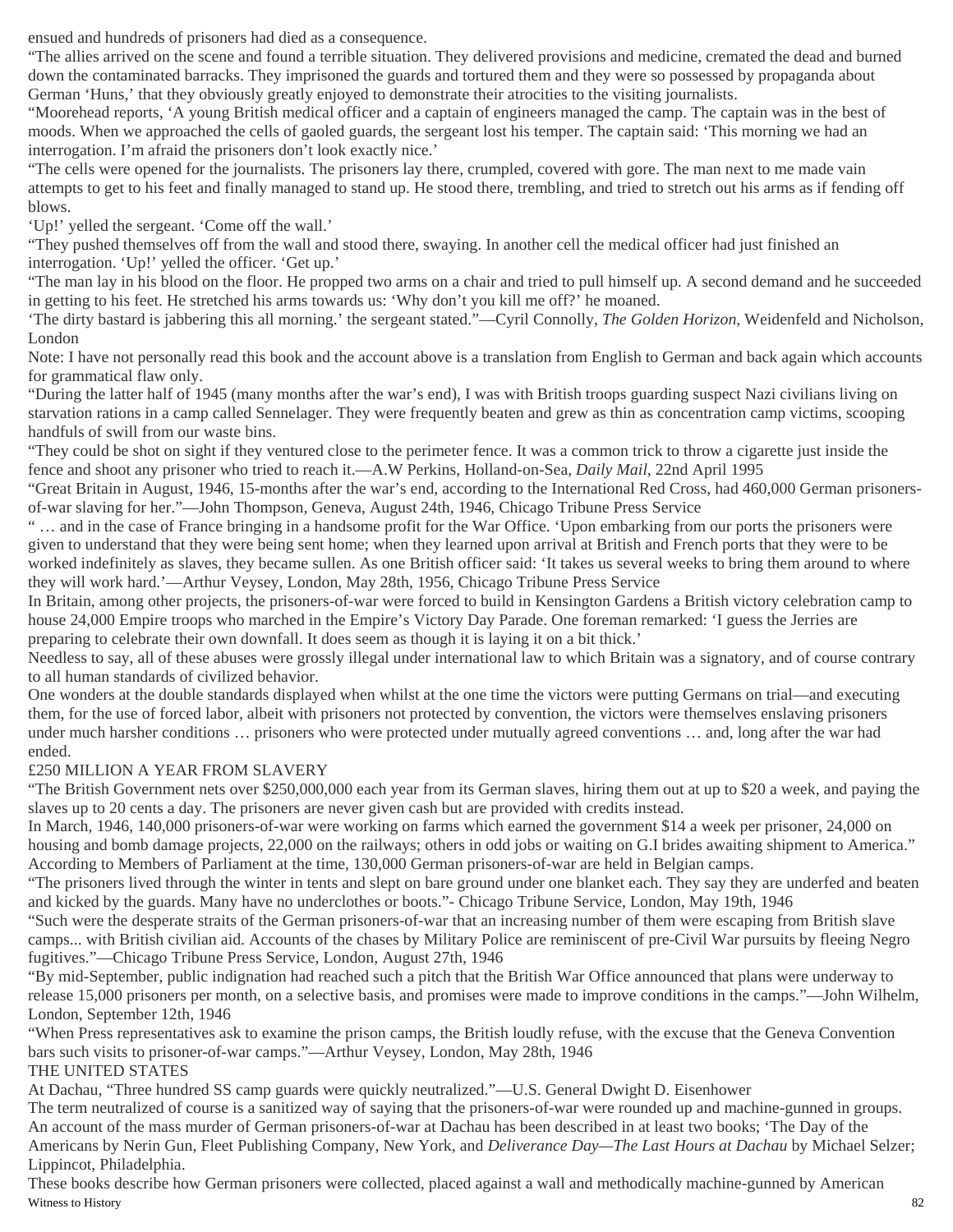soldiers. While some were still standing, hands raised in surrender, American soldiers casually climbed over the still twitching bodies, killing the wounded. Whilst this was happening, American photographers were taking pictures of the massacres, which have since been published.

Nothing, absolutely nothing, justifies the casual mass murder of prisoners-of-war by whomsoever; not even the allegations of 'gas chambers at Dachau' which have since been disproved, even by Jewish 'holocaust' researchers.

## 1,000 PRISONERS-OF-WAR SLAUGHTERED A YEAR AFTER THE WAR'S END

"More than 1,000 Nazi SS Officers died as a result of eating arsenic-impregnated bread introduced April 13th, 1946, in an American-run prisoner-of-war camp near Nuremberg, persons appearing on the state television claimed last night.

"The tale was one of several told by former members of an Israeli force which captured and executed Nazi war criminals after the end of World War Two."—*Toronto Daily Star*, March 9th, 1968

Note: The 'Nazi war criminals' are in fact German prisoners-of-war, who had never been tried or found guilty of any crime.

"At Dachau in the American zone of Germany, a shock force of American and Polish guards attempted to entrain a group of Russian prisoners from Vlasov's Army who refused to be repatriated under the new American ruling.

"'All of these men refused to entrain,' Robert Murphy wrote in his report of the incident. 'They begged to be shot. They resisted entrainment by taking off their clothes and refusing to leave their quarters …

Tear-gas forced them out of the building into the snow where those who had cut and stabbed themselves fell exhausted and bleeding in the snow. Nine men hanged themselves and one had stabbed himself to death and one other who had stabbed himself subsequently died; while twenty others are still in hospital from self-inflicted wounds. The entrainment was finally effected of 368 men."—Douglas Botting, *In The Ruins of The Reich*, George Allen & Unwin, London

## 1,200 GERMAN POW's STARVED TO DEATH

"After the U.S victory (the battle for Remagen Bridge) Germans in the Rhineland surrendered en masse. Between April and July 1945, some 260,000 German prisoners-of-war were held under American guard in the boggy fields between Remagen and Sinzig. They were kept in the open air and their daily ration was one potato, a biscuit, a spoonful of vegetables and some water. Racked by disease, at least 1,200 died, according to German records."—Roger Boyes, *The Times*, 7th March 1995

## S.S MEN JEER AMERICANS INVOLVED IN ATROCITIES

"The last operation of this kind in Germany took place at Plattling near Regensburg, where fifteen hundred men of Vlasov's Army had been interned by the Americans. In the early hours of February 24th, 1946, they were driven out of their huts wearing only their nightclothes, and handed over to the Russians in the forest near the Bavarian-Czech border.

"Before the train set off on its return journey the American guards were horrified to see the bodies of Vlasov's men who had already committed suicide hanging in rows from trees, and when they returned to Plattling even the German SS prisoners in the nearby POW camp jeered at them for what they had done."—Douglas Botting, *In The Ruins of The Reich*, George Allen & Unwin, London "The official International Red Cross Report in August, 1946, showed that the United States Government, through its military branch in the German zone, was exacting forced labour from 284,000 captives, 140,000 of them in the occupation zone, 100,000 in France, 30,000 in Italy, and 14,000 in Belgium."—John Thompson, Geneva, Chicago Tribune Press PAGAN ROME

"Our administration, along with our allies, both the godless ones and the professed Christians, is trying to turn the clock back to the times of Pagan Rome. It has undertaken to build a brave new world on the principles of anti-Christ."—"Uncle Sam, Slave Dealer," *Chicago Tribune*, February 20th, 1946

"According to the International Red Cross, slave holdings in other countries were; Yugoslavia 80,000, Belgium 48,000, Czechoslovakia 45,000, Luxembourg 4,000, and 14,000 in Belgium."—John Thompson, Geneva, Chicago Tribune Press Service

The Chicago Tribune Press Service (Geneva. May 30th, 1946) carried a pitiful story. It told of how toys made by prisoners-of-war in American camps, cigarette rations, even hand-made shoes, were 'congesting warehouses here in Geneva' because the International Red Cross is not permitted to operate in defeated Germany and to distribute them to starving German families they are intended for. RACIST CONCENTRATION CAMPS IN THE UNITED STATES

In the United States in 1942, 112,985 innocent civilians of Japanese descent or family connection, two-thirds of them American by birth, were rounded up and placed in concentration camps surrounded by barbed wire and armed guards. There were no charges laid against them; they were held without hearing or trial.

Their only 'crime' was to be all or part of Japanese racial descent. Their personal possessions, farms, businesses, property and savings were confiscated. The value has been estimated at \$400,000,000.

"After the war, this loss was settled at approximately 10 cents on the dollar."—*Time Magazine*, February 17th, 1967

"... calls the 'ten relocation centers' a euphemism for concentration camps."—*Time Magazine*, February 17th, 1967

"We should feel equally ashamed of our treatment of our West Coast citizens of Japanese extraction."—Major General Harry H. Vaughan, U.S. Army

 "Our worst wartime mistake... a tragic and serious mistake... almost incredible. Its motivation and impact on our system of law deny every value of democracy." —Professor Eugene V. Rostow, Under Secretary for Political U.S. Affairs

"Without precedent in American history... the first time that the United States Government condemned a large group of people to barbed wire enclosures—the first event in which danger to the nation's welfare was determined by group characteristics rather than by individual guilt... the first program in which Race alone determined whether an American would remain free or incarcerated."—Dr. Morton Grodzins, *Americans Betrayed*, University of Chicago Press, 1949

Dr, Morton Grodzins went on to say:

Witness to History 83 "No charges were ever filed against these persons, and no guilt was ever attributed to them. The test was ancestry, applied with the greatest rigidity. Evacuation swept into guarded camps, orphans, foster children from white homes, Japanese married to Caucasians, the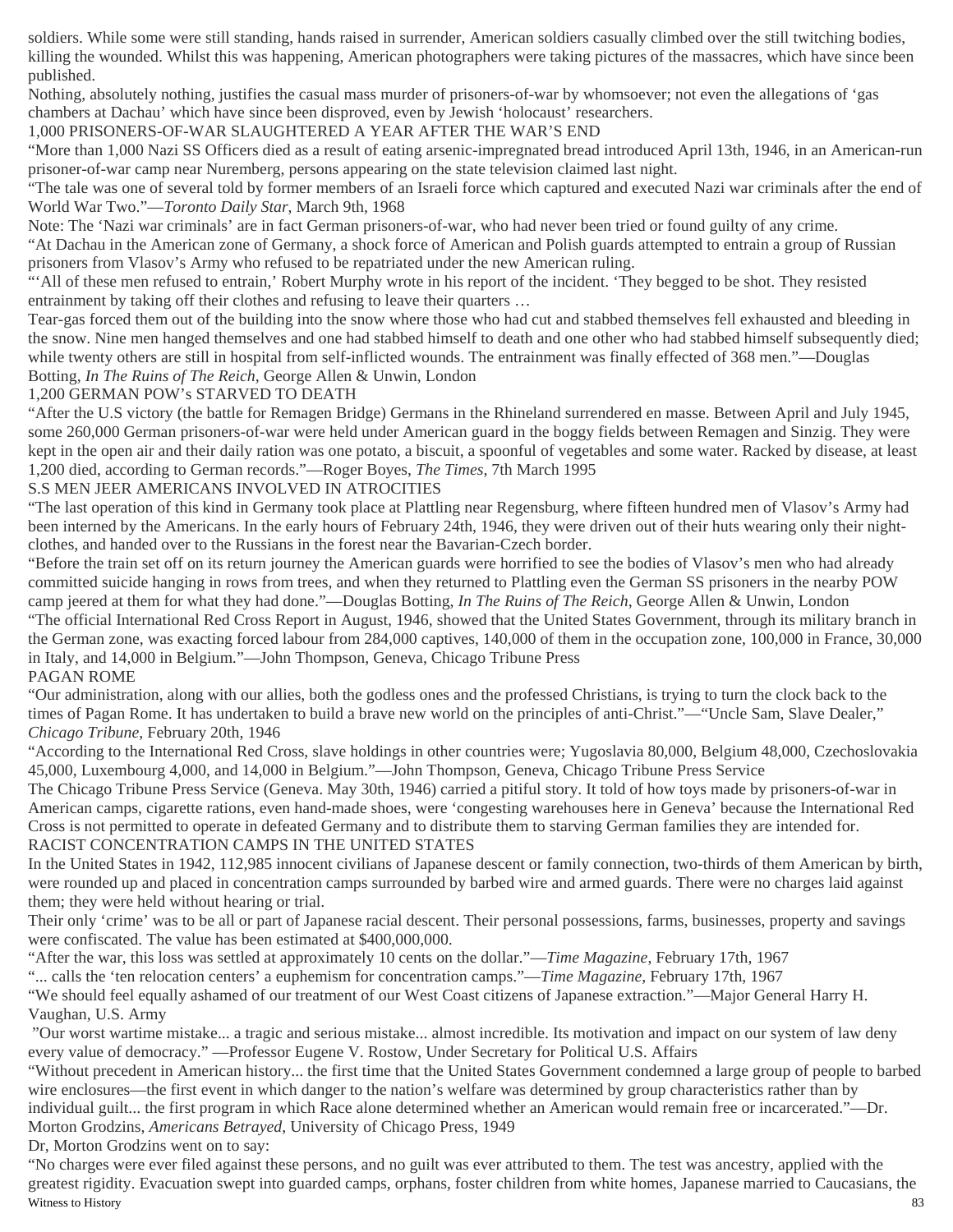offspring of such marriages, persons who were unaware of their Japanese ancestry, and American citizens 'with as little as one-sixteenth Japanese blood."

Judge Frank Murphy, described the round-ups and detentions as: "An ugly abyss of racism" and the court's upholding of it as "legislation of racism."

It is revealing to note the Jewish-American support for this 'ugly abyss of racism,' not the least Walter Lippman, America's top political commentator who suggested ways by which the United States Constitution could be by-passed and legalized by Justice Felix Frankfurter, an Austrian Jew.

## CIVILIAN SLAVES

"Many of the slaves in fact had never served in the German armed forces. They included German seamen illegally seized by the Americans before they entered the war, U.S-German citizens, and German civilians who had previously lived in South American countries. Even anti-Nazi Germans who had returned from America to help families and friends in dire need were 'nabbed for enslavement.'—*The Chicago Daily Tribune*, March 14th, 1946

## **CONDEMNATION**

## THE POPE ON PRISONERS-OF-WAR AS SLAVES

"... we remember with profound sorrow all those who, although the end of the war has been proclaimed, must this year again pass the beautiful season in a foreign land and feel ... the torment of their uncertain lot and of their separation from parents, wives, children, brothers, sisters, all their dear ones."

Referring to them as ''children' still held in prison,' he prayed. 'May they receive and be comforted by our wish—shared by all who cherish the sense of man's brotherhood—to see them regularly and speedily restored to their anxious families and to their normal peacetime occupations' —Pope Pius XII, Christmas Eve allocution, 1945

THE INTERNATIONAL RED CROSS ROUNDLY CONDEMNED THE SYSTEM OF USING PRISONERS-OF-WAR AS SLAVES "The United States, Britain and France, nearly a year after peace is violating international Red Cross agreements they solemnly signed in 1929."

The Report went on to roundly condemn the transport and use of slaves; their being used in clearing mine-fields, sweeping sea mines, destroying surplus ammunition and razing shattered buildings which contravenes International Red Cross Agreements and the terms of the Geneva Convention.

An International Red Cross official stated:

"The bartering of captured enemy soldiers by the victors throws the world back to the Dark Ages... when feudal barons raided adjoining duchies to replenish their human livestock."—Henry Wales, Geneva, April 13th, 1946

"It is an iniquitous system and an evil precedent because it is wide open to abuses with difficulty in establishing responsibility. German soldiers are not common law convicts—they were drafted to fight in a national army on patriotic grounds and could not refuse military service any more than Americans could. It is manifestly unjust to buy and sell them for political reasons as the American Negroes were a century ago."—Henry Wales, Geneva, April 13th, 1946, *Chicago Tribune Press*

#### GERMANY'S PRISONERS-OF-WAR

In sharp contrast with the allied treatment of German captives was the far better treatment received by allied prisoners-of-war when in German hands:

"The most amazing thing about the atrocities in this war is that there have been so few of them. I have come up against few instances where the Germans have not treated prisoners according to the rules, and have respected the Red Cross."—Alan Wood, War Front Correspondent, *Daily Express*, February 4th, 1945

"The Germans even in their greatest moments of despair obeyed the Convention in most respects. True it is that there were front-line atrocities—passions run high up there—but they were incidents, not practices; and maladministration of their American prison camps was very uncommon."—Lieutenant Newton L. Marguiles, Assistant Judge Advocate of Jefferson Barracks, St. Louis, April 27th, 1945 "My service during World War II was in command of an armored division throughout the European campaign, from Normandy to Saxony.... my division lost quite a number of officers and men captured between July 1944 and April 1945. In no instance did I hear of personnel from our division receiving treatment other than proper under the 'Rules of Land Warfare.'

"As far as the 6th Armored Division was concerned in its 280 days in front line contact, there was no atrocity problem. Frankly, I was aghast, as were many of my contemporaries, when we learned of the proposed 'war crimes trials' and the fact that military commanders were among the accused.

"I firmly believe that the 'war crimes trials' were ill conceived, vindictively executed, and served only to lower the dignity and prestige of America. I know of no general officer who approved of them."—Major General Robert W. Grow, USA. Commander, 6th Armored Division in Europe, World War II

It is true to say that German treatment of Russian prisoners-of-war was harsh, but as Ralph Franklin Keeling pointed out in his acclaimed study, *Gruesome Harvest,* Russia was not a signatory to the Geneva Convention despite Germany's invitation for her to become so. Therefore Russia had no right to be protected by its terms.

Furthermore, whilst Russian prisoners were treated more badly than say British prisoners-of-war, it is equally true to say that Germans who fell into Russian hands were often summarily executed, not unusually after being mutilated. Those who survived were enslaved without hope of release, of which virtually all died through deprivation.

Excessive treatment towards Russians held in German camps rarely involved conscript prisoners-of-war, but was aimed almost exclusively at saboteurs, German traitors, members of the resistance and underground, spies, etc. Such captives then and now proudly owned up to excesses of atrocity that themselves were contrary to convention both formal and basically human.

Ralph F. Keeling goes on to say that the allied enslavements have also been justified by the allies on the grounds that the Germans themselves exacted forced labor from foreign workers …

Witness to History 84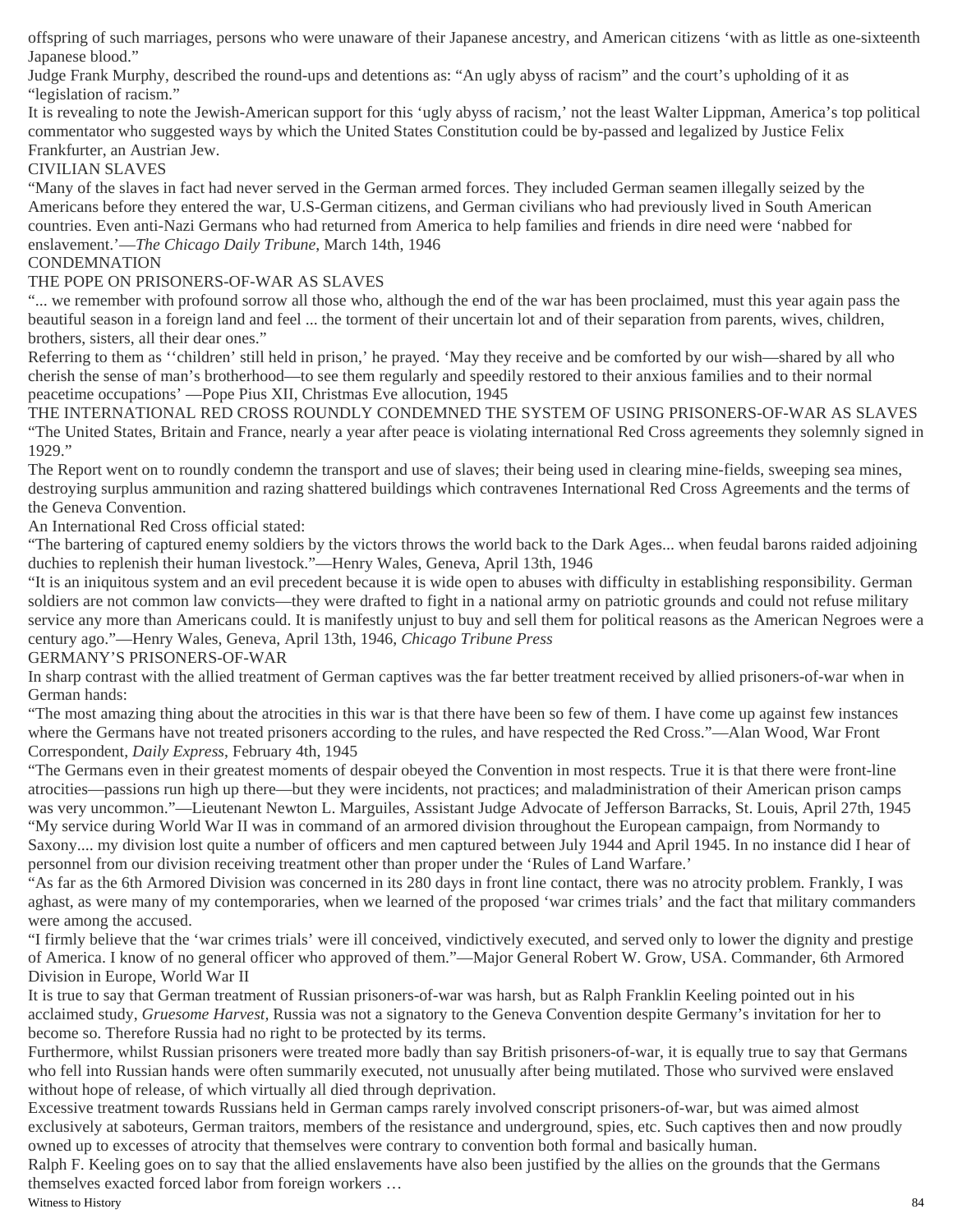"but it is also true that, except for special cases such as prisoners-of-war coming under the Geneva Convention, they were for the most part well paid and fed well."—*Gruesome Harvest*

"Of those forced laborers in the Reich, Dr. James Pollack, who for fourteen months served with the Allied Military Government, said: 'I think some of the persons found themselves better off than at any time in their lives before'."—- James M. Haswell, Washington, August 27th, 1946, *Chicago Daily News*

"A mass of evidence proves that this is true and that allied war propaganda to the contrary was greatly exaggerated."—Ralph F. Keeling, *Gruesome Harvest*

"What did the Germans do to get efficient production from forced labor that we were not able to do with Germans working down the mines? They fed their help and fed them well."—Max H. Forester, Chief of Allied Military Government and Mining Division, July 1946 "Conditions of slave labor in Britain, France and Russia, menace world peace and they destroy world trade."—The American Federation of Labour, 1946

# **CHAPTER 23—THE EMPEROR HAS NO CLOTHES!**

"There were no gas chambers at Auschwitz or anywhere else in wartime Europe. On that I state my reputation and career."—Professor Robert Faurisson

The Soviet Union dressed its aggressive territorial expansion up as the 'Great Patriotic War,' ignoring the fact that its tanks had crushed patriotic tendencies in a score or more of nations. Similarly Western leaders bearing responsibility for the 2nd World War sought desperately to cover up their tracks.

As in the USSR the true nature of Hitler's Germany, the causes of war, the conduct of it and its aftermath, needed to be kept from the British people.

Guaranteeing Poland's illegal occupation of German territory, would hardly justify the scale of the tragedy and could hardly explain the dismemberment of Germany, the handing over of eleven independent nations to Stalin's dictatorship, the excesses of the victors, and the deaths of an estimated 16 million Germans … not to mention our own losses. There were compelling reasons for hiding the truth, even fifty-years on. But Churchill's 'bodyguard of lies to protect the truth' needed to be insulated also.

Hitler's Germany had to be so thoroughly vilified that few would have the courage to defend it. Those who did—as in the Soviet Union—would find themselves denied a platform or publicly defamed in a modern version of the stocks, leading to probable loss of livelihood. No publisher would dare to allow anyone to point out that the emperor has no clothes. All lies as a consequence have gone unchallenged and have become part of established 'fact'.

## GITTA SERENY, HOLOCAUST WRITER

"A very disturbing thing has happened to journalism, to the writing of history, and even to justice. In anything to do with the Nazis … any attempt at detachment is considered suspect, any degree of objectivity reprehensible … I have to battle in print against men like Martin Gray (*For Those I Have Loved*) who use these appalling events for self-aggrandisement … but attacking Gray causes wrathful indignation among holocaust dogmatists."—Gitta Sereny, *London Review of Books*, April 21st, 1988

## SIX MILLION EMPERORS HAVE NO CLOTHES

All wars by necessity are accompanied by propaganda and most people are familiar with the lies and exaggerations. But the megalithic scale of the Second World War was such that stories of German troops throwing Belgian babies in the air to catch them on bayonets fell far short of requirements if the victors' populations were to accept their governments' version of events, and their own suffering. THE MINISTRY'S SELECTIVE PRESS RELEASE:

"We know how the Red Army behaved in Poland in 1920, and in Finland, Estonia, Latvia, Galicia, and Bessarabia only recently. "We must, therefore, take into account how the Red Army will behave when it overruns Central Europe. Unless precautions are taken, the obviously inevitable horrors which will result will throw an undue strain on public opinion in this country.

"We cannot reform the Bolsheviks, but we can do our best to save them—and ourselves—from the consequences of their acts. The disclosure of the past quarter of a century will render mere denials unconvincing. The only alternative to denial is to distract public attention from the whole subject.

"Experience has shown that the best distraction is atrocity propaganda directed against the enemy. Unfortunately the public is no longer so susceptible as in the days of 'the corpse factory,' the 'mutilated Belgian babies' and the 'crucified Canadians'.

"Your co-operation is therefore earnestly sought to distract public attention from the doings of the Red Army by your wholehearted support of various charges against the Germans and the Japanese which have been and will be put into circulation by the Ministry. Your expression of belief in such may convince others. I am Sir, your obedient servant.

(Signed) H. Hewett, Assistant Secretary

"The Ministry can enter into no correspondence of any kind with regard to this communication which should only be disclosed to responsible persons."

Allied Wartime Diplomacy, Edward Rozek—*A Pattern in Poland*, York/London, 1958

## DID SIX MILLION REALLY DIE?

All of us are familiar with the photographic evidence of Nazi-inspired genocide; we have seen the pictures, the newsreels taken at Buchenwald, Bergen-Belsen, Dachau. How can it be denied?

It is not. What is a matter of dispute, where the film and photographs are genuine, is not the cause of the tragedy but the reasons for it. The popular belief is that these huge mounds of skeletal corpses are proof of a deliberate policy of genocide; caught in the act so to speak. In fact, the physical condition of the camp inmates was not far removed from that of many of the general German population. (See. Chapter 20).

There are thousands of photographs and newsreels, admittedly not readily available for obvious reasons, that show German civilians,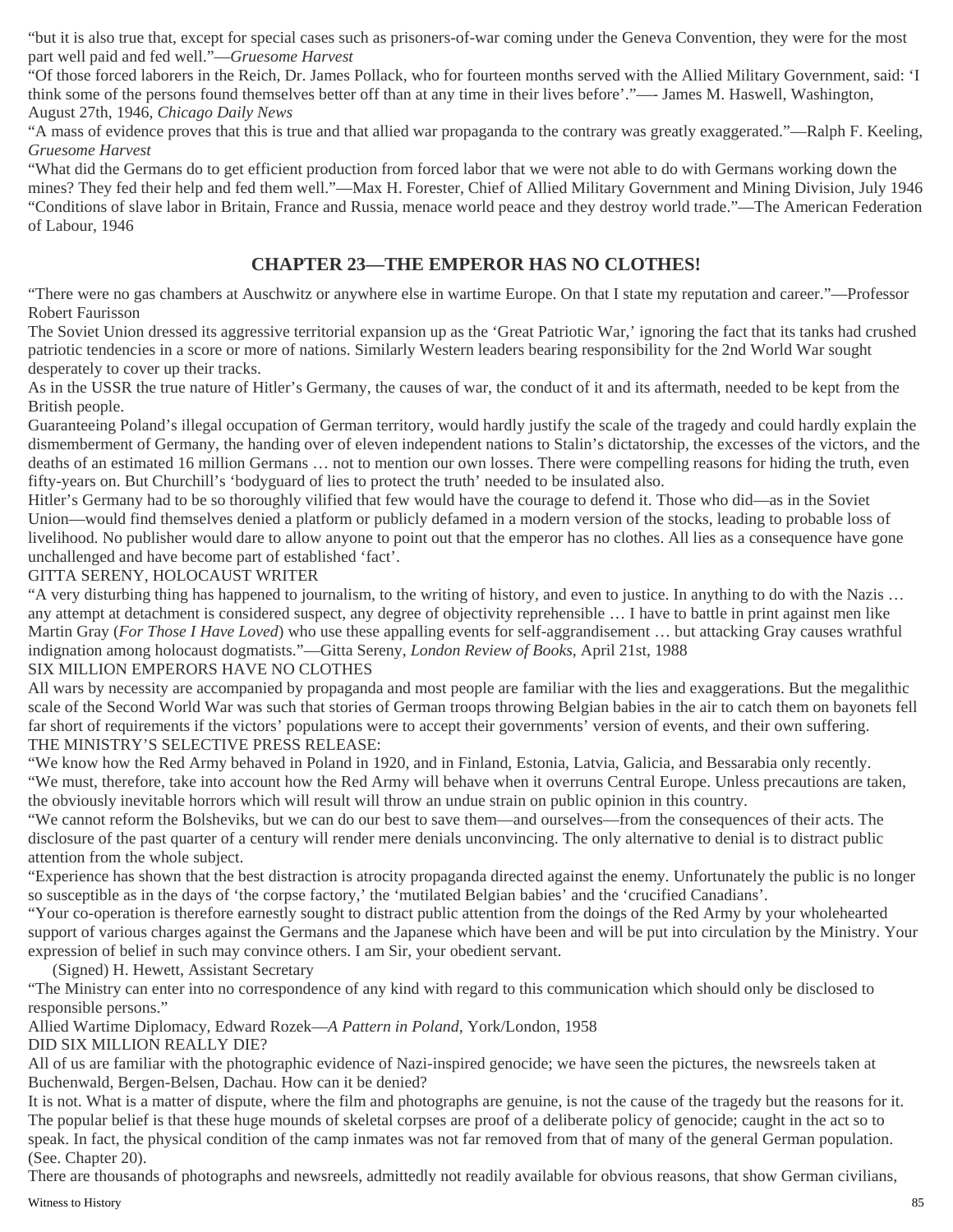women and children in a similar state of emaciation.

To understand why, one has to understand that much of Germany in the final months of the war resembled a moonscape; the infrastructure had completely disintegrated; road and rail links were hopelessly disrupted and food distribution non-existent. Millions of refugees were fleeing into the Reich, millions more were displaced. Chaos was king.

Throughout war-torn Europe and especially in the displaced persons and refugee camps where large numbers congregated, disease; cholera and typhoid were rampant and knew no physical or political borders:

# IN CZECHOSLOVAKIA:

"A typhus epidemic now rages amongst them, and they are said to be dying at the rate of 100 a day."—*London Daily Mail*, August 6th, 1945

IN FRANCE:

"..... there is a typhoid epidemic in the camp which has already spread to the neighbouring village."—Louis Clair, *The Progressive*, January 14th, 1946

IN GERMANY:

"By reason of heavy bombing, road communications had been destroyed and no supplies had reached the camp; typhoid fever ensued and hundreds of prisoners had died as a consequence. The allies arrived on the scene and found a terrible situation."—Cyril Connolly, *The Golden Horizon*, Weidenfeld and Nicholson, London

"The German Army at Bergen had forewarned the British that a full-blown epidemic of typhus had broken out among the prisoners in the camp."—Douglas Botting, *In The Ruins of the Reich*, George Allen & Unwin. London, 1985

"Disease of all kinds was rife and in a vast number of cases it was difficult to tell which disease predominated—whether it was typhus, starvation, tubercle or a combination of all three, which was responsible for the shattered wrecks of human beings who formed the majority of the inmates …

"there had been no water for about a week owing to damage by (allied) shell fire to the electrical pumping equipment on which the system depended."—Appendix 'O' Chapter VII, *Second Army History*

"Interestingly, this report alluding to the disruption of supplies due to the total war conditions mentions, "meals varied from one to three per day."

"Interesting because the inmates of Belsen were better fed than the German prisoners held by the Americans… 260,000 German POWs held by the Americans after the fighting had ended 'lived' (actually 1,200 died) on one potato, a single biscuit, a spoonful of vegetables and some water, a day".—*The Times*, 7th March 1995

Such photographs as those taken at Bergen-Belsen could have been taken anywhere in Central Europe, where millions of civilians of many nations faced death through starvation and disease, producing similar mounds of emaciated corpses. In the case of Displaced Persons and concentration camp victims, the causes were deprivation, starvation, typhoid and cholera; not as a deliberate policy but as a direct consequence of the allies determination to totally destroy Germany, leading to unconditional surrender. This may not be palatable, but it is the truth.

On a visit that I made to Dachau—and I invite you to do likewise—you will see numerous photographs of inmates, clearly in good health and thoroughly fit, even wearing industrial gloves to protect their hands. Each of us have seen photographs of inmates at the point of liberation who again are obviously in good health.

I have yet to hear an explanation as to why in some parts of Germany the liberated were physically fit and in good health, whilst in other parts we see the horrendous results of starvation and disease. We can draw our own conclusions from the fact that the scale and location of such misery or lack of it, is directly related to the destructiveness of the allied war machine.

## CAMP REALITIES

Oswald Pohl, of the S.S Economy and Administration Office, provided incriminating statements relating to camp procedures, but only under torture:

"Pohl had signed some incriminating statements after being subjected to severe torture, including a bogus admission that he had seen a gas chamber at Auschwitz in the summer of 1944."—Senator McCarthy

Prior to Pohl being arrested and tortured as a means of procuring 'evidence of extermination,' one Heinrich Hoepker, vehemently anti-Nazi who was nevertheless friendly with Oswald Pohl's wife and as such a frequent visitor between the years 1942-1945, described the S.S officer:

"Hoepker noted that Pohl was essentially a mild-mannered and serene person. During a visit to Pohl in the spring of 1944, Hoepker was brought into contact with concentration camp inmates who were working on a local project outside the camp area. He noted that the prisoners worked in a leisurely manner and relaxed atmosphere without any pressure from their guards.

"Hoepker declared that Pohl did not hold an emotional attitude towards the Jews, and did not object to his wife entertaining her Jewish friend, Annemarie Jacques, at their home.

"By the beginning of 1945, Hoepker was fully convinced that the administrator of the concentration camps was a humane, conscientious and dedicated servant of the task, and he was astonished when he heard later in 1945 of the accusations being made against Pohl and his colleagues. Frau Pohl noted that her husband retained his serenity in the face of adversity until March, 1945, when he visited the camp at Bergen-Belsen, at the time of the typhus epidemic there. Hitherto the camp had been the model of cleanliness and order, but the chaotic conditions of the close of the war had reduced it to a state of extreme hardship.

"Pohl, who was unable to alleviate conditions there because of the desperate pass the war had reached by that time, was deeply effected by the experience and, according to his wife, never regained his former state of composure."

## HERMAN GOERING

Witness to History 86 "Mass murder! I assure you that we never for a moment had such things in mind. I only thought we would eliminate Jews from positions in big business and government, and that was all. But don't forget that the Jews carried on a terrific campaign against us too, all over the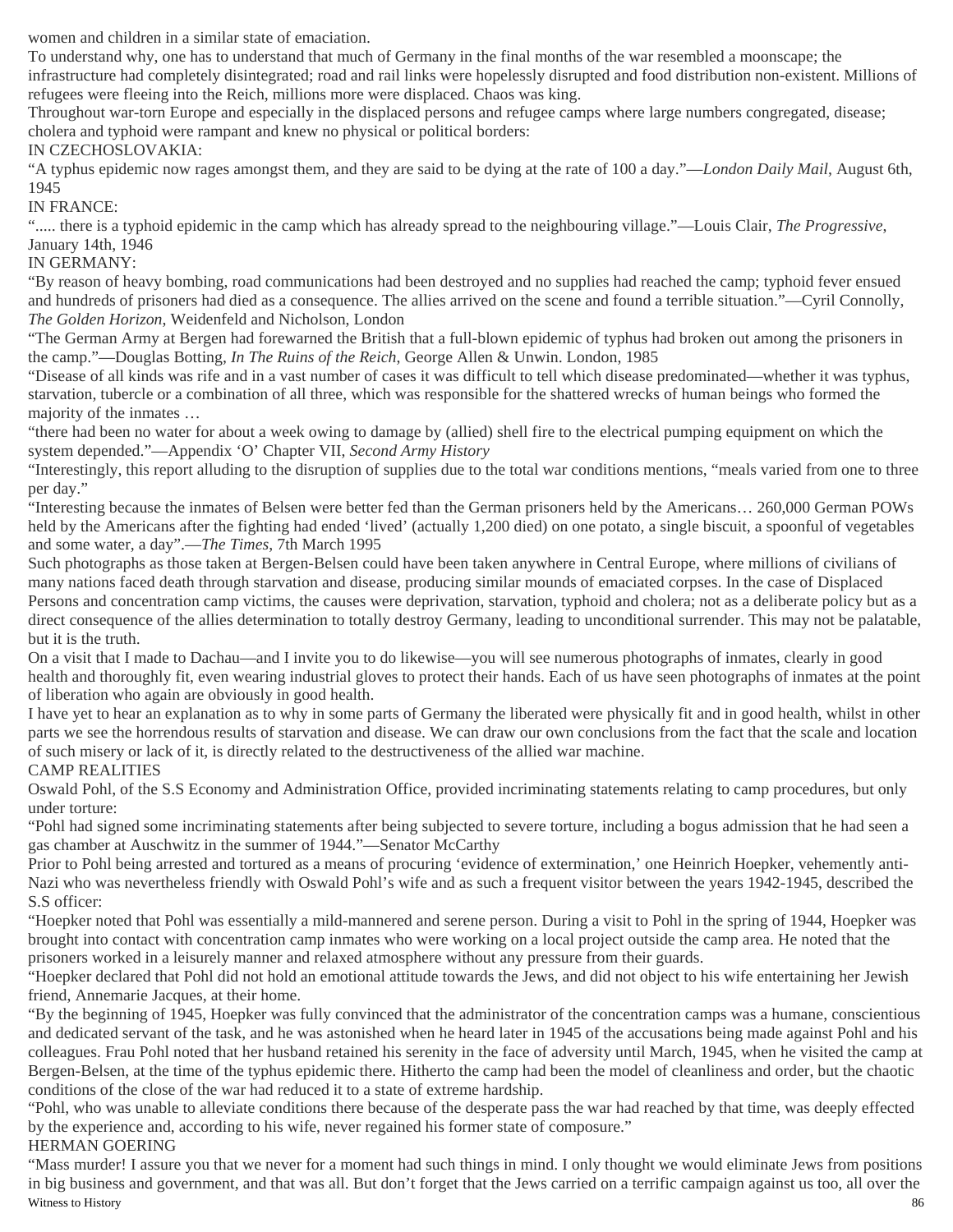world."—Herman Goering from his death cell **STATISTICALLY** 

It is an established fact that the Jews in Germany were very few indeed. The Germans who are very good at keeping statistics, never as far as I am aware claimed there to be in excess of 1%, which would number less than 1 million. The Jewish Joint Distribution Committee put the figure at 1,559,600, and have yet to explain why they are claiming compensation for double that figure. [Note—JP: In Samuel Untermeyer's [speech](http://www.sweetliberty.org/issues/israel/untermeyer.htm) where he called for a 'holy war' against Germany (August 1933) he stated that "we must save those  $600,000...$ "]

Any reasoned or academic analysis of the alleged program of extermination inevitably leads to gross inconsistencies; so much so that the propagandists have reluctantly beaten a retreat on every so-called extermination camp, until all they are left with is Auschwitz, which conveniently was 'liberated' by the Red Army who never allowed outsiders in until 10 years after the war's end. SHAKY GROUND

"Our detailed research (into the holocaust) however mostly establishes only how shaky is the ground we're on: the consensus of research data often turns out only to be the result of everybody having uncritically copied what everybody else was writing; the actual documentary basis on many matters is frighteningly narrow and is in consequence easily shattered by some find or other.

"In all too many matters we are still groping in total darkness. If we are to avert being shown up, in the next few years historical research is going to have to do all it can not only to establish better documentary defences but broader-based ones as well."—Dr. Hans-Heinrich Wilhelm, University of Riga, 1988

"A large number of testimonials on file here were later proved to be inaccurate when locations and dates could not pass an expert historian's appraisal."—Shmuel Krakowski, Director Archives, Yad Vashem, Israel

"Much of the personal survivor testimony is unreliable about names, locations or dates... what survivors speak about most is their suffering. Samuel Gringauz, a survivor had harsh words for these personal histories.

"In the January 1950 issue of Jewish Social Studies he called the 'Judaeocentric, logocentric and egocentric'. For him, most of the memoirs were full of 'preposterous verbosity, exaggeration, dramatic effects, dilettante philosophism, would-be lyricism, unchecked rumors, bias and apologies."—Raul Hilberg, *Jerusalem Post*, June 28th, 1986

"The testimony of all witnesses who 'had seen him (Adolf Eichmann) with their own eyes' collapsed the moment the question was read out to him."—Hannah Arendt, *Eichmann in Jerusalem*, 1971, p. 208

COMMENTING ON THE DEPORTATION OF FEODUR FEDERENKO, ACCUSED OF WAR CRIMES

"I know of no other case in which so many deviations from procedures internationally accepted as desirable occurred."—Dr. William A Wagenaar, Harvard University Press

## ALBERT SPEER

Even Albert Speer, the Third Reich's Minister of Armaments, a gifted technician rather than an idealist, and as such ready to compromise on matters of honour, could never bring himself to support the victors' lies on the extermination allegations. He "...always maintained that he did not know of the death camps in which six million Jews died."

If one had known, surely it would have to be Speer.

## DACHAU—ANOTHER ALLEGATION IN RETREAT

"I was in Dachau for 17 months after the war, as a U.S. War Department Attorney, and can state that there were no gas chambers at Dachau.

"What was shown to visitors and sightseers there and erroneously described as a gas chamber was a crematory.

"Nor was there a gas chamber in any other the other concentration camps in Germany. We were told that there was a gas chamber at Auschwitz, but since this was in the Russian zone of occupation, we were not permitted to investigate since the Russians would not allow it.

"From what I was able to determine in six years of post-war Germany and Austria, there were a number of Jews killed, but the figure of a million was certainly never reached. I interviewed thousands of Jews, former inmates of concentration camps in Germany and Austria, and consider myself as well qualified on the subject as any man."—Stephen F. Pinter, *Our Sunday Visitor*, June 14th, 1959 THE WRITING ON THE WALL

In 1946, a memorial plaque was unveiled at Dachau by Philip Auerbach, the Jewish State Secretary in the Bavarian Government. The plaque read: 'This area is being retained as a shrine to the 238,000 individuals who were cremated here.'

Since then, this figure has consistently been revised downwards to its present total of 20,600, who it appears died from typhus and starvation at the end of the war.

Note: Auerbach has since been convicted for embezzling money that he claimed for non-existent Jews. It appears that the State Secretary certainly had a way with figures.

## FURTHER RETREAT

It was not long before it was admitted that there had been no extermination camps on territory captured by the western allies. Equally conveniently it was discovered that the extermination camps just happened to have been on territory occupied by the Russians. Dr. Martin Broszat, the anti-Nazi Director of the Institute of Contemporary History in Munich who can lay claim to being a major influence on the genocide issue, admitted in *Die Zeit*, (August 19th, 1960). 'That there were no extermination camps on German soil,' and that instead, one had to look 'above all to Auschwitz.'

Yet, by general historical consensus the evidence of Auschwitz is overwhelmingly dependent upon the 'confessions' of its Commandant, Rudolf Hoess.

## COMMANDANT OF AUSCHWITZ, RUDOLF HOESS (LONDON, 1960)

Witness to History 87 This book purports to be the testimony of Rudolf Hoess, the Commandant of Auschwitz from 1940 until his arrest by the British Army in 1945. Subjected to torture and brain-washing, 'his testimony at Nuremberg was delivered in a mindless monotone as he stared blankly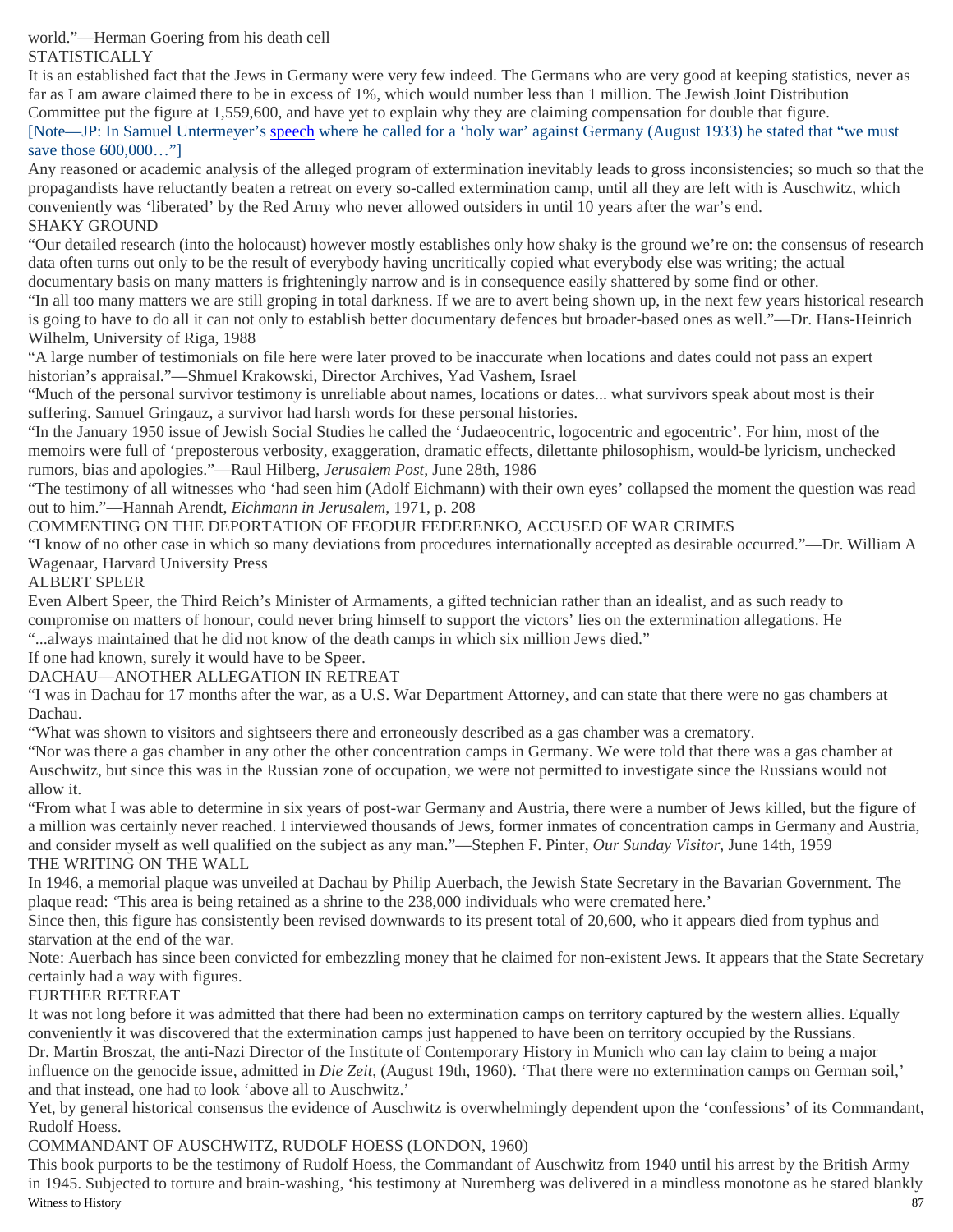into space.'

Even Reitlinger regarded his testimony as hopelessly untrustworthy; a catalogue of wild exaggerations. These included his declaration that 16,000 Jew a day were disposed of—which would have meant 13 million in total!

Tortured, his statement appears in American-English idiom yet there is no evidence that Rudolf Hoess could speak any English at all. Tried at Nuremberg and handed over to the Polish Communists in 1947, he was ordered to write the story of his life, which was published as *Wspomniena* in the Polish language. It is said that the hand-written original exists, but no one has ever seen it. ADOLF EICHMANN

Kidnapped by the Israelis in May, 1960, this impudent illegality again had a happy coincidence in that the incident happened just as 'war crimes investigators found in the archives of the U.S. Library of Congress,' more than fifteen years after the war's end, the 'complete file' of Eichmann's department. Needless to say these files were riddled with inconsistencies and errors. FRANZ STENGEL

This former commandant of Treblinka is equally interesting and for this we have to be grateful for his reminisces 'written'—a few days before his death in prison.

## THE DIARY OF ANNE FRANK

First published in 1952, *The Diary of Anne Frank*, a classical weepy about a Jewish adolescent's tribulations at the hands of Nazis became an immediate best-seller, succeeded by television and film events.

Less well known is the fact that the 'actual diary' consisted of just 150 notes. This somewhere along the way transformed itself into a 293-page published tome of a high literary standard dealing with historical events that make it highly unlikely to have been written by any twelve-year old girl.

Nor was this the only miracle, for it emerged that many of the notes, corrections and suchlike were written in a ball-point pen; a writing implement that was not invented until 1951, a number of years after the girl is supposed to have died.

Hardly surprising therefore that between 1956 and 1958, Meyer Levin, a well known author and journalist successfully sued Otto Frank, Anne's father, for \$50,000 as indemnity for 'fraud, default and unauthorized employment of ideas'. It appeared that it wasn't so much a case of The Diary of Anne Frank, as the case of The Diary of Meyer Levin.

Furthermore, the handwriting attributed to Anne Frank and the handwriting in the 'diary' bear no similarity. When in April, a Swedish investigator wrote to Anne Frank's father, Otto Frank, requesting permission to come to Switzerland, bringing with him a party of experts to examine the original documents, which had never before been examined, his request was refused by Otto Frank... "who wished no further contact." Further comment would be superfluous.

## AUSCHWITZ

It is at Auschwitz that the most fanciful statistics appear, and it seems a great shame that the propagandists couldn't at least get together and agree on a figure.

In Olga Legyel's Five Chimneys (London, 1959) it is claimed that the camp cremated 720 per hour or 17,280 per 24-hour shift. She alleges that a further 8,000 a day were burned in 'death pits'.

This means that between March 1942 and October 1944, the single camp of Auschwitz would have disposed of 21,000,000 Jews … Which happens to be 6 million more than the entire world population of Jews!

Reitlinger admitted that only 363,000 inmates 'were registered at the camp between January 1940 and February 1945.'—*The S.S.: Alibi of a Nation*, p. 268

Any analysis of propagandist figures exposes a statistical fraud on a ludicrous scale, and a complete absence of hard evidence.

"There were no gas chambers at Auschwitz or anywhere else in wartime Europe. On that I state my reputation and career."—Professor Robert Faurisson

"Despite thousands of detailed documents on the crematoria built to dispose of the bodies of typhus victims, not a single piece of documentary evidence has ever been produced to substantiate the existence of even one gas chamber; not an order for construction, a plan, an invoice, or a photograph. During the hundreds of 'war crimes' trials, nothing could be produced.—Professor Robert Faurrisson, *Le Monde*

Although millions of gassings are said to have occurred, 'no one has ever been charged with murder by gassing. That is, no one has ever been charged with operating the alleged gas chambers."—John Bennett, Secretary, Victoria Council for Civil Liberties PROFESSOR PAUL RASSINIER

Professor Paul Rassinier is generally regarded as being the doyen of the revisionist movement. A French Marxist and committed anti-National Socialist, he was arrested by the Germans during the war and interned at Buchenwald and Dora concentration camps between 1943 and 1945. He has always been at the forefront in disproving the allegations of genocide.

"I was in Auschwitz from January, 1944 until December, 1944. After the war I heard about the mass murders supposedly perpetrated by the S.S against the Jewish prisoners, and I was perfectly astonished. There were no secrets at Auschwitz."—Thies Christopherson, Research worker at Auschwitz

"In September, 1944 a Commission of the International Red Cross came to the camp for an inspection. They were particularly interested in the camp at Birkenau, although we also had many inspections at Raisko."—Bunawerk Section, p. 85

"The fact that we were able to receive visits from our relatives at any time demonstrates the openness of the camp administration. Had Auschwitz been a great extermination camp, we would certainly not have been able to receive such visits."—Thies Christopherson, p. 27 "Auschwitz, despite its emblematic name, was NOT primarily an extermination camp for the Jews and is not the central case through which to study extermination."—Gite Sereny, Jewish Historian, *The New Statesman*, November 2nd, 1979

## IF NOT AUSCHWITZ, WHERE THEN?

Witness to History 88 Other Jews who have spoken out against what has been described as 'the hoax of the twentieth century,' include Beael Chaim, the head of the prestigious Revisionist Press publishing house, Professor Howard Stein, the noted historian at the University of Oklahoma, and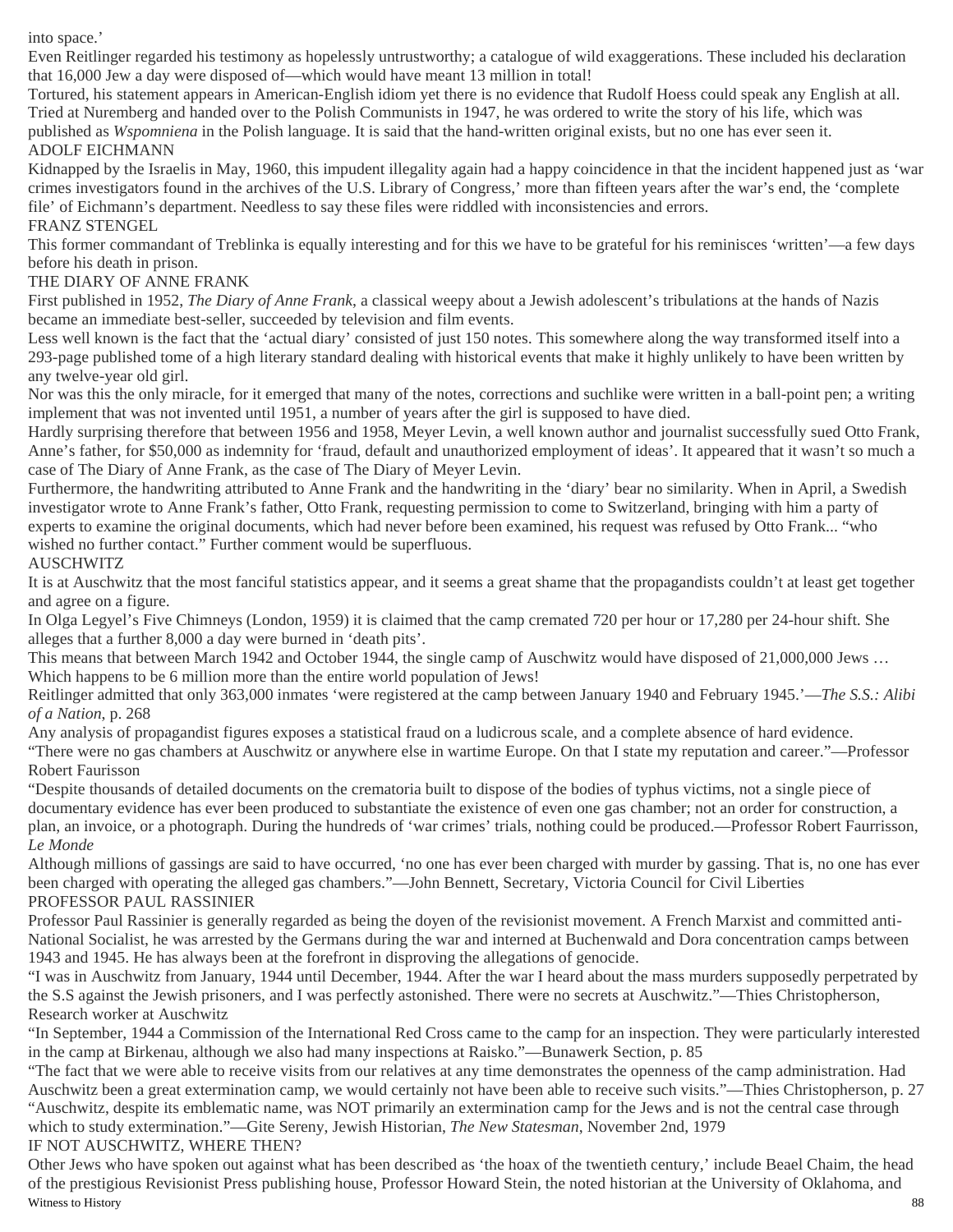Jean-Gabrielle Cohn-Bendit, a writer with the French Guillaume Publishing Group. WILLIAM SHIRER

Shirer, the author of the tendentious 'Rise and Fall of the Third Reich' alleges that 300,000 Hungarian Jews were done to death in just 46 days (ibid. p. 1156). This would have meant almost the extermination of Hungary's Jewish population of 380,000. But, according to the Central Statistical Office in Budapest, there were 260,000 Jews living in Hungary—in 1945! A JEW SPEAKS OUT

"Why then are they, the Israelis, obstructing all honest research into the six million question? All statistics will so long be controversial until world Jewry and Zionism will be willing to present to the public exact official statistics of the losses. The roadblock to research is due to the fact that from six million dead, one can exact far more reparations than from say 6,000."—Joseph Ginsburg, Jewish researcher and survivor, Munich

NOTE: To date, (West) Germany has paid out 80 billion deutschmarks in 'compensation' to Israel, which doesn't go entirely without gratitude:

"… the state of Israel would not have half of its present infrastructure; every train in Israel is German, the ships are German, as well as electricity, a big part of industry … without mentioning the individual pensions paid to survivors."—Nahum Goldman, *In The Name of Israel* (1978)

## NEARLY EVERYBODY WINS

The allies get their justification, the Israelis get their 80 billion deutschmarks and the Soviets add another eleven nations to their empire. tHE POISON WELL

As Dr. Hans-Heinrich Wilhelm of the University of Riga says,

"... research data often turns out only to be the result of everybody having uncritically copied what everybody else was writing." Indeed, many of the figures bandied about originate in cheap paperbacks churned out by 'quack-hacks' out to make a fast buck out of combining the victors' need for justification and the public lust for scandal. Such nonsense is then assiduously re-cycled with highly imaginative embroidery until it loses all contact with reality—which ironically causes outrage from the professional propagandists astute enough to see the danger this presents.

FOR THOSE I LOVED. Martin Gray, Bodley Head, 1973

This book purports to describe the experiences of the author at Treblinka camp in Poland. Gray in fact specialized in selling fake antiques in America before he was attracted to the buck-earning potential of cashing in on the insatiable appetite for holocaust-hype. Even the BBC was sufficiently cautious to ask him why he had waited twenty-eight years to reveal all.

AXIS RULE IN OCCUPIED EUROPE, Rafael Lemkin, N.Y. 1943

This Polish-Jew, author of the above title, drew up the UN Geneva Convention which sought to outlaw 'racism' whose extermination figures would have meant—according to official Jewish statistics—the extermination of the world's Jewish population by 1945. According to the *World Almanac* there were 16 million Jews in the world in 1938; the *New York Times* puts it at 15 million.

DAS DRITTE REICH UND DIE JUDEN: DOCUMENTE UND AUFSATZE, Poliakov, Berlin, 1955

The only evidence was: "The three of four people chiefly involved in drawing up the plan for total extermination are dead, and no documents exist." How very convenient!

THE RISE AND FALL OF THE THIRD REICH, William L. Shirer

One would expect this renowned self-styled expert on the Third Reich to have done other than weakly conclude that Hitler's order for the murder of Jews, 'apparently was never committed to paper—at least no copy of it has ever been unearthed. It was probably given verbally to Goering, Himmler, Heydrich, who passed it down....'

It seems strange that German officers, who appear fond of taking souvenir pictures of graveside executions, would be so coy about putting their thoughts on paper.

THE INCOMPARABLE CRIME, Manvel and Frank, London, 1967, p. 46

The term, 'final solution' had its origins in a memorandum issued nine months before the outbreak of war:

"Supplementing the task that was assigned to you on 24th, January, 1939, to solve the Jewish problem by means of emigration and evacuation in the best possible way according to conditions."

The supplementary task referred to 'a total solution (gesamtlosung) of the Jewish question within the area of German influence in Europe.' Manvel and Frankl substituted the word extermination for emigration, and so the 'final solution was born'.

The alleged final details of the plan to exterminate European Jewry are said to have taken place at the Gross Wansee Conference held in Berlin, 20th, January 1942. Unfortunately again there isn't the slightest documentary evidence supporting such a plan. It seems,

according to Manvel and Frankl that, 'the minutes are shrouded in the form of officialdom that cloaks the real significance of the words and terminology that are being used.'

Of all the innumerable directives and documents that allegedly passed between Heinrich Himmler, Reinhard Heydrich, Adold Eichmann and Wilhelm Hoess, it seemed that, 'none had survived.'

THE OTHER KINGDOM, David Rousset, New York, 1947.

This book like many others carried extravagant claims about gas chambers at Buchenwald. The anti-Hitler Professor Paul Rassinier, who himself spent a considerable time as an inmate at Buchenwald, effectively proved that no such gas chambers existed; nor was there any program of extermination. Today, it is no longer claimed to have been an extermination camp.

CHAINES ET LUMIERES, Abbe Jean-Paul Renard.

Professor Paul Rassinier traced the author and asked how he could possibly have testified as to the existence of gas chambers. Renard replied, 'that others had told him of their existence, and hence had been willing to pose as a witness to things that he had never seen.' RAVENSBRUCK; THE WOMEN'S CAMP OF DEATH, Denise Dufournier, London, 1948

Witness to History 89 Traced and found to have no evidence other 'than vague rumors that Charlotte Borman stated were deliberately spread by Communist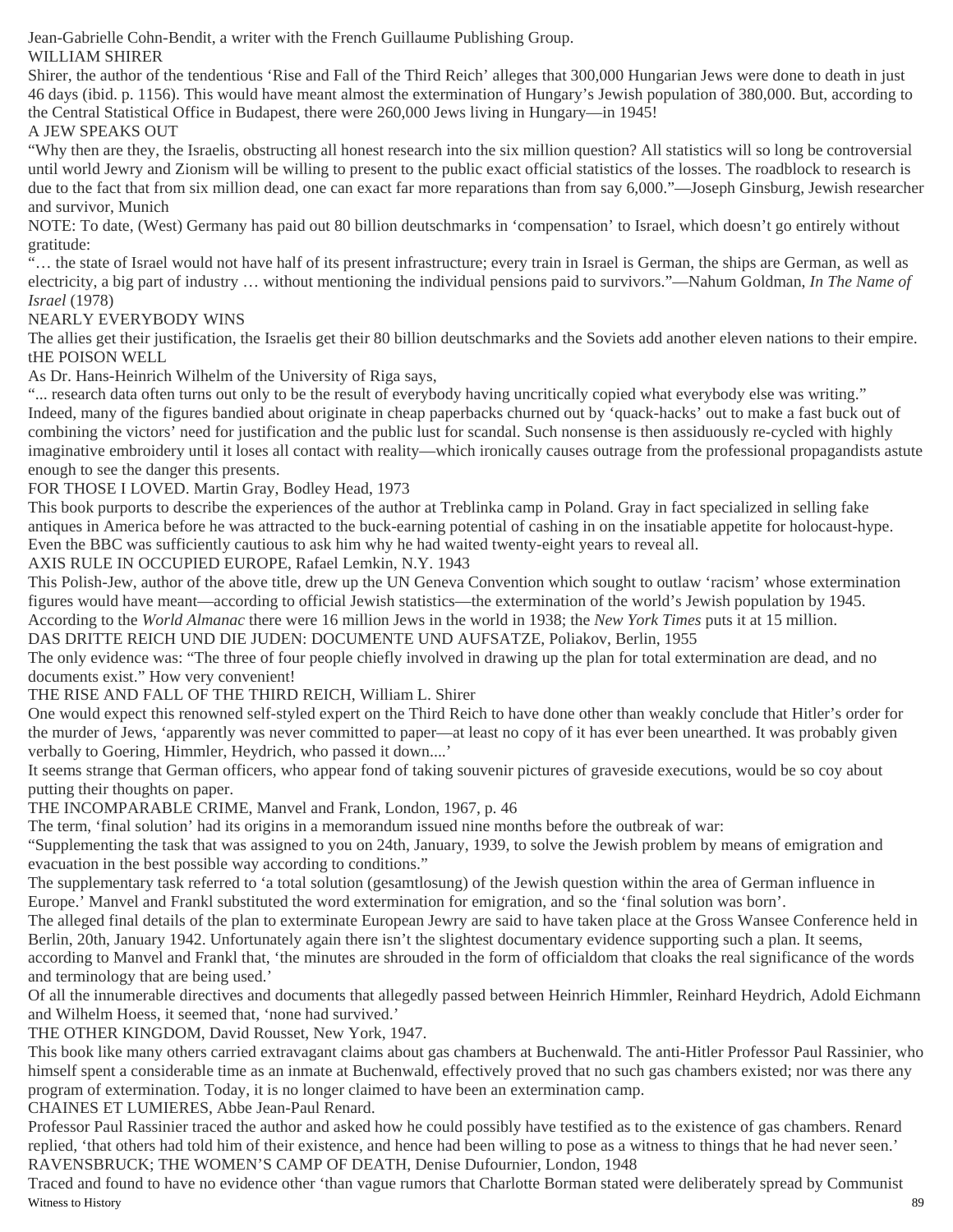political prisoners.'

TEUFEL UND VERDAMTE, Benedikt Kautsky.

The author was traced, interviewed and confessed that he had never seen a gas chamber and that he had based his 'first hand information' on "what others had told him."

DOCTOR AT AUSCHWITZ, Miklos Nyizli.

It has been impossible to trace the author. He is not known to exist.

HENRY KISSINGER, EX-U.S SECRETARY OF STATE

"Even when Henry Kissinger bemoans some ten relatives whom he calls casualties of Auschwitz, he never gives us names or dates."— Dr. A.J. App, Ph.d

Since the war and up until his death, Professor Paul Rassinier tracked down and interviewed scores of authors and writers of articles who had claimed first hand experience of extermination. He had never found a single evewitness; no one who had ever seen a gas chamber much less one in operation. Nor could any of the authors and writers produce a single living witness who had done so.

## AND FROM THE VICTORS' PRISONERS

## S.S GENERAL ERICH VON DEM BACH-ZELEWSKI

An often told story is of how Heinrich Himmler on August 31st, 1942 personally witnessed the execution of 100 Jews by an Einsatz detachment in Minsk, 'causing him to nearly faint.'

This account is repeated over and over again in books and magazines, despite the fact that as long ago as April, 1959, Bach-Zelewski admitted in court, 'that he had made the allegations for the sake of expediency and his own survival.' The court accepted his retraction. "In fact, it is known that on that date Himmler was in conference in his Field headquarters at Zhitomir in the Ukraine."—*Die Wehrmacht im Kampf*, K. Vowinckel, Vol. 4, p. 275

## OBERSTURMFUHRER KURT GERSTEIN

Often quoted—with embellishment—this German officer's death is shrouded in mystery after 'he had confessed'. His claims appear regularly, even in school textbooks.

Despite his rank, Gerstein was far from being a National Socialist and was apparently vehement on this point. Increasingly eccentric and convicted for sending eccentric mail through the post, he claimed to have infiltrated the S.S and told his French interrogator that no less than 40 million internees had been gassed.

On April 12th, 1945, he revised this figure downwards to 25 million but even this figure—much larger than the world's Jewish population was too unreal for French propaganda purposes, and so the compromise figure of six million was agreed.

Afterwards, Gerstein hanged himself in Cherche Midi Prison in Paris, although interestingly neither his body nor his grave have ever been found.

## DR. WILHELM HOETTL (alias WALTER HAGEN)

This person's evidence is often quoted but in fact he was an intelligence agent working for both the Americans and the Soviet Union. Close colleagues included two Jewish agents, Perger and Verber, based in Vienna, who acted as 'U.S. Army officers during the Nuremberg trials'.

"It should be emphasised straight away that there is not a single document in existence which proves that the Germans intended to, or carried out, the deliberate murder of Jews."—*Did Six Million Really Die?*, Richard Harwood, Historical Review Press ALOIS HOELLRIEGEL

After being tortured, the subsequent 'confessions' sent General Ernst Kaltenbrunner to the gallows.

#### HERMAN GOERING

Declared that the very first time he had heard of the extermination claims 'was right here in Nuremberg.' The Jewish writers, Poliakov, Reitlinger, Manvell and Frankl, all tried to implicate Goering but, Charles Bewley in his work, *Herman Goering* (Gottingen, 1956), shows that not the slightest evidence was found at Nuremberg to substantiate this charge.

## S.S. CAPTAIN DIETER WISLICENY

The 'evidence' of S.S. Captain Dieter Wisliceny alleging Hitler's extermination program is widely quoted and again embellished. An assistant in Adolf Eichmann's office, the captain fell into the hands of Czech Communists and he was 'interrogated' at the Sovietcontrolled Bratislava Prison during November 1946.

Wisliceny was in fact tortured to "becoming a nervous wreck addicted to uncontrollable fits of sobbing for hours on end prior to execution."

## S.S. GENERAL OTTO OHLENDORF

This General was 'persuaded to confess' that 90,000 Jews had been killed under his command alone.' In 1948, three years after the war's end when Ohlendorf came to be tried, he retracted his statements claiming that they had been extracted under torture. He was executed in 1951 and of course, his 'confessions' still appear as evidence.

There is a great deal written, illustrated and filmed about the alleged extermination program carried out by Hitler's Germany. It is interesting to note that if such evidence was admissible only if proven, and not extracted under torture, there would be no evidence whatsoever that Hitler's Germany had a policy of extermination, gassing or otherwise, against any racial grouping.

# **CHAPTER 24—THE NUREMBERG 'TRIALS'**

"… a libel on the military profession."—Vice Admiral Hewlett Thebaud, USN

"... a fantastic desecration of the ideals of Western Civilisation, and appalling miscarriage of justice... a misuse of evidence for vicious ends, all of which will someday be exposed as a shocking travesty of high legal and moral principles."—Henry M. Adams, Ph.d, Professor of History, University of California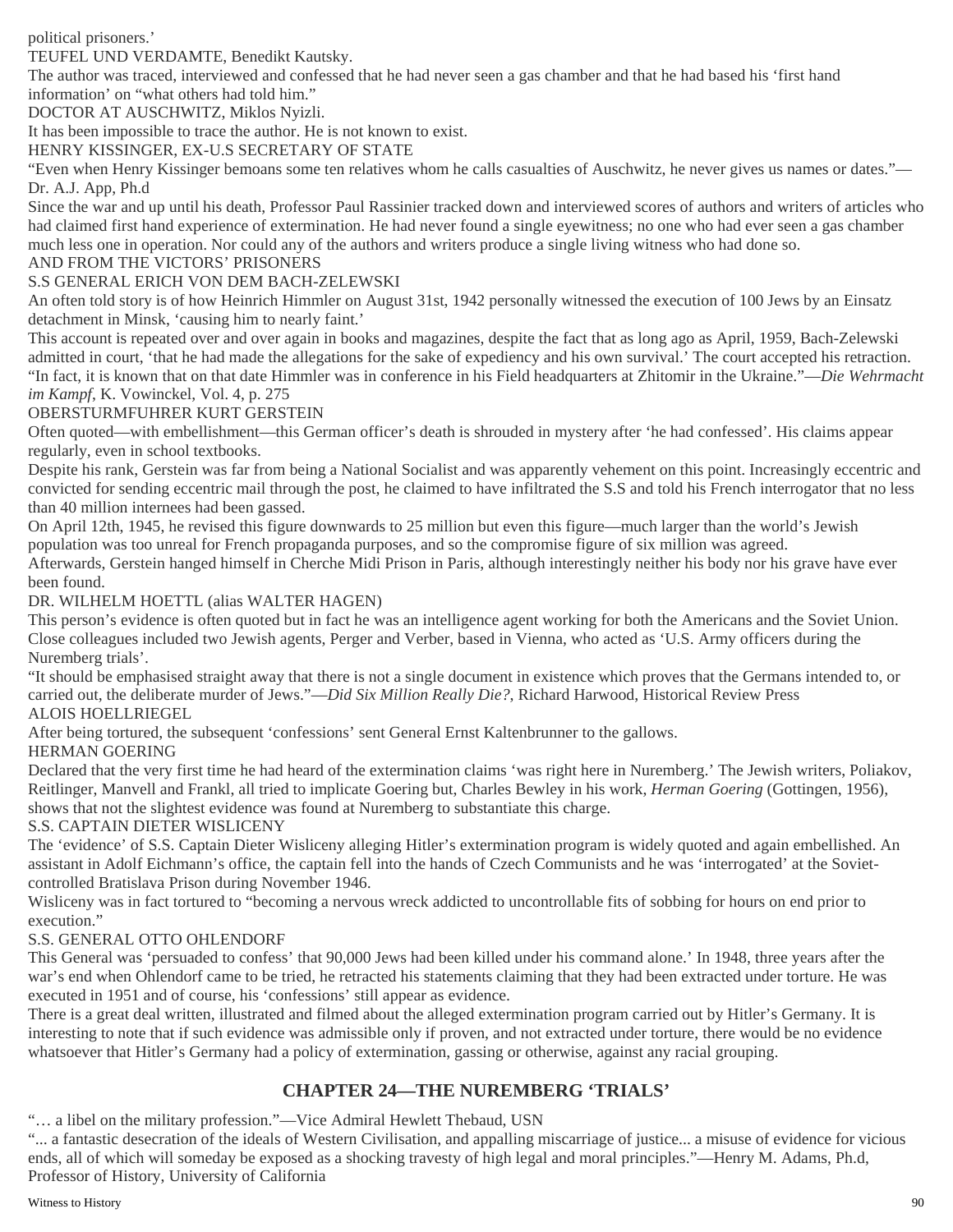## JUSTICE ON TRIAL

The International Tribunal at Nuremberg, set up to pass judgement on the vanquished nations, was neither international nor legal in any accepted sense of these terms.

Most of these 'trials' were arranged independently of other victor nations; Great Britain, France, the United States and the Soviet Union along with dictatorships created by the allies. Participation by neutral states or observers was neither invited nor welcomed. Mostly, they were 'military tribunals' such as the American Military Tribunal' which ran 'trials' at Dachau.

The British government set up its own trials, independently of other victor nations so it is difficult to imagine why or how such charades could ever be described as being international in nature. The U.S Supreme Court on December, 20th, 1948, washed its hands of U.S Government responsibility when it stated: "We are satisfied that the Tribunal sentencing these prisoners is not a tribunal of the United States."

"Then why, one might ask, were U.S. citizens and government officials serving as prosecutors and judges, and why has the U.S. Government participated in and endorsed an alien tribunal which does not accord to defendants the same rights which American defendants would receive before U.S. courts at home?"—H.K Thompson and Henry Strutz, M.A., *Doenitz at Nuremberg: A re-Appraisal*, N.Y., 1976

"The Nuremberg process in itself was not a judicial process, but an act of vengeance against the defeated. Nuremberg was particularly profaned by the fact that the Russians were among the judges and themselves guilty of many crimes and atrocities … Being a jurist myself, and a Christian, I abhor the justice of Nuremberg."—Most Reverend Bishop Vincentas Brizgys, Bishop of Lithuania "I think the world expected us to give proof of American legal principles and judicial practice by using them when dealing with our defeated enemies. Instead of this, Gestapo and MVD methods were used.

"I have heard evidence and read documentary proofs to the effect that the accused persons were beaten up, maltreated and physically tortured by methods which could only be conceived by sick brains. They were subjected to mock trials and pretended executions, they were told that their families would be deprived of their ration cards. All these things were carried out with the approval of the Public Prosecutor to secure the psychological atmosphere necessary for the extortion of the required confessions. If the United States lets such acts committed by a few people go unpunished, then the whole world can rightly criticize us severely and forever doubt the correctness of our motives and our moral integrity."—Senator McCarthy, American Press, May 20th, 1949

At the Dachau U.S Military Tribunals, interrogators poised as priests to extract confessions. The American judge, Edward L. Van Roden, one of the three members of an American Army Commission set up to investigate claims of maltreatment found:

"Posturing as priests to hear confessions and give absolution; torture with burning matches driven under the prisoners' fingernails; knocking out of teeth and breaking jaws; solitary confinement and near-starvation rations. The statements which were admitted as evidence were obtained from men who had first been kept in solitary confinement for three, four, and five months …

"the investigators would put a black hood over the head of the accused and then punch him in the face with brass knuckles, kick him and beat him with rubber hoses …

"all but two of the Germans, in the 139 cases investigated, had been kicked in the testicles beyond repair. This was standard operation procedure with our American investigators."

"Low rank prisoners were assured that convictions were being sought only against higher ranking officers, and they had absolutely nothing to lose by co-operating and making the desired statements. Such 'evidence' was then used against them—when they joined their superiors in the dock. The latter were told on the other hand that by 'confession,' they would take all responsibility onto their own shoulders, thus shielding their men from trial."

"A favorite stratagem, when a prisoner refused to co-operate, was to arrange a mock trial. In these, death sentences were passed, then offers of a 'reprieve' if he confessed. Sometimes a prisoner would be threatened with being handed over to the Russians, his family deprived of their ration cards—or worse."

Colonel A.H Rosenfeld, upon whose rulings the admissibility was final, when asked about these sham trials replied:

"Yes, of course. We couldn't have made these birds talk otherwise… it was a trick and it worked like a charm."

"Hearsay evidence was admitted indiscriminately and sworn statements of witnesses were admissible regardless of whether anybody knew the person who made the statement or the individual who took the statement."—George McDonough, American Lawyer, *New York Times*

The circus aspect of these show trials was such that when a certain gentleman of the name Einstein tearfully accused a German named Menzel of murdering his brother, the defendant pointed out that his brother was alive and well, and sitting in the court. The presiding investigator scolded Einstein.

"How can we bring this pig to the gallows if you are so stupid as to bring your brother into court?"

Hardly surprising therefore that the highest ranking military commanders, predominantly but not exclusively from the allied side, condemned the Nuremberg Trials as a judicial farce and a disgrace to civilized behavior. Their condemnation was echoed by thousands of eminent statesmen, jurists, intellectuals, writers, journalists, ecclesiastics and educators.

In 1956, H.K Thompson, Jr, a Yale graduate in naval science and history with a background in military and maritime law came together with Henry Strutz, M.A, a linguist, university teacher and associate member of the U.S. Naval Institute. They marked the release of Grand Admiral Doenitz by beginning a project of contemporary and informed opinion on the validity or otherwise of the Nuremberg Trials.

The book, *Doenitz at Nuremberg: A Re-Appraisal*, Amber Publishing Group, NYC, 1976, was hailed as "the most important work on the Nuremberg 'War Crimes Trials' to appear in 25 years."

Over a period of twenty years, they invited, read and evaluated many thousands of letters, briefs and manuscripts offering comment on the trials. Those supporting the trials made up an insignificant minority and fell into three categories.

Witness to History 2012 2013 2014 2014 2022 2023 2024 2022 2023 2024 2022 2023 2024 2022 2023 2024 2022 2023 2024 2022 2023 2024 2022 2023 2022 2023 2022 2023 2022 2023 2022 2023 2022 2023 2022 2023 2023 2023 2023 2023 202 (1) A hard core who still maintained the legality of the trials, of which it was interesting to note that most had played a part in them.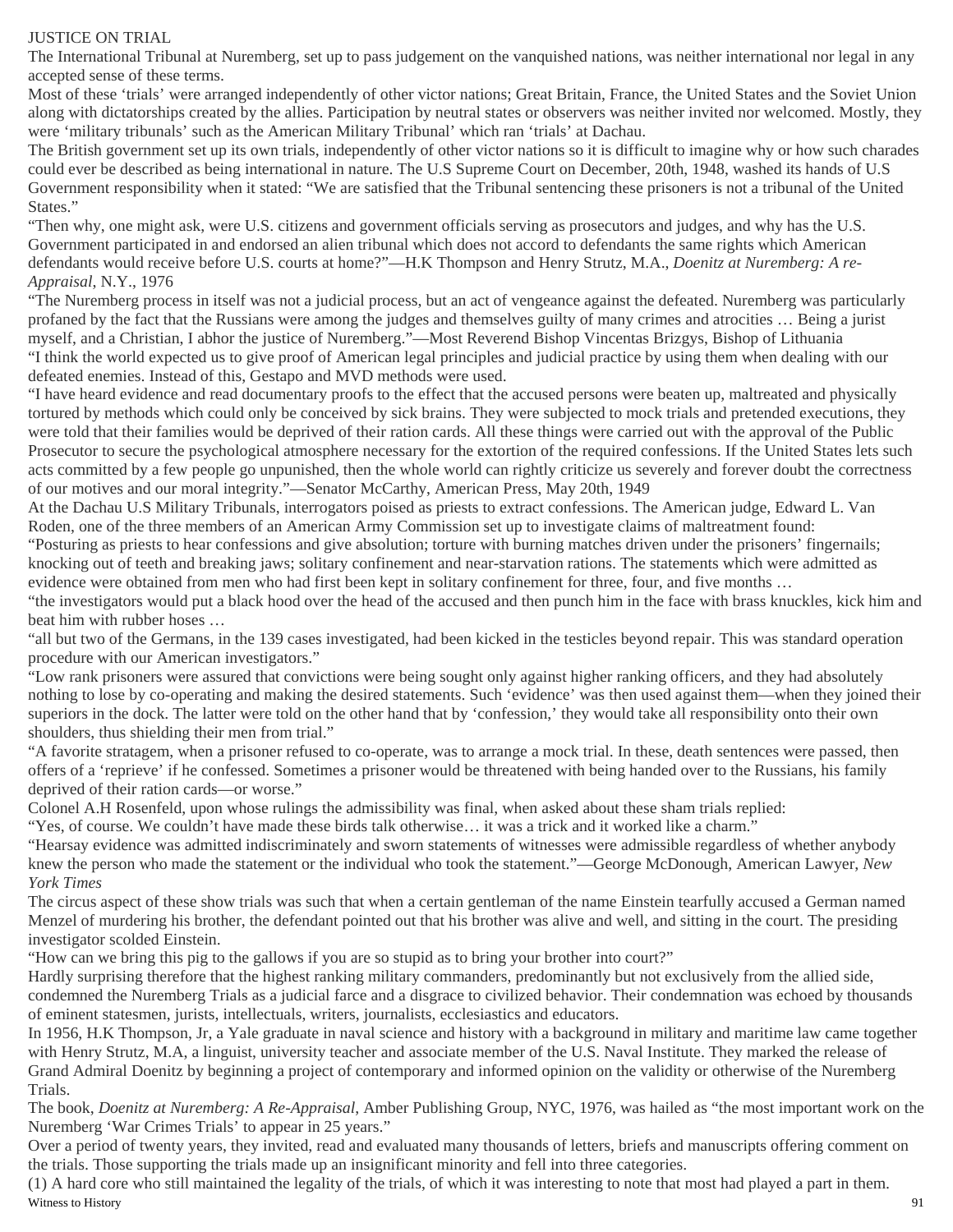(2) Those who whilst admitting their illegal status felt that they were politically necessary, and

(3) Those who felt that the trials whilst unique were set to establish legal precedents to limit future wars, on the presumption that application would be applied equally, which of course it has not.

The compilers of *Doenitz at Nuremberg: A Re-Appraisal* saw no reason to unnecessarily duplicate the many thousands of informed comment critical of the Nuremberg Trials. These in essence were repetitive. They preferred instead to provide a cross sampling of views whilst depositing the entire results of their research with the H.K Thompson Collection at Hoover Library on War, Revolution and Peace, Stamford University.

THE WAR CRIMES 'TRIALS' ON TRIAL

"The Nuremberg Trials have made the waging of an unsuccessful war a crime; the generals on the defeated side were tried and then hanged."—Field Marshal Bernard L. Montgomery, June 9th, 1948

"The truth of the matter is that no one of the victors was free of the guilt which its judges attributed to the vanquished."—*The Chicago Tribune*, October 2nd, 1946

"In my judgement, the procedure by which the Nuremberg Tribunal was created and the criminals trials thereunder conducted, was completely fraught with illegality."—William L. Hart, The Supreme Court of Ohio

"This kangaroo court at Nuremberg was officially known as the 'International Military Tribunal.' That name is a libel on the military profession. Nuremberg was, in fact, a lawyers' tribunal, although I can readily understand why the legal profession is ashamed to claim it, and deliberately stuck a false label on it.

"I am glad our real military men had nothing to do with the travesty on justice that the lawyers and 'statesmen' conducted on Nuremberg."—Rear Admiral Dan V. Gallery, U.S.N. (Ret.)

PRESIDENT JOHN F. KENNEDY

In his book, *Profiles in Courage*, President John F. Kennedy praised Senator Robert A. Taft of Ohio, for having the courage to publicly denounce the Nuremberg Trials and reveal them to have been held in, "a spirit of vengeance, and vengeance is seldom justice. In these trials we have accepted the Russian idea of the purpose of trials—government policy and not justice—with little relation to Anglo-Saxon heritage."

"A step backward in international law."—Honorable Justice Learned Hand

"A travesty of justice."—Admiral Harry E. Yarnell, U.S.N. Commander-in-Chief, U.S. Asiatic Fleet

"...wholly unjustified and a disgrace to the national governments sanctioning it."—Rear Admiral Reginald R. Belknap, U.S.N. Atlantic Fleet

"Not in accordance with justice."—Hon. William Cosgrave, LL.D, President, Dail Eireann, 1922

"I could never accept the Nuremberg Trials as representing a fair and just procedure."—Dr. Igor I. Sikorsky, Aircraft Designer "What we did in this case was to resort to private vengeance. Admiral Doenitz and other leaders who were imprisoned should be

recompensed for their treatment."— Dr. John L. Gillin, Emeritus Professor of Criminology, University of Wisconsin

"I have been boiling mad for years over the 'war crimes trials' which I think were despicable and contemptible, and smack more of ancient Rome's barbarism than of a so-called civilized country. Not only were the 'war crimes trials' one of the blackest spots on our recent black (and Red) history, but the bombing of the only two Christian cities in Japan in August, 1945, via the atomic bomb calls to high heaven for retribution."—Taylor Caldwell, American novelist

To Grand Admiral Doenitz:

"I have always felt, and still feel that you were treated unfairly.... your conviction by the Nuremberg Military Tribunal was a miscarriage of justice."—U.S. Senator William Langer

"A monstrosity and a nameless injustice."—Admiral Thomas Pizarro, Peruvian Navy

"The Nuremberg Trials were contrary to legal precepts."— Alfonso of Bourbon and Orleans, Infante of Spain; Great-grandson of Queen Victoria

"It is not right to bring to trial officers or men who have acted under orders from higher authority.... the most brutal act of the war was the dropping of the Atom Bombs on Japan... the allies were far from guiltless and should have taken that into fuller consideration."— Admiral of the Fleet, Lord Chatfield, p. C., G.C.B, Commander-in-Chief, British Atlantic Fleet

"I regard the Nuremberg 'war crimes trials' as one of the worst reflections upon enlightened leadership in world affairs as ever has been known. The trials really were a disgrace upon all who participated therein."—Hon. Michael Francis Doyle, LL.D, International lawyer, Papal Chamberlain

"A most unfortunate and unjustified violation of international law."—Major-General Ulysses S. Grant, III, U.S.A.

"The idea of trying the leaders of defeated nations as 'war criminals' is but a first step toward the dark ages."—Vice Admiral John F. Shafroth, U.S.N., Commander South Pacific Area

"It is my considered opinion that the Nuremberg Trials violated the reputation for justice so long held by the British and American peoples, and that many of the findings contravened our most sacred constitutional principles."— Air Vice-Marshal Hugh Champion de Crespigny, R.A.F., C.B., M.C., D.F.C.

"The Nuremberg Trials were a tragic mistake. They will haunt us always."—Major General James E. Chaney, USAF

".. a libel on the military profession."—Vice Admiral Hewlett Thebaud, USN

"The Nuremberg Trials have created a deplorable precedent in international law."—Dr. Samuel T. Chambers, Professor of History, University of Baltimore

"... a vindictive travesty of every canon of old military law."—Dr. Francis Neilson, Author and historian

Witness to History 92 "Aside from the horrendous demand for 'Unconditional Surrender,' certainly the most stupid error of America's World War Two policies was to sponsor and participate in the so-called Nuremberg Trials."—Honorable Howard Buffett, Lawyer, U.S Congress "My attitude towards the War Crimes Trials is epitomized in a terse reply by Colonel McCormick (*Chicago Tribune*): 'I will never lend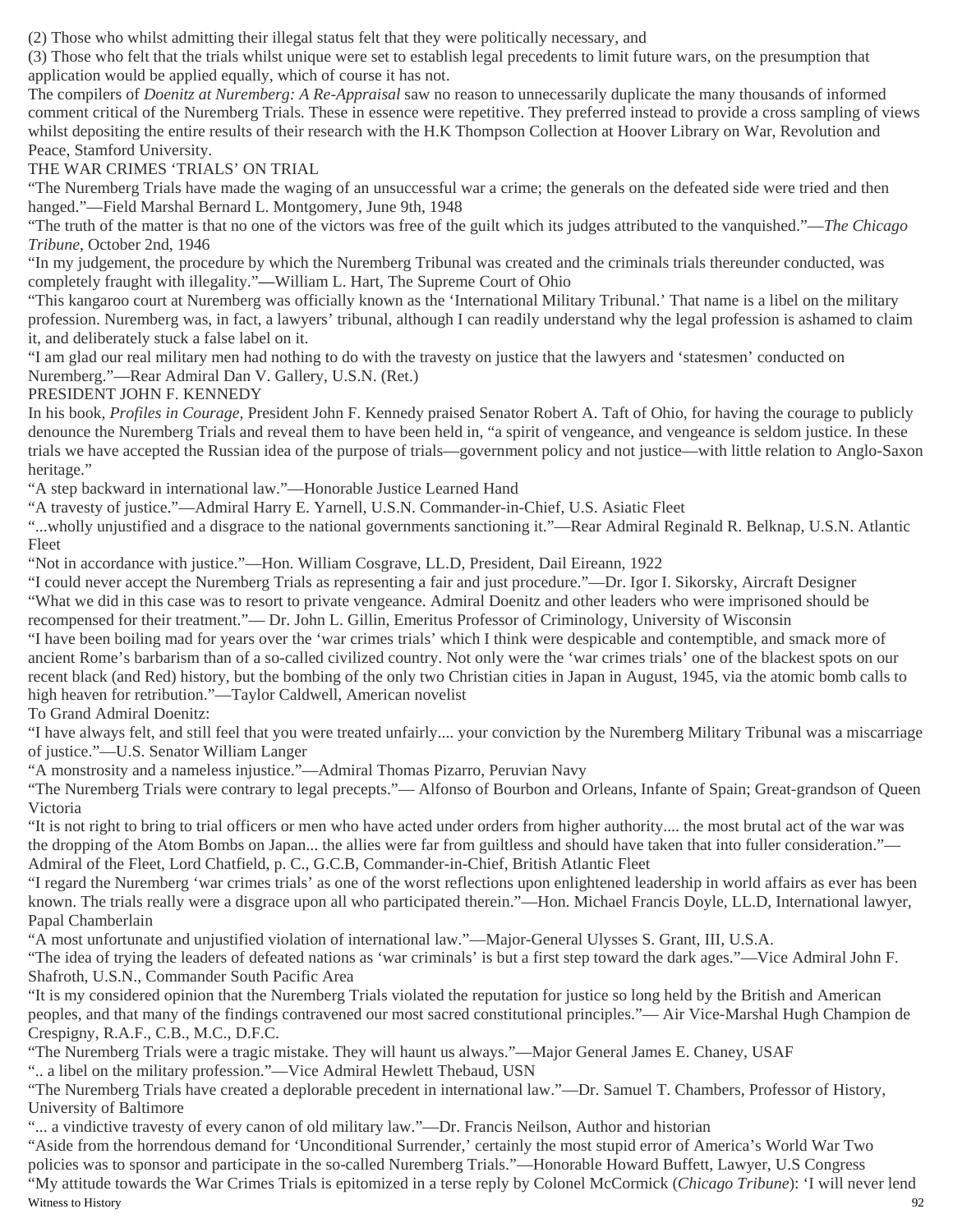my presence where legalized murder is imposed."—Major General Charles L. Mullins, Jr, USA

"They (The Nuremberg Trials) set a very dangerous precedent."—Honourable Frank A.W. Lucas, Judge of Appeal, High Commission Territories, Union of South Africa

"I believe the trials in general were a travesty of justice."—Honourable Joseph H. Ball, U.S. Senator, Minnesota

"The dangerous precedent set at Nuremberg must be removed."—Rear Admiral Nils Wijkmark, Royal Swedish Navy

"... a great shame, the direct responsibility for which rests upon the legal fraternity of Great Britain and the United States."—O. Glenn Saxon, LL.B., AM. Professor of Economics, Yale University

"A barefaced hypocrisy."—Major General William Church Davis, USA

"... one should consider with disgust and sorrow this (Nuremberg Trials) and similar deeds which are dishonourable not only for the winners but also for the developments of the morals of humanity."—Lieutenant General Fahri Belen, Turkish Army

"Unjust and completely outrageous." (The conviction and imprisonment of Admiral Doenitz)—Honourable George H. Earle, LL.D, D.C.L.

"Unwarranted, unjust and illegal."—Major General George L. Eberle, USA

"Unjust and a reflection on the United States."—Brigadier General Robert E. Wood, USA

"What's the difference between Nuremberg and chaining the captured vanquished to the chariot of the victor to be dragged around an arena to the plaudits of the victor's henchmen?"—Hon. George Bell Timmerman, LL.D., American jurist.

"... could not have been fair and impartial and therefore should not have been held at all."—Admiral Felix B. Stump, U.S.N.

"A disgrace upon America and should never have taken place."—J.H. Gipson, Sr. President, The Caxton Printers Ltd, economist and author

"Our government has set a precedent that can come back to plague it."—William R. Mathews, Editor, *Arizona Daily Star* "I can well remember, at the time of the Nuremberg Trials, my great uneasiness about the justice of placing senior, or indeed any officers, on trial for carrying out orders from higher authority."—Vice Admiral Cyril St. Clair Cameron, Royal Navy, C.B.E "A grave mistake and illegal."—Major General Harry H. Vaughan, U.S. Army Reserve

".. one of the greatest, most unjust crimes ever committed by so-called civilised people. Undoubtedly military leaders of the so-called

allies, were just as guilty of the charges made against those who were tried."—Hon. J. Bracken Lee, Governor, State of Utah "I consider that the trials have done an immeasurable amount of harm." —General Richard J. Mulcahy of Ireland, Minister of Defence

"I applaud and endorse this effort to call attention to the injustice of the Nuremberg 'war crimes trials' and to the dangerous precedent set by them." —Hon. Henry P. Fletcher, LL.D., U.S. Under Secretary of State

"In my opinion, the trials of professional military men as for instance the Nuremberg Trials remind of the barbarian days when prisoners-of-war were killed just because they had fought." —General Hendrik J. Kruls, Royal Netherlands Army

"Our country could never live down its participation in such a shameful travesty of justice." —Major General John Shirley Wood, USA "… the result of hysteria on the part of those responsible." —Vice Admiral Glenn B. Davis, U.S.N.

"I would like to say that I regard the 'war crimes trials' as a crime." —Rev. Dr. John H. Holmes, D.D. (Jewish Institute of Religion), Director, American Civil Liberties Union

"I am of the opinion that the war crimes trials were illegal." Hon. W. Dahanayake, Prime Minister of Ceylon

"This reminds us of the Dark Ages and proves that the spiritual development of our World lags far behind the miraculous materialistic progress." —Honourable Najeeb-Al-Armanazi, LL.D., Secretary General, Presidency of the Republic of Syria

"… a great miscarriage of justice." —Vice Admiral Frederick M. Trapnell, U.S.N.

"I have always felt that the 'War Crimes Trials' were the brain child of Stalin and sold to the U.S. and Britain." —Commodore Carlos Augustus Bailey, U.S.N.

"There was no authorization or precedent in International Law for those trials and I consider the precedent set at that time to be most dangerous and an international disgrace." —Rear Admiral James D. Barner, U.S.N.

"… a fantastic desecration of the ideals of Western Civilisation, and appalling miscarriage of justice… a misuse of evidence for vicious ends, all of which will someday be exposed as a shocking travesty of high legal and moral principles." —Henry M. Adams, Ph.D, Professor of History, University of California

"The Nuremberg process in itself was not a judicial process, but an act of vengeance against the defeated. Nuremberg was particularly profaned by the fact that the Russians were among the judges and themselves guilty of crimes and atrocities … Being a jurist myself, and a Christian, I abhor the justice of Nuremberg." —Most Rev. Bishop Vincentas of Lithuania

"The 'Military Tribunals' constituted by the allies to judge the military and civilian authorities of the vanquished country have no legal basis whatsoever." —Edison Diaz Salvo, General of Aviation of the Republic of Chile

"I was and am against the War Crimes Trials in principle … a dangerous precedent which will someday back-fire." —Major General Orlando Ward, USA

"A serious mistake." —Major General Paul W. Baade, USA

"I believe that no sane person can approve what was done by the Nuremberg Tribunal, where all the norms of civilisation were violated." —Admiral Don Francisco Bastarreche, Admiral of the Spanish Fleet

"… the majority of these trials, as being illegal and travestic of justice … I regret my country had anything to do with it." —Vice Admiral Walter S. Anderson, U.S.N.

"For all such, forgive us. We were wrong." —Admiral John W. Reeves, Jr., U.S.N.

"A travesty of legality and violated the basic principles of justice which have been a treasured part of our heritage." —Admiral Thomas C. Kinkaid, U.S.N. Commander, Allied Forces, S.W. Pacific

"To me the Nuremberg Trials have always been totally inexcusable and a horrible travesty of justice." —Rear Admiral Robert A. Theobald, U.S.N. Commander, North Pacific Force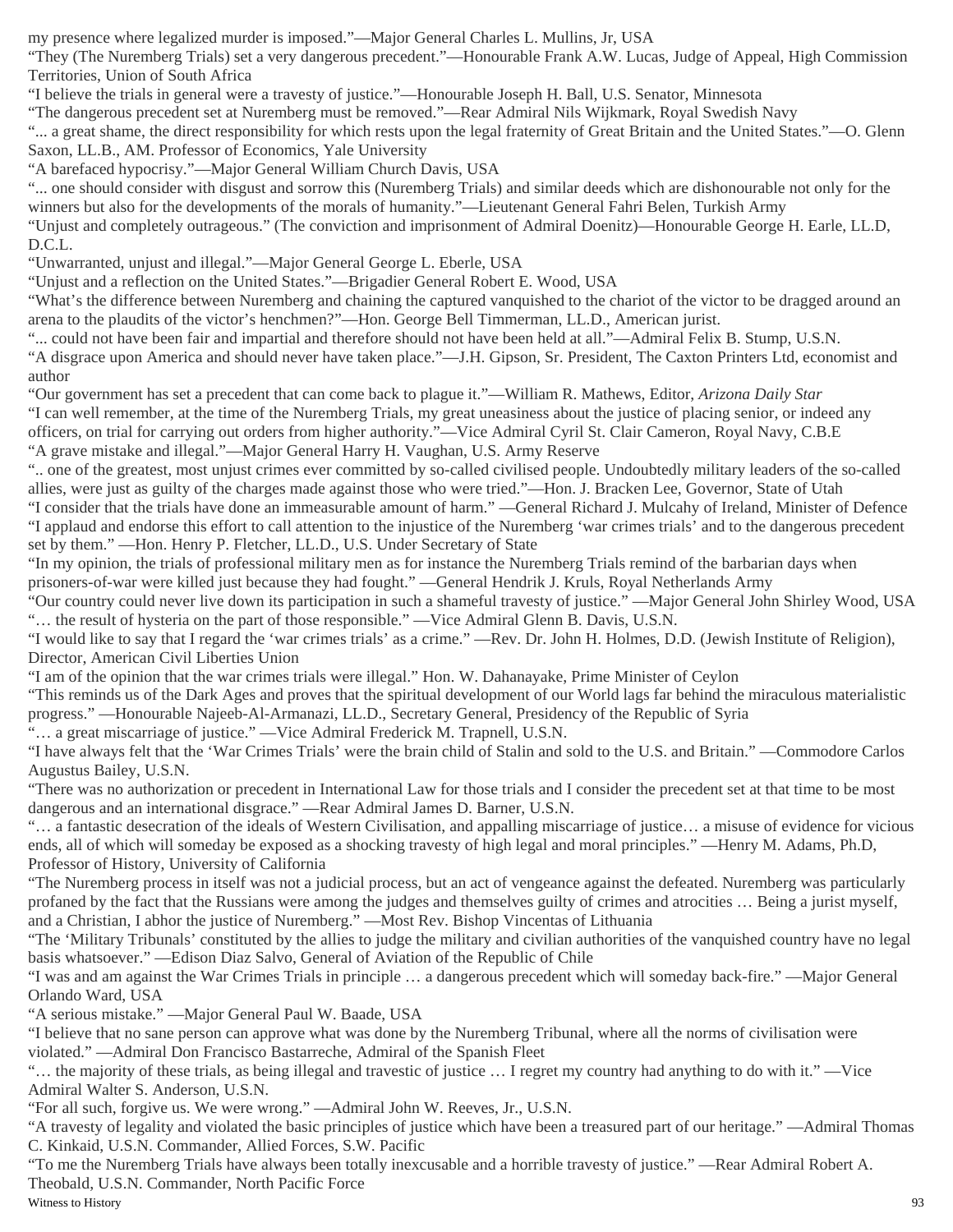"I consider the War Trials as one of the most disgraceful manifestations of the post war hysteria." —Vice Admiral Richard H. Cruzen, U.S.N, Commander, Naval Forces, Philippines, 1951

"I feel very strongly on the basic principles involved in 'war crimes trials' and the flagrant travesty on justice resulting from such hypocrisy." —Rear Admiral James E. Arnold, U.S.N.R.

"Of course the action against you was grossly unjust; and it is a sorry blot on my country's history. . . I'll only express one bit of satisfaction;—Despite some titles and uniforms worn by my own countrymen in the Nuremberg affair, none of them were really Military or Naval men . . . may I salute you." —Admiral Thomas C. Hart, U.S.N, Commander-in-Chief, Asiatic Fleet, World War II "The war crimes trials was a reversion to the ancient practice of the savage extermination of a defeated enemy and particularly its leaders." —Admiral Husband E. Kimmel, U.S.N Commander-in-Chief, U.S. Fleet

"To bring them to trial under post facto law, concocted to convict them, is a piece of hideous hypocrisy and humbug." —Major General J.F.C. Fuller, C.B., C.B.E., D.S.O., British military historian and author

"The war trials were a low level to which farce was connected." —Hon. Henry W. Shoemaker, Litt.D., Colonel Military Intelligence, U.S.A.R.

"… an illegal procedure and a 'barefaced hypocrisy'. I felt that way at the time of the trials and so stated." —Hon Burton K. Wheeler, U.S. Senator, Candidate for vice-presidency of United States

"… your recent release (Admiral Karl Doenitz) evokes in me the feeling of shame for my country which I felt during the travesty on justice known as the Nuremberg Trials." —Lieutenant General Pedro A. del Valle, U.S.M.C., Commanding General, 1st Marine Division, World War II

"… The criminal trials of military leaders in Germany at the close of World War II were not in accordance with international law nor supported by legal authorisation of any civilised country." —Hon. Usher L. Burdick, Member of Congress

"… unjust and fundamentally wrong in principle." —Hon. Spruille Braden, U.S Assistant Secretary of State

"I have always regarded the Nuremberg Trials as a travesty upon justice and the farce was made even more noisome with Russia participating as one of the judges." —Charles Callan Tansill, Ph.D., Professor of History

"A political stunt." —Field Marshall Lord Henry Maitland Wilson of Libya, Commander-in-Chief, Middle East, 1941

"A libel on the military profession and barefaced hypocrisy." —Vice Admiral Ralph Edward Jennings, U.S.N

"The war crimes trials were an abomination and will plague our people for centuries." —Brigadier General Bonner Fellers, USA, Planning Group, O.S.S., World War II

"I have been greatly shocked and disturbed by this international action." —Honourable William Phillips, U.S. Under Secretary of State "I have a very long record of opposition to the holding of these trials." —The Rt. Hon. Lord Hankey, P.C., G.C.B., G.C.M.G., G.C.V.O., LL.D. Minister in War Cabinet, World War II

"I was from the beginning very unhappy about the Nuremberg Trials … the weak points of such trials are obvious." —T.S Eliot, English poet and author

"I have neither read nor followed the testimony concerned in the so-called 'War Crimes Trials' at Nuremberg because the entire procedure, in my opinion, became a nauseating farce through the participation of the Soviet 'judges'. The presence of these minions of a barbarous and mediaeval autocracy elevated this disgraceful episode to the stratosphere of hypocrisy." —Hon. James H.R Cromwell, U.S. Minister to Canada, 1940

"The precedent of the infamous Nuremberg trials constitutes an unparalleled blunder." —Admiral Alexander E. Sakellariou, Royal Hellenic Navy, Commander-in-Chief, Greek Naval Forces

"… was a lapse from present-day standards of civilisation and justice to the Dark Ages. Let us fervently hope that we have seen the last of such action." —Vice Admiral Everett C. Morsell, S.C., U.S.N.

"I apologize to Admiral Doenitz and the German people for what, done then in our name without our approval or consent, has resulted in such injury to everybody involved." —Professor Dr. Herbert C. Sanborn, historian and author

"I am wholly in agreement as to the hypocrisy and illegality of the Nuremberg Trials. The Nuremberg Trials set a dangerous precedent and must be exposed…" —Air Commodore G.S. Oddie, D.F.C., A.F.C., Deputy Director R.A.F, World War II

"The Nuremberg Trials were a disgrace to civilisation, and, as a teacher of young men and women, I have deeply regretted that my country joined in this outrageous action." —Kenneth Colegrove, Ph.D, Consultant to General Douglas MacArthur

"There is not the slightest doubt in my mind that these trials were 'a libel on the military profession.' I am sorry." —Vice Admiral Mahlon S. Tisdale, U.S.N. Commander, Destroyers, Pacific Fleet, World War II

"An outrage against good morals, an absurdity in point of international law, and a deplorable error in policy. They set a precedent for what amounts to the legalised lynching of the leaders of the defeated side in any future war." —Hoffman Nickerson, American author "I have no doubt that the Nuremberg 'War Crimes Trials' were an instrument of revenge rather than of justice. As an American citizen, I apologise to Admiral Doenitz." —Colonel Ulius L. Amoss, U.S.A.F. Deputy Chief of Staff, 9th Air Force, World War II

"I consider the 'war crimes trials' in general and the trial of Admiral Doenitz in particular, a matter of mass hypocrisy resulting from a war-bred hangover." —Vice Admiral A. Stanton Merrill, U.S.N. Commander, Cruiser Division

"... they were most unjust and cruel." —Admiral of the Fleet, The Rt. Hon. 12th Earl of Cork and Orrery, G.C.B. Commander-in-Chief, Home Fleet and Portsmouth

"The Nuremberg Charter under which Doenitz was tried created alleged crimes for which there is no precedent or justification in international law or usage." —Vice Admiral Kenneth G.B Dewar, C.B.E., Commanded H.M.S. Royal Oak and Tiger "But the real guilty ones are the British Admiralty, the French Department of the Marine, and the Navy Departments of all countries, including our own. They are the guilty ones, not the officers who obeyed their orders." —Commodore Julius F. Hellweg, U.S.N. "It does not seem fair to me." —General Sir Andrew Thorne, K.C.B., C.M.G., D.S.O., Commander-in-Chief, Allied Land Forces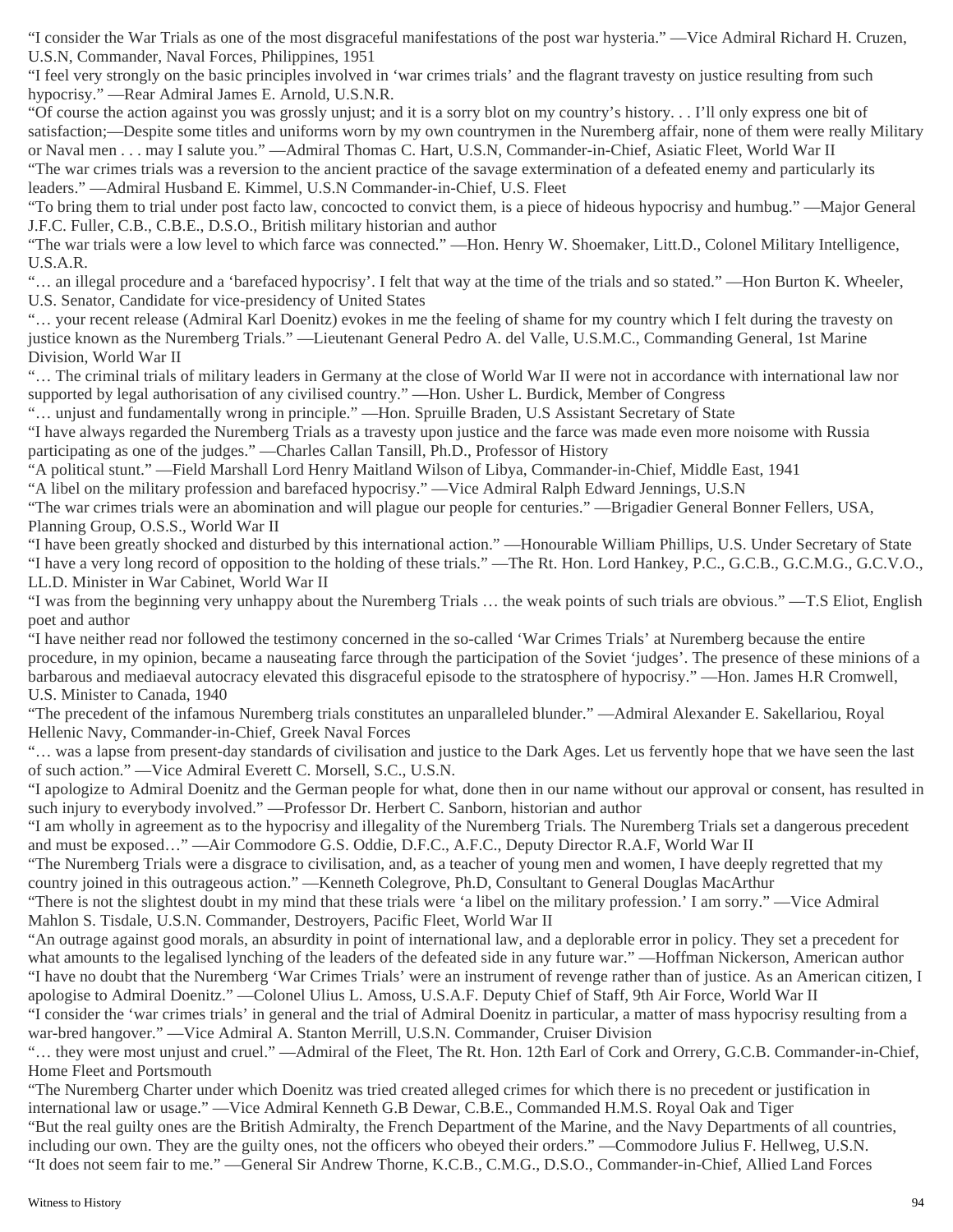"They smell. I have always considered them as legalistic hocus-pocus to give semblance of respectability to barbarous vengeance inflicted upon opponents who have merely done their duty on the losing side of a war. A primitive idea supposed to be in disrepute for some centuries." —Rear Admiral George van Deurs, U.S.N., World War II

"… had the same legal status as a Kangaroo Court…. The 'War Crimes Trials' can only be justified by Marxist, Leninist, Stalinist and New Dealist doctrines." —Rear Admiral Henry C. Flanagan, U.S.N. Commander, Transport Divisions, Pacific

"….largely for propaganda purposes and unwise." —Major General William W.P Gibsone, C.M.G., D.S.O., O.B.E., Royal Canadian Army

"Many of us felt that the actions taken were autocratic and had no place in a democracy." —Vice Admiral Edward W. Hanson, U.S.N. "… regrettable and attributable to mass hysteria." —Rear Admiral George W. Bauernschmidt, S.C., U.S.N.

"… contrary to civilised ideals and principles of legal justice. This country owes to Grand Admiral Doenitz and to many other men at the least a humble apology for what we have caused them to suffer. Let us hope that we have learned from these tragic mistakes a lesson we shall never forget, and that never again shall we repeat such conduct." —Honourable Edward Leroy Van Roden, President Judge Note: The Honourable Edward Leroy Van Roden, President Judge, served as a member of the Commission set up to investigate the cases of German officers and soldiers tried by the American Military Courts at Dachau. He later testified as to the methods of interrogation used which included legal farce, illegal, unfair and cruel (torture) methods and duress to secure confessions of guilt. "I am glad to join other American citizens in condemning such procedures as those established." —Hon. Hugh G. Grant, American Diplomat

"I think those (Nuremberg) trials were the greatest mistake our government could have made and predict that the precedent set will haunt this country for hundreds of years." —Major General Howard C. Davidson. U.S.A.F., World War II

"The infamous 'war crimes trials' will undoubtedly cause the future inhabitants of this cockeyed planet to blush with embarrassment." —Robert LeFevre, American educator and author

"… is manifestly an injustice." —Admiral Harold R. Stark, U.S.N., Chief of Naval Operations, 1939-42

"I attended the Nuremberg Trials for several days as a guest of one of the legal profession. One cannot help getting the impression that the law was fabricated." —General Sir Henry Charles Loyd, K.C.B., C.B., K.C.V.O., D.S.O., M.C., Commander-in-Chief, Southern Command

"The trials were not based on justice, precedent or international law. They have set a vicious precedent." —Admiral Laurence T. DuBose, U.S.N. Commander, Cruiser Division, World War II

"I was asked if I would sit on the Court which was assembled to try Field Marshall von Manstein about 1948, but refused because I felt that the whole principle of these war crimes trials was wrong.

"In fact, it seems to me that the basis of the majority of the war crimes trials were not founded on true democratic justice, but on revengeful desire to punish a number of military commanders for all the sin and misery and suffering, inseparable from war." —General Sir Frank W. Messervy, K.C.S.I., K.B.E., C.B., D.S.O., Commander-in-Chief, Malaya Command

"… in the past, conquerors sometimes executed their opponents, but I never head of any attempt to legalise it." —Admiral Samuel M. Robinson, Jr, U.S.N.

"An ugly miscarriage of justice… only hate and war hysteria could have permitted such a weird concept of war crime." —Rear Admiral Arthur T. Moen, U.S.N

"… should not be liable to such trials." —Major General Sir William L.O. Twiss, K.C.I.E., C.B., C.B.E., M.C., F.R.G.S., General Officer Commanding British Army in Burma

"Such acts as the Nuremberg Trials of gallant opponents do not auger well for peace in future. They are merely boding more evil, and more severity for the leading victims after a war, and lower the prestige of the victors." —Lady Evelyn Margaret Chetwynd

"The trial of German alleged war criminals, citizens of a defeated country, conducted by judges of a victorious enemy country was in itself a gross infringement of the elementary principles of justice and equity." —Hon. Luigi Villari, Grand Officer of the Crown of Italy "It had no authorisation or precedent in international law, which has no punitive provisions." —Admiral Charles P. Snyder, U.S.N. Commander, Battleships, Pacific Fleet, 1939

"… the 'war crimes trials' were a disgrace to our American tradition, and equally as bad, they created a precedent which can only mean liquidation of the entire brains of the United States should Communists prevail in this country." —Devin E. Garrity, President, Devin-Adair Company, Publishers

"As far as the 6th Armored Division was concerned in its 280 days in front line contact, there was no atrocity problem. Frankly, I was aghast, as were many of my contemporaries, when we learned of the proposed 'war crimes trials' and the fact that military commanders were among the accused.

"I firmly believe that the 'war crimes trials' were ill-conceived, vindictively executed, and served only to lower the dignity and prestige of America." —Major General Robert W. Grow, USA. Commander, 6th Armored Division in Europe, World War II

"I have always looked upon the 'war crimes trials' as an unlawful revengeful act rather than a court of justice." —Admiral John E. Gingrich, U.S.N.

"I consider the trial of German officials after World War II was outrageous and cannot be condoned." —Major General James Kelly Parsons, USA Commanding General 3rd Corps

"The trial and condemnation of Admiral Doenitz was an insult to both British and American submariners." —Captain Bernard Acworth, Royal Navy, D.S.O.

"It was my opinion at the time of the Nuremberg Trials, and still is, that the officers concerned were not treated in a way corresponding to the principles of justice and democracy." —Vice Admiral Thore Horve, Royal Norwegian Navy, C.B.E., D.S.C.

"…. a precedent which should not be followed among what are commonly described as civilized nations." —Dr. George Peabody Gooch, C.H., British historian and author

Witness to History 95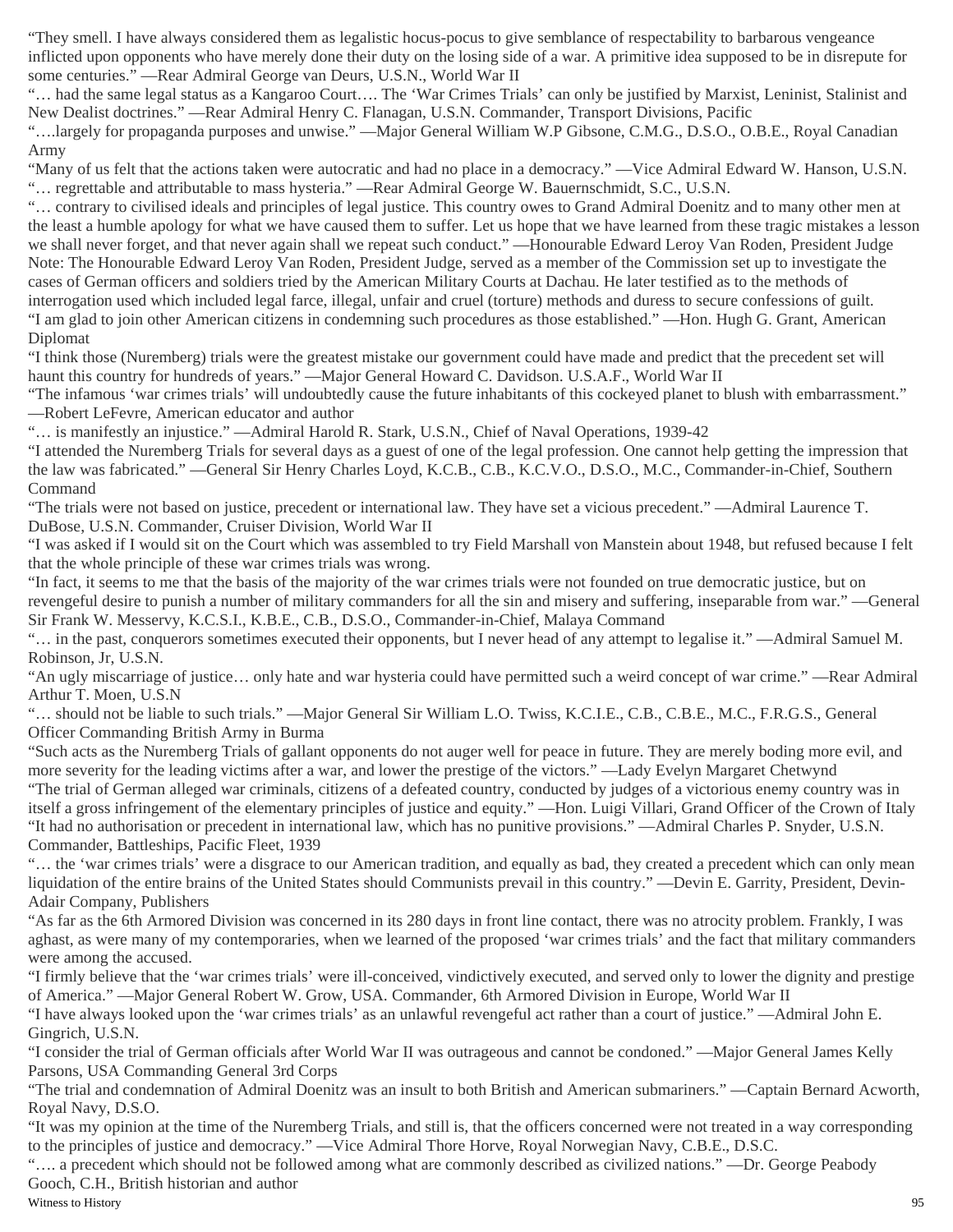"My view is that the law must be applied to all. Had this been applied at the time of these trials, there would have been a number of ranking officers among the victors who stood trial. I hope you succeed in destroying the dangerous precedent set." —Major General Frederick F. Worthington, C.B., M.C., M.M., C.D., General Officer Commanding, Armored Division, 1942

"…. this whole procedure was a result of mass hysteria and conducted in spirit of mob violence." —Major General Thomas O. Hardin, U.S.A.F.R.

"On the War Crimes Trials in General and the Doenitz case in particular, I have always thought that these trials were a mistake and that military commanders on the losing side should not be tried for war crimes by international military tribunals set up by the victors...." — Major General William F. Tomkins, USA

"… cannot be considered morally valid." —Honourable Pierre Etienne Flandin, French jurist and statesman

"I was of the opinion that the victorious nation was indulging in hypocrisy in bringing the reputable German military leaders to trial for war crimes." —Admiral E.T Wooldridge, U.S.N. Commandant, The National War College

"It was a shameful manifestation of the 'Vae Victis' mentality." —Lieutenant General Erik Testrup, Royal Swedish Army "A throwback to the days of barbarism, a proof of man's inhumanity to man, a complete lack of decent respect for the welfare of our fellow-man, and a violation of all elements of justice and decency." —Major General Clements McMullen, U.S.A.F.

"So, the Nuremberg Trials were illegal—a reflection on discipline. I hold Admiral Doenitz in the highest esteem, and his trial and imprisonment were outrageous." —Rear Admiral John Wainwright, U.S.N. (Commanded Yangste River Patrol)

"I have long held firm views on the trials of military persons for what I always regarded as political 'crimes.' In fact, I felt so strongly that I asked to be excused …" —Major General Robert S. Beightler, USA

"… a renewal of the old way of thinking, 'woe to the vanquished,' not worthy of any civilized nation." —Major General L. Melander, Army of Finland

"A false tribunal based on false laws." —General Emile Janssens, Royal Belgian Army

"A permanent blot on the record of the allies." —Professor Harry Elmer Barnes, Ph.D. American historian

"The spirit which led the British and American people to look on complacently while their authorities were committing the monstrous injustice of holding the Nuremberg Trials, was nothing new; for it is latent in every savage beast …

"Consequently, in the matter of chivalry, justice and fair-play, the English record is even blacker than it was after World War I and the savagery and inhumanity that was displayed was far less restrained. . .

"From the looting and the sadistic ill-treatment of the defenceless population by the allied troops and control officials—Englishmen, Frenchmen, Russians and Americans—to the despicable display of troglodytic beastliness in the Nuremberg Trials, where Englishmen, Frenchmen and Americans sank to the level of Russian prosecutors in a 'Great Purge' trial and committed the extra infamy of pretending that the proceedings were 'legal' and 'just'.

"At least when the ancients 'liquidated' the military or other leaders of their defeated enemy, they marched a Caractacus or a Vercingetorix through the streets of Rome, they never aggravated the iniquity by trying to make it appear the outcome of a just and bona fide legal process." —Anthony M. Ludovici, English Army Officer, (World War I), philosopher and author of 33 works, 1909-1960 "There was something cynical and revolting in the spectacle of British, French and American judges sitting on the bench with a colleague representing a country which before, during, and since the trials, had perpetrated half the political crimes in the calendar." — Lord Hankey, House of Lords, May, 5th, 1949

"I have always maintained, and I have written to this effect, that the war crimes trials were wholly illegal from the point of view of international law." —Herbert A. Smith, D.C.L., Professor of International Law, University of London, 1928-1946

"I think the Nuremberg trials are a black page in the history of the world…. I discussed the legality of these trials with some of the lawyers and some of the judges who participated therein. They did not attempt to justify their action on any legal ground." —Edgar N. Eisenhower, American attorney, brother of President Dwight D. Eisenhower

"Accusations by English scribblers of 'barbarism' on the part of Germans or other troops invariably provoke my indignation by their arrant hypocrisy. Accident of fate has brought it about that much of my military and civil career was occupied with the suppression or attempted suppression, of armed rebellion or severe civilian commotion, and I have seen or investigated enough atrocities committed by British and Irish troops in three countries to fill several books." —Aubrey T.O Lees, English Colonial Administrator and Army officer. Served in Ireland during the revolution (1920-1922), in Iraq (1922-1925), and for ten years in Palestine.

Space limitations preclude further comment. Clearly, nobody but the most grievously misinformed could lay claim to the Nuremberg processes as being anything other than a disgraceful slide into ancient Rome's barbarism, equaled only by the blood-letting of Stalin's purges.

Suffice it is to say that these comments are as one with the more fully expressed sentiments volunteered by many thousands of similarly well informed and often illustrious men—and women—who were better placed than most to offer an opinion.

Those who do wish to avail themselves of the more fulsome comment offered by the sampling of 388 highly placed authorities, I recommend to *Doenitz at Nuremberg: A Re-Appraisal*, H.K. Thompson, Jnr. and Henry Strutz; published by Amber Publishing Corp. 21 Hudson Street, New York City 10013, New York City. ISBN 0-916788-01-6 Library of Congress Card No.75-26202.

## **CHAPTER 25—LAST LETTER FROM HERMAN GOERING TO WINSTON CHURCHILL**

## Mr. Churchill,

You will have the satisfaction to survive me and my comrades in misfortune. I do not hesitate to congratulate you on this personal triumph and the finesse with which you have accomplished it. You have gone to great expense in order to secure this success, for yourself and Great Britain.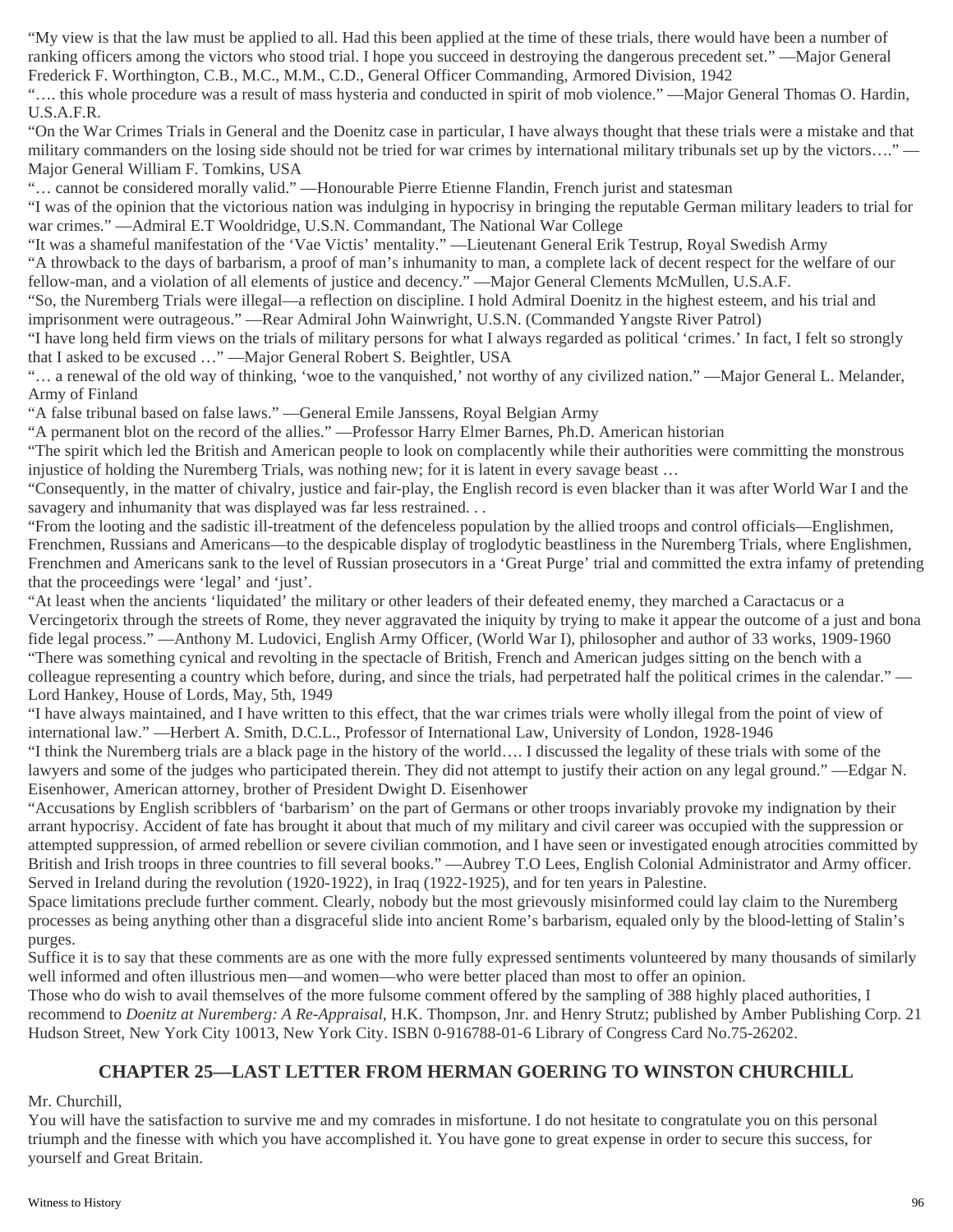Should I believe you sufficiently naive as to consider this success anything more than a show, detrimental to the Great German Empire—a performance for the peoples and their Jewish and Bolshevist confederates, which were maneuvered by you into the war then my statement to you during the last hour of my life would, also in the eyes of posterity, be squandered upon an undeserving one. My pride as a German and as one of the foremost responsible German leaders forbids me to lose even a single word in a dispute of world-historical importance on the disgraceful lowliness of the methods employed by the victors as far as these proceedings concern my own person.

However, as it is the obvious and announced intention of their administration of the law to throw the very German people into the abyss of illegality and to rob them once and for all of a future possibility to defend themselves by the removal of the responsible men of the National Socialist state, I have to add a few words to the historic subject of the verdict, premeditated by you and your allies. I direct these remarks to you, since you are one of the best informed ones regarding the true underlying reasons for this war and the possibility of avoiding the same; in at least a manner bearable to the European future; and yet refused your testimony and your oath to your own high court of justice.

Therefore, I shall not fail, while there is still time, to call you before the tribunal of history and direct my statements to you, because I know that this tribunal will expose you some day as that man who, with ambition, intelligence and energy has thrown the fate of the European nations under the heels of foreign world powers.

In you I identify before history the man who had the ability to bring Adolf Hitler down and his political accomplishments; the man who will, however, be unable to raise the shield protectively against the invasion of Europe by the Asiatics.

It was your ambition to justify the Versailles Treaty regarding Germany. It will prove fatal to you that you succeeded. You personified the hardened obstinacy of your old gentry; and you also personified the stubbornness of its old age, opposing the last gigantic effort of the rejuvenated German power to decide the fate of Europe in the steppes of Asia in order to safeguard the same in the future. Long after my responsibility in the future development of events has found its objective judge, it will be put to your account that the past

bloody war has not been the final one which had to be fought on the Continent for the very possibility of the existence of its nations. You will have to answer for the fact that the bloody war of yesterday will be followed by a still greater one and that the European nations will not rule at the Volga, but at the Pyrenees mountains.

It is my fervent wish that you may at least live to see the day on which the world, and the western nations in particular, will become aware of the bitter truth that it was you and your friend Roosevelt who sold the future to Bolshevism for a cheap personal triumph over nationalistic Germany. This day may come sooner than you like, and you in spite of your advanced age, will be vigorous enough to see it dawn bloody red over the British Isles.

I am convinced that it will bring you all those unimaginable terrors which you escaped this time through the good luck of war, or through the abhorrence of the German conduct of war, to a complete degeneration of the methods of fighting of peoples of the same Race. My knowledge regarding the kind and amount of arms and of projects from us, which—thanks to your military assistance to the Red Army—have fallen into their hands, enable me to form this supposition.

There is no doubt that you—according to your habit—soon will write good memoirs and you will write them the better, as there is nobody to hinder you to tell and suppress what you like.

You believe it very clever to have submitted this historic truth to the craftiness to a handful of ambitious junior lawyers in order to have it changed into an expedient dialectic treatise, in spite of your awareness as a Briton as well as a statesmen, that with such means the problems of existence of peoples could not be solved and judged; neither in the past nor in the future.

I have an only too well grounded opinion of your power and the cunning of your intelligence to credit you with believing the vulgar propaganda with which you motivated the war against us and with which you have had your victory over us glorified in a fantastic show. I state here with great emphasis as one of the highest military, political and economic leaders of the Great German Empire the following: This war could not be avoided because the politics of Great Britain—under the influence of your person and of your friends of like opinions in all fields—persisted constantly to hinder the life interests and the most natural development of the German people; and filled with the senile ambition to uphold the British hegemony—preferred the Second World War to an understanding, as we on our side had tried time and again to bring about, beneficial to both of the most prominent nations of Europe.

I declare herewith once more and most emphatically that the guilt of the German people in this war—into which they were forced by you—consists solely in trying to end the eternal difficulties to their national existence, which you artfully instigated and continued. It would be useless to go with you into any dispute over the causes, the conditions of restraint and the motives which led during the course of the war to the political and military complications and which your lawyers knew so well to use in a one-sided manner at the cost of the National Socialist regime.

The devastated regions of the European culture and robbed treasures give still today testimony of your embittered despair with which a great and proud people yesterday, with unparalleled readiness to make sacrifices fought for its existence. Tomorrow they will testify that alone the overpowering might, led by you in the field, was able to cause the subjection and deprivation of their rights. The day after tomorrow the Russians will bear witness to the betrayal which surrendered Europe to the red Asiatics.

The Germany which you conquered will take revenge on you through its downfall. You have neither produced a better politic nor shown a greater courage than we. You have not won the victory due to better qualities or superiority of your strength or strategy, but merely after six years with the predominance of your allies.

Do not believe your victory to be all that which you tell the world. You and your hand will soon harvest the fruits of your political art. What you as an experienced Cynic will not admit toward us—namely that our fight in the East was an at of urgent self-defence, and not alone for Germany but for all of Europe; and that the Germans fighting this war, which you constantly condemned, therefore was justified.

This, your ally and friend of today, Stalin, will soon prove to you and the British Empire.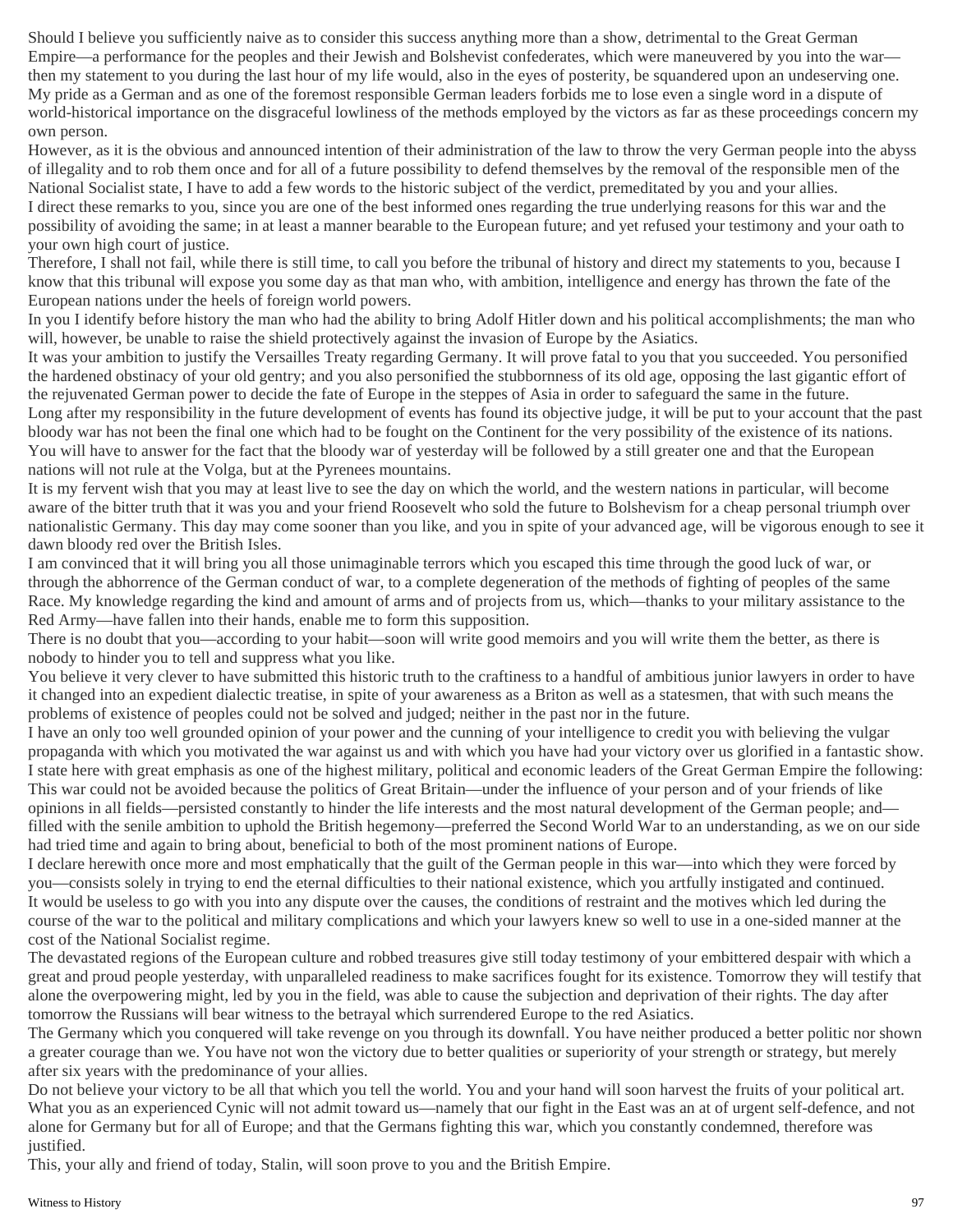Then you will experience what it means to fight this enemy and you will learn that necessity knows no law; also that you can neither fight him successfully with treaties in law nor with the weight of Great Britain and her European dwarfs.

You have stated to the German people that you were primarily concerned with the restoration of their democratic mode of life. But you have not said a single word that you want to restore to them the sensible foundations of living, which have been denied to them these past 25 years.

Your name stands under all essential documents of this epoch of British want of comprehension and jealousy towards Germany. Your name will also stand under the result with which this epoch of Germany's liquidation has challenged history in lieu of Europe's existence.

My belief in the vitality of my people cannot be shaken. They will be stronger and live longer than you. However, it distresses me to know that defenseless in your power, they now also belong to the luckless victims, who thanks to your success, do not approach a future of progressive work for the realization of their common aim, set forth by intelligence for the western peoples, but are driven towards the greatest catastrophe in their common history.

I do not wish to argue about outrages, which you rightly or wrongly ascribe to us and which neither agree with nor [?] the German peoples comprehension; neither do I wish to talk about those atrocities which have been committed on your part and on the part of your allies towards millions of Germans; for I know that you have made under this pretext the entire German people the object of a collective outrage of a proportion never known in history.

I also know that you would not have acted differently regarding your treatment of Germany without this pretence, because since 1914 you have striven for nothing less than the destruction of the German empire.

This, your historic goal denies you the office of a judge over the avoidable and unavoidable consequences caused by your unremitting intentions and which were welcome to you as subsequent proof for the justification of your actions. Today I regret my and the National Socialist Government's greatest mistake, the fateful error to believe in your discernment as a statesman.

I regret to have trusted you with justiciability recognizing the world-political necessity of a peaceful and progressive (prosperous) Germany for the existence of a flourishing England. I regret that our means did not suffice to convince you at the last moment that the liquidation of Germany would also be the beginning of the liquidation of Britain's world power.

We began to act—each one according to his own law, I in line with the new one, for which this Europe was already too old—you holding on to the old one, for which this Europe is no longer anymore important enough in the world.

I shall know how to approach my end in the absolute conviction as a German National Socialist and considering everything else, to have been a better European than you. I leave the judgement of this with an easy mind to posterity. I hope sincerely that you will belong to this world for a long time to come as fate might grant you—as it has to me—when you decline to leave the posterity also a truth. Sincerely, Herman Goering.

Within a few hours of penning these words, Hitler's heir was dead by his own hand.

# **CHAPTER 26—HITLER—THE GREATEST SPENGLERIAN**

Could there be more to the Hitler period of European history than we have so far been given to understand by the media, the intellectuals and pundits who are well paid to do our thinking for us?

That Adolf Hitler represented or may still represent some sort of phenomenon is certain; his bitterest enemies will admit as much. To them he is evil incarnate; he murdered six million defenceless Jews in cold blood, started a horrible war, was a frightful tyrant who delighted in the most bloody atrocities without end.

The question is, what is the truth about Hitler? What sort of real meaning can we find in the story of that extraordinary period which exercises such a decided fascination over us all that any book with a swastika on the cover is almost guaranteed to be a best seller? In fact, it is reported that through the year 1975, 50,000 serious books have been published on Hitler and the National Socialist years in Europe!

Like it or not, this makes Hitler the most popular (we didn't say liked) subject in the western world, with a single exception—Jesus Christ!

Even the ADL Bulletin (Jewish Anti-Defamation League) itself recently compared the popularity of Hitler to Jesus Christ. Yet, each day Adolf Hitler is killed anew by the media. His name is so consistently pilloried that nothing is too vile to associate with it. Without exception, all of the motion pictures about him have been negative—often the facts given contradict facts in other movies just to portray him in the worst possible light.

Likewise, all of the publicity about him on television has been negative and all but a tiny fraction of the books and magazine articles are the same. Mention his name in any company—Christians, politicians or pornographers—and the reaction is sure to be the same negative.

And yet, in spite of this concentrated venom, for forty years the fascination his name and figure exerts has not diminished a fraction. Indeed, his image grows from year to year, as if propelled by an invisible force greater than the forces against him. Unconditionally defeated in war at the cost of millions of lives and uncounted treasure, why can't his ghost lie down and obediently expire? The Hitler phenomenon is all the more strange because, of the four prominent leaders of the time—Stalin, Churchill, Roosevelt and Hitler—practically nothing is being written about any of them but Hitler.

Is it that the ideals professed by the other three are almost universally recognized as false, hypocritical and deceptive? Is it that somewhere in the Hitler factor we may discern a deep meaning that directly and profoundly relates to our condition today? In other words, was Hitler right?

There are those who believe so, and they are no longer mute. As more history is being written and read we can see the lies exposed which we formerly believed were true.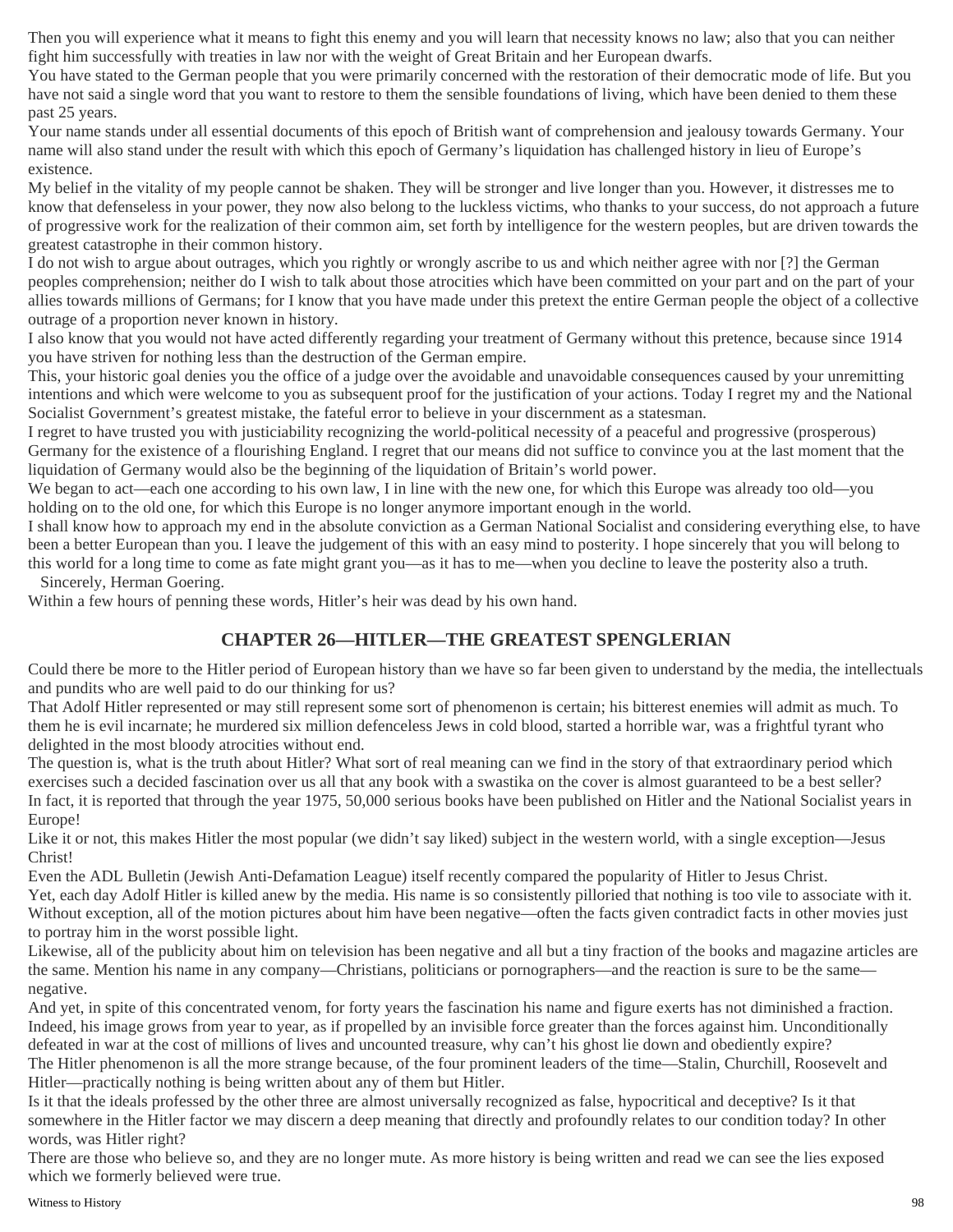Of course, Hitler did not kill six million Jews or any number of them worth separating from the thirty million non-Jews who were killed in the massive tragedy of the fratricidal war of 1939—1945.

This is a despicable myth, constructed by the Jews to justify and rationalize their aggression in Europe, America and the Middle East. Neither did Hitler start the war. No historian today with any respect due to him from humankind will say the contrary.

In actual fact, Hitler worked unceasingly to prevent the war with the West. It was literally the last thing he wanted, and he could not bring himself to believe that the leaders of England and America would be so shortsighted, venal and cruel as to deliberately ally themselves with Communist Russia to destroy Europe.

Indeed, it appears as if Hitler's policy was far beyond the ken of his contemporaries as it foresaw not merely a new Germany or even a new Europe but a rejuvenation of the West.

Oswald Spengler, the prophetic German philosopher and historian has been revitalized among nationalist intellectuals by Francis Parker Yockey, the author of *Imperium*.

Yockey's work is virtually a sequel to Spengler's, *The Decline of the West*. Drawing on the history of every culture which has gone before, Spengler propounded a new philosophy of the cyclical nature of culture. He defined the difference between culture and civilization, which he saw as the final phase of culture.

In the declining years of a culture certain phenomena appear regardless of whether this be Egypt, Greece or Europe. Decadence, deterioration and, finally, the death of the culture is certain. Spengler formulated a timetable, tying up all the social factors with political expressions, such as monarchy, democracy, imperialism, etc.

No one has ever successfully refuted Spengler; indeed, how can anyone do so, his analysis is so close, too agonisingly precise to admit to any but the most superficial, the most liberal and worthless criticisms. It is self-evident that Spengler's diagnosis on our condition is correct.

All of this was well understood in Germany in the thirties, particularly by the National Socialists, and a great debate raged among the German intellectuals. They wished to deny Spengler because they would not admit that the West was doomed; yet this denial was difficult.

Nevertheless, the official position of the National Socialists was that Spengler was 'pessimistic' and he was downgraded. Obviously, to admit that he was right would undermine the buoyant and joyous spirit of the national reformation then being led by the Hitler forces. For political reasons alone—and not because they really considered him wrong—the Nazis were forced to repudiate Oswald Spengler. Now we can see the period in retrospect with the benefit of a fast panoply of facts not available before, and we can answer the central question concerning the policy of Hitler.

It is clear that Hitler considered himself the greatest Spenglerian of all, and that he had set before himself the task of not merely saving Germany and Europe from Bolshevism; not merely making his system dominant in Europe and not merely reconstructing Germany architecturally, but of actually reversing the trend of history as Spengler understood it and renewing the life-cycle of the West.

In short, the evidence accumulates that Adolf Hitler had embarked upon the greatest task of any man in history—the actual rebuilding of a culture; the creation of a new culture on the ruins of the old—the creation of a western culture and man suited to survive in and master the new world he knew had arrived of high technical achievement, infinite space, time and microcosm.

The record of those 50,000 books on Hitler plainly shows that he was infinitely more than the run-of-the-mill politician. He was, first and foremost, a philosopher. But being a man of action he knew that thoughts and words are useless without the ability to act. He was acting in a way that few people could even understand—until he was cut down and destroyed by those who should have been his allies. The greatest tragedy of history, surely. Tragic not only for that misunderstood man who tried to save us from our own stupidity, but mostly for us, as we experience what gives every evidence of being the final days of the West. Will a new leader arise in time to save us?

— *The American Mercury*, Summer, 1978

## ADOLF HITLER

Hitler was well aware of the titanic nature of the struggle between Aryan and Semitic ascendancy, a struggle that he predicted, "will one day pass into history as the most glorious and heroic manifestation of the struggle of a people and race for its existence." As early as 1934 he prophesied,

"At the time of supreme peril I must die a martyr's death for the people. But after my death will come something really great, an overwhelming revelation to the world of my mission."

"My spirit will rise from the grave, and the world will see I was right."

## JOSEPH GOEBBELS

"This century will be named and shaped after Adolf Hitler."

# **CHAPTER 27—VAE VICTIS (WOE TO THE VANQUISHED)**

## Berlin, April 28th 1945

## EVE BRAUN TO HER SISTER

"I must write you these words so that you will not feel sad over our end here in the shelter. It is rather we who are filled with sorrow because it is your fate to live on into the chaos that will follow. For myself, I am glad to die here; glad to be at the side of the Fuhrer; foremost of all, glad that the horror now to come is spared me.

"What could life still give me? It has already been perfect. It has already given me its best and its fullest. Why should I go on living? This is the time to die; the right time. With the Fuhrer I have had everything. To die now, beside him, completes my happiness. Live on well and as happily as you can. Shed no tears nor be regretful over our deaths. It is the perfect and proper ending. None of us would change it now. It is the right end for a German woman."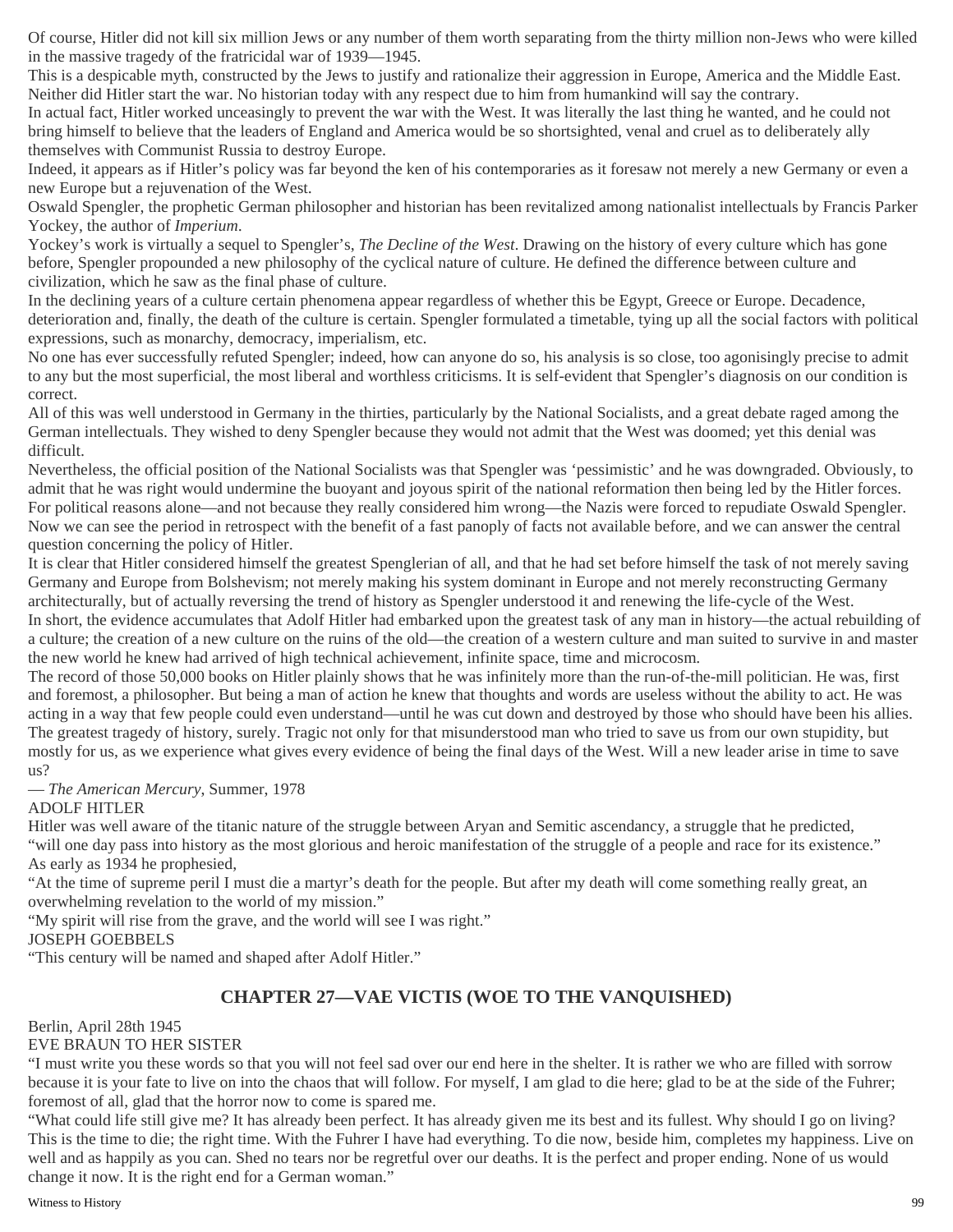## DR. JOSEPH GOEBBELS TO HIS STEPSON, HARALD

## "My Dear Harald,

"We sit locked in the Fuhrer's shelter in the R.C., fighting for lives and honour. How this battle will end God alone knows. But I know that alive or dead, we will not leave this shelter unless we leave it with honour and glory.

"I hardly believe that we shall ever see each other again; therefore, it is likely that these will be the last lines you will ever receive from me. I expect from you, should you outlive this war, that you do only that which will honour your mother and father. It is not necessary that we be alive to influence the future of our people. It is likely that you will be the only one left to carry on the traditions of our family. Do this always in such a manner that we would never be ashamed of your actions.

"Germany will outlive this terrible war, but only if it has examples upon which to guide its reconstruction. Such an example we want to give here! You can be proud to possess such a mother as yours. Yesterday evening the Fuhrer gave her the gold Party insignia which he wore on his coat for so many years, and she justly deserved it.

"In the future you must know only one duty; to prove yourself worthy of the great sacrifice that we are prepared and determined to make here. I know that you will do that. Do not let yourself be confused by the uproar that will now reign throughout the world. The lies will one day break down under their own weight and the truth will again triumph. The hour will come when we shall stand pure and undefiled as our aims and beliefs have always been.

"Farewell, my dear Harald. Whether we shall ever see each other again lies in the hand of God. If it is not to be, then always be proud to have belonged to a family that even in the face of disaster remains true to the Fuhrer to the very last and true to his pure and Holy cause. "All the best and my heartfelt greetings. Your Papa"

#### MAGDA GOEBBELS TO HER SON, HARALD

"My beloved son.

"We have already been here in the Fuhrer's shelter for six days; papa, your six brothers and sisters, and I. We are here to give our National Socialist way of life its only possible and honourable ending.

"Whether you will ever receive this letter I do not know, but perhaps some considerate soul will make it possible for you to receive my last greetings. You must know that it was against papa's wishes that I remained here with him, and that last Sunday the Fuhrer himself wanted to help me get out. You know your mother, for we are the same blood. For me there was no alternative. Our beautiful idea is being destroyed, and with it goes everything I know in this life as being fine, worthy of admiration, noble, and good.

"Life will not be worth living in the world that will come after Hitler and National Socialism.

"Therefore, I have also brought the children here with me. They are too precious for the life that will come after us; a merciful God will understand me when I myself help them to a merciful deliverance. You will live on, and for you I have but one request; never forget that you are a German. Do nothing against your honour and take care that you do nothing with your life that will have made our death purposeless.

"The children are wonderful. Without assistance they help themselves in these more than primitive surroundings. Whether they have to sleep on the floor, whether they are unable to wash, or whether they have nothing to eat, there is neither a word of complaint nor tears. Even for me the shell crashings are nerve-wracking. The small children comfort the even smaller, and the fact of their being here is a blessing if only because every now and then they coax a smile from the Fuhrer.

"Yesterday the Fuhrer removed his golden insignia and pinned it to my dress. I am proud and overjoyed. Got grant that I will have the strength to accomplish the last and most difficult task of all.

"We have only one mind left to us; to be true unto death to the Fuhrer; that we be allowed to end our lives together with him is a merciful fate upon which we could hardly have counted.

"Harald, beloved boy, I give you the best life has taught me, to take on your way with you; be true; be true to yourself, true to your people, and, most of all, be true to your Fatherland—in each and every respect.

"To begin a new page is difficult. Who knows whether I shall still have time to fill it, but I want to give you so much of my love, so much strength, and to take from you all the sorrow of our deaths. Be proud of us, and try to keep us ever in a proud and joyous remembrance. Everyone must one day die. Is it not better, more honourable, and braver to have lived a short happy life rather than a long one and under disgraceful conditions?

"I put my arms around you with the deepest, most heartfelt mother's love.

"My beloved son, live for Germany! Your Mother

## THE LAST WORDS OF THE CONDEMNED PRISONERS

## HERMAN GOERING

"The victor will always be the judge, and the vanquished the accused."

"After the United States gobbled up California and half of Mexico, and we were stripped down to nothing, territorial expansions suddenly becomes a crime. It's been going on for centuries, and it will still go on."

"Hitler was our sovereign. It would have been intolerable for me to have him standing before a foreign court. You men knew the Fuhrer. He would be the first one to stand up and say, 'I have given the orders, and I take full responsibility.' But I would rather die ten deaths than have the German sovereign subjected to such humiliation."

"The death sentence—that doesn't mean a thing to me; but my reputation in history means a lot. That is why I am glad Doenitz got landed with signing the surrender. I wouldn't want my name attached to that thing in future history. A country never thinks well of its leaders who accept defeat. As for death—I haven't been afraid of death since I was twelve or fourteen-years old."

"Next to my own people, I feel closest sympathy with the English. Anyway, one thing is clear—Germany must rise either with the English or the Russians, and the Russians seem to have the upper hand. They are clever, too. Fritsche tells me that they keep asking about me. Maybe I would be better off in their hands."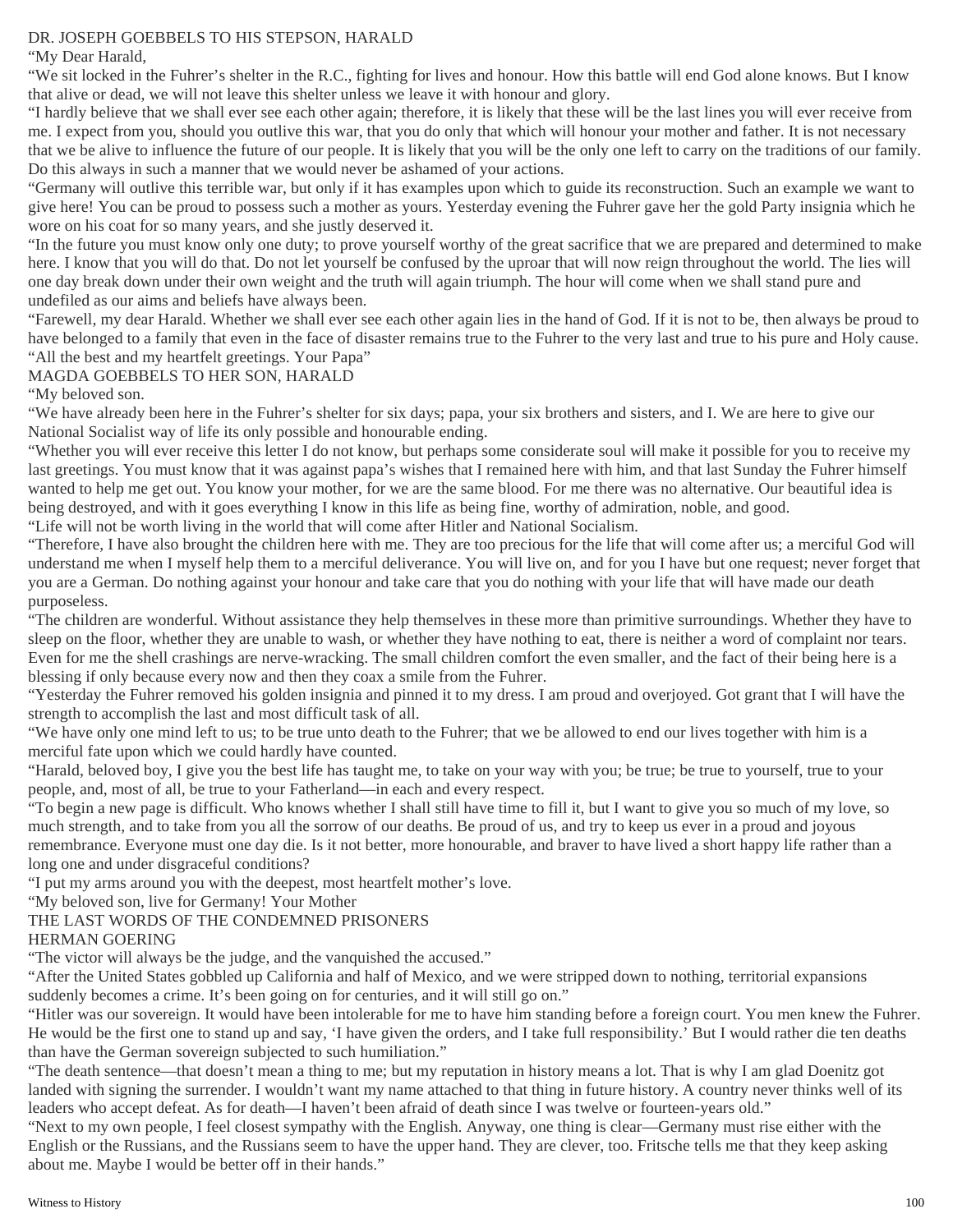"The Russian atrocity film was a fake. Lots of these pictures were probably taken during their own revolution, like the baskets of heads. Those fields covered with bodies—such pictures are easy to get any time in war. And where did they get the fresh corpses to

photograph? They couldn't have come right in ready to take the pictures. They must have shot those people themselves."

"The colonel gaoler ought to bear in mind that he is dealing with historical figures here. Right or wrong, we are historical personalities—and he is a nobody."

"The only allies who are still allies are the four prosecutors, and they are only allied against the twenty defendants."

"I still don't recognize the authority of the court. Bringing the heads of a sovereign state before a foreign court is a piece of presumption which is unique in history."

"Yes, I still maintain my loyalty to the Fuhrer—in difficult times as well as good."

"Well, I didn't cut a pretty figure, did I? Don't forget that I had the best legal brains in England, America, Russia and France arrayed against me with their whole legal machinery—and there was I, alone!"

"Mass murder? I assure you we never for a moment had such things in mind. I only thought that we would eliminate Jews from positions in big business and government, and that was all. But don't forget that the Jews carried on a terrific campaign against us too, all over the world."

"I wanted to set my people an example that loyalty was not dead."

"My wife can influence me in a lot of things, but as far as my basic code is concerned nothing can sway me. She could have her way in the household, in getting me to do lots of things for her, but when it comes to these basic things in a man's life, it is not a woman's affair."

"My people have been humiliated before. Loyalty and hatred will unite them again. Who knows but that in this very hour the man is born who will unite my people—born of our flesh and bones, to avenge the humiliation we suffer now."

"What the American-controlled newspapers print now in Germany does not count for anything."

"It is no use complaining, Field-Marshall—these people do not have your breeding. They don't understand these things. It is just as I have always told you."

"No wonder you can't find any people with real leadership to take the responsibility of administration in Germany. Do you know why? Because the best nationalist leaders are in gaol and the rest figure that if they carry out de-nazification laws now, who knows but that in ten years—after America leaves, or a fight between East and West changes the situation—they will be brought before a German national court and tried for treason.

"And what do the German people think? I've already told you; whenever things are lousy, we have democracy! Make no mistake about it, the people know that they were better off when Hitler was in power before the war. And don't forget that Hitler was more than just a person to us."

"The next generation is finding its own leaders and they will fight for the protection of their own national interests. So you can take your morality and your repentance and your democracy, and peddle it elsewhere!"

"This is a political trial by the victors, and it will be a good thing for Germany when they realize that."

"Those who kow-towed to the prosecution and denounced the Nazi regime got it in the neck just the same. It serves them right."

"I am glad that it is not a life sentence, because those who are sentenced to life imprisonment never become martyrs."

## RUDOLF HESS

"Just wait twenty years. Germany will have risen again!"

"Whatever the verdict of this court I shall be held innocent before the Judgement Seat of Christ."

"I should do it all again, even if it meant going to the martyr's stake to be burned. A temporary defeat in war is nothing in terms of history. Nothing can prevent the Germanic race from fulfilling its destiny. When America and Russia have exhausted themselves in war, then will be the time for Germany to rise from the Ashes."

## COLONEL HOESS

"For me, an old, fanatical, National Socialist, I took it all as fact—just as a Catholic believes in his church dogma. It was just truth without question; I had no doubt about that. I was absolutely convinced that the Jews were at the opposite pole from the German people, and that sooner or later there would have to be a clash between National Socialism and world Jewry."

WILHELM FRICK

"Every race has the right to protect itself, just as the Jewish race has done for thousands of years. You will have the same problem in America. The whites don't want to intermarry with Negroes. The Nuremberg Laws were for the protection of the Aryan race." "Hanging! I didn't expect anything different." And, seconds before the trapdoor opened: "Germany for ever!"

## HANS FRANK

"It is ironic, you know, for it was the Frenchman, de Gobineau, who started racial ideology."

"You can't go against the laws of nature. The Austrian and German people simply could not be kept apart. It was like trying to keep apart an irresistible force of nature. I'd just like to see them examine the Anschluss of Azerbaijan by the Russians with the same kinds of arguments and documents."

## HANS FRITSCHE

"On the contrary, my friends, this means the beginning of the Hitler legend."

## GENERAL ALFRED JODL

Witness to History **101** "Hitler talked to me in July, 1940, about the possible hostilities with Russia. He wanted to be ready to forestall an attack by Russia in the autumn. Hitler was convinced that Russia would squeeze or attack us in the near future, and that England would encourage it." "To the accusation on the bombing of Rotterdam I reply that the losses there were not as heavy as the bombing of Leipzig—after the allies knew that they had won the war. The attack on Russia was based on the opinion of the politicians that the non-aggression pact was not being observed by Russia."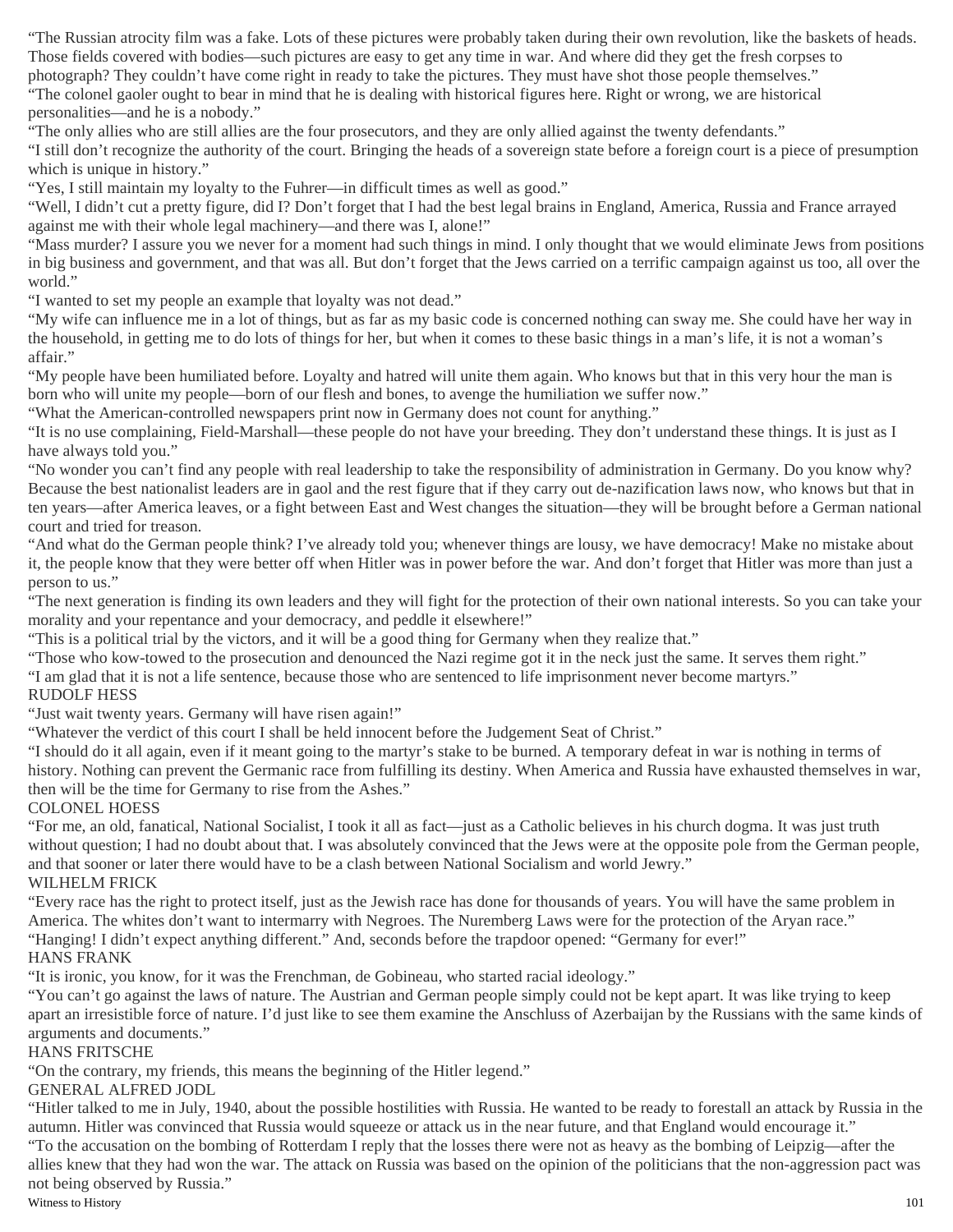"Now they want to hide the fact that there was a secret treaty with Russia. They cannot do it. I had the advance demarcation line right among my plans, and planned the campaign accordingly."

## JOACHIM VON RIBBENTROP

"A few years from now the lawyers of the world will condemn this trial. You cannot have a trial without law."

"Of course I was one of the most faithful followers. The Fuhrer has a terrific magnetic personality. You can't understand it unless you personally experienced it. Six months after his death I still feel it. He fascinated everybody. Even if great intellects came together for a discussion, why, in a few minutes they just ceased to exist and the brilliance of Hitler's personality shone over all. Why, even at the discussions on the Munich Pact, Daladier and Chamberlain were simply overwhelmed by his charm."

"Can't you feel the terrific strength of Hitler's personality? Can't you see how he swept people off their feet?"

"The last time I saw Hitler was on April 23rd 1945. I felt sure that Hitler intended to remain in Berlin until the end. I was able to ask him what he wanted me to do if it came to the point of surrender. He said that I should try to remain on good terms with Britain. He always wanted that, you know. I was always for a rapprochement with Russia. Hitler thought we would be attacked sooner or later. Hitler [History?] will show that Hitler was right and I was wrong."

"We wanted a peaceful solution; a counter-balance to England's balance of power politics. They were constantly oppressing us. Just imagine going to war over Danzig; such a world catastrophe, just to prevent Germany from getting a piece of territory that belonged to her, because Britain was afraid Germany was getting too strong."

"I always approved of co-operation between Germany and Russia. England could have prevented the war merely by saying one word. If they had just told the Poles to make peace, the whole war would have been avoided. But Britain was playing her balance-of-power policy in Europe. Our demands were so reasonable. It wasn't necessary to go to war about it."

"We Germans are a peculiar people; we are so loyal. People don't seem to understand that."

"We could have solved the Jewish problem peacefully with a quota system, or by transporting them to the east or to Madagascar." "Germany did not break the Munich Pact. We made the mistake of losing the war. Incidentally, America has used its army to suppress opposition by force 150 times in the past 150 years."

"There you are! Unrestricted warfare in the whole Pacific Ocean, where America doesn't really belong! And when we make a protectorate of Bohemia or Moravia, which belonged to Germany for a thousand years, it is considered aggression." DR. ERNST KALTENBRUNNER

"I loved my country and my German people with all my heart! Good luck, Germany!"

DR. FRITZ SCHAUKEL

"I die guiltless. I respect American soldiers and their officers, but not American justice."

ALFRED ROSENBERG

"Crimes against Christianity? Did you ever pay any attention to the Russian crimes against Christianity?"

"The Russians have the nerve to sit in judgement, with thirty million lives on their conscience? Talk about persecution of the Church! Why! They are the world's experts. They killed priests by the thousands during their revolution. The persecution of the Church is a big question that goes back hundreds of years, and there are several sides to the question. The Lord only knows how much blood has been spilled by and because of the Church."

"Every American trembles before the power of the Press. Poor Hearst—just because he published a few articles of mine and has his picture taken with me, his whole newspaper syndicate was almost threatened with bankruptcy, with boycotts and all."

"Of course they do not want to discuss the Versailles Treaty. That treaty explains how the whole war came about. Even the Americans refused to sign that thing, because it was so evil. Wilson had drawn up his Fourteen Points so carefully, and then when the time came to make the peace treaty the French laid their secret treaties with the Poles and all the rest on the table, and said that was what they were fighting for—and the Fourteen Points were thrown into the waste paper basket."

"History also considers the murder of three thousand Chinese in the Opium War, and the degradation of some three million Chinese by the British through their opium traffic. And how about the 300,000 exterminated by an atomic bomb in Japan. And the air attacks on our cities? That is all mass murder too!"

#### ARTUR SEYSS-INQUART

"Anti Semitism has been strong in Poland for centuries. There is a religious slogan of the Middle Ages: 'Save the Faith and destroy the Jews!"

## JULIUS STREICHER

"This trial is a trial of world Jewry."

"They are crucifying me now. I can tell. Three of the judges are Jews. I couldn't kill my wife and myself when we were in the Tyrol at the end of the war. I decided that I would have to bear my cross."

"After all, the Talmud itself told the Jews to preserve their racial purity. The Jews are making a mistake if they make a martyr out of me, you will see. I didn't create the problem; it existed for hundreds of years. I saw how the Jews were pushing themselves into all spheres of German life, and I said that they should be pushed out. After all, if you read the Talmud, you will see that the Gentiles should take measures to protect themselves against the Jews."

"It is the Feast of Purim, 1946."

…. and as he mounted the steps to the scaffold; "Heil Hitler! And now it goes to God!" And then as the black hood was about to be placed on his head, he said: "I am with God!"

#### KEITEL

"I call on the Almighty. May he have mercy on the German people and show them tenderness. More than two million German soldiers have died for their Fatherland and preceded me. I follow my own sons. All for Germany!"

#### Witness to History **102** JODL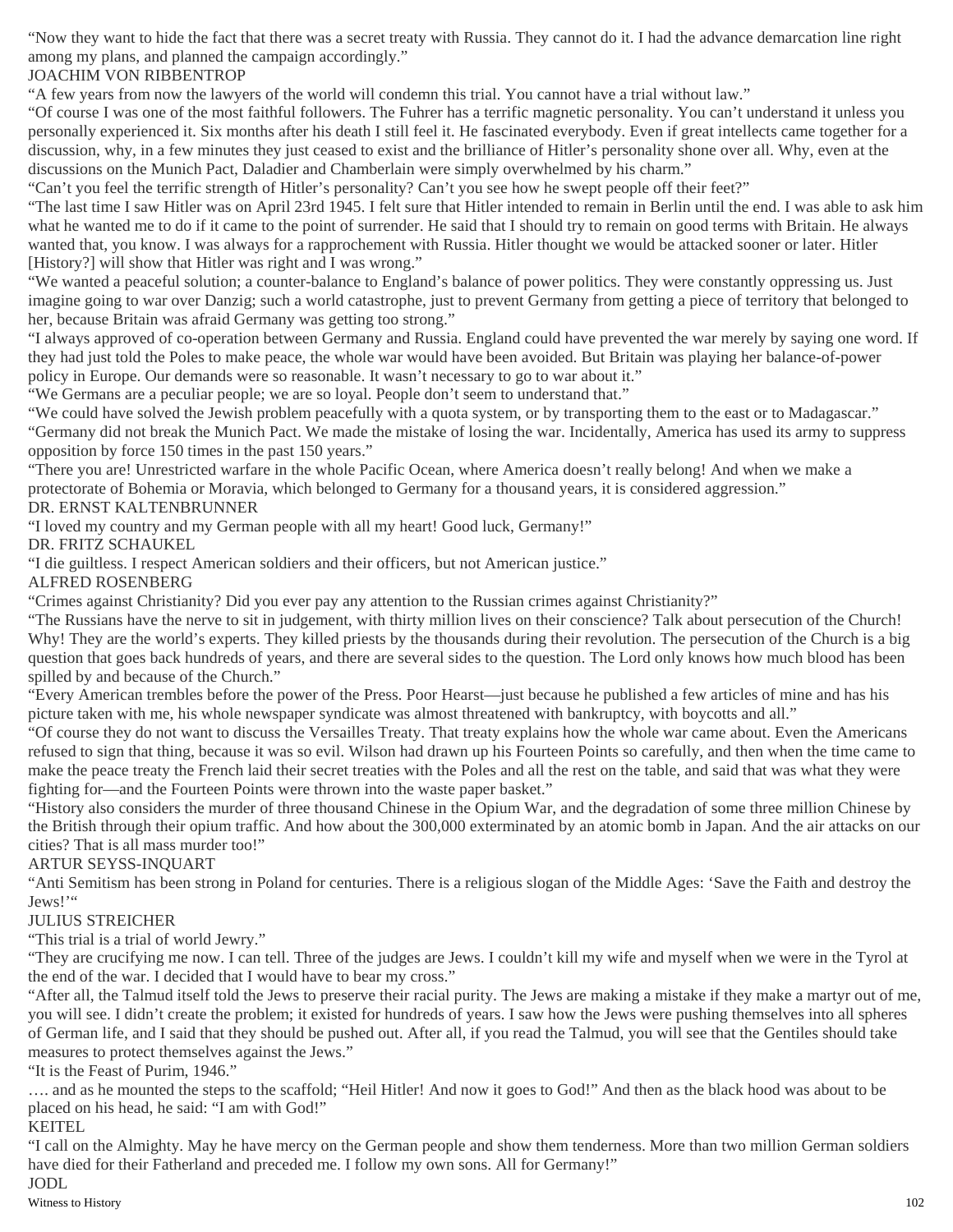"I salute you, my Germany!" SEYSS-INQUART

"I hope this execution is the last act in this tragedy of the Second World War and that its lessons will be learned and understanding will exist between the peoples. I believe in Germany."

THEIR POUND OF FLESH

"What seems especially obnoxious about the so-called war crimes trials is that they set a precedent for ending every future war with a massacre of the leaders of the defeated side." —William Henry Chamberlain, author and journalist, *Christian Science Monitor*/*Wall Street Journal*

"Out of 3,000 people employed on the staff at the Nuremberg Courts, 2,400 were Jews." —Louis Marschalko, Special Correspondent, playwright and poet

## **CHAPTER 28—EPITAPH**

Of thousands of German military personnel captured and executed as a consequence of the misnamed and highly illegal Nuremberg Trials and Military Tribunals, the highest ranking German leaders were publicly humiliated, denied basic human rights and in an orgy of revenge liquidated and decimated.

> Minister President Herman Goering Death Rudolf Hess, Deputy German Leader Life imprisonment Joachim Von Ribbentrop, Foreign Minister Death Wehrmacht Commander-in-Chief W. Keitel Death Ernst Kaltenbrunner Death Reichsleiter Alfred Rosenberg Death Hans Frank, Head of German Law Death Dr. Wilhelm Frick, Minister of the Interior Death Walter Funk, Minister of Industries Life Imprisonment Julius Streicher, farmer. (No government position) Death Karl Doenitz, Grand Admiral 10 Years Admiral Erich Raeder Life Imprisonment Baldur Von Schirach. Head of Hitler Youth 20 Years Ernst Sauckel, German Labour Program Death Alfred Jodl, Colonel-General Death Martin Bormann (in absentia) Death Constantin Von Neurath, Reichsprotector 15 Years

Most of the executions took place in secrecy on the 15th October 1946—which 'coincidentally' happened to be the Jewish Feast Day Hoshana Raba. [PURIM]

The hangman, John C. Woods, a sergeant in the United States Army, was Jewish. The executions were deliberately bungled, the prisoners given a short drop so that their necks would not be instantaneously broken and ensuring their slow strangulation amidst the utmost pain.

The official timing between the springing of the trap and death in the ten victims (Goering had cheated the hangman by committing suicide) in minutes were 18, 24, 13, 10, 10, 12, 14, 14, 16 and 11-minutes.

Several of those executed also suffered face and head injuries, as the struck the edge of the trapdoor frame, on their way down. Julius Streicher who had been a farmer throughout the war, and held no political post, was the only victim to have fought physically with his tormentors. When he was finally subdued he gave a Hitler salute before dying.

The official United States undertaker, who was present at the executions, stated that:

"The Jewish-American boy in charge of the execution (of Streicher) let him strangle, horribly for a long, long minute."

"The war crimes trials were a reversion to the ancient practice of the savage extermination of a defeated enemy and particularly its leaders." —Admiral Husband E. Kimmel, U.S.N. Commander-in-Chief, U.S. Fleet, 1941 LEON DEGRELLE

"Hitler was the greatest statesman Europe has ever known. History will prove that when whipped up emotions have died down. He was more matter of fact, generally more unfolded than Napoleon.

"Napoleon was more of a vanquishing, empire-founding Frenchman than a true European. Hitler, in his being a man of his time, dreamed of an enduring, just, honest Europe, unified by the initiative of the victor. A Europe however in which each ethnic group could develop according to their merits and accomplishments.

"The proof of this is that he offered Petain his hand. Just as Bismarck knew how to outgrow Prussia and become a German, so Hitler soon changed from being a German to being a European.

"At an early stage he disconnected himself from imperialistic ambition. Without any difficulty he began to think of himself as a European and initiated the creation of a Europe in which Germany—like Prussia in Bismarck's time—was to be the foundation stone. "Some comrades of the Fuhrer might still have been short-sighted Pan-Germanists. But Hitler had the genius, the right scale, the absence of bias and the necessary vision to accomplish the terrific task.

"He had an authority, not to be found a second time in the history of the continent. His success would have established wealth and civilization of Europe for centuries, probably forever.

"Hitler's plans for Europe would have meant a blessing for us all."